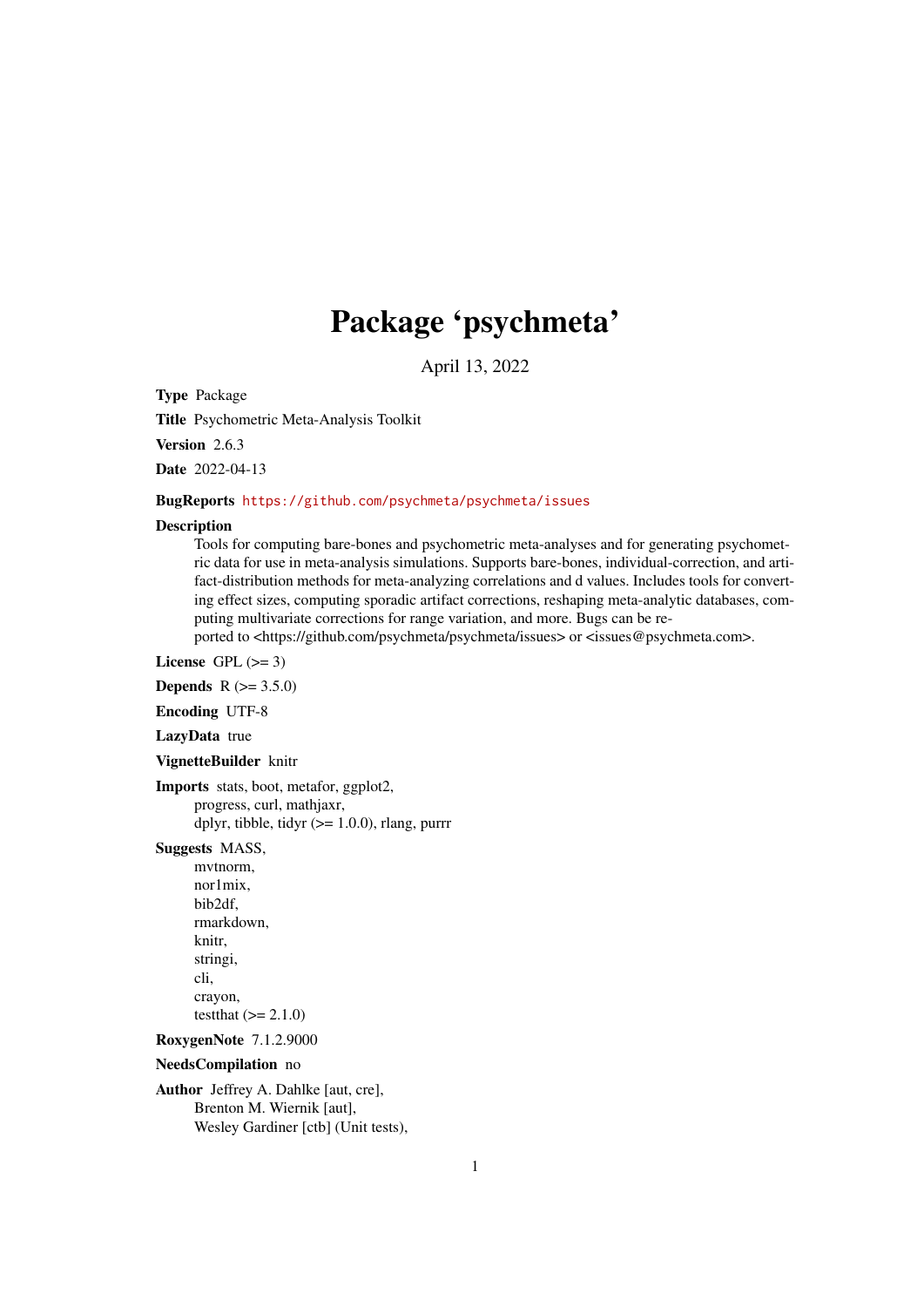Michael T. Brannick [ctb] (Testing), Jack Kostal [ctb] (Code for reshape\_mat2dat function), Sean Potter [ctb] (Testing; Code for cumulative and leave1out plots), John Sakaluk [ctb] (Code for funnel and forest plots), Yuejia (Mandy) Teng [ctb] (Testing)

Maintainer Jeffrey A. Dahlke <jdahlke@humrro.org>

### RdMacros mathjaxr

## R topics documented:

|                                                                                                                                          | $\overline{4}$ |
|------------------------------------------------------------------------------------------------------------------------------------------|----------------|
|                                                                                                                                          | 6              |
|                                                                                                                                          | $\overline{7}$ |
|                                                                                                                                          | 8              |
|                                                                                                                                          | 8              |
|                                                                                                                                          | 9              |
|                                                                                                                                          | 10             |
|                                                                                                                                          | 11             |
|                                                                                                                                          | 12             |
|                                                                                                                                          | 13             |
|                                                                                                                                          | 14             |
|                                                                                                                                          | 15             |
|                                                                                                                                          | 16             |
|                                                                                                                                          | 17             |
|                                                                                                                                          | 18             |
|                                                                                                                                          | 19             |
|                                                                                                                                          | 20             |
|                                                                                                                                          | 22             |
|                                                                                                                                          | 25             |
|                                                                                                                                          | 27             |
|                                                                                                                                          | 28             |
|                                                                                                                                          | 29             |
|                                                                                                                                          | 30             |
|                                                                                                                                          | 30             |
|                                                                                                                                          | 32             |
|                                                                                                                                          | 35             |
|                                                                                                                                          | 36             |
|                                                                                                                                          | 37             |
|                                                                                                                                          | 40             |
|                                                                                                                                          | 41             |
|                                                                                                                                          | 42             |
|                                                                                                                                          | 43             |
|                                                                                                                                          | 44             |
| $correct_r_bias \dots \dots \dots \dots \dots \dots \dots \dots \dots \dots \dots \dots \dots \dots \dots \dots \dots \dots$             | 48             |
| $correct_r_{\text{r}} \text{coarseness} \dots \dots \dots \dots \dots \dots \dots \dots \dots \dots \dots \dots \dots \dots \dots \dots$ | 48             |
|                                                                                                                                          | 50             |
|                                                                                                                                          | 51             |
|                                                                                                                                          |                |
|                                                                                                                                          |                |
|                                                                                                                                          | 59             |
|                                                                                                                                          | 62             |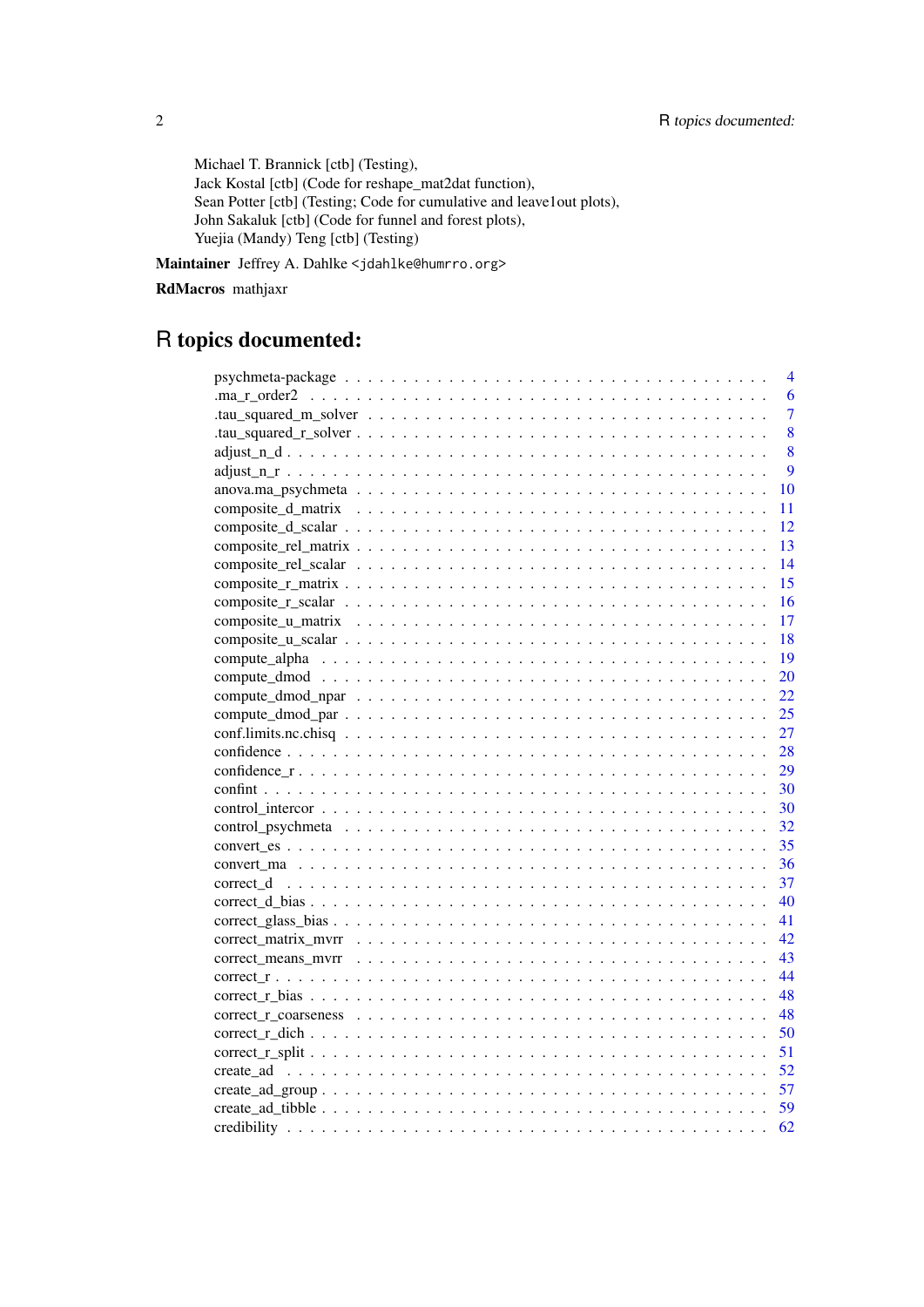| 63               |
|------------------|
| 64               |
| 64               |
| 65               |
| 65               |
| 66               |
| 66               |
| 67               |
| 67               |
| 68               |
| 68               |
| 69               |
|                  |
|                  |
|                  |
|                  |
|                  |
|                  |
|                  |
|                  |
|                  |
|                  |
|                  |
|                  |
|                  |
|                  |
|                  |
|                  |
|                  |
|                  |
|                  |
|                  |
|                  |
|                  |
|                  |
| $ma_d$ order2132 |
|                  |
|                  |
|                  |
|                  |
|                  |
|                  |
|                  |
|                  |
|                  |
|                  |
|                  |
|                  |
|                  |
|                  |
|                  |
|                  |
|                  |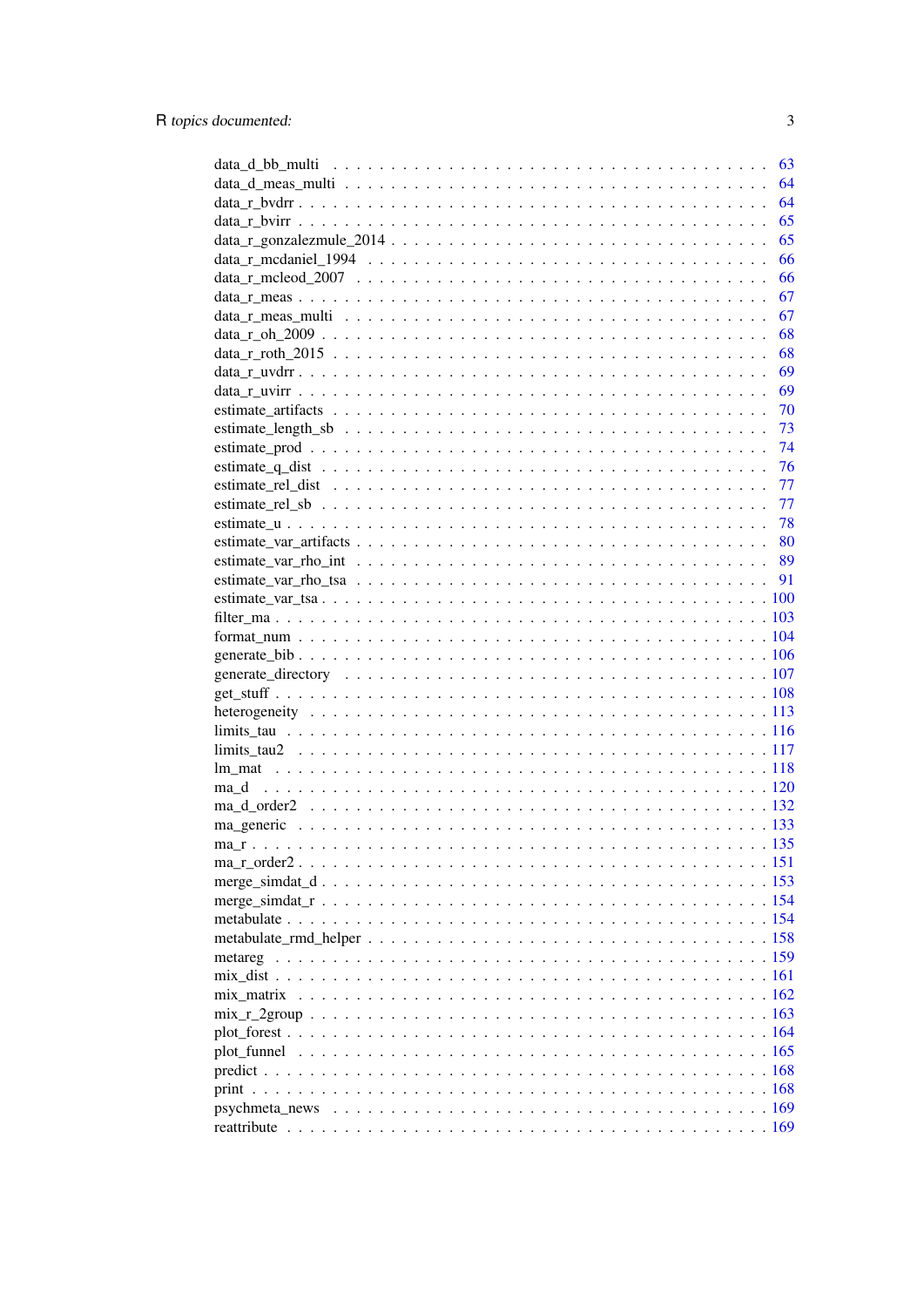<span id="page-3-0"></span>

| Index | 210 |
|-------|-----|
|       |     |
|       |     |
|       |     |
|       |     |
|       |     |
|       |     |
|       |     |
|       |     |
|       |     |
|       |     |
|       |     |
|       |     |
|       |     |
|       |     |
|       |     |
|       |     |
|       |     |
|       |     |
|       |     |
|       |     |
|       |     |
|       |     |
|       |     |
|       |     |
|       |     |
|       |     |
|       |     |
|       |     |
|       |     |
|       |     |
|       |     |
|       |     |
|       |     |

psychmeta-package psychmeta*: Psychometric meta-analysis toolkit*

### Description

Overview of the psychmeta package.

### Details

The psychmeta package provides tools for computing bare-bones and psychometric meta-analyses and for generating psychometric data for use in meta-analysis simulations. Currently, psychmeta supports bare-bones, individual-correction, and artifact-distribution methods for meta-analyzing correlations and *d* values. Please refer to the overview tutorial vignette for an introduction to psychmeta's functions and workflows.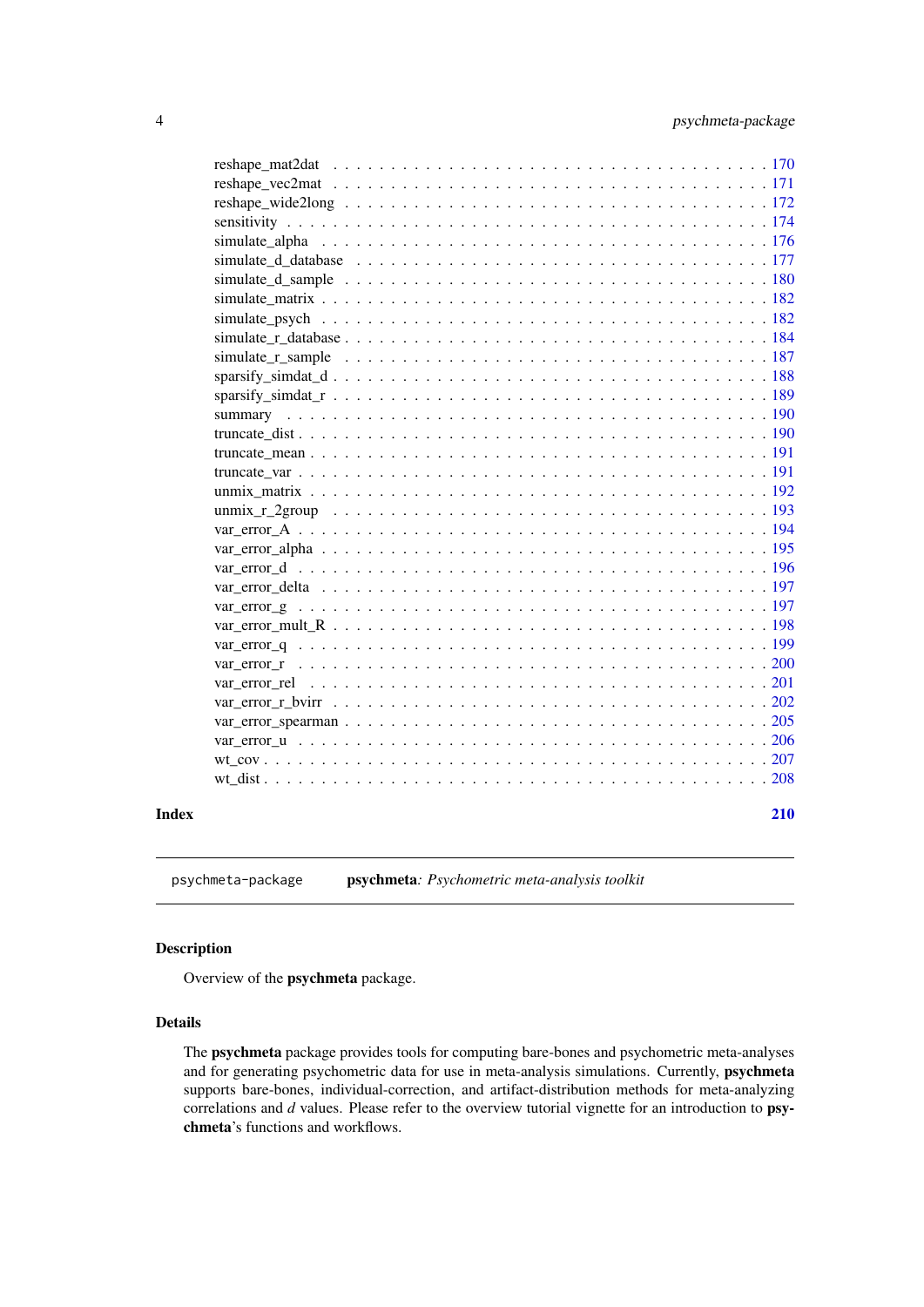#### psychmeta-package 5

#### Running a meta-analysis

The main functions for conducting meta-analyses in **psychmeta** are [ma\\_r](#page-134-1) for correlations and [ma\\_d](#page-119-1) for *d* values. These functions take meta-analytic dataframes including effect sizes and sample sizes (and, optionally, study labels, moderators, construct and measure labels, and psychometric artifact information) and return the full results of psychometric meta-analyses for all of the specified variable pairs. Examples of correctly formatted meta-analytic datasets for ma functions are [data\\_r\\_roth\\_2015](#page-67-1), [data\\_r\\_gonzalezmule\\_2014](#page-64-1), and [data\\_r\\_mcdaniel\\_1994](#page-65-1). Individual parts of the meta-analysis process can also be run separately; these functions are described in detail below.

#### Preparing a database for meta-analysis

The [convert\\_es](#page-34-1) function can be used to convert a variety of effect sizes to either correlations or *d* values. Sporadic psychometric artifacts, such as artificial dichotomization or uneven splits for a *truly* dichotomous variable, can be individually corrected using [correct\\_r](#page-43-1) and [correct\\_d](#page-36-1). These functions can also be used to compute confidence intervals for observed, converted, and corrected effect sizes. 'Wide' meta-analytic coding sheets can be reformatted to the 'long' data frames used by psychmeta with [reshape\\_wide2long](#page-171-1). A correlation matrix and accompanying vectors of information can be similarly reformatted using [reshape\\_mat2dat](#page-169-1).

#### Meta-analytic models

psychmeta can compute barebones meta-analyses (no corrections for psychometric artifacts), as well as models correcting for measurement error in one or both variables, univariate direct (Case II) range restriction, univariate indirect (Case IV) range restriction, bivariate direct range restriction, bivariate indirect (Case V) range restriction, and multivariate range restriction. Artifacts can be corrected individually or using artifact distributions. Artifact distribution corrections can be applied using either Schmidt and Hunter's (2015) interactive method or Taylor series approximation models. Meta-analyses can be computed using various weights, including sample size (default for correlations), inverse variance (computed using either sample or mean effect size; error based on mean effect size is the default for *d* values), and weight methods imported from metafor.

#### Preparing artifact distributions meta-analyses

For individual-corrections meta-analyses, reliability and range restriction (u) values should be supplied in the same data frame as the effect sizes and sample sizes. Missing artifact data can be imputed using either bootstrap or other imputation methods. For artifact distribution meta-analyses, artifact distributions can be created automatically by [ma\\_r](#page-134-1) or [ma\\_d](#page-119-1) or manually by the [create\\_ad](#page-51-1) family of functions.

#### Moderator analyses

Subgroup moderator analyses are run by supplying a moderator matrix to the  $ma<sub>-</sub>$  or  $ma<sub>-</sub>$  d families of functions. Both simple and fully hierarchical moderation can be computed. Subgroup moderator analysis results are shown by passing an ma\_obj to print(). Meta-regression analyses can be run using [metareg](#page-158-1).

### Reporting results and supplemental analyses

Meta-analysis results can be viewed by passing an ma object to [summary](#page-189-1). Bootstrap confidence intervals, leave one out analyses, and other sensitivity analyses are available in [sensitivity](#page-173-1). Supplemental [heterogeneity](#page-112-1) statistics (e.g.,  $Q$ ,  $I^2$ ) can be computed using heterogeneity. Meta-analytic results can be converted between the  $r$  and  $d$  metrics using [convert\\_ma](#page-35-1). Each ma\_obj contains a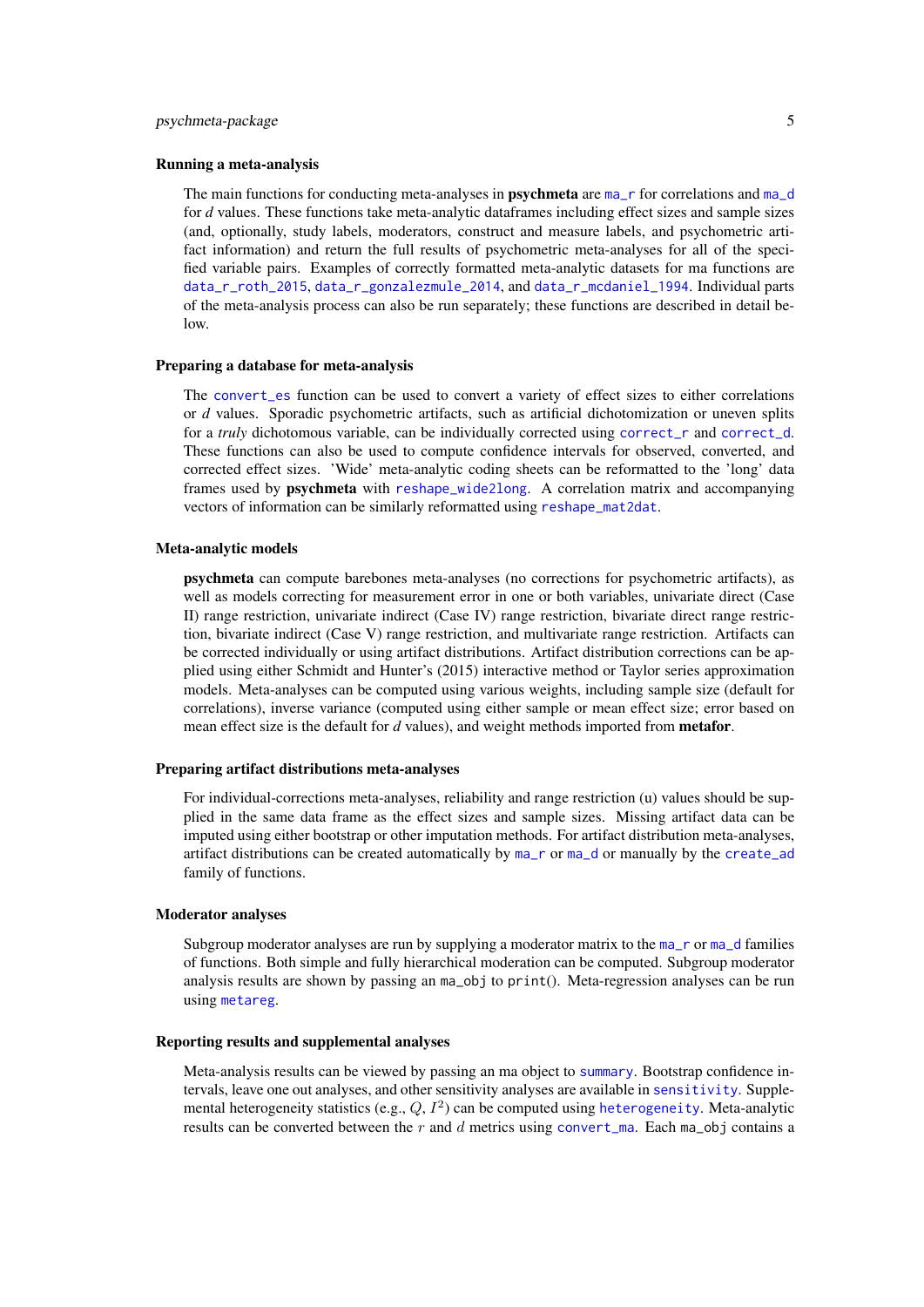<span id="page-5-0"></span>metafor escalc object in ma\$...\$escalc that can be passed to metafor's functions for plotting, publication/availability bias, and other supplemental analyses. Second-order meta-analyses of correlations can be computed using [ma\\_r\\_order2](#page-150-1). Example second-order meta-analysis datasets from Schmidt and Oh (2013) are available. Tables of meta-analytic results can be written as markdown, Word, HTML, or PDF files using the [metabulate](#page-153-1) function, which exports near publication-quality tables that will typically require only minor customization by the user.

#### Simulating psychometric meta-analyses

psychmeta can be used to run Monte Carlo simulations for different meta-analytic models. [simulate\\_r\\_sample](#page-186-1) and [simulate\\_d\\_sample](#page-179-1) simulate samples of correlations and *d* values, respectively, with measurement error and/or range restriction artifacts. [simulate\\_r\\_database](#page-183-1) and [simulate\\_d\\_database](#page-176-1) can be used to simulate full meta-analytic databases of sample correlations and *d* values, respecitively, with artifacts. Example datasets fitting different meta-analytic models simulated using these functions are available ([data\\_r\\_meas](#page-66-1), [data\\_r\\_uvdrr](#page-68-1), [data\\_r\\_uvirr](#page-68-2), [data\\_r\\_bvdrr](#page-63-1), [data\\_r\\_bvirr](#page-64-2), [data\\_r\\_meas\\_multi](#page-66-2), and [data\\_d\\_meas\\_multi](#page-63-2)). Additional simulation functions are also available.

#### Author(s)

Maintainer: Jeffrey A. Dahlke <jdahlke@humrro.org>

Authors:

• Brenton M. Wiernik <brenton@psychmeta.com>

Other contributors:

- Wesley Gardiner (Unit tests) [contributor]
- Michael T. Brannick (Testing) [contributor]
- Jack Kostal (Code for reshape\_mat2dat function) [contributor]
- Sean Potter (Testing; Code for cumulative and leave1out plots) [contributor]
- John Sakaluk (Code for funnel and forest plots) [contributor]
- Yuejia (Mandy) Teng (Testing) [contributor]

### See Also

Useful links:

• Report bugs at <https://github.com/psychmeta/psychmeta/issues>

| .ma_r_order2 | Internal function for computing individual-correction meta-analyses |
|--------------|---------------------------------------------------------------------|
|              | <i>of correlations</i>                                              |

#### **Description**

Internal function for computing individual-correction meta-analyses of correlations

#### Usage

```
.ma_r_order2(data, type = "all", run_lean = FALSE, ma_arg_list)
```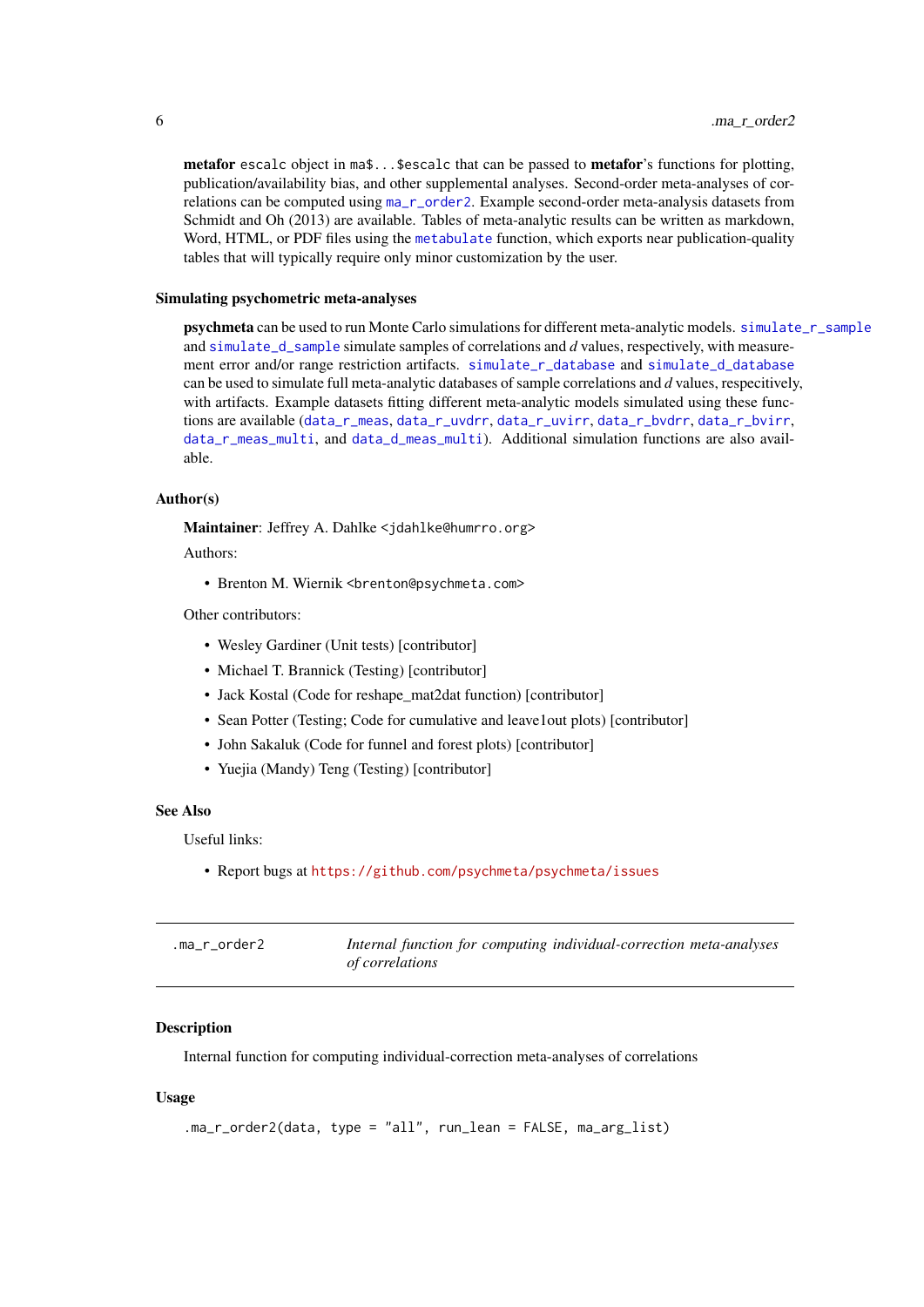### <span id="page-6-0"></span>Arguments

| data        | Data frame of individual-correction information.                                                                                                                                                                                             |
|-------------|----------------------------------------------------------------------------------------------------------------------------------------------------------------------------------------------------------------------------------------------|
| type        | Type of correlation to be meta-analyzed: "ts" for true score, "vgx" for validity<br>generalization with "X" as the predictor, "vgy" for for validity generalization<br>with "X" as the predictor, and "all" for the complete set of results. |
| run_lean    | If TRUE, the meta-analysis will not generate a data object. Meant to speed up<br>bootstrap analyses that do not require supplemental output.                                                                                                 |
| ma_arg_list | List of arguments to be used in the meta-analysis function.                                                                                                                                                                                  |

### Value

A meta-analytic table and a data frame.

.tau\_squared\_m\_solver *tau\_m\_squared Solver*

### Description

Function to solve for tau\_m\_squared (outlier-robust estimator of tau\_squared based on absolute deviations from median)

### Usage

```
.tau_squared_m_solver(Q_m, wi, k)
```
### Arguments

| $Q_m$ | The O r statistic.                                        |
|-------|-----------------------------------------------------------|
| wi    | Vector of inverse within-study sampling variances.        |
| k     | The number of effect sizes included in the meta-analysis. |

### Value

tau\_r\_squared

### Author(s)

Lifeng Lin and Haitao Chu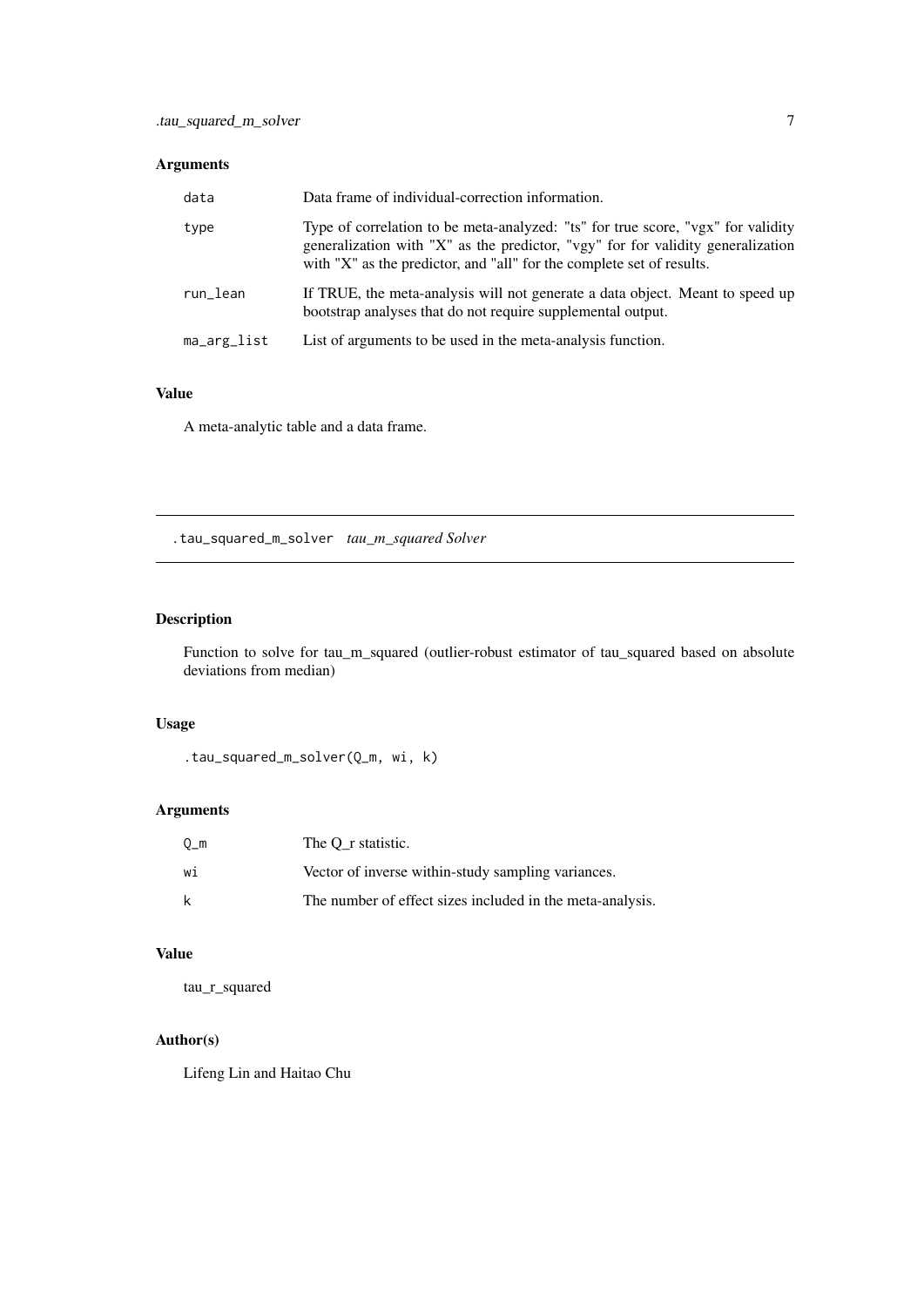<span id="page-7-0"></span>.tau\_squared\_r\_solver *tau\_r\_squared Solver*

### Description

Function to solve for tau\_r\_squared (outlier-robust estimator of tau\_squared based on absolute deviations from mean)

### Usage

```
.tau_squared_r_solver(Q_r, wi)
```
#### Arguments

| $0-r$ | The O r statistic.                                 |
|-------|----------------------------------------------------|
| W1    | Vector of inverse within-study sampling variances. |

#### Value

tau\_r\_squared

### Author(s)

Lifeng Lin and Haitao Chu

| adjust_n_d | Adjusted sample size for a non-Cohen d value for use in a meta- |
|------------|-----------------------------------------------------------------|
|            | analysis of Cohen's d values                                    |

### Description

This function is used to convert a non-Cohen d value (e.g., Glass'  $\Delta$ ) to a Cohen's d value by identifying the sample size of a Cohen's d that has the same standard error as the non-Cohen d. This function permits users to account for the influence of sporadic corrections on the sampling variance of d prior to use in a meta-analysis.

### Usage

adjust\_n\_d(d, var\_e, p = NA)

| d.    | Vector of non-Cohen d standardized mean differences.                                          |
|-------|-----------------------------------------------------------------------------------------------|
| var e | Vector of error variances of standardized mean differences.                                   |
| D     | Proportion of participants in a study belonging to one of the two groups being<br>contrasted. |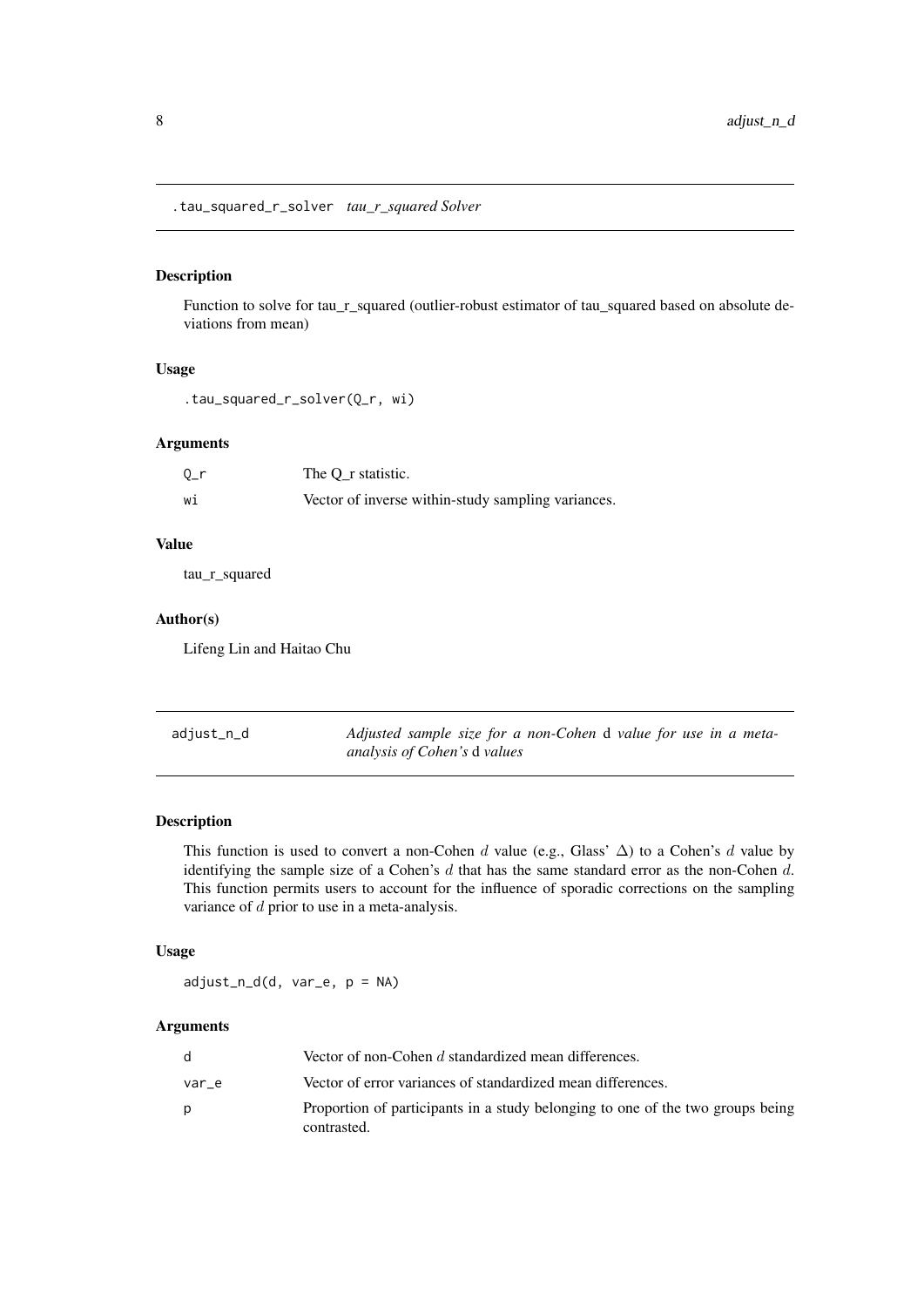<span id="page-8-0"></span>adjust\_n\_r 9

### Details

The adjusted sample size is computed as:

$$
n_{adjusted} = \frac{d^2p(1-p) + 2}{2p(1-p)var_e}
$$

### Value

A vector of adjusted sample sizes.

### References

Schmidt, F. L., & Hunter, J. E. (2015). *Methods of meta-analysis: Correcting error and bias in research findings* (3rd ed.). Sage. doi: [10.4135/9781483398105.](https://doi.org/10.4135/9781483398105) Chapter 7 (Equations 7.23 and 7.23a).

### Examples

 $adjust_n_d(d = 1, var_e = .03, p = NA)$ 

| adjust_n_r | Adjusted sample size for a non-Pearson correlation coefficient for use |
|------------|------------------------------------------------------------------------|
|            | in a meta-analysis of Pearson correlations                             |

#### Description

This function is used to compute the adjusted sample size of a non-Pearson correlation (e.g., a tetrachoric correlation) based on the correlation and its estimated error variance. This function allows users to adjust the sample size of a correlation corrected for sporadic artifacts (e.g., unequal splits of dichotomous variables, artificial dichotomization of continuous variables) prior to use in a meta-analysis.

### Usage

adjust\_n\_r(r, var\_e)

### Arguments

|       | Vector of correlations.    |
|-------|----------------------------|
| var e | Vector of error variances. |

### Details

The adjusted sample size is computed as:

$$
n_{adjusted} = \frac{(r^2 - 1)^2 + var_e}{var_e}
$$

### Value

A vector of adjusted sample sizes.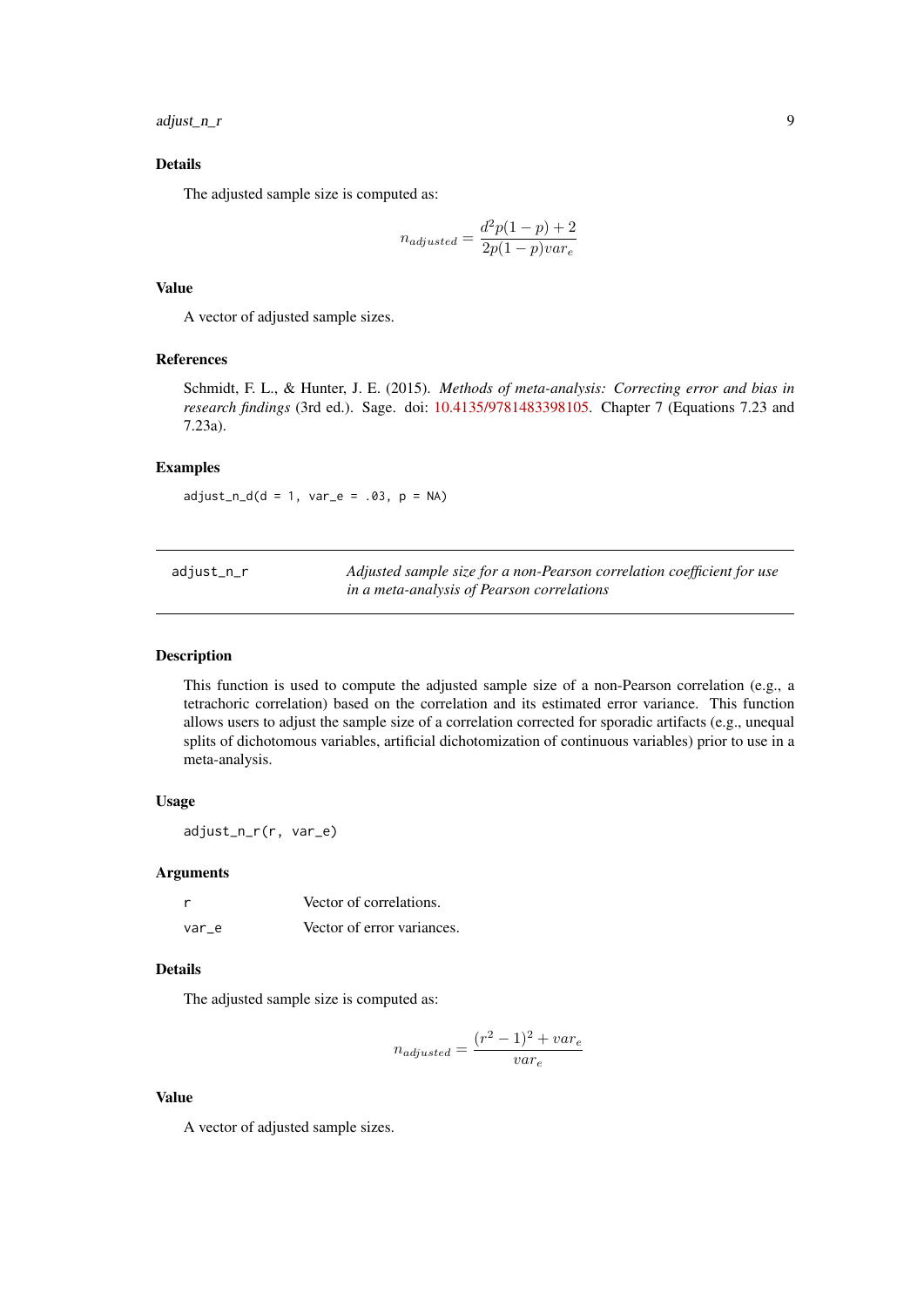### <span id="page-9-0"></span>References

Schmidt, F. L., & Hunter, J. E. (2015). \*Methods of meta-analysis: Correcting error and bias in research findings\* (3rd ed.). Sage. doi: [10.4135/9781483398105.](https://doi.org/10.4135/9781483398105) Equation 3.7.

### Examples

 $adjust_n_r(r = .3, var_e = .01)$ 

anova.ma\_psychmeta *Wald-type tests for moderators in psychmeta meta-analyses*

### Description

This function computes Wald-type pairwise comparisons for each level of categorical moderators for an ma\_psychmeta object, as well as an ombnibus one-way ANOVA test (equal variance not assumed).

Currently, samples across moderator levels are assumed to be independent.

#### Usage

```
## S3 method for class 'ma_psychmeta'
anova(
  object,
  ...,
  analyses = "all",
  moderators = NULL,
  L = NULL,ma_obj2 = NULL,ma_method = c("bb", "ic", "ad"),correction_type = c("ts", "vgx", "vgy"),conf_level = NULL
\lambda
```

| object     | A psychmeta meta-analysis object.                                                                                                                                                                                                                                                                                                                                   |
|------------|---------------------------------------------------------------------------------------------------------------------------------------------------------------------------------------------------------------------------------------------------------------------------------------------------------------------------------------------------------------------|
| $\cdots$   | Additional arguments.                                                                                                                                                                                                                                                                                                                                               |
| analyses   | Which analyses to to test moderators for? Can be either "all" to test moderators<br>for all meta-analyses in the object (default) or a list containing one or more of<br>the arguments construct, construct_pair, pair_id, k_min, and N_min. See<br>filter_ma() for details. Note that analysis_id should not be used. If k_min<br>is not supplied, it is set to 2. |
| moderators | A character vector of moderators to test. If NULL, all categorical moderators are<br>tested.                                                                                                                                                                                                                                                                        |
| L          | A named list with with elements specifying set of linear contrasts for each vari-<br>able in moderators. (Not yet implemented.)                                                                                                                                                                                                                                     |
| $ma_obj2$  | A second psychmeta meta-analysis object to compare to object (Not yet imple-<br>mented.)                                                                                                                                                                                                                                                                            |
| ma_method  | Meta-analytic methods to be included. Valid options are: "bb", "ic", and "ad"                                                                                                                                                                                                                                                                                       |
|            |                                                                                                                                                                                                                                                                                                                                                                     |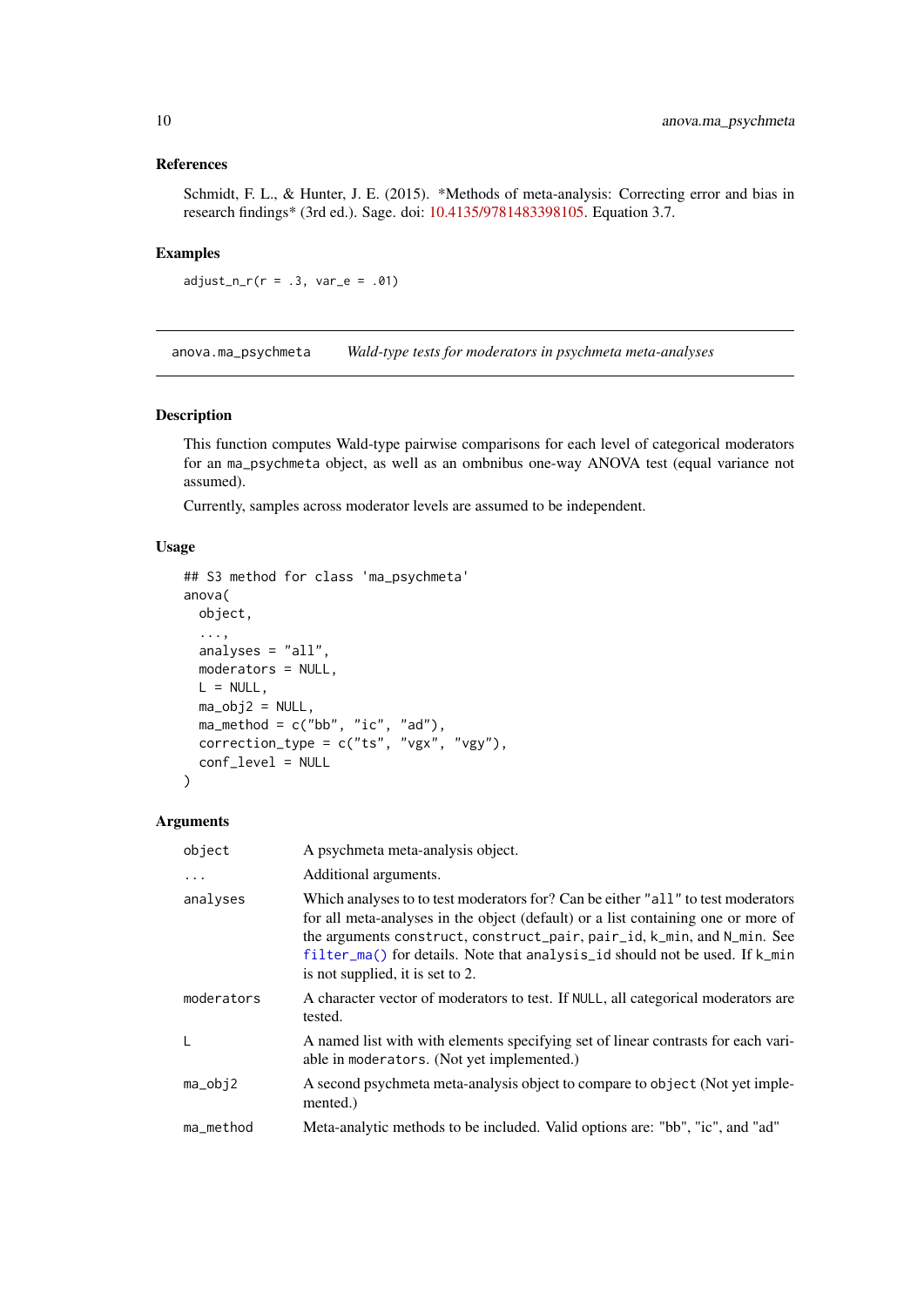<span id="page-10-0"></span>

| correction_type |                                                                                                             |
|-----------------|-------------------------------------------------------------------------------------------------------------|
|                 | Types of meta-analytic corrections to be included. Valid options are: "ts", "vgx",<br>and "vgy"             |
| conf level      | Confidence level to define the width of confidence intervals (defaults to value<br>set when object was fit) |

### Value

An object of class anova.ma\_psychmeta. A tibble with a row for each construct pair in object and a column for each moderator tested. Cells lists of contrasts tested.

#### Note

Currently, only simple (single) categorical moderators (one-way ANOVA) are supported.

#### Examples

```
ma_obj \leq ma_r(rxyi, n, construct_x = x_name, construct_y = y_name,moderators = moderator, data = data_r_meas_multi)
```
anova(ma\_obj)

| composite_d_matrix | Matrix formula to estimate the standardized mean difference associ- |
|--------------------|---------------------------------------------------------------------|
|                    | ated with a weighted or unweighted composite variable               |

### Description

This function is a wrapper for [composite\\_r\\_matrix](#page-14-1) that converts *d* values to correlations, computes the composite correlation implied by the *d* values, and transforms the result back to the *d* metric.

#### Usage

```
composite_d_matrix(d_vec, r_mat, wt_vec, p = 0.5)
```
### Arguments

| d vec  | Vector of standardized mean differences associated with variables in the com-<br>posite to be formed.     |
|--------|-----------------------------------------------------------------------------------------------------------|
| r_mat  | Correlation matrix from which the composite is to be computed.                                            |
| wt_vec | Weights to be used in forming the composite (by default, all variables receive<br>equal weight).          |
| p      | The proportion of cases in one of the two groups used the compute the standard-<br>ized mean differences. |

### Details

The composite *d* value is computed by converting the vector of *d* values to correlations, computing the composite correlation (see composite\_r\_matrix), and transforming that composite back into the *d* metric. See "Details" of [composite\\_r\\_matrix](#page-14-1) for the composite computations.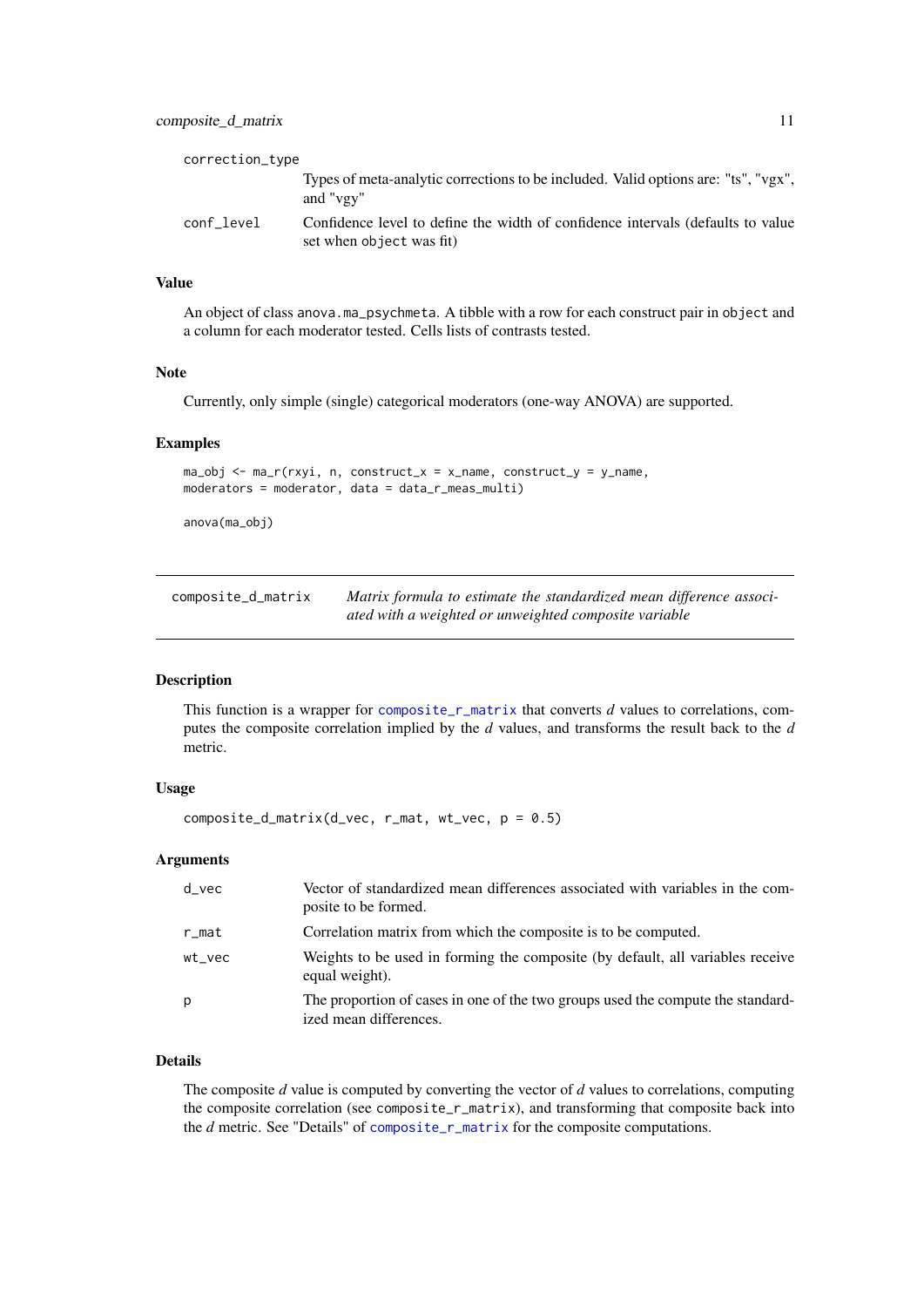#### Value

The estimated standardized mean difference associated with the composite variable.

#### Examples

```
composite_d_matrix(d_vec = c(1, 1), r_mat = matrix(c(1, .7, .7, 1), 2, 2),
                   wt\_vec = c(1, 1), p = .5)
```

| composite_d_scalar | Scalar formula to estimate the standardized mean difference associ- |
|--------------------|---------------------------------------------------------------------|
|                    | ated with a composite variable                                      |

#### Description

This function estimates the *d* value of a composite of X variables, given the mean *d* value of the individual X values and the mean correlation among those variables.

### Usage

```
composite_d_scalar(
  mean_d,
  mean_intercor,
  k_vars,
  p = 0.5,
  partial_intercor = FALSE
)
```
### Arguments

| mean_d           | The mean standardized mean differences associated with variables in the com-<br>posite to be formed.                                                                                         |
|------------------|----------------------------------------------------------------------------------------------------------------------------------------------------------------------------------------------|
| mean_intercor    | The mean correlation among the variables in the composite.                                                                                                                                   |
| k_vars           | The number of variables in the composite.                                                                                                                                                    |
| р                | The proportion of cases in one of the two groups used the compute the standard-<br>ized mean differences.                                                                                    |
| partial_intercor |                                                                                                                                                                                              |
|                  | Logical scalar determining whether the intercor represents the partial (i.e.,<br>within-group) correlation among variables (TRUE) or the overall correlation be-<br>tween variables (FALSE). |

### Details

There are two different methods available for computing such a composite, one that uses the partial intercorrelation among the X variables (i.e., the average within-group correlation) and one that uses the overall correlation among the X variables (i.e., the total or mixture correlation across groups).

If a partial correlation is provided for the interrelationships among variables, the following formula is used to estimate the composite *d* value:

$$
d_X=\frac{\bar d_{x_i}k}{\sqrt{\bar\rho_{x_ix_j}k^2+\left(1-\bar\rho_{x_ix_j}\right)k}}
$$

<span id="page-11-0"></span>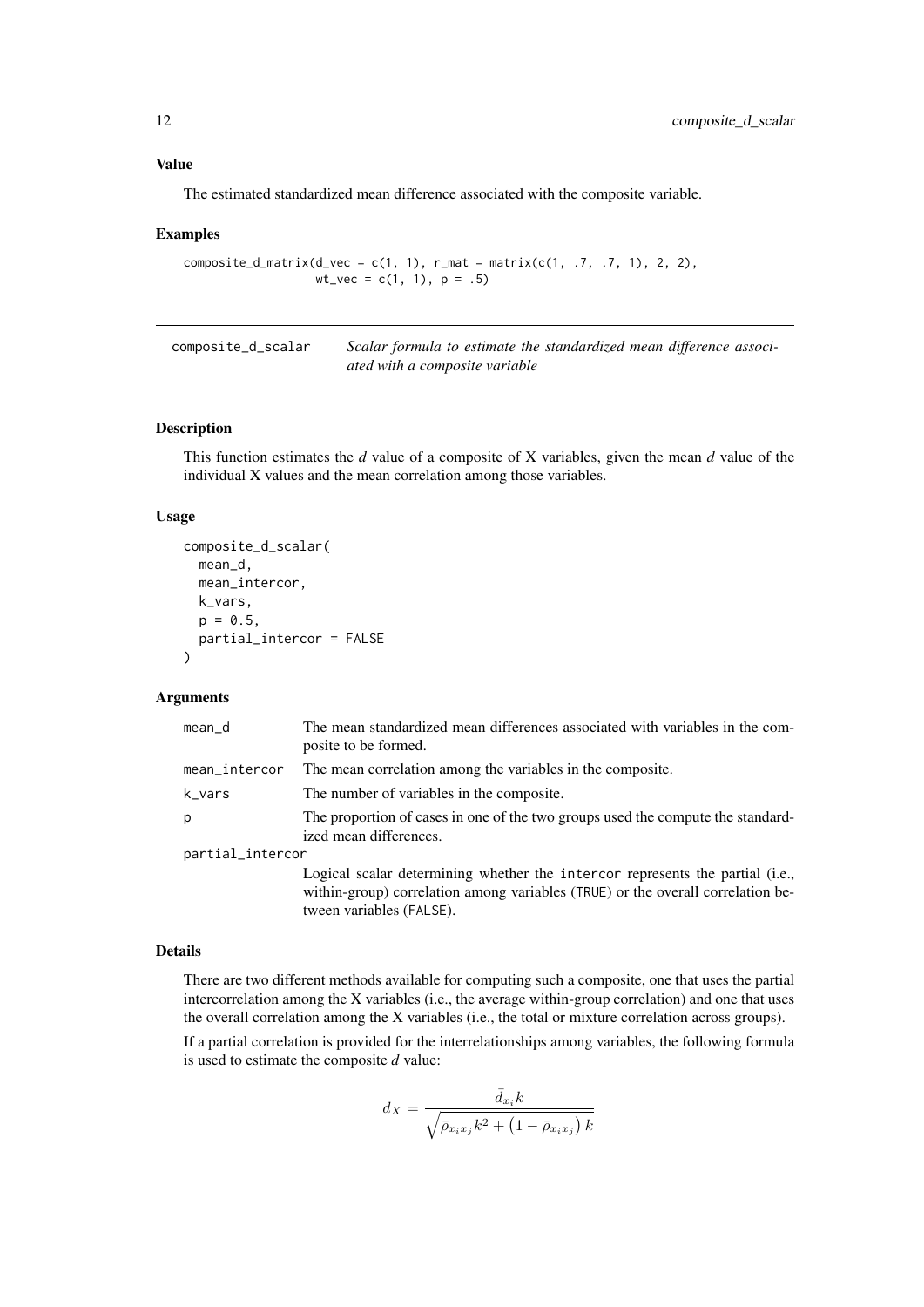#### <span id="page-12-0"></span>composite\_rel\_matrix 13

where  $d_X$  is the composite d value,  $\bar{d}_{x_i}$  is the mean *d* value,  $\bar{p}_{x_i x_j}$  is the mean intercorrelation among the variables in the composite, and *k* is the number of variables in the composite. Otherwise, the composite *d* value is computed by converting the mean *d* value to a correlation, computing the composite correlation (see [composite\\_r\\_scalar](#page-15-1) for formula), and transforming that composite back into the *d* metric.

### Value

The estimated standardized mean difference associated with the composite variable.

### References

Rosenthal, R., & Rubin, D. B. (1986). Meta-analytic procedures for combining studies with multiple effect sizes. *Psychological Bulletin, 99*(3), 400–406.

#### Examples

```
composite_d_scalar(mean_d = 1, mean_intercor = .7, k_vars = 2, p = .5)
```
composite\_rel\_matrix *Matrix formula to estimate the reliability of a weighted or unweighted composite variable*

### Description

This function computes the reliability of a variable that is a weighted or unweighted composite of other variables.

#### Usage

```
composite_rel_matrix(rel_vec, r_mat, sd_vec, wt_vec = rep(1, length(rel_vec)))
```
#### Arguments

| rel_vec | Vector of reliabilities associated with variables in the composite to be formed.                 |
|---------|--------------------------------------------------------------------------------------------------|
| r_mat   | Correlation matrix from which the composite is to be computed.                                   |
| sd vec  | Vector of standard deviations associated with variables in the composite to be<br>formed.        |
| wt vec  | Weights to be used in forming the composite (by default, all variables receive<br>equal weight). |

### Details

This function treats measure-specific variance as reliable.

The Mosier composite formula is computed as:

$$
\rho_{XX} = \frac{\mathbf{w}^T (\mathbf{r} \circ \mathbf{s}) + \mathbf{w}^T \mathbf{S} \mathbf{w} - \mathbf{w}^T \mathbf{s}}{\mathbf{w}^T \mathbf{S} \mathbf{w}}
$$

where  $\rho_{XX}$  is a composite reliability estimate, r is a vector of reliability estimates, w is a vector of weights, S is a covariance matrix, and s is a vector of variances (i.e., the diagonal elements of S).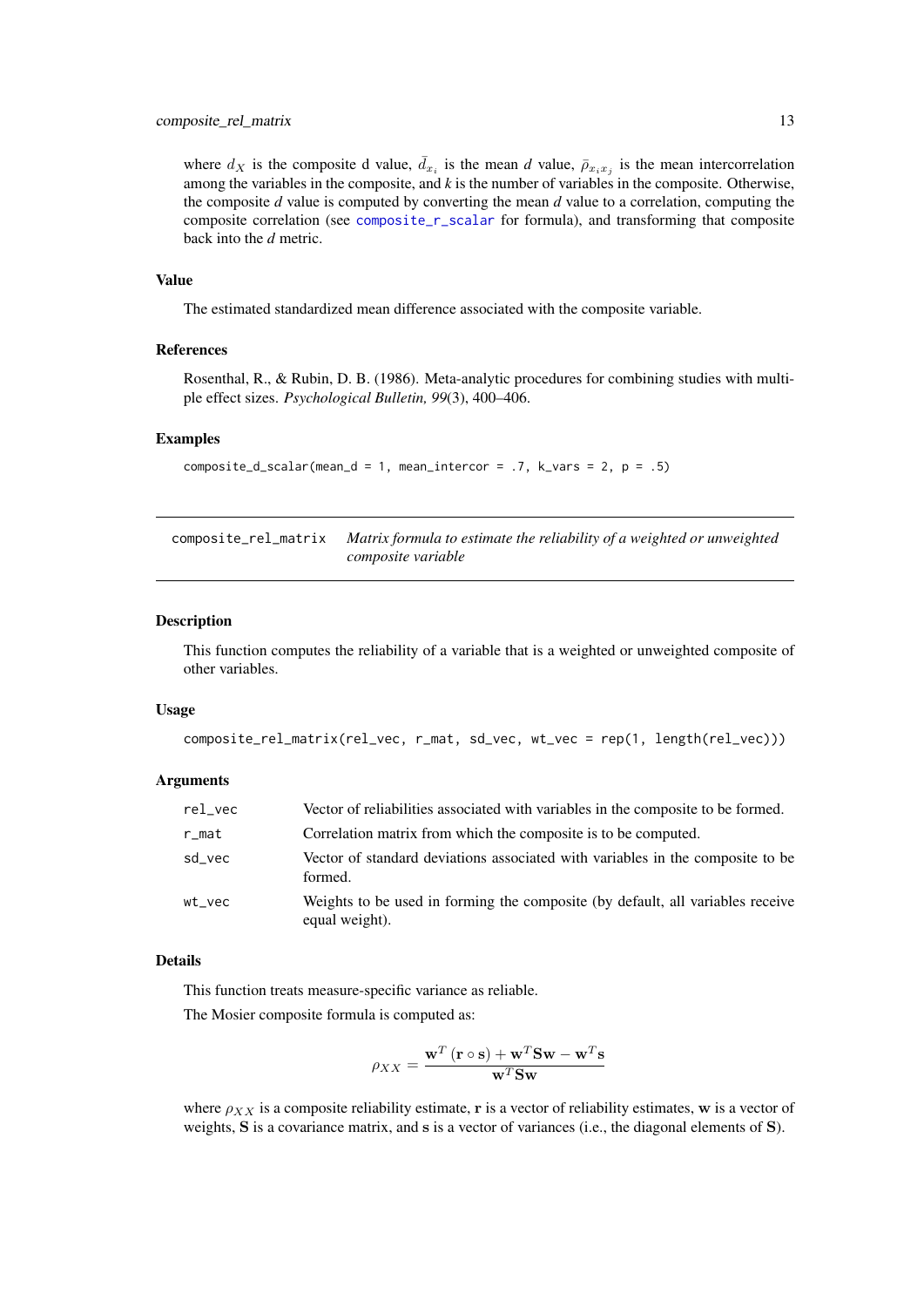The estimated reliability of the composite variable.

#### References

Mosier, C. I. (1943). On the reliability of a weighted composite. *Psychometrika, 8*(3), 161–168. doi: [10.1007/BF02288700](https://doi.org/10.1007/BF02288700)

Schmidt, F. L., & Hunter, J. E. (2015). *Methods of meta-analysis: Correcting error and bias in research findings* (3rd ed.). Thousand Oaks, CA: Sage. doi: [10.4135/9781483398105.](https://doi.org/10.4135/9781483398105) pp. 441 - 447.

### Examples

```
composite_{\text{matrix} (rel_{\text{v}} = c(.8, .8))r_{\text{mat}} = \text{matrix}(c(1, .4, .4, 1), 2, 2), sd_{\text{v}ec} = c(1, 1))
```
composite\_rel\_scalar *Scalar formula to estimate the reliability of a composite variable*

#### Description

This function computes the reliability of a variable that is a unit-weighted composite of other variables.

### Usage

```
composite_rel_scalar(mean_rel, mean_intercor, k_vars)
```
#### Arguments

| mean rel      | The mean reliability of variables in the composite.        |
|---------------|------------------------------------------------------------|
| mean intercor | The mean correlation among the variables in the composite. |
| k vars        | The number of variables in the composite.                  |

#### Details

The Mosier composite formula is computed as:

$$
\rho_{XX} = \frac{\bar{\rho}_{x_ix_i}k + k(k-1)\,\bar{\rho}_{x_ix_j}}{k + k(k-1)\,\bar{\rho}_{x_ix_j}}
$$

where  $\bar{\rho}_{x_ix_i}$  is the mean reliability of variables in the composite,  $\bar{\rho}_{x_ix_j}$  is the mean intercorrelation among variables in the composite, and *k* is the number of variables in the composite.

### Value

The estimated reliability of the composite variable.

<span id="page-13-0"></span>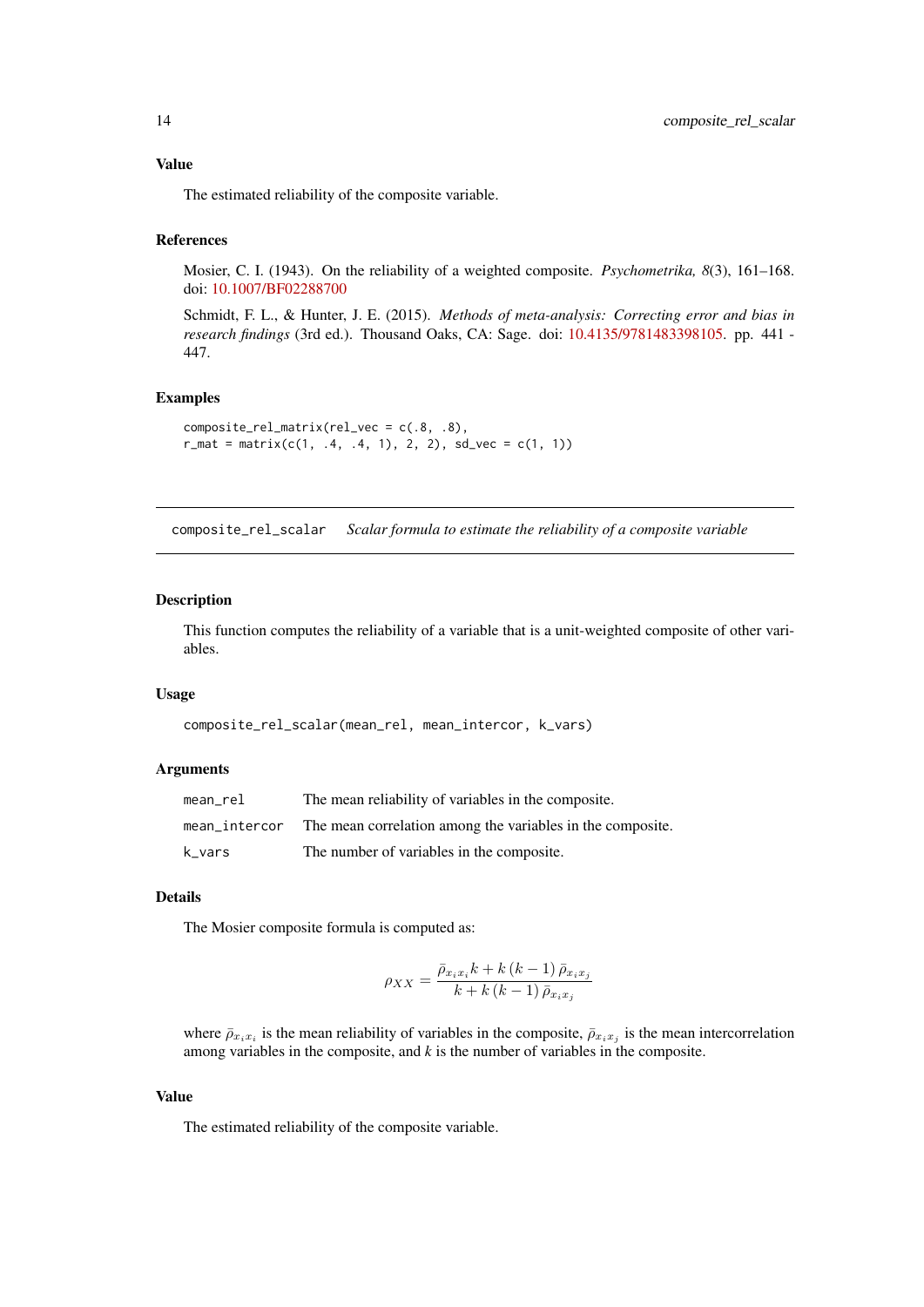#### <span id="page-14-0"></span>composite\_r\_matrix 15

#### References

Mosier, C. I. (1943). On the reliability of a weighted composite. *Psychometrika, 8*(3), 161–168. doi: [10.1007/BF02288700](https://doi.org/10.1007/BF02288700)

Schmidt, F. L., & Hunter, J. E. (2015). *Methods of meta-analysis: Correcting error and bias in research findings* (3rd ed.). Thousand Oaks, CA: Sage. doi: [10.4135/9781483398105.](https://doi.org/10.4135/9781483398105) pp. 441 - 447.

### Examples

```
composite_rel_scalar(mean_rel = .8, mean_intercor = .4, k_vars = 2)
```
<span id="page-14-1"></span>composite\_r\_matrix *Matrix formula to estimate the correlation between two weighted or unweighted composite variables*

#### Description

This function computes the weighted (or unweighted, by default) composite correlation between a set of X variables and a set of Y variables.

#### Usage

```
composite_r_matrix(
  r_mat,
  x_col,
  y_col,
  wt\_vec_x = rep(1, length(x_col)),wt\_vec_y = rep(1, length(y_col))\lambda
```
#### Arguments

| $r$ _mat    | Correlation matrix from which composite correlations are to be computed.                                                                         |
|-------------|--------------------------------------------------------------------------------------------------------------------------------------------------|
| x_col       | Column indices of variables from 'r_mat' in the X composite (specify a single<br>variable if Y is an observed variable rather than a composite). |
| y_col       | Column indices of variables from 'r_mat' in the Y composite (specify a single<br>variable if Y is an observed variable rather than a composite). |
| wt vec x    | Weights to be used in forming the X composite (by default, all variables receive<br>equal weight).                                               |
| $wt\_vec_v$ | Weights to be used in forming the Y composite (by default, all variables receive<br>equal weight).                                               |

### Details

This is computed as:

$$
\rho_{XY}\frac{\mathbf{w}_X^T\mathbf{R}_{XY}\mathbf{w}_Y}{\sqrt{\left(\mathbf{w}_X^T\mathbf{R}_{XX}\mathbf{w}_X\right)\left(\mathbf{w}_Y^T\mathbf{R}_{YY}\mathbf{w}_Y\right)}}
$$

where  $\rho_{XY}$  is the composite correlation, w is a vector of weights, and **R** is a correlation matrix. The subscripts of w and R indicate the variables indexed within the vector or matrix.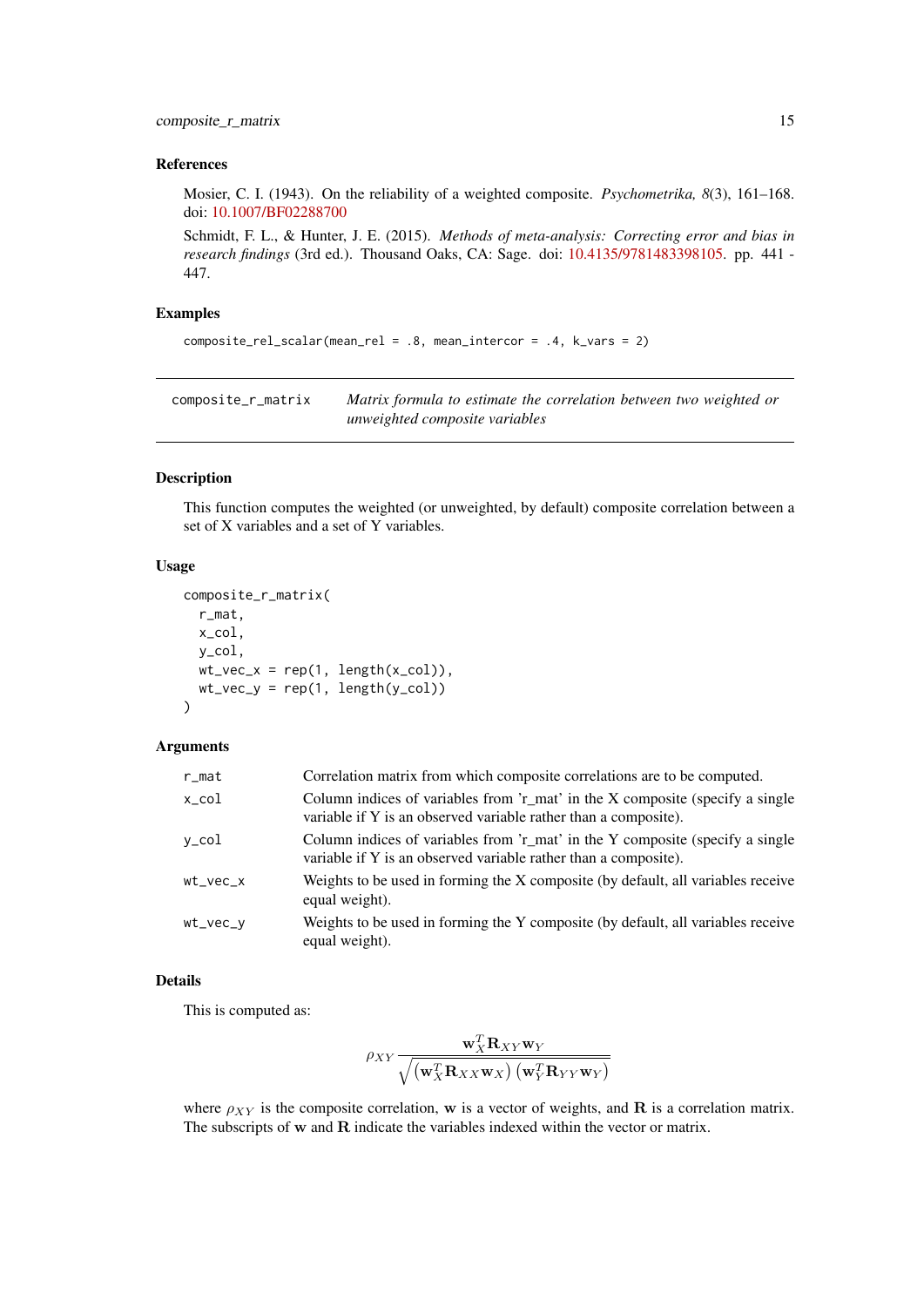#### <span id="page-15-0"></span>Value

A composite correlation

### References

Mulaik, S. A. (2010). *Foundations of factor analysis*. Boca Raton, FL: CRC Press. pp. 83–84.

#### Examples

```
composite_r_scalar(mean_rxy = .3, k_vars_x = 4, mean_intercor_x = .4)
R <- reshape_vec2mat(.4, order = 5)
R[-1,1] <- R[1,-1] <- .3
composite_r_matrix(r_matrix = R, x_col = 2:5, y_col = 1)
```
<span id="page-15-1"></span>composite\_r\_scalar *Scalar formula to estimate the correlation between a composite and another variable or between two composite variables*

### Description

This function estimates the correlation between a set of X variables and a set of Y variables using a scalar formula.

#### Usage

```
composite_r_scalar(
 mean_rxy,
 k vars x = NULL.
 mean_intercor_x = NULL,
 k_vars_y = NULL,mean_intercor_y = NULL
)
```
#### Arguments

| mean_rxy        | Mean correlation between sets of X and Y variables. |
|-----------------|-----------------------------------------------------|
| k_vars_x        | Number of X variables.                              |
| mean_intercor_x |                                                     |
|                 | Mean correlation among X variables.                 |
| k_vars_y        | Number of Y variables.                              |
| mean_intercor_y |                                                     |
|                 |                                                     |

Mean correlation among Y variables.

### Details

The formula to estimate a correlation between one composite variable and one external variable is:

$$
\rho_{Xy} = \frac{\bar{\rho}_{x_iy}}{\sqrt{\frac{1}{k_x} + \frac{k_x - 1}{k_x} \bar{\rho}_{x_i x_j}}}
$$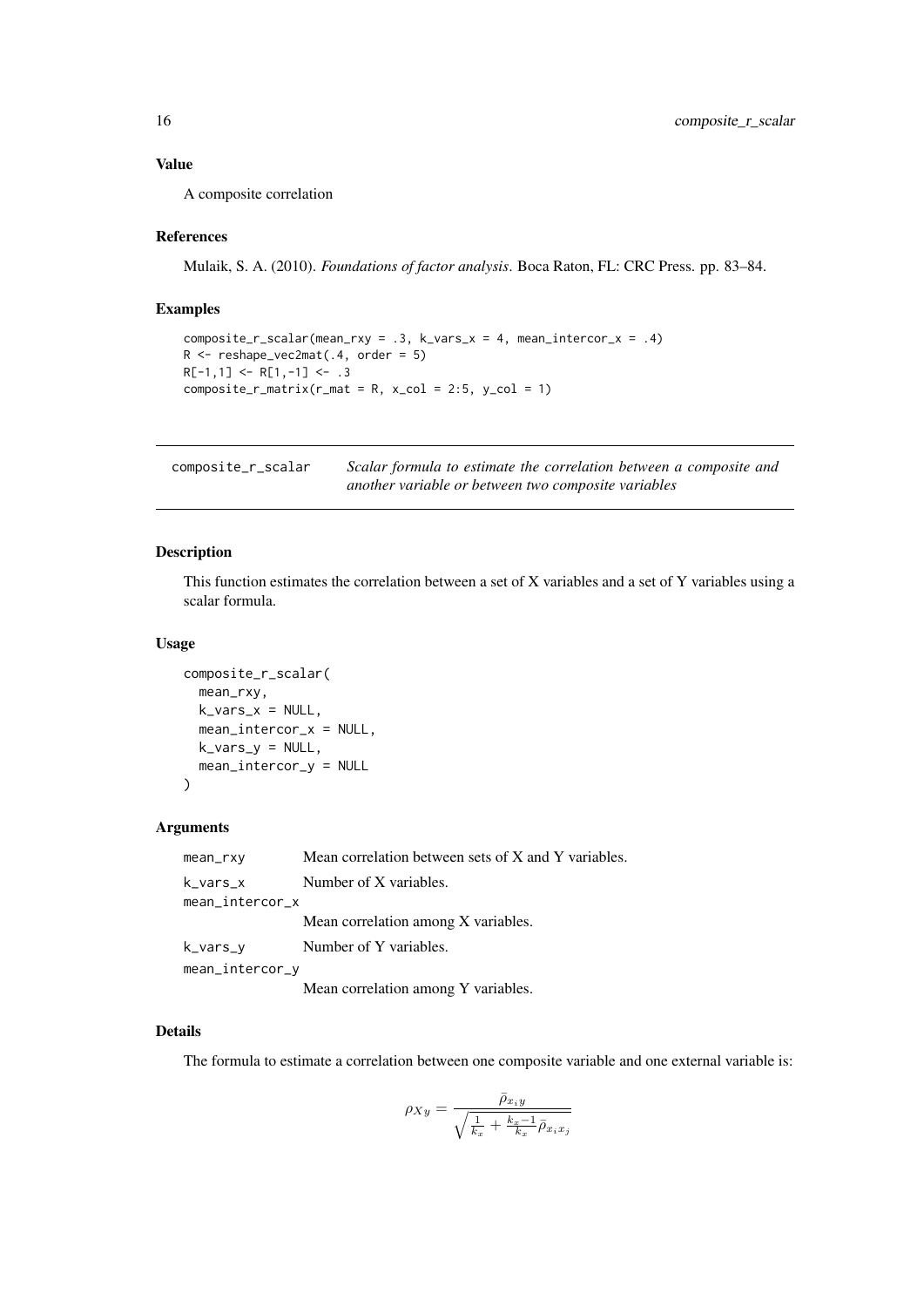<span id="page-16-0"></span>and the formula to estimate the correlation between two composite variables is:

$$
\rho_{XY} = \frac{\bar{\rho}_{x_i y_j}}{\sqrt{\frac{1}{k_x} + \frac{k-1}{k_x} \bar{\rho}_{x_i x_j}} \sqrt{\frac{1}{k_y} + \frac{k_y - 1}{k_y} \bar{\rho}_{y_i y_j}}}
$$

where  $\bar{\rho}_{x_iy}$  and  $\bar{\rho}_{x_iy_j}$  are mean correlations between the x variables and the y variable(s),  $\bar{\rho}_{x_ix_j}$  is the mean correlation among x variables,  $\bar{\rho}_{y_i y_j}$  is the mean correlation among y variables,  $k_x$  is the number of x variables, and  $k_y$  is the number of y variables.

### Value

A vector of composite correlations

#### References

Ghiselli, E. E., Campbell, J. P., & Zedeck, S. (1981). *Measurement theory for the behavioral sciences*. San Francisco, CA: Freeman. p. 163-164.

Schmidt, F. L., & Hunter, J. E. (2015). *Methods of meta-analysis: Correcting error and bias in research findings* (3rd ed.). Thousand Oaks, CA: Sage. doi: [10.4135/9781483398105.](https://doi.org/10.4135/9781483398105) pp. 441 - 447.

#### Examples

```
## Composite correlation between 4 variables and an outside variable with which
## the four variables correlate .3 on average:
composite_r_scalar(mean_rxy = .3, k_vars_x = 4, mean_intercor_x = .4)
## Correlation between two composites:
composite_r_scalar(mean_rxy = .3, k_vars_x = 2, mean_intercor_x = .5,
```
composite\_u\_matrix *Matrix formula to estimate the u ratio of a composite variable*

 $k_vars_y = 2$ , mean\_intercor\_y = .2)

### Description

This function estimates the u ratio of a composite variable when at least one matrix of correlations (restricted or unrestricted) among the variables is available.

### Usage

```
composite_u_matrix(
  ri\_mat = NULL,ra\_mat = NULL,u_vec,
  wt\_vec = rep(1, length(u\_vec)),sign_r\_vec = 1)
```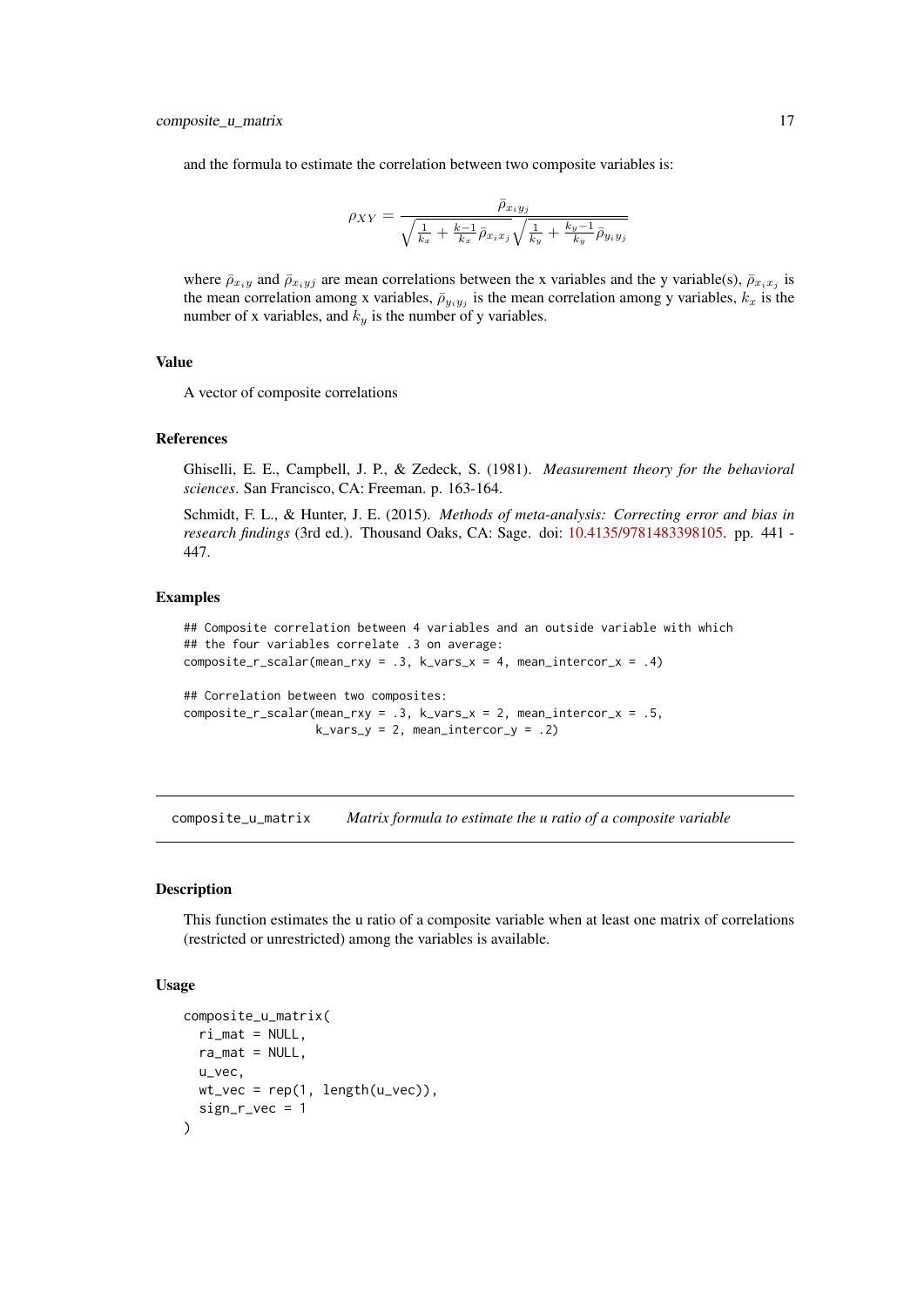#### <span id="page-17-0"></span>Arguments

| ri_mat     | Range-restricted correlation matrix from which the composite is to be computed<br>(if NULL, ri_mat is estimated from ra_mat).     |
|------------|-----------------------------------------------------------------------------------------------------------------------------------|
| ra_mat     | Unrestricted correlation matrix from which the composite is to be computed (if<br>$NULL, r a$ mat is estimated from $ri$ mat).    |
| u_vec      | Vector of u ratios associated with variables in the composite to be formed.                                                       |
| wt_vec     | Weights to be used in forming the composite (by default, all variables receive<br>equal weight).                                  |
| sign_r_vec | The signs of the relationships between the variables in the composite and the<br>variable by which range restriction was induced. |

### Details

This is computed as:

$$
u_{composite} = \sqrt {{{\left( {\mathbf{w} \circ \mathbf{u}} \right)}^T}\mathbf{R}_i \left( {\mathbf{w} \circ \mathbf{u}} \right)} \over {\mathbf{w}^T\mathbf{R}_a \mathbf{w}}}
$$

where  $u_{composite}$  is the composite u ratio, u is a vector of u ratios,  $\mathbf{R}_i$  is a range-restricted correlation matrix,  $\mathbf{R}_a$  is an unrestricted correlation matrix, and w is a vector of weights.

#### Value

The estimated *u* ratio of the composite variable.

#### Examples

```
composite_u_matrix(ri_mat = matrix(c(1, .3, .3, 1), 2, 2), u_vec = c(.8, .8))
```
composite\_u\_scalar *Scalar formula to estimate the u ratio of a composite variable*

#### Description

This function provides an approximation of the u ratio of a composite variable based on the u ratios of the component variables, the mean restricted intercorrelation among those variables, and the mean unrestricted correlation among those variables. If only one of the mean intercorrelations is known, the other will be estimated using the bivariate indirect range-restriction formula. This tends to compute a conservative estimate of the u ratio associated with a composite.

### Usage

```
composite_u_scalar(mean_ri = NULL, mean_ra = NULL, mean_u, k_vars)
```

| mean_ri | The mean range-restricted correlation among variables in the composite. |
|---------|-------------------------------------------------------------------------|
| mean_ra | The mean unrestricted correlation among variables in the composite.     |
| mean_u  | The mean u ratio of variables in the composite.                         |
| k vars  | The number of variables in the composite.                               |
|         |                                                                         |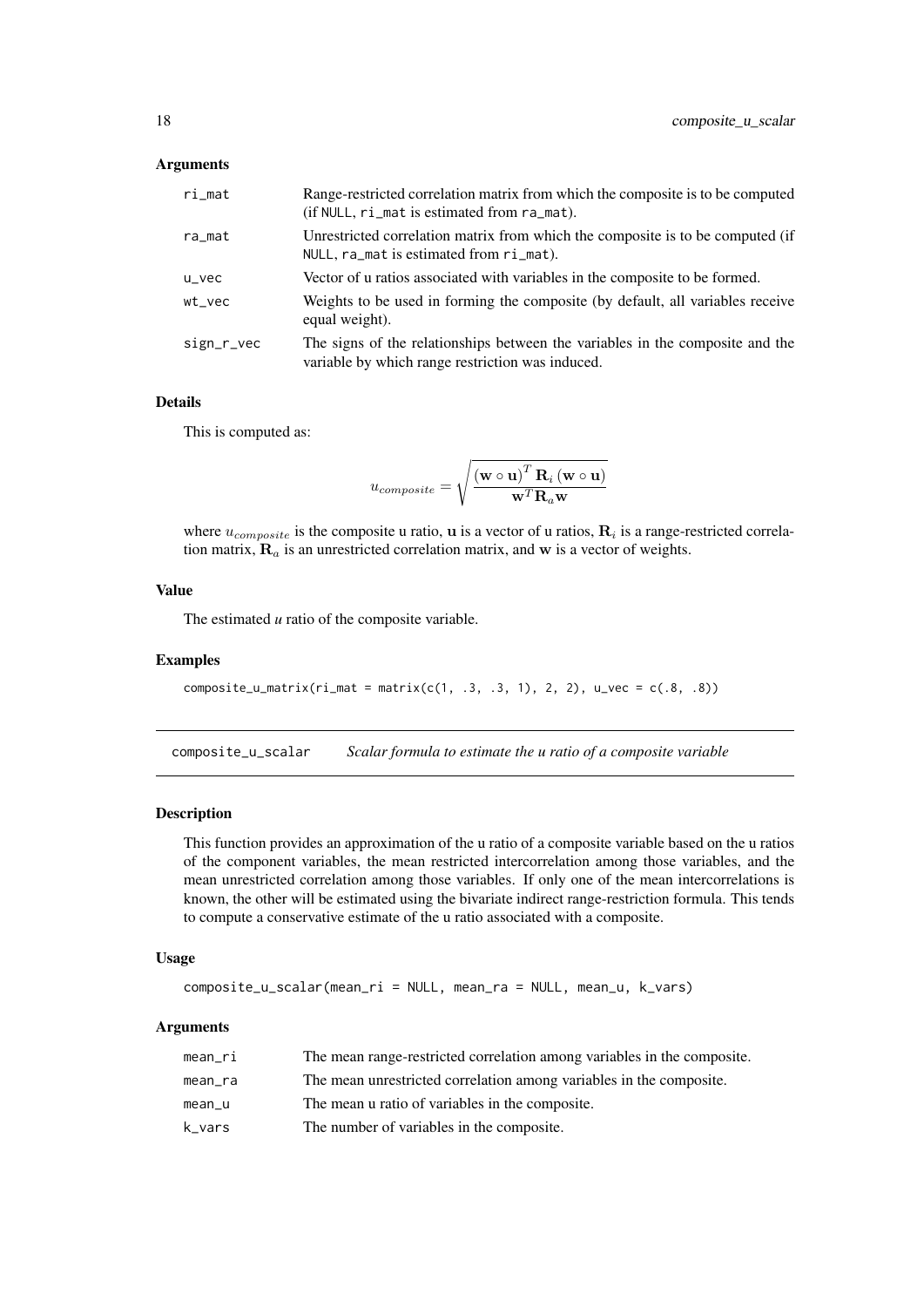### <span id="page-18-0"></span>Details

This is computed as:

$$
u_{composite} = \sqrt{\frac{\bar{\rho}_i \bar{u}^2 k(k-1) + k \bar{u}^2}{\bar{\rho}_a k(k-1) + k}}
$$

where  $u_{composite}$  is the composite u ratio,  $\bar{u}$  is the mean univariate u ratio,  $\bar{\rho}_i$  is the mean restricted correlation among variables,  $\bar{\rho}_a$  is the mean unrestricted correlation among variables, and *k* is the number of variables in the composite.

### Value

The estimated *u* ratio of the composite variable.

### Examples

```
composite_u_scalar(mean_ri = .3, mean_ra = .4, mean_u = .8, k_vars = 2)
```
compute\_alpha *Compute coefficient alpha*

### Description

Compute coefficient alpha

#### Usage

```
compute_alpha(sigma = NULL, data = NULL, standardized = FALSE, ...)
```
#### Arguments

| sigma        | Covariance matrix (must be supplied if data argument is not supplied)                                                                             |
|--------------|---------------------------------------------------------------------------------------------------------------------------------------------------|
| data         | Data matrix or data frame (must be supplied if sigma argument is not supplied)                                                                    |
| standardized | Logical scalar determining whether alpha should be computed from an unstan-<br>dardized covariance matrix (TRUE) or a correlation matrix (FALSE). |
| $\cdots$     | Additional arguments to be passed to cov() function.                                                                                              |

### Value

Coefficient alpha

### Examples

```
compute_alpha(sigma = reshape_vec2mat(cov = .4, order = 10))
```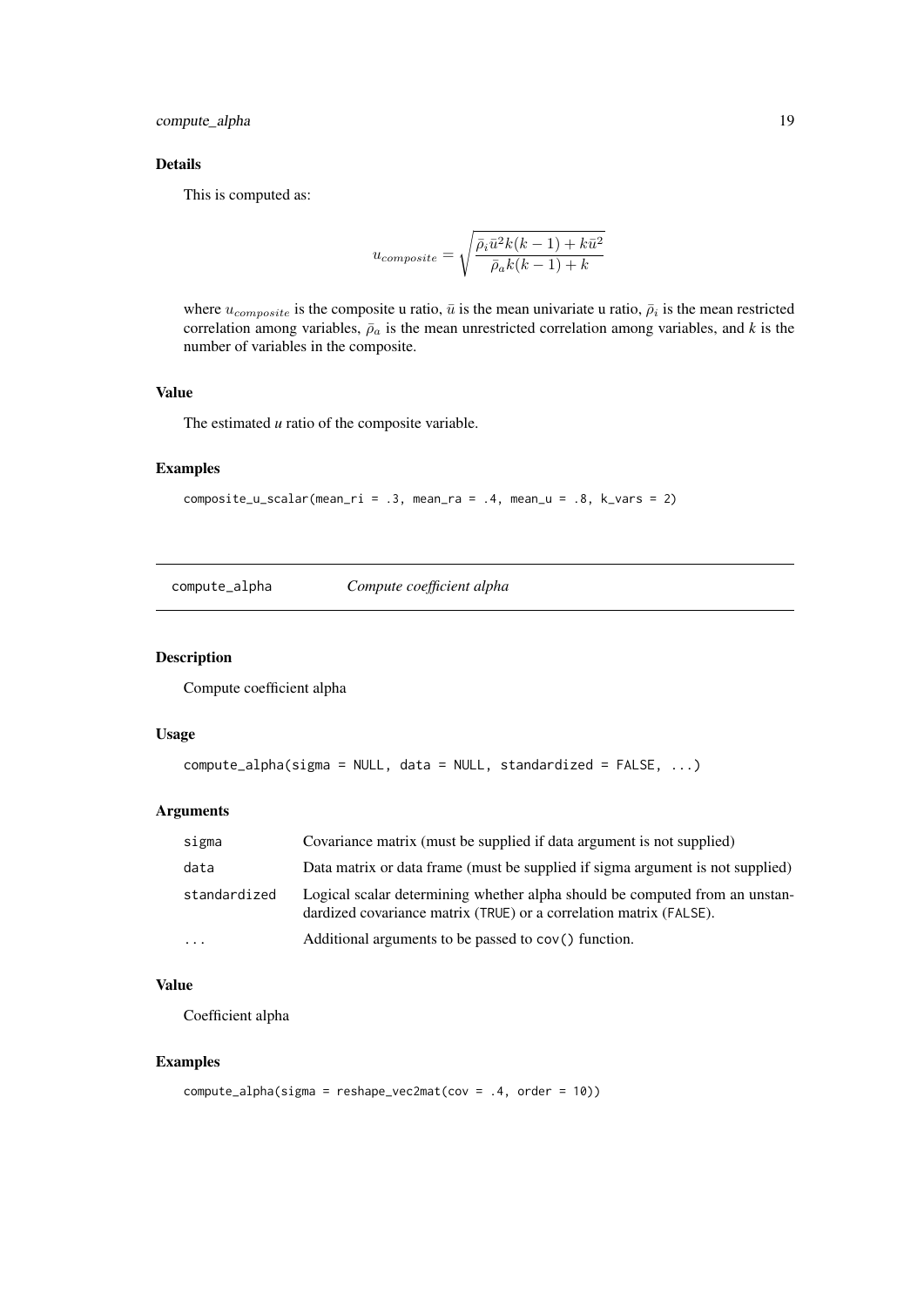#### Description

This is a general-purpose function to compute  $d_{Mod}$  effect sizes from raw data and to perform bootstrapping. It subsumes the functionalities of the compute\_dmod\_par (for parametric computations) and compute\_dmod\_npar (for non-parametric computations) functions and automates the generation of regression equations and descriptive statistics for computing  $d_{Mod}$  effect sizes. Please see documentation for compute\_dmod\_par and compute\_dmod\_npar for details about how the effect sizes are computed.

### Usage

```
compute_dmod(
  data,
  group,
  predictors,
  criterion,
  referent_id,
  focal_id_vec = NULL,
  conf\_level = 0.95,
  rescale_cdf = TRUE,
  parametric = TRUE,
  bootstrap = TRUE,
  boot\_iter = 1000,stratify = FALSE,
  empirical_ci = FALSE,
  cross_validate_wts = FALSE
)
```

| data       | Data frame containing the data to be analyzed (if not a data frame, must be an<br>object convertible to a data frame via the as data frame function). The data set<br>must contain a criterion variable, at least one predictor variable, and a categorical<br>variable that identifies the group to which each case (i.e., row) in the data set<br>belongs. |
|------------|--------------------------------------------------------------------------------------------------------------------------------------------------------------------------------------------------------------------------------------------------------------------------------------------------------------------------------------------------------------|
| group      | Name or column-index number of the variable that identifies group membership<br>in the data set.                                                                                                                                                                                                                                                             |
| predictors | Name(s) or column-index number(s) of the predictor variable(s) in the data set.<br>No predictor can be a factor-type variable. If multiple predictors are specified,<br>they will be combined into a regression-weighted composite that will be carried<br>forward to compute $d_{Mod}$ effect sizes.                                                        |
|            | • <i>Note</i> : If weights other than regression weights should be used to combine<br>the predictors into a composite, the user must manually compute such a<br>composite, include the composite in the dat data set, and identify the com-<br>posite variable in predictors.                                                                                |
| criterion  | Name or column-index number of the criterion variable in the data set. The<br>criterion cannot be a factor-type variable.                                                                                                                                                                                                                                    |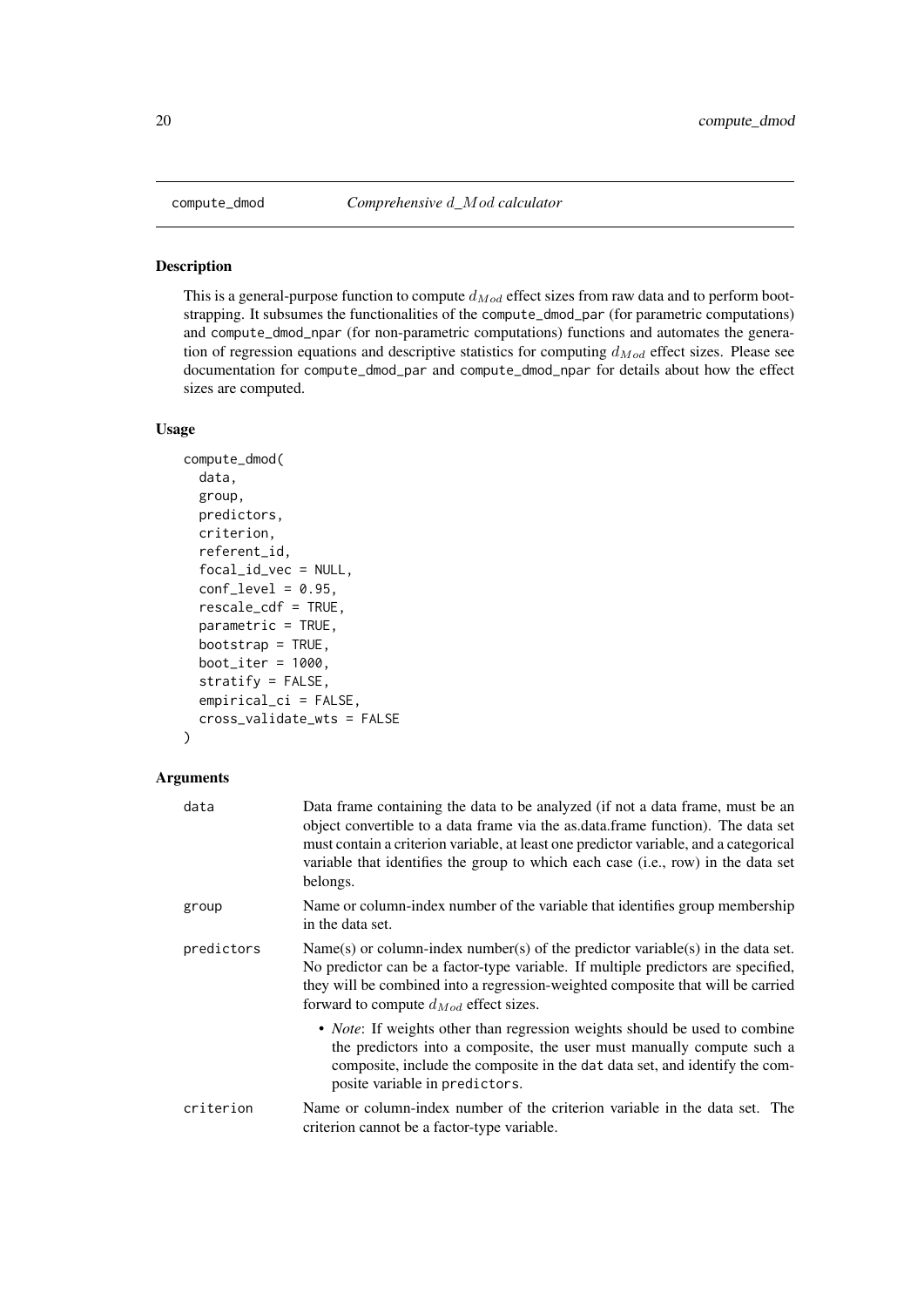| referent_id        | Label used to identify the referent group in the group variable.                                                                                                                                                                                                                                                                                                                       |  |
|--------------------|----------------------------------------------------------------------------------------------------------------------------------------------------------------------------------------------------------------------------------------------------------------------------------------------------------------------------------------------------------------------------------------|--|
| focal_id_vec       | Label(s) to identify the focal group(s) in the group variable. If NULL (the de-<br>fault), the specified referent group will be compared to all other groups.                                                                                                                                                                                                                          |  |
| conf_level         | Confidence level (between $\theta$ and 1) to be used in generating confidence intervals.<br>Default is .95                                                                                                                                                                                                                                                                             |  |
| rescale_cdf        | Logical argument that indicates whether parametric $d_{Mod}$ results should be rescaled<br>to account for using a cumulative density $< 1$ in the computations (TRUE; default)<br>or not (FALSE).                                                                                                                                                                                      |  |
| parametric         | Logical argument that indicates whether $d_{Mod}$ should be computed using an<br>assumed normal distribution (TRUE; default) or observed frequencies (FALSE).                                                                                                                                                                                                                          |  |
| bootstrap          | Logical argument that indicates whether $d_{Mod}$ should be bootstrapped (TRUE;<br>default) or not (FALSE).                                                                                                                                                                                                                                                                            |  |
| boot_iter          | Number of bootstrap iterations to compute (default $= 1000$ ).                                                                                                                                                                                                                                                                                                                         |  |
| stratify           | Logical argument that indicates whether the random bootstrap sampling should<br>be stratified (TRUE) or unstratified (FALSE; default).                                                                                                                                                                                                                                                 |  |
| empirical_ci       | Logical argument that indicates whether the bootstrapped confidence invervals<br>should be computed from the observed empirical distributions (TRUE) or com-<br>puted using bootstrapped means and standard errors via the normal-theory ap-<br>proach (FALSE).                                                                                                                        |  |
| cross_validate_wts |                                                                                                                                                                                                                                                                                                                                                                                        |  |
|                    | Only relevant when multiple predictors are specified and bootstrapping is per-<br>formed. Logical argument that indicates whether regression weights derived<br>from the full sample should be used to combine predictors in the bootstrapped<br>samples (TRUE) or if a new set of weights should be derived during each iteration<br>of the bootstrapping procedure (FALSE; default). |  |

#### Value

If bootstrapping is selected, the list will include:

- point\_estimate A matrix of effect sizes  $(d_{Mod_{Signed}}, d_{Mod_{Unsigned}}, d_{Mod_{Under}}, d_{Mod_{Over}})$ , proportions of under- and over-predicted criterion scores, minimum and maximum differences, and the scores associated with minimum and maximum differences. All of these values are computed using the full data set.
- bootstrap\_mean A matrix of the same statistics as the point\_estimate matrix, but the values in this matrix are the means of the results from bootstrapped samples.
- bootstrap\_se A matrix of the same statistics as the point\_estimate matrix, but the values in this matrix are bootstrapped standard errors (i.e., the standard deviations of the results from bootstrapped samples).
- bootstrap CI Lo A matrix of the same statistics as the point estimate matrix, but the values in this matrix are the lower confidence bounds of the results from bootstrapped samples.
- bootstrap\_CI\_Hi A matrix of the same statistics as the point\_estimate matrix, but the values in this matrix are the upper confidence bounds of the results from bootstrapped samples.

If no bootstrapping is performed, the output will be limited to the point\_estimate matrix.

#### References

Nye, C. D., & Sackett, P. R. (2017). New effect sizes for tests of categorical moderation and differential prediction. *Organizational Research Methods, 20*(4), 639–664. doi: [10.1177/1094428116644505](https://doi.org/10.1177/1094428116644505)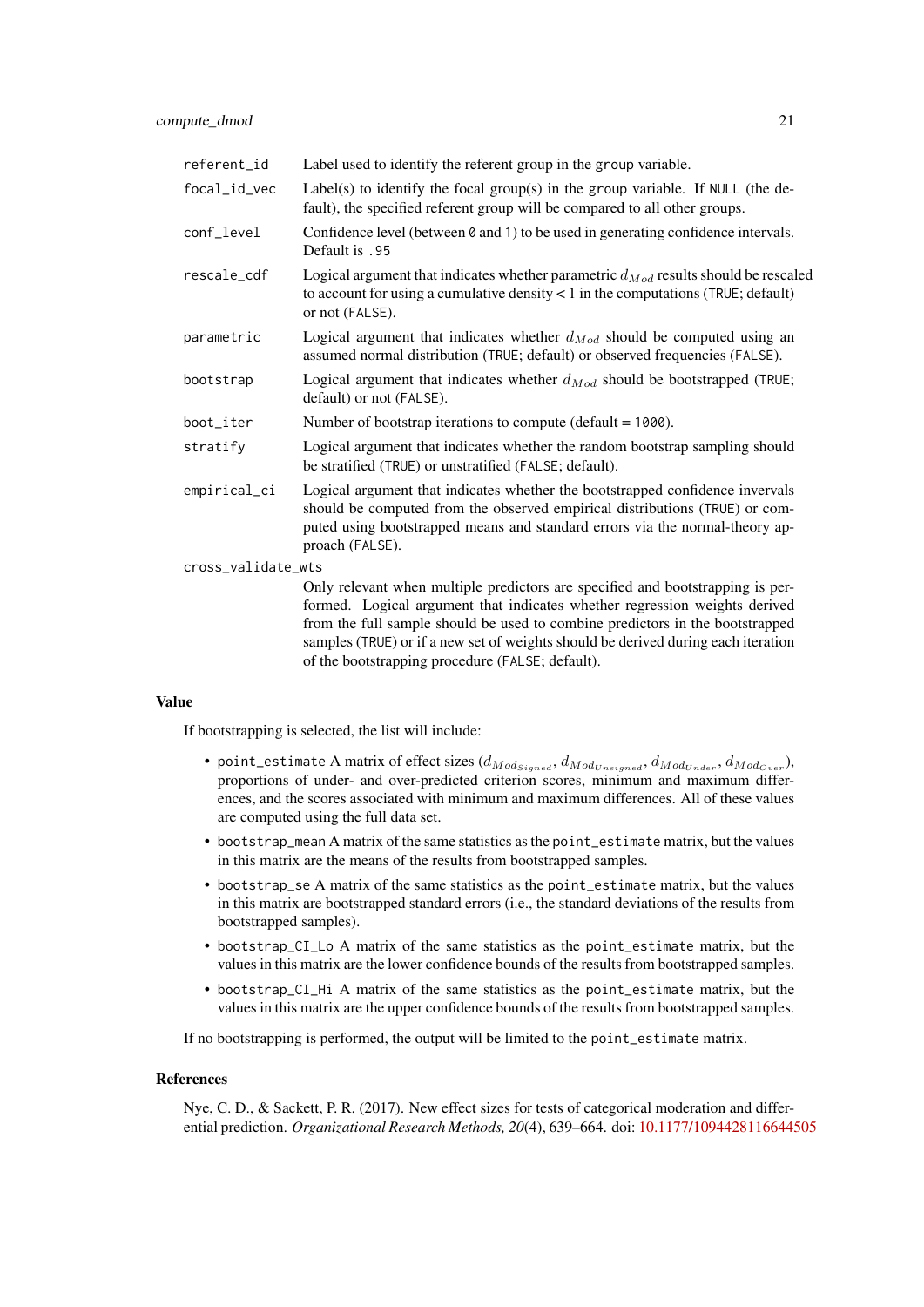#### Examples

```
# Generate some hypothetical data for a referent group and three focal groups:
set.seed(10)
refDat <- MASS::mvrnorm(n = 1000, \text{mu} = c(.5, .2),Sigma = matrix(c(1, .5, .5, 1), 2, 2), empirical = TRUE)
foc1Dat <- MASS::mvrnorm(n = 1000, mu = c(-.5, -.2),
                         Sigma = matrix(c(1, .5, .5, 1), 2, 2), empirical = TRUE)
foc2Dat <- MASS::mvrnorm(n = 1000, mu = c(0, 0),
                         Sigma = matrix(c(1, .3, .3, 1), 2, 2), empirical = TRUE)
foc3Dat <- MASS::mvrnorm(n = 1000, mu = c(-.5, -.2),
                         Sigma = matrix(c(1, .3, .3, 1), 2, 2), empirical = TRUE)
colnames(refDat) <- colnames(foc1Dat) <- colnames(foc2Dat) <- colnames(foc3Dat) <- c("X", "Y")
dat \le rbind(cbind(G = 1, refDat), cbind(G = 2, foc1Dat),
             cbind(G = 3, foc2Dat), cbind(G = 4, foc3Dat))# Compute point estimates of parametric d_mod effect sizes:
compute_dmod(data = dat, group = "G", predictors = "X", criterion = "Y",
     referent_id = 1, focal_id\_vec = 2:4,
     conf_level = .95, rescale_cdf = TRUE, parametric = TRUE,
    bootstrap = FALSE)
# Compute point estimates of non-parametric d_mod effect sizes:
compute_dmod(data = dat, group = "G", predictors = "X", criterion = "Y",
     referent_id = 1, focal_id\_vec = 2:4,
     conf_level = .95, rescale_cdf = TRUE, parametric = FALSE,
    bootstrap = FALSE)
# Compute unstratified bootstrapped estimates of parametric d_mod effect sizes:
compute_dmod(data = dat, group = "G", predictors = "X", criterion = "Y",
     referent_id = 1, focal_id\_vec = 2:4,
     conf_level = .95, rescale_cdf = TRUE, parametric = TRUE,
     boot_iter = 10, bootstrap = TRUE, stratify = FALSE, empirical_ci = FALSE)
# Compute unstratified bootstrapped estimates of non-parametric d_mod effect sizes:
compute_dmod(data = dat, group = "G", predictors = "X", criterion = "Y",
     referent_id = 1, focal_id\_vec = 2:4,
     conf_level = .95, rescale_cdf = TRUE, parametric = FALSE,
    boot_iter = 10, bootstrap = TRUE, stratify = FALSE, empirical_ci = FALSE)
```
compute\_dmod\_npar *Function for computing non-parametric* d*\_*Mod *effect sizes for a single focal group*

### **Description**

This function computes non-parametric  $d_{Mod}$  effect sizes from user-defined descriptive statistics and regression coefficients, using a distribution of observed scores as weights. This non-parametric function is best used when the assumption of normally distributed predictor scores is not reasonable and/or the distribution of scores observed in a sample is likely to represent the distribution of scores in the population of interest. If one has access to the full raw data set, the dMod function may be used as a wrapper to this function so that the regression equations and descriptive statistics can be computed automatically within the program.

<span id="page-21-0"></span>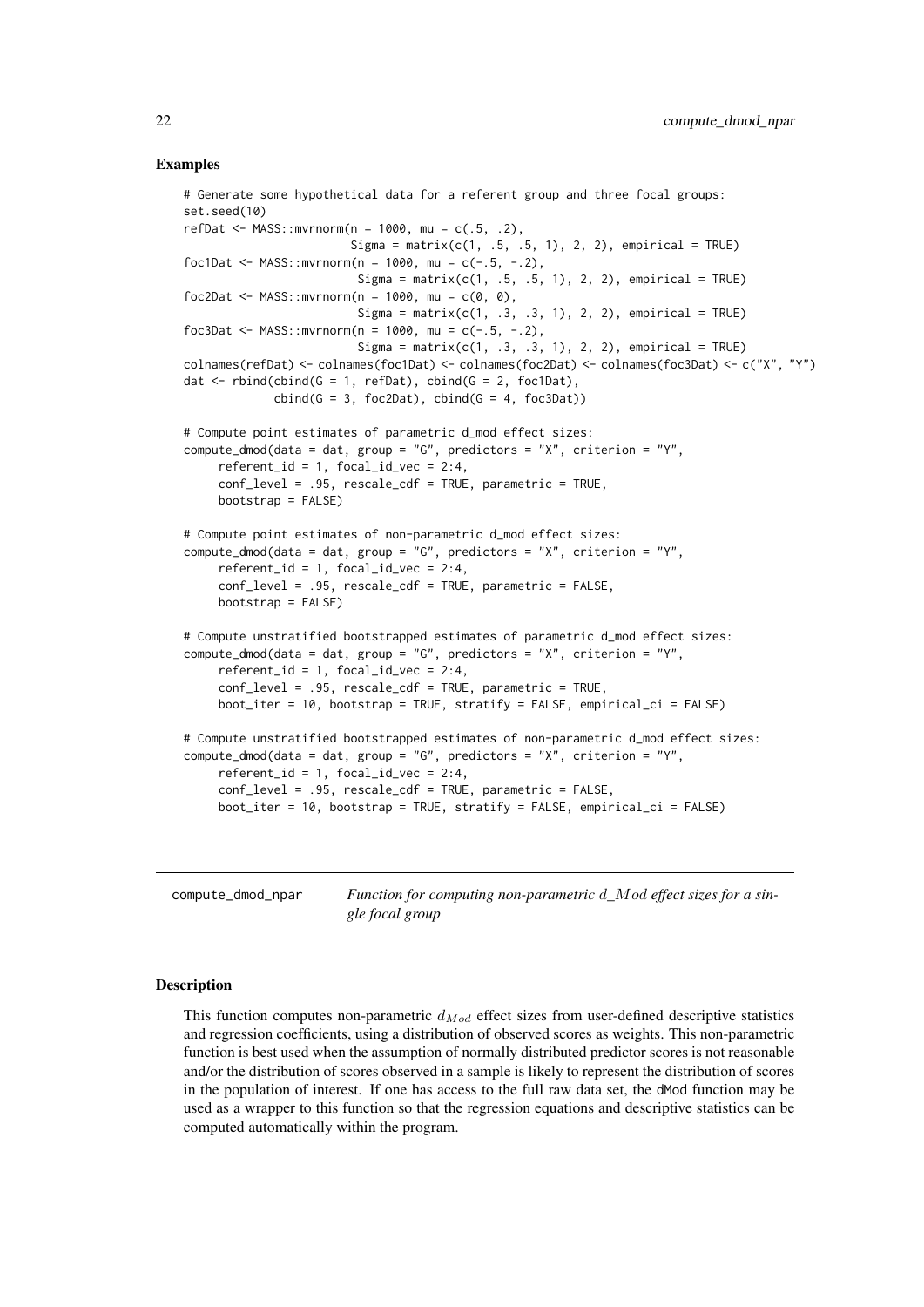compute\_dmod\_npar 23

#### Usage

```
compute_dmod_npar(
  referent_int,
  referent_slope,
  focal_int,
  focal_slope,
  focal_x,
  referent_sd_y
)
```
#### Arguments

| referent_int            | Referent group's intercept.                    |
|-------------------------|------------------------------------------------|
|                         | referent_slope Referent group's slope.         |
| $focal$ <sub>_int</sub> | Focal group's intercept.                       |
| focal_slope             | Focal group's slope.                           |
| $focal_x$               | Focal group's vector of predictor scores.      |
| referent_sd_y           | Referent group's criterion standard deviation. |

### Details

The  $d_{Mod_{Signed}}$  effect size (i.e., the average of differences in prediction over the range of predictor scores) is computed as

$$
d_{Modsigned} = \frac{\sum_{i=1}^{m} n_i \left[ X_i \left( b_{1_1} - b_{1_2} \right) + b_{0_1} - b_{0_2} \right]}{SD_{Y_1} \sum_{i=1}^{m} n_i},
$$

where

- $SD_{Y_1}$  is the referent group's criterion standard deviation;
- $\bullet$  m is the number of unique scores in the distribution of focal-group predictor scores;
- X is the vector of unique focal-group predictor scores, indexed  $i = 1$  through m;
- $X_i$  is the  $i^{th}$  unique score value;
- *n* is the vector of frequencies associated with the elements of  $X$ ;
- $n_i$  is the number of cases with a score equal to  $X_i$ ;
- $b_{1_1}$  and  $b_{1_2}$  are the slopes of the regression of Y on X for the referent and focal groups, respectively; and
- $b_{0_1}$  and  $b_{0_2}$  are the intercepts of the regression of Y on X for the referent and focal groups, respectively.

The  $d_{Mod_{Under}}$  and  $d_{Mod_{Over}}$  effect sizes are computed using the same equation as  $d_{Mod_{Single}}$ , but  $d_{Mod_{Under}}$  is the weighted average of all scores in the area of underprediction (i.e., the differences in prediction with negative signs) and  $d_{Mod_{Over}}$  is the weighted average of all scores in the area of overprediction (i.e., the differences in prediction with negative signs).

The  $d_{ModUnsigned}$  effect size (i.e., the average of absolute differences in prediction over the range of predictor scores) is computed as

$$
d_{Mod_{Unsigned}} = \frac{\sum_{i=1}^{m} n_i |X_i (b_{1_1} - b_{1_2}) + b_{0_1} - b_{0_2}|}{SD_{Y_1} \sum_{i=1}^{m} n_i}.
$$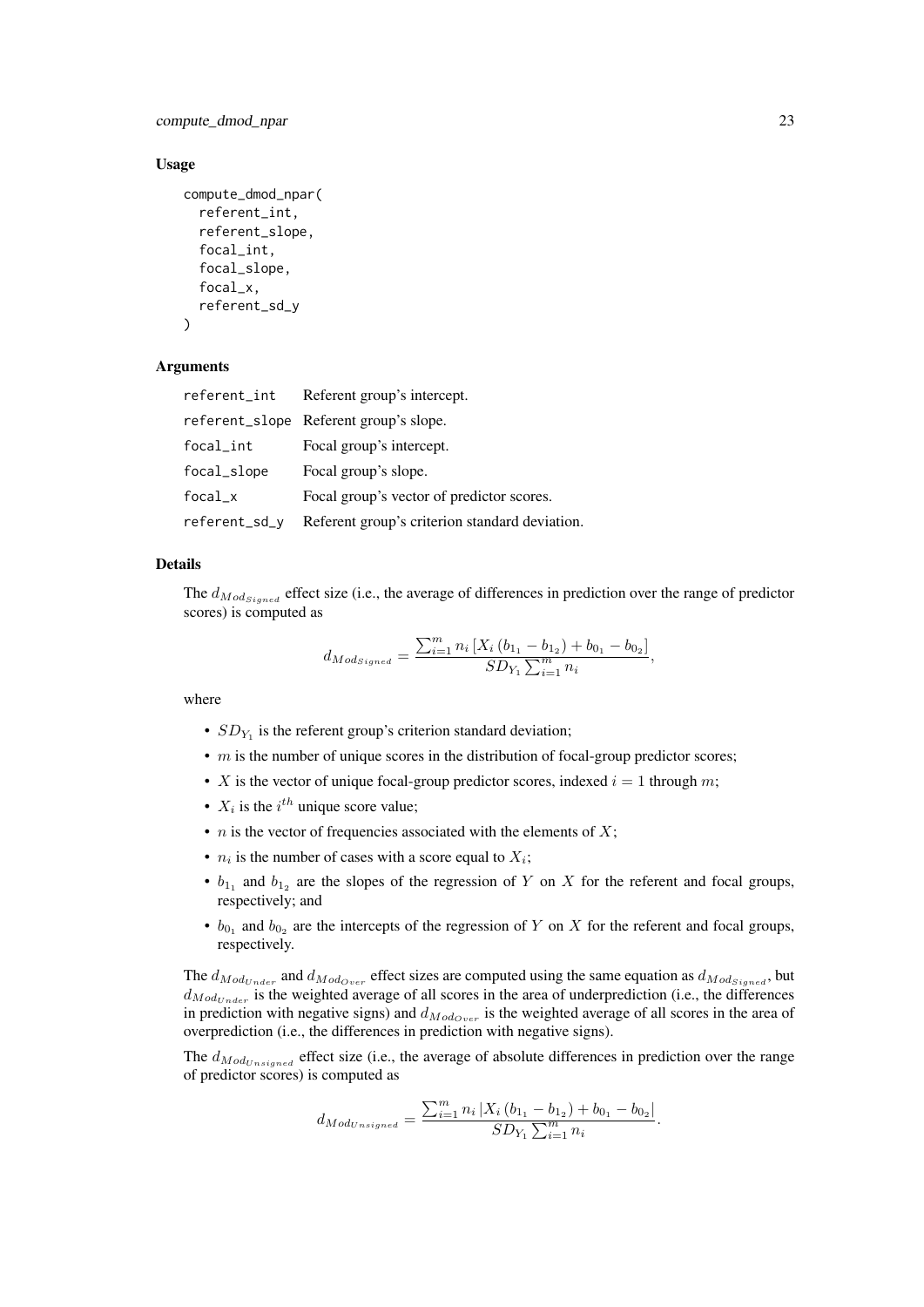The  $d_{Min}$  effect size (i.e., the smallest absolute difference in prediction observed over the range of predictor scores) is computed as

$$
d_{Min} = \frac{1}{SD_{Y_1}} Min\left[|X(b_{1_1} - b_{1_2}) + b_{0_1} - b_{0_2}|\right].
$$

The  $d_{Max}$  effect size (i.e., the largest absolute difference in prediction observed over the range of predictor scores)is computed as

$$
d_{Max} = \frac{1}{SD_{Y_1}} Max \left[ |X (b_{1_1} - b_{1_2}) + b_{0_1} - b_{0_2}| \right].
$$

*Note*: When  $d_{Min}$  and  $d_{Max}$  are computed in this package, the output will display the signs of the differences (rather than the absolute values of the differences) to aid in interpretation.

#### Value

A vector of effect sizes  $(d_{ModSigned}, d_{ModUnsigned}, d_{ModUnder}, d_{ModUver})$ , proportions of underand over-predicted criterion scores, minimum and maximum differences (i.e.,  $d_{Mod_{Under}}$  and  $d_{Mod_{Over}}$ ), and the scores associated with minimum and maximum differences.

#### Examples

```
# Generate some hypothetical data for a referent group and three focal groups:
set.seed(10)
refDat <- MASS::mvrnorm(n = 1000, mu = c(.5, .2),
                        Sigma = matrix(c(1, .5, .5, 1), 2, 2), empirical = TRUE)
foc1Dat <- MASS::mvrnorm(n = 1000, mu = c(-.5, -.2),
                         Sigma = matrix(c(1, .5, .5, 1), 2, 2), empirical = TRUE)
foc2Dat <- MASS::mvrnorm(n = 1000, mu = c(0, 0),
                         Sigma = matrix(c(1, .3, .3, 1), 2, 2), empirical = TRUE)
foc3Dat <- MASS::mvrnorm(n = 1000, mu = c(-.5, -.2),
                         Sigma = matrix(c(1, .3, .3, 1), 2, 2), empirical = TRUE)
colnames(refDat) <- colnames(foc1Dat) <- colnames(foc2Dat) <- colnames(foc3Dat) <- c("X", "Y")
# Compute a regression model for each group:
refRegMod <- lm(Y ~ X, data.frame(refDat))$coef
foc1RegMod <- lm(Y ~ X, data.frame(foc1Dat))$coef
foc2RegMod <- lm(Y ~ X, data.frame(foc2Dat))$coef
foc3RegMod <- lm(Y ~ X, data.frame(foc3Dat))$coef
# Use the subgroup regression models to compute d_mod for each referent-focal pairing:
# Focal group #1:
compute_dmod_npar(referent_int = refRegMod[1], referent_slope = refRegMod[2],
             focal_int = foc1RegMod[1], focal_slope = foc1RegMod[2],
             focal_x = foc1Dat[, "X"], referent_sd_y = 1)
# Focal group #2:
compute_dmod_npar(referent_int = refRegMod[1], referent_slope = refRegMod[2],
             focal_int = foc2RegMod[1], focal_slope = foc1RegMod[2],
             focal_x = foc2Dat[, "X"], referent_sd_y = 1)
# Focal group #3:
compute_dmod_npar(referent_int = refRegMod[1], referent_slope = refRegMod[2],
             focal_int = foc3RegMod[1], focal_slope = foc3RegMod[2],
             focal_x = foc3Dat[, "X"], referent_sd_y = 1)
```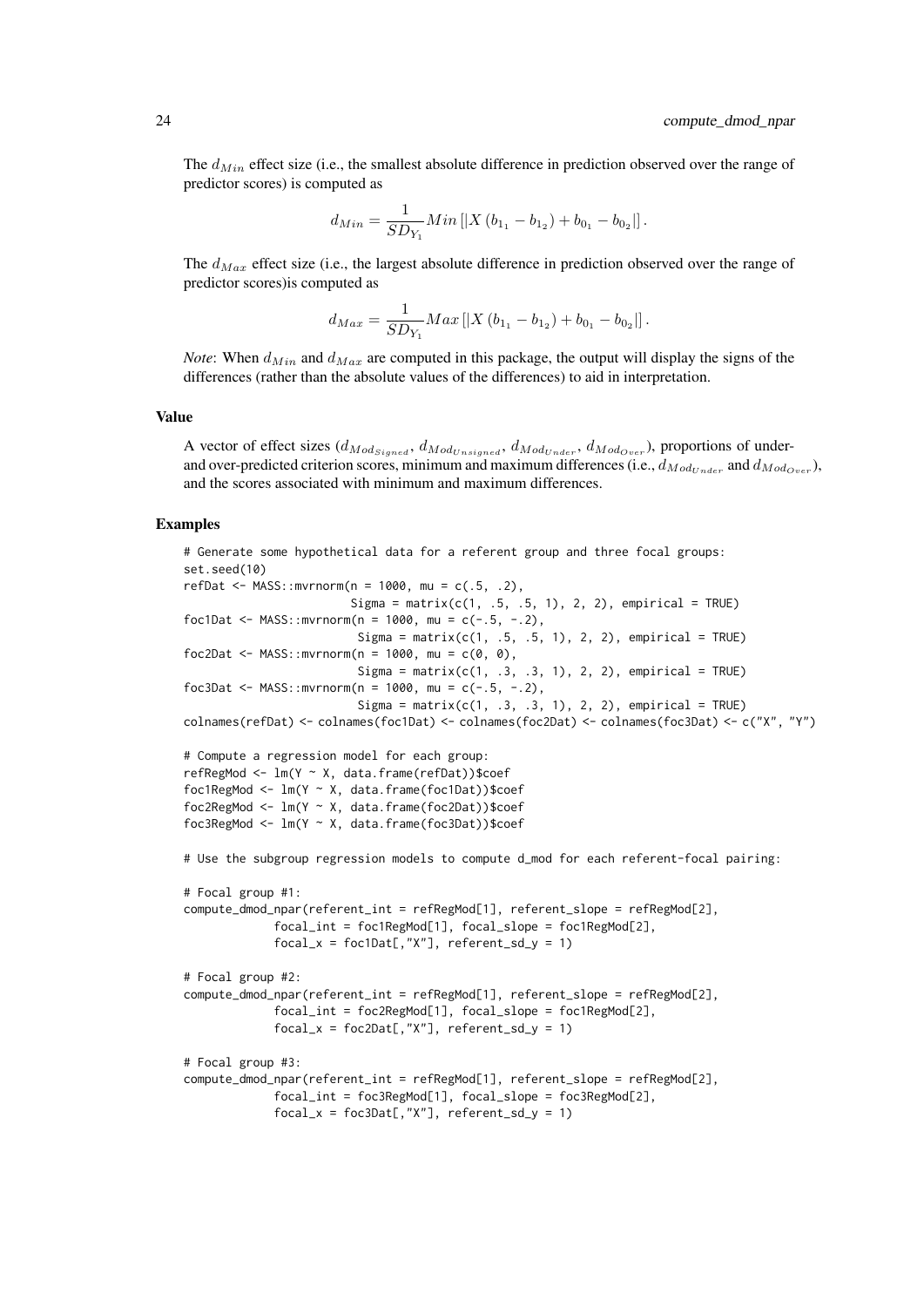<span id="page-24-0"></span>compute\_dmod\_par *Function for computing parametric* d*\_*Mod *effect sizes for any number of focal groups*

### Description

This function computes  $d_{Mod}$  effect sizes from user-defined descriptive statistics and regression coefficients. If one has access to a raw data set, the dMod function may be used as a wrapper to this function so that the regression equations and descriptive statistics can be computed automatically within the program.

### Usage

```
compute_dmod_par(
  referent_int,
  referent_slope,
  focal_int,
  focal_slope,
  focal_mean_x,
  focal_sd_x,
  referent_sd_y,
  focal_min_x,
  focal_max_x,
  focal_names = NULL,
  rescale_cdf = TRUE
)
```

|                | referent_int Referent group's intercept.                                                                                                                                                          |
|----------------|---------------------------------------------------------------------------------------------------------------------------------------------------------------------------------------------------|
|                | referent_slope Referent group's slope.                                                                                                                                                            |
| focal_int      | Focal groups' intercepts.                                                                                                                                                                         |
| focal_slope    | Focal groups' slopes.                                                                                                                                                                             |
| focal_mean_x   | Focal groups' predictor-score means.                                                                                                                                                              |
| focal_sd_x     | Focal groups' predictor-score standard deviations.                                                                                                                                                |
| referent_sd_y  | Referent group's criterion standard deviation.                                                                                                                                                    |
| $focal\_min_x$ | Focal groups' minimum predictor scores.                                                                                                                                                           |
| focal_max_x    | Focal groups' maximum predictor scores.                                                                                                                                                           |
| focal_names    | Focal-group names. If NULL (the default), the focal groups will be given numeric<br>labels ranging from 1 through the number of groups.                                                           |
| rescale_cdf    | Logical argument that indicates whether parametric $d_{Mod}$ results should be rescaled<br>to account for using a cumulative density $< 1$ in the computations (TRUE; default)<br>or not (FALSE). |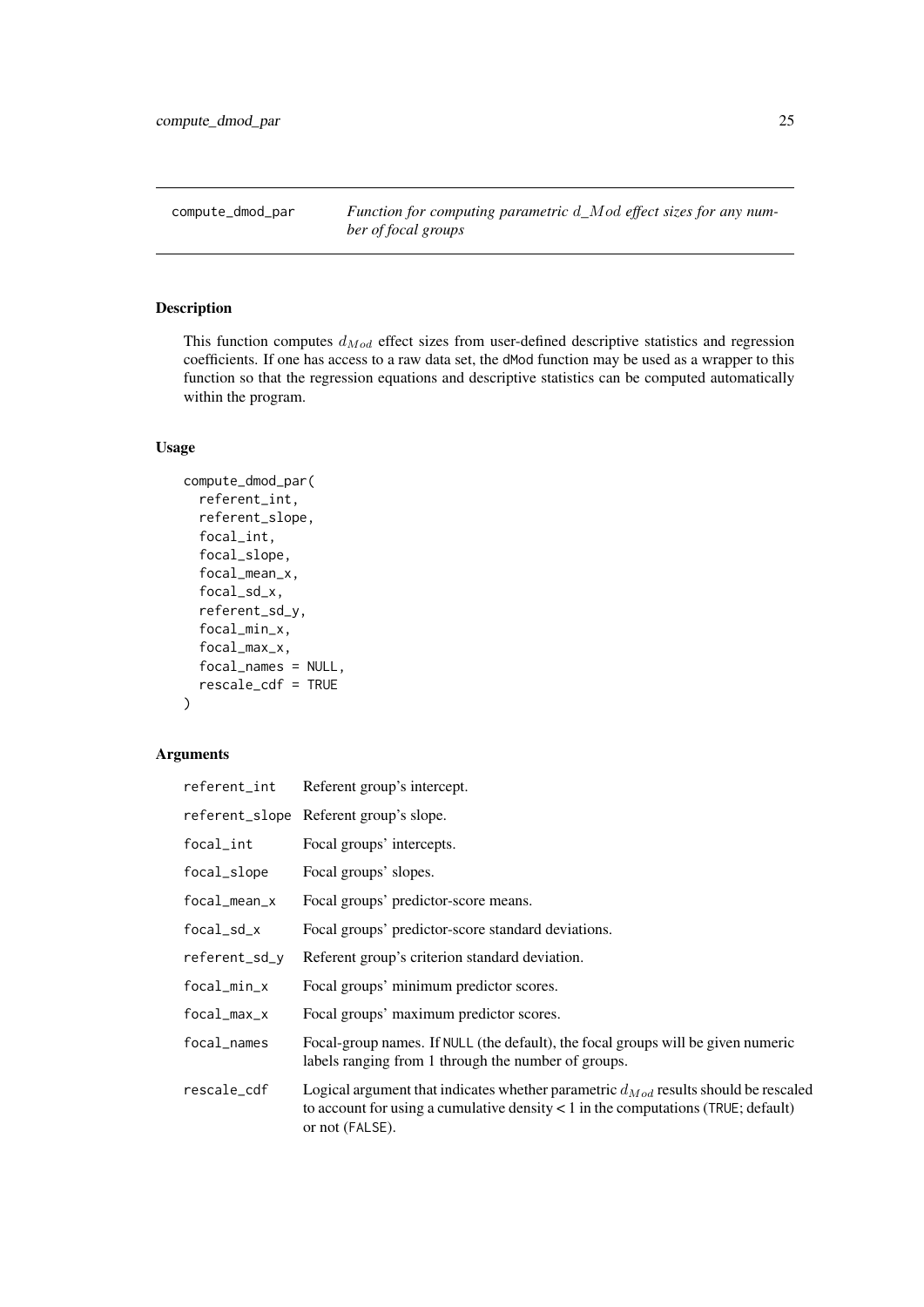#### Details

The  $d_{Mod_{Sined}}$  effect size (i.e., the average of differences in prediction over the range of predictor scores) is computed as

$$
d_{Mod_{Signed}} = \frac{1}{SD_{Y_1}} \int f_2(X) \left[ X \left( b_{1_1} - b_{1_2} \right) + b_{0_1} - b_{0_2} \right] dX,
$$

where

- $SD_{Y_1}$  is the referent group's criterion standard deviation;
- $f_2(X)$  is the normal-density function for the distribution of focal-group predictor scores;
- $b_{1_1}$  and  $b_{1_0}$  are the slopes of the regression of Y on X for the referent and focal groups, respectively;
- $b_{0_1}$  and  $b_{0_0}$  are the intercepts of the regression of Y on X for the referent and focal groups, respectively; and
- $\bullet$  the integral spans all X scores within the operational range of predictor scores for the focal group.

The  $d_{ModUnder}$  and  $d_{ModOver}$  effect sizes are computed using the same equation as  $d_{ModSingle}$ , but  $d_{Mod <sub>under</sub>}$  is the weighted average of all scores in the area of underprediction (i.e., the differences in prediction with negative signs) and  $d_{Mod_{Over}}$  is the weighted average of all scores in the area of overprediction (i.e., the differences in prediction with negative signs).

The  $d_{Mod_{Unsigned}}$  effect size (i.e., the average of absolute differences in prediction over the range of predictor scores) is computed as

$$
d_{Mod_{Unsigned}} = \frac{1}{SD_{Y_1}} \int f_2(X) \left| X(b_{1_1} - b_{1_2}) + b_{0_1} - b_{0_2} \right| dX.
$$

The  $d_{Min}$  effect size (i.e., the smallest absolute difference in prediction observed over the range of predictor scores) is computed as

$$
d_{Min} = \frac{1}{SD_{Y_1}} Min\left[|X(b_{1_1} - b_{1_2}) + b_{0_1} - b_{0_2}|\right].
$$

The  $d_{Max}$  effect size (i.e., the largest absolute difference in prediction observed over the range of predictor scores)is computed as

$$
d_{Max} = \frac{1}{SD_{Y_1}} Max \left[ |X (b_{1_1} - b_{1_2}) + b_{0_1} - b_{0_2}| \right].
$$

*Note*: When  $d_{Min}$  and  $d_{Max}$  are computed in this package, the output will display the signs of the differences (rather than the absolute values of the differences) to aid in interpretation.

If  $d_{Mod}$  effect sizes are to be rescaled to compensate for a cumulative density less than 1 (see the rescale cdf argument), the result of each effect size involving integration will be divided by the ratio of the cumulative density of the observed range of scores (i.e., the range bounded by the focal\_min\_x and focal\_max\_x arguments) to the cumulative density of scores bounded by -Inf and Inf.

#### Value

A matrix of effect sizes  $(d_{ModSigned}, d_{Mod_{Unsigned}}, d_{Mod_{Under}}, d_{Mod_{Over}})$ , proportions of underand over-predicted criterion scores, minimum and maximum differences (i.e.,  $d_{Mod_{Under}}$  and  $d_{Mod_{Over}}$ ), and the scores associated with minimum and maximum differences. Note that if the regression lines are parallel and infinite focal\_min\_x and focal\_max\_x values were specified, the extrema will be defined using the scores 3 focal-group SDs above and below the corresponding focal-group means.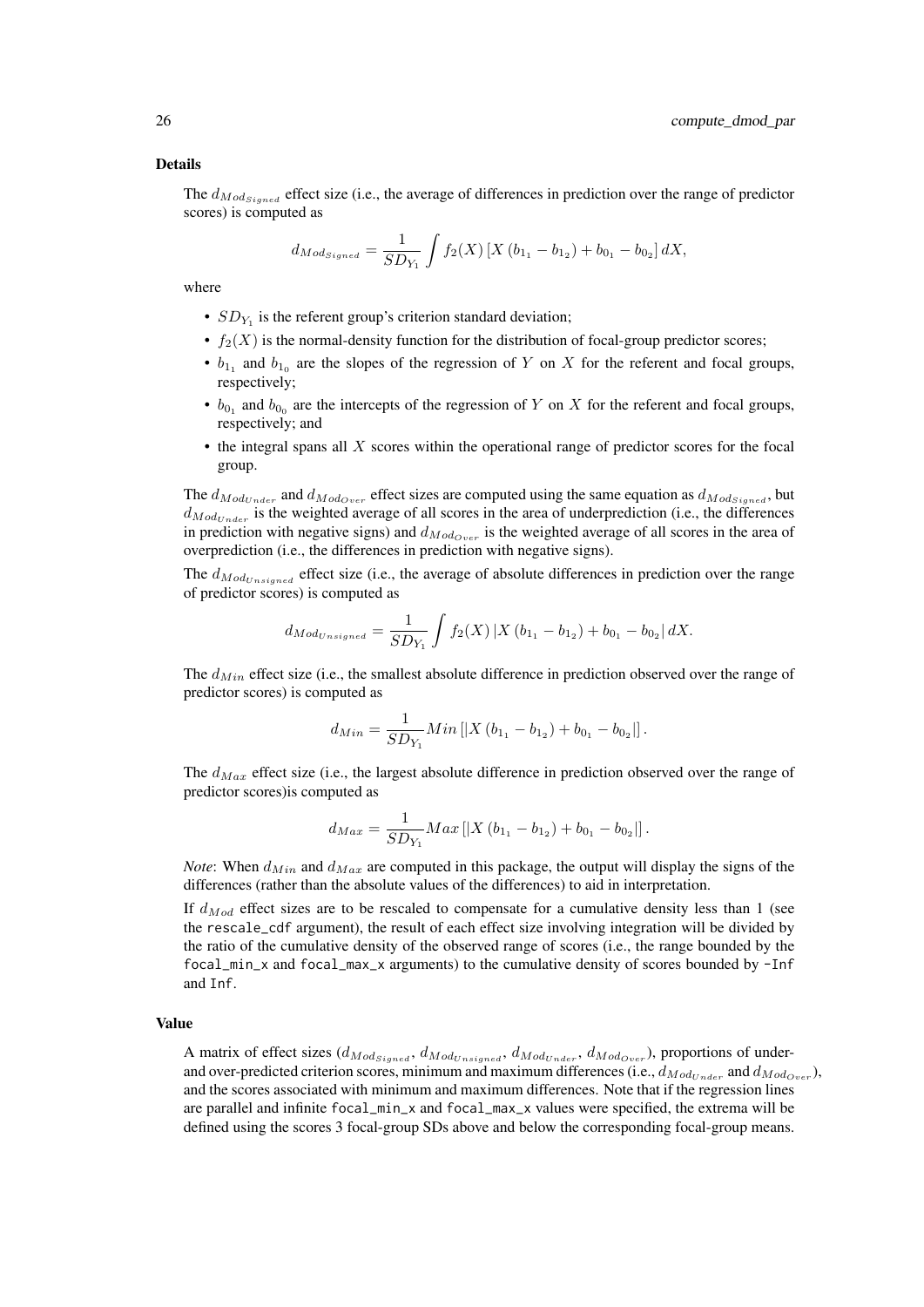#### <span id="page-26-0"></span>conf.limits.nc.chisq 27

#### References

Nye, C. D., & Sackett, P. R. (2017). New effect sizes for tests of categorical moderation and differential prediction. *Organizational Research Methods, 20*(4), 639–664. doi: [10.1177/1094428116644505](https://doi.org/10.1177/1094428116644505)

### Examples

```
compute_dmod_par(referent_int = -.05, referent_slope = .5,
                 focal(int = c(.05, 0, -.05), focal_slope = c(.5, .3, .3),focal_mean_x = c(-.5, 0, -.5), focal_sdx = rep(1, 3),referent_s d_y = 1,
                 focal\_min_x = rep(-Inf, 3), focal\_max_x = rep(Inf, 3),focal_names = NULL, rescale_cdf = TRUE)
```
conf.limits.nc.chisq *Confidence limits for noncentral chi square parameters (function and documentation from package 'MBESS' version 4.4.3) Function to determine the noncentral parameter that leads to the observed* Chi.Square*-value, so that a confidence interval for the population noncentral chi-squrae value can be formed.*

### Description

Confidence limits for noncentral chi square parameters (function and documentation from package 'MBESS' version 4.4.3) Function to determine the noncentral parameter that leads to the observed Chi.Square-value, so that a confidence interval for the population noncentral chi-squrae value can be formed.

#### Usage

```
conf.limits.nc.chisq(
  Chi.Square = NULL,
  conf. level = 0.95,
  df = NULL,alpha.lower = NULL,
  alpha.upper = NULL,
  tol = 1e-09,Jumping.Prop = 0.1
\lambda
```

| Chi.Square   | the observed chi-square value                                                                                                                                                                        |
|--------------|------------------------------------------------------------------------------------------------------------------------------------------------------------------------------------------------------|
| conf.level   | the desired degree of confidence for the interval                                                                                                                                                    |
| df           | the degrees of freedom                                                                                                                                                                               |
| alpha.lower  | Type I error for the lower confidence limit                                                                                                                                                          |
| alpha.upper  | Type I error for the upper confidence limit                                                                                                                                                          |
| tol          | tolerance for iterative convergence                                                                                                                                                                  |
| Jumping.Prop | Value used in the iterative scheme to determine the noncentral parameters neces-<br>sary for confidence interval construction using noncentral chi square-distributions<br>$(0 < J$ umping.Prop < 1) |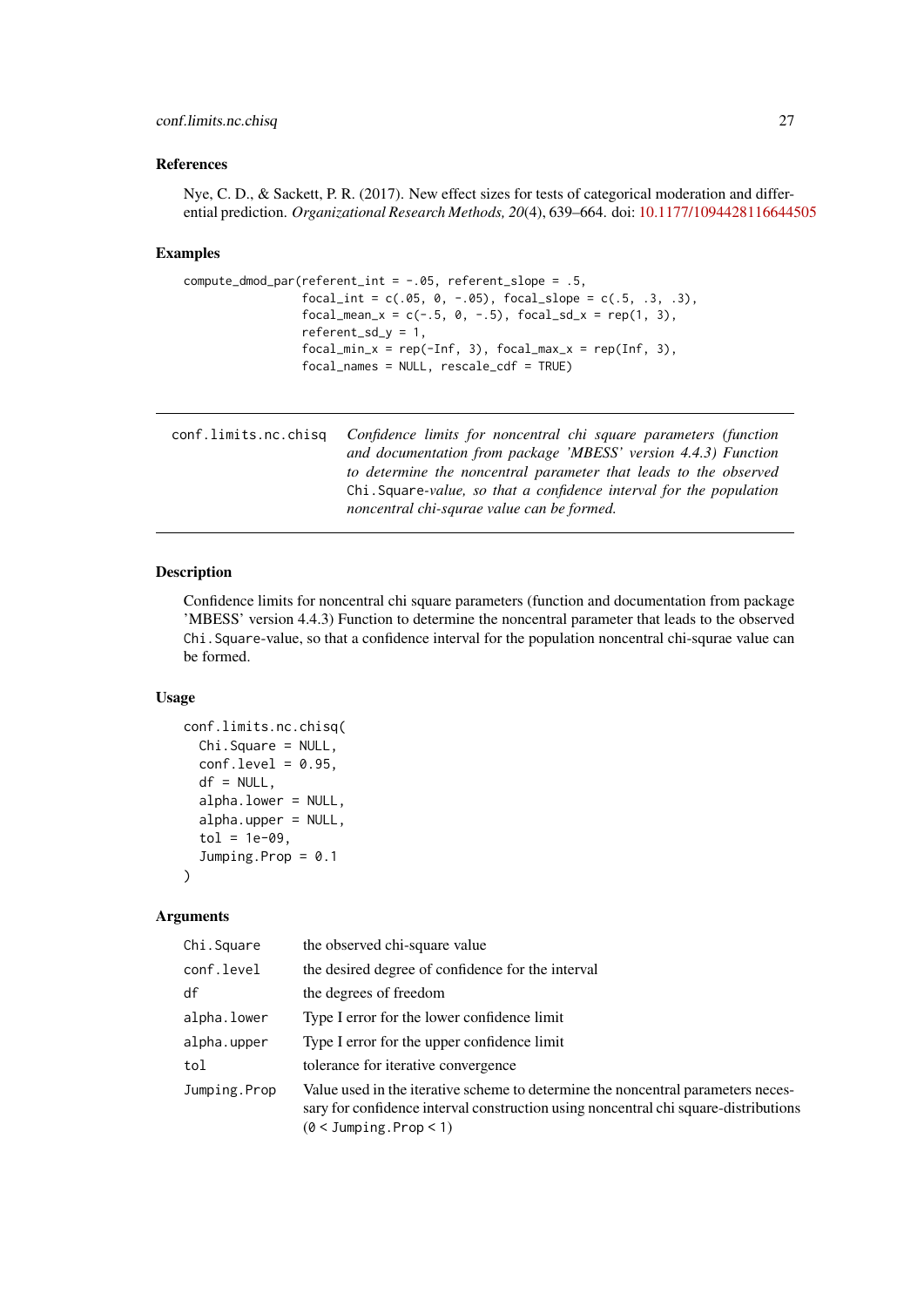### Details

If the function fails (or if a function relying upon this function fails), adjust the Jumping.Prop (to a smaller value).

### Value

- Lower.LimitValue of the distribution with Lower.Limit noncentral value that has at its specified quantile Chi.Square
- Prob.Less.LowerProportion of cases falling below Lower.Limit
- Upper.LimitValue of the distribution with Upper.Limit noncentral value that has at its specified quantile Chi.Square
- Prob.Greater.UpperProportion of cases falling above Upper.Limit

#### Author(s)

Ken Kelley (University of Notre Dame; <KKelley@ND.edu>), Keke Lai (University of California– Merced)

confidence *Construct a confidence interval*

#### Description

Function to construct a confidence interval around an effect size or mean effect size.

### Usage

```
confidence(
  mean,
  se = NULL,
  df = NULL,
  conf\_level = 0.95,
  conf\_method = c("t", "norm"),
   ...
)
```

| mean              | Mean effect size (if used in a meta-analysis) or observed effect size (if used on<br>individual statistics).                                             |
|-------------------|----------------------------------------------------------------------------------------------------------------------------------------------------------|
| se                | Standard error of the statistic.                                                                                                                         |
| df                | Degrees of freedom of the statistic (necessary if using the $t$ distribution).                                                                           |
| conf_level        | Confidence level that defines the width of the confidence interval (default $= .95$ ).                                                                   |
| conf_method       | Distribution to be used to compute the width of confidence intervals. Available<br>options are "t" for t distribution or "norm" for normal distribution. |
| $\cdot\cdot\cdot$ | Additional arguments                                                                                                                                     |

<span id="page-27-0"></span>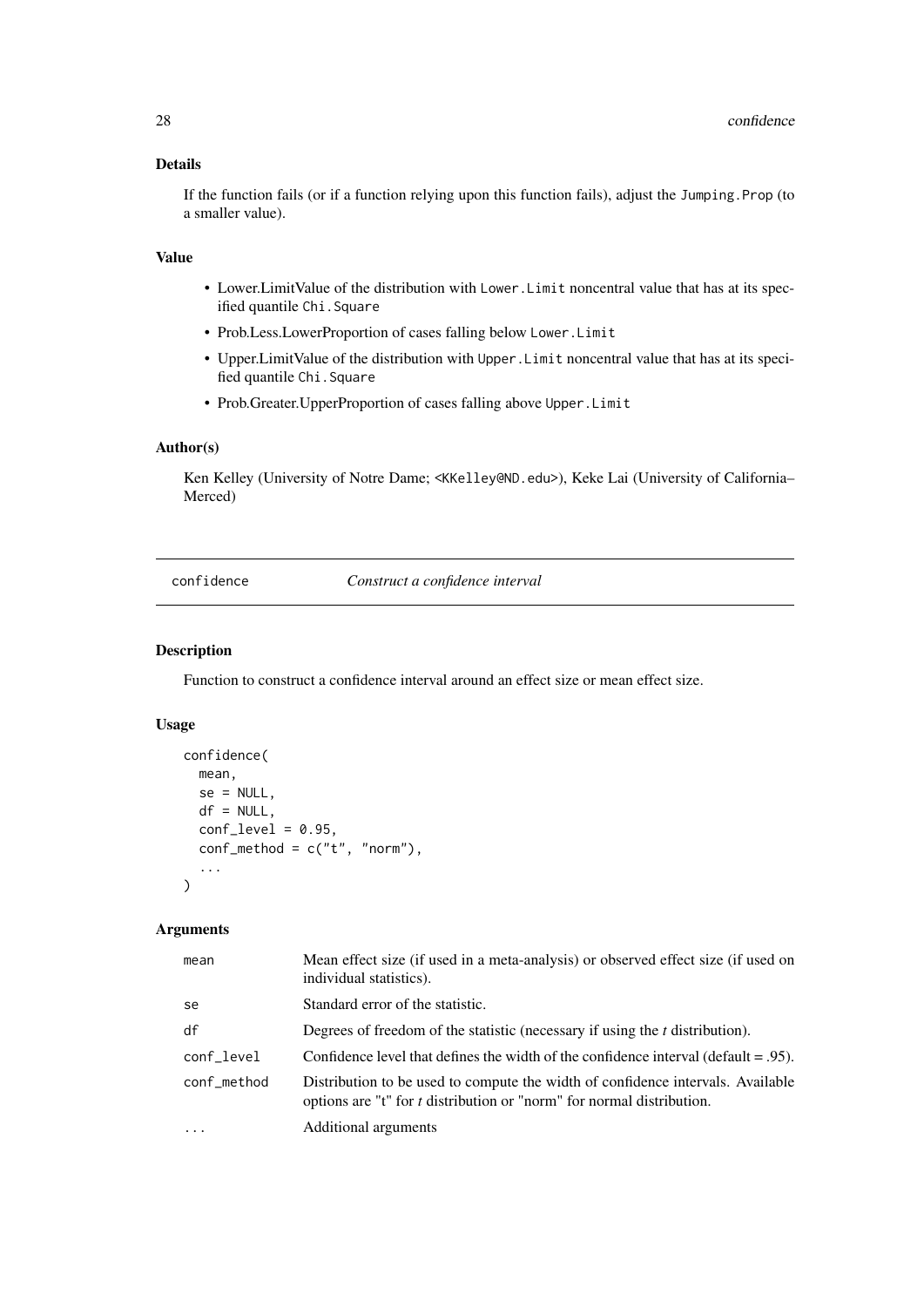#### <span id="page-28-0"></span>confidence\_r 29

### Details

$$
CI = mean_{es} \pm quantile \times SE_{es}
$$

#### Value

A matrix of confidence intervals of the specified width.

### Examples

```
confidence(mean = c(.3, .5), se = c(.15, .2), df = c(100, 200), conf_level = .95, conf_method = "t")
confidence(\text{mean} = c(.3, .5), \text{ se} = c(.15, .2), \text{conf\_level} = .95, \text{conf\_method} = "norm")
```

| confidence r | Construct a confidence interval for correlations using Fisher's z trans- |
|--------------|--------------------------------------------------------------------------|
|              | formation                                                                |

### Description

Construct a confidence interval for correlations using Fisher's z transformation

### Usage

```
confidence_r(r, n, conf\_level = 0.95)
```
### Arguments

| r.         | A vector of correlations                                                               |
|------------|----------------------------------------------------------------------------------------|
| n.         | A vector of sample sizes                                                               |
| conf level | Confidence level that defines the width of the confidence interval (default $= .95$ ). |

### Value

A confidence interval of the specified width (or matrix of confidence intervals)

### Examples

 $confidence_r(r = .3, n = 200, conf\_level = .95)$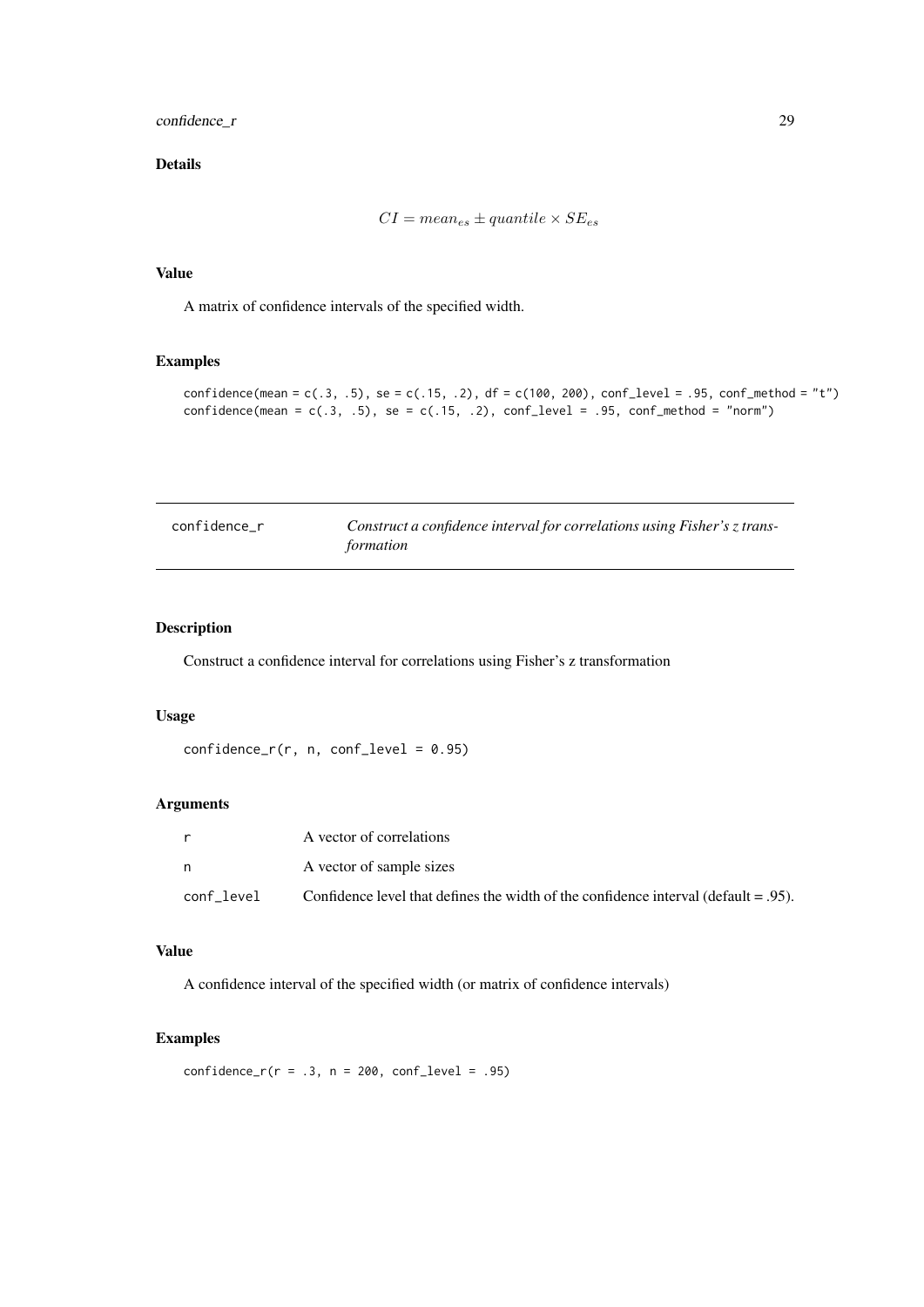<span id="page-29-0"></span>

### Description

Confidence interval method for objects of classes deriving from "lm\_mat." Returns lower and upper bounds of confidence intervals for regression coefficients.

### Arguments

| object | Matrix regression object.                                                                                                                                                     |
|--------|-------------------------------------------------------------------------------------------------------------------------------------------------------------------------------|
| parm   | a specification of which parameters are to be given confidence intervals, either<br>a vector of numbers or a vector of names. If missing, all parameters are consid-<br>ered. |
| level  | Confidence level                                                                                                                                                              |
|        | further arguments passed to or from other methods.                                                                                                                            |

control\_intercor *Control function to curate intercorrelations to be used in automatic compositing routine*

### Description

Control function to curate intercorrelations to be used in automatic compositing routine

### Usage

```
control_intercor(
  rxyi = NULL,n = NULL,sample_id = NULL,
  construct_x = NULL,construct_y = NULL,
  construct_names = NULL,
  factor_x = NULL,factor_y = NULL,intercor_vec = NULL,
  intercor\_scalar = 0.5,
  dx = NULL,dy = NULL,p = 0.5,
  partial_intercor = FALSE,
  data = NULL,
  ...
)
```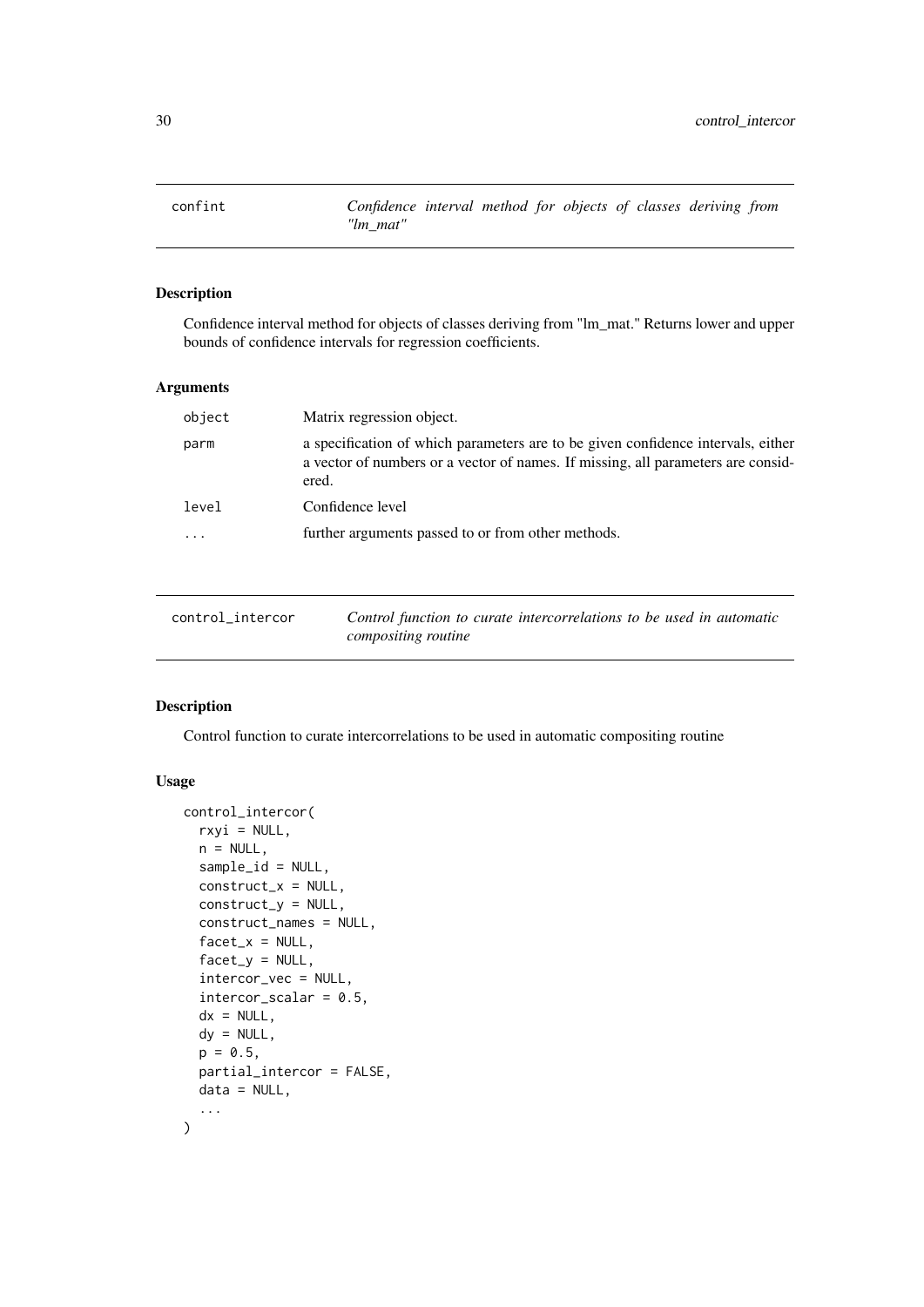### control\_intercor 31

### Arguments

| rxyi                     | Vector or column name of observed correlations.                                                                                                                                                                                                                                                                                                                                                                                                                                                                                                                                                       |
|--------------------------|-------------------------------------------------------------------------------------------------------------------------------------------------------------------------------------------------------------------------------------------------------------------------------------------------------------------------------------------------------------------------------------------------------------------------------------------------------------------------------------------------------------------------------------------------------------------------------------------------------|
| n                        | Vector or column name of sample sizes.                                                                                                                                                                                                                                                                                                                                                                                                                                                                                                                                                                |
| sample_id                | Vector of identification labels for samples/studies in the meta-analysis.                                                                                                                                                                                                                                                                                                                                                                                                                                                                                                                             |
| construct_x, construct_y |                                                                                                                                                                                                                                                                                                                                                                                                                                                                                                                                                                                                       |
|                          | Vector of construct names for constructs designated as "X" or "Y".                                                                                                                                                                                                                                                                                                                                                                                                                                                                                                                                    |
| construct_names          |                                                                                                                                                                                                                                                                                                                                                                                                                                                                                                                                                                                                       |
|                          | Vector of all construct names to be included in the meta-analysis.                                                                                                                                                                                                                                                                                                                                                                                                                                                                                                                                    |
| facet_x, facet_y         |                                                                                                                                                                                                                                                                                                                                                                                                                                                                                                                                                                                                       |
|                          | Vector of facet names for constructs designated as "X" or "Y".                                                                                                                                                                                                                                                                                                                                                                                                                                                                                                                                        |
| intercor_vec             | Named vector of pre-specified intercorrelations among measures of constructs<br>in the meta-analysis.                                                                                                                                                                                                                                                                                                                                                                                                                                                                                                 |
| intercor_scalar          |                                                                                                                                                                                                                                                                                                                                                                                                                                                                                                                                                                                                       |
|                          | Generic scalar intercorrelation that can stand in for unobserved or unspecified<br>values.                                                                                                                                                                                                                                                                                                                                                                                                                                                                                                            |
| dx, dy                   | $d$ values corresponding to construct_x and construct_y. These values only<br>need to be supplied for cases in which rxyi represents a correlation between<br>two measures of the same construct.                                                                                                                                                                                                                                                                                                                                                                                                     |
| p                        | Scalar or vector containing the proportions of group membership corresponding<br>to the $d$ values.                                                                                                                                                                                                                                                                                                                                                                                                                                                                                                   |
| partial_intercor         |                                                                                                                                                                                                                                                                                                                                                                                                                                                                                                                                                                                                       |
|                          | For meta-analyses of d values only: Logical scalar, vector, or column cor-<br>responding to values in rxyi that determines whether the correlations are to<br>be treated as within-group correlations (i.e., partial correlation controlling for<br>group membership; TRUE) or not (FALSE; default). Note that this only con-<br>verts correlation values from the rxyi argument - any values provided in the<br>intercor_vec or intercor_scalar arguments must be total correlations or<br>converted to total correlations using the mix_r_2group() function prior to run-<br>ning control_intercor. |
| data                     | Data frame containing columns whose names may be provided as arguments to<br>vector arguments.                                                                                                                                                                                                                                                                                                                                                                                                                                                                                                        |
| $\cdots$                 | Further arguments to be passed to functions called within the meta-analysis.                                                                                                                                                                                                                                                                                                                                                                                                                                                                                                                          |
|                          |                                                                                                                                                                                                                                                                                                                                                                                                                                                                                                                                                                                                       |

### Value

A vector of intercorrelations

### Examples

```
## Create a dataset in which constructs correlate with themselves
rxyi \leq seq(.1, .5, length.out = 27)
construct_x <- rep(rep(c("X", "Y", "Z"), 3), 3)
construct_y <- c(rep("X", 9), rep("Y", 9), rep("Z", 9))
dat <- data.frame(rxyi = rxyi,
                  construct_x = construct_x,construct_y = construct_y,
                  stringsAsFactors = FALSE)
dat <- rbind(cbind(sample_id = "Sample 1", dat),
             cbind(sample_id = "Sample 2", dat),
             cbind(sample_id = "Sample 3", dat))
```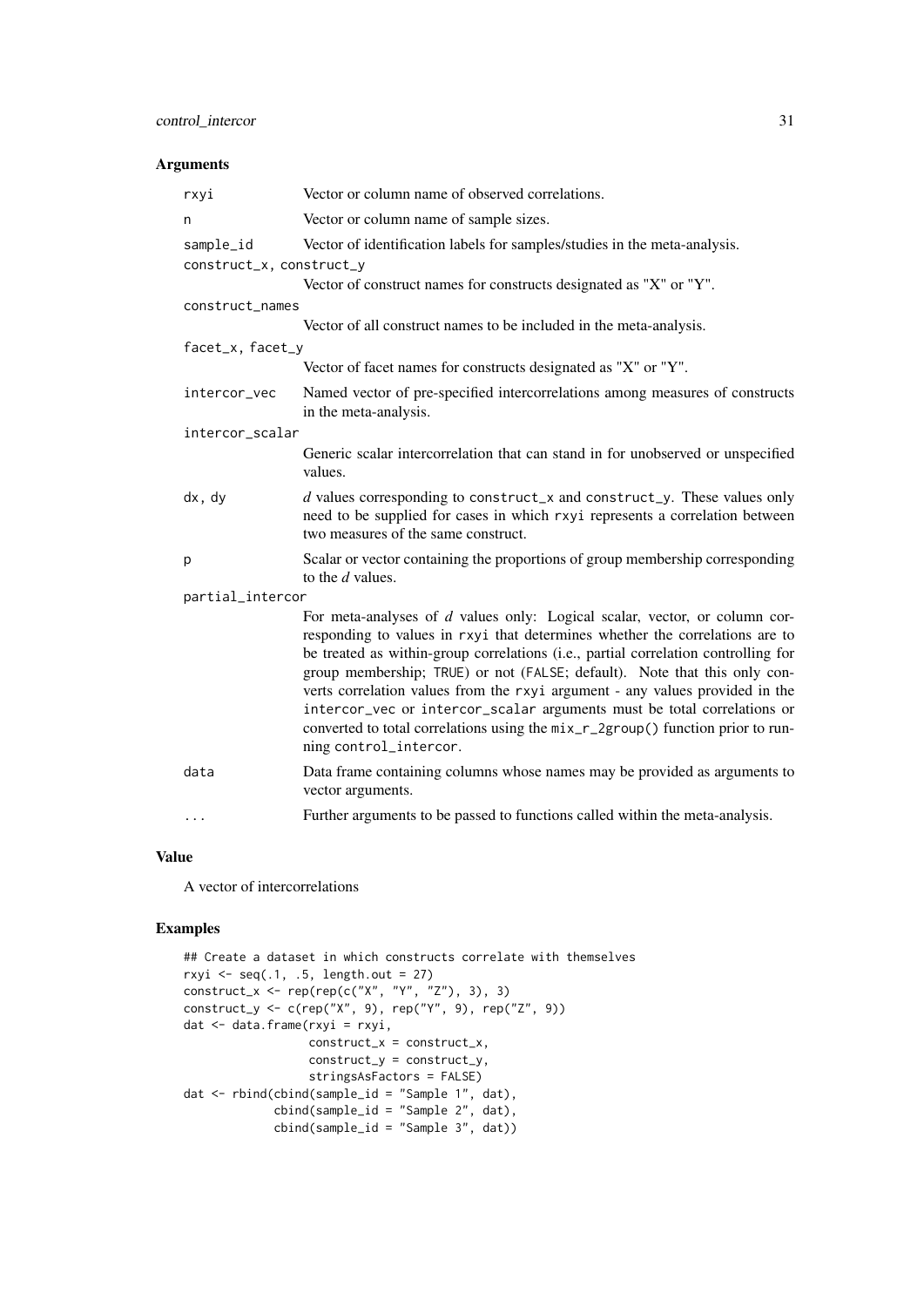```
## Identify some constructs for which intercorrelations are not
## represented in the data object:
construct_names = c("U", "V", "W")## Specify some externally determined intercorrelations among measures:
intercor\_vec \leftarrow c(W = .4, X = .1)## Specify a generic scalar intercorrelation that can stand in for missing values:
intercor_scalar <- .5
control_intercor(rxyi = rxyi, sample_id = sample_id,
                 construct_x = construct_x, construct_y = construct_y,construct_names = construct_names,
              intercor_vec = intercor_vec, intercor_scalar = intercor_scalar, data = dat)
```
control\_psychmeta *Control for* psychmeta *meta-analyses*

#### **Description**

Control for psychmeta meta-analyses

### Usage

```
control_psychmeta(
  error_type = c("mean", "sample"),
  conf\_level = 0.95,
  cred\_level = 0.8,
  conf\_method = c("t", "norm"),\text{cred\_method} = c("t", "norm"),var_unbiased = TRUE,
  pairwise_ads = FALSE,
  moderated_ads = FALSE,
  residual_ads = TRUE,
  check_dependence = TRUE,
  collapse_method = c("composite", "average", "stop"),
  intercor = control_intercor(),
  clean_artifacts = TRUE,
  impute_artifacts = TRUE,
 impute_method = c("bootstrap_mod", "bootstrap_full", "simulate_mod", "simulate_full",
  "wt_mean_mod", "wt_mean_full", "unwt_mean_mod", "unwt_mean_full", "replace_unity",
    "stop"),
  seed = 42,
  use_all_arts = TRUE,
  estimate_pa = FALSE,
  decimals = 2,
  hs_override = FALSE,
  zero_substitute = .Machine$double.eps,
  ...
)
```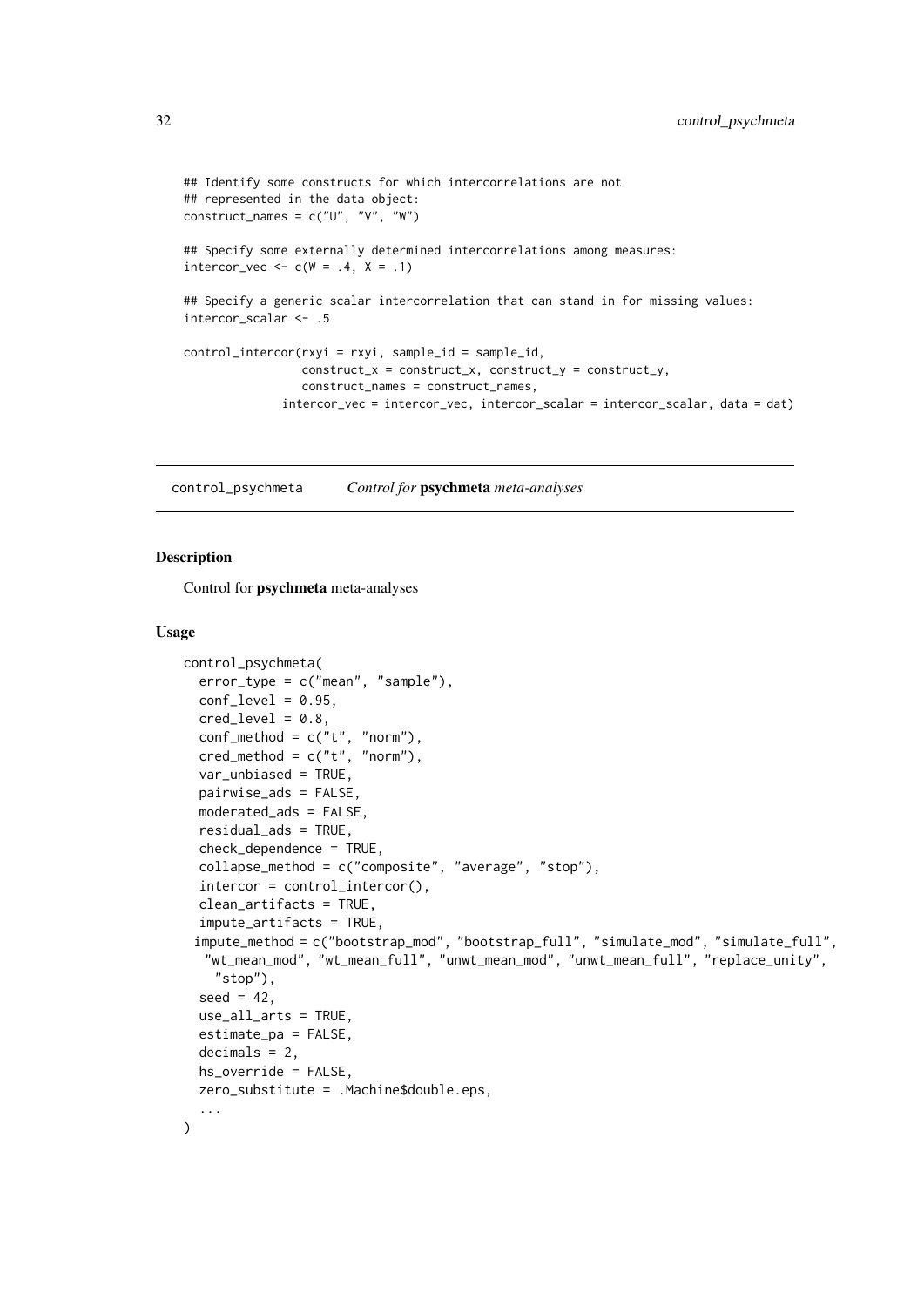| error_type       | Method to be used to estimate error variances: "mean" uses the mean effect size<br>to estimate error variances and "sample" uses the sample-specific effect sizes.                                                                                                                                                                                                                                           |
|------------------|--------------------------------------------------------------------------------------------------------------------------------------------------------------------------------------------------------------------------------------------------------------------------------------------------------------------------------------------------------------------------------------------------------------|
| conf_level       | Confidence level to define the width of the confidence interval ( $\delta$ = .95).                                                                                                                                                                                                                                                                                                                           |
| cred_level       | Credibility level to define the width of the credibility interval (default $= .80$ ).                                                                                                                                                                                                                                                                                                                        |
| conf_method      | Distribution to be used to compute the width of confidence intervals. Available<br>options are "t" for $t$ distribution or "norm" for normal distribution.                                                                                                                                                                                                                                                   |
| cred_method      | Distribution to be used to compute the width of credibility intervals. Available<br>options are "t" for $t$ distribution or "norm" for normal distribution.                                                                                                                                                                                                                                                  |
| var_unbiased     | Logical scalar determining whether variances should be unbiased (TRUE) or<br>maximum-likelihood (FALSE).                                                                                                                                                                                                                                                                                                     |
| pairwise_ads     | Logical value that determines whether to compute artifact distributions in a<br>construct-pair-wise fashion (TRUE) or separately by construct (FALSE, default).                                                                                                                                                                                                                                              |
| moderated_ads    | Logical value that determines whether to compute artifact distributions sep-<br>arately for each moderator combination (TRUE) or for overall analyses only<br>(FALSE, default).                                                                                                                                                                                                                              |
| residual_ads     | Logical argument that determines whether to use residualized variances (TRUE)<br>or observed variances (FALSE) of artifact distributions to estimate sd_rho.                                                                                                                                                                                                                                                 |
| check_dependence |                                                                                                                                                                                                                                                                                                                                                                                                              |
|                  | Logical scalar that determines whether database should be checked for viola-<br>tions of independence (TRUE) or not (FALSE).                                                                                                                                                                                                                                                                                 |
| collapse_method  |                                                                                                                                                                                                                                                                                                                                                                                                              |
|                  | Character argument that determines how to collapse dependent studies. Options<br>are "composite" (default), "average," and "stop."                                                                                                                                                                                                                                                                           |
| intercor         | The intercorrelation(s) among variables to be combined into a composite. Can<br>be a scalar, a named vector with element named according to the names of con-<br>structs, or output from the control_intercor function. Default scalar value is<br>.5.                                                                                                                                                       |
| clean_artifacts  |                                                                                                                                                                                                                                                                                                                                                                                                              |
|                  | If TRUE, multiple instances of the same construct (or construct-measure pair, if<br>measure is provided) in the database are compared and reconciled with each<br>other in the case that any of the matching entries within a study have different<br>artifact values. When impute_method is anything other than "stop", this method<br>is always implemented to prevent discrepancies among imputed values. |
| impute_artifacts |                                                                                                                                                                                                                                                                                                                                                                                                              |
|                  | If TRUE, artifact imputation will be performed (see impute_method for impu-<br>tation procedures). Default is FALSE for artifact-distribution meta-analyses and<br>TRUE otherwise. When imputation is performed, clean_artifacts is treated as<br>TRUE so as to resolve all discrepancies among artifact entries before and after<br>imputation.                                                             |
| impute_method    | Method to use for imputing artifacts. Choices are:                                                                                                                                                                                                                                                                                                                                                           |
|                  | • bootstrap_mod<br>Select random values from the most specific moderator categories available<br>(default).<br>• bootstrap_full                                                                                                                                                                                                                                                                              |
|                  | Select random values from the full vector of artifacts.                                                                                                                                                                                                                                                                                                                                                      |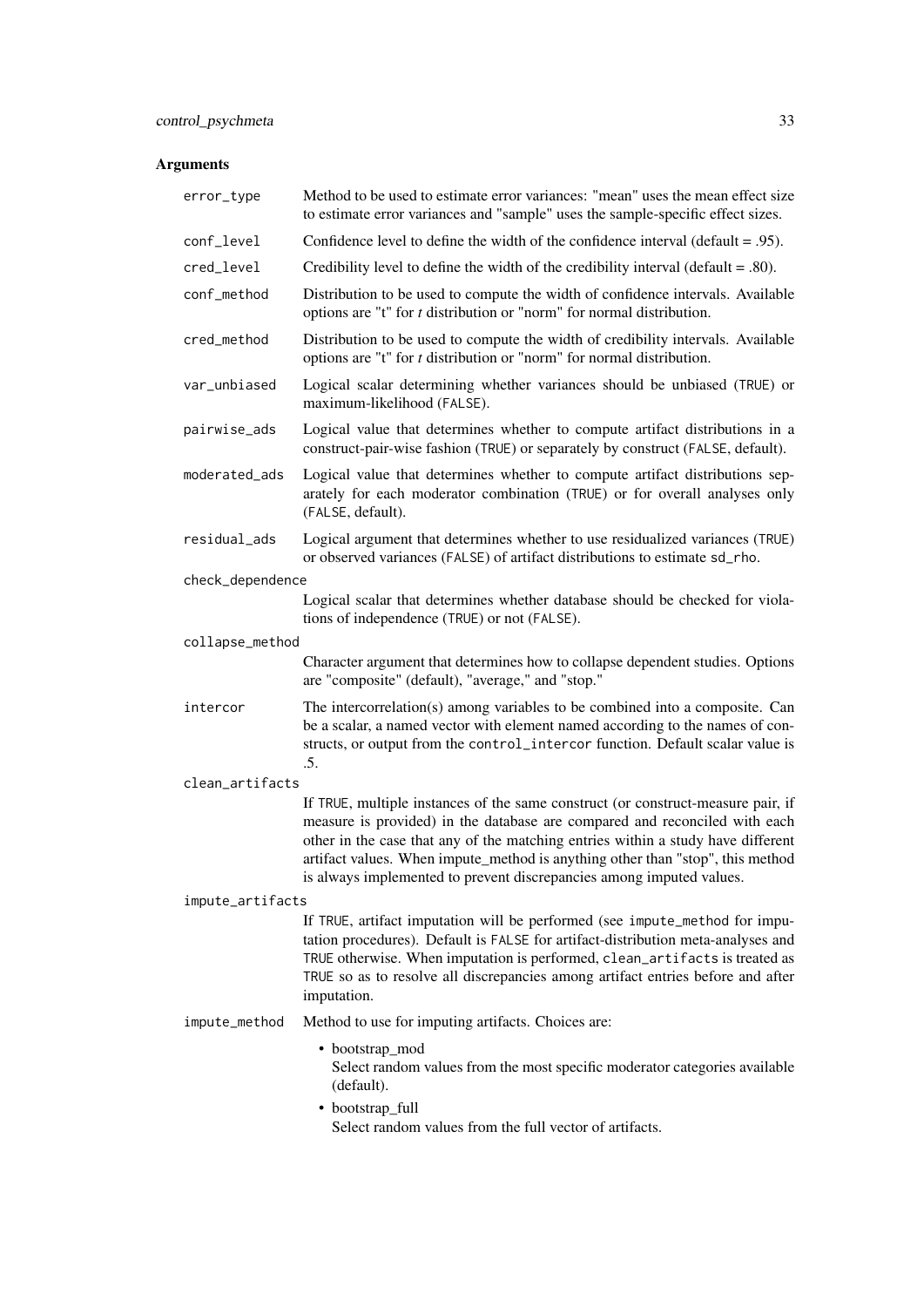|                 | • simulate_mod<br>Generate random values from the distribution with the mean and variance<br>of observed artifacts from the most specific moderator categories available.<br>(uses rnorm for u ratios and rbeta for reliability values).                                                                                                       |
|-----------------|------------------------------------------------------------------------------------------------------------------------------------------------------------------------------------------------------------------------------------------------------------------------------------------------------------------------------------------------|
|                 | • simulate_full<br>Generate random values from the distribution with the mean and variance<br>of all observed artifacts (uses rnorm for u ratios and rbeta for reliability<br>values).                                                                                                                                                         |
|                 | • wt mean mod<br>Replace missing values with the sample-size weighted mean of the distribu-<br>tion of artifacts from the most specific moderator categories available (not<br>recommended).                                                                                                                                                   |
|                 | • wt_mean_full<br>Replace missing values with the sample-size weighted mean of the full dis-<br>tribution of artifacts (not recommended).                                                                                                                                                                                                      |
|                 | · unwt_mean_mod<br>Replace missing values with the unweighted mean of the distribution of<br>artifacts from the most specific moderator categories available (not recom-<br>mended).                                                                                                                                                           |
|                 | • unwt_mean_full<br>Replace missing values with the unweighted mean of the full distribution<br>of artifacts (not recommended).                                                                                                                                                                                                                |
|                 | • replace_unity<br>Replace missing values with 1 (not recommended).                                                                                                                                                                                                                                                                            |
|                 | • stop<br>Stop evaluations when missing artifacts are encountered.                                                                                                                                                                                                                                                                             |
|                 | If an imputation method ending in "mod" is selected but no moderators are pro-<br>vided, the "mod" suffix will internally be replaced with "full".                                                                                                                                                                                             |
| seed            | Seed value to use for imputing artifacts in a reproducible way. Default value is<br>42.                                                                                                                                                                                                                                                        |
| use_all_arts    | Logical scalar that determines whether artifact values from studies without valid<br>effect sizes should be used in artifact distributions (TRUE; default) or not (FALSE).                                                                                                                                                                     |
| estimate_pa     | Logical scalar that determines whether the unrestricted subgroup proportions<br>associated with univariate-range-restricted effect sizes should be estimated by<br>rescaling the range-restricted subgroup proportions as a function of the range-<br>restriction correction (TRUE) or not (FALSE; default).                                   |
| decimals        | Number of decimal places to which interactive artifact distributions should be<br>rounded (default is 2 decimal places).                                                                                                                                                                                                                       |
| hs_override     | When TRUE, this will override settings for wt_type (will set to "sample_size"),<br>error_type (will set to "mean"), correct_bias (will set to TRUE), conf_method<br>(will set to "norm"), cred_method (will set to "norm"), var_unbiased (will set<br>to FALSE), residual_ads (will be set to FALSE), and use_all_arts (will set to<br>FALSE). |
| zero_substitute |                                                                                                                                                                                                                                                                                                                                                |
|                 | Value to be used as a functionally equivalent substitute for exactly zero effect<br>sizes in individual-correction meta-analyses to facilitate the estimation of cor-<br>rected error variances. By default, this is set to . Machine\$double.eps.                                                                                             |
| .               | Further arguments to be passed to functions called within the meta-analysis.                                                                                                                                                                                                                                                                   |
|                 |                                                                                                                                                                                                                                                                                                                                                |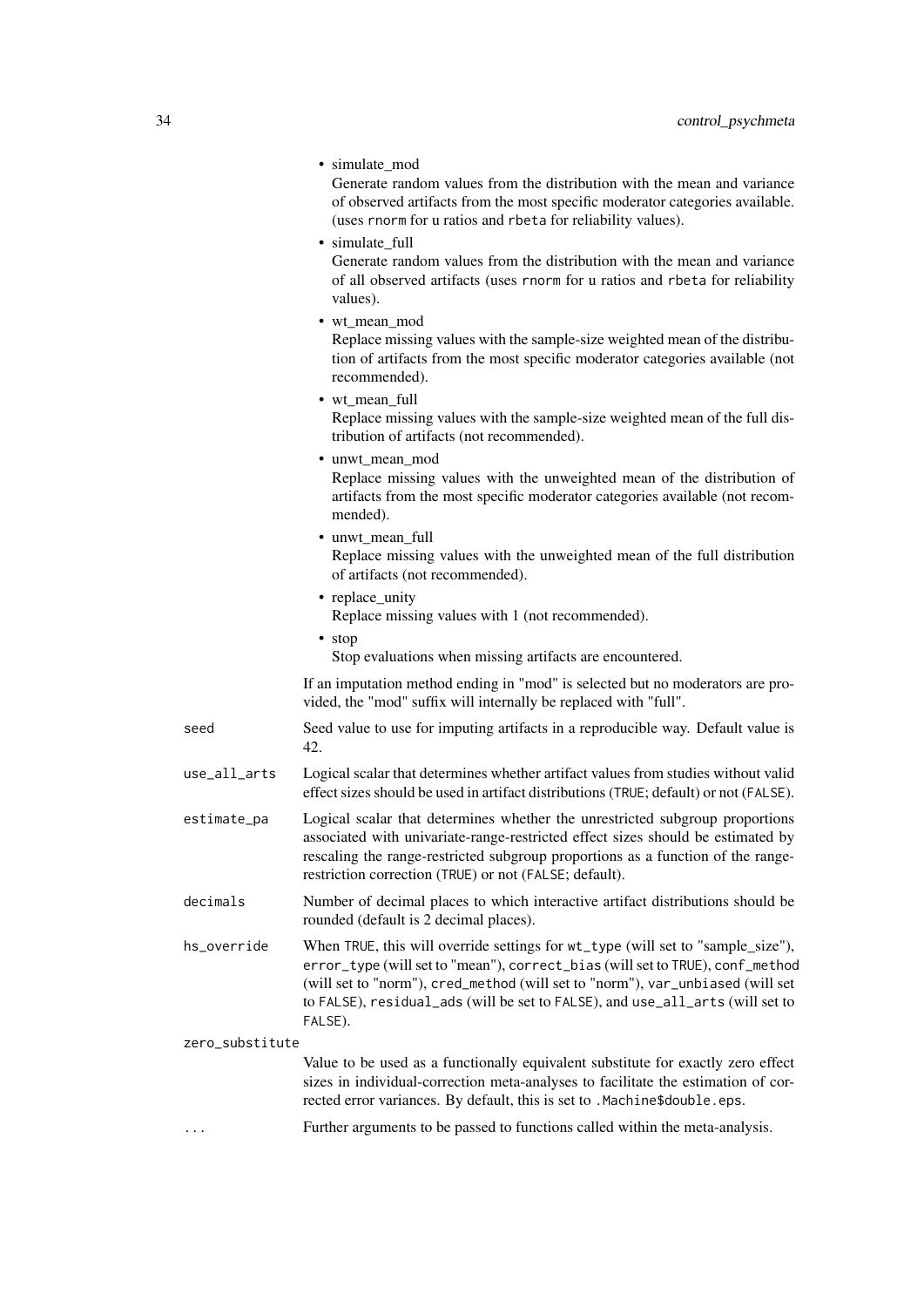#### <span id="page-34-0"></span>convert\_es 35

### Value

A list of control arguments in the package environment.

#### Examples

```
control_psychmeta()
```
<span id="page-34-1"></span>convert\_es *Convert effect sizes*

### Description

This function converts a variety of effect sizes to correlations, Cohen's d values, or common language effect sizes, and calculates sampling error variances and effective sample sizes.

### Usage

```
convert_es(
  es,
 input_es = c("r", "d", "delta", "g", "t", "p.t", "F", "p.F", "chisq", "p.chisq",
    "or", "lor", "Fisherz", "A", "auc", "cles"),
  output_es = c("r", "d", "A", "auc", "cles"),
  n1 = NULL,
  n2 = NULL,df1 = NULL,df2 = NULL,sd1 = NULL,sd2 = NULL,tails = 2\lambda
```

| es              | Vector of effect sizes to convert.                                                                                                                                                                                                                                                                                                           |  |
|-----------------|----------------------------------------------------------------------------------------------------------------------------------------------------------------------------------------------------------------------------------------------------------------------------------------------------------------------------------------------|--|
| input_es        | Scalar. Metric of input effect sizes. Currently supports correlations, Cohen's d,<br>independent samples $t$ values (or their $p$ values), two-group one-way ANOVA<br>F values (or their p values), 1-df $\chi^2$ values (or their p values), odds ratios, log<br>odds ratios, Fisher z, and the common language effect size (CLES, A, AUC). |  |
| output_es       | Scalar. Metric of output effect sizes. Currently supports correlations, Cohen's d<br>values, and common language effect sizes (CLES, A, AUC).                                                                                                                                                                                                |  |
| n1              | Vector of total sample sizes or sample sizes of group 1 of the two groups being<br>contrasted.                                                                                                                                                                                                                                               |  |
| n2              | Vector of sample sizes of group 2 of the two groups being contrasted.                                                                                                                                                                                                                                                                        |  |
| df1             | Vector of input test statistic degrees of freedom (for t and $\chi^2$ ) or between-groups<br>degree of freedom (for $F$ ).                                                                                                                                                                                                                   |  |
| df2             | Vector of input test statistic within-group degrees of freedom (for $F$ ).                                                                                                                                                                                                                                                                   |  |
| sd1             | Vector of pooled (within-group) standard deviations or standard deviations of<br>group 1 of the two groups being contrasted.                                                                                                                                                                                                                 |  |
| sd <sub>2</sub> | Vector of standard deviations of group 2 of the two groups being contrasted.                                                                                                                                                                                                                                                                 |  |
| tails           | Vector of the tails for p values when input_es = " $p \cdot t$ ". Can be 2 (default) or 1.                                                                                                                                                                                                                                                   |  |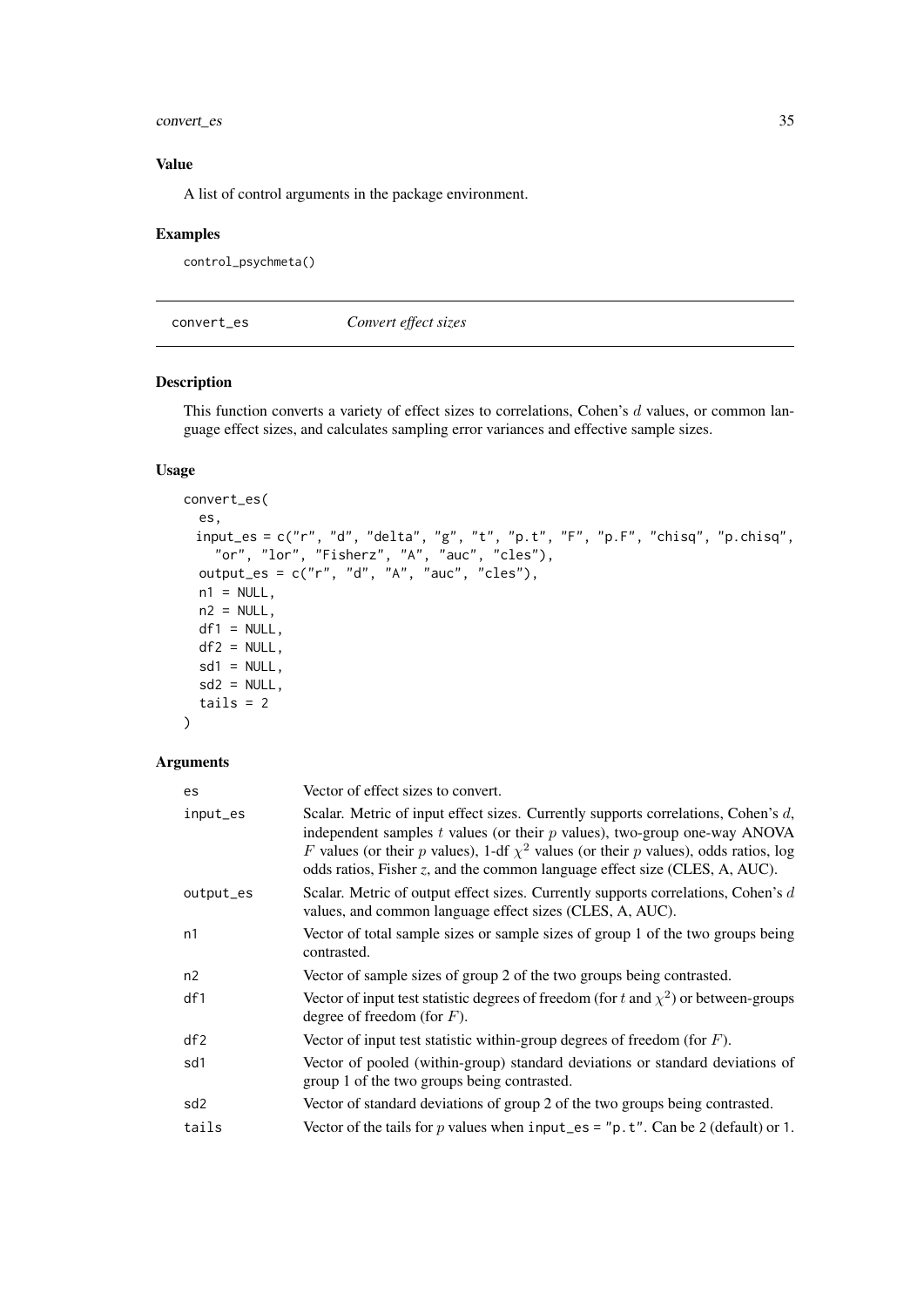36 convert\_ma

#### Value

A data frame of class es with variables:

| r.d.A       | The converted effect sizes                       |
|-------------|--------------------------------------------------|
| n_effective | The effective total sample size.                 |
| n           | The total number of cases (original sample size) |
| n1, n2      | If applicable, subgroup sample sizes             |
| var_e       | The estimated sampling error variance            |

#### References

Chinn, S. (2000). A simple method for converting an odds ratio to effect size for use in metaanalysis. *Statistics in Medicine, 19*(22), 3127–3131. doi: [10.1002/10970258\(20001130\)19:22<3127](https://doi.org/10.1002/1097-0258(20001130)19:22<3127::AID-SIM784>3.0.CO;2-M)::AID-[SIM784>3.0.CO;2M](https://doi.org/10.1002/1097-0258(20001130)19:22<3127::AID-SIM784>3.0.CO;2-M)

Lipsey, M. W., & Wilson, D. B. (2001). *Practical meta-analysis*. Sage.

Ruscio, J. (2008). A probability-based measure of effect size: Robustness to base rates and other factors. *Psychological Methods, 13*(1), 19–30. doi: [10.1037/1082989X.13.1.19](https://doi.org/10.1037/1082-989X.13.1.19)

Schmidt, F. L., & Hunter, J. E. (2015). *Methods of meta-analysis: Correcting error and bias in research findings* (3rd ed.). Sage. doi: [10.4135/9781483398105](https://doi.org/10.4135/9781483398105)

#### Examples

```
convert_es(es = 1, input_es="d", output_es="r", n1=100)
convert_es(es = 1, input_es="d", output_es="r", n1=50, n2 = 50)
convert_es(es = .2, input_es="r", output_es="d", n1=100, n2=150)
convert_es(es = -1.3, input_es="t", output_es="r", n1 = 100, n2 = 140)
convert_es(es = 10.3, input_es="F", output_es="d", n1 = 100, n2 = 150)
convert_es(es = 1.3, input_es="chisq", output_es="r", n1 = 100, n2 = 100)
convert\_es(es = .021, input\_es="p.chisq", output_se="d", n1 = 100, n2 = 100)convert_es(es = 4.37, input_es="or", output_es="r", n1=100, n2=100)
convert_es(es = 4.37, input_es="or", output_es="d", n1=100, n2=100)
convert_e s (es = 4.37, input_e s = "or", output_e s = "d", n1=100, n2=100)<br>convert_es(es = 1.47, input_es="lor", output_es="r", n1=100, n2=100)
convert_es(es = 1.47, input_es="lor", output_es="d", n1=100, n2=100)
```
<span id="page-35-1"></span>convert\_ma *Function to convert meta-analysis of correlations to d values or viceversa*

#### Description

Takes a meta-analysis class object of *d* values or correlations (classes r\_as\_r, d\_as\_d, r\_as\_d, and d\_as\_r; second-order meta-analyses are currently not supported) as an input and uses conversion formulas and Taylor series approximations to convert effect sizes and variance estimates, respectively.

### Usage

convert\_ma(ma\_obj, ...) convert\_meta(ma\_obj, ...)

<span id="page-35-0"></span>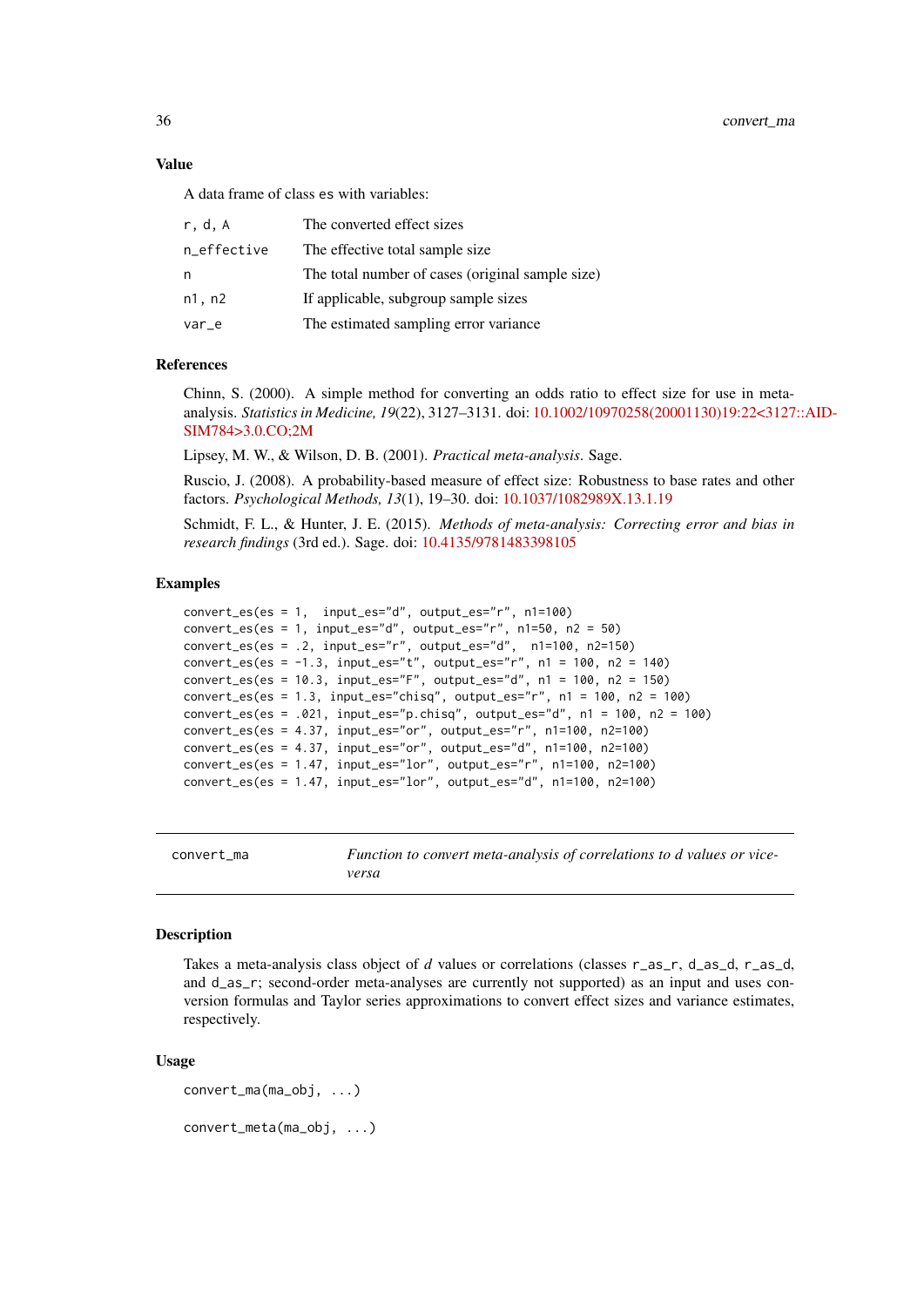#### correct\_d 37

# Arguments

| ma_obi   | A meta-analysis object of class r_as_r, d_as_d, r_as_d, or d_as_r |
|----------|-------------------------------------------------------------------|
| $\cdots$ | Additional arguments.                                             |

## Details

The formula used to convert correlations to *d* values is:

$$
d = \frac{r\sqrt{\frac{1}{p(1-p)}}}{\sqrt{1-r^2}}
$$

The formula used to convert *d* values to correlations is:

$$
r = \frac{d}{\sqrt{d^2 + \frac{1}{p(1-p)}}}
$$

d

To approximate the variance of correlations from the variance of *d* values, the function computes:

$$
var_r \approx a_d^2 var_d
$$

where  $a_d$  is the first partial derivative of the  $d$ -to- $r$  transformation with respect to  $d$ :

$$
a_d = -\frac{1}{[d^2p(1-p)-1]\sqrt{d^2+\frac{1}{p-p^2}}}
$$

To approximate the variance of *d* values from the variance of correlations, the function computes:

$$
var_d \approx a_r^2 var_r
$$

where  $a_r$  is the first partial derivative of the *r*-to-*d* transformation with respect to *r*:

$$
a_r = \frac{\sqrt{\frac{1}{p - p^2}}}{\left(1 - r^2\right)^{1.5}}
$$

### Value

A meta-analysis converted to the *d* value metric (if ma\_obj was a meta-analysis in the correlation metric) or converted to the correlation metric (if ma\_obj was a meta-analysis in the *d* value metric).

correct\_d *Correct* d *values for measurement error and/or range restriction*

## Description

This function is a wrapper for the correct<sub>r</sub>() function to correct *d* values for statistical and psychometric artifacts.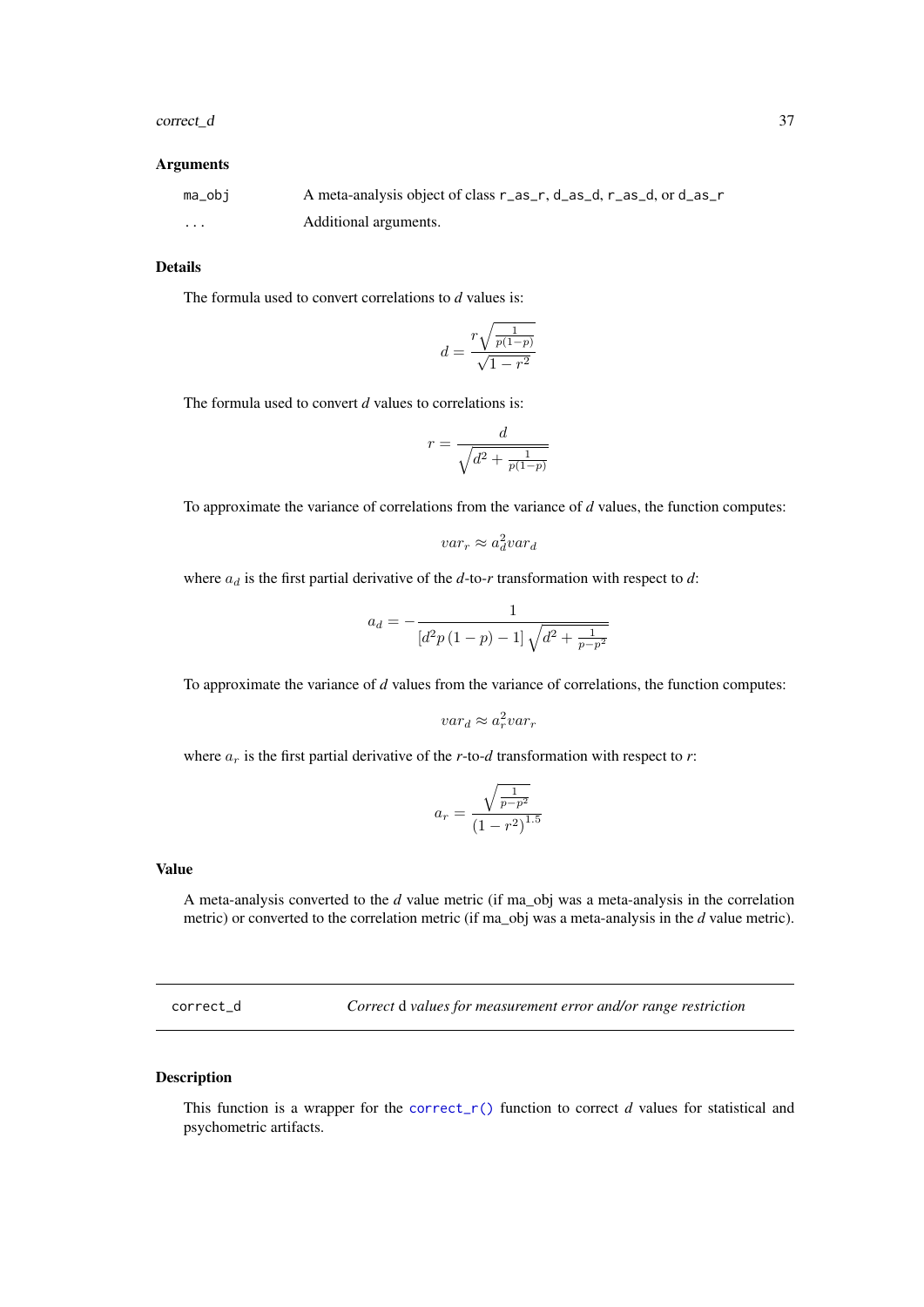# Usage

```
correct_d(
 correction = c("meas", "uvdrr_g", "uvdrr_y", "uvirr_g", "uvirr_y", "bvdrr", "bvirr"),
 d,
  ryy = 1,
  uy = 1,
  rGg = 1,
  pi = NULL,pa = NULL,uy_observed = TRUE,
  ryy_restricted = TRUE,
  ryy_type = "alpha",
  k_items_y = NA,
  sign\_rgz = 1,
  sign_{ryz} = 1,
  n1 = NULL,n2 = NA,
  conf\_level = 0.95,
  correct_bias = FALSE
)
```

| correction  | Type of correction to be applied. Options are "meas", "uvdrr_g", "uvdrr_y",<br>"uvirr_g", "uvirr_y", "bvdrr", "bvirr"                                                                                                 |  |
|-------------|-----------------------------------------------------------------------------------------------------------------------------------------------------------------------------------------------------------------------|--|
| d           | Vector of d values.                                                                                                                                                                                                   |  |
| ryy         | Vector of reliability coefficients for Y (the continuous variable).                                                                                                                                                   |  |
| uy          | Vector of u ratios for Y (the continuous variable).                                                                                                                                                                   |  |
| rGg         | Vector of reliabilities for the group variable (i.e., the correlations between ob-<br>served group membership and latent group membership).                                                                           |  |
| pi          | Proportion of cases in one of the groups in the observed data (not necessary if<br>n1 and n2 reflect this proportionality).                                                                                           |  |
| pa          | Proportion of cases in one of the groups in the population.                                                                                                                                                           |  |
| uy_observed | Logical vector in which each entry specifies whether the corresponding uy value<br>is an observed-score u ratio (TRUE) or a true-score u ratio. All entries are TRUE<br>by default.                                   |  |
|             | ryy_restricted Logical vector in which each entry specifies whether the corresponding rxx<br>value is an incumbent reliability (TRUE) or an applicant reliability. All entries<br>are TRUE by default.                |  |
| ryy_type    | String vector identifying the types of reliability estimates supplied (e.g., "alpha",<br>"retest", "interrater_r", "splithalf"). See the documentation for ma_r() for a full<br>list of acceptable reliability types. |  |
| k_items_y   | Numeric vector identifying the number of items in each scale.                                                                                                                                                         |  |
| sign_rgz    | Vector of signs of the relationships between grouping variables and the selection<br>mechanism.                                                                                                                       |  |
| sign_ryz    | Vector of signs of the relationships between Y variables and the selection mech-<br>anism.                                                                                                                            |  |
| n1          | Optional vector of sample sizes associated with group 1 (or the total sample size,<br>if n2 is NULL).                                                                                                                 |  |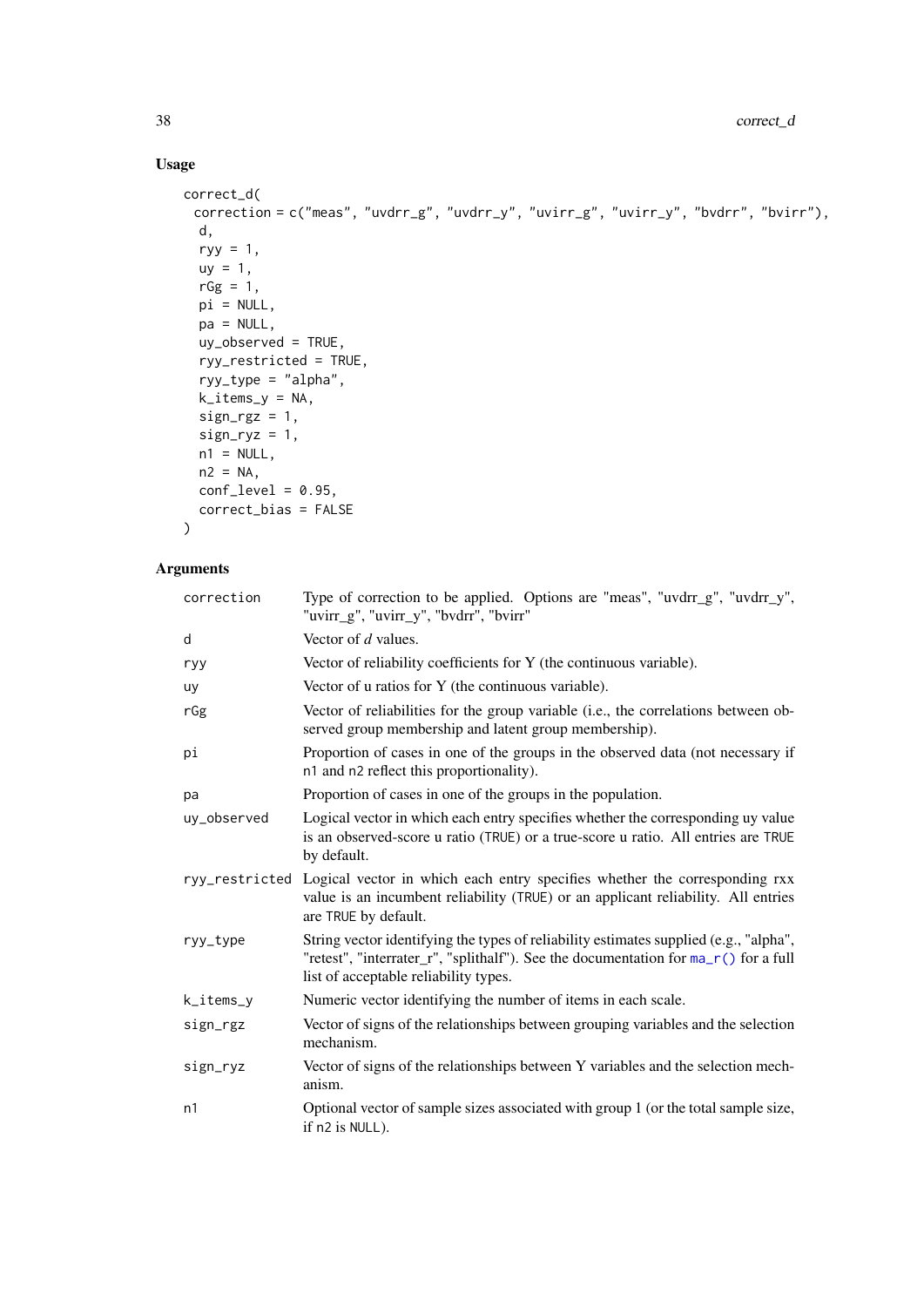#### correct\_d 39

| n2           | Optional vector of sample sizes associated with group 2.                                                                                                                                                                                                                     |  |
|--------------|------------------------------------------------------------------------------------------------------------------------------------------------------------------------------------------------------------------------------------------------------------------------------|--|
| conf level   | Confidence level to define the width of the confidence interval (default $= .95$ ).                                                                                                                                                                                          |  |
| correct_bias | Logical argument that determines whether to correct error-variance estimates for<br>small-sample bias in correlations (TRUE) or not (FALSE). For sporadic corrections<br>(e.g., in mixed artifact-distribution meta-analyses), this should be set to FALSE<br>(the default). |  |

#### Value

Data frame(s) of observed *d* values (dgyi), operational range-restricted *d* values corrected for measurement error in Y only (dgpi), operational range-restricted *d* values corrected for measurement error in the grouping only (dGyi), and range-restricted true-score *d* values (dGpi), range-corrected observed-score *d* values (dgya), operational range-corrected *d* values corrected for measurement error in Y only (dgpa), operational range-corrected *d* values corrected for measurement error in the grouping only (dGya), and range-corrected true-score *d* values (dGpa).

#### References

Alexander, R. A., Carson, K. P., Alliger, G. M., & Carr, L. (1987). Correcting doubly truncated correlations: An improved approximation for correcting the bivariate normal correlation when truncation has occurred on both variables. *Educational and Psychological Measurement, 47*(2), 309–315. doi: [10.1177/0013164487472002](https://doi.org/10.1177/0013164487472002)

Dahlke, J. A., & Wiernik, B. M. (2020). Not restricted to selection research: Accounting for indirect range restriction in organizational research. *Organizational Research Methods, 23*(4), 717–749. doi: [10.1177/1094428119859398](https://doi.org/10.1177/1094428119859398)

Hunter, J. E., Schmidt, F. L., & Le, H. (2006). Implications of direct and indirect range restriction for meta-analysis methods and findings. *Journal of Applied Psychology, 91*(3), 594–612. doi: [10.1037/00219010.91.3.594](https://doi.org/10.1037/0021-9010.91.3.594)

Le, H., Oh, I.-S., Schmidt, F. L., & Wooldridge, C. D. (2016). Correction for range restriction in meta-analysis revisited: Improvements and implications for organizational research. *Personnel Psychology, 69*(4), 975–1008. doi: [10.1111/peps.12122](https://doi.org/10.1111/peps.12122)

Schmidt, F. L., & Hunter, J. E. (2015). *Methods of meta-analysis: Correcting error and bias in research findings* (3rd ed.). Sage. doi: [10.4135/9781483398105.](https://doi.org/10.4135/9781483398105) pp. 43–44, 140–141.

#### Examples

```
## Correction for measurement error only
correct_d(correction = "meas", d = .5, ryy = .8, uy = .7,rGg = .9, pi = .7, pa = .5)
correct_d(correction = "meas", d = .5, ryy = .8, uy = .7,
         rGg = .9, pi = NULL, pa = .5, n1 = 100, n2 = 200)
## Correction for direct range restriction in the continuous variable
correct_d(correction = "uvdrr_y", d = .5, ryy = .8, uy = .7,rGg = .9, pi = .7, pa = .5)
correct_d(correction = "uvdrr_y", d = .5, ryy = .8, uy = .7,rGg = .9, pi = NULL, pa = .5, n1 = 100, n2 = 200)
## Correction for direct range restriction in the grouping variable
correct_d(correction = "uvdrr_g", d = .5, ryy = .8, uy = .7,rGg = .9, pi = .7, pa = .5)
correct_d(correction = "uvdrr_g", d = .5, ryy = .8, uy = .7,rGg = .9, pi = NULL, pa = .5, n1 = 100, n2 = 200)
```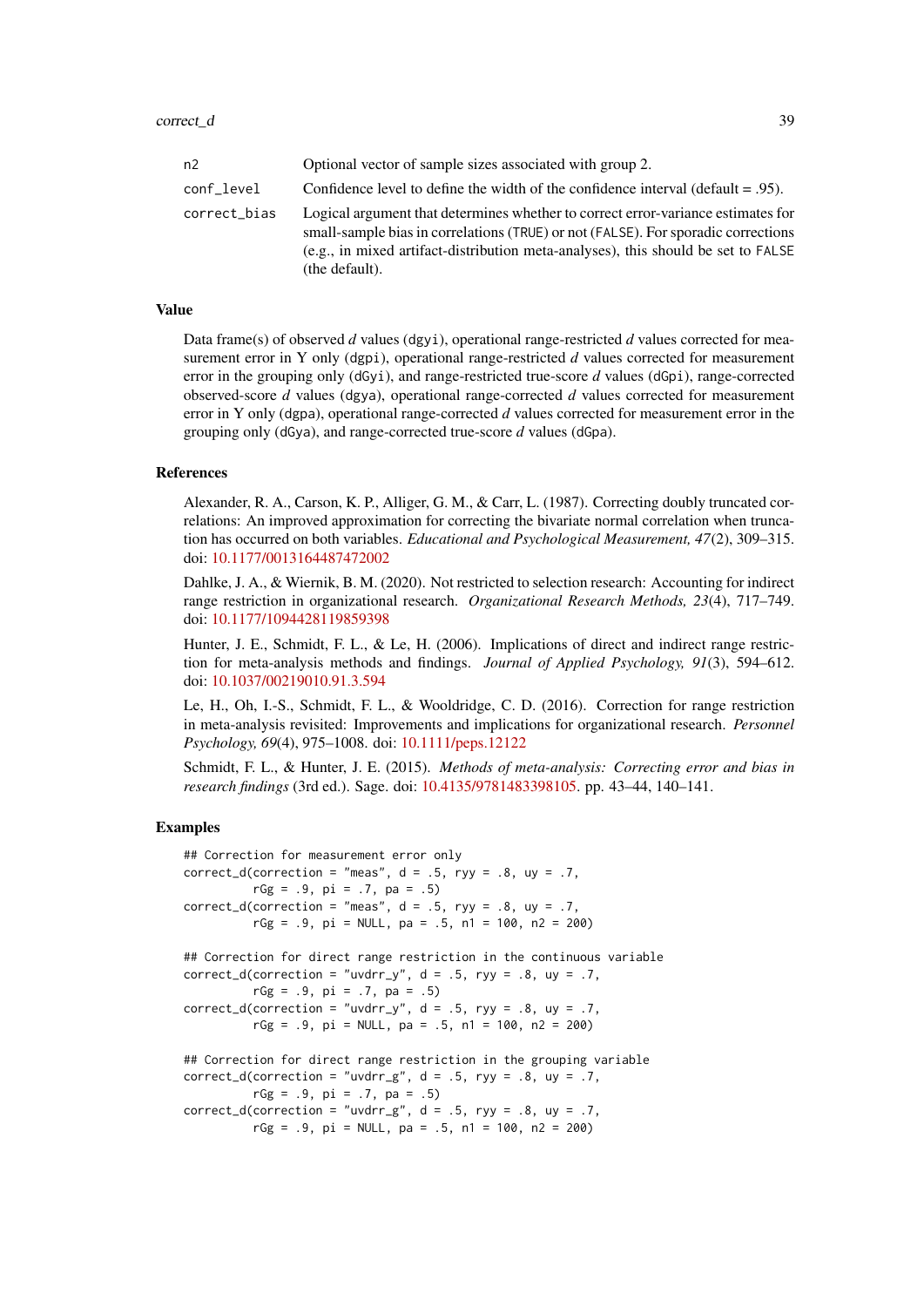```
## Correction for indirect range restriction in the continuous variable
correct_d(correction = "uvdrr_y", d = .5, ryy = .8, uy = .7,rGg = .9, pi = .7, pa = .5)
correct_d(correction = "uvdrr_v", d = .5, ryy = .8, uy = .7,rGg = .9, pi = NULL, pa = .5, n1 = 100, n2 = 200)
## Correction for indirect range restriction in the grouping variable
correct_d(correction = "uvirr_g", d = .5, ryy = .8, uy = .7,rGg = .9, pi = .7, pa = .5)
correct_d(correction = "uvirr_g", d = .5, ryy = .8, uy = .7,
          rGg = .9, pi = NULL, pa = .5, n1 = 100, n2 = 200)
## Correction for indirect range restriction in the continuous variable
correct_d(correction = "uvdrr_y", d = .5, ryy = .8, uy = .7,
          rGg = .9, pi = .7, pa = .5)
correct_d(correction = "uvdrr_y", d = .5, ryy = .8, uy = .7,rGg = .9, pi = NULL, pa = .5, n1 = 100, n2 = 200)
## Correction for direct range restriction in both variables
correct_d(correction = "bvdrr", d = .5, ryy = .8, uy = .7,
         rGg = .9, pi = .7, pa = .5)
correct_d(correction = "bvdrr", d = .5, ryy = .8, uy = .7,rGg = .9, pi = NULL, pa = .5, n1 = 100, n2 = 200)
## Correction for indirect range restriction in both variables
correct_d(correction = "bvirr", d = .5, ryy = .8, uy = .7,
          rGg = .9, pi = .7, pa = .5)
correct_d(correction = "bvirr", d = .5, ryy = .8, uy = .7,
         rGg = .9, pi = NULL, pa = .5, n1 = 100, n2 = 200)
```

| correct_d_bias | Correct for small-sample bias in Cohen's d values |
|----------------|---------------------------------------------------|
|----------------|---------------------------------------------------|

Corrects a vector of Cohen's *d* values for small-sample bias, as Cohen's *d* has a slight positive bias. The bias-corrected *d* value is often called Hedges's *g*.

#### Usage

```
correct_d_bias(d, n)
```
### Arguments

| d | Vector of Cohen's d values. |
|---|-----------------------------|
| n | Vector of sample sizes.     |

### Details

The bias correction is:

$$
g = d_c = d_{obs} \times J
$$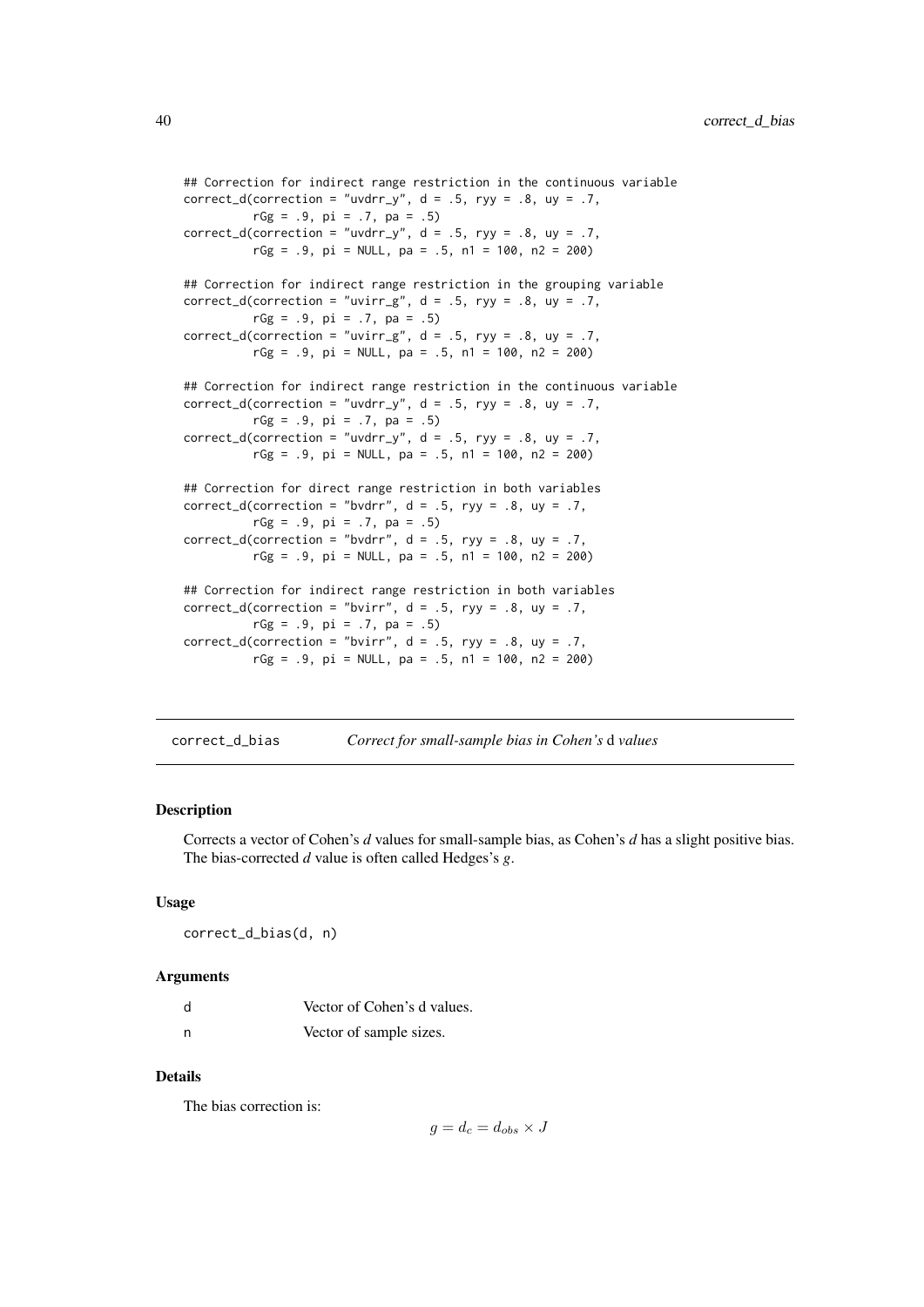where

$$
J = \frac{\Gamma(\frac{n-2}{2})}{\sqrt{\frac{n-2}{2}} \times \Gamma(\frac{n-3}{2})}
$$

and  $d_{obs}$  is the observed effect size,  $g = d_c$  is the corrected (unbiased) estimate, n is the total sample size, and  $\Gamma$ () is the [gamma function.](#page-0-0)

Historically, using the gamma function was computationally intensive, so an approximation for  $J$ was used (Borenstein et al., 2009):

$$
J = 1 - 3/(4*(n-2) - 1)
$$

This approximation is no longer necessary with modern computers.

# Value

Vector of g values (d values corrected for small-sample bias).

#### References

Hedges, L. V., & Olkin, I. (1985). *Statistical methods for meta-analysis*. Academic Press. p. 104

Borenstein, M., Hedges, L. V., Higgins, J. P. T., & Rothstein, H. R. (2009). *Introduction to metaanalysis*. Wiley. p. 27.

### Examples

 $correct_d_bias(d = .3, n = 30)$  $correct_d_bias(d = .3, n = 300)$  $correct_d_bias(d = .3, n = 3000)$ 

correct\_glass\_bias *Correct for small-sample bias in Glass'* ∆ *values*

## Description

Correct for small-sample bias in Glass'  $\Delta$  values.

### Usage

```
correct_glass_bias(delta, nc, ne, use_pooled_sd = rep(FALSE, length(delta)))
```

| delta | Vector of Glass' $\Delta$ values.                                                                                          |
|-------|----------------------------------------------------------------------------------------------------------------------------|
| nc    | Vector of control-group sample sizes.                                                                                      |
| ne    | Vector of experimental-group sample sizes.                                                                                 |
|       | use_pooled_sd Logical vector determining whether the pooled standard deviation was used<br>(TRUE) or not (FALSE; default). |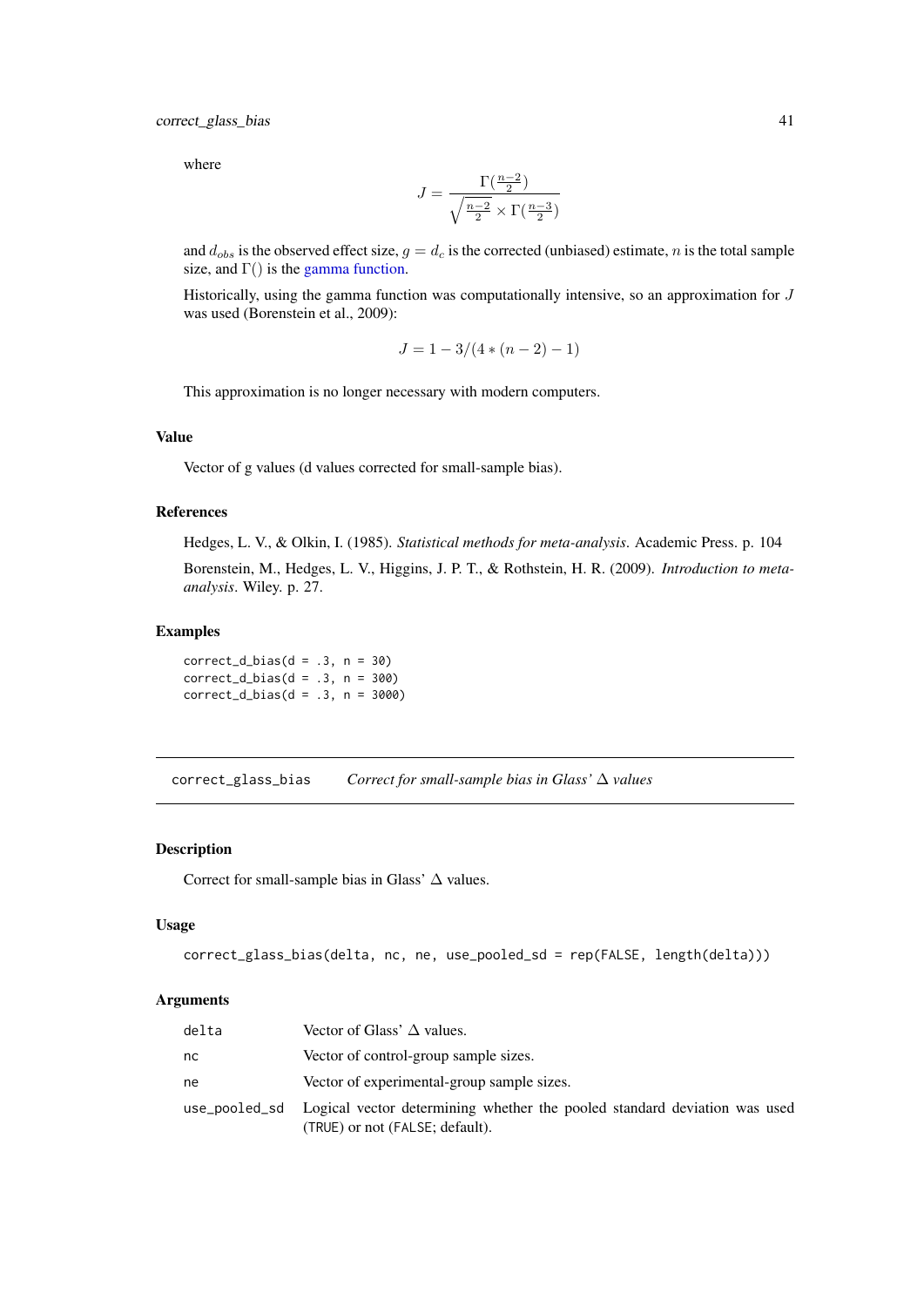### Details

The bias correction is estimated as:

$$
\Delta_{c}=\Delta_{obs}\frac{\Gamma\left(\frac{n_{control}-1}{2}\right)}{\Gamma\left(\frac{n_{control}-1}{2}\right)\Gamma\left(\frac{n_{control}-2}{2}\right)}
$$

where  $\Delta$  is the observed effect size,  $\Delta_c$  is the corrected estimate of  $\Delta$ ,  $n_{control}$  is the control-group sample size, and  $\Gamma$ () is the [gamma function.](#page-0-0)

## Value

Vector of d values corrected for small-sample bias.

### References

Hedges, L. V. (1981). Distribution theory for Glass's estimator of effect size and related estimators. *Journal of Educational Statistics, 6*(2), 107–128. doi: 10.2307/1164588

## Examples

correct\_glass\_bias(delta = .3, nc = 30, ne = 30)

correct\_matrix\_mvrr *Multivariate select/correction for covariance matrices*

#### Description

Correct (or select upon) a covariance matrix using the Pearson-Aitken-Lawley multivariate selection theorem.

## Usage

```
correct_matrix_mvrr(
  Sigma_i,
  Sigma_xx_a,
  x_col,
  y_{col} = NULL,
  standardize = FALSE,
  var_names = NULL
)
```

| Sigma_i    | The complete range-restricted (unrestricted) covariance matrix to be corrected<br>(selected upon).                                                |
|------------|---------------------------------------------------------------------------------------------------------------------------------------------------|
| Sigma_xx_a | The matrix of unrestricted (range-restricted) covariances among of selection<br>variables.                                                        |
| x col      | The row/column indices of the variables in Sigma <sub>l</sub> that correspond, in order,<br>to the variables in $Sigma_{\text{Z}X_{\text{-}}a}$ . |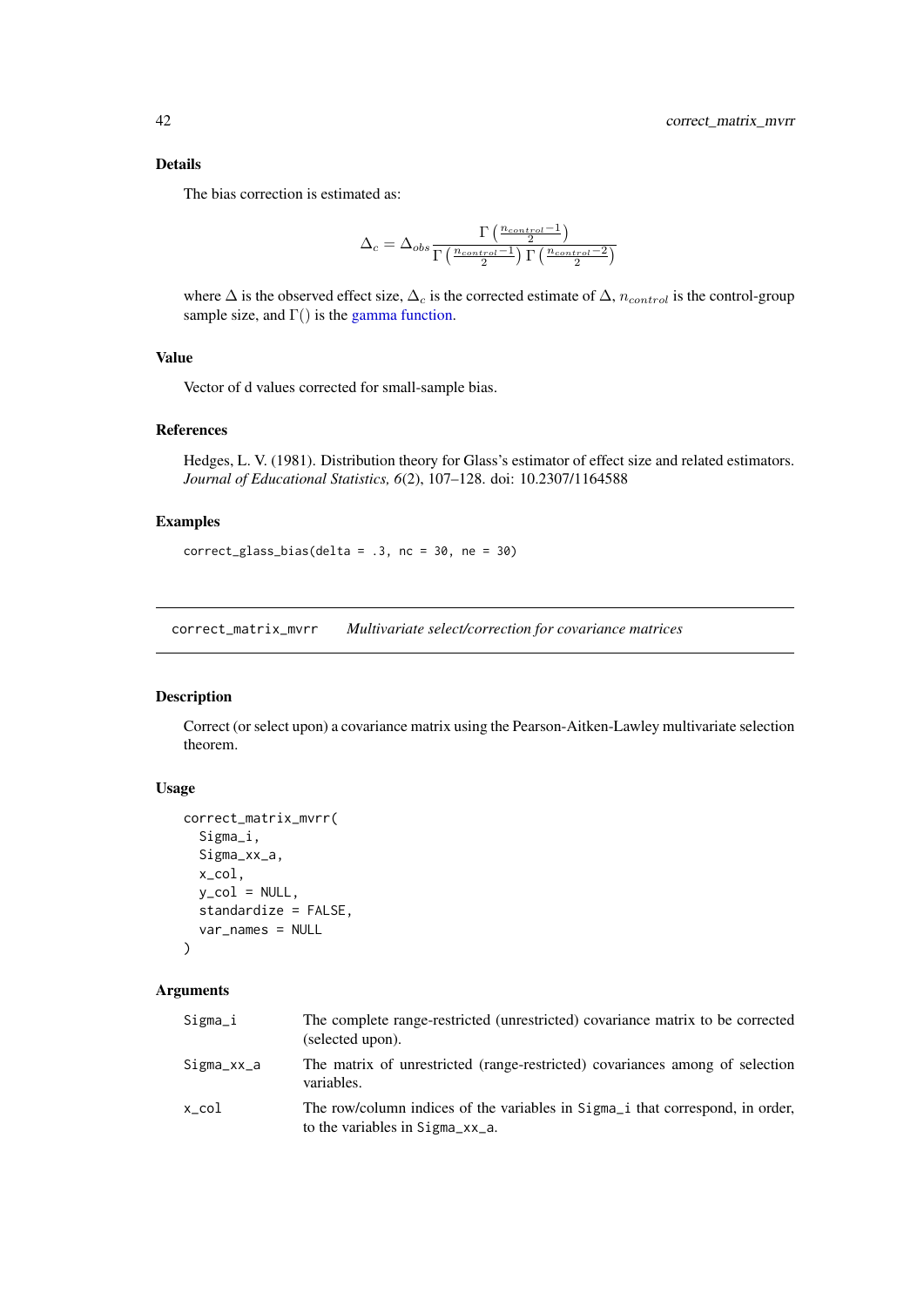| y_col       | Optional: The variables in $Sigma_i$ not listed in $x_{\text{col}}$ that are to be manipuated<br>by the multivariate range-restriction formula. |
|-------------|-------------------------------------------------------------------------------------------------------------------------------------------------|
| standardize | Should the function's output matrix be returned in standardized form (TRUE) or<br>in unstandardized form (FALSE; the default).                  |
| var_names   | Optional vector of names for the variables in Sigma <sub>nd</sub> i, in order of appearance<br>in the matrix.                                   |

### Value

A matrix that has been manipulated by the multivariate range-restriction formula.

### References

Aitken, A. C. (1934). Note on selection from a multivariate normal population. *Proceedings of the Edinburgh Mathematical Society (Series 2), 4*(2), 106–110.

Lawley, D. N. (1943). A note on Karl Pearson's selection formulae. *Proceedings of the Royal Society of Edinburgh. Section A. Mathematical and Physical Sciences, 62*(1), 28–30.

### Examples

```
Sigma_i \leq reshape_vec2mat(cov = .2, var = .8, order = 4)
Sigma_xx_a \leq reshape_vec2mat(cov = .5, order = 2)
correct_matrix_mvrr(Sigma_i = Sigma_i, Sigma_xx_a = Sigma_xx_a, x_col = 1:2, standardize = TRUE)
```
correct\_means\_mvrr *Multivariate select/correction for vectors of means*

### Description

Correct (or select upon) a vector of means using principles from the Pearson-Aitken-Lawley multivariate selection theorem.

## Usage

```
correct_means_mvrr(
  Sigma,
  means_i = rep(0, ncol(Sigma)),means_x_a,
  x_col,
  y_{col} = NULL,
  var_names = NULL
\lambda
```
#### Arguments

| Sigma   | The complete covariance matrix to be used to manipulate means: This ma-                         |
|---------|-------------------------------------------------------------------------------------------------|
|         | trix may be entirely unrestricted or entirely range restricted, as the regression               |
|         | weights estimated from this matrix are expected to be invariant to the effects of<br>selection. |
| means i | The complete range-restricted (unrestricted) vector of means to be corrected                    |

means\_i The complete range-restricted (unrestricted) vector of means to be corrected (selected upon).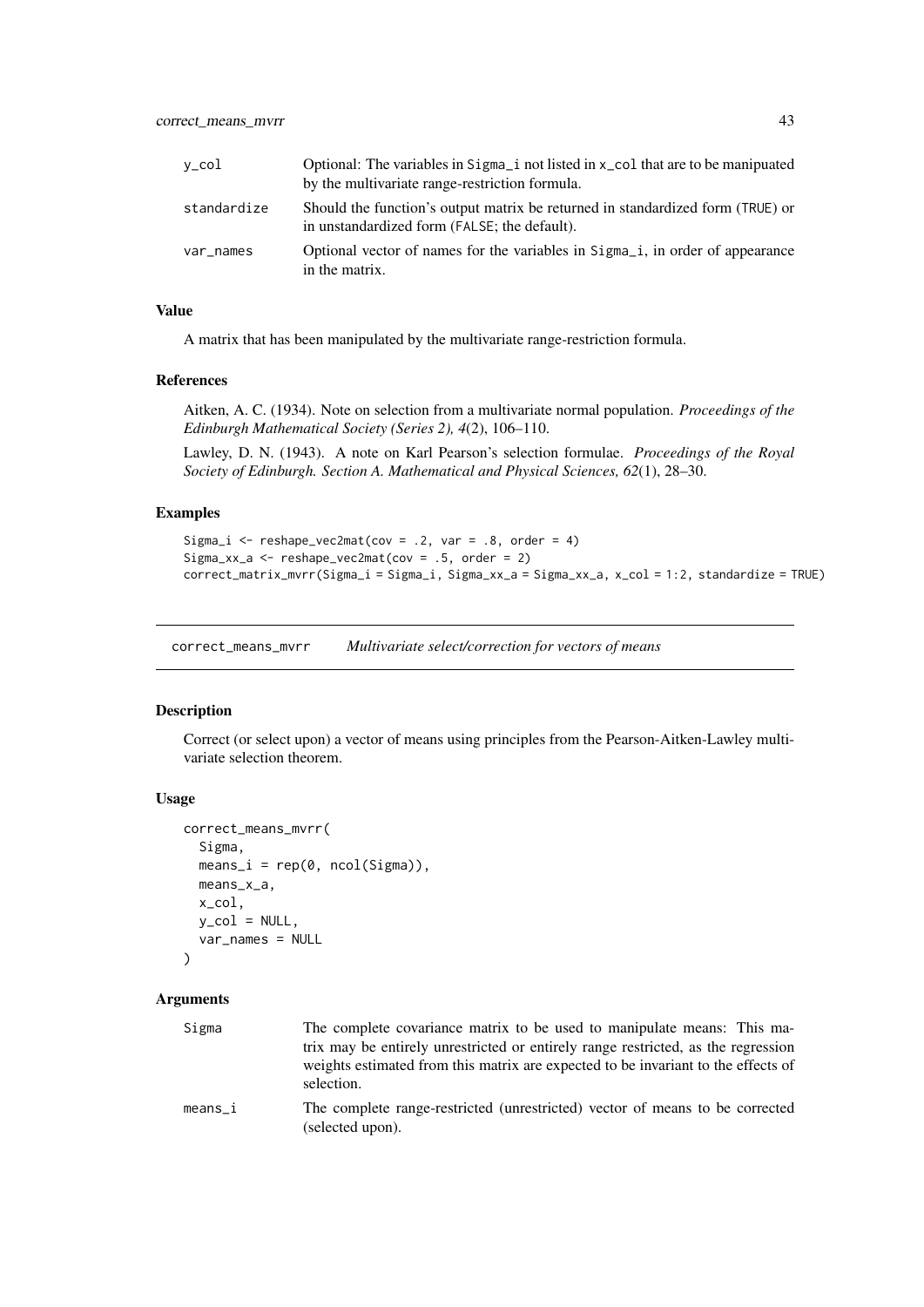| $meanS_X_a$     | The vector of unrestricted (range-restricted) means of selection variables                                                                  |
|-----------------|---------------------------------------------------------------------------------------------------------------------------------------------|
| x_col           | The row/column indices of the variables in Sigma that correspond, in order, to<br>the variables in means x a                                |
| $v_{\rm c}$ col | Optional: The variables in Sigma not listed in x <sub>col</sub> that are to be manipuated<br>by the multivariate range-restriction formula. |
| var_names       | Optional vector of names for the variables in Sigma, in order of appearance in<br>the matrix.                                               |

### Value

A vector of means that has been manipulated by the multivariate range-restriction formula.

### References

Aitken, A. C. (1934). Note on selection from a multivariate normal population. *Proceedings of the Edinburgh Mathematical Society (Series 2), 4*(2), 106–110.

Lawley, D. N. (1943). A note on Karl Pearson's selection formulae. *Proceedings of the Royal Society of Edinburgh. Section A. Mathematical and Physical Sciences, 62*(1), 28–30.

## Examples

```
Sigma \leq diag(.5, 4)
Sigma[lower.tri(Sigma)] <- c(.2, .3, .4, .3, .4, .4)
Sigma <- Sigma + t(Sigma)
diag(Sigma) <- 1
correct\_means\_mvrr(Sigma = Sigma, means_i = c(.3, .3, .1, .1),means_x_a = c(-.1, -.1), x_col = 1:2)
```
<span id="page-43-0"></span>correct\_r *Correct correlations for range restriction and/or measurement error*

#### Description

Corrects Pearson correlations (r) for range restriction and/or measurement error

## Usage

```
correct_r(
 correction = c("meas", "uvdrr_x", "uvdrr_y", "uvirr_x", "uvirr_y", "bvdrr", "bvirr"),
  rxyi,
  ux = 1,
  uy = 1,
  rxx = 1,
  ryy = 1,
  ux_observed = TRUE,
  uy_observed = TRUE,
  rxx_restricted = TRUE,
  rxx_type = "alpha",
  k\_items_x = NA,
  ryy_restricted = TRUE,
  ryy_type = "alpha",
```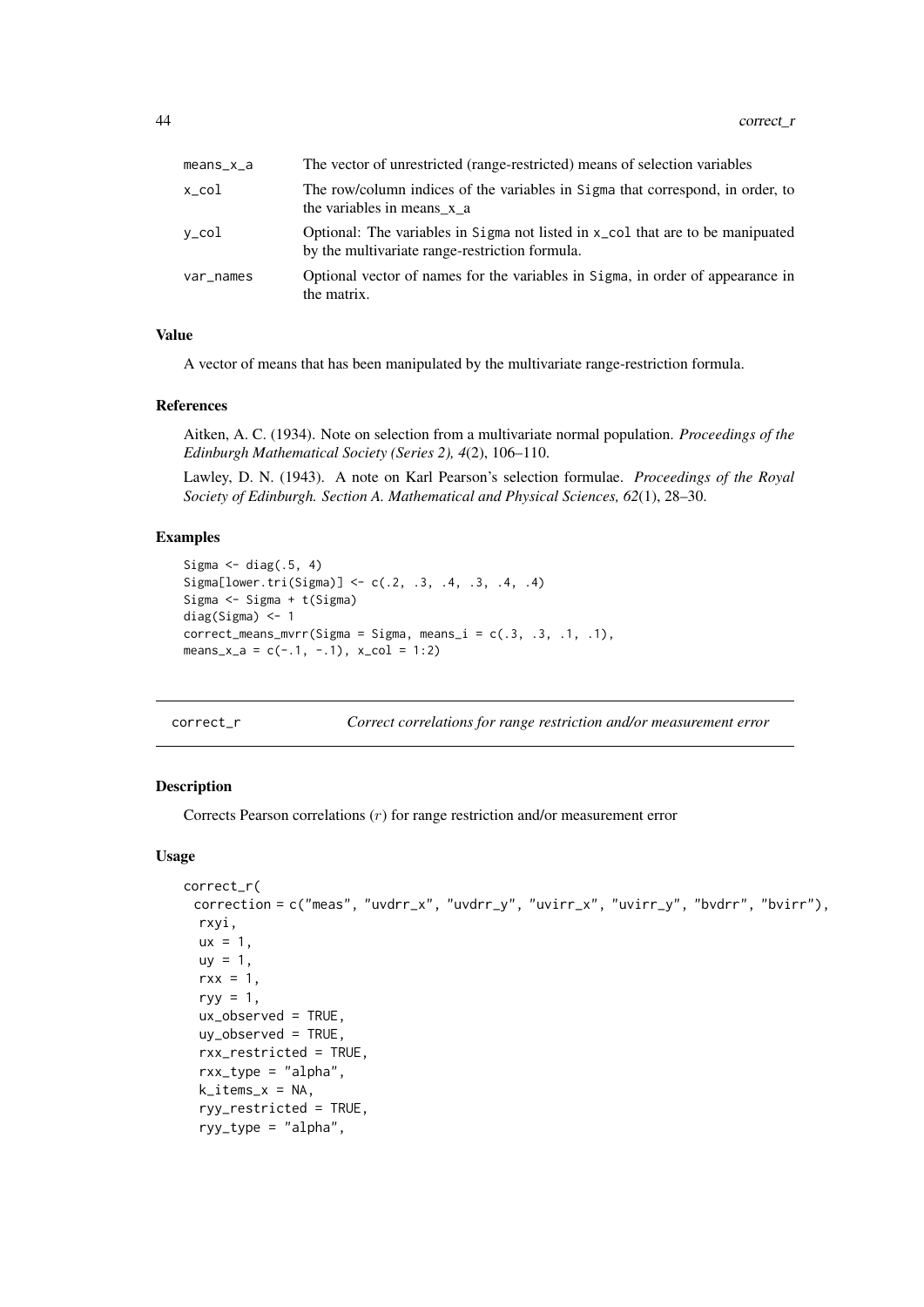### $correct_r$  45

```
k\_items_y = NA,
  sign_r xz = 1,
 sign_{ryz} = 1,
 n = NULL,conf\_level = 0.95,
 correct_bias = FALSE,
 zero_substitute = .Machine$double.eps
\lambda
```

| correction           | Type of correction to be applied. Options are "meas", "uvdrr_x", "uvdrr_y",<br>"uvirr_x", "uvirr_y", "bvdrr", "bvirr"                                                                                                                                                                              |  |
|----------------------|----------------------------------------------------------------------------------------------------------------------------------------------------------------------------------------------------------------------------------------------------------------------------------------------------|--|
| rxyi                 | Vector of observed correlations. NOTE: Beginning in psychmeta version 2.5.2,<br>rxyi values of exactly 0 in individual-correction meta-analyses are replaced<br>with a functionally equivalent value via the zero_substitute argument to fa-<br>cilitate the estimation of effective sample sizes. |  |
| ux                   | Vector of u ratios for X.                                                                                                                                                                                                                                                                          |  |
| uy                   | Vector of u ratios for Y.                                                                                                                                                                                                                                                                          |  |
| rxx                  | Vector of reliability coefficients for X.                                                                                                                                                                                                                                                          |  |
| ryy                  | Vector of reliability coefficients for Y.                                                                                                                                                                                                                                                          |  |
| ux_observed          | Logical vector in which each entry specifies whether the corresponding ux value<br>is an observed-score u ratio (TRUE) or a true-score u ratio. All entries are TRUE<br>by default.                                                                                                                |  |
| uy_observed          | Logical vector in which each entry specifies whether the corresponding uy value<br>is an observed-score u ratio (TRUE) or a true-score u ratio. All entries are TRUE<br>by default.                                                                                                                |  |
|                      | rxx_restricted Logical vector in which each entry specifies whether the corresponding rxx<br>value is an incumbent reliability (TRUE) or an applicant reliability. All entries<br>are TRUE by default.                                                                                             |  |
| rxx_type, ryy_type   |                                                                                                                                                                                                                                                                                                    |  |
|                      | String vector identifying the types of reliability estimates supplied (e.g., "alpha",<br>"retest", "interrater_r", "splithalf"). See the documentation for ma_r for a full list<br>of acceptable reliability types.                                                                                |  |
| k_items_x, k_items_y |                                                                                                                                                                                                                                                                                                    |  |
|                      | Numeric vector identifying the number of items in each scale.                                                                                                                                                                                                                                      |  |
|                      | ryy_restricted Logical vector in which each entry specifies whether the corresponding rxx<br>value is an incumbent reliability (TRUE) or an applicant reliability. All entries<br>are TRUE by default.                                                                                             |  |
| sign_rxz             | Vector of signs of the relationships between X variables and the selection mech-<br>anism.                                                                                                                                                                                                         |  |
| sign_ryz             | Vector of signs of the relationships between Y variables and the selection mech-<br>anism.                                                                                                                                                                                                         |  |
| n                    | Optional vector of sample sizes associated with the rxyi correlations.                                                                                                                                                                                                                             |  |
| conf_level           | Confidence level to define the width of the confidence interval (default = $.95$ ).                                                                                                                                                                                                                |  |
| correct_bias         | Logical argument that determines whether to correct error-variance estimates for<br>small-sample bias in correlations (TRUE) or not (FALSE). For sporadic corrections<br>(e.g., in mixed artifact-distribution meta-analyses), this should be set to FALSE,<br>the default).                       |  |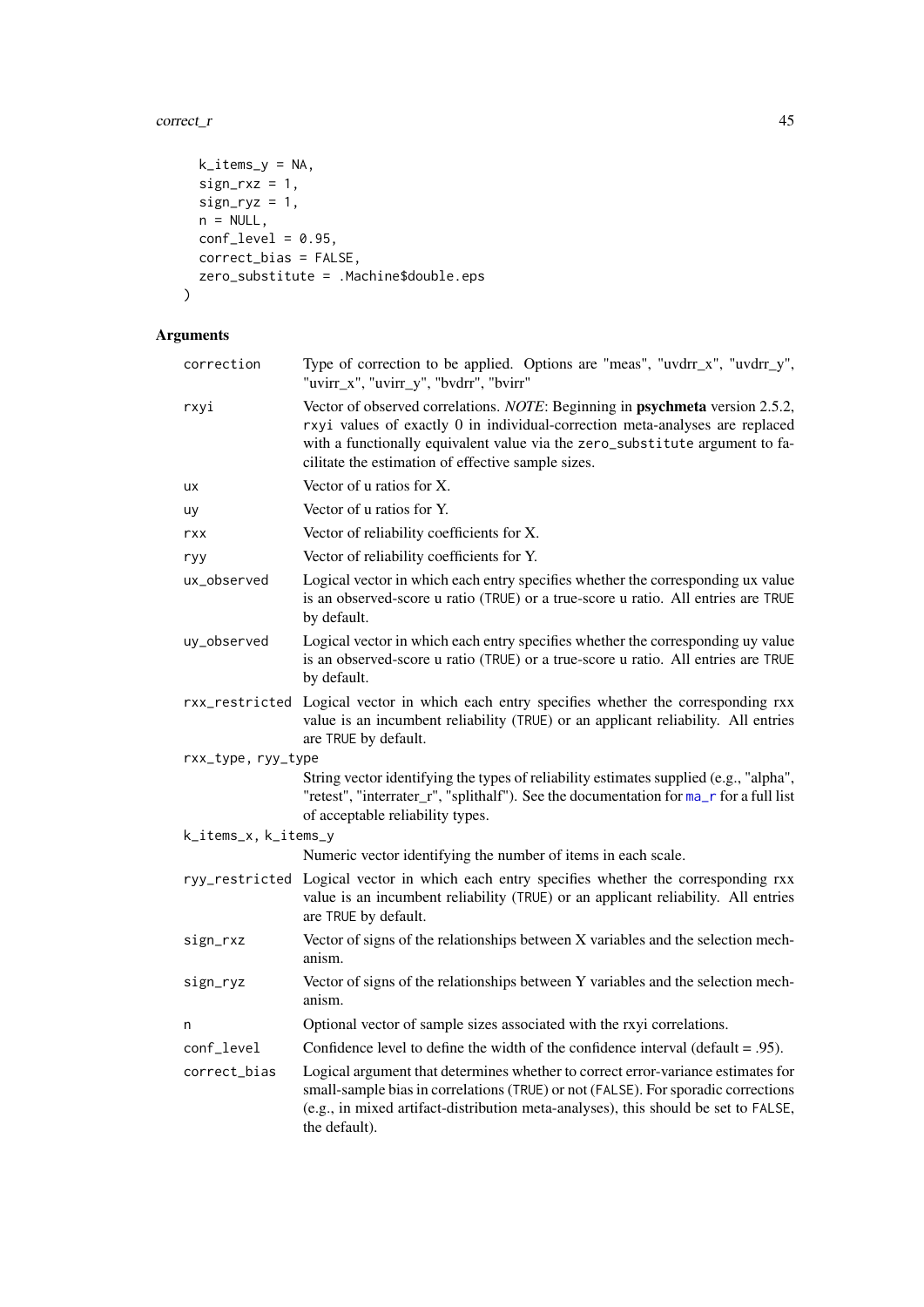#### zero\_substitute

Value to be used as a functionally equivalent substitute for exactly zero effect sizes to facilitate the estimation of effective sample sizes. By default, this is set to .Machine\$double.eps.

## Details

The correction for measurement error is:

$$
\rho_{TP} = \frac{\rho_{XY}}{\sqrt{\rho_{XX}\rho_{YY}}}
$$

The correction for univariate direct range restriction is:

$$
\rho_{TP_a} = \left[ \frac{\rho_{XY_i}}{u_X \sqrt{\rho_{YY_i}} \sqrt{\left(\frac{1}{u_X^2} - 1\right) \frac{\rho_{XY_i}^2}{\rho_{YY_i}} + 1}} \right] / \sqrt{\rho_{XX_a}}
$$

The correction for univariate indirect range restriction is:

$$
\rho_{TP_a} = \frac{\rho_{XY_i}}{u_T \sqrt{\rho_{XX_i} \rho_{YY_i}} \sqrt{\left(\frac{1}{u_T^2} - 1\right) \frac{\rho_{XY_i}^2}{\rho_{XX_i} \rho_{YY_i}} + 1}}
$$

The correction for bivariate direct range restriction is:

$$
\rho_{TP_a} = \frac{\frac{\rho_{XY_i}^2 - 1}{2\rho_{XY_i}} u_X u_Y + \text{sign}(\rho_{XY_i}) \sqrt{\frac{\left(1 - \rho_{XY_i}^2\right)^2}{4\rho_{XY_i}} u_X^2 u_Y^2 + 1}}{\sqrt{\rho_{XX_a} \rho_{YY_a}}}
$$

The correction for bivariate indirect range restriction is:

$$
\rho_{TP_a} = \frac{\rho_{XY_i} u_X u_Y + \lambda \sqrt{|1 - u_X^2| |1 - u_Y^2|}}{\sqrt{\rho_{XX_a} \rho_{YY_a}}}
$$

where the  $\lambda$  value allows  $u_x$  and  $u_y$  to fall on either side of unity so as to function as a two-stage correction for mixed patterns of range restriction and range enhancement. The  $\lambda$  value is computed as:

$$
\lambda = \text{sign}\left[\rho_{ST_a}\rho_{SP_a}\left(1-u_X\right)\left(1-u_Y\right)\right] \frac{\text{sign}\left(1-u_X\right) \text{min}\left(u_X, \frac{1}{u_X}\right) + \text{sign}\left(1-u_Y\right) \text{min}\left(u_Y, \frac{1}{u_Y}\right)}{\text{min}\left(u_X, \frac{1}{u_X}\right) \text{min}\left(u_Y, \frac{1}{u_Y}\right)}
$$

### Value

Data frame(s) of observed correlations (rxyi), operational range-restricted correlations corrected for measurement error in Y only (rxpi), operational range-restricted correlations corrected for measurement error in X only (rtyi), and range-restricted true-score correlations (rtpi), rangecorrected observed-score correlations (rxya), operational range-corrected correlations corrected for measurement error in Y only (rxpa), operational range-corrected correlations corrected for measurement error in X only (rtya), and range-corrected true-score correlations (rtpa).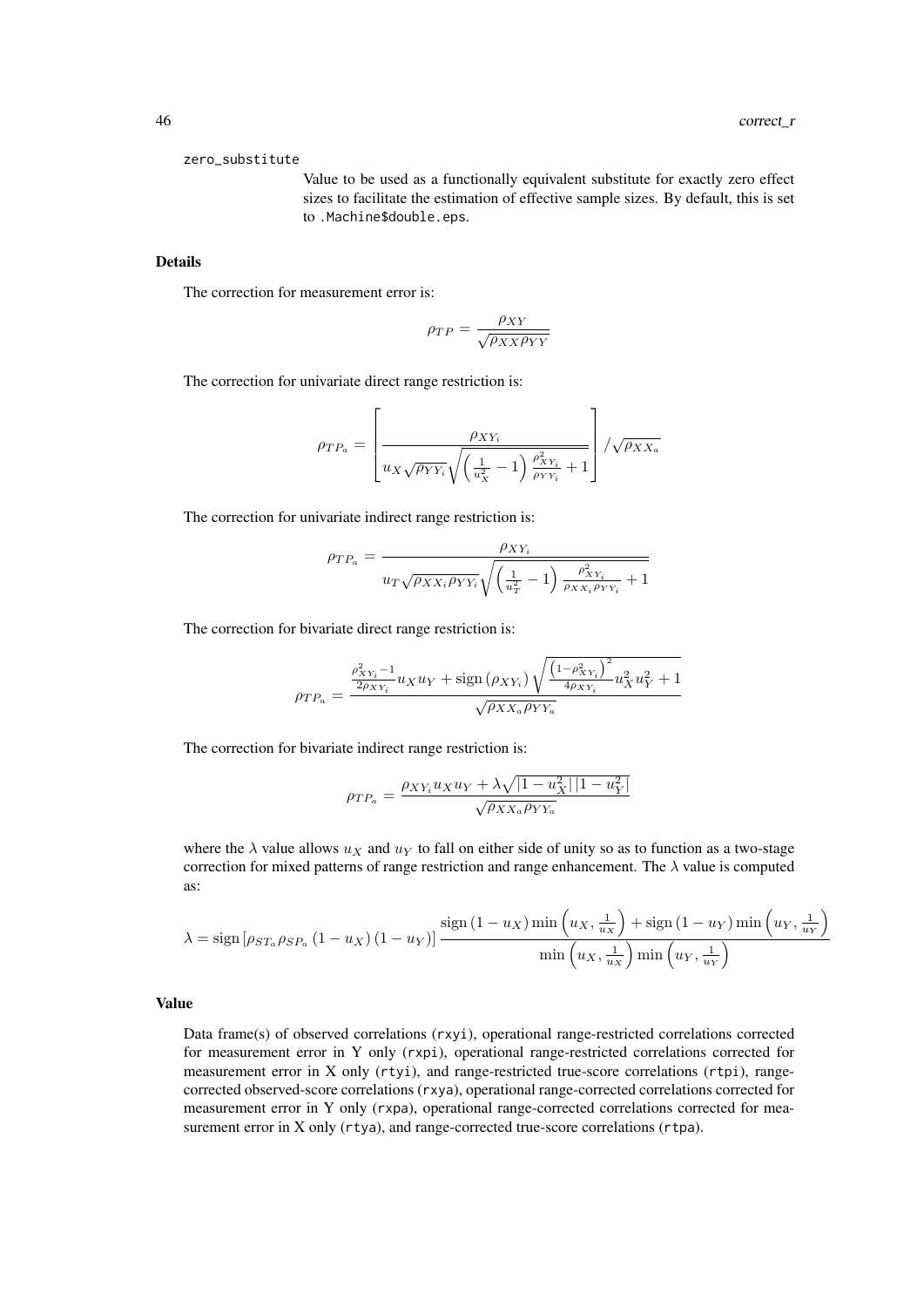#### $correct_r$  47

#### References

Alexander, R. A., Carson, K. P., Alliger, G. M., & Carr, L. (1987). Correcting doubly truncated correlations: An improved approximation for correcting the bivariate normal correlation when truncation has occurred on both variables. *Educational and Psychological Measurement, 47*(2), 309–315. doi: [10.1177/0013164487472002](https://doi.org/10.1177/0013164487472002)

Dahlke, J. A., & Wiernik, B. M. (2020). Not restricted to selection research: Accounting for indirect range restriction in organizational research. *Organizational Research Methods, 23*(4), 717–749. doi: [10.1177/1094428119859398](https://doi.org/10.1177/1094428119859398)

Hunter, J. E., Schmidt, F. L., & Le, H. (2006). Implications of direct and indirect range restriction for meta-analysis methods and findings. *Journal of Applied Psychology, 91*(3), 594–612. doi: [10.1037/00219010.91.3.594](https://doi.org/10.1037/0021-9010.91.3.594)

Le, H., Oh, I.-S., Schmidt, F. L., & Wooldridge, C. D. (2016). Correction for range restriction in meta-analysis revisited: Improvements and implications for organizational research. *Personnel Psychology, 69*(4), 975–1008. doi: [10.1111/peps.12122](https://doi.org/10.1111/peps.12122)

Schmidt, F. L., & Hunter, J. E. (2015). *Methods of meta-analysis: Correcting error and bias in research findings* (3rd ed.). Sage. doi: [10.4135/9781483398105.](https://doi.org/10.4135/9781483398105) pp. 43-44, 140–141.

### Examples

```
## Correction for measurement error only
correct_r(correction = "meas", rxyi = .3, rxx = .8, ryy = .8,ux_observed = TRUE, uy_observed = TRUE, rxx_restricted = TRUE, ryy_restricted = TRUE)
correct_r(correctin = "meas", rxyi = .3, rxx = .8, ryy = .8,ux_observed = TRUE, uy_observed = TRUE, rxx_restricted = TRUE, ryy_restricted = TRUE, n = 100)
## Correction for direct range restriction in X
correct_r(correction = "uvdrr_x", rxyi = .3, ux = .8, rxx = .8, ryy = .8,ux_observed = TRUE, uy_observed = TRUE, rxx_restricted = TRUE, ryy_restricted = TRUE)
correct_r(correction = "uvdrr_x", rxyi = .3, ux = .8, rxx = .8, ryy = .8,
   ux_observed = TRUE, uy_observed = TRUE, rxx_restricted = TRUE, ryy_restricted = TRUE, n = 100)
## Correction for indirect range restriction in X
correct_r(correction = "uvirr_x", rxyi = .3, ux = .8, rxx = .8, ryy = .8,
    ux_observed = TRUE, uy_observed = TRUE, rxx_restricted = TRUE, ryy_restricted = TRUE)
correct_r(correction = "uvirr_x", rxyi = .3, ux = .8, rxx = .8, ryy = .8,
   ux_observed = TRUE, uy_observed = TRUE, rxx_restricted = TRUE, ryy_restricted = TRUE, n = 100)
## Correction for direct range restriction in X and Y
correct_r(correction = "bvdrr", rxyi = .3, ux = .8, uy = .8, rxx = .8, ryy = .8,
    ux_observed = TRUE, uy_observed = TRUE, rxx_restricted = TRUE, ryy_restricted = TRUE)
correct_r(correction = "bvdrr", rxyi = .3, ux = .8, uy = .8, rxx = .8, ryy = .8,
   ux_observed = TRUE, uy_observed = TRUE, rxx_restricted = TRUE, ryy_restricted = TRUE, n = 100)
## Correction for indirect range restriction in X and Y
correct_r(correctin = "bvirr", rxyi = .3, ux = .8, uy = .8, rxx = .8, ryy = .8,ux_observed = TRUE, uy_observed = TRUE, rxx_restricted = TRUE, ryy_restricted = TRUE)
correct_r(correction = "bvirr", rxyi = .3, ux = .8, uy = .8, rxx = .8, ryy = .8,
   ux_observed = TRUE, uy_observed = TRUE, rxx_restricted = TRUE, ryy_restricted = TRUE, n = 100)
```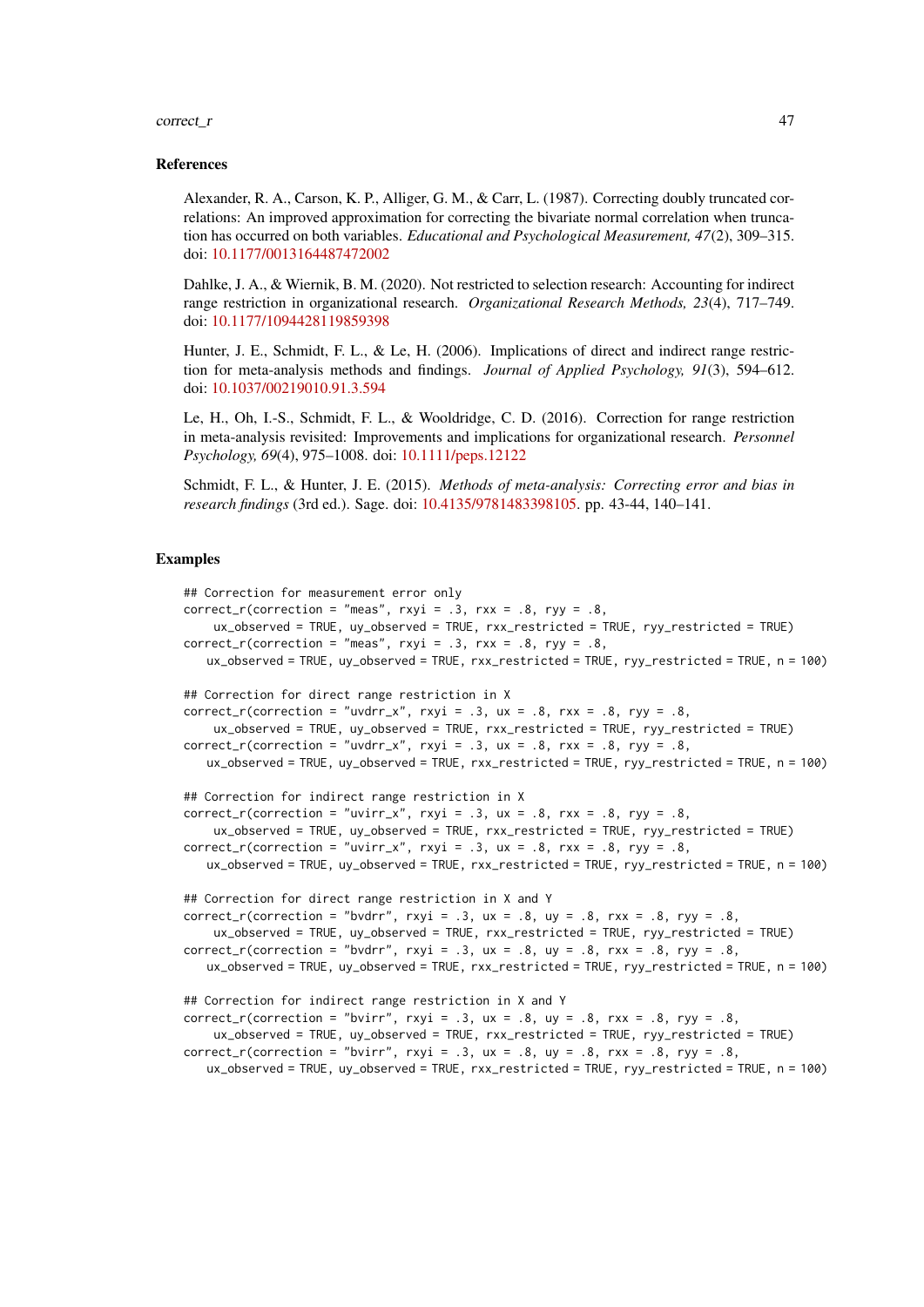Corrects Pearson correlations  $(r)$  for small-sample bias

### Usage

correct\_r\_bias(r, n)

### Arguments

|     | Vector of correlations. |
|-----|-------------------------|
| - n | Vector of sample sizes. |

# Details

$$
r_c = \frac{r_{obs}}{\left(\frac{2n-2}{2n-1}\right)}
$$

## Value

Vector of correlations corrected for small-sample bias.

# References

Schmidt, F. L., & Hunter, J. E. (2015). *Methods of meta-analysis: Correcting error and bias in research findings* (3rd ed.). Sage. doi: [10.4135/9781483398105.](https://doi.org/10.4135/9781483398105) pp. 140–141.

## Examples

 $correct_r\_bias(r = .3, n = 30)$  $correct_r\_bias(r = .3, n = 300)$  $correct_r\_bias(r = .3, n = 3000)$ 

correct\_r\_coarseness *Correct correlations for scale coarseness*

# Description

Corrects correlations for scale coarseness.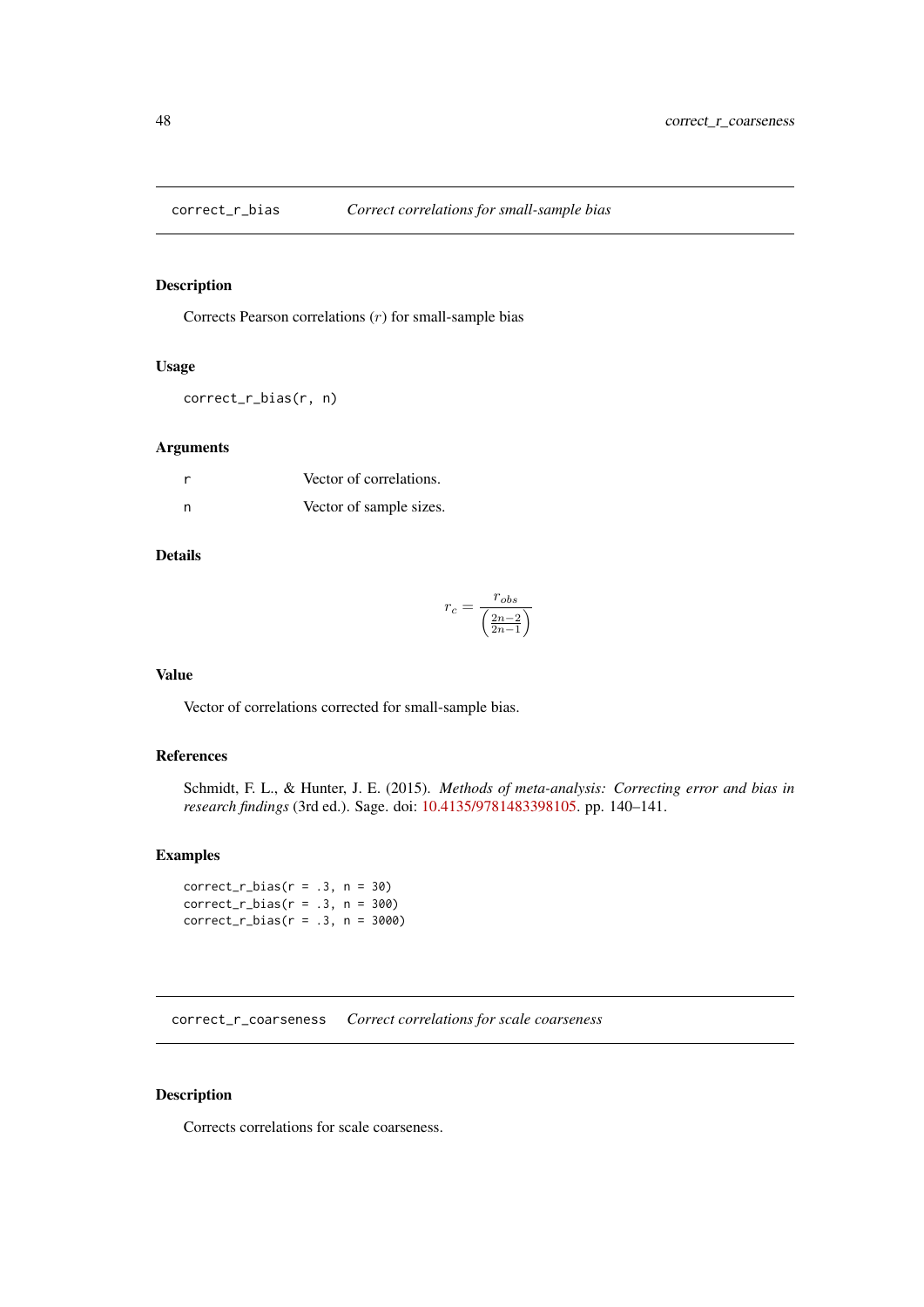correct\_r\_coarseness 49

# Usage

```
correct_r_coarseness(
  r,
  kx = NULL,ky = NULL,n = NULL,dist_x = "norm",dist_y = "norm",bin_value_x = c("median", "mean", "index"),
  bin_value_y = c("median", "mean", "index"),
  width_x = 3,
  width_y = 3,
  1bound_x = NULL,
  ubound_x = NULL,1bound_y = NULL,
  ubound_y = NULL,index_values_x = NULL,
  index_values_y = NULL
)
```
# Arguments

| r                              | Observed correlation.                                                                                                                                                                                                                                                                                                  |
|--------------------------------|------------------------------------------------------------------------------------------------------------------------------------------------------------------------------------------------------------------------------------------------------------------------------------------------------------------------|
| kx, ky                         | Number of scale points used to measure the x and y variables. Set to NULL to<br>treat as continuously measured.                                                                                                                                                                                                        |
| n                              | Optional sample size.                                                                                                                                                                                                                                                                                                  |
|                                | $dist_x$ , $dist_y$ Assumed latent distribution of the x and y variables.                                                                                                                                                                                                                                              |
| bin_value_x, bin_value_y       |                                                                                                                                                                                                                                                                                                                        |
|                                | Are the scale points used to measure the of the x and y variables assumed to<br>represent bin medians, means, or index values?                                                                                                                                                                                         |
| width_x, width_y               |                                                                                                                                                                                                                                                                                                                        |
|                                | For symmetrically distributed variables, how many standard deviations above/below<br>the latent mean should be be used for the latent variable range to make the cor-<br>rection? (Note: Setting width $> 3$ produces erratic results.) The latent variable<br>range can alternatively be set using 1bound and ubound. |
| lbound_x, lbound_y             |                                                                                                                                                                                                                                                                                                                        |
|                                | What lower bound of the range for the latent x and y variables should be used to<br>make the correction? (Note: For normally distributed variables, setting 1bound<br>< -3 produces erratic results.)                                                                                                                  |
| ubound_x, ubound_y             |                                                                                                                                                                                                                                                                                                                        |
| index_values_x, index_values_y | What upper bound of the range for the latent x and y variables should be used to<br>make the correction? (Note: For normally distributed variables, setting ubound<br>> 3 produces erratic results.)<br>Optional. If $bin_value = "index", the bin index values.$ If unspecified, values                               |
|                                | 1:k are used.                                                                                                                                                                                                                                                                                                          |

# Value

Vector of correlations corrected for scale coarseness (if n is supplied, corrected error variance and adjusted sample size is also reported).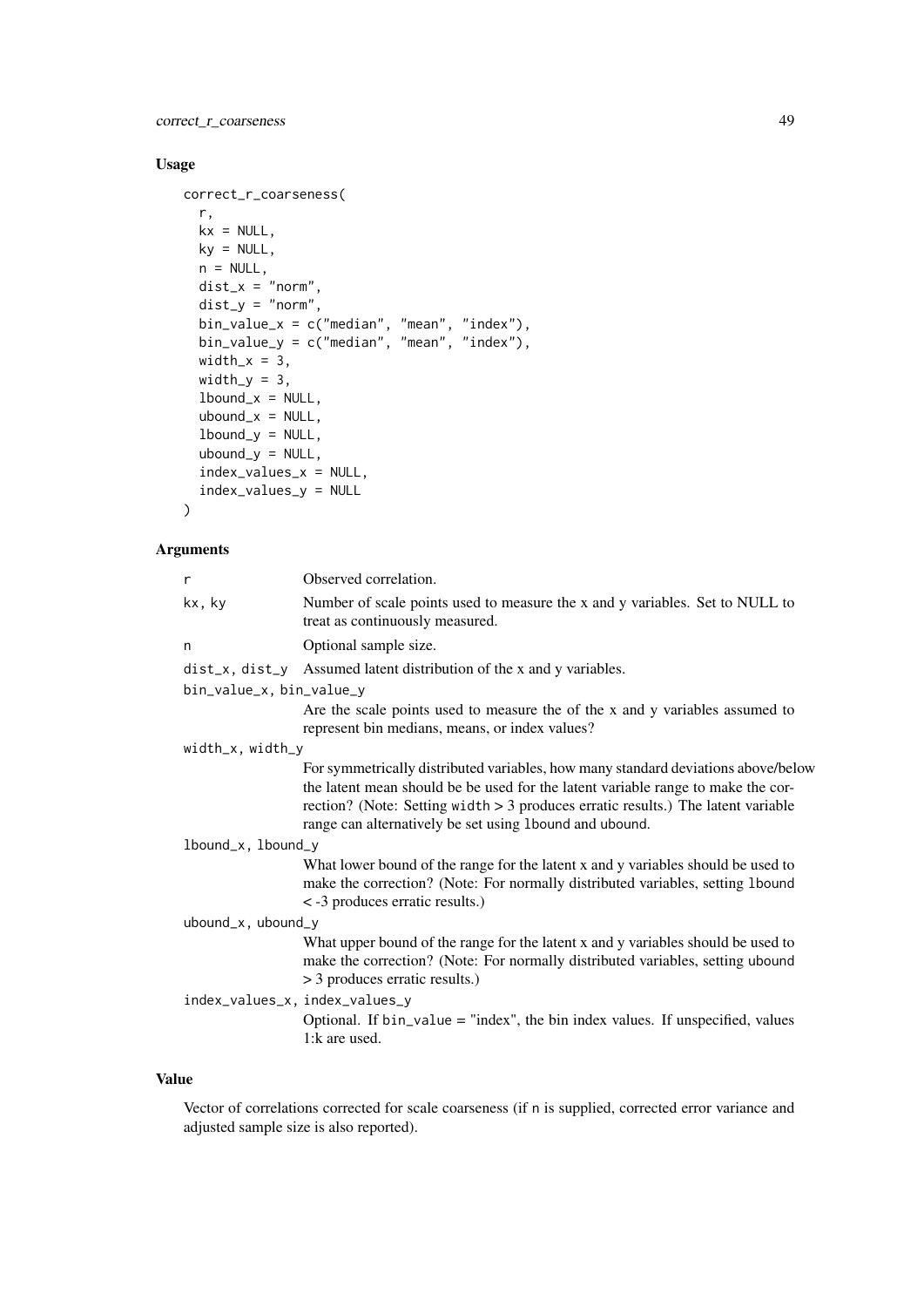#### References

Aguinis, H., Pierce, C. A., & Culpepper, S. A. (2009). Scale coarseness as a methodological artifact: Correcting correlation coefficients attenuated from using coarse scales. *Organizational Research Methods, 12*(4), 623–652. doi: [10.1177/1094428108318065](https://doi.org/10.1177/1094428108318065)

Schmidt, F. L., & Hunter, J. E. (2015). *Methods of meta-analysis: Correcting error and bias in research findings* (3rd ed.). Sage. doi: [10.4135/9781483398105.](https://doi.org/10.4135/9781483398105) pp. 287-288.

Peters, C. C., & Van Voorhis, W. R. (1940). *Statistical procedures and their mathematical bases*. New York, NY: Mcgraw-Hill. doi: [10.1037/13596000.](https://doi.org/10.1037/13596-000) pp. 393–399.

### Examples

```
correct_r_coarseness(r = .35, kx = 5, ky = 4, n = 100)
correct_r_{coarseness(r = .35, kx = 5, n = 100)correct_r_{coarseness(r = .35, kx = 5, ky = 4, n = 100, dist_x = "unit", dist_y = "norm")
```

| correct_r_dich | Correct correlations for artificial dichotomization of one or both vari- |
|----------------|--------------------------------------------------------------------------|
|                | ables                                                                    |

### Description

Correct correlations for artificial dichotomization of one or both variables.

### Usage

 $correct_r\_dich(r, px = NA, py = NA, n = NULL, ...)$ 

#### Arguments

|          | Vector of correlations attenuated by artificial dichomization.                                                            |
|----------|---------------------------------------------------------------------------------------------------------------------------|
| рx       | Vector of proportions of the distribution on either side of the split applied to X<br>(set as $NA$ if $X$ is continuous). |
| рy       | Vector of proportions of the distribution on either side of the split applied to Y<br>(set as NA if Y is continuous).     |
| n        | Optional vector of sample sizes.                                                                                          |
| $\cdots$ | Additional arguments.                                                                                                     |

#### Details

$$
r_c = \frac{r_{obs}}{\left[\frac{\phi(p_X)}{p_X(1-p_X)}\right] \left[\frac{\phi(p_Y)}{p_Y(1-p_Y)}\right]}
$$

### Value

Vector of correlations corrected for artificial dichomization (if n is supplied, corrected error variance and adjusted sample size is also reported).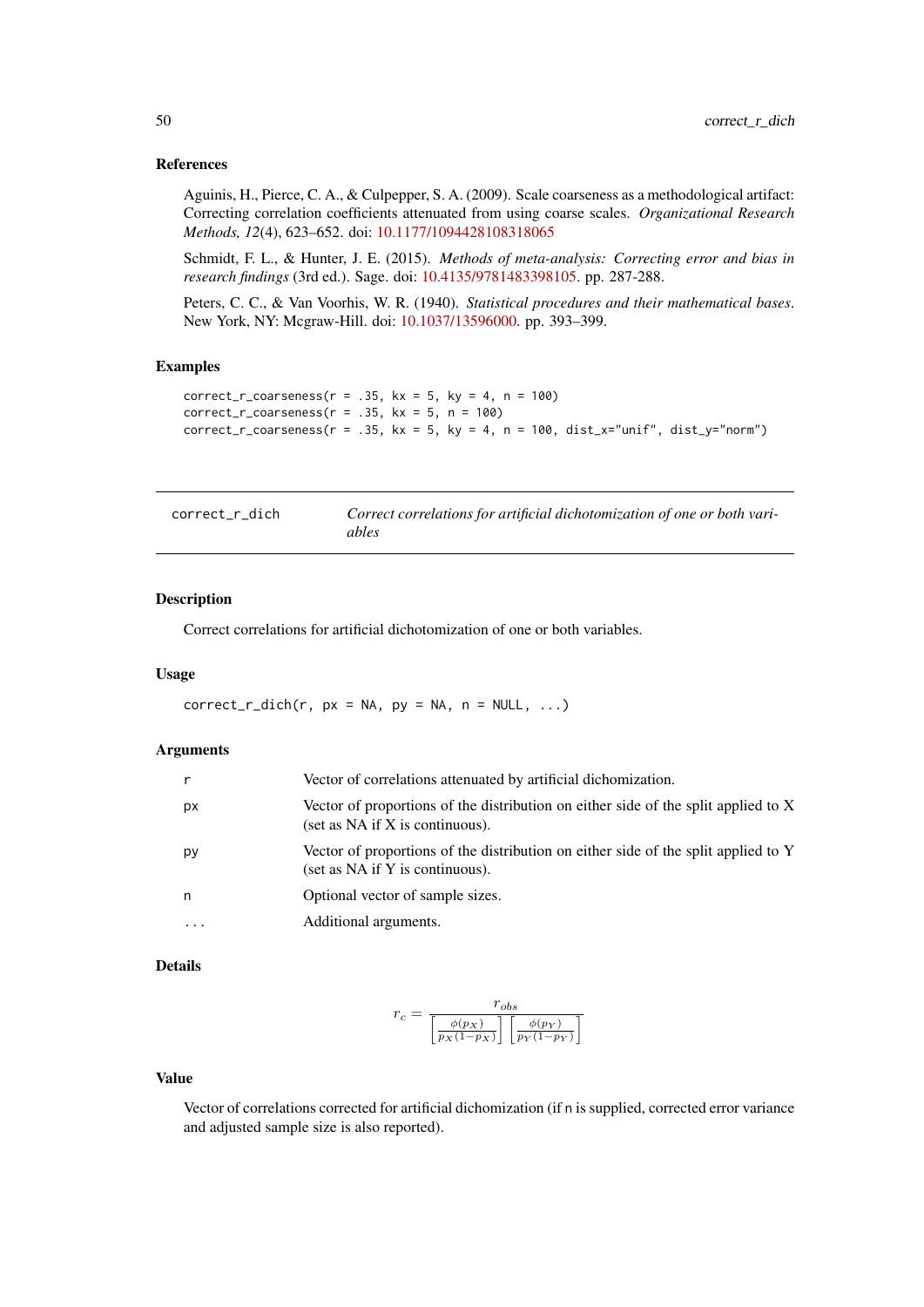### correct\_r\_split 51

#### References

Schmidt, F. L., & Hunter, J. E. (2015). *Methods of meta-analysis: Correcting error and bias in research findings* (3rd ed.). Sage. doi: [10.4135/9781483398105.](https://doi.org/10.4135/9781483398105) pp. 43–44.

## Examples

 $correct_r\_dich(r = 0.32, px = .5, py = .5, n = 100)$ 

correct\_r\_split *Correct correlations for uneven/unrepresentative splits*

#### Description

This correction is mathematically equivalent to correcting the correlation for direct range restriction in the split variable.

#### Usage

 $correct_r_split(r, pi, pa = 0.5, n = NULL)$ 

#### Arguments

|    | Vector of correlations affected by an uneven or unrepresentative split of a di-<br>chotomous variable.       |
|----|--------------------------------------------------------------------------------------------------------------|
| рi | Vector of proportions of incumbent/sample cases in one of the categories of the<br>dichotomous variable.     |
| рa | Vector of proportions of applicant/population cases in one of the categories of<br>the dichotomous variable. |
| n, | Optional vector of sample sizes.                                                                             |

#### Details

$$
r_c = \frac{r_{obs}}{u\sqrt{\left(\frac{1}{u^2} - 1\right)r_{obs}^2 + 1}}
$$

where  $u = \sqrt{\frac{p_i(1-p_i)}{p_a(1-p_a)}}$ , the ratio of the dichotomous variance in the sample ( $p_i$  is the incumbent/sample proportion in one of the two groups) to the dichotomous variance in the population ( $p_a$ ) is the applicant/population proportion in one of the two groups). This correction is identical to the correction for univariate direct range restriction, applied to a dichotomous variable.

## Value

Vector of correlations corrected for unrepresentative splits (if n is supplied, corrected error variance and adjusted sample size is also reported).

#### References

Schmidt, F. L., & Hunter, J. E. (2015). *Methods of meta-analysis: Correcting error and bias in research findings* (3rd ed.). Sage. doi: [10.4135/9781483398105.](https://doi.org/10.4135/9781483398105) pp. 287-288.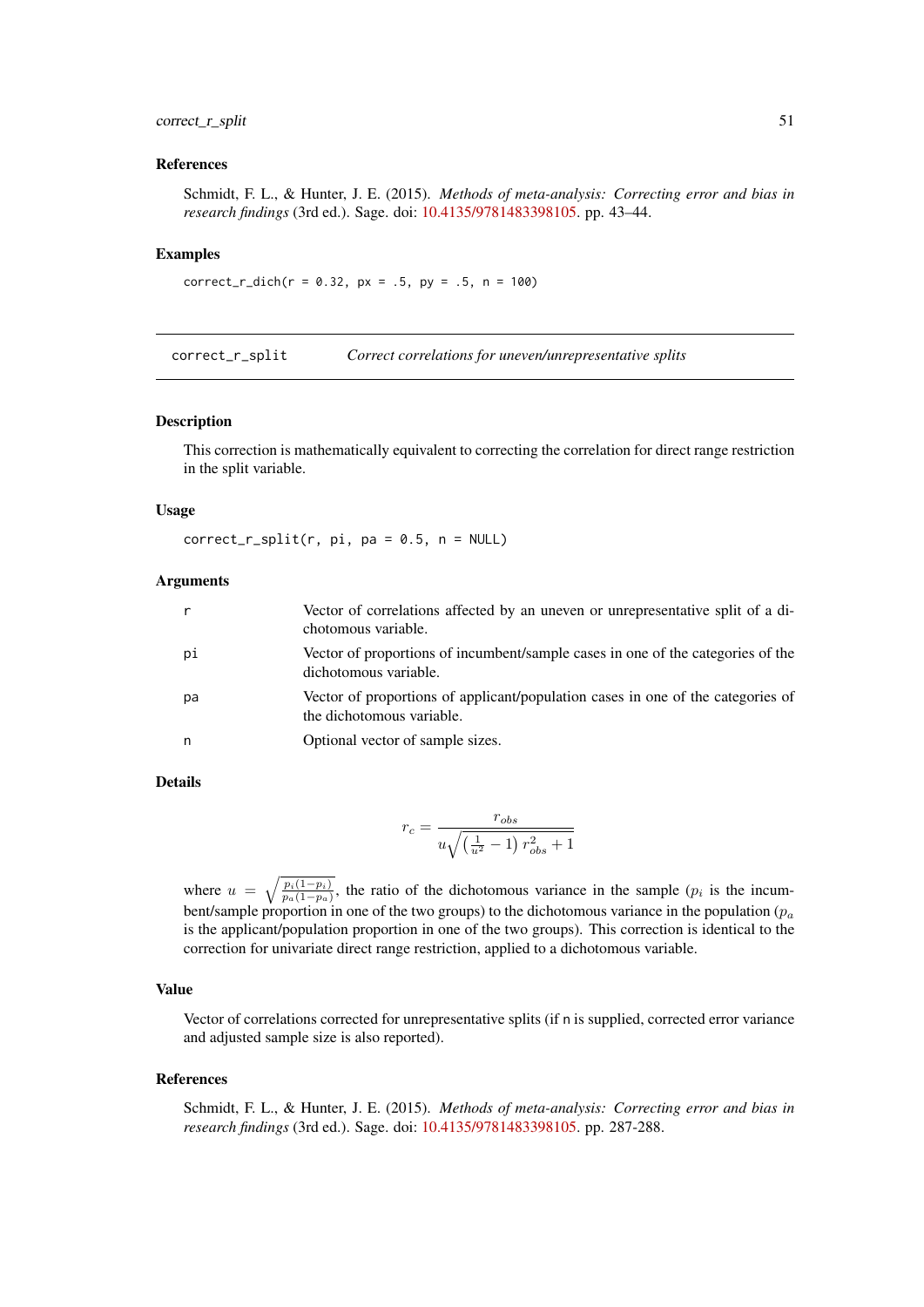### Examples

 $correct_r_split(r = 0.3, pi = .9, pa = .5, n = 100)$ 

create\_ad *Generate an artifact distribution object for use in artifact-distribution meta-analysis programs.*

#### Description

This function generates artifact-distribution objects containing either interactive or Taylor series artifact distributions. Use this to create objects that can be supplied to the [ma\\_r\\_ad](#page-134-1) and [ma\\_r\\_ad](#page-134-1) functions to apply psychometric corrections to barebones meta-analysis objects via artifact distribution methods.

Allows consolidation of observed and estimated artifact information by cross-correcting artifact distributions and forming weighted artifact summaries.

For u ratios, error variances can be computed for independent samples (i.e., settings in which the unrestricted standard deviation comes from an external study) or dependent samples (i.e., settings in which the range-restricted standard deviation comes from a sample that represents a subset of the applicant sample that provided the unrestricted standard deviation). The former circumstance is presumed to be more common, so error variances are computed for independent samples by default.

#### Usage

```
create_ad(
  ad_{type} = c("tsa", "int"),rxxi = NULL,n_rxxi = NULL,wt_rxxi = n_rxxi,rxxi_type = rep("alpha", length(rxxi)),
  k_iitems_rxxi = rep(NA, length(rxxi)),
  rxxa = NULL,n rxxa = NULL.
  wt_rxxa = n_rxxa,
  rxxa_type = rep("alpha", length(rxxa)),
  k_iitems_rxxa = rep(NA, length(rxxa)),
  ux = NULL.
  ni\_ux = NULL,na_ux = NULL,wt_lux = ni_lux,dep_sds_ux_obs = rep(FALSE, length(ux)),
  ut = NULL,ni\_ut = NULL,
  na_{ut} = NULL,
  wt_{-}ut = ni_{-}ut,
  dep_sds_ut_obs = rep(FALSE, length(ut)),
  mean_qxi = NULL,var_qxi = NULL,k_qxi = NULL,mean_n_qxi = NULL,
  qxi_dist_type = rep("alpha", length(mean_qxi)),
```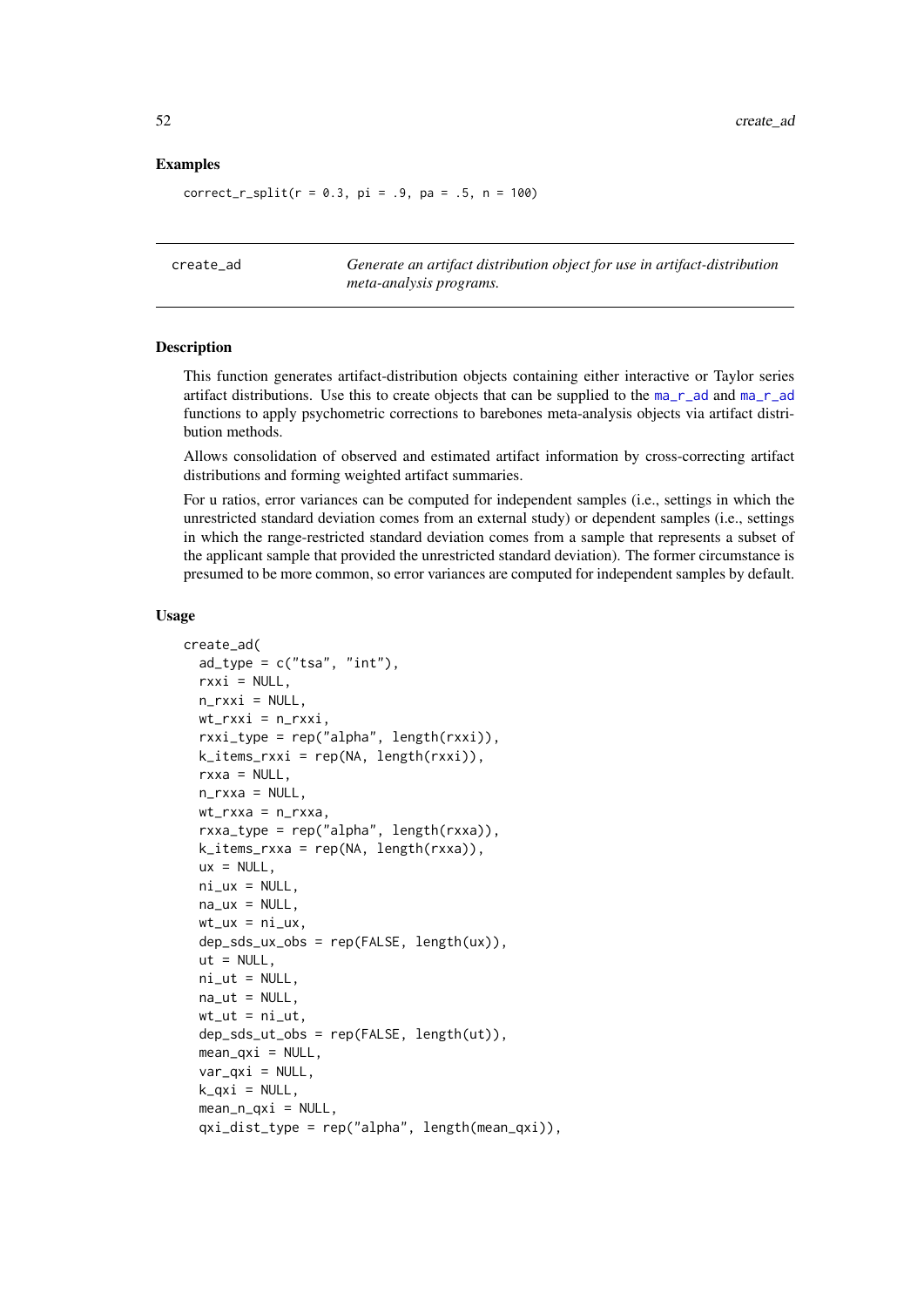#### create\_ad 53

```
mean_k_items_qxi = rep(NA, length(mean_qxi)),
  mean_rxxi = NULL,
  var_rxxi = NULL,
  k_rxi = NULL,
  mean_n_rxxi = NULL,rxxi_dist_type = rep("alpha", length(mean_rxxi)),
  mean_k_items_rxxi = rep(NA, length(mean_rxxi)),
  mean_{\text{axa}} = NULL,var_qxa = NULL,
  k_{\text{y}}a = NULL,
  mean_n_qxa = NULL,
  qxa_dist_type = rep("alpha", length(mean_qxa)),
  mean_k_items_qxa = rep(NA, length(mean_qxa)),
  mean_rxxa = NULL,
  var_rxxa = NULL,
  k_rxxa = NULL,
  mean_n_rxxa = NULL,
  rxxa_dist_type = rep("alpha", length(mean_rxxa)),
  mean_k_items_rxxa = rep(NA, length(mean_rxxa)),
  mean_lux = NULL,var_{ux} = NULL,
  k_ux = NULL,mean_ni_ux = NULL,
  mean_na_ux = rep(NA, length(mean_ux)),
  dep_sds_ux_spec = rep(FALSE, length(mean_ux)),
  mean\_ut = NULL,var_{ut} = NULL,
  k_{-}ut = NULL,mean\_ni\_ut = NULL,mean_na_ut = rep(NA, length(mean_ut)),
  dep_sds_ut_spec = rep(FALSE, length(mean_ut)),
  estimate_rxxa = TRUE,
  estimate_rxxi = TRUE,
  estimate_ux = TRUE,
  estimate_ut = TRUE,
  var_unbiased = TRUE,
  ...
)
```

| ad_type | Type of artifact distribution to be computed: Either "tsa" for Taylor series ap-<br>proximation or "int" for interactive.                                                                                                                                                                                 |
|---------|-----------------------------------------------------------------------------------------------------------------------------------------------------------------------------------------------------------------------------------------------------------------------------------------------------------|
| rxxi    | Vector of incumbent reliability estimates.                                                                                                                                                                                                                                                                |
| n_rxxi  | Vector of sample sizes associated with the elements of rxxi.                                                                                                                                                                                                                                              |
| wt_rxxi | Vector of weights associated with the elements of rxxi (by default, sample sizes<br>will be used as weights).                                                                                                                                                                                             |
|         | rxxi_type, rxxa_type, qxi_dist_type, rxxi_dist_type, qxa_dist_type, rxxa_dist_type<br>String vector identifying the types of reliability estimates supplied (e.g., "alpha",<br>"retest", "interrater_r", "splithalf"). See the documentation for ma_r for a full list<br>of acceptable reliability types. |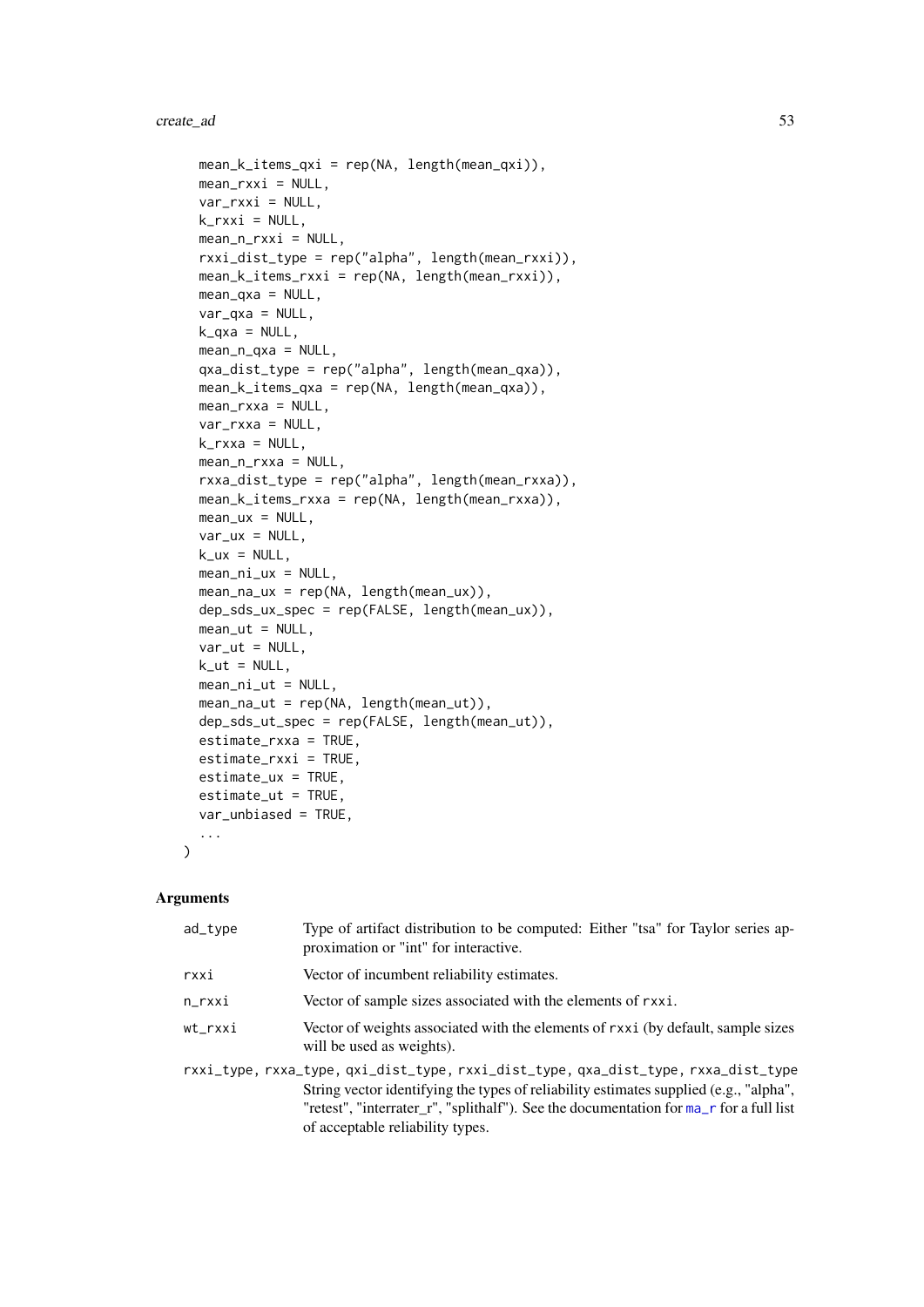|             | k_items_rxxi, mean_k_items_qxi, mean_k_items_rxxi, k_items_rxxa, mean_k_items_qxa, mean_k_items_rx!<br>Numeric vector of the number of items in each scale (or mean number of items,<br>for pre-specified distributions).            |
|-------------|--------------------------------------------------------------------------------------------------------------------------------------------------------------------------------------------------------------------------------------|
| rxxa        | Vector of applicant reliability estimates.                                                                                                                                                                                           |
| n_rxxa      | Vector of sample sizes associated with the elements of rxxa.                                                                                                                                                                         |
| wt_rxxa     | Vector of weights associated with the elements of rxxa (by default, sample sizes<br>will be used as weights).                                                                                                                        |
| ux          | Vector of observed-score u ratios.                                                                                                                                                                                                   |
| ni_ux       | Vector of incumbent sample sizes associated with the elements of ux.                                                                                                                                                                 |
| na_ux       | Vector of applicant sample sizes that can be used in estimating the sampling<br>error of supplied ux values. NULL by default. Only used when ni_ux is not<br>NULL. If supplied, must be either a scalar or the same length as ni_ux. |
| wt_ux       | Vector of weights associated with the elements of ux (by default, sample sizes<br>will be used as weights).                                                                                                                          |
|             | dep_sds_ux_obs Logical scalar or vector determining whether supplied ux values were computed<br>using dependent samples (TRUE) or independent samples (FALSE).                                                                       |
| ut          | Vector of true-score u ratios.                                                                                                                                                                                                       |
| ni_ut       | Vector of incumbent sample sizes associated with the elements of ut.                                                                                                                                                                 |
| na_ut       | Vector of applicant sample sizes that can be used in estimating the sampling<br>error of supplied ut values. NULL by default. Only used when ni_ut is not NULL.<br>If supplied, must be either a scalar or the same length as ni_ut. |
| wt_ut       | Vector of weights associated with the elements of ut (by default, sample sizes<br>will be used as weights).                                                                                                                          |
|             | dep_sds_ut_obs Logical scalar or vector determining whether supplied ut values were computed<br>using dependent samples (TRUE) or independent samples (FALSE).                                                                       |
| $mean_qxi$  | Vector that can be used to supply the means of externally computed distributions<br>of incumbent square-root reliabilities.                                                                                                          |
| var_qxi     | Vector that can be used to supply the variances of externally computed distribu-<br>tions of incumbent square-root reliabilities.                                                                                                    |
| k_qxi       | Vector that can be used to supply the number of studies included in externally<br>computed distributions of incumbent square-root reliabilities.                                                                                     |
| mean_n_qxi  | Vector that can be used to supply the mean sample sizes of externally computed<br>distributions of incumbent square-root reliabilities.                                                                                              |
| mean_rxxi   | Vector that can be used to supply the means of externally computed distributions<br>of incumbent reliabilities.                                                                                                                      |
| var_rxxi    | Vector that can be used to supply the variances of externally computed distribu-<br>tions of incumbent reliabilities.                                                                                                                |
| k_rxxi      | Vector that can be used to supply the number of studies included in externally<br>computed distributions of incumbent reliabilities.                                                                                                 |
| mean_n_rxxi | Vector that can be used to supply the mean sample sizes of externally computed<br>distributions of incumbent reliabilities.                                                                                                          |
| mean_qxa    | Vector that can be used to supply the means of externally computed distributions<br>of applicant square-root reliabilities.                                                                                                          |
| var_qxa     | Vector that can be used to supply the variances of externally computed distribu-<br>tions of applicant square-root reliabilities.                                                                                                    |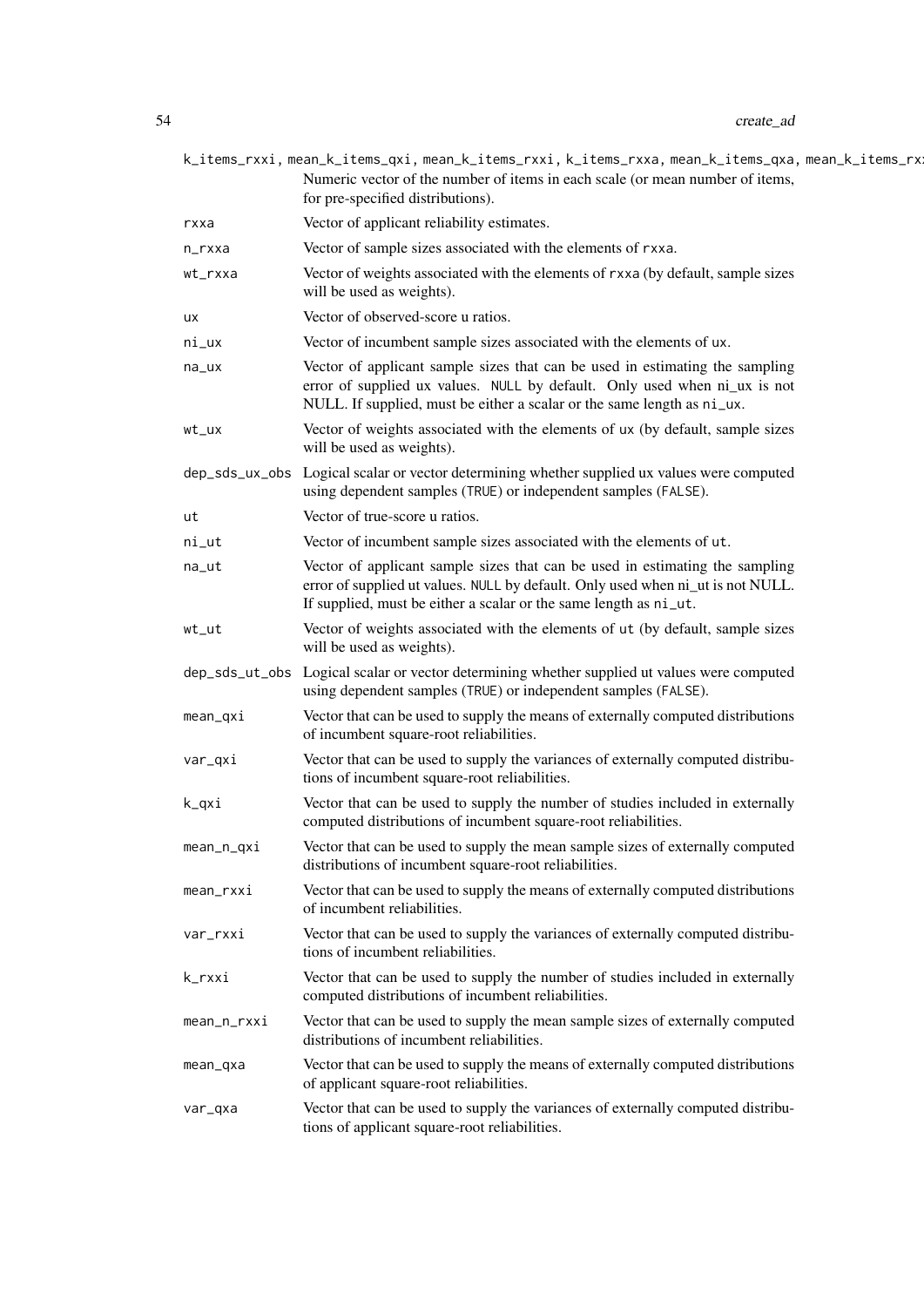create\_ad 55

| k_qxa           | Vector that can be used to supply the number of studies included in externally<br>computed distributions of applicant square-root reliabilities.                       |
|-----------------|------------------------------------------------------------------------------------------------------------------------------------------------------------------------|
| mean_n_qxa      | Vector that can be used to supply the mean sample sizes of externally computed<br>distributions of applicant square-root reliabilities.                                |
| mean_rxxa       | Vector that can be used to supply the means of externally computed distributions<br>of applicant reliabilities.                                                        |
| var_rxxa        | Vector that can be used to supply the variances of externally computed distribu-<br>tions of applicant reliabilities.                                                  |
| k_rxxa          | Vector that can be used to supply the number of studies included in externally<br>computed distributions of applicant reliabilities.                                   |
| mean_n_rxxa     | Vector that can be used to supply the mean sample sizes of externally computed<br>distributions of applicant reliabilities.                                            |
| mean_ux         | Vector that can be used to supply the means of externally computed distributions<br>of observed-score u ratios.                                                        |
| var_ux          | Vector that can be used to supply the variances of externally computed distribu-<br>tions of observed-score u ratios.                                                  |
| k_ux            | Vector that can be used to supply the number of studies included in externally<br>computed distributions of observed-score u ratios.                                   |
| mean_ni_ux      | Vector that can be used to supply the mean incumbent sample sizes of externally<br>computed distributions of observed-score u ratios.                                  |
| mean_na_ux      | Vector or scalar that can be used to supply the mean applicant sample size(s) of<br>externally computed distributions of observed-score u ratios.                      |
| dep_sds_ux_spec |                                                                                                                                                                        |
|                 | Logical scalar or vector determining whether externally computed ux distribu-<br>tions were computed using dependent samples (TRUE) or independent samples<br>(FALSE). |
| mean_ut         | Vector that can be used to supply the means of externally computed distributions<br>of true-score u ratios.                                                            |
| var_ut          | Vector that can be used to supply the variances of externally computed distribu-<br>tions of true-score u ratios.                                                      |
| k_ut            | Vector that can be used to supply the number of studies included in externally<br>computed distributions of true-score u ratios.                                       |
| mean_ni_ut      | Vector that can be used to supply the mean sample sizes for of externally com-<br>puted distributions of true-score u ratios.                                          |
| mean_na_ut      | Vector or scalar that can be used to supply the mean applicant sample size(s) of<br>externally computed distributions of true-score u ratios.                          |
| dep_sds_ut_spec |                                                                                                                                                                        |
|                 | Logical scalar or vector determining whether externally computed ut distribu-<br>tions were computed using dependent samples (TRUE) or independent samples<br>(FALSE). |
| estimate_rxxa   | Logical argument to estimate rxxa values from other artifacts (TRUE) or to only                                                                                        |
| estimate_rxxi   | used supplied rxxa values (FALSE). TRUE by default.                                                                                                                    |
|                 | Logical argument to estimate rxxi values from other artifacts (TRUE) or to only<br>used supplied rxxi values (FALSE). TRUE by default.                                 |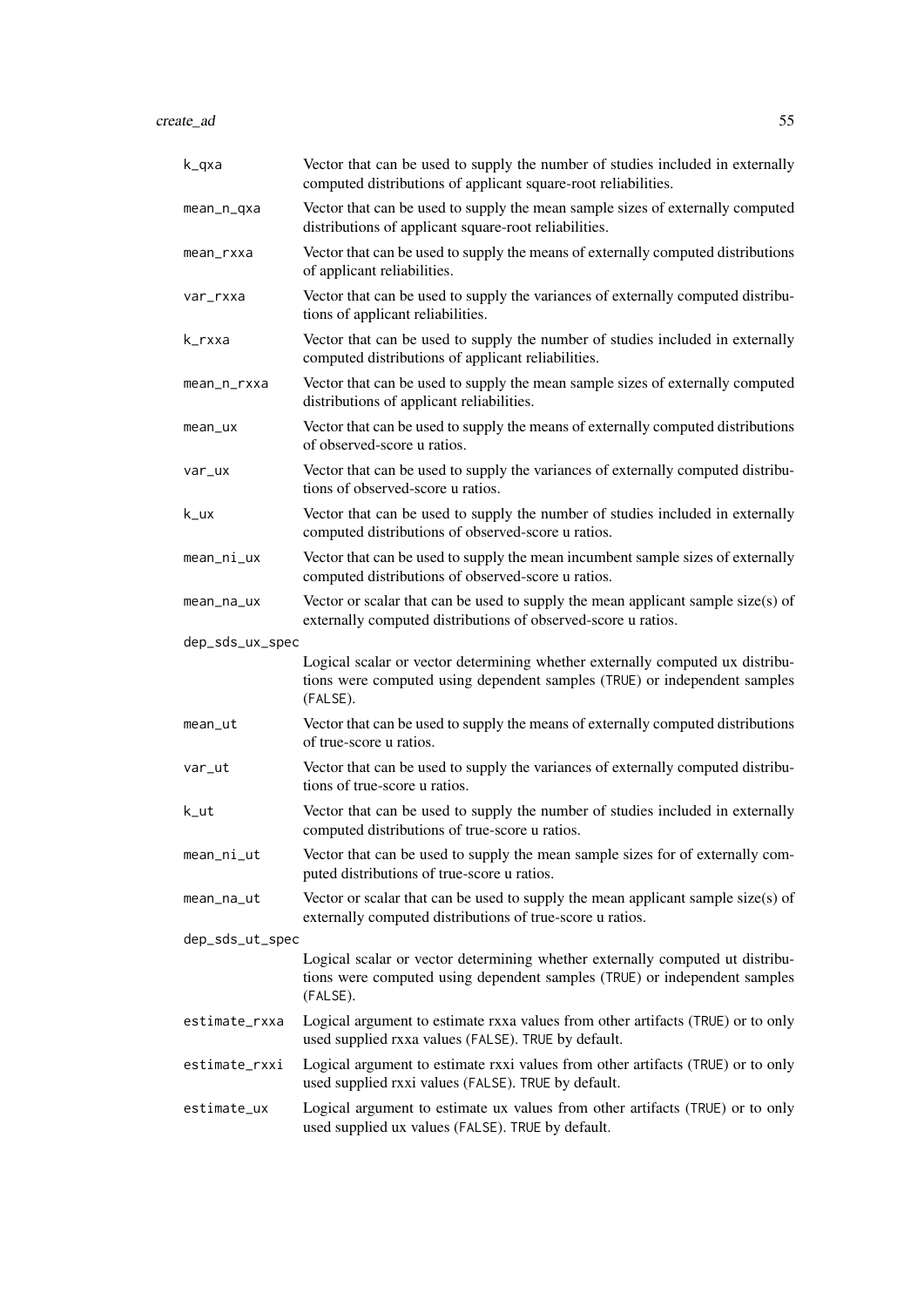56 create\_ad **b** create\_ad **b** create\_ad **b** create\_ad **b** create\_ad **b** create\_ad **b** create\_ad **b** create\_ad **b** create\_ad **b** create\_ad **b** create\_ad **b** create\_ad **b** create\_ad **b** create\_ad **b** create\_ad **b** create\_ad

| estimate_ut  | Logical argument to estimate ut values from other artifacts (TRUE) or to only<br>used supplied ut values (FALSE). TRUE by default. |
|--------------|------------------------------------------------------------------------------------------------------------------------------------|
| var_unbiased | Logical scalar determining whether variance should be unbiased (TRUE) or maximum-<br>likelihood (FALSE).                           |
| $\ddotsc$    | Further arguments.                                                                                                                 |

#### Value

Artifact distribution object (matrix of artifact-distribution means and variances) for use artifactdistribution meta-analyses.

#### Examples

```
## Example computed using observed values only:
create\_add\_type = "tsa", rxxa = c(.9, .8), n_rxxx = c(50, 150),rxxi = c(.8, .7), n_rxxi = c(50, 150),ux = c(.9, .8), ni_ux = c(50, 150))create\_ad(ad\_type = "int", rxxa = c(.9, .8), n_rxxx = c(50, 150),rxxi = c(.8, .7), n_rxxi = c(50, 150),ux = c(.9, .8), ni_ux = c(50, 150))## Example computed using all possible input arguments (arbitrary values):
rxxa <- rxxi <- ux <- ut <- c(.7, .8)n_rxxa <- n_rxxi <- ni_ux <- ni_ut <- c(50, 100)
na_ux <- na_ut <- c(200, 200)
mean_qxa <- mean_qxi <- mean_ux <- mean_ut <- mean_rxxi <- mean_rxxa <- c(.7, .8)
var_qxa <- var_qxi <- var_ux <- var_ut <- var_rxxi <- var_rxxa <- c(.1, .05)
k_qxa <- k_qxi <- k_ux <- k_ut <- k_rxxa <- k_rxxi <- 2
mean_n_qxa <- mean_n_qxi <- mean_ni_ux <- mean_ni_ut <- mean_n_rxxa <- mean_n_rxxi <- c(100, 100)
dep_sds_ux_obs <- dep_sds_ux_spec <- dep_sds_ut_obs <- dep_sds_ut_spec <- FALSE
mean_na_ux <- mean_na_ut <- c(200, 200)
wt_rxxa <- n_rxxa
wt_rxxi <- n_rxxi
wt_u x \leq n i_u xwt_ut <- ni_ut
estimate_rxxa <- TRUE
estimate_rxxi <- TRUE
estimate_ux <- TRUE
estimate_ut <- TRUE
var_unbiased <- TRUE
create_ad(rxxa = rxxa, n_rxxa = n_rxxa, wt_rxxa = wt_rxxa,
              mean_qxa = mean_qxa, var_qxa = var_qxa,
              k_qxa = k_qxa, mean_n_qxa = mean_n_qxa,
              mean_rxxa = mean_rxxa, var_rxxa = var_rxxa,
              k_rxxa = k_rxxa, mean_n_rxxa = mean_n_rxxa,
              rxxi = rxxi, n_rxxi = n_rxxi, wt_rxxi = wt_rxxi,
              mean_qxi = mean_qxi, var_qxi = var_qxi,
              k_qxi = k_qxi, mean_n_qxi = mean_n_qxi,
              mean_rxxi = mean_rxxi, var_rxxi = var_rxxi,
              k_rxxi = k_rxxi, mean_n_rxxi = mean_n_rxxi,
```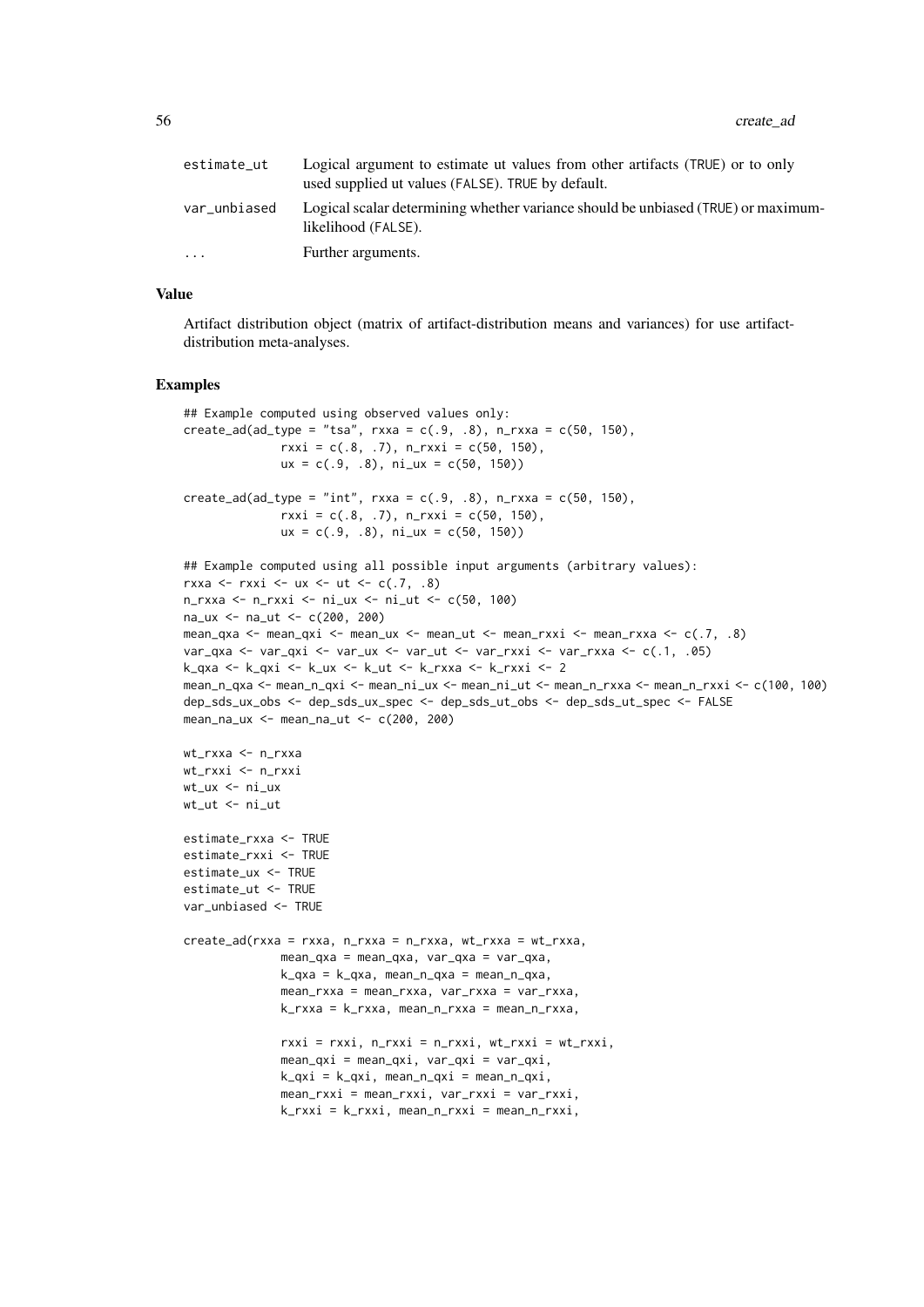```
ux = ux, ni\_ux = ni\_ux, na\_ux = na_ux, wt\_ux = wt\_ux,
    dep_sds_ux_obs = dep_sds_ux_obs,
    mean_u x = mean_u x, var_u x = var_u x, k_u x =k_ux, mean_ni_ux = mean_ni_ux,
    mean_na_ux = mean_na_ux, dep_sds_ux_spec = dep_sds_ux_spec,
    ut = ut, ni_{ut} = ni_{ut}, na_{ut} = na_{ut}, wt_{ut} = wt_{ut},
    dep_sds_ut_obs = dep_sds_ut_obs,mean_{ut} = mean_{ut}, var_ut = var_ut,
    k ut = k ut, mean ni ut = mean ni ut,
    mean_na_ut = mean_na_ut, dep_sds_ut_spec = dep_sds_ut_spec,
    estimate_rxxa = estimate_rxxa, estimate_rxxi = estimate_rxxi,
estimate_ux = estimate_ux, estimate_ut = estimate_ut, var_unbiased = var_unbiased)
```
create\_ad\_group *Generate an artifact distribution object for a dichotomous grouping variable.*

### Description

This function generates artifact-distribution objects containing either interactive or Taylor series artifact distributions for dichotomous group-membership variables. Use this to create objects that can be supplied to the ma\_r\_ad and ma\_d\_ad functions to apply psychometric corrections to barebones meta-analysis objects via artifact distribution methods.

Allows consolidation of observed and estimated artifact information by cross-correcting artifact distributions and forming weighted artifact summaries.

## Usage

```
create_ad_group(
  ad_type = c("tsa", "int"),
  rGg = NULL,n_rGg = NULL,wt_rGg = n_rGg,
  pi = NULL,
  pa = NULL,n_pi = NULL,
  n_pa = NULL,
  wt_p = n_pi,
  mean_rGg = NULL,
  var_rGg = NULL,
  k_rGg = NULL,mean_n_rGg = NULL,
  var_unbiased = TRUE,
  ...
)
```
#### Arguments

ad\_type Type of artifact distribution to be computed: Either "tsa" for Taylor series approximation or "int" for interactive.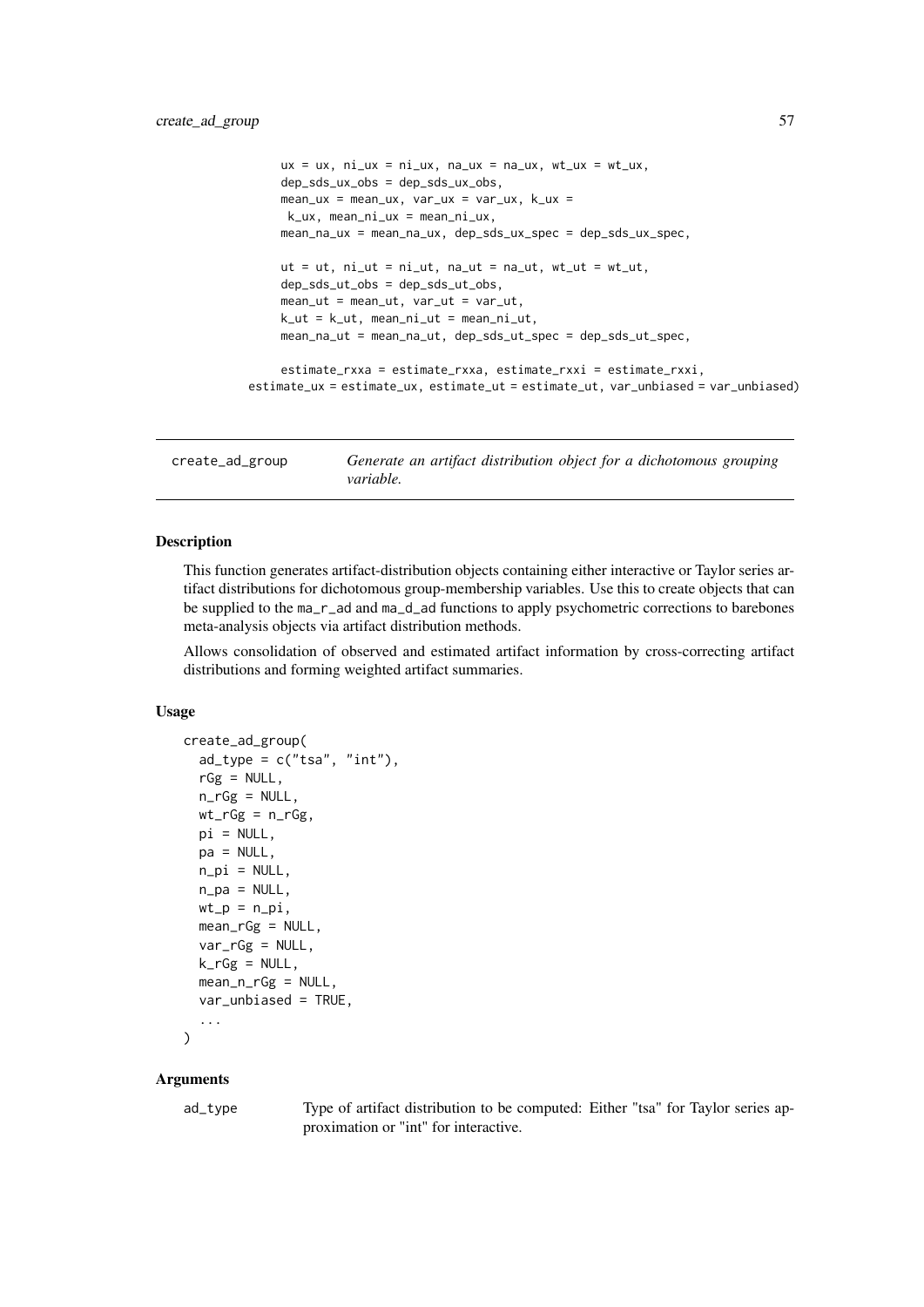| rGg                               | Vector of incumbent reliability estimates.                                                                                                                                                     |
|-----------------------------------|------------------------------------------------------------------------------------------------------------------------------------------------------------------------------------------------|
| $n_rGg$                           | Vector of sample sizes associated with the elements of rGg.                                                                                                                                    |
| $wt_rGg$                          | Vector of weights associated with the elements of rGg (by default, sample sizes<br>will be used as weights if provided).                                                                       |
| рi                                | Vector of incumbent/sample proportions of members in one of the two groups<br>being compared (one or both of pi/pa can be vectors - if both are vectors, they<br>must be of equal length).     |
| pa                                | Vector of applicant/population proportions of members in one of the two groups<br>being compared (one or both of pi/pa can be vectors - if both are vectors, they<br>must be of equal length). |
| n                                 | Vector of sample sizes associated with the elements in pi.                                                                                                                                     |
| $n$ <sub><math>p</math></sub> $a$ | Vector of sample sizes associated with the elements in pa.                                                                                                                                     |
| wt                                | Vector of weights associated with the collective element pairs in pi and pa.                                                                                                                   |
| mean_rGg                          | Vector that can be used to supply the means of externally computed distributions<br>of correlations between observed and latent group membership.                                              |
| var_rGg                           | Vector that can be used to supply the variances of externally computed distribu-<br>tions of correlations between observed and latent group membership.                                        |
| k_rGg                             | Vector that can be used to supply the number of studies included in externally<br>computed distributions of correlations between observed and latent group mem-<br>bership.                    |
| mean_n_rGg                        | Vector that can be used to supply the mean sample sizes of externally computed<br>distributions of correlations between observed and latent group membership.                                  |
| var_unbiased                      | Logical scalar determining whether variance should be unbiased (TRUE) or maximum-<br>likelihood (FALSE).                                                                                       |
| $\cdots$                          | Further arguments.                                                                                                                                                                             |

### Value

Artifact distribution object (matrix of artifact-distribution means and variances) for use in artifactdistribution meta-analyses.

## Examples

```
## Example artifact distribution for a dichotomous grouping variable:
create_ad_group(rGg = c(.8, .9, .95), n_rGg = c(100, 200, 250),
                mean_rGg = .9, var_rGg = .05,
                k_rGg = 5, mean_n_rGg = 100,
            pi = c(.6, .55, .3), pa = .5, n\_pi = c(100, 200, 250), n\_pa = c(300, 300, 300),var_unbiased = TRUE)
create\_ad\_group(ad\_type = "int", rg = c(.8, .9, .95), n\_rGg = c(100, 200, 250),mean_rGg = .9, var_rGg = .05,
                k_rGg = 5, mean_n_rGg = 100,
            pi = c(.6, .55, .3), pa = .5, n\_pi = c(100, 200, 250), n\_pa = c(300, 300, 300),
                var_unbiased = TRUE)
```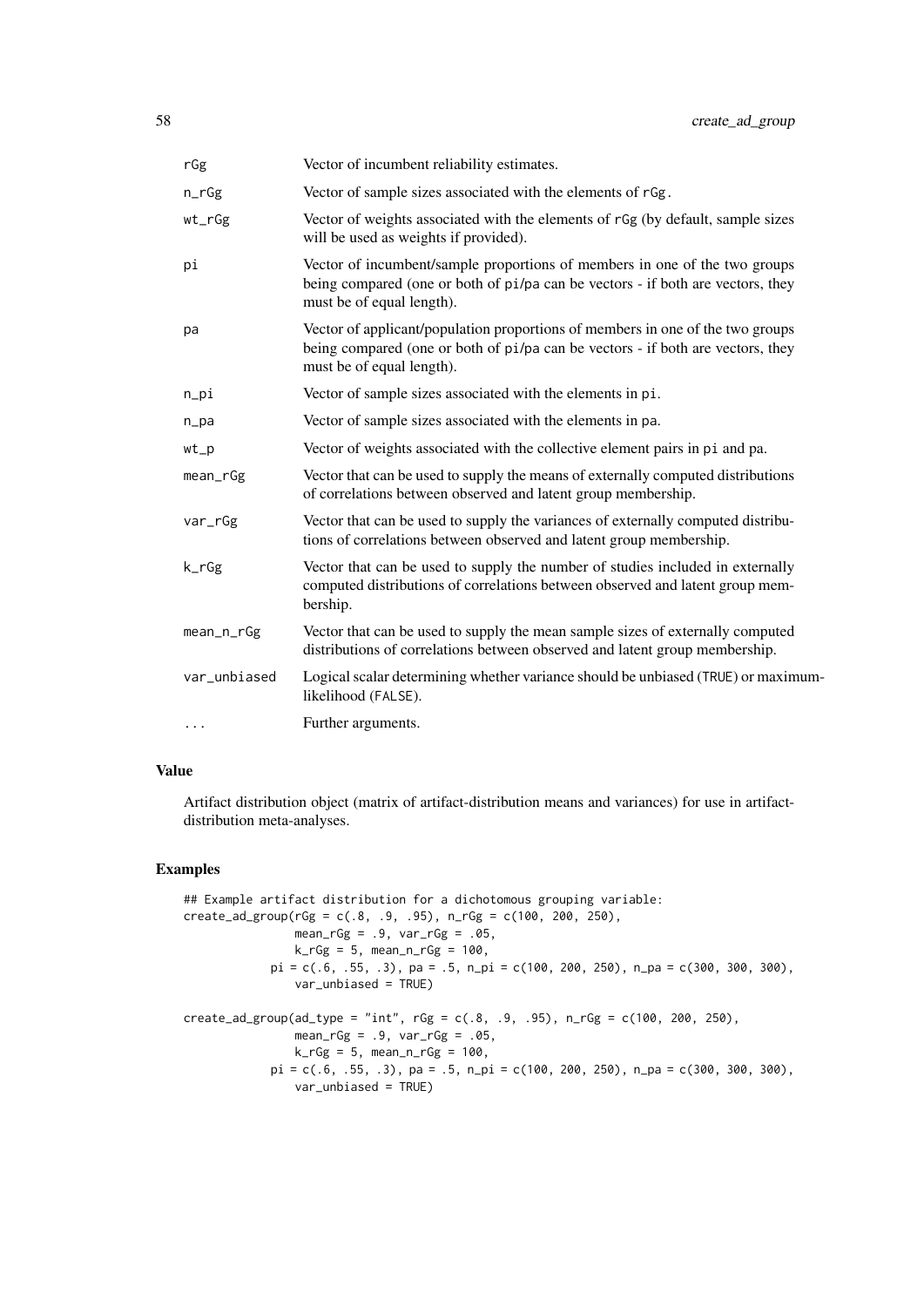create\_ad\_tibble *Create a tibble of artifact distributions by construct*

### Description

Create a tibble of artifact distributions by construct

## Usage

```
create_ad_tibble(
 ad_type = c("tsa", "int"),n = NULL,sample_id = NULL,
 construct_x = NULL,facet_x = NULL,measure_x = NULL,construct_y = NULL,factor_y = NULL,measure_y = NULL,rxx = NULL,rxx_restricted = TRUE,
 rxx_type = "alpha",
 k\_items_x = NA,
 ryy = NULL,ryy_restricted = TRUE,
 ryy_type = "alpha",
 k_items_y = NA,
 ux = NULL,ux_observed = TRUE,
 uy = NULL,uy_observed = TRUE,
 estimate_rxxa = TRUE,
 estimate_rxxi = TRUE,
 estimate_ux = TRUE,
 estimate_ut = TRUE,
 moderators = NULL,
 cat_moderators = TRUE,
 moderator_type = c("simple", "hierarchical", "none"),
 construct_order = NULL,
 supplemental_ads = NULL,
 data = NULL,
 control = control_psychmeta(),
  ...
)
create_ad_list(
 ad_type = c("tsa", "int"),
 n = NULL,sample_id = NULL,
 construct_x = NULL,
 facet_x = NULL,
```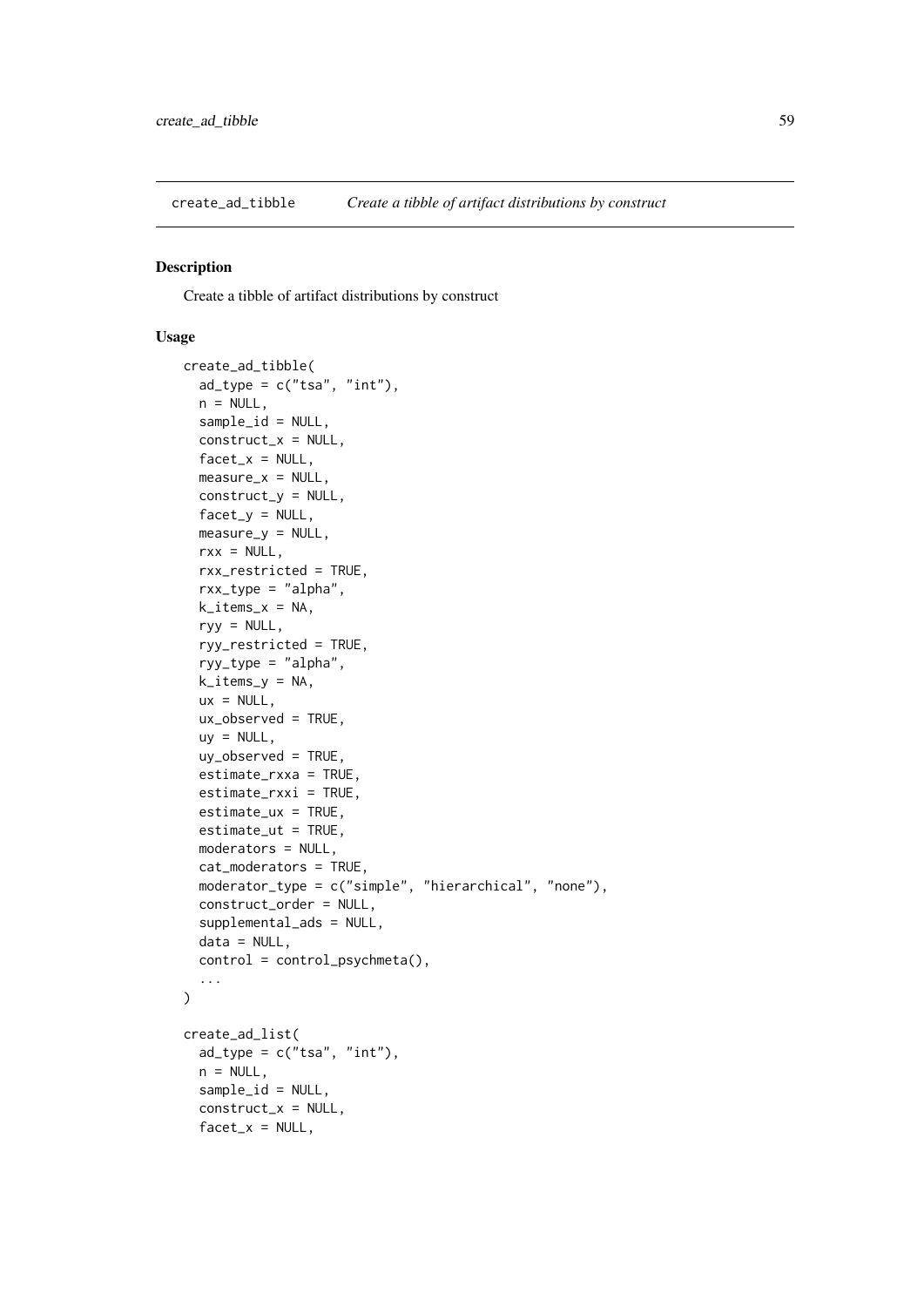```
measure_x = NULL,construct_y = NULL,
  factor_y = NULL,measure_y = NULL,
  rxx = NULL,rxx_restricted = TRUE,
  rxx_type = "alpha",
  k\_items_x = NA,
  ryy = NULL,ryy_restricted = TRUE,
  ryy_type = "alpha",k<sub>_items_y</sub> = NA,
  ux = NULL,ux_observed = TRUE,
  uy = NULL,uy_observed = TRUE,
  estimate_rxxa = TRUE,
  estimate_rxxi = TRUE,
  estimate_ux = TRUE,
  estimate_ut = TRUE,
  moderators = NULL,
  cat_moderators = TRUE,
  moderator_type = c("simple", "hierarchical", "none"),
  construct_order = NULL,
  supplemental_ads = NULL,
  data = NULL,control = control_psychmeta(),
  ...
\lambda
```

| ad_type                  | Type of artifact distributions to be computed: Either "tsa" for Taylor series ap-<br>proximation or "int" for interactive.                                                                                                                                                                                                                                                                                                                                                                                                              |
|--------------------------|-----------------------------------------------------------------------------------------------------------------------------------------------------------------------------------------------------------------------------------------------------------------------------------------------------------------------------------------------------------------------------------------------------------------------------------------------------------------------------------------------------------------------------------------|
| n                        | Vector or column name of sample sizes.                                                                                                                                                                                                                                                                                                                                                                                                                                                                                                  |
| sample_id                | Optional vector of identification labels for samples/studies in the meta-analysis.                                                                                                                                                                                                                                                                                                                                                                                                                                                      |
| construct_x, construct_y |                                                                                                                                                                                                                                                                                                                                                                                                                                                                                                                                         |
|                          | Vector of construct names for constructs initially designated as "X" or "Y".                                                                                                                                                                                                                                                                                                                                                                                                                                                            |
| facet_x, facet_y         |                                                                                                                                                                                                                                                                                                                                                                                                                                                                                                                                         |
|                          | Vector of facet names for constructs initially designated as "X" or "Y". Facet<br>names "global", "overall", and "total" are reserved to indicate observations that<br>represent effect sizes that have already been composited or that represent construct-<br>level measurements rather than facet-level measurements. To avoid double-<br>compositing, any observation with one of these reserved names will only be<br>eligible for auto-compositing with other such observations and will not be com-<br>bined with narrow facets. |
| measure_x, measure_y     |                                                                                                                                                                                                                                                                                                                                                                                                                                                                                                                                         |
|                          | Vector of names for measures associated with constructs initially designated as<br>"X" or "Y".                                                                                                                                                                                                                                                                                                                                                                                                                                          |
| rxx                      | Vector or column name of reliability estimates for X.                                                                                                                                                                                                                                                                                                                                                                                                                                                                                   |
|                          | rxx_restricted Logical vector or column name determining whether each element of rxx is an<br>incumbent reliability (TRUE) or an applicant reliability (FALSE).                                                                                                                                                                                                                                                                                                                                                                         |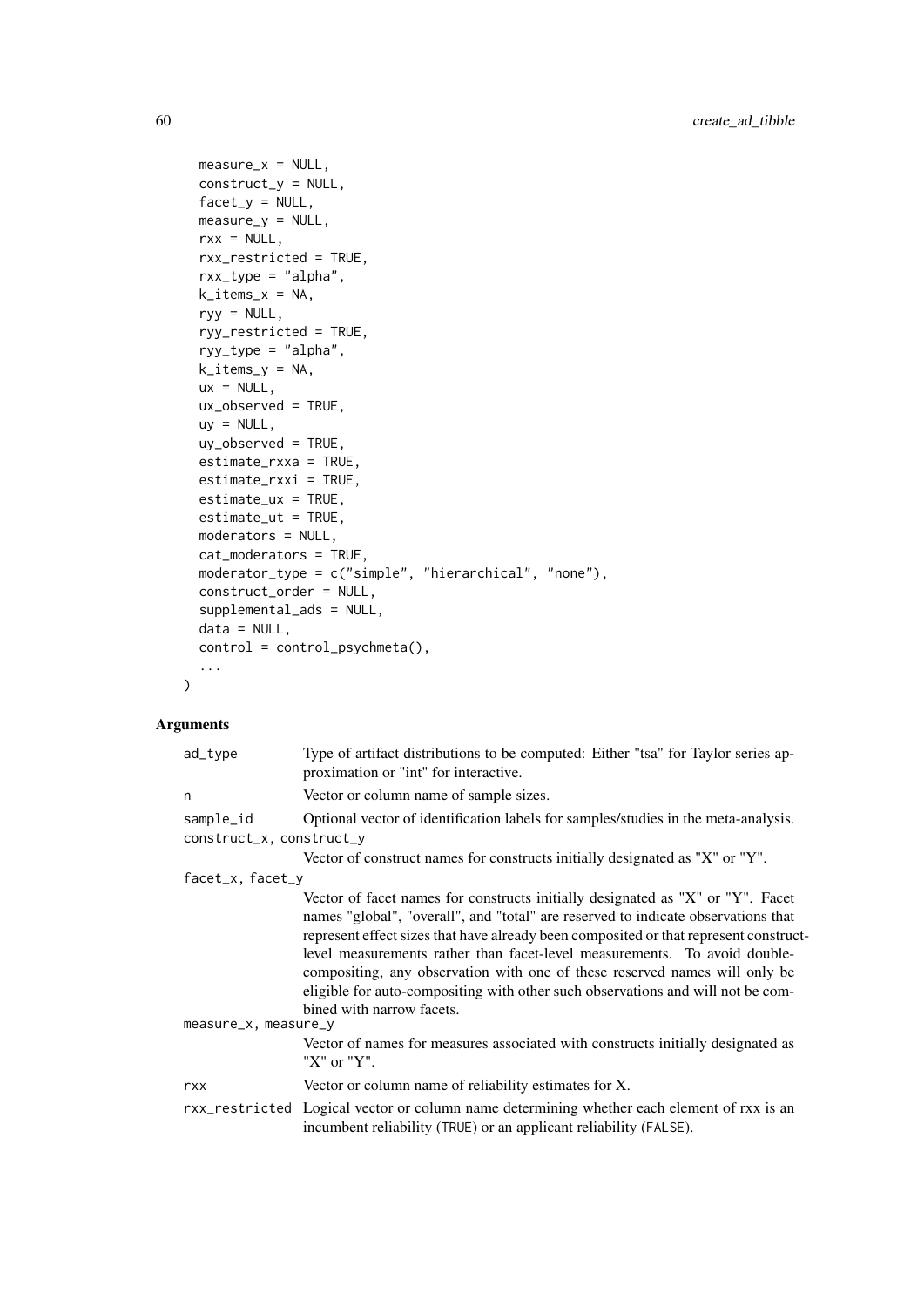| rxx_type, ryy_type   |                                                                                                                                                                                                                                                                                                                                     |
|----------------------|-------------------------------------------------------------------------------------------------------------------------------------------------------------------------------------------------------------------------------------------------------------------------------------------------------------------------------------|
|                      | String vector identifying the types of reliability estimates supplied. See docu-<br>mentation of ma_r for a full list of acceptable values.                                                                                                                                                                                         |
| k_items_x, k_items_y |                                                                                                                                                                                                                                                                                                                                     |
|                      | Numeric vector identifying the number of items in each scale.                                                                                                                                                                                                                                                                       |
| ryy                  | Vector or column name of reliability estimates for Y.                                                                                                                                                                                                                                                                               |
|                      | ryy_restricted Logical vector or column name determining whether each element of ryy is an<br>incumbent reliability (TRUE) or an applicant reliability (FALSE).                                                                                                                                                                     |
| ux                   | Vector or column name of u ratios for X.                                                                                                                                                                                                                                                                                            |
| ux_observed          | Logical vector or column name determining whether each element of ux is an<br>observed-score u ratio (TRUE) or a true-score u ratio (FALSE).                                                                                                                                                                                        |
| uy                   | Vector or column name of u ratios for Y.                                                                                                                                                                                                                                                                                            |
| uy_observed          | Logical vector or column name determining whether each element of uy is an<br>observed-score u ratio (TRUE) or a true-score u ratio (FALSE).                                                                                                                                                                                        |
| estimate_rxxa        | Logical argument to estimate rxxa values from other artifacts (TRUE) or to only<br>used supplied rxxa values (FALSE). TRUE by default.                                                                                                                                                                                              |
| estimate_rxxi        | Logical argument to estimate rxxi values from other artifacts (TRUE) or to only<br>used supplied rxxi values (FALSE). TRUE by default.                                                                                                                                                                                              |
| estimate_ux          | Logical argument to estimate ux values from other artifacts (TRUE) or to only<br>used supplied ux values (FALSE). TRUE by default.                                                                                                                                                                                                  |
| estimate_ut          | Logical argument to estimate ut values from other artifacts (TRUE) or to only<br>used supplied ut values (FALSE). TRUE by default.                                                                                                                                                                                                  |
| moderators           | Matrix or column names of moderator variables to be used in the meta-analysis<br>(can be a vector in the case of one moderator).                                                                                                                                                                                                    |
|                      | cat_moderators Logical scalar or vector identifying whether variables in the moderators argu-<br>ment are categorical variables (TRUE) or continuous variables (FALSE).                                                                                                                                                             |
| moderator_type       | Type of moderator analysis: "none" means that no moderators are to be used,<br>"simple" means that moderators are to be examined one at a time, and "hierar-<br>chical" means that all possible combinations and subsets of moderators are to be<br>examined.                                                                       |
| construct_order      |                                                                                                                                                                                                                                                                                                                                     |
|                      | Vector indicating the order in which variables should be arranged, with variables<br>listed earlier in the vector being preferred for designation as X.                                                                                                                                                                             |
| supplemental_ads     |                                                                                                                                                                                                                                                                                                                                     |
|                      | Named list (named according to the constructs included in the meta-analysis) of<br>supplemental artifact distribution information from studies not included in the<br>meta-analysis. This is a list of lists, where the elements of a list associated with<br>a construct are named like the arguments of the create_ad() function. |
| data                 | Data frame containing columns whose names may be provided as arguments to<br>vector arguments.                                                                                                                                                                                                                                      |
| control              | Output from the control_psychmeta() function or a list of arguments con-<br>trolled by the control_psychmeta() function. Ellipsis arguments will be screened<br>for internal inclusion in control.                                                                                                                                  |
|                      | Additional arguments                                                                                                                                                                                                                                                                                                                |

# Value

A tibble of artifact distributions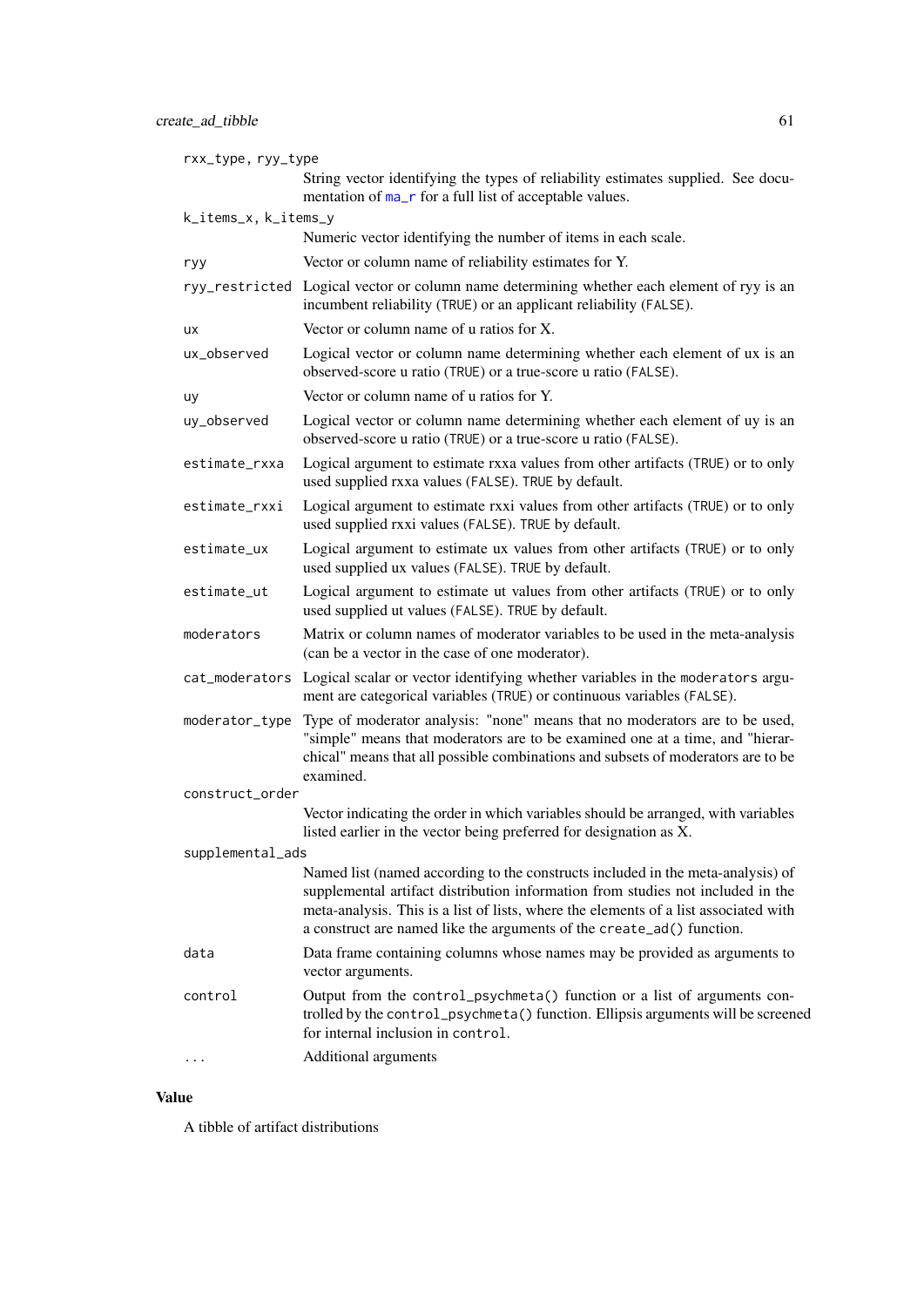### Examples

```
## Examples to create Taylor series artifact distributions:
# Overall artifact distributions (not pairwise, not moderated)
create_ad_tibble(ad_type = "tsa",
                 n = n, rxx = rxxi, ryy = ryyi,
                 construct_x = x_name, construct_y = y_name,sample_id = sample_id, moderators = moderator,
                 data = data_r_meas_multi,
                 control = control_psychmeta(pairwise_ads = FALSE,
                                             moderated_ads = FALSE))
# Overall artifact distributions by moderator combination
create_ad_tibble(ad_type = "tsa",
                 n = n, rxx = rxxi, ryy = ryyi,
                 construct_x = x_name, construct_y = y_name,sample_id = sample_id, moderators = moderator,
                 data = data_r_meas_multi,
                 control = control_psychmeta(pairwise_ads = FALSE,
                                             moderated_ads = TRUE))
# Pairwise artifact distributions (not moderated)
create_ad_tibble(ad_type = "tsa",
                 n = n, rxx = rxxi, ryy = ryyi,
                 construct_x = x_name, construct_y = y_name,sample_id = sample_id, moderators = moderator,
                 data = data_r_meas_multi,
                 control = control_psychmeta(pairwise_ads = TRUE,
                                               moderated_ads = FALSE))
# Pairwise artifact distributions by moderator combination
create_ad_tibble(ad_type = "tsa",
                 n = n, rxx = rxxi, ryy = ryyi,
                 construct_x = x_name, construct_y = y_name,
                 sample_id = sample_id, moderators = moderator,
                 data = data_r_meas_multi,
                 control = control_psychmeta(pairwise_ads = TRUE,
                                             moderated_ads = TRUE))
```
credibility *Construct a credibility interval*

### Description

Function to construct a credibility interval around a mean effect size.

# Usage

```
credibility(mean, sd, k = NULL, cred_level = 0.8, cred_method = c("t", "norm"))
```

| mean | Mean effect size.                                                                                  |
|------|----------------------------------------------------------------------------------------------------|
| sd   | Residual/true standard deviation of effect sizes, after accounting for variance<br>from artifacts. |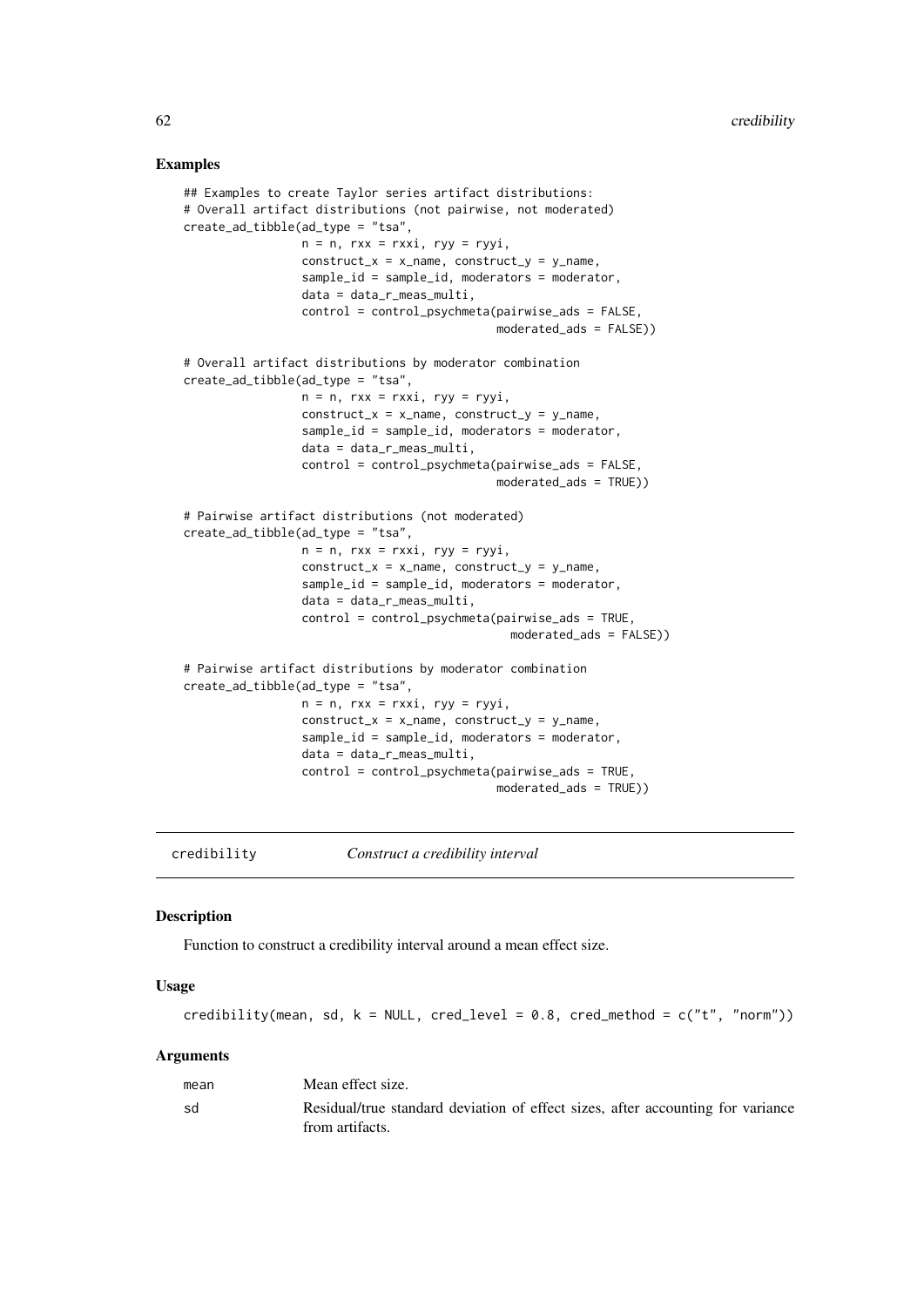| k.          | Number of studies in the meta-analysis.                                                                                                                   |
|-------------|-----------------------------------------------------------------------------------------------------------------------------------------------------------|
| cred_level  | Credibility level that defines the width of the credibility interval (default $=$ .80).                                                                   |
| cred method | Distribution to be used to compute the width of credibility intervals. Available<br>options are "t" for t distribution or "norm" for normal distribution. |

# Details

$$
CR = mean_{es} \pm quantile \times SD_{es}
$$

### Value

A matrix of credibility intervals of the specified width.

## Examples

```
credibility(mean = .3, sd = .15, cred_level = .8, cred_method = "norm")
credibility(mean = .3, sd = .15, cred_level = .8, k = 10)
credibility(mean = c(.3, .5), sd = c(.15, .2), cred_level = .8, k = 10)
```
data\_d\_bb\_multi *Hypothetical* d *value dataset simulated with sampling error only*

## Description

Data set for use in example meta-analyses of multiple variables.

## Usage

```
data(data_d_bb_multi)
```
## Format

data.frame

## Examples

data(data\_d\_bb\_multi)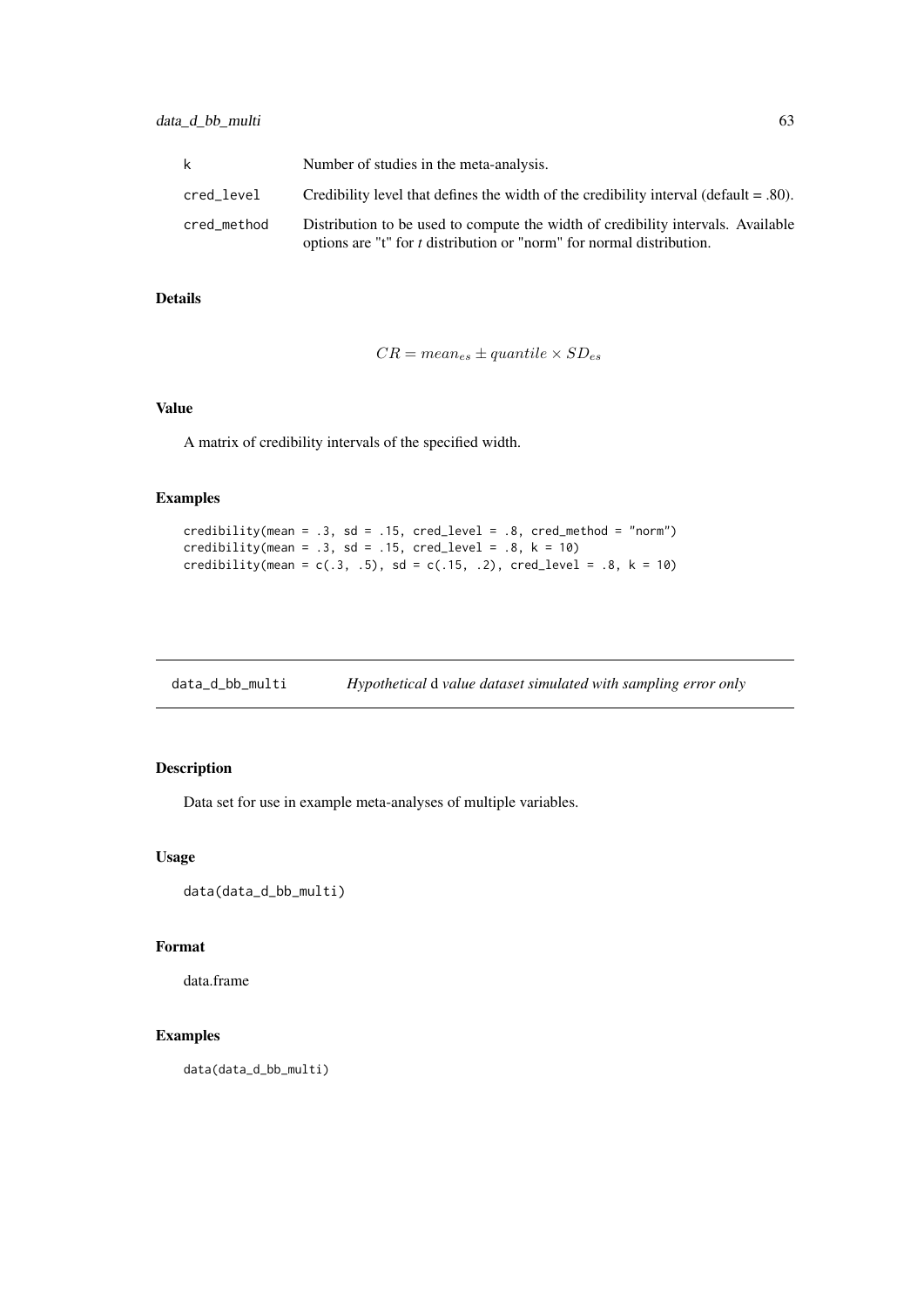Data set for use in example meta-analyses correcting for measurement error in multiple variables.

### Usage

```
data(data_d_meas_multi)
```
## Format

data.frame

### Examples

data(data\_d\_meas\_multi)

| data_r_bvdrr | Hypothetical dataset simulated to satisfy the assumptions of the bi- |
|--------------|----------------------------------------------------------------------|
|              | variate correction for direct range restriction                      |

# Description

Data set for use in example meta-analyses of bivariate direct range restriction. Note that the BVDRR correction is only an approximation of the appropriate range-restriction correction and tends to have a noticeable positive bias when applied in meta-analyses.

## Usage

data(data\_r\_bvdrr)

### Format

data.frame

### Examples

data(data\_r\_bvdrr)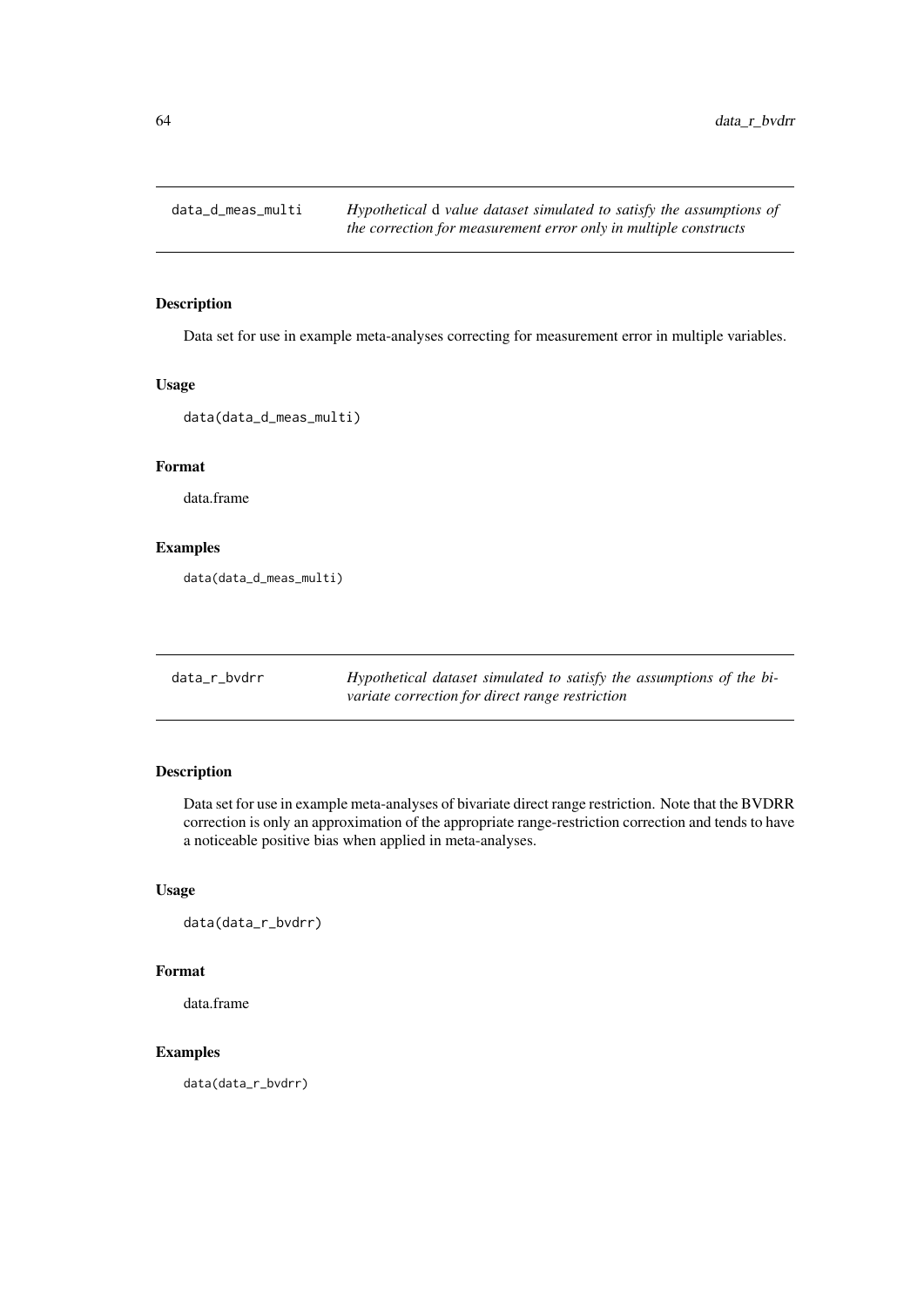| data_r_bvirr | Hypothetical dataset simulated to satisfy the assumptions of the bi- |
|--------------|----------------------------------------------------------------------|
|              | variate correction for indirect range restriction                    |

Data set for use in example meta-analyses of bivariate indirect range restriction.

## Usage

```
data(data_r_bvirr)
```
#### Format

data.frame

## Examples

data(data\_r\_bvirr)

data\_r\_gonzalezmule\_2014

*Meta-analysis of OCB correlations with other constructs*

## Description

Data set to demonstrate corrections for univariate range restriction and measurement error using individual corrections or artifact distributions. NOTE: This is an updated version of the data set reported in the Gonzalez-Mulé, Mount, an Oh (2014) article that was obtained from the first author.

### Usage

data(data\_r\_gonzalezmule\_2014)

#### Format

data.frame

# References

Gonzalez-Mulé, E., Mount, M. K., & Oh, I.-S. (2014). A meta-analysis of the relationship between general mental ability and nontask performance. *Journal of Applied Psychology, 99*(6), 1222–1243. doi: [10.1037/a0037547](https://doi.org/10.1037/a0037547)

## Examples

data(data\_r\_gonzalezmule\_2014)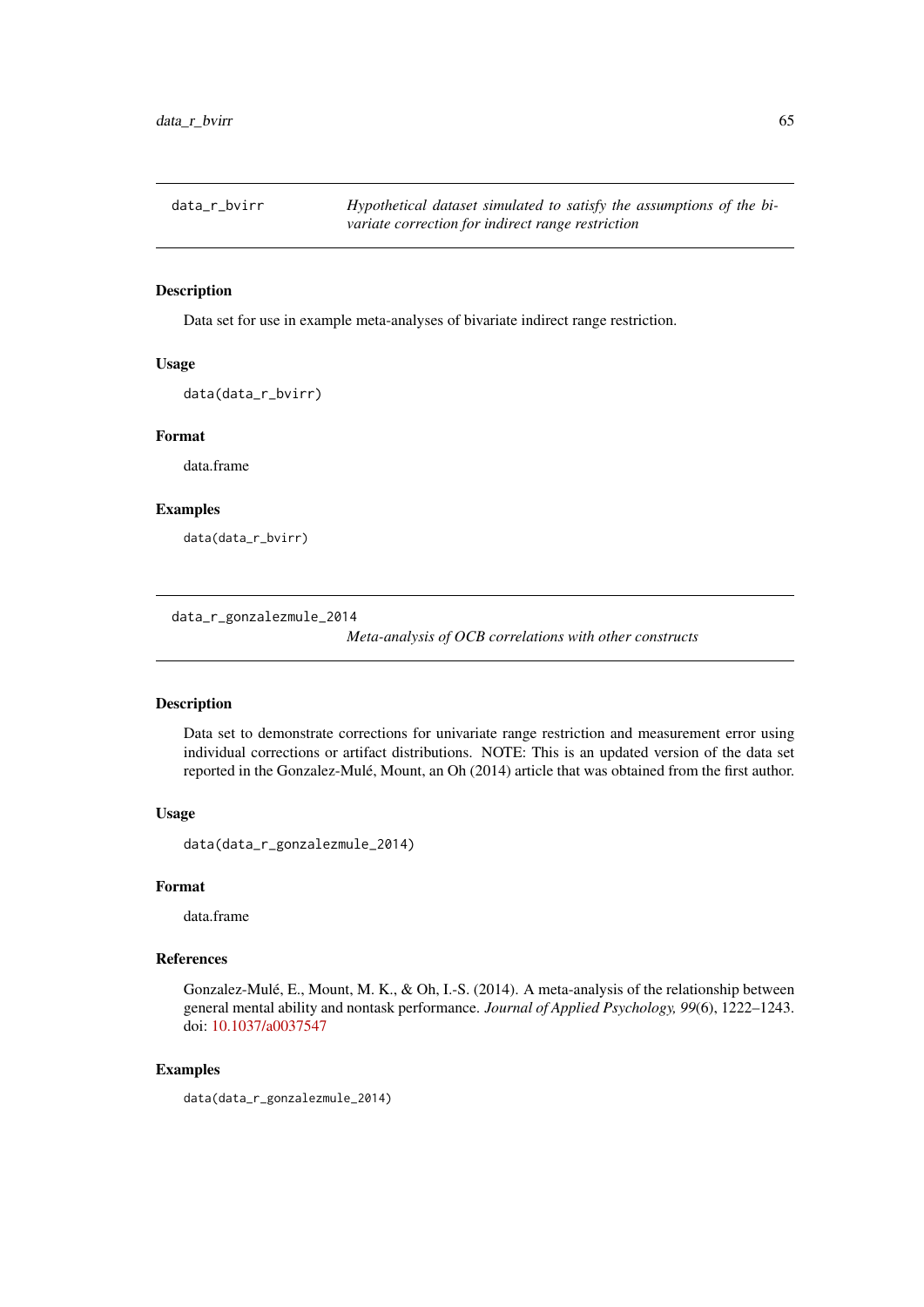data\_r\_mcdaniel\_1994 *Artifact-distribution meta-analysis of the validity of interviews*

#### Description

Data set to demonstrate corrections for univariate range restriction and criterion measurement error using artifact distributions.

### Usage

```
data(data_r_mcdaniel_1994)
```
#### Format

data.frame

#### References

McDaniel, M. A., Whetzel, D. L., Schmidt, F. L., & Maurer, S. D. (1994). The validity of employment interviews: A comprehensive review and meta-analysis. *Journal of Applied Psychology, 79*(4), 599–616. doi: [10.1037/00219010.79.4.599](https://doi.org/10.1037/0021-9010.79.4.599)

## Examples

```
data(data_r_mcdaniel_1994)
```
data\_r\_mcleod\_2007 *Bare-bones meta-analysis of parenting and childhood depression*

### Description

Data set to demonstrate bare-bones meta-analysis.

### Usage

```
data(data_r_mcleod_2007)
```
#### Format

data.frame

## References

McLeod, B. D., Weisz, J. R., & Wood, J. J., (2007). Examining the association between parenting and childhood depression: A meta-analysis. *Clinical Psychology Review, 27*(8), 986–1003. doi: [10.1016/j.cpr.2007.03.001](https://doi.org/10.1016/j.cpr.2007.03.001)

## Examples

```
data(data_r_mcleod_2007)
```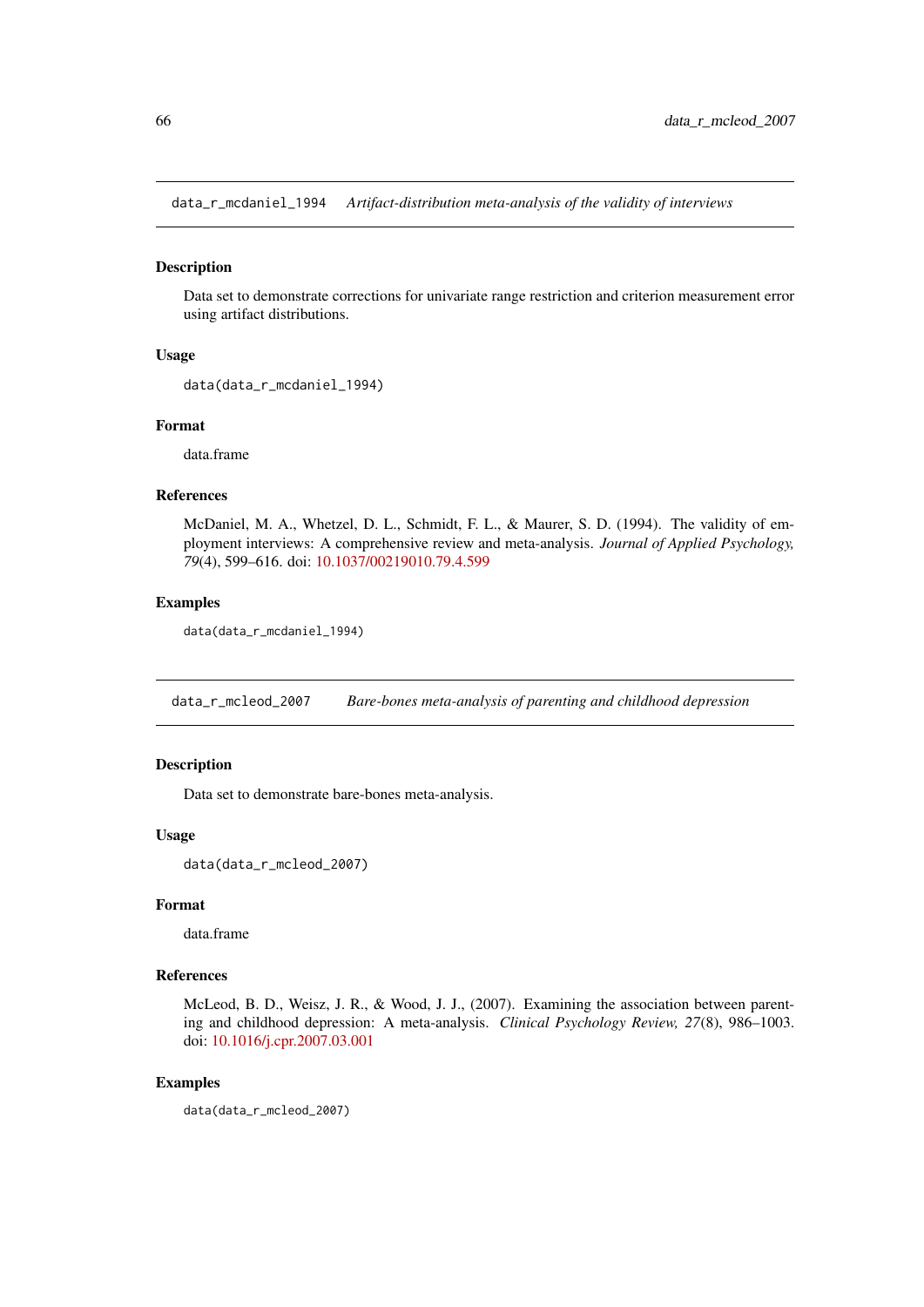Data set for use in example meta-analyses correcting for measurement error in two variables.

### Usage

data(data\_r\_meas)

# Format

data.frame

## Examples

data(data\_r\_meas)

| data_r_meas_multi | Hypothetical correlation dataset simulated to satisfy the assumptions |
|-------------------|-----------------------------------------------------------------------|
|                   | of the correction for measurement error only in multiple constructs   |

# Description

Data set for use in example meta-analyses correcting for measurement error in multiple variables.

# Usage

```
data(data_r_meas_multi)
```
### Format

data.frame

## Examples

data(data\_r\_meas\_multi)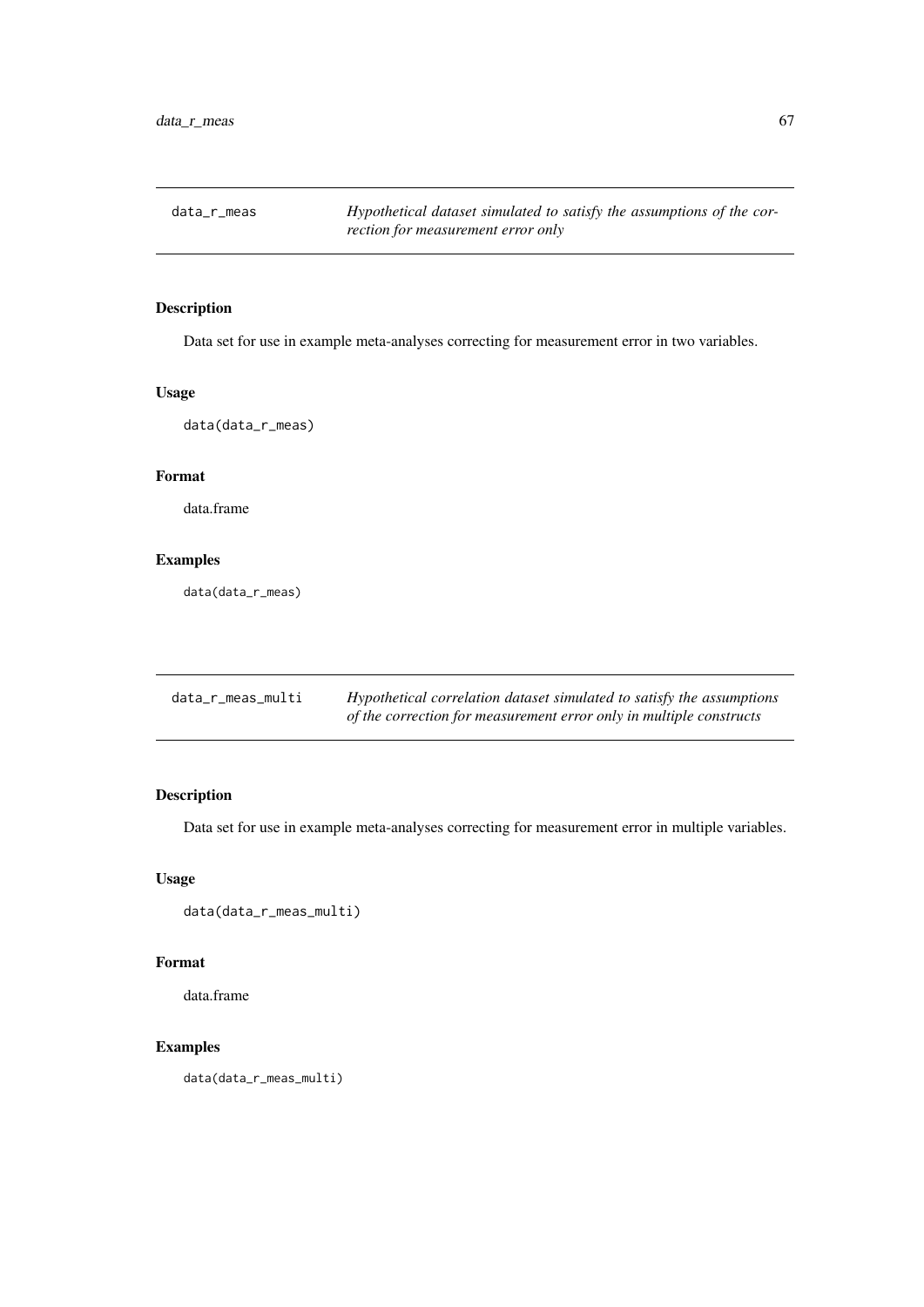Example of a second-order meta-analysis of correlations corrected using artifact-distribution methods.

### Usage

data(data\_r\_oh\_2009)

### Format

data.frame

#### References

Oh, I. -S. (2009). *The Five-Factor Model of personality and job performance in East Asia: A crosscultural validity generalization study*. (Doctoral dissertation) Iowa City, IA: University of Iowa. <https://www.proquest.com/dissertations/docview/304903943/>

Schmidt, F. L., & Oh, I.-S. (2013). Methods for second order meta-analysis and illustrative applications. *Organizational Behavior and Human Decision Processes, 121*(2), 204–218. doi: [10.1016/](https://doi.org/10.1016/j.obhdp.2013.03.002) [j.obhdp.2013.03.002](https://doi.org/10.1016/j.obhdp.2013.03.002)

#### Examples

data(data\_r\_oh\_2009)

data\_r\_roth\_2015 *Artifact-distribution meta-analysis of the correlation between school grades and cognitive ability*

#### Description

Data set to demonstrate corrections for univariate range restriction and cognitive ability measurement error.

#### Usage

data(data\_r\_roth\_2015)

#### Format

data.frame

#### References

Roth, B., Becker, N., Romeyke, S., Schäfer, S., Domnick, F., & Spinath, F. M. (2015). Intelligence and school grades: A meta-analysis. *Intelligence, 53*, 118–137. doi: [10.1016/j.intell.2015.09.002](https://doi.org/10.1016/j.intell.2015.09.002)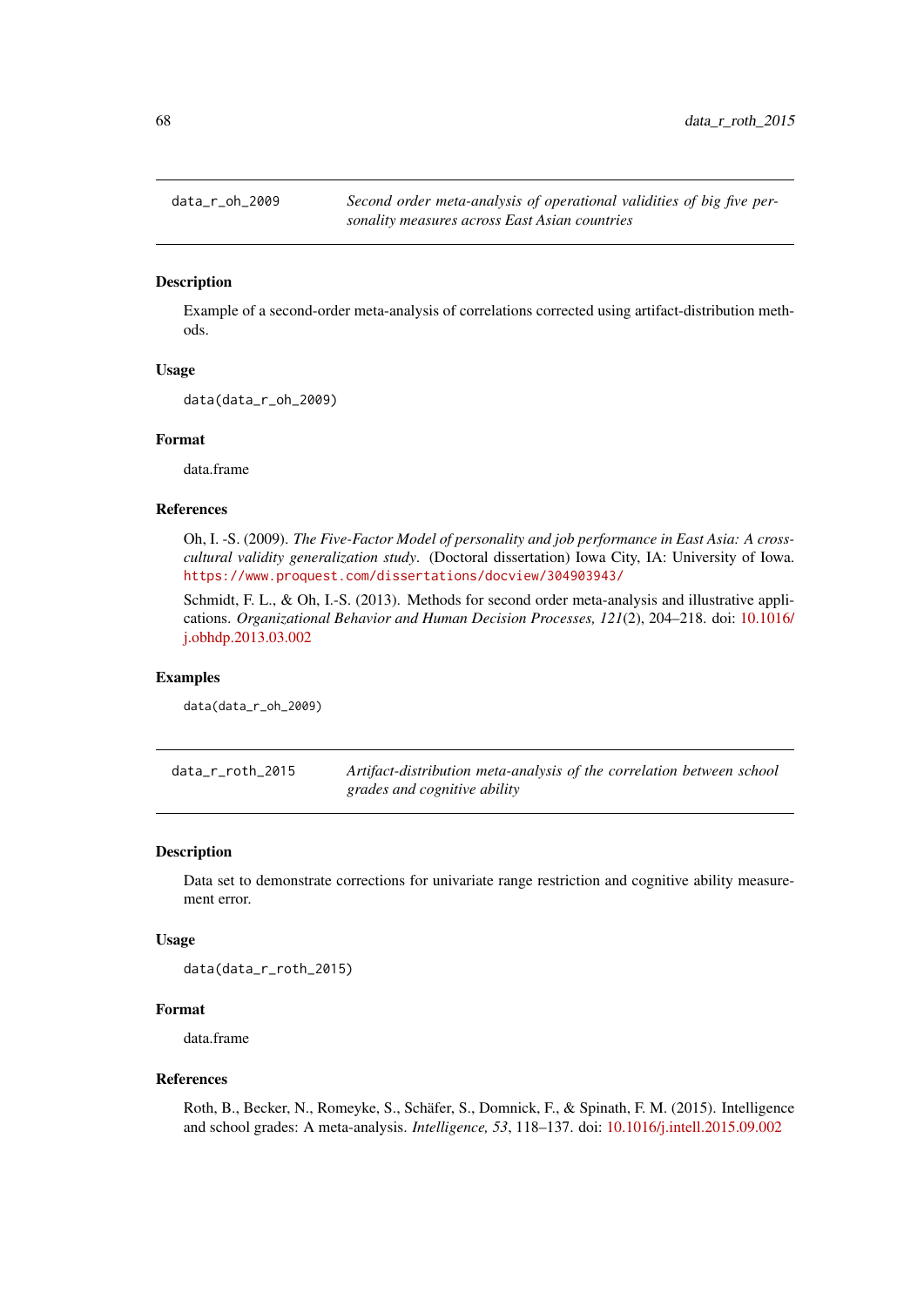# data\_r\_uvdrr 69

## Examples

data(data\_r\_roth\_2015)

| data_r_uvdrr | Hypothetical dataset simulated to satisfy the assumptions of the uni- |
|--------------|-----------------------------------------------------------------------|
|              | variate correction for direct range restriction                       |

# Description

Data set for use in example meta-analyses correcting for univariate direct range restriction.

# Usage

data(data\_r\_uvdrr)

# Format

data.frame

# Examples

data(data\_r\_uvdrr)

| data_r_uvirr | Hypothetical dataset simulated to satisfy the assumptions of the uni- |
|--------------|-----------------------------------------------------------------------|
|              | variate correction for indirect range restriction                     |

# Description

Data set for use in example meta-analyses correcting for univariate indirect range restriction.

## Usage

data(data\_r\_uvirr)

## Format

data.frame

## Examples

data(data\_r\_uvirr)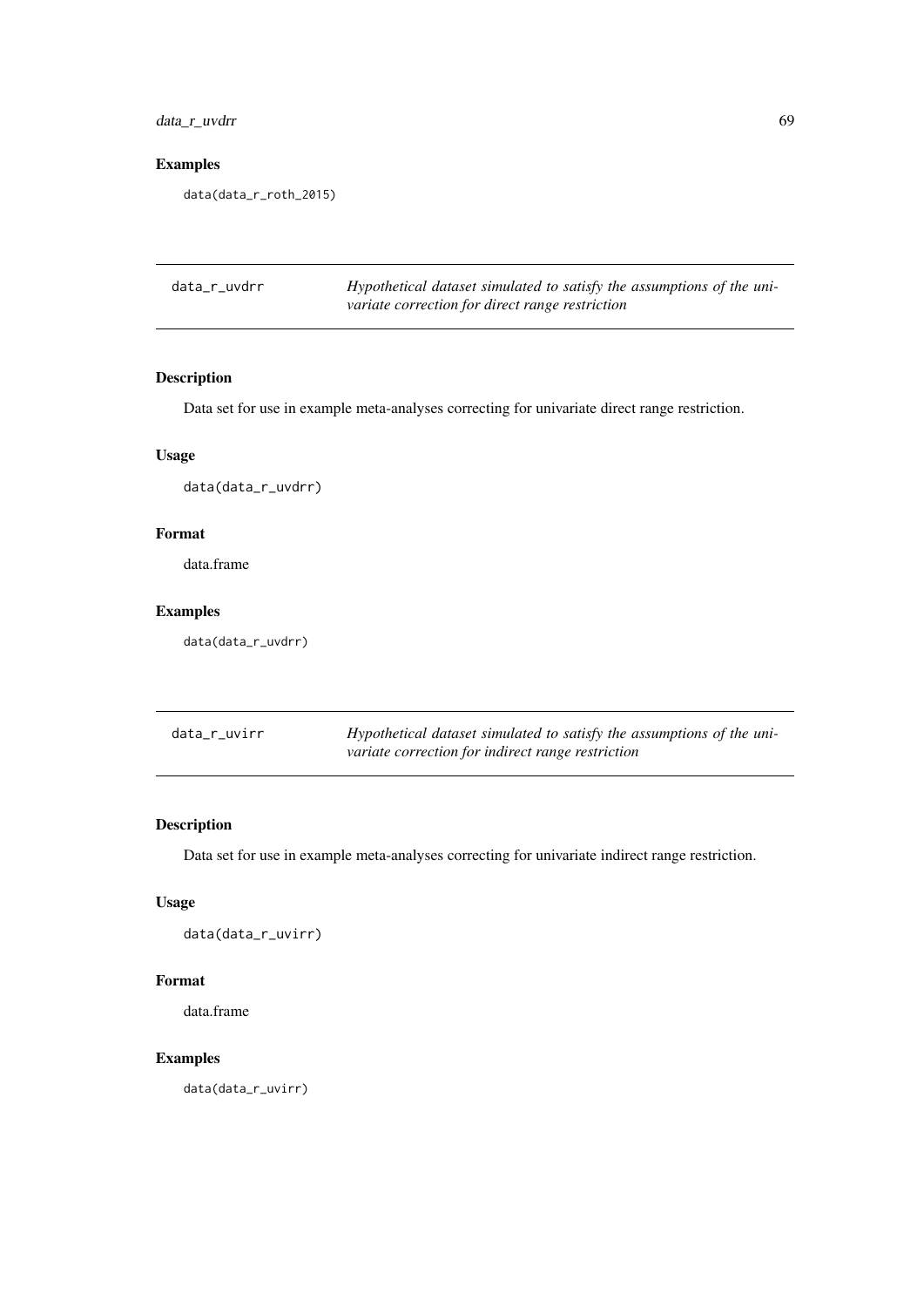Functions to estimate the values of artifacts from other artifacts. These functions allow for reliability estimates to be corrected/attenuated for range restriction and allow u ratios to be converted between observed-score and true-score metrics. Some functions also allow for the extrapolation of an artifact from other available information.

Available functions include:

• estimate\_rxxa

Estimate the applicant reliability of variable X from X's incumbent reliability value and X's observed-score or true-score u ratio.

- estimate\_rxxa\_u Estimate the applicant reliability of variable X from X's observed-score and true-score u ratios.
- estimate\_rxxi Estimate the incumbent reliability of variable X from X's applicant reliability value and X's observed-score or true-score u ratio.
- estimate rxxi u Estimate the incumbent reliability of variable X from X's observed-score and true-score u ratios.
- estimate ux Estimate the true-score u ratio for variable X from X's reliability coefficient and X's observedscore u ratio.
- estimate\_uy

Estimate the observed-score u ratio for variable X from X's reliability coefficient and X's true-score u ratio.

• estimate\_ryya

Estimate the applicant reliability of variable Y from Y's incumbent reliability value, Y's correlation with X, and X's u ratio.

- estimate\_ryyi Estimate the incumbent reliability of variable Y from Y's applicant reliability value, Y's correlation with X, and X's u ratio.
- estimate\_uy Estimate the observed-score u ratio for variable Y from Y's applicant and incumbent reliability coefficients.
- estimate up Estimate the true-score u ratio for variable Y from Y's applicant and incumbent reliability coefficients.

# Usage

```
estimate_rxxa(
  rxxi,
  ux,
  ux_observed = TRUE,
```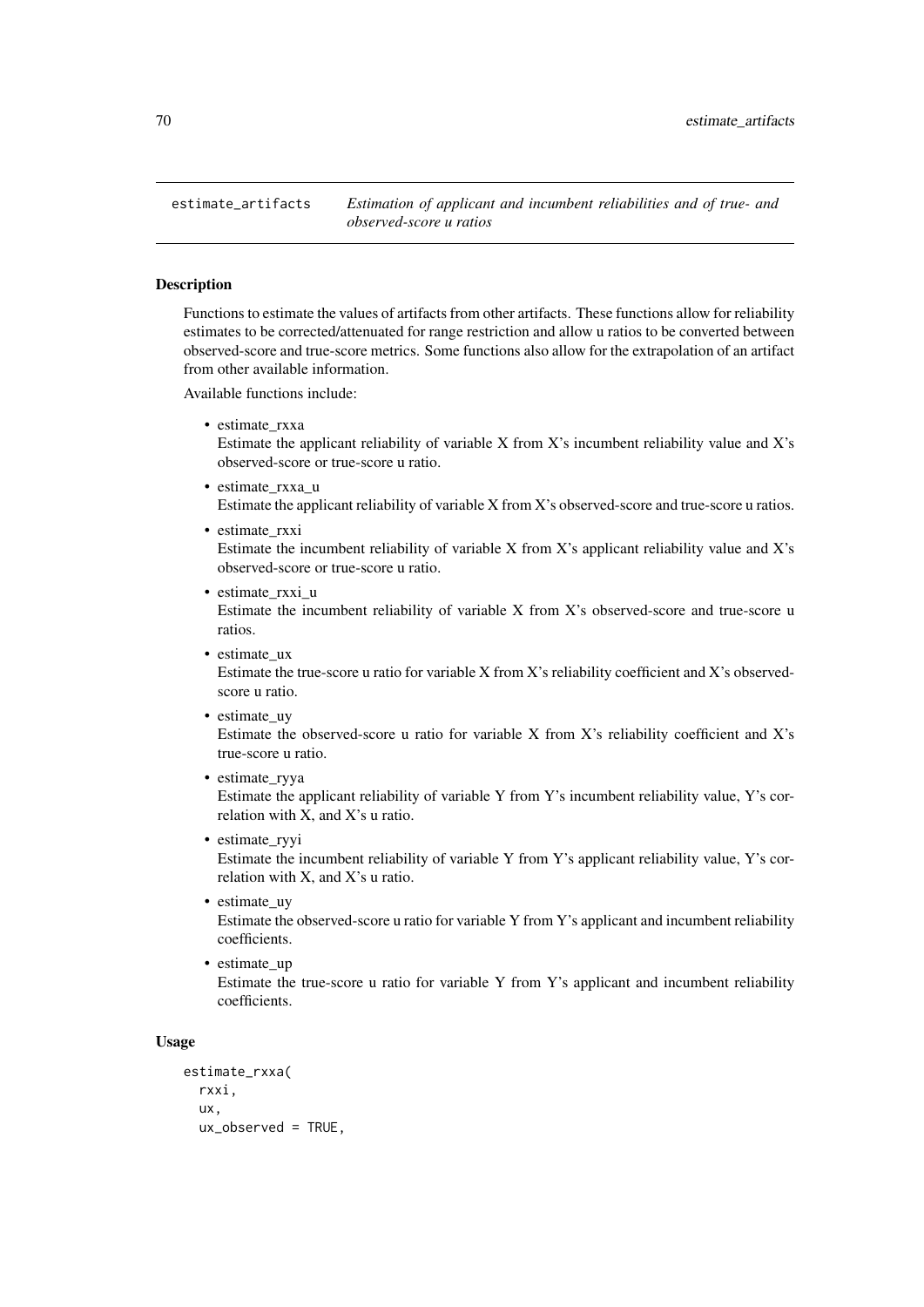```
indirect_rr = TRUE,
 rxxi_type = "alpha"
\mathcal{L}estimate_rxxi(
 rxxa,
  ux,
 ux_observed = TRUE,
 indirect_rr = TRUE,
 rxxa_type = "alpha"
\lambdaestimate_ut(ux, rxx, rxx_restricted = TRUE)
estimate_ux(ut, rxx, rxx_restricted = TRUE)
estimate_ryya(ryyi, rxyi, ux)
estimate_ryyi(ryya, rxyi, ux)
estimate_uy(ryyi, ryya, indirect_rr = TRUE, ryy_type = "alpha")
estimate_up(ryyi, ryya)
estimate_rxxa_u(ux, ut)
estimate_rxxi_u(ux, ut)
```

| rxxi                           | Vector of incumbent reliability estimates for X.                                                                                                                                                                    |  |
|--------------------------------|---------------------------------------------------------------------------------------------------------------------------------------------------------------------------------------------------------------------|--|
| <b>UX</b>                      | Vector of observed-score u ratios for $X$ (if used in the context of estimating a<br>reliability value, a true-score u ratio may be supplied by setting ux_observed to<br>FALSE).                                   |  |
| ux_observed                    | Logical vector determining whether each element of ux is an observed-score u<br>ratio (TRUE) or a true-score u ratio (FALSE).                                                                                       |  |
| indirect_rr                    | Logical vector determining whether each reliability value is associated with in-<br>direct range restriction (TRUE) or direct range restriction (FALSE).                                                            |  |
| rxxi_type, rxxa_type, ryy_type |                                                                                                                                                                                                                     |  |
|                                | String vector identifying the types of reliability estimates supplied (e.g., "alpha",<br>"retest", "interrater_r", "splithalf"). See the documentation for ma_r for a full list<br>of acceptable reliability types. |  |
| rxxa                           | Vector of applicant reliability estimates for X.                                                                                                                                                                    |  |
| rxx                            | Vector of reliability estimates for $X$ (used in the context of estimating $ux$ and $ut$ -<br>specify that reliability is an incumbent value by setting $rxx$ _restricted to FALSE).                                |  |
|                                | rxx_restricted Logical vector determining whether each element of rxx is an incumbent relia-<br>bility (TRUE) or an applicant reliability (FALSE).                                                                  |  |
| ut                             | Vector of true-score u ratios for X.                                                                                                                                                                                |  |
| ryyi                           | Vector of incumbent reliability estimates for Y.                                                                                                                                                                    |  |
| rxyi                           | Vector of observed-score incumbent correlations between X and Y.                                                                                                                                                    |  |
| ryya                           | Vector of applicant reliability estimates for Y.                                                                                                                                                                    |  |
|                                |                                                                                                                                                                                                                     |  |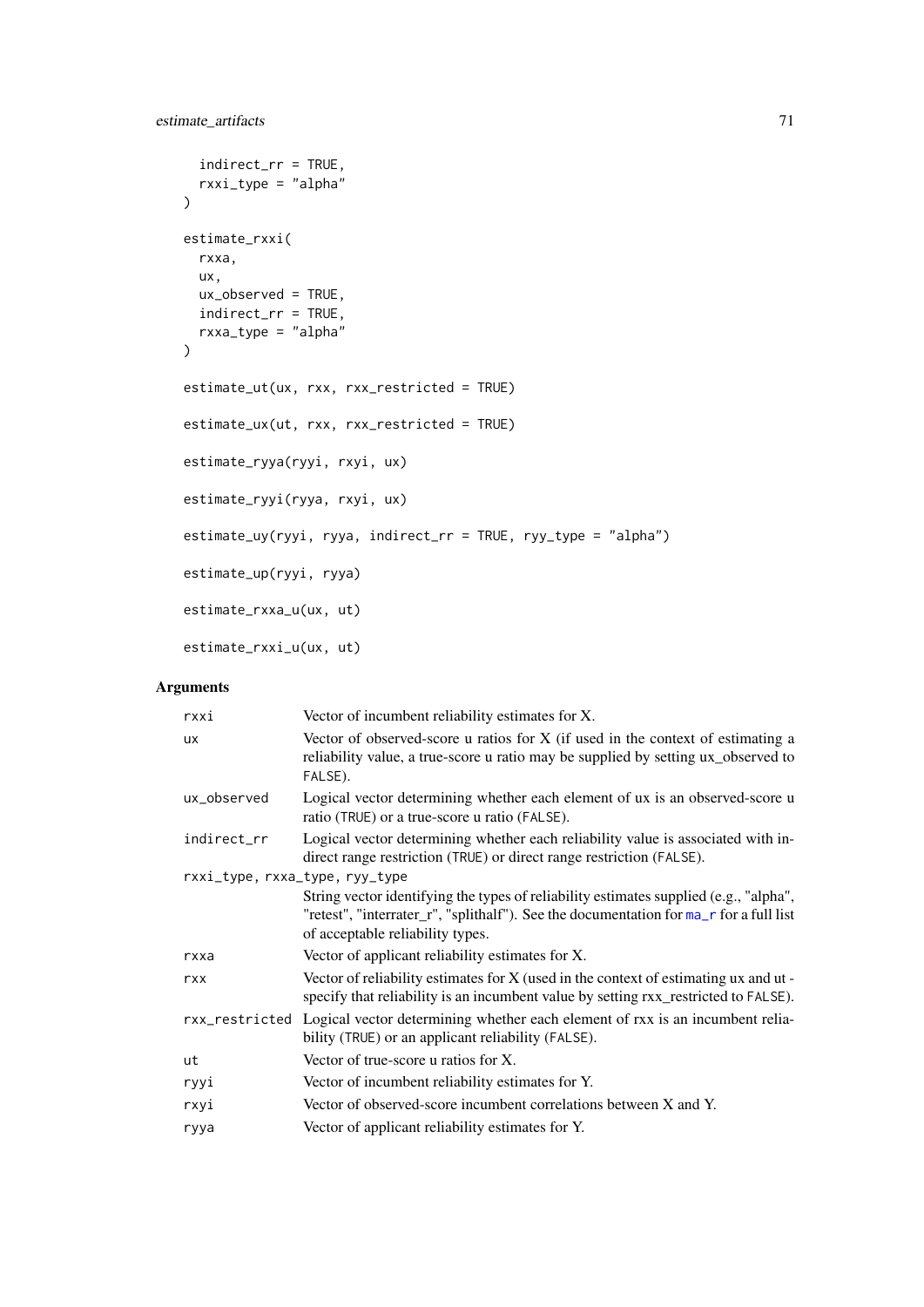# Details

#### Formulas to estimate rxxa ####

Formulas for indirect range restriction:

$$
\rho_{XX_a} = 1 - u_X^2 (1 - \rho_{XX_i})
$$

$$
\rho_{XX_a} = \frac{\rho_{XX_i}}{\rho_{XX_i} + u_T^2 - \rho_{XX_i} u_T^2}
$$

Formula for direct range restriction:

$$
\rho_{XX_a} = \frac{\rho_{XX_i}}{u_X^2 \left[1 + \rho_{XX_i} \left(\frac{1}{u_X^2} - 1\right)\right]}
$$

#### Formulas to estimate rxxi ####

Formulas for indirect range restriction:

$$
\rho_{XX_i} = 1 - \frac{1 - \rho_{XX_a}}{u_X^2}
$$

$$
\rho_{XX_i} = 1 - \frac{1 - \rho_{XX_a}}{\rho_{XX_a} \left[ u_T^2 - \left( 1 - \frac{1}{\rho_{XX_a}} \right) \right]}
$$

Formula for direct range restriction:

$$
\rho_{XX_i} = \frac{\rho_{XX_i} u_X^2}{1 + \rho_{XX_i} \left( u_X^2 - 1 \right)}
$$

#### Formulas to estimate ut ####

$$
u_T = \sqrt{\frac{\rho_{XX_i} u_X^2}{1 + \rho_{XX_i} u_X^2 - u_X^2}}
$$

$$
u_T = \sqrt{\frac{u_X^2 - (1 - \rho_{XX_a})}{\rho_{XX_a}}}
$$

#### Formulas to estimate ux ####

$$
u_X = \sqrt{\frac{u_T^2}{\rho_{XX_i} \left(1 + \frac{u_T^2}{\rho_{XX_i}} - u_T^2\right)}}
$$

$$
u_X = \sqrt{\rho_{XX_a} \left[u_T^2 - \left(1 - \frac{1}{\rho_{XX_a}}\right)\right]}
$$

#### Formula to estimate ryya ####

$$
\rho_{YY_a} = 1 - \frac{1 - \rho_{YY_i}}{1 - \rho_{XY_i}^2 \left(1 - \frac{1}{u_X^2}\right)}
$$

#### Formula to estimate ryyi

$$
\rho_{YY_{i}} = 1 - (1 - \rho_{YY_{a}}) \left[ 1 - \rho_{XY_{i}}^{2} \left( 1 - \frac{1}{u_{X}^{2}} \right) \right]
$$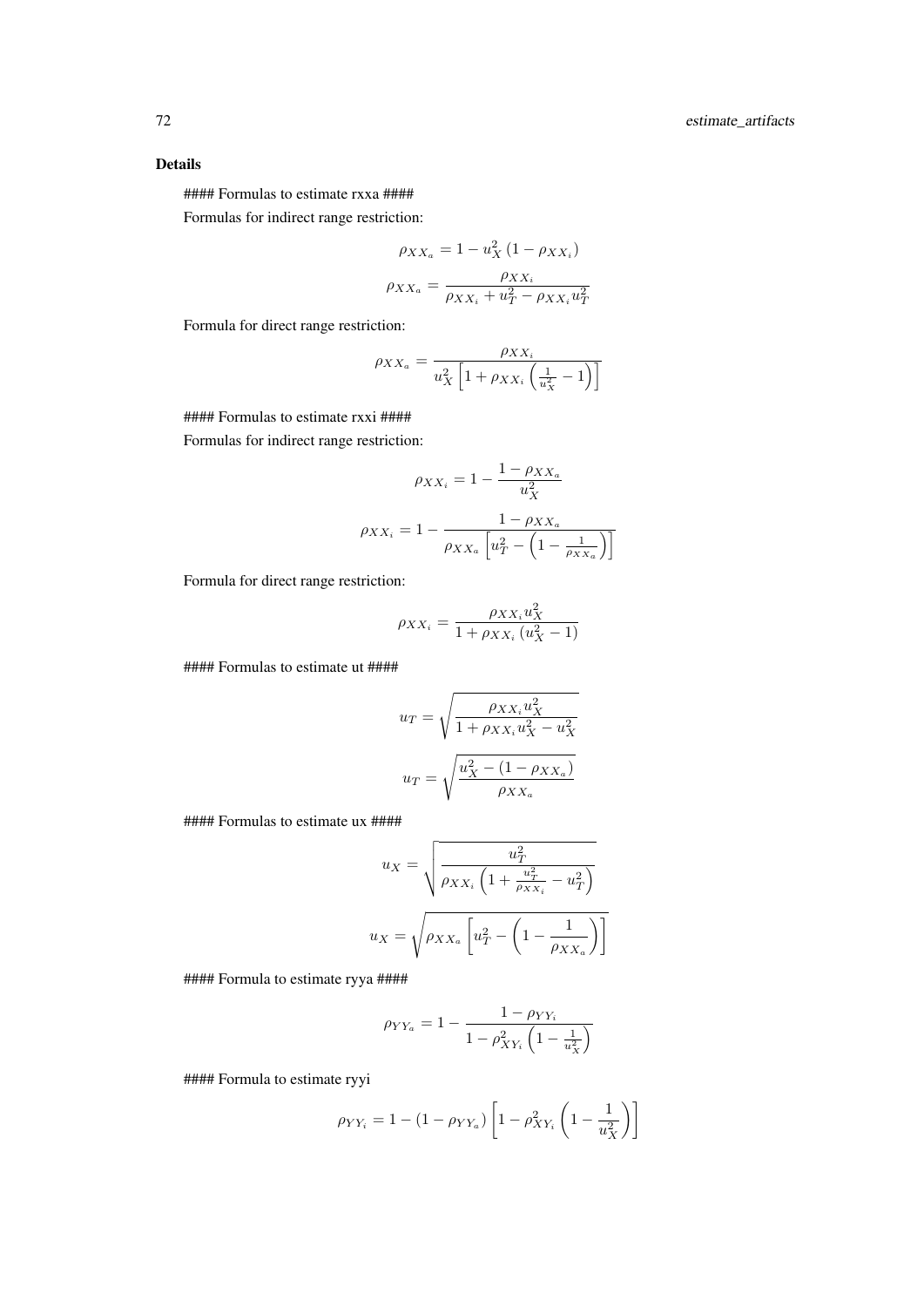#### Formula to estimate uy ####

$$
u_Y = \sqrt{\frac{1 - \rho_{YY_a}}{1 - \rho_{YY_i}}}
$$

#### Formula to estimate up ####

$$
u_{P} = \sqrt{\frac{\frac{1 - \rho_{YY_a}}{1 - \rho_{YY_a}} - (1 - \rho_{YY_a})}{\rho_{YY_a}}}
$$

### Value

A vector of estimated artifact values.

### References

Schmidt, F. L., & Hunter, J. E. (2015). *Methods of meta-analysis: Correcting error and bias in research findings* (3rd ed.). Sage. doi: [10.4135/9781483398105](https://doi.org/10.4135/9781483398105) p. 127.

Le, H., & Schmidt, F. L. (2006). Correcting for indirect range restriction in meta-analysis: Testing a new meta-analytic procedure. *Psychological Methods, 11*(4), 416–438. doi: [10.1037/1082-](https://doi.org/10.1037/1082-989X.11.4.416) [989X.11.4.416](https://doi.org/10.1037/1082-989X.11.4.416)

Hunter, J. E., Schmidt, F. L., & Le, H. (2006). Implications of direct and indirect range restriction for meta-analysis methods and findings. *Journal of Applied Psychology, 91*(3), 594–612. doi: [10.1037/00219010.91.3.594](https://doi.org/10.1037/0021-9010.91.3.594)

Le, H., Oh, I.-S., Schmidt, F. L., & Wooldridge, C. D. (2016). Correction for range restriction in meta-analysis revisited: Improvements and implications for organizational research. *Personnel Psychology, 69*(4), 975–1008. doi: [10.1111/peps.12122](https://doi.org/10.1111/peps.12122)

## Examples

```
estimate_rxxa(rxxi = .8, ux = .8, ux_observed = TRUE)
estimate_rxxi(rxxa = .8, ux = .8, ux_observed = TRUE)
estimate_ut(ux = .8, rxx = .8, rxx_restricted = TRUE)
estimate_ux(ut = .8, rxx = .8, rxx_restricted = TRUE)
estimate_ryya(ryyi = .8, rxyi = .3, ux = .8)
estimate_ryyi(ryya = .8, rxyi = .3, ux = .8)
estimate_uy(ryyi = c(.5, .7), ryya = c(.7, .8))
estimate_up(ryyi = c(.5, .7), ryya = c(.7, .8))
estimate_rxxa_u(ux = c(.7, .8), ut = c(.65, .75))
estimate_rxxi_u(ux = c(.7, .8), ut = c(.65, .75))
```
estimate\_length\_sb *Inverse Spearman-Brown formula to estimate the amount by which a measure would have to be lengthened or shorted to achieve a desired level of reliability*

#### Description

This function implements the inverse of the Spearman-Brown prophecy formula and answers the question: "How much would I have to increase (do decrease) the length of this measure to obtain a desired reliability level given the current reliability of the measure?" The result of the function is the multiplier by which the length of the original measure should be adjusted. The formula implemented here assumes that all items added to (or subtracted from) the measure will be parallel forms of the original items.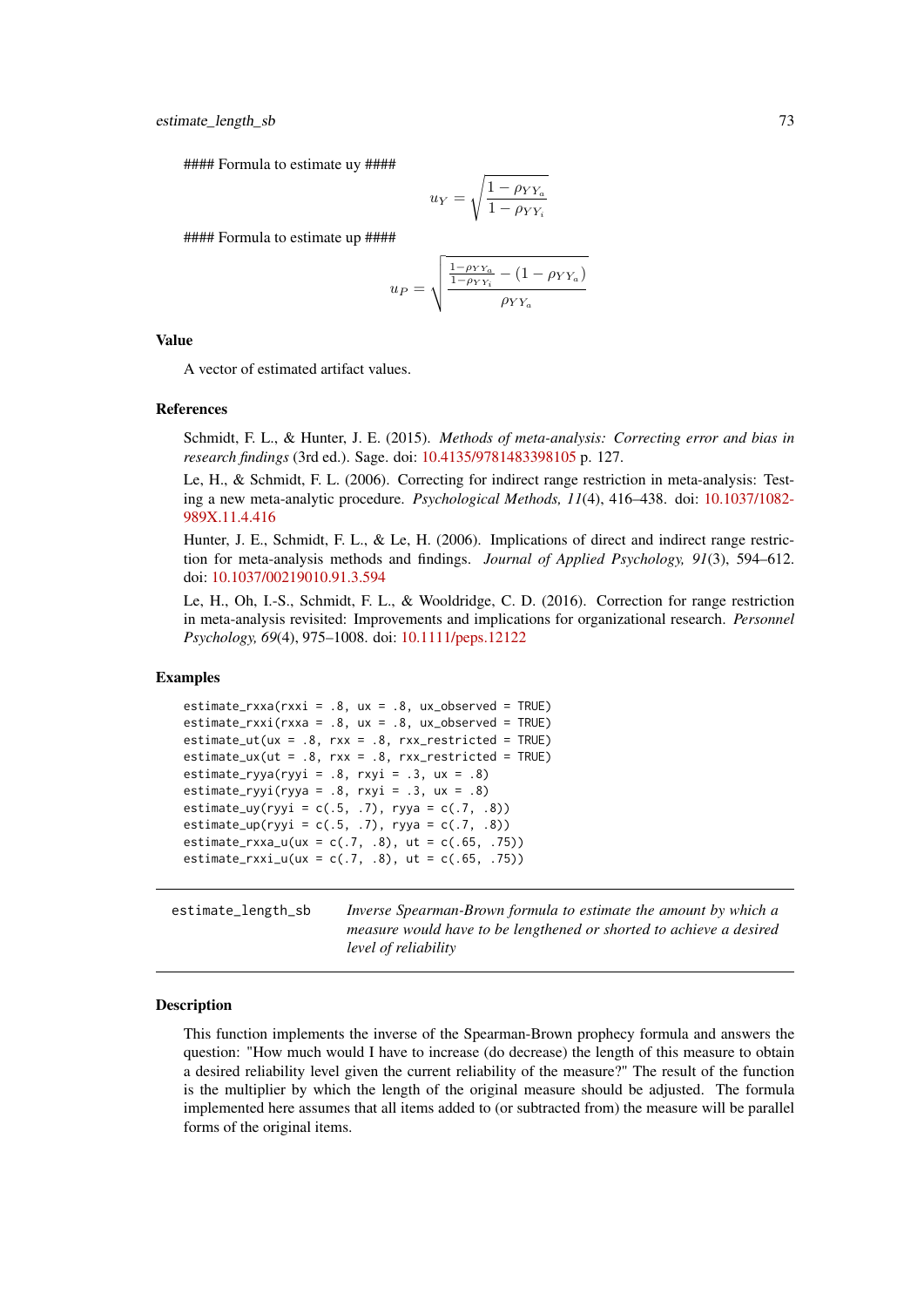### Usage

```
estimate_length_sb(rel_initial, rel_desired)
```
### Arguments

| rel_initial | Initial reliability of a measure.                         |
|-------------|-----------------------------------------------------------|
| rel_desired | Desired reliability of a lengthened or shortened measure. |

# Details

This is computed as:

$$
k^* = \frac{\rho^*_{XX}(\rho_{XX}-1)}{(\rho^*_{XX}-1)\rho_{XX}}
$$

where  $\rho_{XX}$  is the inital reliability,  $\rho_{XX}^*$  is the predicted reliability of a measure with a different length, and  $k^*$  is the number of times the measure would have to be lengthened to obtain a reliability equal to  $\rho_{XX}^*$ .

# Value

The estimated number of times by which the number of items in the initial measure would have to be multiplied to achieve the desired reliability.

### References

Ghiselli, E. E., Campbell, J. P., & Zedeck, S. (1981). *Measurement theory for the behavioral sciences*. San Francisco, CA: Freeman. p. 236.

## Examples

## Estimated k to achieve a reliability of .8 from a measure with an initial reliability of .7 estimate\_length\_sb(rel\_initial = .7, rel\_desired = .8)

```
## Estimated k to achieve a reliability of .8 from a measure with an initial reliability of .9
estimate_length_sb(rel_initial = .9, rel_desired = .8)
```
estimate\_prod *Estimation of statistics computed from products of random, normal variables*

## **Description**

This family of functions computes univariate descriptive statistics for the products of two variables denoted as "x" and "y" (e.g., mean(x \* y) or var(x \* y)) and the covariance between the products of "x" and "y" and of "u" and "v" (e.g.,  $cov(x * y, u * v)$  or  $cor(x * y, u * v)$ ). These functions presume all variables are random normal variables.

Available functions include:

• estimate\_mean\_prod Estimate the mean of the product of two variables:  $x * y$ .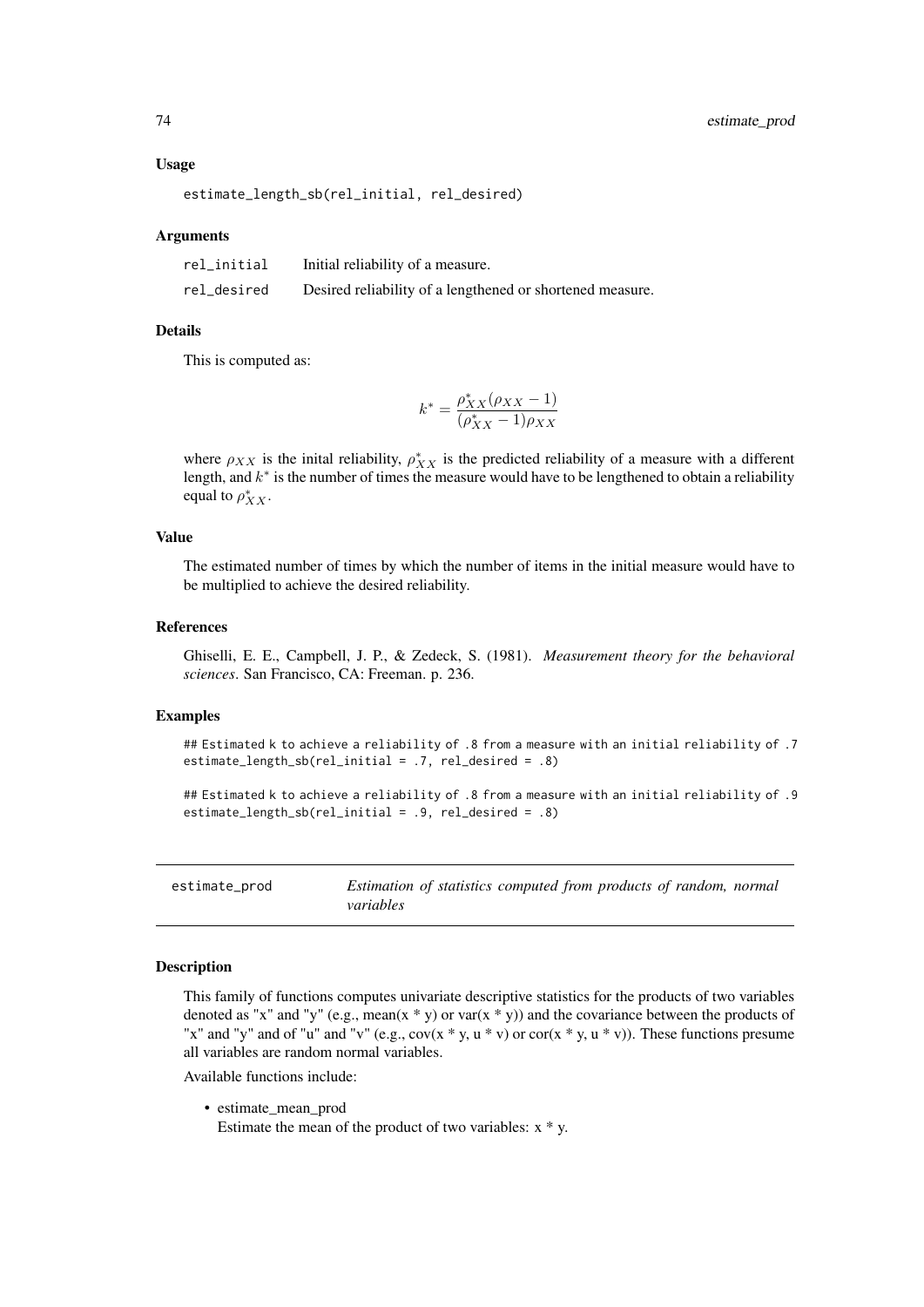## estimate\_prod 75

- estimate\_var\_prod Estimate the variance of the product of two variables: x \* y.
- estimate\_cov\_prods Estimate the covariance between the products of two pairs of variables: x \* y and u \* v.
- estimate\_cor\_prods Estimate the correlation between the products of two pairs of variables: x \* y and u \* v.

# Usage

```
estimate_mean_prod(mu_x, mu_y, cov_xy)
```

```
estimate_var_prod(mu_x, mu_y, var_x, var_y, cov_xy)
```

```
estimate_cov_prods(mu_x, mu_y, mu_u, mu_v, cov_xu, cov_xv, cov_yu, cov_yv)
```

```
estimate_cor_prods(
```

```
mu_x,
mu_y,
mu_u,
mu_v,
var_x,
var_y,
var_u,
var_v,
cov_xu,
cov_xv,
cov_yu,
cov_yv,
cov_xy,
cov_uv
```
# Arguments

)

| $mu_X$  | Expected value of variable x. |
|---------|-------------------------------|
| $mu_y$  | Expected value of variable y. |
| cov_xy  | Covariance between x and y.   |
| var_x   | Variance of variable x.       |
| $var_y$ | Variance of variable y.       |
| $mu_u$  | Expected value of variable u. |
| $mu_v$  | Expected value of variable v. |
| COV_XU  | Covariance between x and u.   |
| COV_XV  | Covariance between x and y.   |
| cov_yu  | Covariance between y and u.   |
| COV_yV  | Covariance between y and y.   |
| var_u   | Variance of variable u.       |
| var_v   | Variance of variable v.       |
| COV_UV  | Covariance between u and v.   |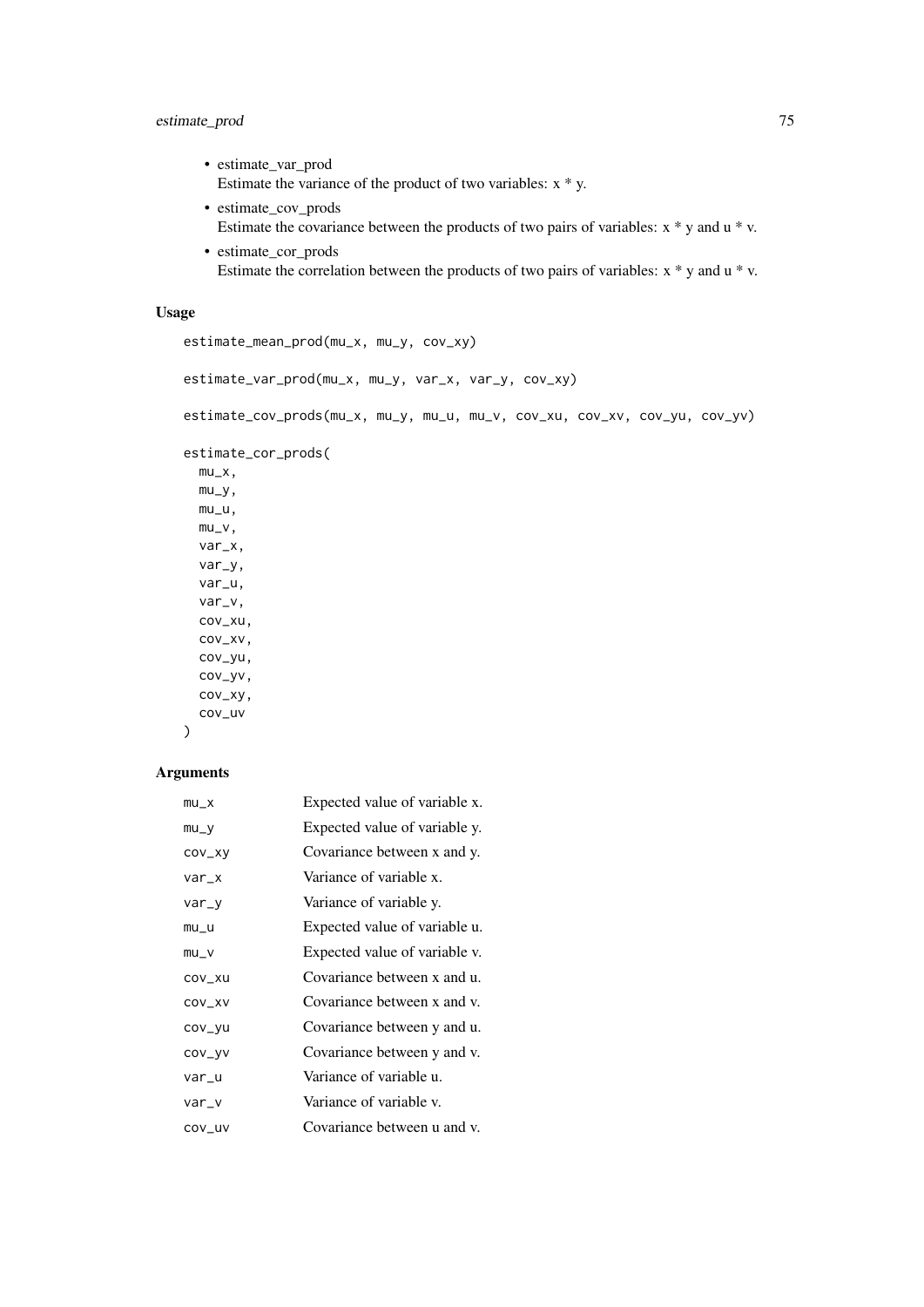## Value

An estimated statistic computed from the products of random, normal variables.

# References

Bohrnstedt, G. W., & Goldberger, A. S. (1969). On the exact covariance of products of random variables. *Journal of the American Statistical Association, 64*(328), 1439. doi: [10.2307/2286081](https://doi.org/10.2307/2286081)

Goodman, L. A. (1960). On the exact variance of products. *Journal of the American Statistical Association, 55*(292), 708. doi: [10.2307/2281592](https://doi.org/10.2307/2281592)

estimate\_q\_dist *Estimate descriptive statistics of square-root reliabilities*

## Description

Estimate descriptive statistics of square-root reliabilities from descriptive statistics of reliabilities via Taylor series approximation

## Usage

estimate\_q\_dist(mean\_rel, var\_rel)

## Arguments

| mean_rel | Mean reliability value.         |
|----------|---------------------------------|
| var_rel  | Variance of reliability values. |

# Details

$$
var_{q_X}=\frac{var_{\rho_{XX}}}{4q^2_X}
$$

# Value

The estimated mean and variance of a distribution of square-root reliability values.

# Examples

estimate\_q\_dist(mean\_rel = .8, var\_rel = .15)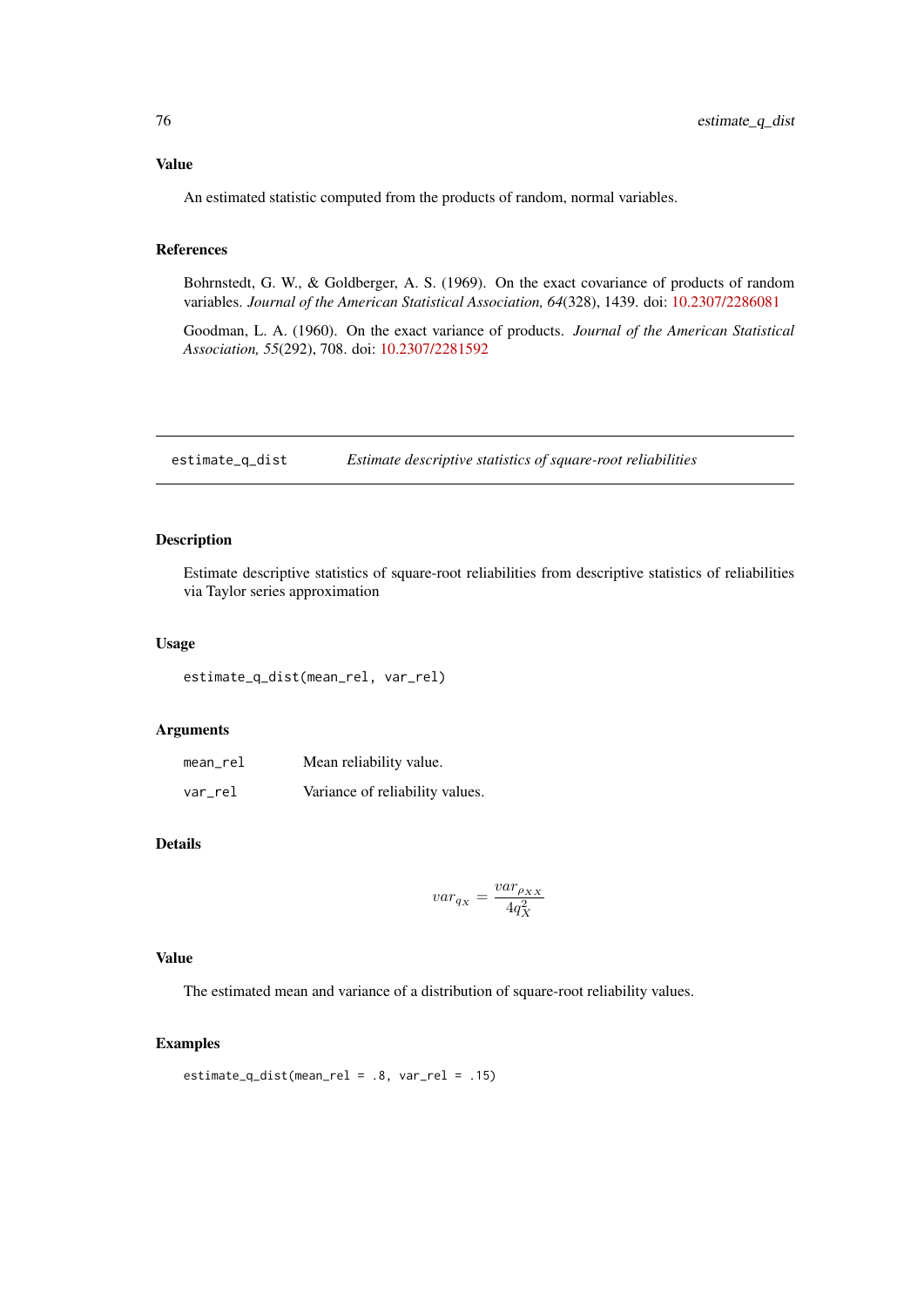estimate\_rel\_dist *Estimate descriptive statistics of reliabilities*

### Description

Estimate descriptive statistics of reliabilities from descriptive statistics of square-root reliabilities via Taylor series approximation

# Usage

```
estimate_rel_dist(mean_q, var_q)
```
### Arguments

| mean_g | Mean square-root reliability value.         |
|--------|---------------------------------------------|
| var_q  | Variance of square-root reliability values. |

# Details

 $var_{\rho_{XX}} = 4q_X^2 var_{\rho_{XX}}$ 

## Value

The estimated mean and variance of a distribution of reliability values.

# Examples

 $estimate_{rel\_dist(mean_q = .9, var_q = .05)}$ 

estimate\_rel\_sb *Spearman-Brown prophecy formula to estimate the reliability of a lengthened measure*

# Description

This function implements the Spearman-Brown prophecy formula for estimating the reliability of a lengthened (or shortened) measure. The formula implemented here assumes that all items added to (or subtracted from) the measure will be parallel forms of the original items.

### Usage

```
estimate_rel_sb(rel_initial, k)
```
### Arguments

rel\_initial Initial reliability of a measure. k The number of times by which the measure should be lengthened (if  $k > 1$ ) or shortened (if  $k < 1$ ), assuming that all new items are parallel forms of initial items.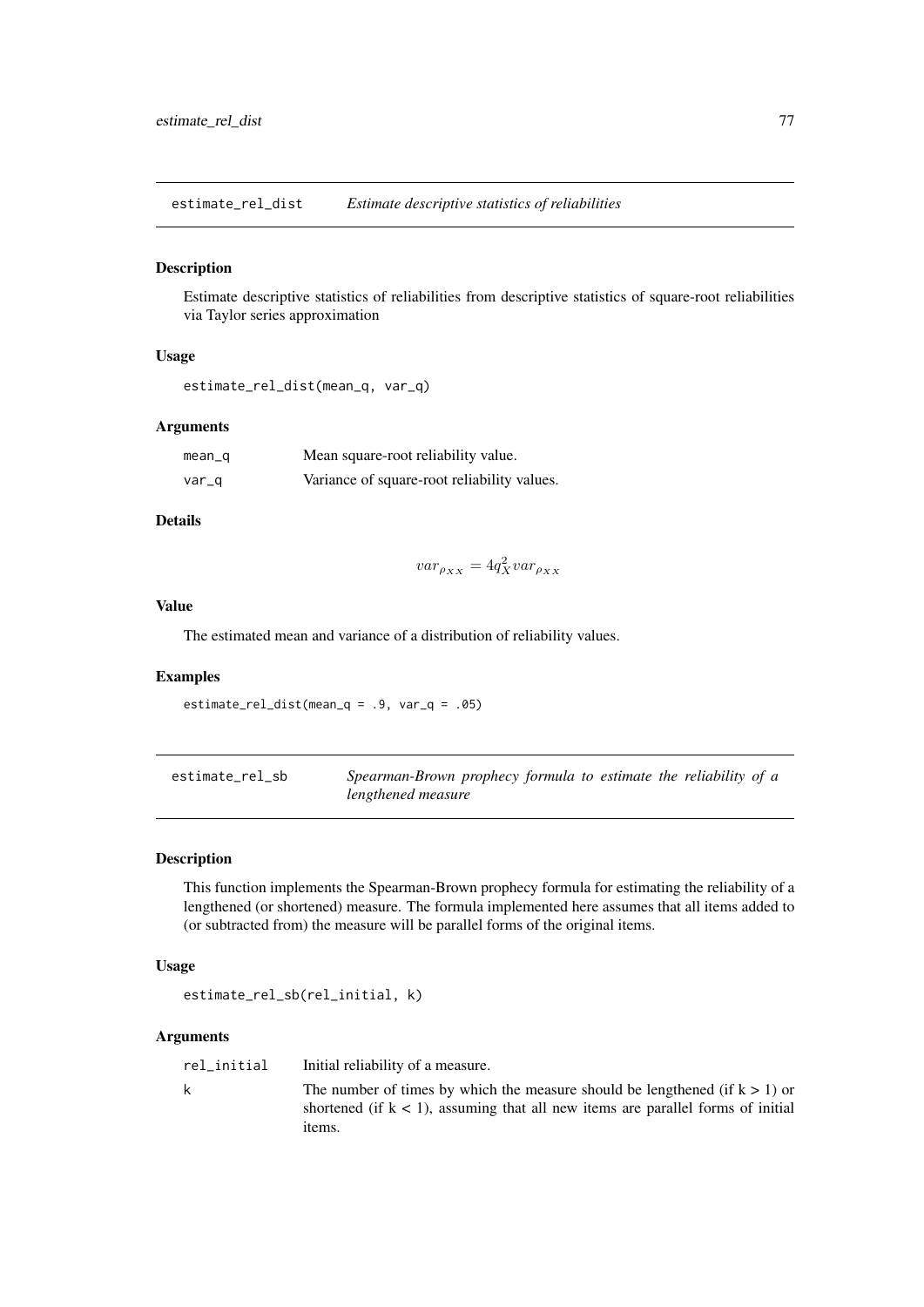### Details

This is computed as:

$$
\rho_{XX}^* = \frac{k\rho_{XX}}{1 + (k-1)\rho_{XX}}
$$

where  $\rho_{XX}$  is the initial reliability, *k* is the multiplier by which the measure is to be lengthened (or shortened), and  $\rho_{XX}^*$  is the predicted reliability of a measure with a different length.

### Value

The estimated reliability of the lengthened (or shortened) measure.

### References

Ghiselli, E. E., Campbell, J. P., & Zedeck, S. (1981). *Measurement theory for the behavioral sciences*. San Francisco, CA: Freeman. p. 232.

### Examples

```
## Double the length of a measure with an initial reliability of .7
estimate_rel_sb(rel_initial = .7, k = 2)
```

```
## Halve the length of a measure with an initial reliability of .9
estimate_rel_sb(rel_initial = .9, k = .5)
```

```
estimate_u Estimate u ratios from available artifact information
```
## Description

Uses information about standard deviations, reliability estimates, and selection ratios to estimate u ratios. Selection ratios are only used to estimate u when no other information is available, but estimates of u computed from SDs and reliabilities will be averaged to reduce error.

### Usage

```
estimate_u(
 measure_id = NULL,
 sdi = NULL,sda = NULL,
 rxxi = NULL,rxxa = NULL,item_ki = NULL,
 item_ka = NULL,
 n = NULL,meani = NULL,sr = NULL,rxya_est = NULL,
 data = NULL
)
```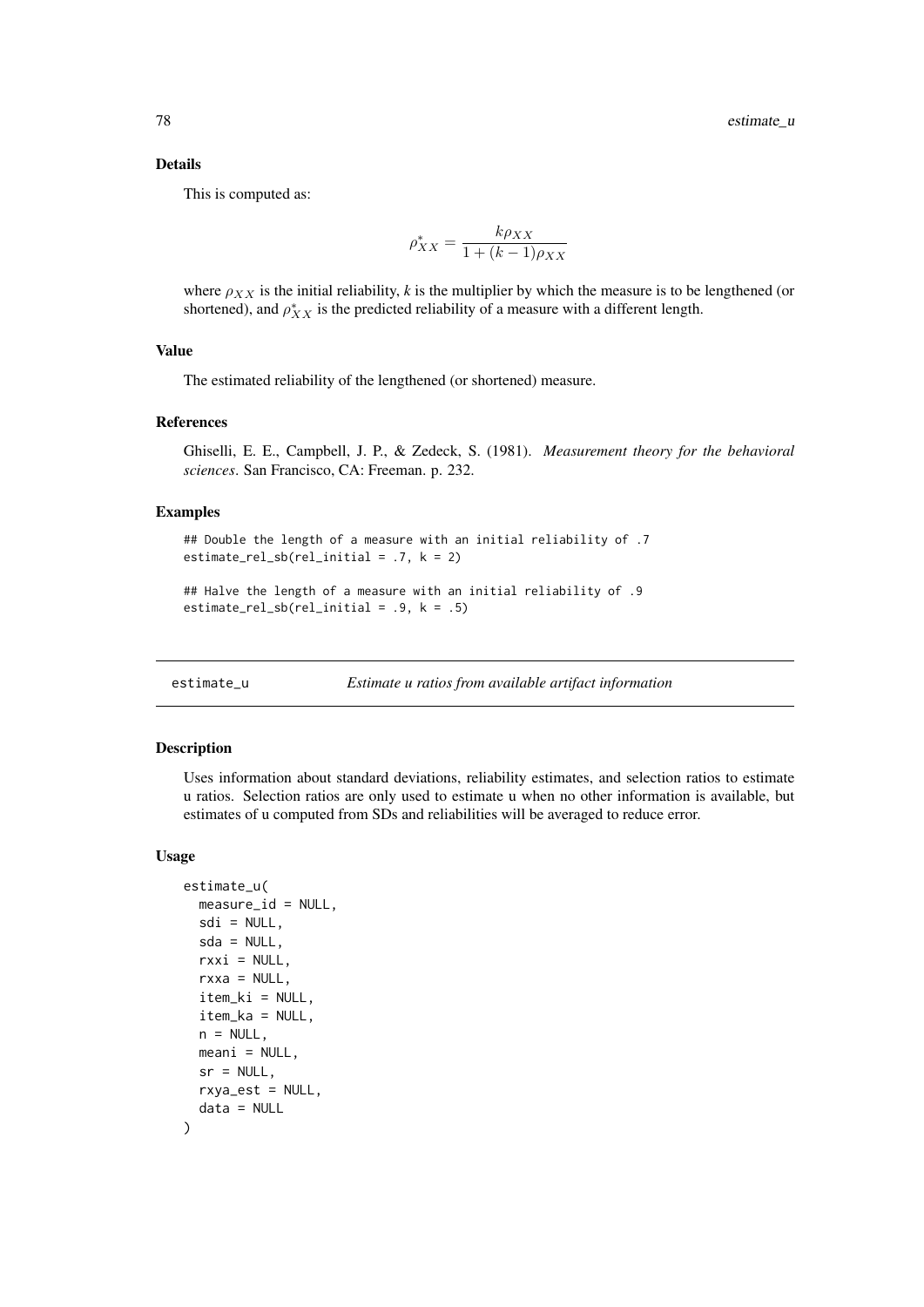## estimate\_u 79

#### Arguments

| measure_id | Vector of measure identifiers.                                                                                                               |
|------------|----------------------------------------------------------------------------------------------------------------------------------------------|
| sdi        | Scalar or vector containing restricted standard deviation(s).                                                                                |
| sda        | Scalar or vector containing unrestricted standard deviation(s).                                                                              |
| rxxi       | Scalar or vector containing restricted reliability coefficient(s).                                                                           |
| rxxa       | Scalar or vector containing unrestricted reliability coefficient(s).                                                                         |
| item_ki    | Scalar or vector containing the number of items used in measures within sam-<br>ples.                                                        |
| item_ka    | Scalar or vector indicating the number of items toward which reliability esti-<br>mates should be adjusted using the Spearman-Brown formula. |
| n          | Vector of sample sizes.                                                                                                                      |
| meani      | Vector of sample means.                                                                                                                      |
| sr         | Vector of selection ratios (used only when no other useable u-ratio inputs are<br>available).                                                |
| rxya_est   | Vector of estimated unrestricted correlations between the selection mechanism<br>and the variable of interest (used only when sr is used).   |
| data       | Optional data frame containing any or all information for use in other arguments.                                                            |

# Value

A vector of estimated u ratios.

## Examples

```
sdi <- c(1.4, 1.2, 1.3, 1.4)
sda \leq 2
rxxi <- c(.6, .7, .75, .8)
rxxa \leq c(.9, .95, .8, .9)item_ki <- c(12, 12, 12, NA)
item_ka <- NULL
n <- c(200, 200, 200, 200)
meani <-c(2, 1, 2, 3)sr \leftarrow c(.5, .6, .7, .4)rxya_est \leq .5
## Estimate u from standard deviations only:
estimate_u(sdi = sdi, sda = sda)
## Estimate u from incumbent standard deviations and the
## mixture standard deviation:
estimate_u(sdi = sdi, sda = "mixture", meani = meani, n = n)
## Estimate u from reliability information:
estimate_u(rxxi = rxxi, rxxa = rxxa)## Estimate u from both standard deviations and reliabilities:
estimate_u(sdi = sdi, sda = sda, rxxi = rxxi, rxxa = rxxa,
           item_ki = item_ki, item_ka = item_ka, n = n,
           meani = meani, sr = sr, rxya_est = rxya_est)
estimate_u(sdi = sdi, sda = "average", rxxi = rxxi, rxxa = "average",
```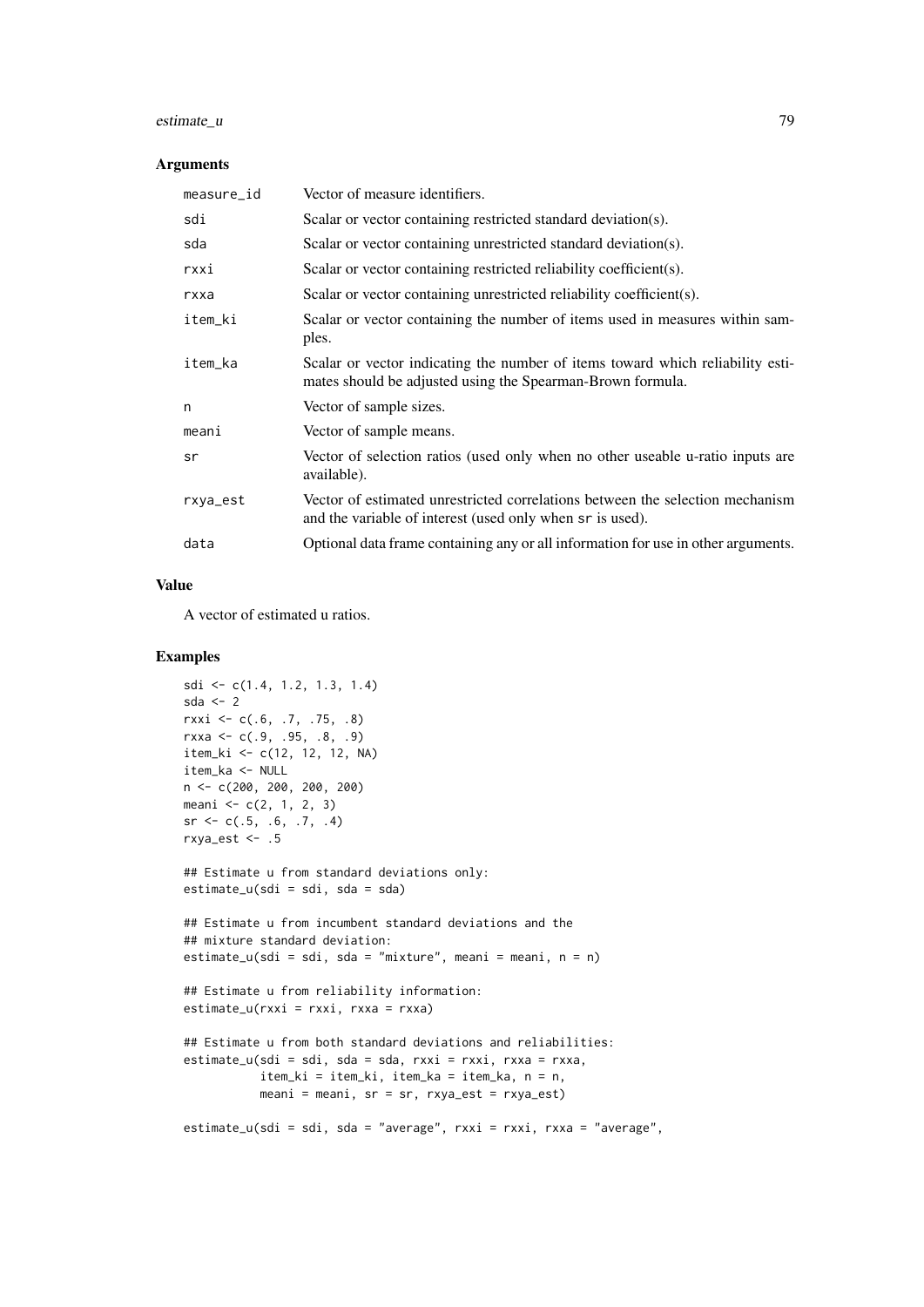```
item_ki = item_ki, item_ka = item_ka, n = n, meani = meani)
## Estimate u from selection ratios as direct range restriction:
estimate_u(sr = sr)
## Estimate u from selection ratios as indirect range restriction:
estimate_u(sr = sr, rxya_est = rxya_est)
```
estimate\_var\_artifacts

*Taylor series approximations for the variances of estimates artifact distributions.*

### Description

Taylor series approximations to estimate the variances of artifacts that have been estimated from other artifacts. These functions are implemented internally in the [create\\_ad](#page-51-0) function and related functions, but are useful as general tools for manipulating artifact distributions.

Available functions include:

- estimate var qxi Estimate the variance of a qxi distribution from a qxa distribution and a distribution of u ratios.
- estimate\_var\_rxxi Estimate the variance of an rxxi distribution from an rxxa distribution and a distribution of u ratios.
- estimate\_var\_qxa Estimate the variance of a qxa distribution from a qxi distribution and a distribution of u ratios.
- estimate var rxxa Estimate the variance of an rxxa distribution from an rxxi distribution and a distribution of u ratios.
- estimate var ut Estimate the variance of a true-score u ratio distribution from an observed-score u ratio distribution and a reliability distribution.
- estimate\_var\_ux Estimate the variance of an observed-score u ratio distribution from a true-score u ratio distribution and a reliability distribution.
- estimate var qyi Estimate the variance of a qyi distribution from the following distributions: qya, rxyi, and ux.
- estimate var ryyi Estimate the variance of an ryyi distribution from the following distributions: ryya, rxyi, and ux.
- estimate\_var\_qya Estimate the variance of a qya distribution from the following distributions: qyi, rxyi, and ux.
- estimate\_var\_ryya Estimate the variance of an ryya distribution from the following distributions: ryyi, rxyi, and ux.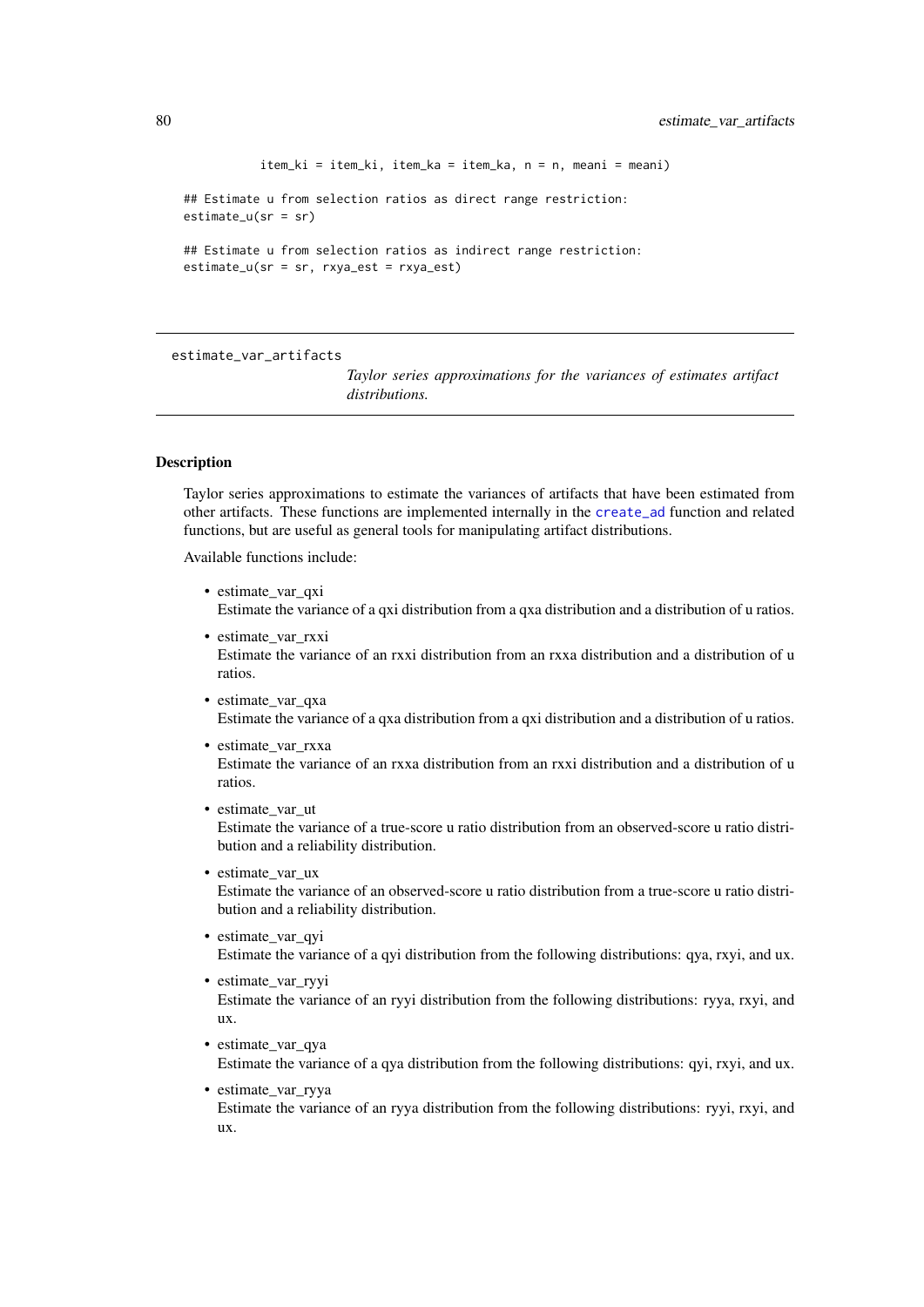# Usage

```
estimate_var_qxi(
  qxa,
  var_qx_a = 0,
  ux,
  var_{ux} = 0,
  cor_{\text{qxa}\_\text{u}x} = 0,
  ux_observed = TRUE,
  indirect_rr = TRUE,
  qxa_type = "alpha"
\lambdaestimate_var_qxa(
  qxi,
  var_qxi = 0,
  ux,
  var_{ux} = 0,
  cor_{\text{qxi}_\text{u}x} = 0,
  ux_observed = TRUE,
  indirect_rr = TRUE,
  qxi_type = "alpha"
)
estimate_var_rxxi(
  rxxa,
  var_rrxxa = \theta,
  ux,
  var_{ux} = 0,
  cor_rxxa_ux = 0,
  ux_observed = TRUE,
  indirect_rr = TRUE,
  rxxa_type = "alpha"
)
estimate_var_rxxa(
  rxxi,
  var_rrxxi = 0,
  ux,
  var_{ux} = 0,
  cor_rxxi_ux = 0,
  ux_observed = TRUE,
  indirect_rr = TRUE,
  rxxi_type = "alpha"
\lambdaestimate_var_ut(
  rxx,
  var_rxx = 0,
  ux,
  var_{ux} = 0,
  cor_rxx_lxx = 0,
  rxx_restricted = TRUE,
```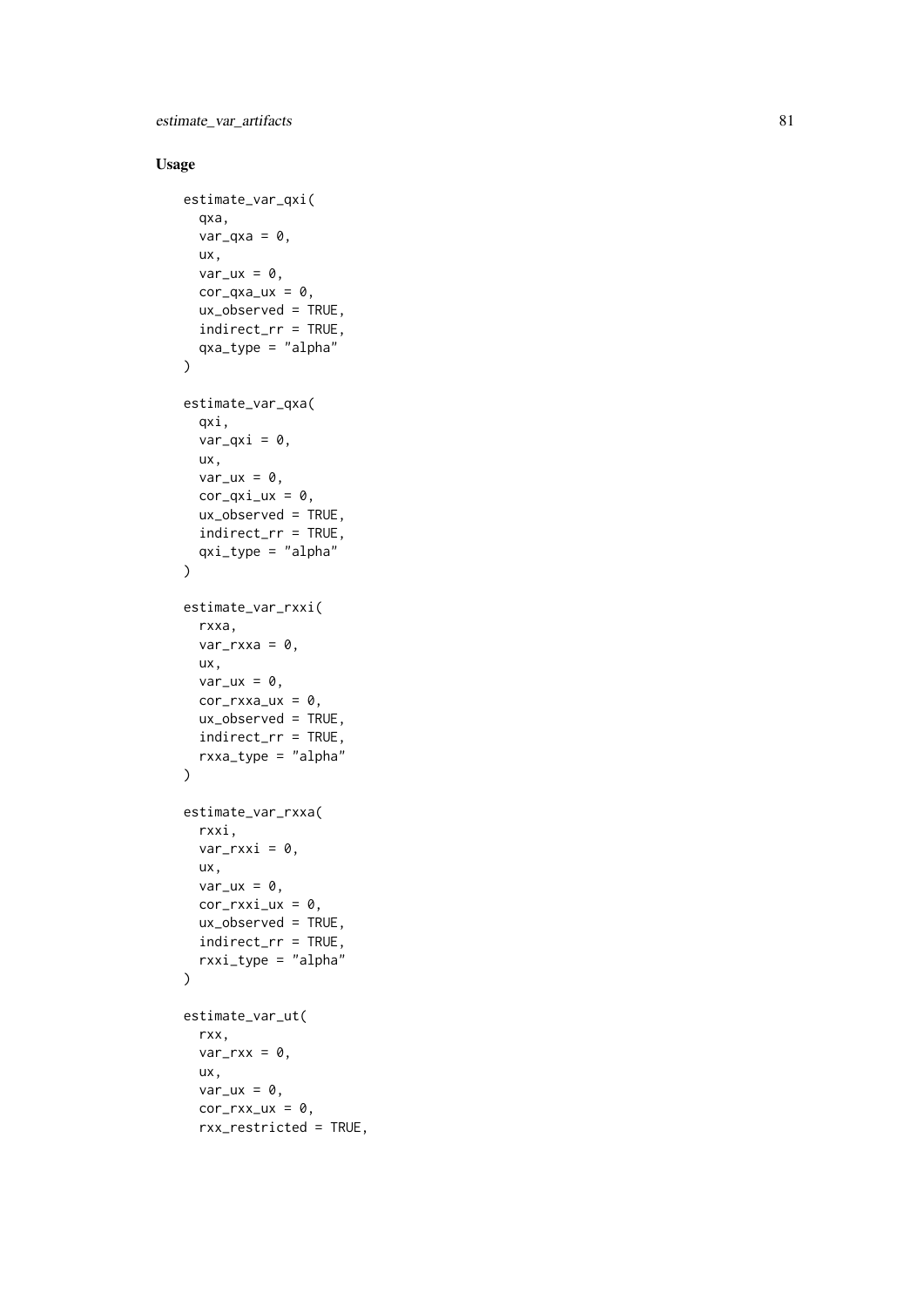```
rxx_as_qx = FALSE
\lambdaestimate_var_ux(
 rxx,
  var_rxx = 0,
 ut,
 var_{ut} = 0,
  cor_rxx_u t = 0,
 rxx_restricted = TRUE,
 rxx_as_qx = FALSE
\lambdaestimate_var_ryya(
  ryyi,
  var_{ryyi} = 0,
  rxyi,
  var_rxyi = 0,
  ux,
 var_{ux} = 0,
 cor_ryyi_rxyi = 0,
 cor_ryyi_lxx = 0,
 cor_rxyi_lxx = 0\lambdaestimate_var_qya(
  qyi,
  var_qyi = 0,
  rxyi,
  var_rxyi = 0,
  ux,
  var_{ux} = 0,
 cor\_qyi_rxyi = 0,
 cor\_qyi\_ux = 0,
 cor_rxyi_lxx = 0)
estimate_var_qyi(
  qya,
  var_qya = 0,
  rxyi,
  var_rxyi = 0,
  ux,
  var_{ux} = 0,
 cor_qya_rxyi = 0,
 cor_qya_lxx = 0,
 cor_rxyi_lxx = 0\lambdaestimate_var_ryyi(
 ryya,
  var_{ryya} = 0,
```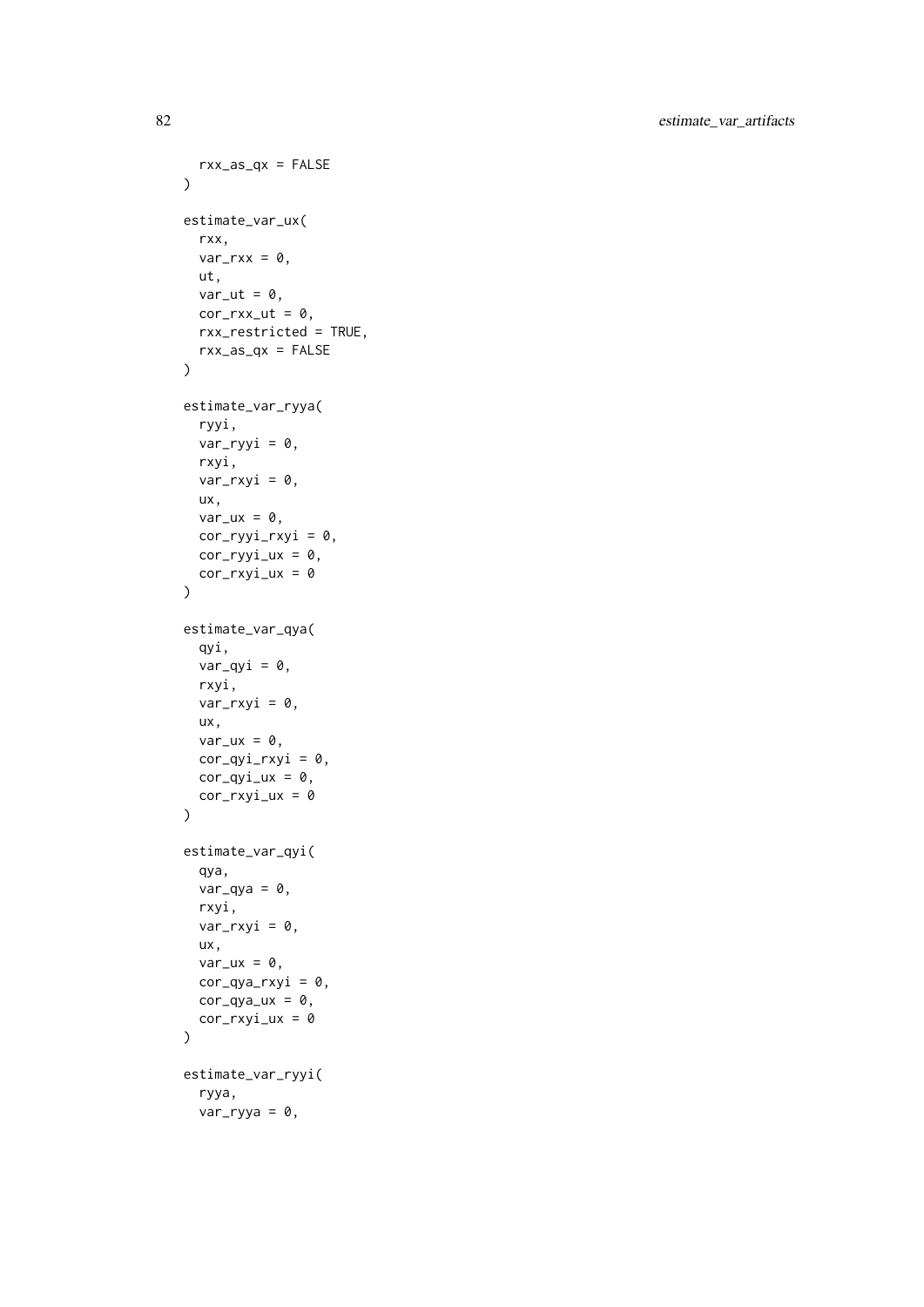# estimate\_var\_artifacts 83

```
rxyi,
 var_rxyi = 0,
 ux,
 var_{ux} = 0,
 cor_ryya_rxyi = 0,
cor_{ryya_u} = 0,
 cor_rxyi_lxx = 0)
```
# Arguments

| qxa         | Square-root of applicant reliability estimate.                                                                                                                                                                                                                                                      |
|-------------|-----------------------------------------------------------------------------------------------------------------------------------------------------------------------------------------------------------------------------------------------------------------------------------------------------|
| var_qxa     | Variance of square-root of applicant reliability estimate.                                                                                                                                                                                                                                          |
| ux          | Observed-score u ratio.                                                                                                                                                                                                                                                                             |
| var_ux      | Variance of observed-score u ratio.                                                                                                                                                                                                                                                                 |
| cor_qxa_ux  | Correlation between qxa and ux.                                                                                                                                                                                                                                                                     |
| ux_observed | Logical vector determining whether u ratios are observed-score u ratios (TRUE)<br>or true-score u ratios (FALSE).                                                                                                                                                                                   |
| indirect_rr | Logical vector determining whether reliability values are associated with indi-<br>rect range restriction (TRUE) or direct range restriction (FALSE).                                                                                                                                               |
| qxi         | Square-root of incumbent reliability estimate.                                                                                                                                                                                                                                                      |
| var_qxi     | Variance of square-root of incumbent reliability estimate.                                                                                                                                                                                                                                          |
| cor_qxi_ux  | Correlation between qxi and ux.                                                                                                                                                                                                                                                                     |
| rxxa        | Incumbent reliability value.                                                                                                                                                                                                                                                                        |
| var_rxxa    | Variance of incumbent reliability values.                                                                                                                                                                                                                                                           |
| cor_rxxa_ux | Correlation between rxxa and ux.                                                                                                                                                                                                                                                                    |
| rxxi        | Incumbent reliability value.                                                                                                                                                                                                                                                                        |
| var_rxxi    | Variance of incumbent reliability values.                                                                                                                                                                                                                                                           |
| cor_rxxi_ux | Correlation between rxxi and ux.<br>rxxi_type, rxxa_type, qxi_type, qxa_type<br>String vector identifying the types of reliability estimates supplied (e.g., "alpha",<br>"retest", "interrater_r", "splithalf"). See the documentation for ma_r for a full list<br>of acceptable reliability types. |
| rxx         | Generic argument for a reliability estimate (whether this is a reliability or the<br>square root of a reliability is clarified by the rxx_as_qx argument).                                                                                                                                          |
| var_rxx     | Generic argument for the variance of reliability estimates (whether this pertains<br>to reliabilities or the square roots of reliabilities is clarified by the rxx_as_qx<br>argument).                                                                                                              |
| cor_rxx_ux  | Correlation between rxx and ux.                                                                                                                                                                                                                                                                     |
|             | rxx_restricted Logical vector determining whether reliability estimates were incumbent relia-<br>bilities (TRUE) or applicant reliabilities (FALSE).                                                                                                                                                |
| $rxx_as_qx$ | Logical vector determining whether the reliability estimates were reliabilities<br>(TRUE) or square-roots of reliabilities (FALSE).                                                                                                                                                                 |
| ut          | True-score u ratio.                                                                                                                                                                                                                                                                                 |
| var_ut      | Variance of true-score u ratio.                                                                                                                                                                                                                                                                     |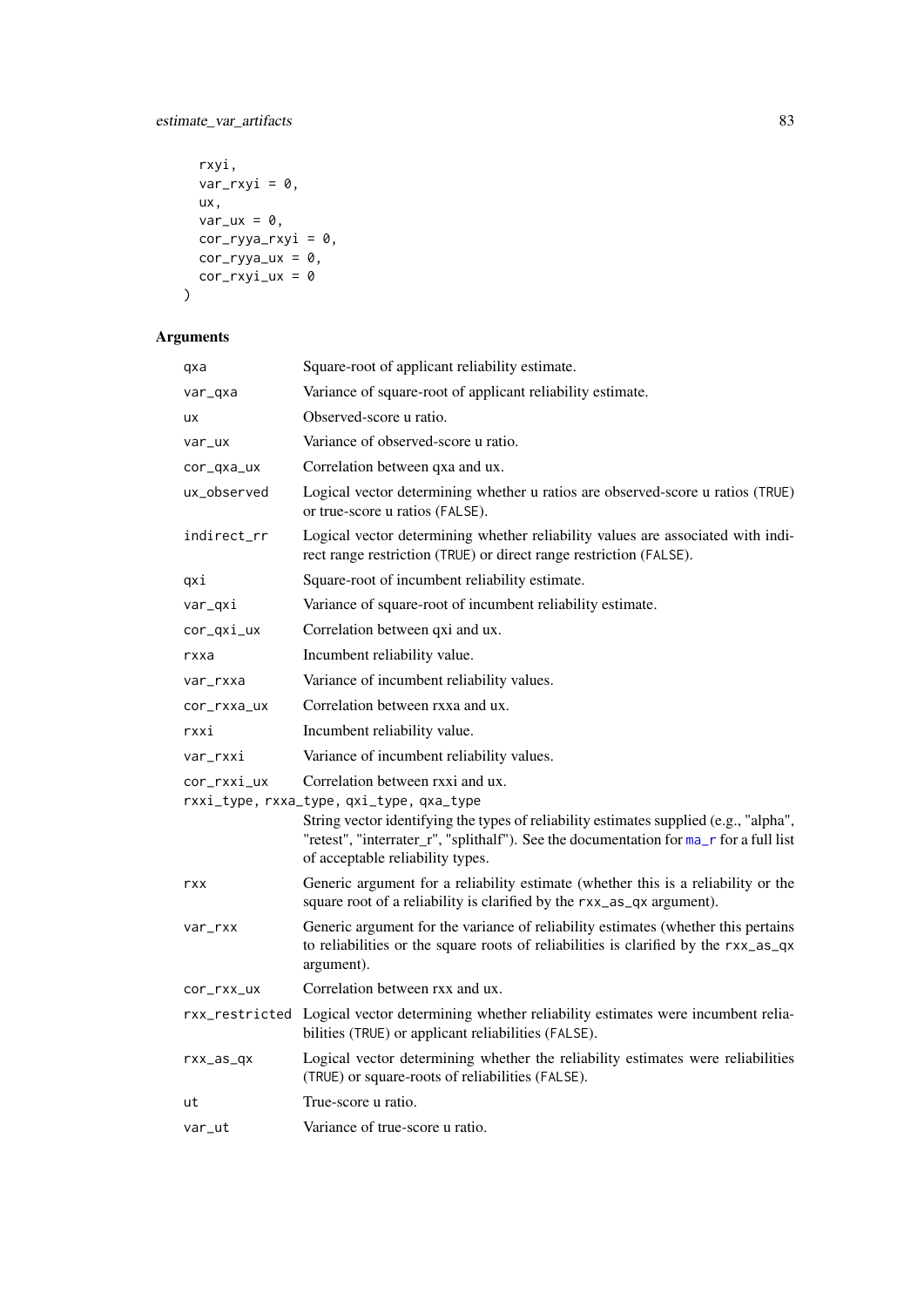| cor_rxx_ut    | Correlation between rxx and ut.                            |
|---------------|------------------------------------------------------------|
| ryyi          | Incumbent reliability value.                               |
| var_ryyi      | Variance of incumbent reliability values.                  |
| rxyi          | Incumbent correlation between X and Y.                     |
| var_rxyi      | Variance of incumbent correlations.                        |
| cor_ryyi_rxyi | Correlation between ryyi and rxyi.                         |
| cor_ryyi_ux   | Correlation between ryyi and ux.                           |
| cor_rxyi_ux   | Correlation between rxyi and ux.                           |
| qyi           | Square-root of incumbent reliability estimate.             |
| var_qyi       | Variance of square-root of incumbent reliability estimate. |
| cor_qyi_rxyi  | Correlation between qyi and rxyi.                          |
| cor_qyi_ux    | Correlation between qyi and ux.                            |
| qya           | Square-root of applicant reliability estimate.             |
| var_qya       | Variance of square-root of applicant reliability estimate. |
| cor_qya_rxyi  | Correlation between qya and rxyi.                          |
| cor_qya_ux    | Correlation between qya and ux.                            |
| ryya          | Applicant reliability value.                               |
| var_ryya      | Variance of applicant reliability values.                  |
| cor_ryya_rxyi | Correlation between ryya and rxyi.                         |
| cor_ryya_ux   | Correlation between ryya and ux.                           |

# Details

#### Partial derivatives to estimate the variance of qxa using ux #### Indirect range restriction:  $\overline{a}$ 

$$
b_{u_X} = \frac{(q_{X_i}^2 - 1)u_X}{\sqrt{(q_{X_i}^2 - 1)u_X^2 + 1}}
$$

$$
b_{q_{X_i}} = \frac{q_{X_i}^2 u_X^2}{\sqrt{(q_{X_i}^2 - 1)u_X^2 + 1}}
$$

Direct range restriction:

$$
b_{u_X} = \frac{q_{X_i}^2(q_{X_i}^2 - 1)u_X}{\sqrt{-\frac{q_{X_i}^2(u_X^2 - 1) - u_X^2}{q_{X_i}^2(u_X^2 - 1) - u_X^2}}}(q_{X_i}^2(u_X^2 - 1) - u_X^2)^2}
$$
  

$$
b_{q_{X_i}} = \frac{q_{X_i}u_X^2}{\sqrt{-\frac{q_{X_i}^2}{q_{X_i}^2(u_X^2 - 1) - u_X^2}}(q_{X_i}^2(u_X^2 - 1) - u_X^2)^2}
$$

#### Partial derivatives to estimate the variance of rxxa using ux #### Indirect range restriction:

$$
b_{u_X} = 2 (\rho_{XX_i} - 1) u_X
$$

$$
\rho_{XX_i} : b_{\rho_{XX_i}} = u_X^2
$$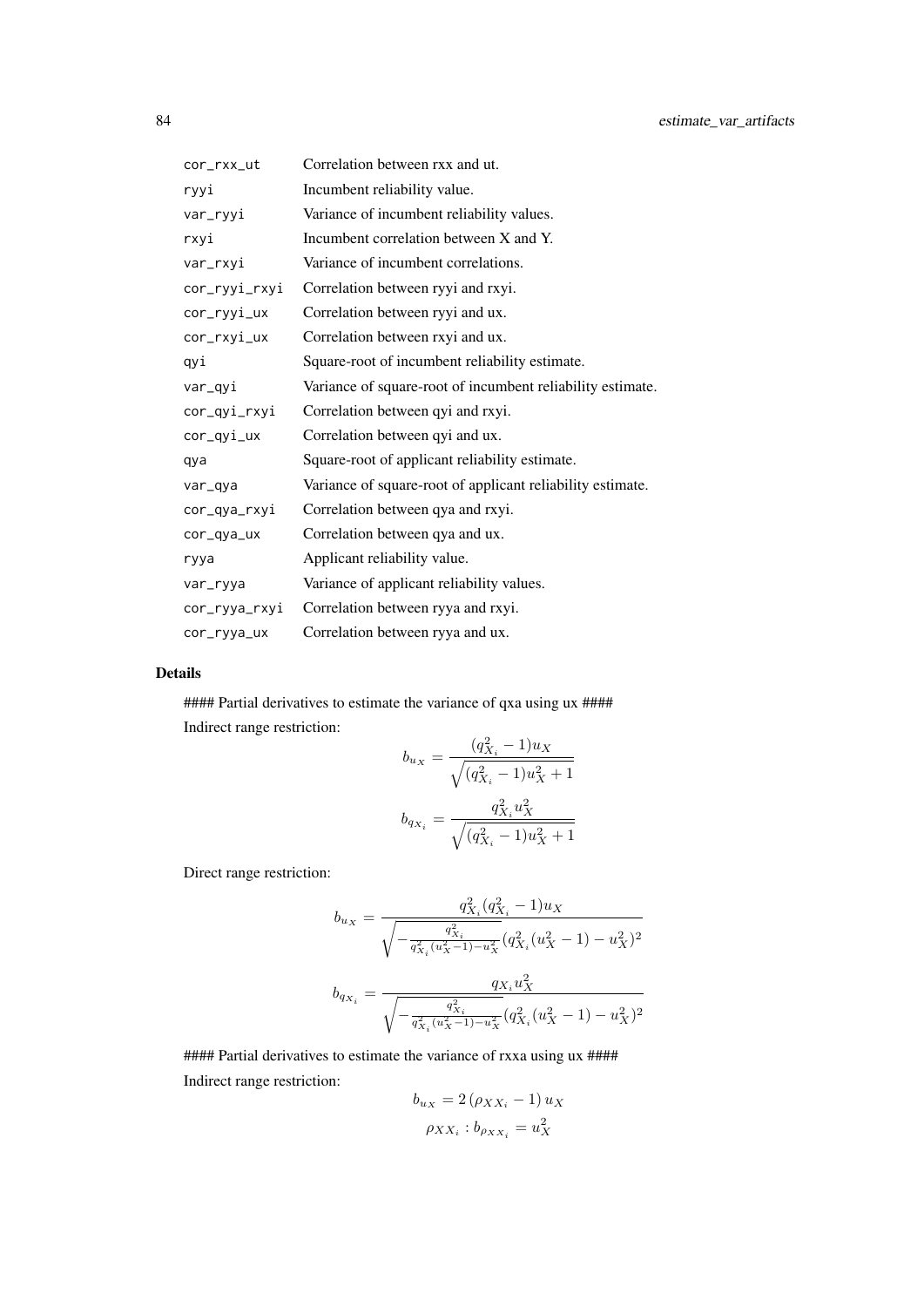Direct range restriction:

$$
b_{u_X} = \frac{2(\rho_{XX_i} - 1)\rho_{XX_i}u_X}{(-\rho_{XX_i}u_X^2 + \rho_{XX_i} + u_X^2)^2}
$$

$$
b_{\rho_{XX_i}} = \frac{u_X^2}{(-\rho_{XX_i}u_X^2 + \rho_{XX_i} + u_X^2)^2}
$$

#### Partial derivatives to estimate the variance of rxxa using ut ####

$$
b_{u_T} = \frac{2(\rho_{XX_i} - 1) * \rho_{XX_i} u_T}{(-\rho_{XX_i} u_T^2 + \rho_{XX_i} + u_T^2)^2}
$$

$$
b_{\rho_{XX_i}} = \frac{u_T^2}{(-\rho_{XX_i} u_T^2 + \rho_{XX_i} + u_T^2)^2}
$$

#### Partial derivatives to estimate the variance of qxa using ut ####

$$
\begin{aligned} b_{u_T}&=\frac{q_{X_i}^2(q_{X_i}^2-1)u_T}{\sqrt{\frac{-q_{X_i}^2}{q_{X_i}^2*(u_T^2-1)-u_T^2}}(q_{X_i}^2(u_T^2-1)-u_T^2)^2}\\ b_{q_{X_i}}&=\frac{q_{X_i}u_T^2}{\sqrt{\frac{q_{X_i}^2}{u_T^2-q_{X_i}^2(u_T^2-1)}}(u_T^2-q_{X_i}^2(u_T^2-1))^2} \end{aligned}
$$

#### Partial derivatives to estimate the variance of qxi using ux #### Indirect range restriction:

$$
b_{u_X} = \frac{1 - qxa^2}{u_X^3 \sqrt{\frac{q_{X_a}^2 + u_X^2 - 1}{u_X^2}}}
$$

$$
b_{q_{X_a}} = \frac{q_{X_a}}{u_X^2 \sqrt{\frac{q_{X_a - 1}^2}{u_X^2}} + 1}
$$

Direct range restriction:

$$
\begin{aligned} b_{u_X} = -\frac{q^2_{X_a}(q^2_{X_a}-1) u_X}{\sqrt{\frac{q^2_{X_a}u^2_X}{q^2_{X_a}(u^2_X-1)+1}}(q^2_{X_a}(u^2_X-1)+1)^2}\\ b_{q_{X_a}} = \frac{q_{X_a}u^2_X}{\sqrt{\frac{q^2_{X_a}u^2_X}{q^2_{X_a}(u^2_X-1)+1}}(q^2_{X_a}(u^2_X-1)+1)^2} \end{aligned}
$$

##### Partial derivatives to estimate the variance of rxxi using ux #### Indirect range restriction:

$$
b_{u_X} = \frac{2 - 2\rho_{XX_a}}{u_X^3}
$$

$$
b_{\rho_{XX_a}} = \frac{1}{u_X^2}
$$

Direct range restriction:

$$
b_{u_X} = -\frac{2(\rho_{XX_a} - 1)\rho_{XX_a}u_X}{(\rho_{XX_a}(u_X^2 - 1) + 1)^2}
$$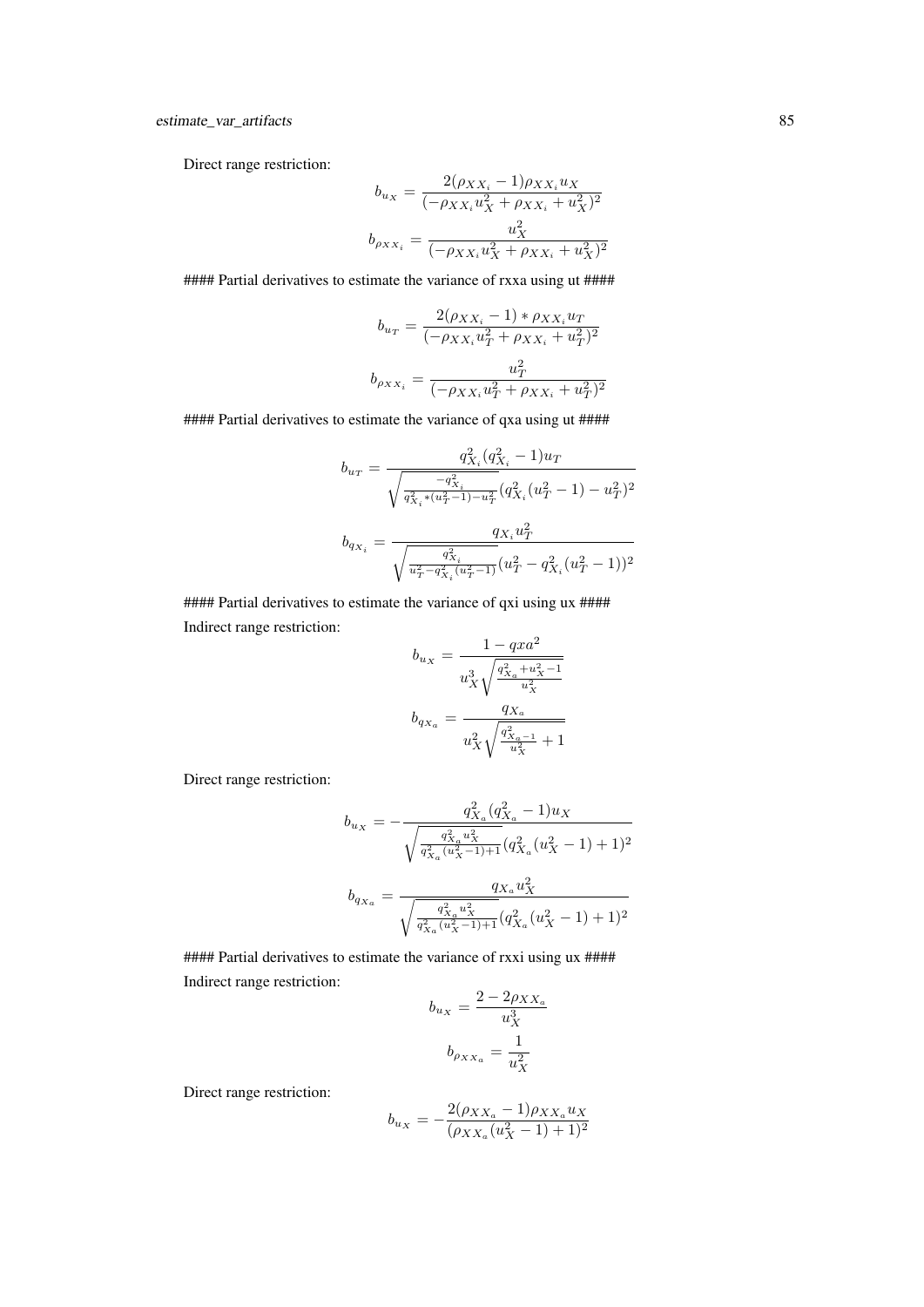86 estimate\_var\_artifacts

$$
b_{\rho_{XX_a}} = \frac{u_X^2}{(\rho_{XX_a}(u_X^2 - 1) + 1)^2}
$$

#### Partial derivatives to estimate the variance of rxxi using ut ####

$$
u_T : b_{u_T} = -\frac{2(\rho_{XX_a} - 1)\rho_{XX_a} u_T}{(\rho_{XX_a}(u_T^2 - 1) + 1)^2}
$$

$$
b_{\rho_{XX_a}} = \frac{u_T^2}{(\rho_{XX_a}(u_T^2 - 1) + 1)^2}
$$

#### Partial derivatives to estimate the variance of qxi using ut ####

$$
\begin{aligned} b_{u_T} = -\frac{(q_{X_a}-1) q^2_{X_a} (q_{X_a}+1) u_T}{\sqrt{\frac{q^2_{X_a} u^2_T}{q^2_{X_a} u^2_T - q^2_{X_a}+1}} (q^2_{X_a} u^2_T - q^2_{X_a}+1)^2}\\ b_{q_{X_a}} = \frac{q_{X_a} u^2_T}{\sqrt{\frac{q^2_{X_a} u^2_T}{q^2_{X_a} +1}} (q^2_{X_a} u^2_T - q^2_{X_a}+1)^2} \end{aligned}
$$

#### Partial derivatives to estimate the variance of ut using qxi ####

$$
b_{u_X}=\dfrac{q_{X_i}^2u_X}{\sqrt{\frac{q_{X_i}^2u_X^2}{(q_{X_i}^2-1)u_X^2+1}}((q_{X_i}^2-1)u_X^2+1)^2}\\[6pt] \displaystyle b_{q_{X_i}}=-\dfrac{u_X^2(u_X^2-1)}{\sqrt{\frac{q_{X_i}^2u_X^2}{(q_{X_i}^2-1)u_X^2+1}}((q_{X_i}^2-1)u_X^2+1)^2}}
$$

#### Partial derivatives to estimate the variance of ut using rxxi ####

$$
b_{u_X} = \frac{\rho_{XX_i} u_X}{\sqrt{\frac{\rho_{XX_i} u_X^2}{(\rho_{XX_i}-1)u_X^2+1}}((\rho_{XX_i}-1)u_X^2+1)^2}
$$

$$
b_{\rho_{XX_i}} = -\frac{u_X^2(u_X^2-1)}{2\sqrt{\frac{\rho_{XX_i} u_X^2}{(\rho_{XX_i}-1)u_X^2+1}}((\rho_{XX_i}-1)u_X^2+1)^2}
$$

#### Partial derivatives to estimate the variance of ut using qxa ####

$$
\begin{aligned} b_{u_X} &= \frac{u_X}{q_{X_a}^2\sqrt{\frac{q_{X_a}^2+u_X^2-1}{q_{X_a}^2}}}\\ b_{q_{X_a}} &= \frac{1-u_X^2}{q_{X_a}^3\sqrt{\frac{q_{X_a}^2+u_X^2-1}{q_{X_a}^2}}} \end{aligned}
$$

#### Partial derivatives to estimate the variance of ut using rxxa ####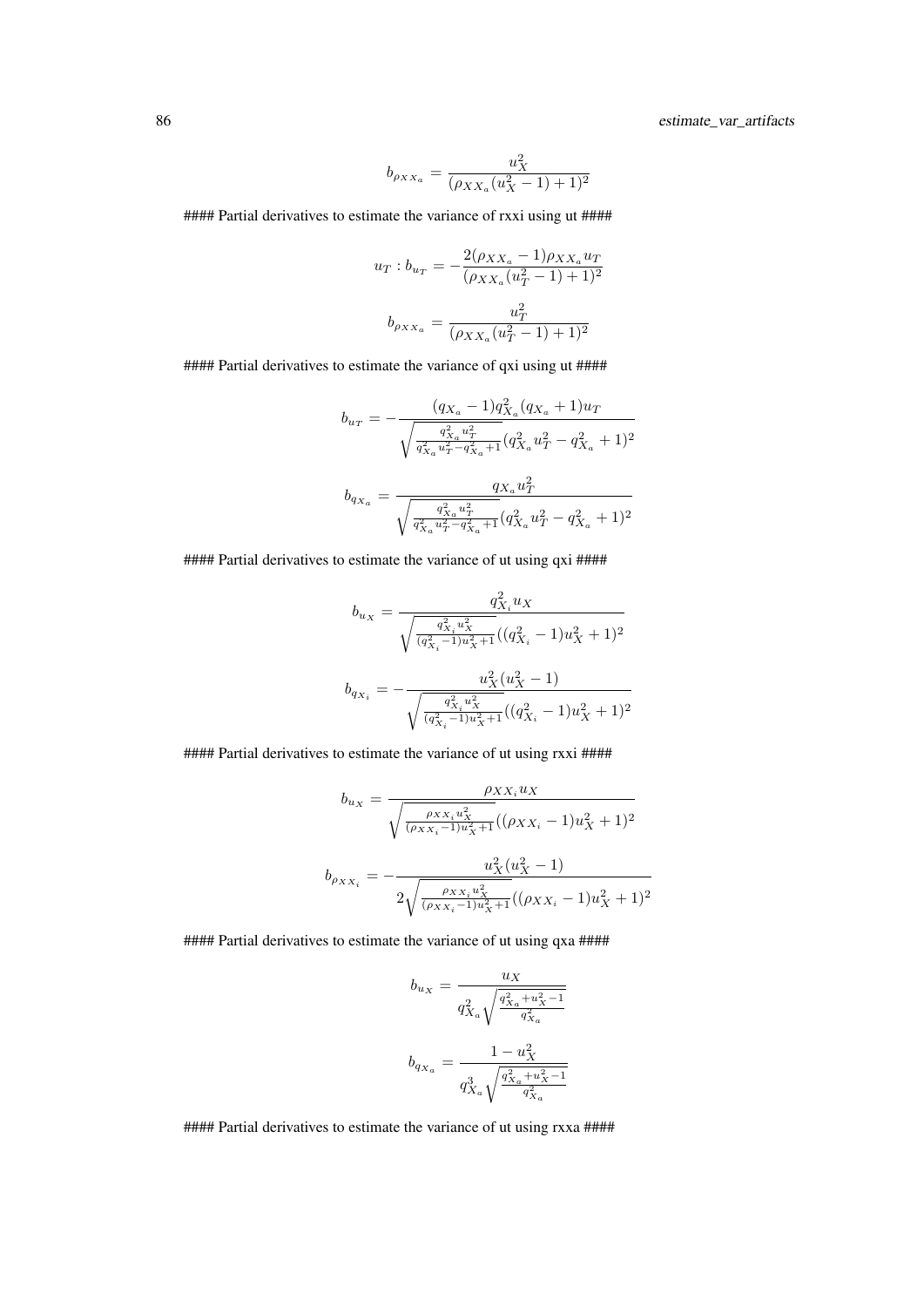$$
b_{u_X} = \frac{u_X}{\rho_{XX_a} \sqrt{\frac{\rho_{XX_a} + u_X^2 - 1}{\rho_{XX_a}}}}
$$

$$
b_{\rho_{XX_a}} = \frac{1 - u_X^2}{2\rho_{XX_a}^2 \sqrt{\frac{\rho_{XX_a} + u_X^2 - 1}{\rho_{XX_a}}}}
$$

##### Partial derivatives to estimate the variance of ux using qxi ####

$$
b_{u_T} = \frac{q_{X_i}^2 u_T}{\sqrt{\frac{u_T^2}{u_T^2 - q_{X_i}^2(u_T^2 - 1)}} (u_T^2 - q_{X_i}^2(u_T^2 - 1))^2}
$$
  

$$
b_{q_{X_i}} = \frac{q_{X_i}(u_T^2 - 1) \left(\frac{u_T^2}{u_T^2 - q_{X_i}^2(u_T^2 - 1)}\right)^{1.5}}{u_T^2}
$$

#### Partial derivatives to estimate the variance of ux using rxxi ####

$$
b_{u_T} = \frac{\rho_{XX_i} u_T}{\sqrt{\frac{u_T^2}{-\rho_{XX_i} u_T^2 + \rho_{XX_i} + u_T^2}} (-\rho_{XX_i} u_T^2 + \rho_{XX_i} + u_T^2)^2}
$$

$$
b_{\rho_{XX_i}} = \frac{(u_T^2 - 1) \left(\frac{u_T^2}{-\rho_{XX_i} u_T^2 + \rho_{XX_i} + u_T^2}\right)^{1.5}}{2u_T^2}
$$

#### Partial derivatives to estimate the variance of ux using qxa ####

$$
b_{u_T} = \frac{q_{X_a}^2 u_T}{\sqrt{q_{X_a}^2 (u_T^2 - 1) + 1}}
$$
  

$$
b_{q_{X_a}} = \frac{q_{X_a}(u_T - 1)}{\sqrt{q_{X_a}^2 (u_T^2 - 1) + 1}}
$$

##### Partial derivatives to estimate the variance of ux using rxxa ####

$$
b_{u_T} = \frac{\rho_{XX_a} u_T}{\sqrt{\rho_{XX_a}(u_T^2 - 1) + 1}}
$$
  

$$
b_{\rho_{XX_a}} = \frac{u_T^2 - 1}{2\sqrt{\rho_{XX_a}(u_T^2 - 1) + 1}}
$$

#### Partial derivatives to estimate the variance of ryya ####

$$
b_{\rho_Y Y_i} = \frac{1}{\rho_{XY_i}^2 \left(\frac{1}{u_X^2} - 1\right) + 1}
$$
  

$$
b_{u_X} = \frac{2(\rho_{YY_i} - 1)\rho_{XY_i}^2 u_X}{(u_X^2 - \rho_{XY_i}^2 (u_X^2 - 1))^2}
$$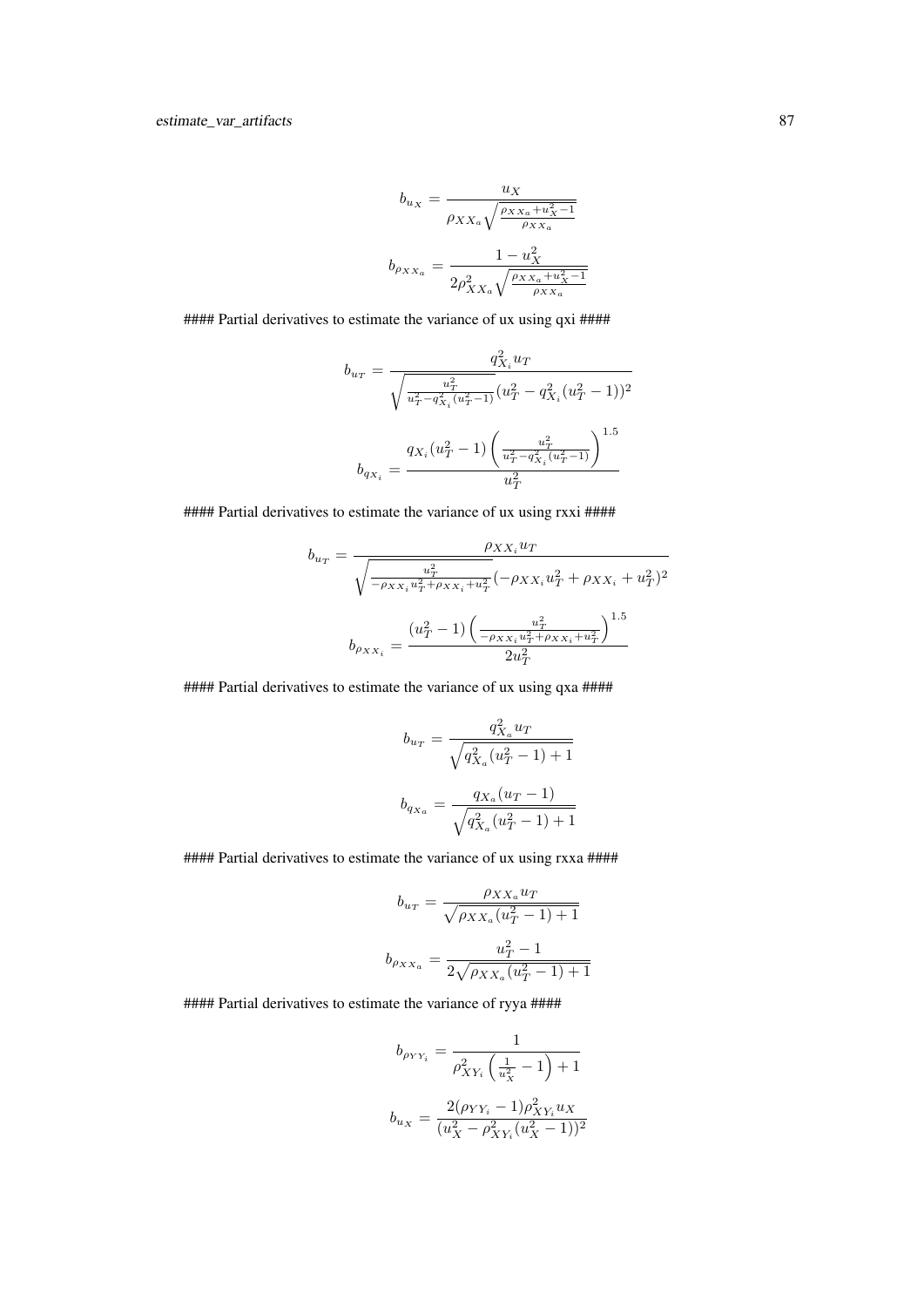88 estimate\_var\_artifacts

$$
b_{\rho_{XY_i}} = \frac{2(\rho_{YY_i} - 1)\rho_{XY_i}u_X^2(u_X^2 - 1)}{(u_X^2 - \rho_{XY_i}^2(u_X^2 - 1))^2}
$$

#### Partial derivatives to estimate the variance of qya ####

$$
b_{qY_i} = \frac{q_{Y_i}}{\left[1 - \rho_{XY_i}^2 \left(1 - \frac{1}{u_X^2}\right)\right] \sqrt{1 - \frac{1 - q_{Y_i}^2}{1 - \rho_{XY_i}^2 \left(1 - \frac{1}{u_X^2}\right)}}}
$$
\n
$$
b_{u_X} = -\frac{(1 - q_{Y_i}^2)\rho_{XY_i}^2}{u_X^3 \left[1 - \rho_{XY_i}^2 \left(1 - \frac{1}{u_X^2}\right)\right] \sqrt{1 - \frac{1 - q_{Y_i}^2}{1 - \rho_{XY_i}^2 \left(1 - \frac{1}{u_X^2}\right)}}}
$$
\n
$$
b_{\rho_{XY_i}} = -\frac{(1 - q_{Y_i}^2)\rho_{XY_i} \left(1 - \frac{1}{u_X^2}\right)}{\left[1 - \rho_{XY_i}^2 \left(1 - \frac{1}{u_X^2}\right)\right] \sqrt{1 - \frac{1 - q_{Y_i}^2}{1 - \rho_{XY_i}^2 \left(1 - \frac{1}{u_X^2}\right)}}}
$$

#### Partial derivatives to estimate the variance of ryyi ####

$$
\rho_{YY_a}: b_{\rho_{YY_a}} = \rho_{XY_i}^2 \left(\frac{1}{u_X^2} - 1\right) + 1
$$

$$
b_{u_X} = -\frac{2(\rho_{YY_a} - 1)\rho_{XY_i}^2}{u_X^3}
$$

$$
b_{\rho_{XY_i}} = -\frac{2(\rho_{YY_a} - 1)\rho_{XY_i}(u_X^2 - 1)}{u_X^2}
$$

#### Partial derivatives to estimate the variance of qyi ####

$$
b_{q_{Y_a}} = \frac{q_{Y_a} \left[1 - \rho_{XY_i}^2 \left(1 - \frac{1}{u_X^2}\right)\right]}{\sqrt{1 - (1 - q_{Y_a}) \left[1 - \rho_{XY_i}^2 \left(1 - \frac{1}{u_X^2}\right)\right]}}
$$
  

$$
b_{u_X} = \frac{(1 - q_{Y_a}^2)\rho_{XY_i} \left(1 - \frac{1}{u_X^2}\right)}{\sqrt{1 - (1 - q_{Y_a}) \left[1 - \rho_{XY_i}^2 \left(1 - \frac{1}{u_X^2}\right)\right]}}
$$
  

$$
b_{\rho_{XY_i}} = \frac{(1 - q_{Y_a}^2)\rho_{XY_i}^2}{u_X^3 \sqrt{1 - (1 - q_{Y_a}) \left[1 - \rho_{XY_i}^2 \left(1 - \frac{1}{u_X^2}\right)\right]}}
$$

# Examples

estimate\_var\_qxi(qxa = c(.8, .85, .9, .95), var\_qxa = c(.02, .03, .04, .05), ux = .8, var\_ux = 0, ux\_observed = c(TRUE, TRUE, FALSE, FALSE), indirect\_rr = c(TRUE, FALSE, TRUE, FALSE)) estimate\_var\_qxa(qxi = c(.8, .85, .9, .95), var\_qxi = c(.02, .03, .04, .05), ux = .8, var\_ux = 0, ux\_observed = c(TRUE, TRUE, FALSE, FALSE),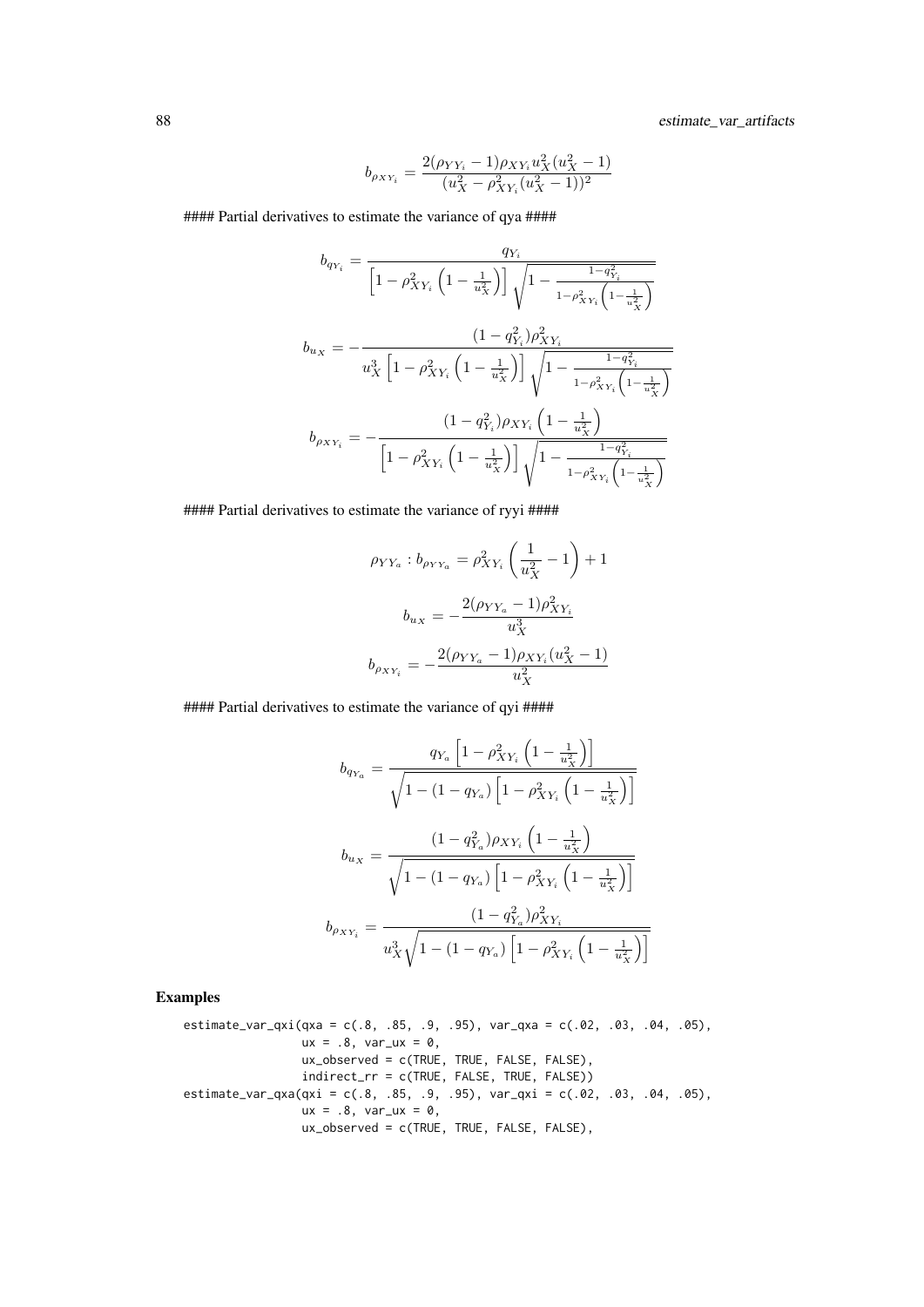```
indirect_rr = c(TRUE, FALSE, TRUE, FALSE))
estimate_var_rxxi(rxxa = c(.8, .85, .9, .95),
                  var_rxxa = c(.02, .03, .04, .05), ux = .8, var_ux = 0,
                 ux_observed = c(TRUE, TRUE, FALSE, FALSE),
                 indirect_rr = c(TRUE, FALSE, TRUE, FALSE))
estimate_var_rxxa(rxxi = c(.8, .85, .9, .95), var_rxxi = c(.02, .03, .04, .05),
                  ux = .8, var_{ux} = 0,
                 ux_observed = c(TRUE, TRUE, FALSE, FALSE),
                 indirect_rr = c(TRUE, FALSE, TRUE, FALSE))
estimate_var_ut(rxx = c(.8, .85, .9, .95), var_rxx = 0,
                ux = c(.8, .8, .9, .9), var_{ux} = c(.02, .03, .04, .05),rxx_restricted = c(TRUE, TRUE, FALSE, FALSE),
                rxx_as_qx = c(TRUE, FALSE, TRUE, FALSE))
estimate_var_ux(rxx = c(.8, .85, .9, .95), var_rxx = 0,
                ut = c(.8, .8, .9, .9), var_ut = c(.02, .03, .04, .05),
                 rxx_restricted = c(TRUE, TRUE, FALSE, FALSE),
                rxx_as_qx = c(TRUE, FALSE, TRUE, FALSE))
estimate_var_ryya(ryyi = .9, var_ryyi = .04, rxyi = .4, var_rxyi = 0, ux = .8, var_ux = 0)
estimate_var_ryya(ryyi = .9, var_ryyi = .04, rxyi = .4, var_rxyi = 0, ux = .8, var_ux = 0)
estimate_var_qyi(qya = .9, var_qya = .04, rxyi = .4, var_rxyi = 0, ux = .8, var_ux = 0)
estimate_var_ryyi(ryya = .9, var_ryya = .04, rxyi = .4, var_rxyi = 0, ux = .8, var_ux = 0)
```
estimate\_var\_rho\_int *Non-linear estimate of variance of* ρ *corrected for psychometric artifacts using numeric integration*

### Description

Functions to estimate the variance of  $\rho$  corrected for psychometric artifacts. These functions integrate over the residual distribution of correlations from an interactive artifact-distribution metaanalysis to non-linearly estimate the variance of  $\rho$ .

Available functions include:

- estimate\_var\_rho\_int\_meas Variance of  $\rho$  corrected for measurement error only
- estimate\_var\_rho\_int\_uvdrr Variance of  $\rho$  corrected for univariate direct range restriction (i.e., Case II) and measurement error
- estimate\_var\_rho\_int\_bvdrr Variance of  $\rho$  corrected for bivariate direct range restriction and measurement error
- estimate\_var\_rho\_int\_uvirr Variance of  $\rho$  corrected for univariate indirect range restriction (i.e., Case IV) and measurement error
- estimate\_var\_rho\_int\_bvirr Variance of  $\rho$  corrected for bivariate indirect range restriction (i.e., Case V) and measurement error
- estimate\_var\_rho\_int\_rb Variance of  $\rho$  corrected using Raju and Burke's correction for direct range restriction and measurement error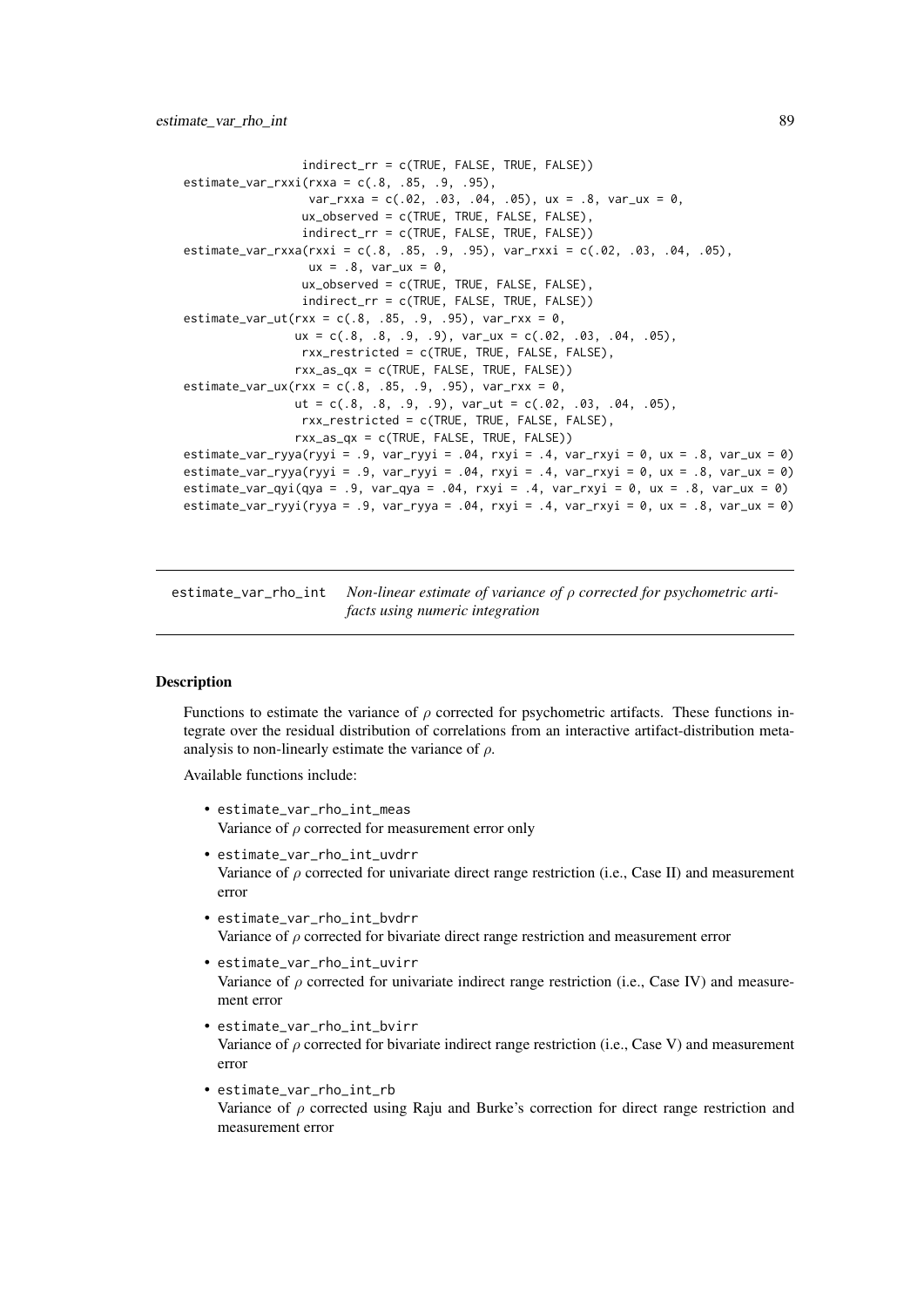# Usage

```
estimate_var_rho_int_meas(mean_qx, mean_qy, var_res)
estimate_var_rho_int_uvdrr(
  mean_rxyi,
  mean_rtpa,
  mean_qxa,
 mean_qyi,
 mean_ux,
  var_res
)
estimate_var_rho_int_uvirr(
  mean_rxyi,
  mean rtpa.
 mean_qxi,
 mean_qyi,
 mean_ut,
  var_res
)
estimate_var_rho_int_bvirr(mean_qxa, mean_qya, mean_ux, mean_uy, var_res)
estimate_var_rho_int_bvdrr(
 mean_rxyi,
 mean_rtpa,
 mean_qxa,
 mean_qya,
  mean_ux,
  mean_uy,
  var_res
\lambdaestimate_var_rho_int_rb(
  mean_rxyi,
  mean_rtpa,
  mean_qx,
  mean_qy,
 mean_ux,
  var_res
)
```
# Arguments

| $mean_qx$    | Mean square root of reliability for X.                                                                                                                                                  |
|--------------|-----------------------------------------------------------------------------------------------------------------------------------------------------------------------------------------|
| mean_qy      | Mean square root of reliability for Y.                                                                                                                                                  |
| var_res      | Residual variance from an interative artifact distribution ( <i>i.e.</i> , variance of ob-<br>served correlations minus predicted error variance and predicted artifact vari-<br>ance). |
| $mean_r$ xyi | Mean observed correlation.                                                                                                                                                              |
| mean_rtpa    | Mean corrected correlation.                                                                                                                                                             |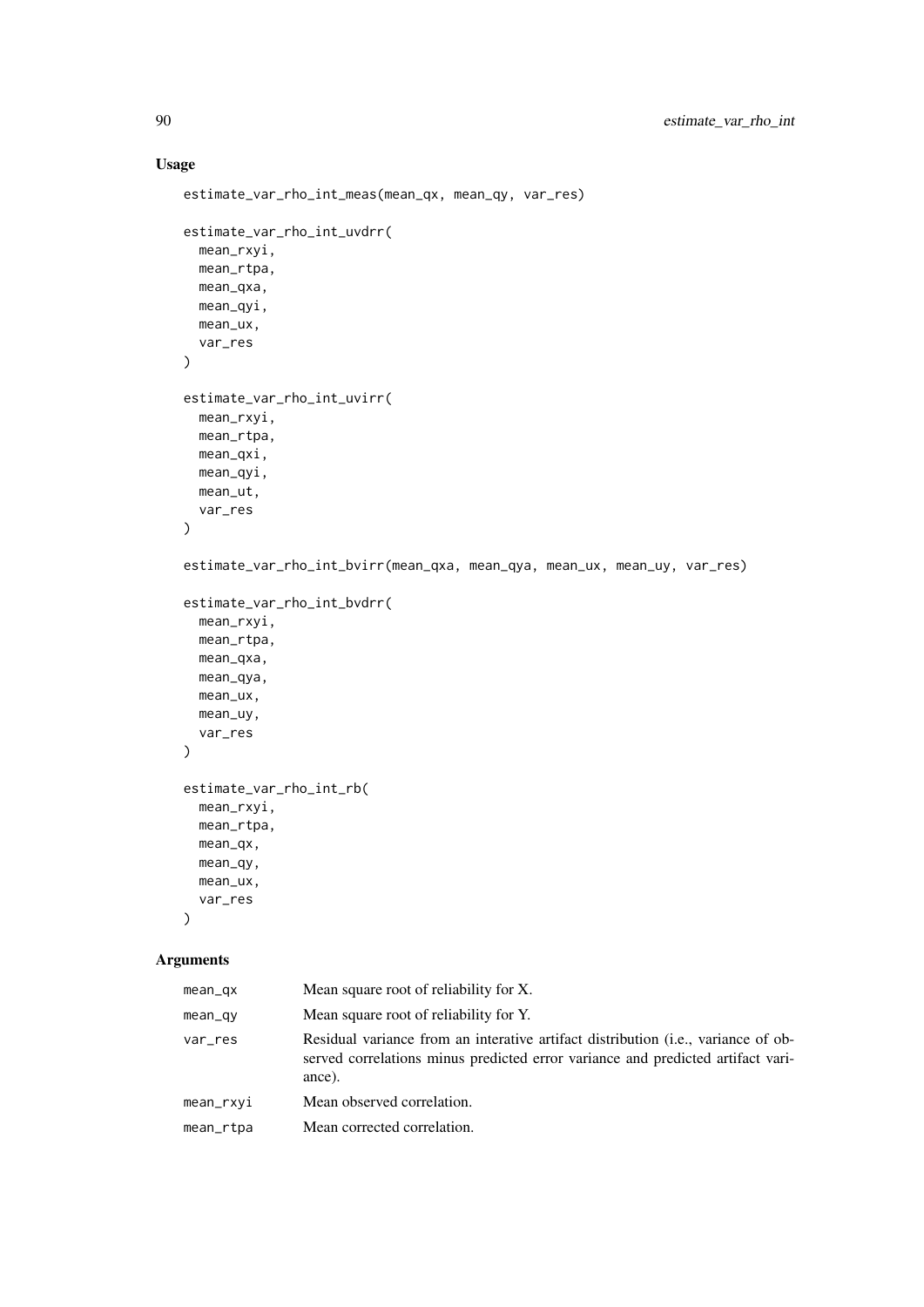| mean_qxa   | Mean square root of unrestricted reliability for X. |
|------------|-----------------------------------------------------|
| mean_qyi   | Mean square root of restricted reliability for Y.   |
| $mean$ _ux | Mean observed-score u ratio for X.                  |
| $mean_$    | Mean square root of restricted reliability for X.   |
| mean       | Mean true-score u ratio for X.                      |
| mean_qya   | Mean square root of unrestricted reliability for Y. |
| mean_uy    | Mean observed-score u ratio for Y.                  |

# Value

A vector of non-linear estimates of the variance of rho.

## Notes

estimate\_var\_rho\_int\_meas and estimate\_var\_rho\_int\_bvirr do not make use of numeric integration because they are linear functions.

## References

Law, K. S., Schmidt, F. L., & Hunter, J. E. (1994). Nonlinearity of range corrections in metaanalysis: Test of an improved procedure. *Journal of Applied Psychology, 79*(3), 425–438. doi: [10.103](https://doi.org/10.1037/0021-9010.79.3.425)7/ [00219010.79.3.425](https://doi.org/10.1037/0021-9010.79.3.425)

estimate\_var\_rho\_tsa *Taylor Series Approximation of variance of* ρ *corrected for psychometric artifacts*

## Description

Functions to estimate the variance of  $\rho$  corrected for psychometric artifacts. These functions use Taylor series approximations (i.e., the delta method) to estimate the variance in observed effect sizes predictable from the variance in artifact distributions based on the partial derivatives.

The available Taylor-series functions include:

- estimate\_var\_rho\_tsa\_meas Variance of  $\rho$  corrected for measurement error only
- estimate\_var\_rho\_tsa\_uvdrr Variance of  $\rho$  corrected for univariate direct range restriction (i.e., Case II) and measurement error
- estimate\_var\_rho\_tsa\_bvdrr Variance of  $\rho$  corrected for bivariate direct range restriction and measurement error
- estimate\_var\_rho\_tsa\_uvirr Variance of  $\rho$  corrected for univariate indirect range restriction (i.e., Case IV) and measurement error
- estimate\_var\_rho\_tsa\_bvirr Variance of  $\rho$  corrected for bivariate indirect range restriction (i.e., Case V) and measurement error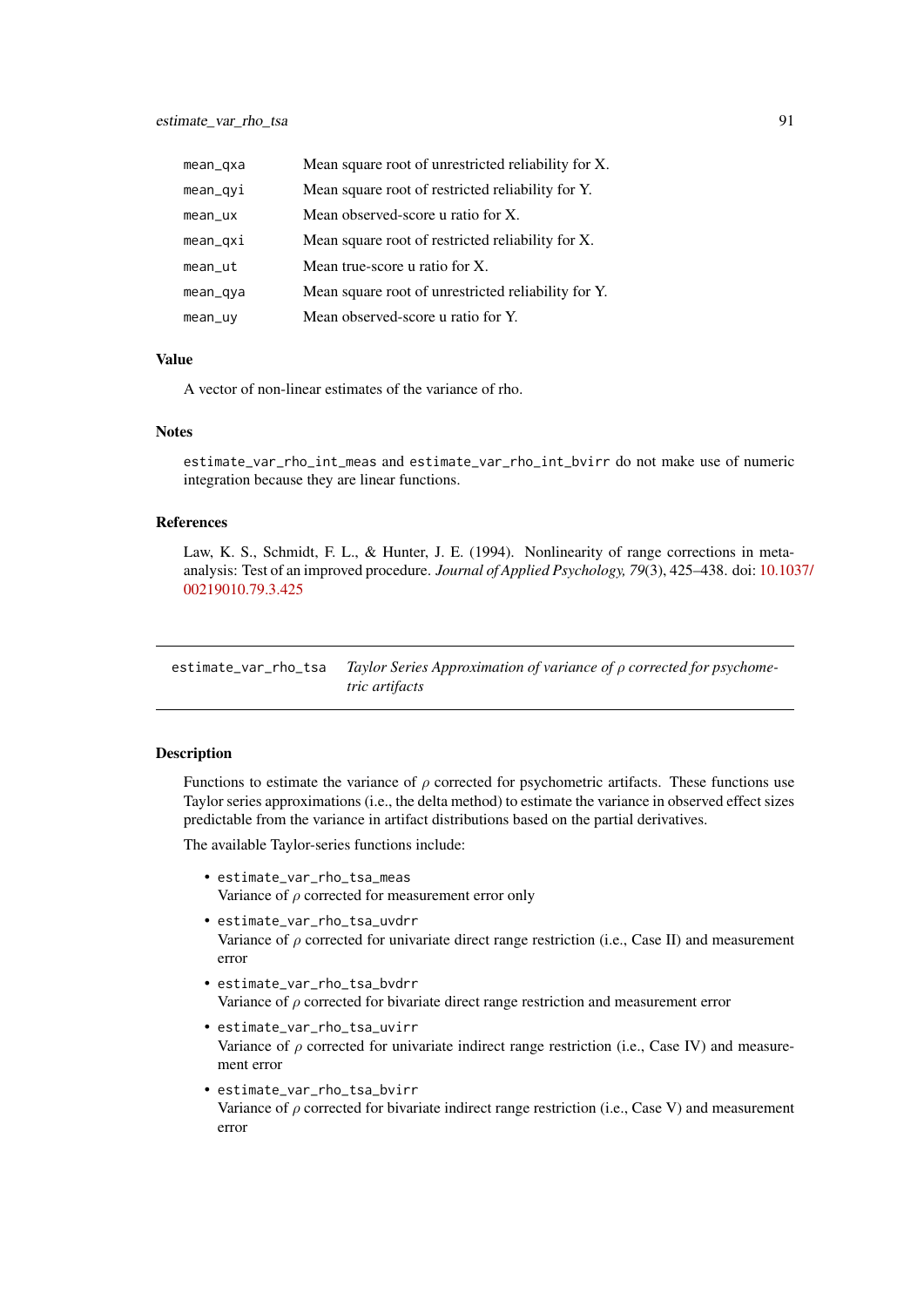• estimate\_var\_rho\_tsa\_rb1

Variance of  $\rho$  corrected using Raju and Burke's TSA1 correction for direct range restriction and measurement error

• estimate\_var\_rho\_tsa\_rb2

Variance of  $\rho$  corrected using Raju and Burke's TSA2 correction for direct range restriction and measurement error. Note that a typographical error in Raju and Burke's article has been corrected in this function so as to compute appropriate partial derivatives.

# Usage

```
estimate_var_rho_tsa_meas(
  mean_rtp,
  var_rxy,
  var_e,
  mean_qx = 1,
  var_qx = 0,
  mean_qy = 1,
  var_qy = \theta,
  ...
\lambdaestimate_var_rho_tsa_uvdrr(
  mean_rtpa,
  var_rxyi,
  var_e,
  mean_lux = 1,
  var_{ux} = 0,
  mean_{\text{axa}} = 1,
  var_qx = 0,
  mean_qyi = 1,
  var_qyi = 0,
  ...
)
estimate_var_rho_tsa_bvdrr(
  mean_rtpa,
  var_rxyi,
  var_e = 0,
  mean_lux = 1,
  var_{ux} = 0,
  mean_\text{uy} = 1,
  var_{uy} = 0,
  mean_qxa = 1,
  var_qxa = 0,
  mean_{\text{av}} = 1,
  var_qya = 0,
  ...
\lambdaestimate_var_rho_tsa_uvirr(
  mean_rtpa,
  var_rxyi,
```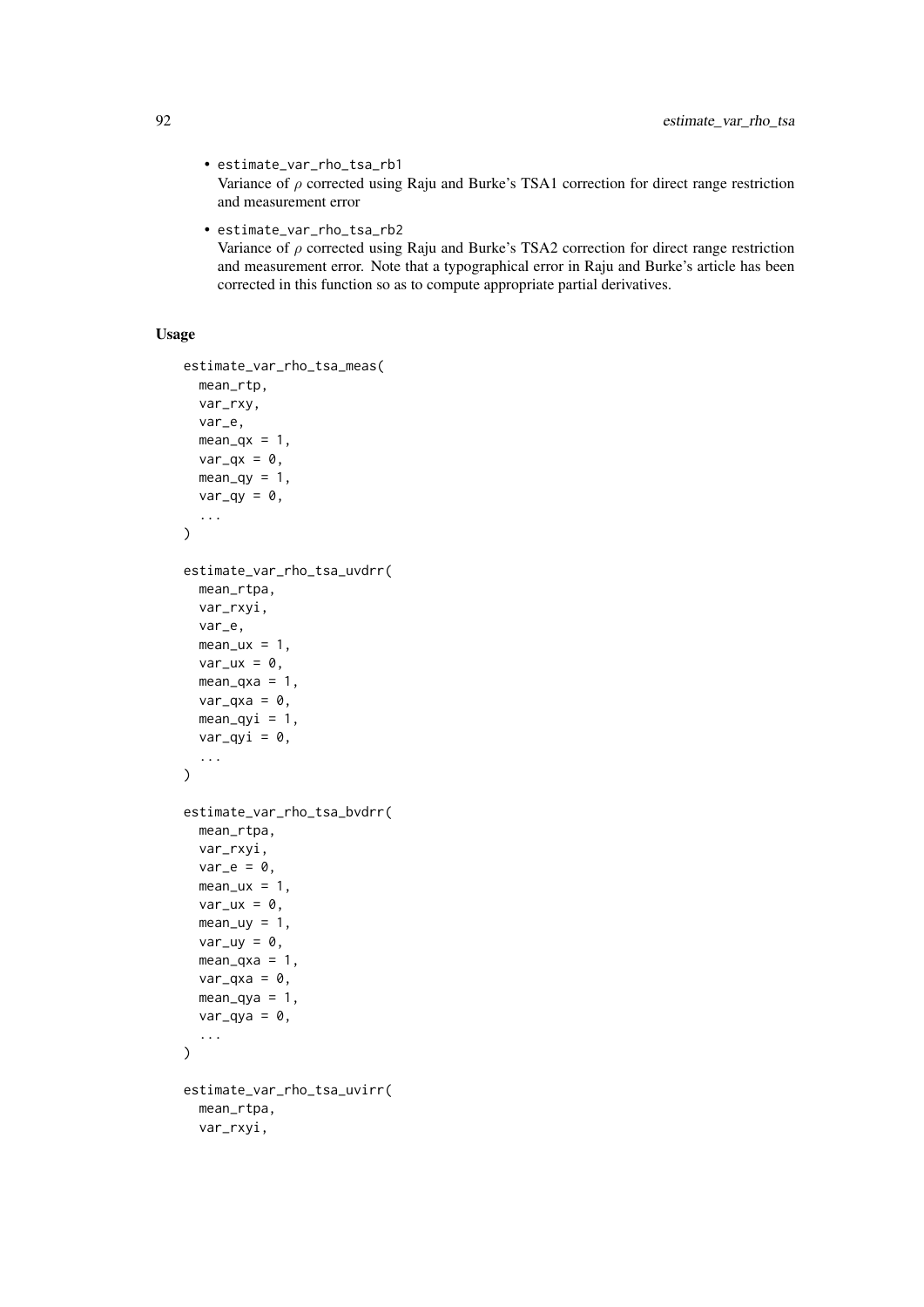```
var_e,
  mean_{ut} = 1,
  var_{ut} = 0,
  mean_{\text{axa}} = 1,
  var_q xa = 0,
  mean_qyi = 1,
  var_qyi = 0,
  ...
\lambdaestimate_var_rho_tsa_bvirr(
  mean_rtpa,
  var_rxyi,
  var_e = 0,
  mean_lux = 1,
  var_{ux} = 0,
  mean_uy = 1,
  var_{uy} = 0,
  mean_{\text{axa}} = 1,
  var_qxa = 0,
  mean_qya = 1,
  var_qya = 0,
  sign_r xz = 1,
  sign_{ryz} = 1,
  ...
\lambdaestimate_var_rho_tsa_rb1(
  mean_rtpa,
  var_rxyi,
  var_e,
  mean_u x = 1,
  var_{ux} = 0,
  mean_rxx = 1,
  var_rxx = 0,
  mean_ryy = 1,
  var_{ryy} = 0,
  ...
)
estimate_var_rho_tsa_rb2(
  mean_rtpa,
  var_rxyi,
  var_e,
  mean_lux = 1,
  var_{ux} = 0,
  mean_qx = 1,
  var_qx = 0,
  mean_qy = 1,
  var_qy = 0,
  ...
\lambda
```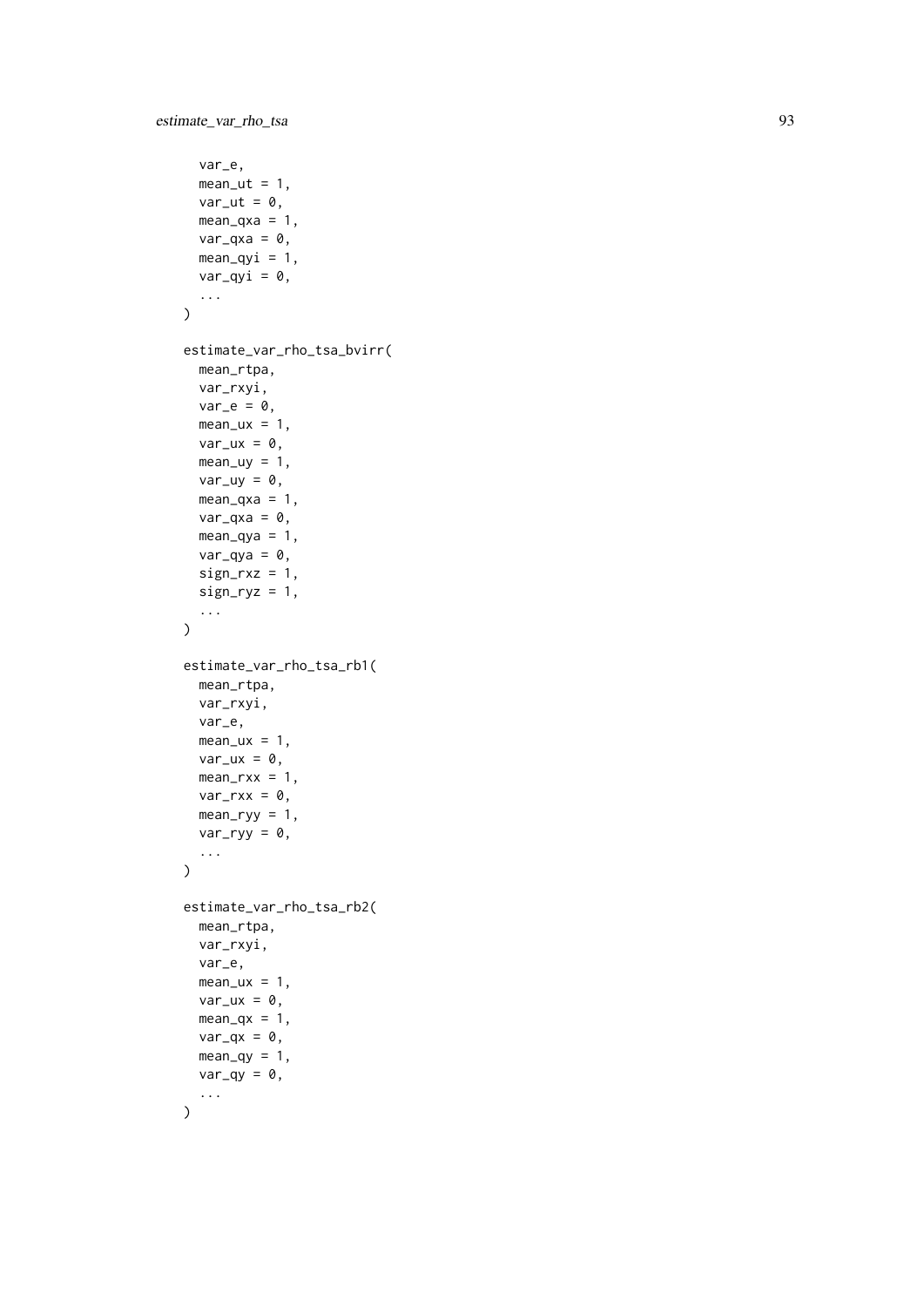# Arguments

| mean_rtp    | Mean corrected correlation.                                           |
|-------------|-----------------------------------------------------------------------|
| var_rxy     | Variance of observed correlations.                                    |
| var_e       | Error variance of observed correlations                               |
| mean_qx     | Mean square root of reliability for X.                                |
| var_qx      | Variance of square roots of reliability estimates for X.              |
| $mean_qy$   | Mean square root of reliability for Y.                                |
| var_qy      | Variance of square roots of reliability estimates for Y.              |
| .           | Additional arguments.                                                 |
| mean_rtpa   | Mean corrected correlation.                                           |
| var_rxyi    | Variance of observed correlations.                                    |
| mean_ux     | Mean observed-score u ratio for X.                                    |
| var_ux      | Variance of observed-score u ratios for X.                            |
| mean_qxa    | Mean square root of unrestricted reliability for X.                   |
| var_qxa     | Variance of square roots of unrestricted reliability estimates for X. |
| $mean_q$ yi | Mean square root of restricted reliability for Y.                     |
| var_qyi     | Variance of square roots of restricted reliability estimates for Y.   |
| mean_uy     | Mean observed-score u ratio for Y.                                    |
| var_uy      | Variance of observed-score u ratios for Y.                            |
| mean_qya    | Mean square root of unrestricted reliability for Y.                   |
| var_qya     | Variance of square roots of unrestricted reliability estimates for Y. |
| mean_ut     | Mean true-score u ratio for X.                                        |
| var_ut      | Variance of true-score u ratios for X.                                |
| sign_rxz    | Sign of the relationship between $X$ and the selection mechanism.     |
| sign_ryz    | Sign of the relationship between Y and the selection mechanism.       |
| mean_rxx    | Mean reliability for X.                                               |
| var_rxx     | Variance of reliability estimates for X.                              |
| mean        | Mean reliability for Y.                                               |
| var_ryy     | Variance of reliability estimates for Y.                              |

# Details

######## Measurement error only ########

The attenuation formula for measurement error is

$$
\rho_{XY} = \rho_{TP} q_X q_Y
$$

where  $\rho_{XY}$  is an observed correlation,  $\rho_{TP}$  is a true-score correlation, and  $q_X$  and  $q_Y$  are the square roots of reliability coefficients for X and Y, respectively.

The Taylor series approximation of the variance of  $\rho_{TP}$  can be computed using the following linear equation,

$$
var_{\rho_{TP}} \approx \left[ var_{r_{XY}} - var_e - \left( b_1^2 var_{q_X} + b_2^2 var_{q_Y} \right) \right] / b_3^2
$$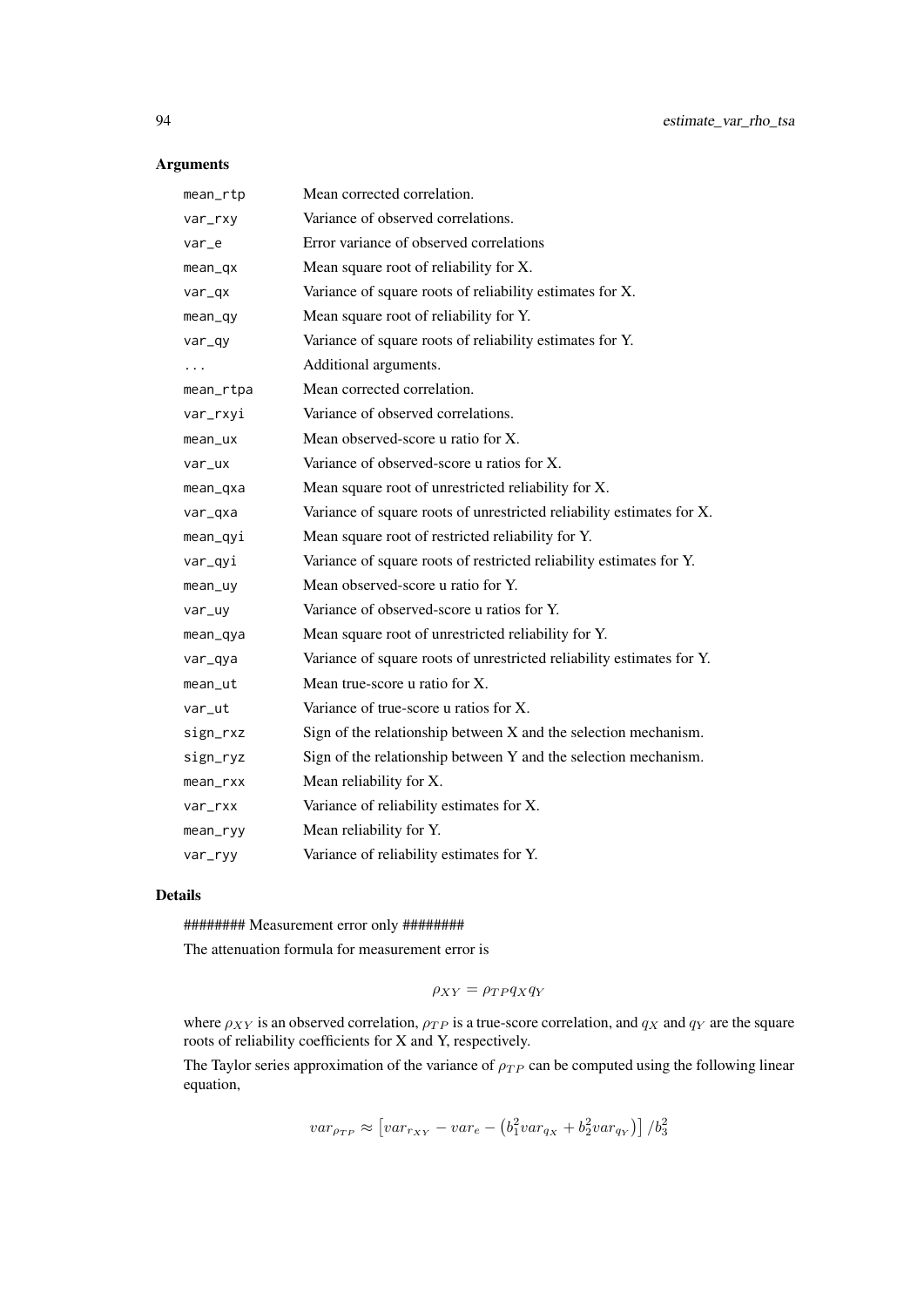where  $b_1$ ,  $b_2$ , and  $b_3$  are first-order partial derivatives of the attenuation formula with respect to  $q_X$ ,  $q<sub>Y</sub>$ , and  $\rho<sub>TP</sub>$ , respectively. The first-order partial derivatives of the attenuation formula are:

$$
b_1 = \frac{\partial \rho_{XY}}{\partial q_X} = \rho_{TP} q_Y
$$

$$
b_2 = \frac{\partial \rho_{XY}}{\partial q_Y} = \rho_{TP} q_X
$$

$$
b_3 = \frac{\partial \rho_{XY}}{\partial \rho_{TP}} = q_X q_Y
$$

######## Univariate direct range restriction (UVDRR; i.e., Case II) ######## The UVDRR attenuation procedure may be represented as

$$
\rho_{XY_i}=\frac{\rho_{TP_a}q_{Y_i}q_{X_a}u_X}{\sqrt{\rho^2_{TP_a}q^2_{X_a}\left(u^2_X-1\right)+1}}
$$

The attenuation formula can also be represented as:

$$
\rho_{XY_i} = \rho_{TP_a} q_{Y_i} q_{X_a} u_X A
$$

where

$$
A = \frac{1}{\sqrt{\rho_{TP_a}^2 q_{X_a}^2 \left(u_X^2 - 1\right) + 1}}
$$

The Taylor series approximation of the variance of  $\rho_{TP_a}$  can be computed using the following linear equation,

$$
var_{\rho_{TP_a}} \approx \left[ var_{r_{XY_i}} - var_e - (b_1^2 var_{q_{X_a}} + b_2^2 var_{q_{Y_i}} + b_3^2 var_{u_X}) \right] / b_4^2
$$

where  $b_1$ ,  $b_2$ ,  $b_3$ , and  $b_4$  are first-order partial derivatives of the attenuation formula with respect to  $q_{X_a}, q_{Y_i}, u_X$ , and  $\rho_{TP_a}$ , respectively. The first-order partial derivatives of the attenuation formula are:

$$
b_1 = \frac{\partial \rho_{XY_i}}{\partial q_{X_a}} = \rho_{TP_a} q_{Y_i} u_X A^3
$$

$$
b_2 = \frac{\partial \rho_{XY_i}}{\partial q_{Y_i}} = \frac{\rho_{XY_i}}{q_{Y_i}}
$$

$$
b_3 = \frac{\partial \rho_{XY_i}}{\partial u_X} = -\rho_{TP_a} q_{Y_i} q_{X_a} (\rho_{TP_a}^2 q_{X_a}^2 - 1) A^3
$$

$$
b_4 = \frac{\partial \rho_{XY_i}}{\partial \rho_{TP_a}} = q_{Y_i} q_{X_a} u_X A^3
$$

######## Univariate indirect range restriction (UVIRR; i.e., Case IV) ######## Under univariate indirect range restriction, the attenuation formula yielding  $\rho_{XY_i}$  is:

$$
\rho_{XY_i} = \frac{u_T q_{X_a}}{\sqrt{u_T^2 q_{X_a}^2 + 1 - q_{X_a}^2}} \frac{u_T \rho_{TP_a}}{\sqrt{u_T^2 \rho_{TP_a}^2 + 1 - \rho_{TP_a}^2}}
$$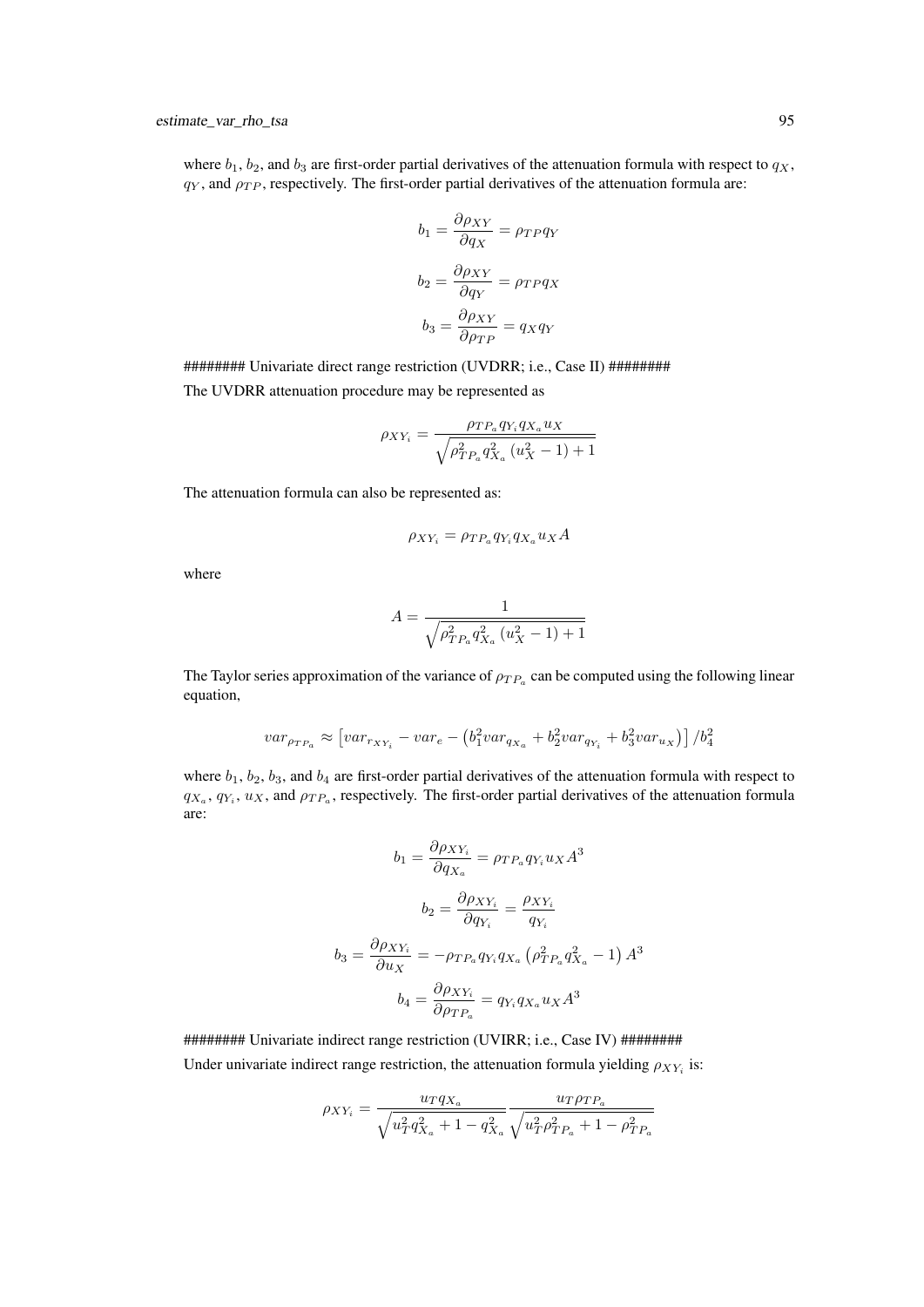The attenuation formula can also be represented as:

$$
\rho_{XY_i} = q_{X_a} q_{Y_i} \rho_{TP_a} u_T^2 AB
$$

where

$$
A = \frac{1}{\sqrt{u_T^2 q_{X_a}^2 + 1 - q_{X_a}^2}}
$$

and

$$
B = \frac{1}{\sqrt{u_T^2 \rho_{TP_a}^2 + 1 - \rho_{TP_a}^2}}
$$

The Taylor series approximation of the variance of  $\rho_{TP_a}$  can be computed using the following linear equation,

$$
var_{\rho_{TP_a}} \approx \left[ var_{r_{XY_i}} - var_e - (b_1^2 var_{q_{X_a}} + b_2^2 var_{q_{Y_i}} + b_3^2 var_{u_T}) \right] / b_4^2
$$

where  $b_1$ ,  $b_2$ ,  $b_3$ , and  $b_4$  are first-order partial derivatives of the attenuation formula with respect to  $q_{X_a}, q_{Y_i}, u_T$ , and  $\rho_{TP_a}$ , respectively. The first-order partial derivatives of the attenuation formula are:

$$
b_1 = \frac{\partial \rho_{XY_i}}{\partial q_{X_a}} = \frac{\rho_{XY_i}}{q_{X_a}} - \rho_{XY_i} q_{X_a} B^2 (u_T^2 - 1)
$$

$$
b_2 = \frac{\partial \rho_{XY_i}}{\partial q_{Y_i}} = \frac{\rho_{XY_i}}{q_{Y_i}}
$$

$$
b_3 = \frac{\partial \rho_{XY_i}}{\partial u_T} = \frac{2\rho_{XY_i}}{u_T} - \rho_{XY_i} u_T q_{X_a}^2 B^2 - \rho_{XY_i} u_T \rho_{TP_a}^2 A^2
$$

$$
b_4 = \frac{\partial \rho_{XY_i}}{\partial \rho_{TP_a}} = \frac{\rho_{XY_i}}{\rho_{TP_a}} - \rho_{XY_i} \rho_{TP_a} A^2 (u_T^2 - 1)
$$

######## Bivariate direct range restriction (BVDRR) ########

Under bivariate direct range restriction, the attenuation formula yielding  $\rho_{XY_i}$  is:

$$
\rho_{XY_i} = \frac{A + \rho_{TP_a}^2 q_{X_a} q_{Y_a} - \frac{1}{q_{X_a} q_{Y_a}}}{2 \rho_{TP_a} u_X u_Y}
$$

where

$$
A = \sqrt{\left(\frac{1}{q_{X_a}q_{Y_a}} - \rho_{TP_a}^2 q_{X_a}q_{Y_a}\right)^2 + 4\rho_{TP_a}u_X^2u_Y^2}
$$

The Taylor series approximation of the variance of  $\rho_{TP_a}$  can be computed using the following linear equation,

$$
var_{\rho_{TP_a}} \approx \left[ var_{r_{XY_i}} - var_e - (b_1^2 var_{q_{X_a}} + b_2^2 var_{q_{Y_i}} + b_3^2 var_{u_X} + b_4^2 var_{u_Y}) \right] / b_5^2
$$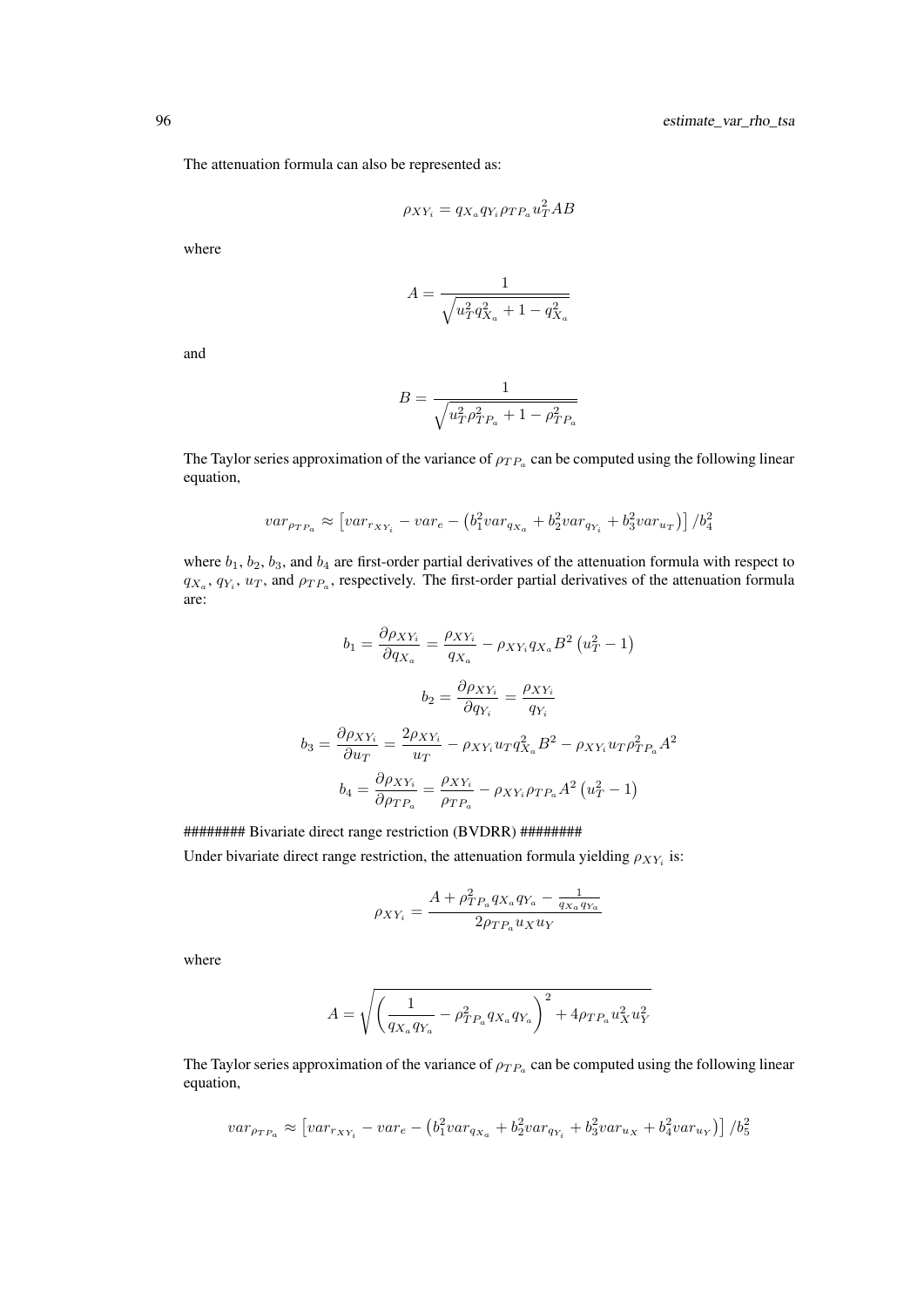where  $b_1$ ,  $b_2$ ,  $b_3$ ,  $b_4$ , and  $b_5$  are first-order partial derivatives of the attenuation formula with respect to  $q_{X_a}, q_{Y_a}, u_X, u_Y$ , and  $\rho_{TP_a}$ , respectively. First, we define terms to simplify the computation of partial derivatives:

$$
B = \left(\rho_{TP_a}^2 q_{X_a}^2 q_{Y_a}^2 + q_{X_a} q_{Y_a} A - 1\right)
$$
  

$$
C = 2\rho_{TP_a} q_{X_a}^2 q_{Y_a}^2 u_X u_Y A
$$

The first-order partial derivatives of the attenuation formula are:

$$
b_1 = \frac{\partial \rho_{XY_i}}{\partial q_{X_a}} = \frac{\left(\rho_{TP_a}^2 q_{X_a}^2 q_{Y_a}^2 + 1\right)B}{q_{X_a}C}
$$

$$
b_2 = \frac{\partial \rho_{XY_i}}{\partial q_{Y_i}} = \frac{\left(\rho_{TP_a}^2 q_{X_a}^2 q_{Y_a}^2 + 1\right)B}{q_{Y_a}C}
$$

$$
b_3 = \frac{\partial \rho_{XY_i}}{\partial u_X} = -\frac{\left(\rho_{TP_a}^2 q_{X_a} q_{Y_a} - 1\right)\left(\rho_{TP_a} q_{X_a} q_{Y_a} + 1\right)B}{u_XC}
$$

$$
b_4 = \frac{\partial \rho_{XY_i}}{\partial u_Y} = -\frac{\left(\rho_{TP_a}^2 q_{X_a} q_{Y_a} - 1\right)\left(\rho_{TP_a} q_{X_a} q_{Y_a} + 1\right)B}{u_YC}
$$

$$
b_5 = \frac{\partial \rho_{XY_i}}{\partial \rho_{TP_a}} = \frac{\left(\rho_{TP_a}^2 q_{X_a}^2 q_{Y_a}^2 + 1\right)B}{\rho_{TP_a}C}
$$

######## Bivariate indirect range restriction (BVIRR; i.e., Case V) ######## Under bivariate indirect range restriction, the attenuation formula yielding  $\rho_{XY_i}$  is:

$$
\rho_{XY_i} = \frac{\rho_{TP_a} q_{X_a} q_{Y_a} - \lambda \sqrt{|1 - u_X^2| |1 - u_Y^2|}}{u_X u_Y}
$$

The Taylor series approximation of the variance of  $\rho_{TP_a}$  can be computed using the following linear equation,

$$
var_{\rho_{TP_a}} \approx \left[ var_{r_{XY_i}} - var_e - (b_1^2 var_{q_{X_a}} + b_2^2 var_{q_{Y_i}} + b_3^2 var_{u_X} + b_4^2 var_{u_Y}) \right] / b_5^2
$$

where  $b_1$ ,  $b_2$ ,  $b_3$ ,  $b_4$ , and  $b_5$  are first-order partial derivatives of the attenuation formula with respect to  $q_{X_a}, q_{Y_a}, u_X, u_Y$ , and  $\rho_{TP_a}$ , respectively. First, we define terms to simplify the computation of partial derivatives:

$$
b_1 = \frac{\partial \rho_{XY_i}}{\partial q_{X_a}} = \frac{\rho_{TP_a} q_{Y_a}}{u_X u_Y}
$$

$$
b_2 = \frac{\partial \rho_{XY_i}}{\partial q_{Y_i}} = \frac{\rho_{TP_a} q_{X_a}}{u_X u_Y}
$$

$$
b_3 = \frac{\partial \rho_{XY_i}}{\partial u_X} = \frac{\lambda (1 - u_X^2) \sqrt{|1 - u_Y^2|}}{u_Y |1 - u_X^2|^{1.5}} - \frac{\rho_{XY_i}}{u_X}
$$

$$
b_4 = \frac{\partial \rho_{XY_i}}{\partial u_Y} = \frac{\lambda (1 - u_Y^2) \sqrt{|1 - u_X^2|}}{u_X |1 - u_Y^2|^{1.5}} - \frac{\rho_{XY_i}}{u_Y}
$$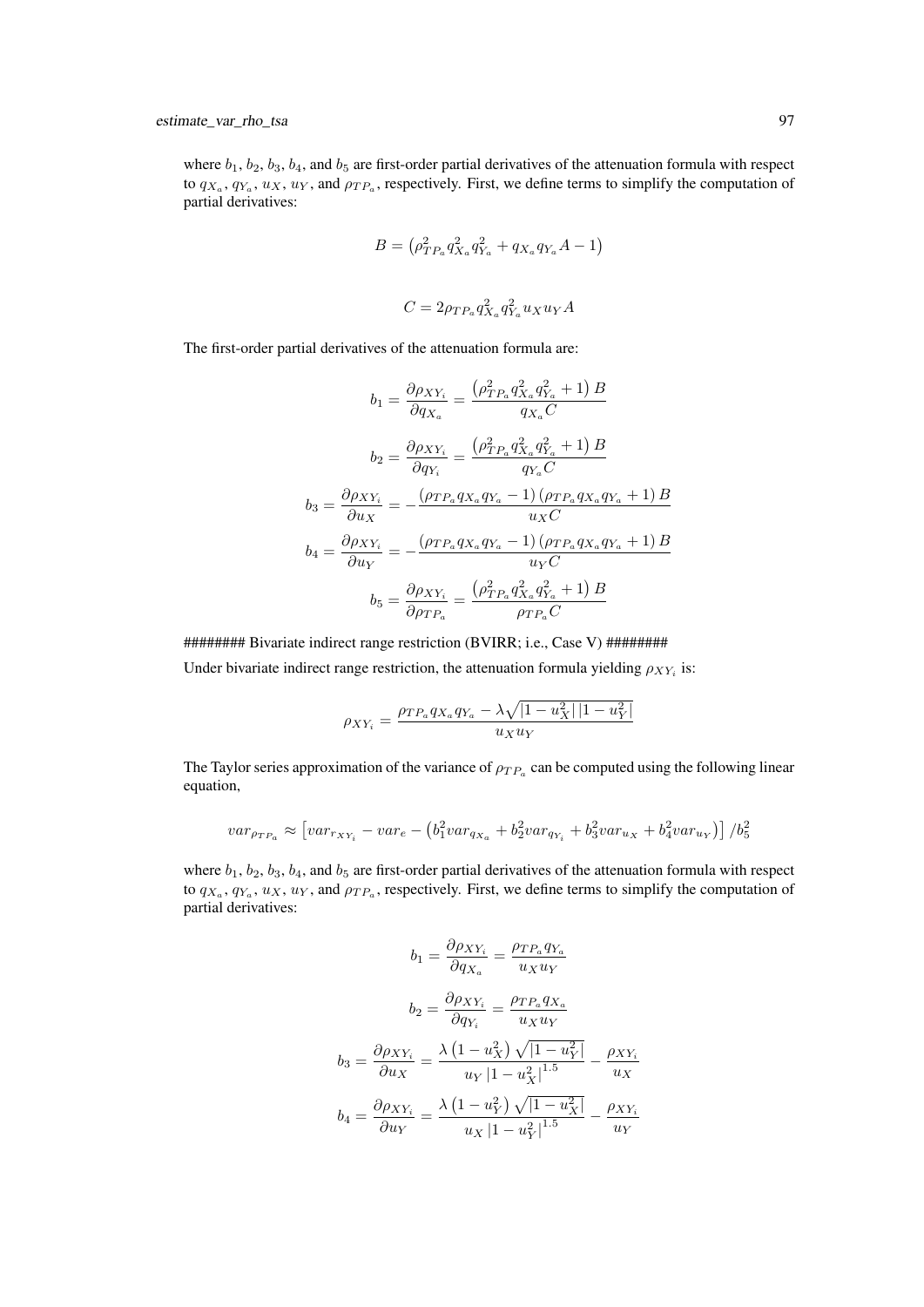98 estimate\_var\_rho\_tsa

$$
b_5 = \frac{\partial \rho_{XY_i}}{\partial \rho_{TP_a}} = \frac{q_{X_a} q_{Y_a}}{u_X u_Y}
$$

######## Raju and Burke's TSA1 procedure ########

Raju and Burke's attenuation formula may be represented as

$$
\rho_{XY_i} = \frac{\rho_{TP_a} u_X \sqrt{\rho_{XX_a} \rho_{YY_a}}}{\sqrt{\rho_{TP_a}^2 \rho_{XX_a} \rho_{YY_a} u_X^2 - \rho_{TP_a}^2 \rho_{XX_a} \rho_{YY_a} + 1}}
$$

The Taylor series approximation of the variance of  $\rho_{TP_a}$  can be computed using the following linear equation,

$$
var_{\rho_T P_a} \approx \left[ var_{r_{XY_i}} - var_e - \left(B^2 var_{\rho_{YY_a}} + C^2 var_{\rho_{XX_a}} + D^2 var_{u_X}\right)\right] / A^2
$$

where A, B, C, and D are first-order partial derivatives of the attenuation formula with respect to  $\rho_{TP_a}, \rho_{XX_a}, \rho_{YY_a}$ , and  $u_X$ , respectively. The first-order partial derivatives of the attenuation formula are:

$$
A = \frac{\partial \rho_{XY_i}}{\partial \rho_{TP_a}} = \frac{\rho_{XY_i}}{\rho_{TP_a}} + \frac{\rho_{XY_i}^3 (1 - u_X^2)}{\rho_{TP_a} u_X^2}
$$

$$
B = \frac{\partial \rho_{XY_i}}{\partial \rho_{YY_a}} = \frac{1}{2} \left( \frac{\rho_{XY_i}}{\rho_{YY_a}} + \frac{\rho_{XY_i}^3 (1 - u_X^2)}{\rho_{YY_a} u_X^2} \right)
$$

$$
C = \frac{\partial \rho_{XY_i}}{\partial \rho_{XX_a}} = \frac{1}{2} \left( \frac{\rho_{XY_i}}{\rho_{XX_a}} + \frac{\rho_{XY_i}^3 (1 - u_X^2)}{\rho_{XX_a} u_X^2} \right)
$$

$$
D = \frac{\partial \rho_{XY_i}}{\partial u_X} = \frac{\rho_{XY_i} - \rho_{XY_i}^3}{u_X}
$$

######## Raju and Burke's TSA2 procedure ########

Raju and Burke's attenuation formula may be represented as

$$
\rho_{XY_i} = \frac{\rho_{TP_a} q_{X_a} q_{Y_a} u_X}{\sqrt{\rho_{TP_a}^2 q_{X_a}^2 q_{Y_a}^2 u_X^2 - \rho_{TP_a}^2 q_{X_a}^2 q_{Y_a}^2 + 1}}
$$

The Taylor series approximation of the variance of  $\rho_{TP_a}$  can be computed using the following linear equation,

$$
var_{\rho_{TP_a}} \approx \left[ var_{r_{XY_i}} - var_e - \left( F^2 var_{q_{Y_a}} + G^2 var_{q_{X_a}} + H^2 var_{u_X} \right) \right] / E^2
$$

where E, F, G, and H are first-order partial derivatives of the attenuation formula with respect to  $\rho_{TP_a}, q_{X_a}, q_{Y_a}$ , and  $u_X$ , respectively. The first-order partial derivatives of the attenuation formula (with typographic errors in the original article corrected) are:

$$
E = \frac{\partial \rho_{XY_i}}{\partial \rho_{TP_a}} = \frac{\rho_{XY_i}}{\rho_{TP_a}} + \frac{\rho_{XY_i}^3 (1 - u_X^2)}{\rho_{TP_a} u_X^2}
$$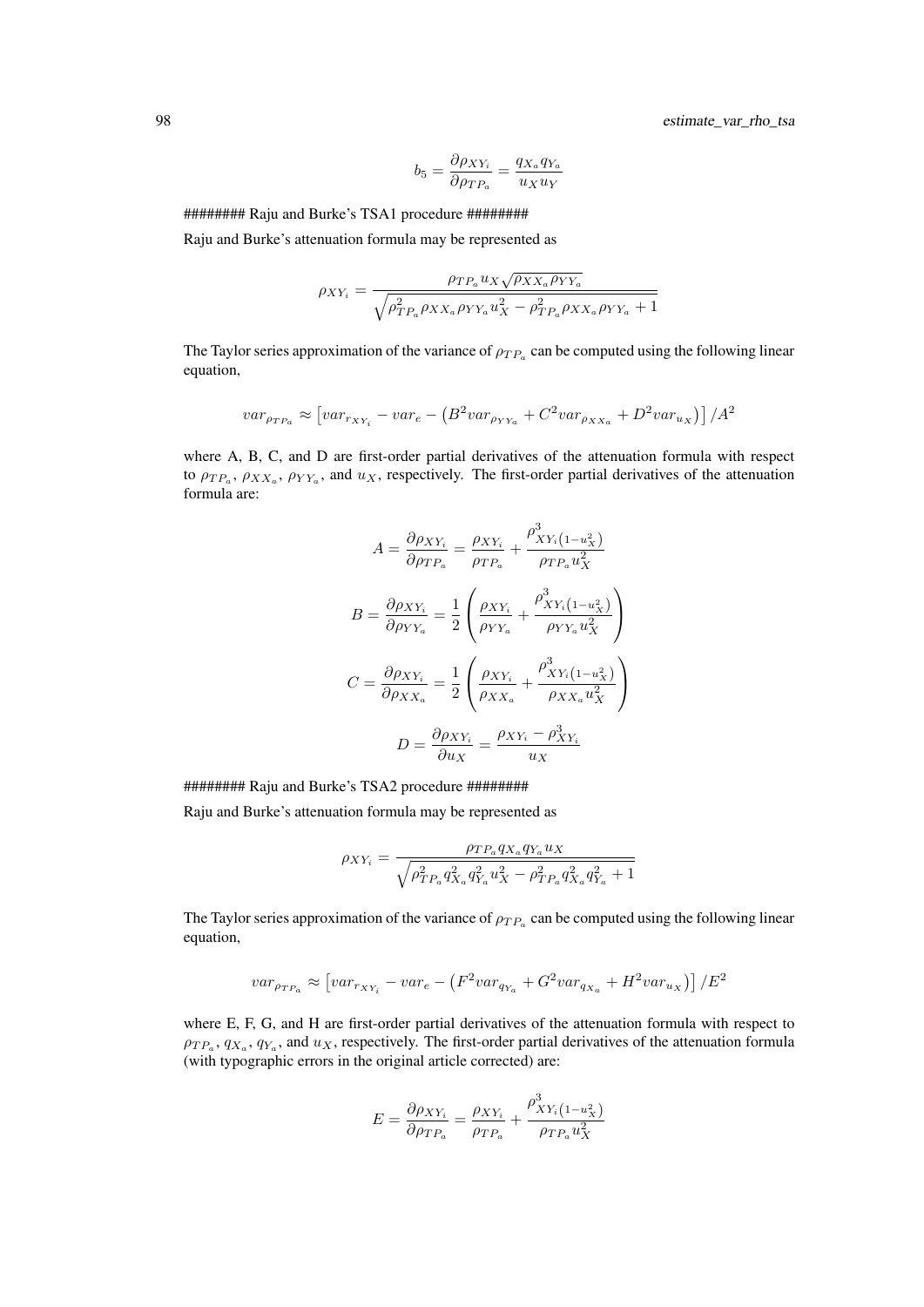$$
F = \frac{\partial \rho_{XY_i}}{\partial q_{Y_a}} = \frac{\rho_{XY_i}}{q_{Y_a}} + \frac{\rho_{XY_i}^3 (1 - u_X^2)}{q_{Y_a} u_X^2}
$$

$$
G = \frac{\partial \rho_{XY_i}}{\partial q_{X_a}} = \frac{\rho_{XY_i}}{q_{X_a}} + \frac{\rho_{XY_i}^3 (1 - u_X^2)}{q_{X_a} u_X^2}
$$

$$
H = \frac{\partial \rho_{XY_i}}{\partial u_X} = \frac{\rho_{XY_i} - \rho_{XY_i}^3}{u_X}
$$

## Value

Vector of meta-analytic variances estimated via Taylor series approximation.

### Notes

A typographical error in Raju and Burke's article has been corrected in estimate\_var\_rho\_tsa\_rb2 so as to compute appropriate partial derivatives.

#### References

Dahlke, J. A., & Wiernik, B. M. (2020). Not restricted to selection research: Accounting for indirect range restriction in organizational research. *Organizational Research Methods, 23*(4), 717–749. doi: [10.1177/1094428119859398](https://doi.org/10.1177/1094428119859398)

Hunter, J. E., Schmidt, F. L., & Le, H. (2006). Implications of direct and indirect range restriction for meta-analysis methods and findings. *Journal of Applied Psychology, 91*(3), 594–612. doi: [10.1037/00219010.91.3.594](https://doi.org/10.1037/0021-9010.91.3.594)

Raju, N. S., & Burke, M. J. (1983). Two new procedures for studying validity generalization. *Journal of Applied Psychology, 68*(3), 382–395. doi: [10.1037/00219010.68.3.382](https://doi.org/10.1037/0021-9010.68.3.382)

# Examples

```
estimate_var_rho_tsa_meas(mean_rtp = .5, var_rxy = .02, var_e = .01,
                 mean_qx = .8, var_qx = .005,
                 mean_qy = .8, var_qy = .005estimate_var_rho_tsa_uvdrr(mean_rtpa = .5, var_rxyi = .02, var_e = .01,
                 mean_{ux} = .8, var_{ux} = .005,
                  mean_qxa = .8, var_qxa = .005,
                 mean_qyi = .8, var_qyi = .005estimate_var_rho_tsa_bvdrr(mean_rtpa = .5, var_rxyi = .02, var_e = .01,
                 mean_{ux} = .8, var_{ux} = .005,
                  mean_{uy} = .8, var_{uy} = .005,
                  mean_qxa = .8, var_qxa = .005,
                  mean_qya = .8, var_qya = .005)
estimate_var_rho_tsa_uvirr(mean_rtpa = .5, var_rxyi = .02, var_e = .01,
                 mean_{ut} = .8, var_{ut} = .005,
                  mean_qxa = .8, var_qxa = .005mean_qyi = .8, var_qyi = .005)
estimate_var_rho_tsa_bvirr(mean_rtpa = .5, var_rxyi = .02, var_e = .01,
                 mean_{ux} = .8, var_{ux} = .005,
                  mean_{uy} = .8, var_{uy} = .005,mean_qxa = .8, var_qxa = .005,
                 mean_qya = .8, var_qya = .005,
                  sign_r xz = 1, sign_r yz = 1)
estimate_var_rho_tsa_rb1(mean_rtpa = .5, var_rxyi = .02, var_e = .01,
                mean_lux = .8, var_lux = .005,
```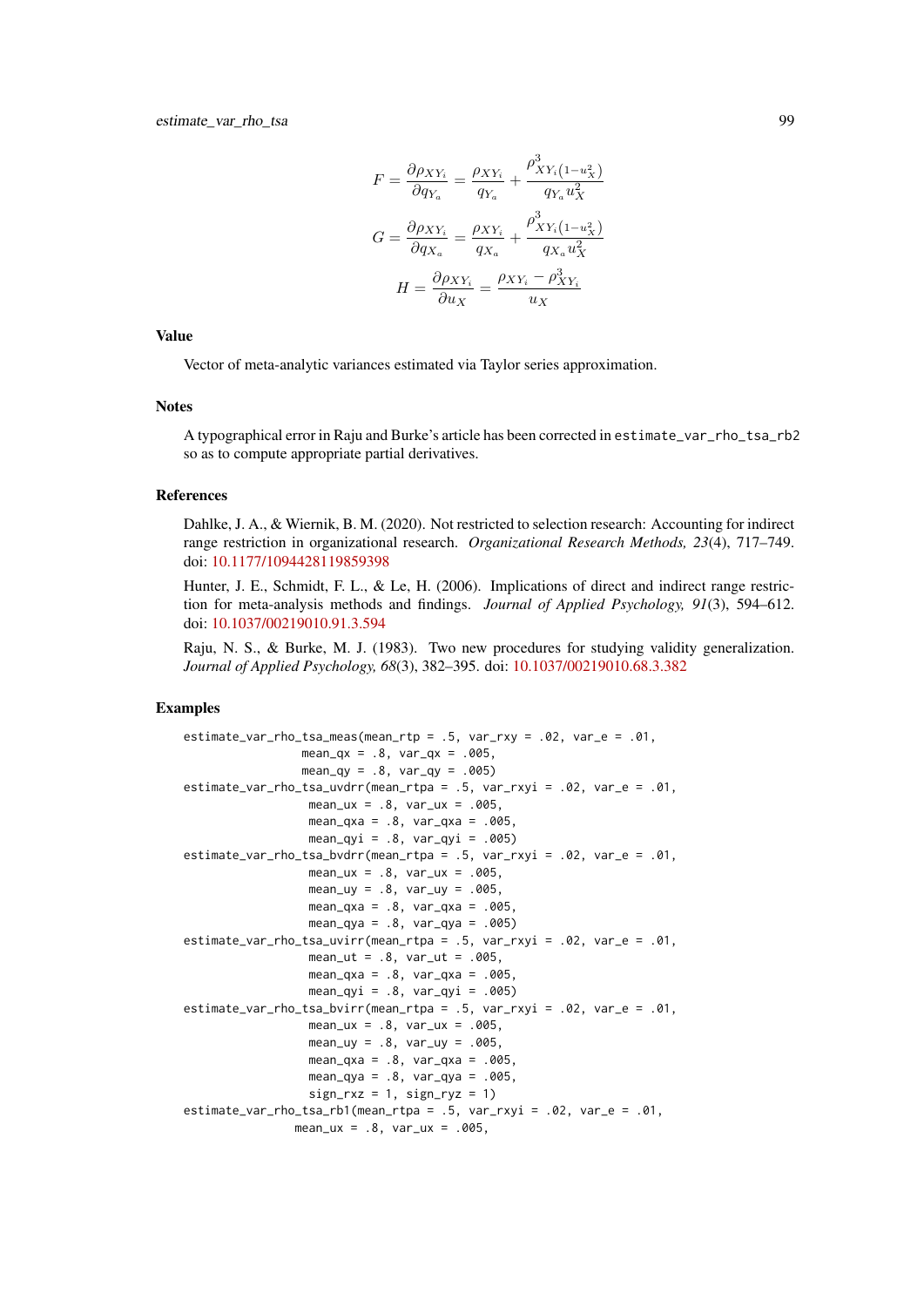```
mean_rxx = .8, var_rxx = .005,
                mean_ryy = .8, var_ryy = .005)
estimate_var_rho_tsa_rb2(mean_rtpa = .5, var_rxyi = .02, var_e = .01,
                mean_{ux} = .8, var_{ux} = .005,
                mean_qx = .8, var_qx = .005,
                mean_qy = .8, var_qy = .005
```
estimate\_var\_tsa *Taylor Series Approximation of effect-size variances corrected for psychometric artifacts*

### <span id="page-99-0"></span>Description

Functions to estimate the variances corrected for psychometric artifacts. These functions use Taylor series approximations (i.e., the delta method) to estimate the corrected variance of an effect-size distribution.

The available Taylor-series functions include:

- estimate\_var\_tsa\_meas Variance of  $\rho$  corrected for measurement error only
- estimate\_var\_tsa\_uvdrr Variance of  $\rho$  corrected for univariate direct range restriction (i.e., Case II) and measurement error
- estimate\_var\_tsa\_bvdrr Variance of  $\rho$  corrected for bivariate direct range restriction and measurement error
- estimate\_var\_tsa\_uvirr Variance of  $\rho$  corrected for univariate indirect range restriction (i.e., Case IV) and measurement error
- estimate\_var\_tsa\_bvirr Variance of  $\rho$  corrected for bivariate indirect range restriction (i.e., Case V) and measurement error
- estimate\_var\_tsa\_rb1 Variance of  $\rho$  corrected using Raju and Burke's TSA1 correction for direct range restriction and measurement error
- estimate\_var\_tsa\_rb2

Variance of  $\rho$  corrected using Raju and Burke's TSA2 correction for direct range restriction and measurement error. Note that a typographical error in Raju and Burke's article has been corrected in this function so as to compute appropriate partial derivatives.

## Usage

```
estimate_var_tsa_meas(mean_rtp, var = 0, mean_qx = 1, mean_qy = 1, ...)
```

```
estimate_var_tsa_uvdrr(
  mean_rtpa,
  var = 0,
  mean_lux = 1,
  mean_{\text{axa}} = 1,
  mean_qyi = 1,
```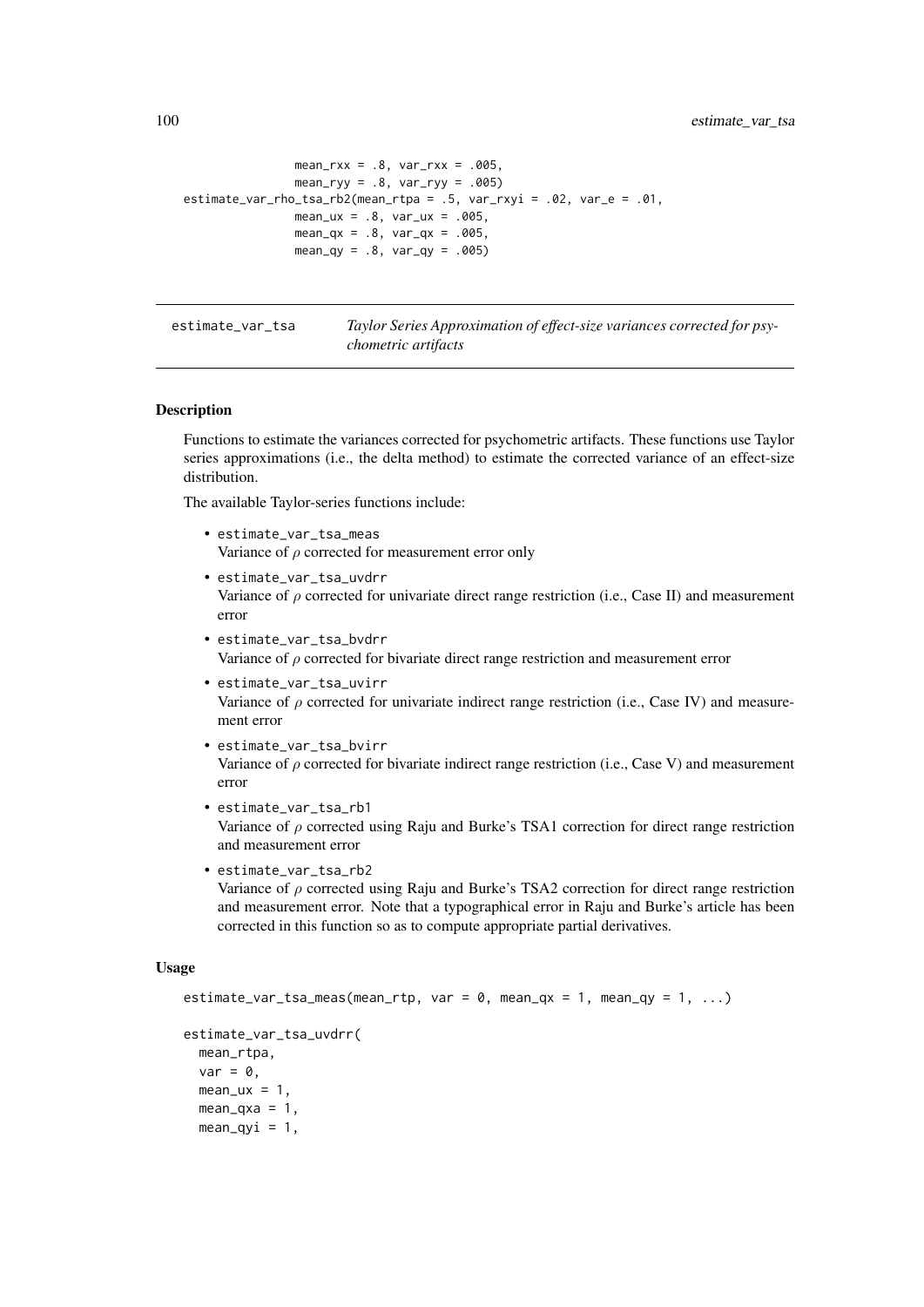```
...
\lambdaestimate_var_tsa_bvdrr(
  mean_rtpa,
  var = 0,
  mean_u x = 1,
  mean_uy = 1,
  mean_{\text{y}} = 1,
  mean_qya = 1,
  ...
\lambdaestimate_var_tsa_uvirr(
  mean_rtpa,
  var = 0,
  mean_{ut} = 1,
  mean_{\text{axa}} = 1,
  mean_qyi = 1,
  ...
\lambdaestimate_var_tsa_bvirr(
  mean_rtpa,
  var = 0,
  mean_u x = 1,
  mean_uy = 1,
  mean_{\text{axa}} = 1,
  mean_qya = 1,
  sign_r xz = 1,
  sign_{ryz} = 1,
  ...
\lambdaestimate_var_tsa_rb1(
 mean_rtpa,
  var = 0,
  mean_u x = 1,
  mean_rxx = 1,
  mean_ryy = 1,
  ...
\lambdaestimate_var_tsa_rb2(
  mean_rtpa,
  var = 0,
  mean_lux = 1,
  mean_qx = 1,
  mean_qy = 1,
  ...
\lambda
```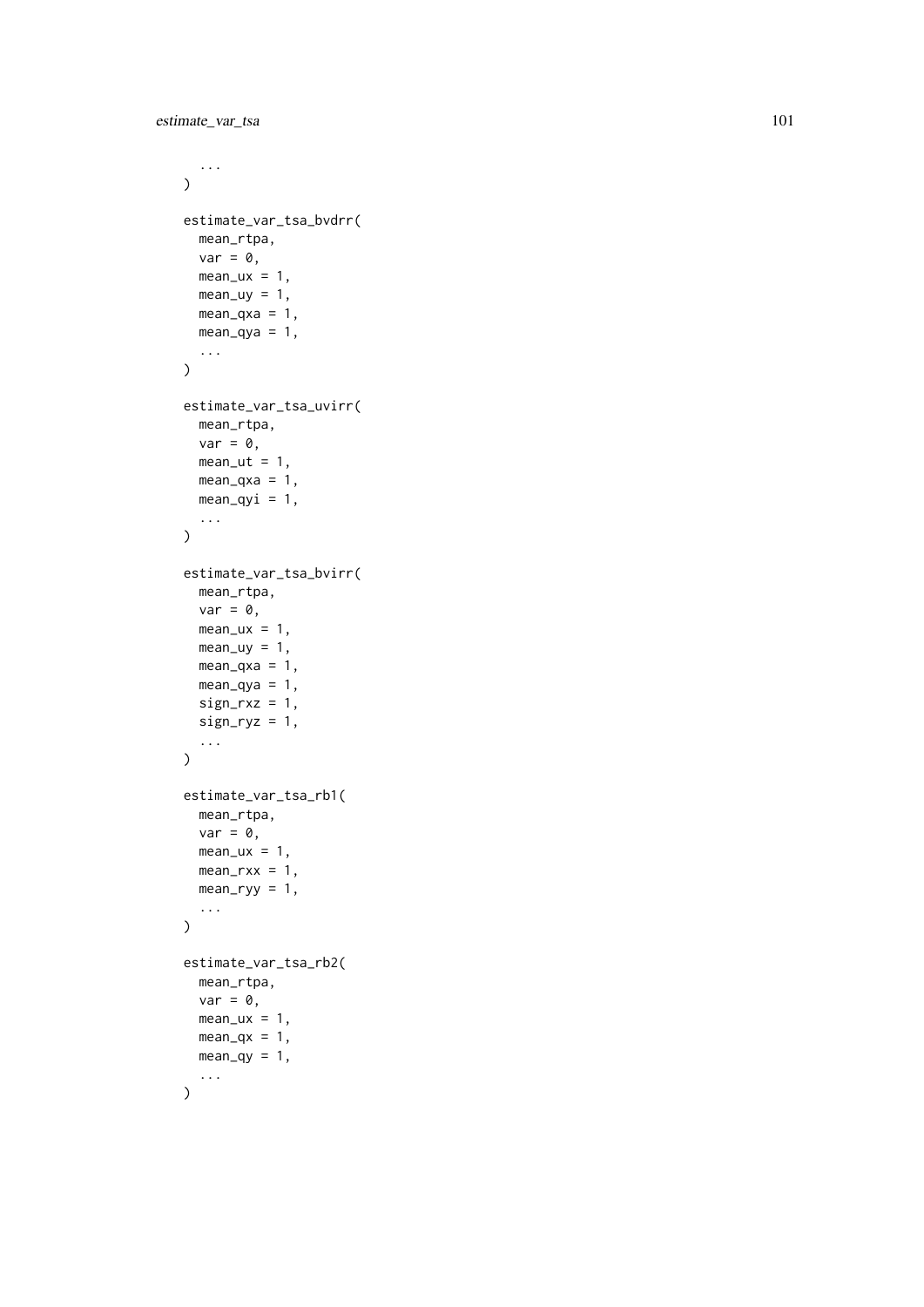### Arguments

| mean_rtp  | Mean corrected correlation.                                     |
|-----------|-----------------------------------------------------------------|
| var       | Variance to be corrected for artifacts.                         |
| $mean_qx$ | Mean square root of reliability for X.                          |
| $mean_q$  | Mean square root of reliability for Y.                          |
| .         | Additional arguments.                                           |
| mean_rtpa | Mean corrected correlation.                                     |
| mean_ux   | Mean observed-score u ratio for X.                              |
| mean_qxa  | Mean square root of unrestricted reliability for X.             |
| mean_qyi  | Mean square root of restricted reliability for Y.               |
| mean_uy   | Mean observed-score u ratio for Y.                              |
| mean_qya  | Mean square root of unrestricted reliability for Y.             |
| mean      | Mean true-score u ratio for X.                                  |
| sign_rxz  | Sign of the relationship between X and the selection mechanism. |
| sign_ryz  | Sign of the relationship between Y and the selection mechanism. |
| mean_rxx  | Mean reliability for X.                                         |
| mean      | Mean reliability for Y.                                         |

# Value

Vector of variances corrected for mean artifacts via Taylor series approximation.

## Notes

A typographical error in Raju and Burke's article has been corrected in [estimate\\_var\\_tsa\\_rb2\(\)](#page-99-0) so as to compute appropriate partial derivatives.

# References

Dahlke, J. A., & Wiernik, B. M. (2020). Not restricted to selection research: Accounting for indirect range restriction in organizational research. *Organizational Research Methods, 23*(4), 717–749. doi: [10.1177/1094428119859398](https://doi.org/10.1177/1094428119859398)

Hunter, J. E., Schmidt, F. L., & Le, H. (2006). Implications of direct and indirect range restriction for meta-analysis methods and findings. *Journal of Applied Psychology, 91*(3), 594–612. doi: [10.1037/00219010.91.3.594](https://doi.org/10.1037/0021-9010.91.3.594)

Raju, N. S., & Burke, M. J. (1983). Two new procedures for studying validity generalization. *Journal of Applied Psychology, 68*(3), 382–395. doi: [10.1037/00219010.68.3.382](https://doi.org/10.1037/0021-9010.68.3.382)

# Examples

```
estimate_var_tsa_meas(mean_rtp = .5, var = .02,
                mean_qx = .8,
                 mean_qy = .8estimate_var_tsa_uvdrr(mean_rtpa = .5, var = .02,
                  mean_u x = .8,
                  mean_{\text{axa}} = .8,
                  mean_qyi = .8)estimate_var_tsa_bvdrr(mean_rtpa = .5, var = .02,
```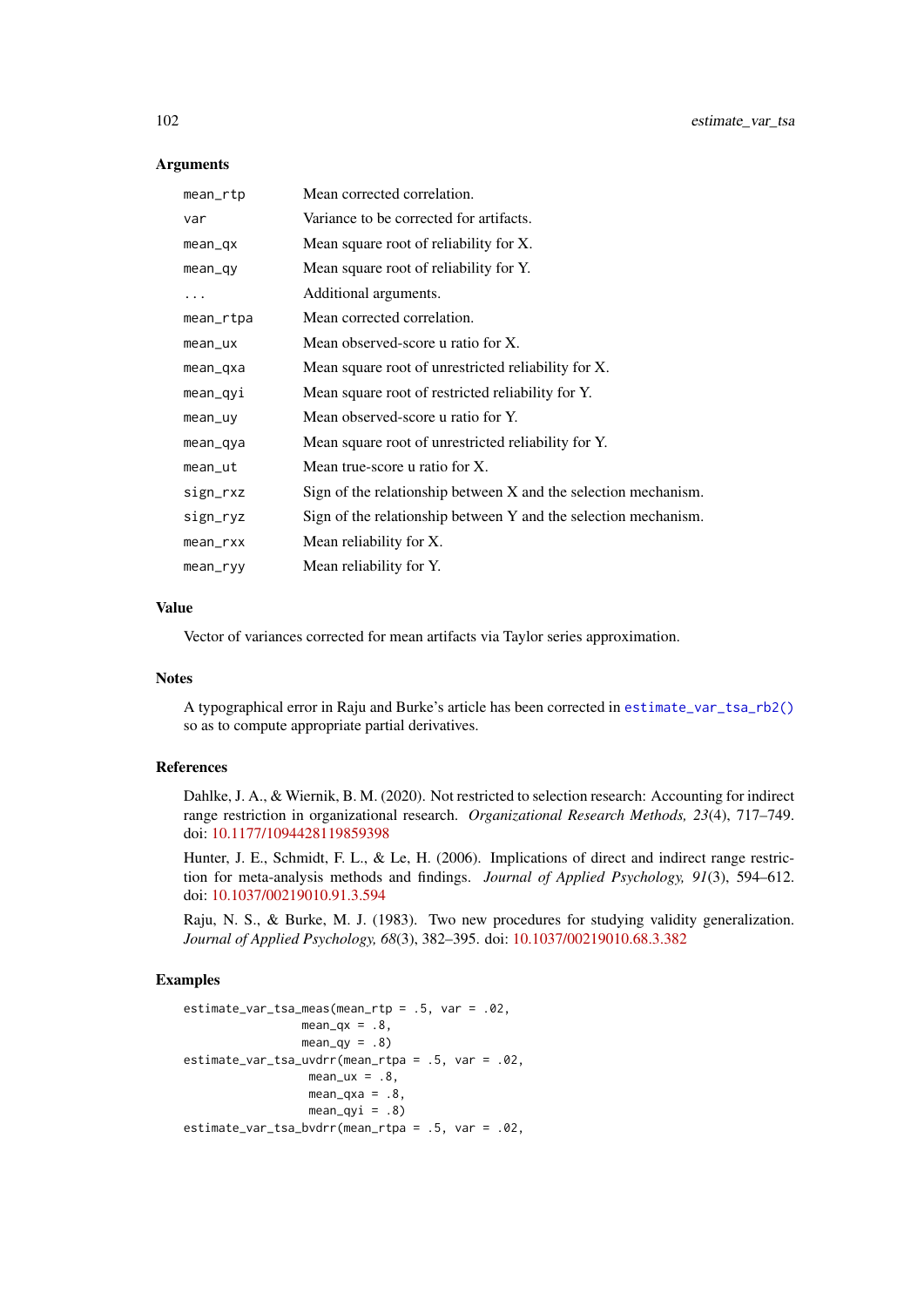### filter\_ma 103

```
mean_ux = .8,
                   mean_{uy} = .8mean_{\text{qxa}} = .8,
                   mean_qya = .8estimate_var_tsa_uvirr(mean_rtpa = .5, var = .02,
                  mean_{ut} = .8,
                  mean_{\text{axa}} = .8,
                  mean_qyi = .8estimate_var_tsa_bvirr(mean_rtpa = .5, var = .02,
                  mean ux = .8.
                  mean_{uy} = .8mean_{\text{axa}} = .8,
                  mean_qya = .8,
                  sign_r xz = 1, sign_r yz = 1estimate_var_tsa_rb1(mean_rtpa = .5, var = .02,
                mean_u x = .8,
                mean_rxx = .8,
                mean_ryy = .8)estimate_var_tsa_rb2(mean_rtpa = .5, var = .02,
                mean_lux = .8,
                mean_qx = .8,
                mean_qy = .8
```
<span id="page-102-0"></span>filter\_ma *Filter meta-analyses*

# Description

Filter psychmeta meta-analysis objects based on specified criteria.

# Usage

```
filter_ma(
  ma_obj,
  analyses = "all",match = c("all", "any"),case_sensitive = TRUE,
  ...
\lambdafilter_meta(
  ma_obj,
  analyses = "all",
  match = c("all", "any"),case_sensitive = TRUE,
  ...
)
```
# Arguments

| ma_obi   | A psychmeta meta-analysis object.                                                 |
|----------|-----------------------------------------------------------------------------------|
| analyses | Which analyses to extract? Can be either "all" to extract all meta-analyses in    |
|          | the object (default) or a list containing one or more of the following arguments: |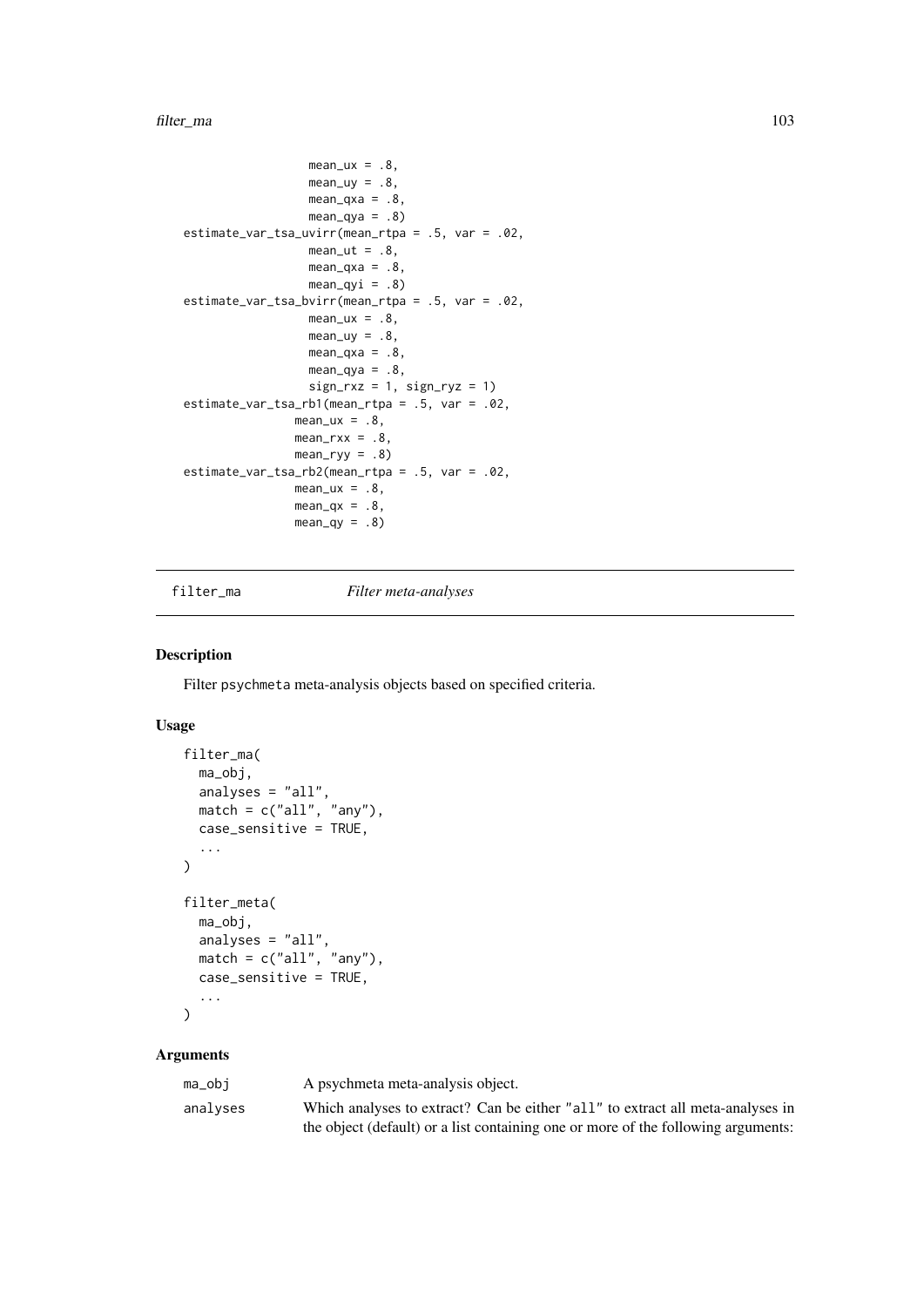|       | • construct: A list or vector of construct names to search for.                                                                                                    |
|-------|--------------------------------------------------------------------------------------------------------------------------------------------------------------------|
|       | • construct_pair: A list of vectors of construct pairs to search for.                                                                                              |
|       | $(e.g., list(c("X", "Y"), c("X", "Z"))).$                                                                                                                          |
|       | • pair_id: A list or vector of numeric construct pair IDs (unique construct-<br>pair indices).                                                                     |
|       | • analysis id: A list or vector of numeric analysis IDs (unique analysis in-<br>dexes).                                                                            |
|       | • k_min: A numeric value specifying the minimum k for extracted meta-<br>analyses.                                                                                 |
|       | • N_min: A numeric value specifying the minimum N for extracted meta-<br>analyses.                                                                                 |
| match | Should extracted meta-analyses match all (default) or any of the criteria given<br>in analyses?                                                                    |
|       | case_sensitive Logical scalar that determines whether character values supplied in analyses<br>should be treated as case sensitive (TRUE, default) or not (FALSE). |
| .     | Additional arguments.                                                                                                                                              |

### Value

A psychmeta meta-analysis object with analyses matching the specified criteria.

## Examples

```
ma_obj \leq ma_r(ma_method = "ic", rxyi = rxyi, n = n, rxx = rxxi, ryy = ryyi,construct_x = x_name, construct_y = y_name, sample_id = sample_id, citekey = NULL,
               moderators = moderator, data = data_r_meas_multi,
               impute_artifacts = FALSE, clean_artifacts = FALSE)
ma_obj <- ma_r_ad(ma_obj, correct_rr_x = FALSE, correct_rr_y = FALSE)
filter_ma(ma_obj, analyses="all")
filter_ma(ma_obj, analyses=list(construct="X"), match="all")
filter_ma(ma_obj, analyses=list(construct="X", k_min=21), match="any")
filter_ma(ma_obj, analyses=list(construct="X", k_min=21), match="all")
```
format\_num *Format numbers for presentation*

# **Description**

A function to format numbers and logical values as characters for display purposes. Includes control over formatting of decimal digits, leading zeros, sign characters, and characters to replace logical, NA, NaN, and Inf values. Factors are converted to strings. Strings are returned verbatim.

# Usage

```
format_num(x, digits = 2L, decimal.mark = getOption("OutDec"),
              leading0 = "conditional", drop0integer = FALSE,
              neg.sign = "\u2212", pos.sign = "figure",
              big.mark = "\u202F", big.interval = 3L,
              small.mark = "\u202F", small.interval = 3L,
              na.mark = "\u2014", lgl.mark = c("+", "\u2212"),
              inf.mark = c("+\u221E", "\u2212\u221E") )
```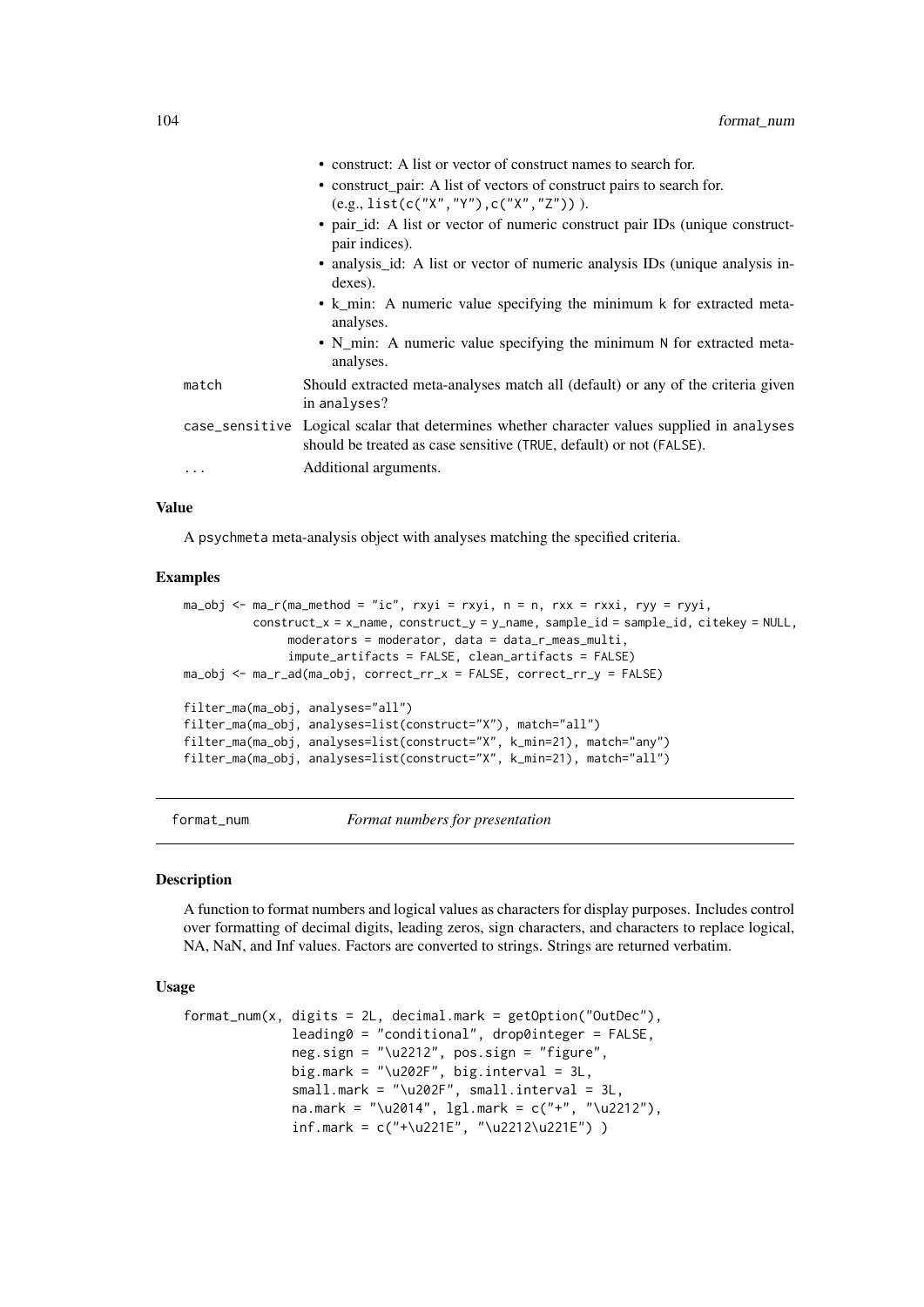## format\_num 105

#### Arguments

| X            | A vector, matrix, or data.frame of numbers to format                                                                                                                                                                                                                                                                                                                                                                                                                                                                                                                                                                  |
|--------------|-----------------------------------------------------------------------------------------------------------------------------------------------------------------------------------------------------------------------------------------------------------------------------------------------------------------------------------------------------------------------------------------------------------------------------------------------------------------------------------------------------------------------------------------------------------------------------------------------------------------------|
| digits       | The number of decimal digits desired (used strictly; default: 2)                                                                                                                                                                                                                                                                                                                                                                                                                                                                                                                                                      |
| decimal.mark | The character to use for the decimal point (defaults to locale default: get0ption("OutDec"))                                                                                                                                                                                                                                                                                                                                                                                                                                                                                                                          |
| leading0     | How to print leading zeros on decimals. Can be logical to print (TRUE) or sup-<br>press (FALSE) leading zeros or a character string to subsitute for leading zeros.<br>If "conditional" (default), leading zeros are shown if a column contains any<br>absolute values greater than 1 and suppressed otherwise. If "figure", lead-<br>ing zeros are replaced with a figure space $(U+2007)$ if a column contains any<br>absolute values greater than 1 and suppressed otherwise. If "figure_html",<br>the same as "figure", but using the HTML entity for figure space (useful for<br>Windows users in some locales). |
| drop0integer | Logical. Should trailing decimal zeros be dropped for integers?                                                                                                                                                                                                                                                                                                                                                                                                                                                                                                                                                       |
| neg.sign     | Character to use as negative sign. Defaults to minus-sign $(U+2212)$ .                                                                                                                                                                                                                                                                                                                                                                                                                                                                                                                                                |
| pos.sign     | Character to use as positive sign. Set to FALSE to suppress. If "figure" (de-<br>fault), the positive sign is a figure-space $(U+2007)$ if a column contains any<br>negative numbers and suppressed otherwise. If "figure_html", the same as<br>"figure", but using the HTML entity for figure space (useful for Windows<br>users in some locales).                                                                                                                                                                                                                                                                   |
| big.mark     | Character to mark between each big. interval digits before the decimal point.<br>Set to FALSE to suppress. Defaults to the SI/ISO 31-0 standard-recommened<br>thin-spaces $(U+202F)$ .                                                                                                                                                                                                                                                                                                                                                                                                                                |
| big.interval | See big. mark above; defaults to 3.                                                                                                                                                                                                                                                                                                                                                                                                                                                                                                                                                                                   |
| small.mark   | Character to mark between each small. interval digits after the decimal point.<br>Set to FALSE to suppress. Defaults to the SI/ISO 31-0 standard-recommened<br>thin-spaces $(U+202F)$ .                                                                                                                                                                                                                                                                                                                                                                                                                               |
|              | small. interval See small. mark above; defaults to 3.                                                                                                                                                                                                                                                                                                                                                                                                                                                                                                                                                                 |
| na.mark      | Character to replace NA and NaN values. Defaults to em-dash $(U+2014)$                                                                                                                                                                                                                                                                                                                                                                                                                                                                                                                                                |
| lgl.mark     | A length 2 vector containing characters to replace TRUE and FALSE. Defaults to<br>$c("+", "U+2212").$                                                                                                                                                                                                                                                                                                                                                                                                                                                                                                                 |
| inf.mark     | A length 2 vector containing characters to replace Inf and -Inf. Defaults to<br>c("+U+221e", "U+2212U+221e").                                                                                                                                                                                                                                                                                                                                                                                                                                                                                                         |

# Examples

# format\_num() converts numeric values to characters with the specified formatting options. # By default, thousands digit groups are separated by thin spaces, negative signs are replaced # with minus signs, and positive signs and leading zeros are replaced with figure spaces # (which have the same width as numbers and minus signs). These options ensure that all # results will align neatly in columns when tabled. format\_num(x = c(10000, 1000, 2.41, -1.20, 0.41, -0.20))

```
# By default, format_num() uses your computer locale's default decimal mark as
# the decimal point. To force the usage of "." instead (e.g., for submission to
# a U.S. journal), set decimal.mark = ".":
format_num(x = .41, decimal.mark = ".")
```
# By default, format\_num() separates groups of large digits using thin spaces. # This is following the international standard for scientific communication (SI/ISO 31-0),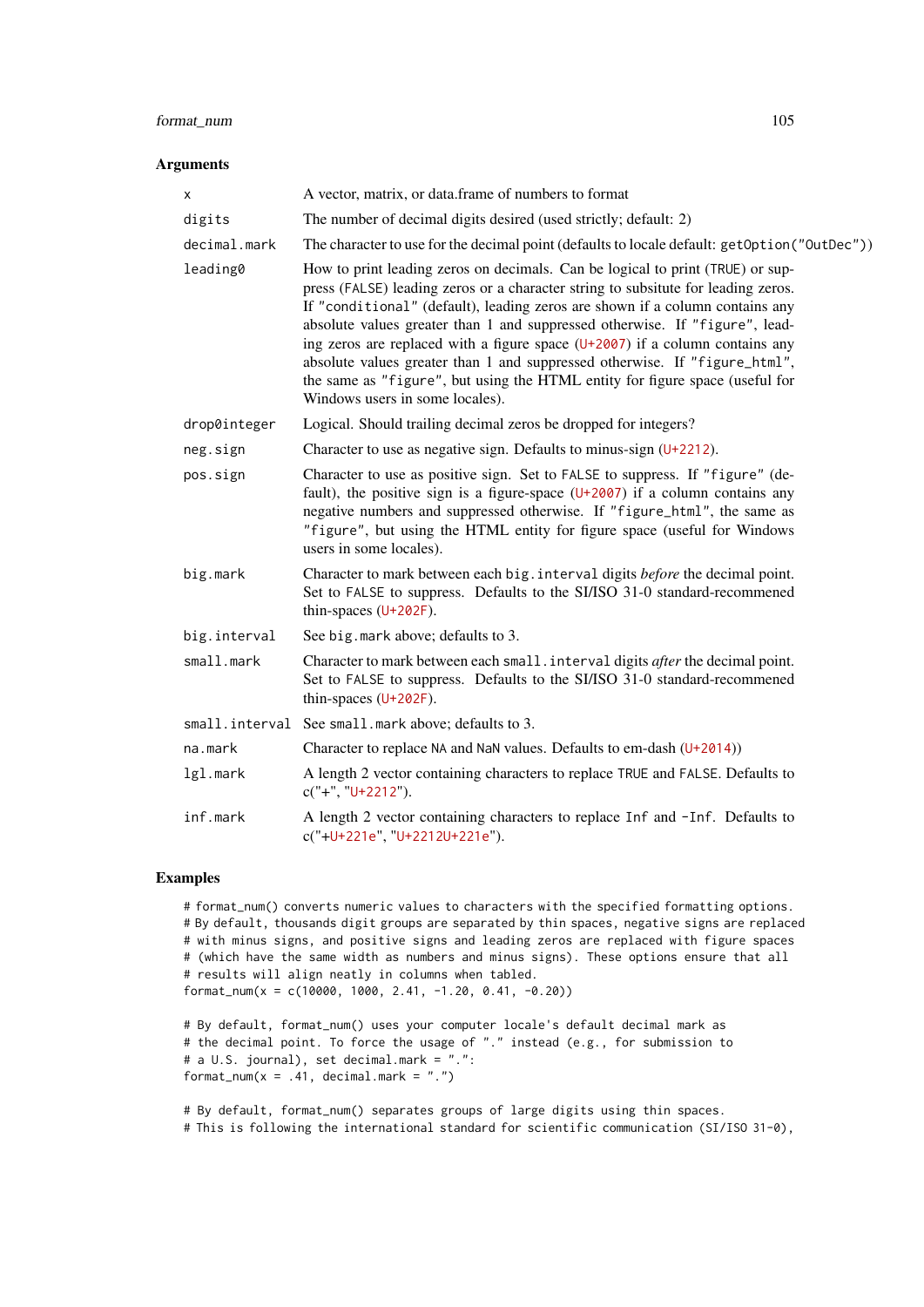```
# which advises against using "." or "," to seprate digits because doing so can lead
# to confusion for human and computer readers because "." and "," are also used
# as decimal marks in various countries. If you prefer to use commmas to separate
# large digit groups, set big.mark = ",":
format_num(x = 10000, big.mark = ",")
```
generate\_bib *Generate a list of references included in meta-analyses*

# Description

This function generates a list of studies contributing to a meta-analysis

# Usage

```
generate_bib(
  ma_obj = NULL,bib = NULL,title.bib = NULL,
  style = "apa",
  additional_citekeys = NULL,
  file = NULL,
  output\_dir = getwd(),
  output_format = c("word", "html", "pdf", "text", "odt", "rmd", "biblatex",
    "citekeys"),
  analyses = "all",
 match = c("all", "any"),case_sensitive = TRUE,
  save_build_files = FALSE,
  header = list(),
  ...
)
```
# Arguments

| $ma_obj$            | A psychmeta meta-analysis object with citekeys supplied.                                                                                                                                                                                                                                                                              |  |
|---------------------|---------------------------------------------------------------------------------------------------------------------------------------------------------------------------------------------------------------------------------------------------------------------------------------------------------------------------------------|--|
| bib                 | A BibTeX file containing the cite keys for the meta-analyses.                                                                                                                                                                                                                                                                         |  |
| title.bib           | The title to give to the bibliography. If NULL, defaults to "Sources Contributing"<br>to Meta-Analyses"                                                                                                                                                                                                                               |  |
| style               | What style should references be formatted in? Can be a file path or URL for a<br>CSL citation style or the style ID for any style available from the Zotero Style<br>Repository. Defaults to APA style. (Retrieving a style by ID requires an internet<br>connection. If unavailable, references will be rendered in Chicago style.). |  |
| additional_citekeys |                                                                                                                                                                                                                                                                                                                                       |  |
|                     | Additional citekeys to include in the reference list.                                                                                                                                                                                                                                                                                 |  |
| file                | The filename or filepath for the output file. If NULL, function will output directly<br>to the R console (if output_format is "text", a tibble with basic citation in-<br>formation; if "citekeys", the citekeys for included sources; otherwise, code to<br>generate the bibliography in an RMarkdown document).                     |  |
| output_dir          | The filepath for the output file. Defaults to the current working directory.                                                                                                                                                                                                                                                          |  |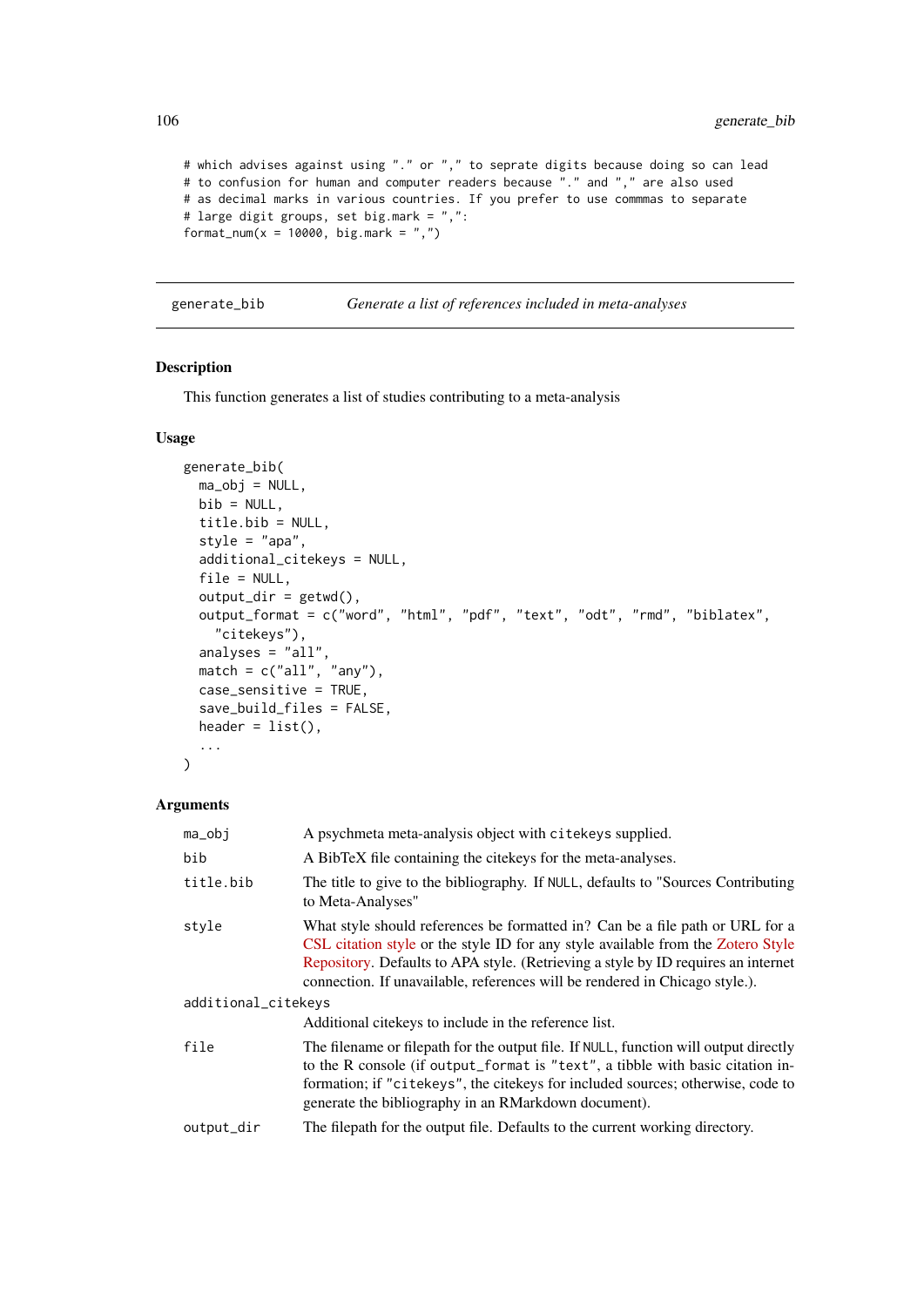| output_format    | The format of the output reference list. Available options are Word (default),                                                              |  |
|------------------|---------------------------------------------------------------------------------------------------------------------------------------------|--|
|                  | HTML, PDF (requires LaTeX to be installed), ODT, or Rmarkdown, plain text,                                                                  |  |
|                  | and BibLaTeX. Returning only the item cite keys is also possible. You can also<br>specify the full name of another RMarkdown output_format. |  |
| analyses         | Which analyses to extract references for? See filter_ma() for details.                                                                      |  |
| match            | Match "all" or "any" of the filter criteria? See filter_ma() for details.                                                                   |  |
|                  | case_sensitive Logical scalar that determines whether character values supplied in analyses                                                 |  |
|                  | should be treated as case sensitive (TRUE, default) or not (FALSE).                                                                         |  |
| save build files |                                                                                                                                             |  |
|                  | Should the BibTeX and RMarkdown files used to generate the bibliography be<br>saved (default: FALSE; always TRUE if file is NULL)?          |  |
| header           | A list of YAML header parameters to pass to rmarkdown:: render().                                                                           |  |
| .                | Additional arguments to pass to rmarkdown:: render().                                                                                       |  |

## Value

A list containing a tibble of bibtex reference data. Additionally, a reference list formatted in the requested style and output\_format is exported (or printed if file is "console").

### See Also

Other output functions: [metabulate\\_rmd\\_helper\(](#page-157-0)), [metabulate\(](#page-153-0))

### Examples

```
## Not run:
## Run a meta-analysis using ma_r() and include a citekey argument to provide
## citation information for each source contributing to the meta-analyses.
ma_obj \leq ma_r(ma_method = "ic", rxyi = rxyi, n = n, rxx = rxxi, ryy = ryyi,construct_x = x_name, construct_y = y_name, sample_id = sample_id,
               moderators = moderator, citekey = citekey, data = data_r_meas_multi)
## Next, use generate_bib() to generate the bibliography for the retained studies.
## The bib argument is the BibTeX or BibLaTeX .bib file containing the full
## reference information for each of the citekeys included in the meta-analysis database.
generate_bib(ma_obj, bib = system.file("templates/sample_bibliography.bib", package="psychmeta"),
           file = "sample bibliography", output_dir = tempdir(), output_format = "word")
## End(Not run)
```
generate\_directory *Generate a system of folders from a file path to a new directory*

# Description

This function is intended to be helpful in simulations when directories need to be created and named according to values that are used or created within the simulation.

# Usage

```
generate_directory(path)
```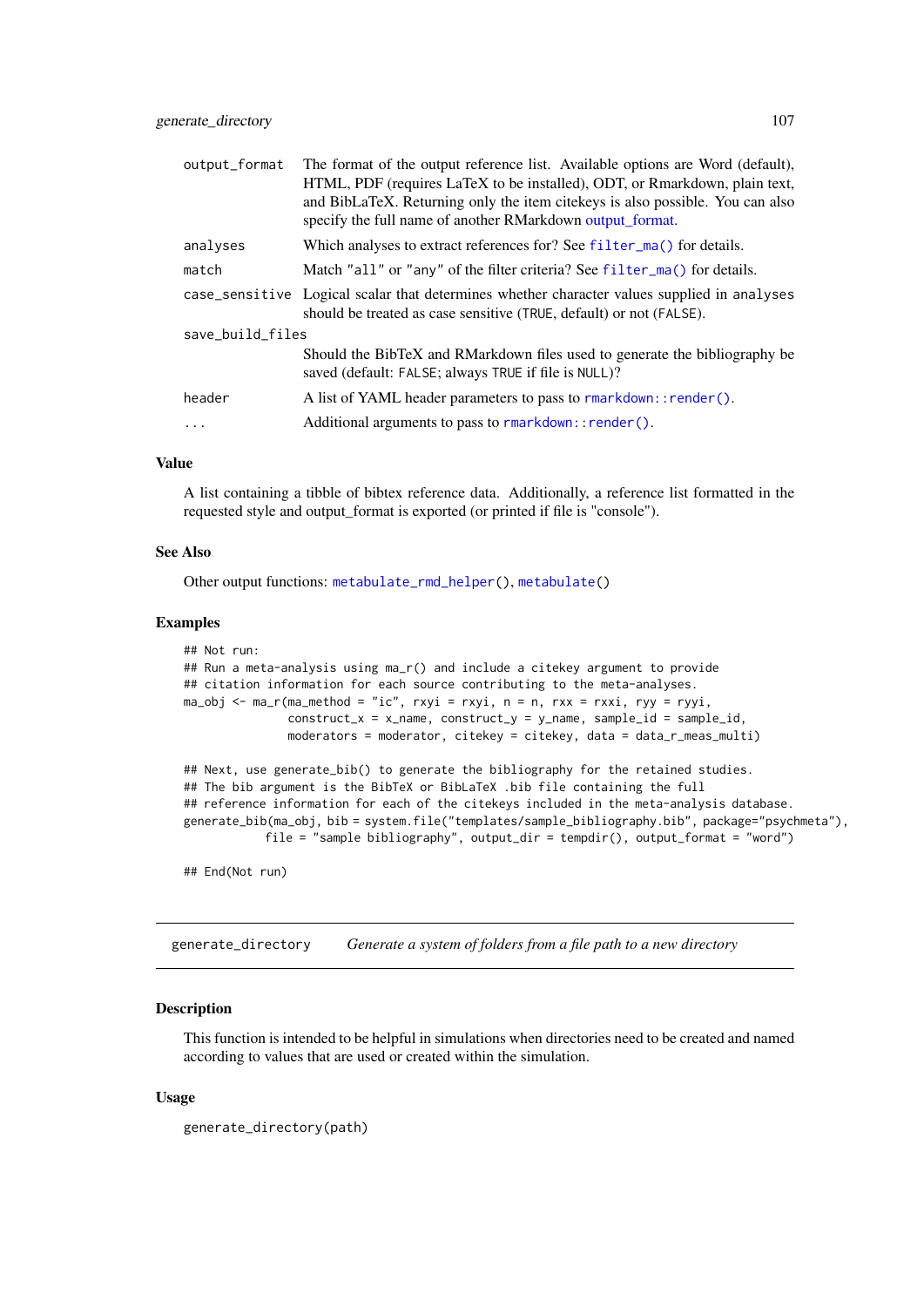## Arguments

path The path to the directory to be created

## Value

Creates a system of folders to a new directory.

get\_stuff *Extract results from a psychmeta meta-analysis object*

# Description

Functions to extract specific results from a meta-analysis tibble. This family of functions harvests information from meta-analysis objects and returns it as lists or tibbles that are easily navigable.

Available functions include:

- get\_stuff Wrapper function for all other "get\_" functions.
- get\_metatab Retrieve list of meta-analytic tables.
- get\_ad Retrieve list of artifact-distribution objects or a summary table of artifact descriptive statistics.
- get\_plots Retrieve list of meta-analytic plots.
- get\_escalc Retrieve list of escalc objects (i.e., effect-size data) for use with metafor.
- get\_metafor Alias for get\_escalc.
- get\_followup Retrieve list of follow-up analyses.
- get\_leave1out Retrieve list of leave-one-out meta-analyses (special case of get\_followup).
- get\_cumulative Retrieve list of cumulative meta-analyses (special case of get\_followup).
- get\_bootstrap Retrieve list of bootstrap meta-analyses (special case of get\_followup).
- get\_metareg Retrieve list of meta-regression analyses (special case of get\_followup).
- get\_heterogeneity Retrieve list of heterogeneity analyses (special case of get\_followup).
- get\_matrix Retrieve a tibble of matrices summarizing the relationships among constructs (only applicable to meta-analyses with multiple constructs).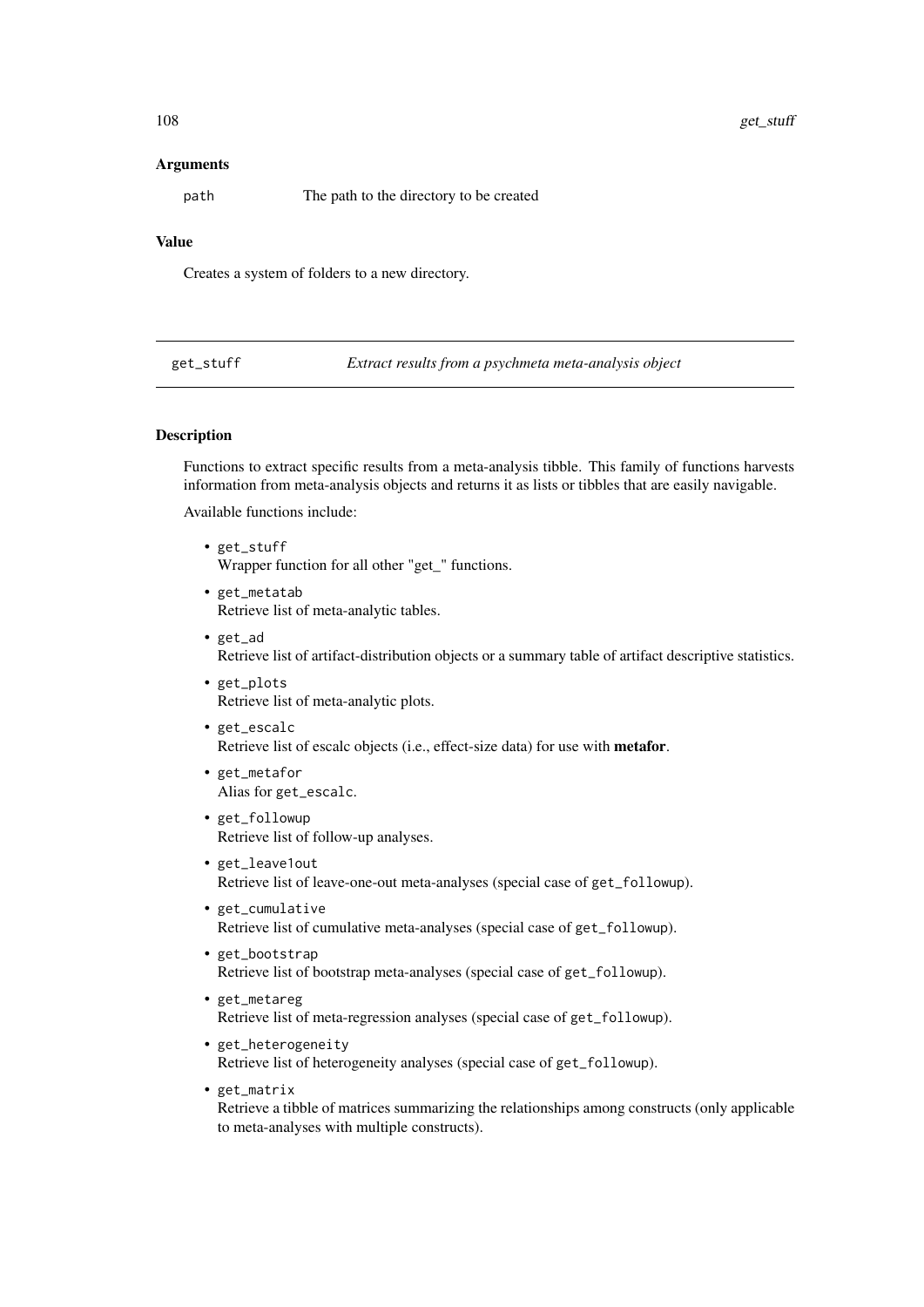get\_stuff and 109

# Usage

```
get_stuff(
  ma_obj,
  what = c("metatab", "escalc", "metafor", "ad", "followup", "heterogeneity",
    "leave1out", "cumulative", "bootstrap", "metareg", "matrix", "plots"),
  analyses = "all",match = c("all", "any"),
  case_sensitive = TRUE,
  ma_method = c("bb", "ic", "ad"),correction_type = c("ts", "vgx", "vgy"),moderators = FALSE,
  as\_ad\_obj = TRUE,inputs_only = FALSE,
  ad_{\text{type}} = c("tsa", "int"),
 follow_up = c("heterogeneity", "leave1out", "cumulative", "bootstrap", "metareg"),
  plot_types = c("funnel", "forest", "leave1out", "cumulative"),
  ...
\lambdaget_escalc(
  ma_obj,
  analyses = "all",match = c("all", "any"),
 case_sensitive = TRUE,
  moderators = TRUE,
  ...
)
get_metafor(
  ma_obj,
  analyses = "all",
 match = c("all", "any"),case_sensitive = TRUE,
  moderators = TRUE,
  ...
\lambdaget_metatab(
 ma_obj,
  analyses = "all",
 match = c("all", "any"),case_sensitive = TRUE,
  ma_method = c("bb", "ic", "ad"),
  correction_type = c("ts", "vgx", "vgy"),...
\lambdaget_ad(
  ma_obj,
  analyses = "all",
 match = c("all", "any"),case_sensitive = TRUE,
```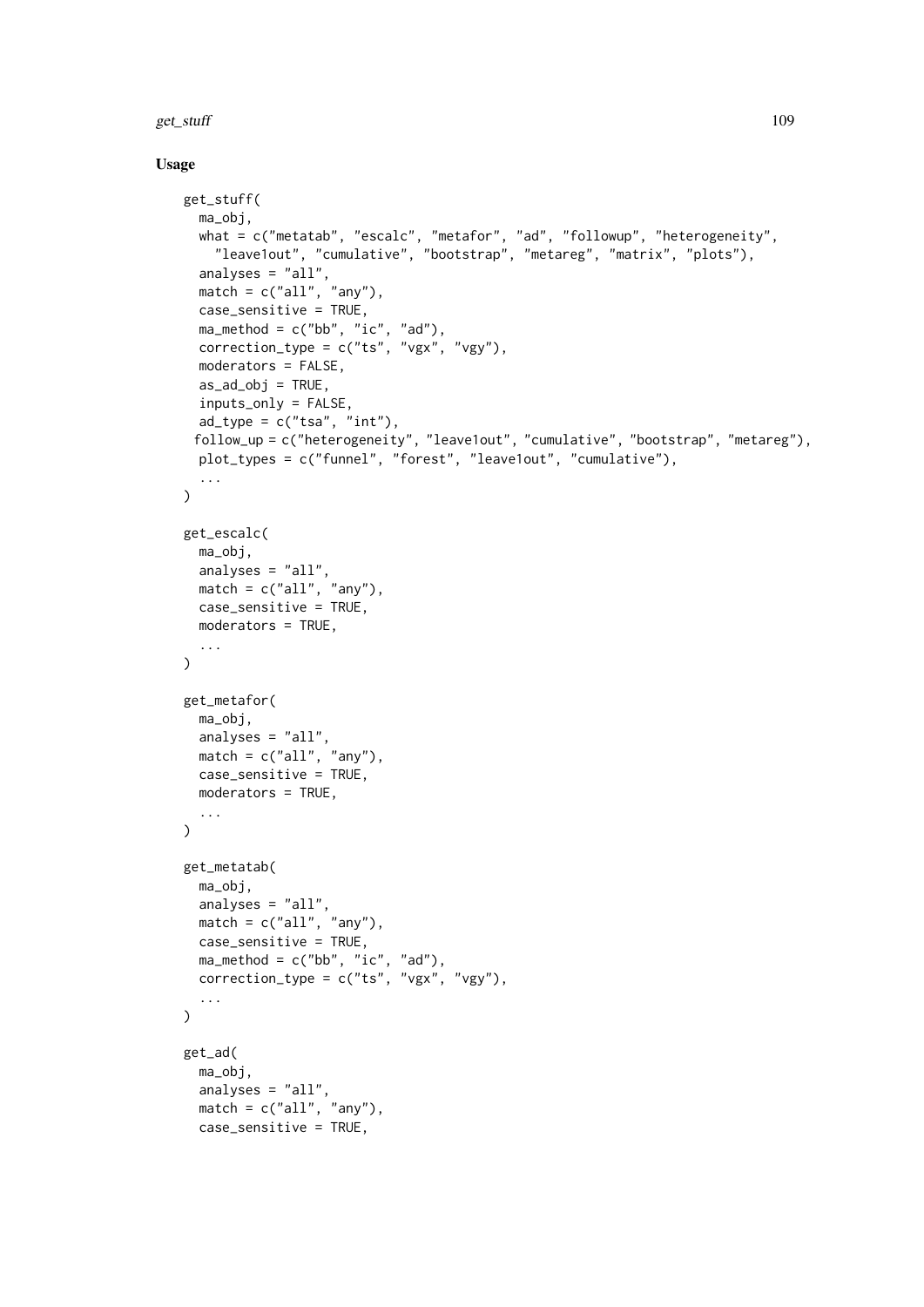```
ma_method = c("ad", "ic"),ad_type = c("tsa", "int"),as\_ad\_obj = FALSE,inputs_only = FALSE,
  ...
\lambdaget_followup(
  ma_obj,
  analyses = "all",match = c("all", "any"),
 case_sensitive = TRUE,
 follow_up = c("heterogeneity", "leave1out", "cumulative", "bootstrap", "metareg"),
  ...
\mathcal{L}get_heterogeneity(
 ma_obj,
  analyses = "all",
 match = c("all", "any"),case_sensitive = TRUE,
  ...
\lambdaget_leave1out(
 ma_obj,
  analyses = "all",match = c("all", "any"),case_sensitive = TRUE,
  ...
\mathcal{L}get_cumulative(
 ma_obj,
  analyses = "all",
  match = c("all", "any"),
  case_sensitive = TRUE,
  ...
)
get_bootstrap(
  ma_obj,
  analyses = "all",match = c("all", "any"),
 case_sensitive = TRUE,
  ...
\lambdaget_metareg(
  ma_obj,
  analyses = "all",
  match = c("all", "any"),
```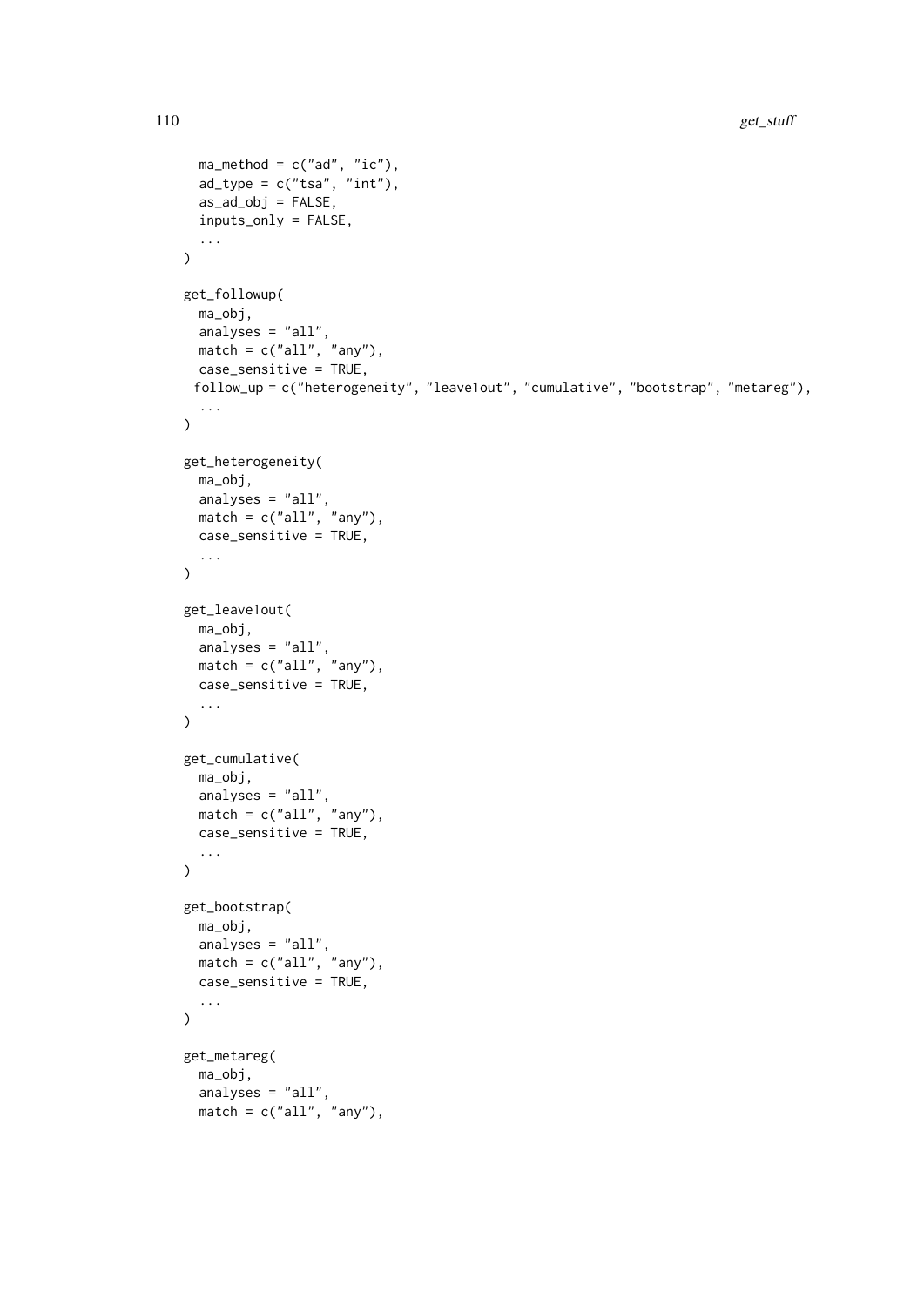```
case_sensitive = TRUE,
  ...
\lambdaget_matrix(
 ma_obj,
  analyses = "all",
  match = c("all", "any"),case_sensitive = TRUE,
  ...
\lambdaget_plots(
  ma_obj,
  analyses = "all",
  match = c("all", "any"),case_sensitive = TRUE,
 plot_types = c("funnel", "forest", "leave1out", "cumulative"),
  ...
)
```

| ma_obj          | A psychmeta meta-analysis object.                                                                                                                                                                                                                                                                                              |
|-----------------|--------------------------------------------------------------------------------------------------------------------------------------------------------------------------------------------------------------------------------------------------------------------------------------------------------------------------------|
| what            | For the get_stuff() function only: Character scalar telling get_stuff() what<br>to get. All suffixes from functions in the "get_" family can be passed as argu-<br>ments to what: "metatab", "escalc", "metafor", "ad", "followup", "heterogene-<br>ity", "leave1out", "cumulative", "bootstrap", "metareg", "matrix", "plots" |
| analyses        | Which analyses to extract? Can be either "all" to extract references for all<br>meta-analyses in the object (default) or a list containing one or more of the<br>following arguments:                                                                                                                                          |
|                 | • construct: A list or vector of construct names to search for.                                                                                                                                                                                                                                                                |
|                 | • construct_pair: A list of vectors of construct pairs to search for.<br>$(e.g., list(c("X", "Y"), c("X", "Z"))).$                                                                                                                                                                                                             |
|                 | • pair_id: A list or vector of numeric construct pair IDs (unique construct-<br>pair indices).                                                                                                                                                                                                                                 |
|                 | • analysis id: A list or vector of numeric analysis IDs (unique analysis in-<br>dexes).                                                                                                                                                                                                                                        |
|                 | • k_min: A numeric value specifying the minimum k for extracted meta-<br>analyses.                                                                                                                                                                                                                                             |
|                 | • N_min: A numeric value specifying the minimum N for extracted meta-<br>analyses.                                                                                                                                                                                                                                             |
| match           | Should extracted meta-analyses match all (default) or any of the criteria given<br>in analyses?                                                                                                                                                                                                                                |
|                 | case_sensitive Logical scalar that determines whether character values supplied in analyses<br>should be treated as case sensitive (TRUE, default) or not (FALSE).                                                                                                                                                             |
| ma_method       | Meta-analytic methods to be included. Valid options are: "bb", "ic", and "ad"                                                                                                                                                                                                                                                  |
| correction_type |                                                                                                                                                                                                                                                                                                                                |
|                 | Types of meta-analytic corrections to be incldued. Valid options are: "ts", "vgx",<br>and "vgy"                                                                                                                                                                                                                                |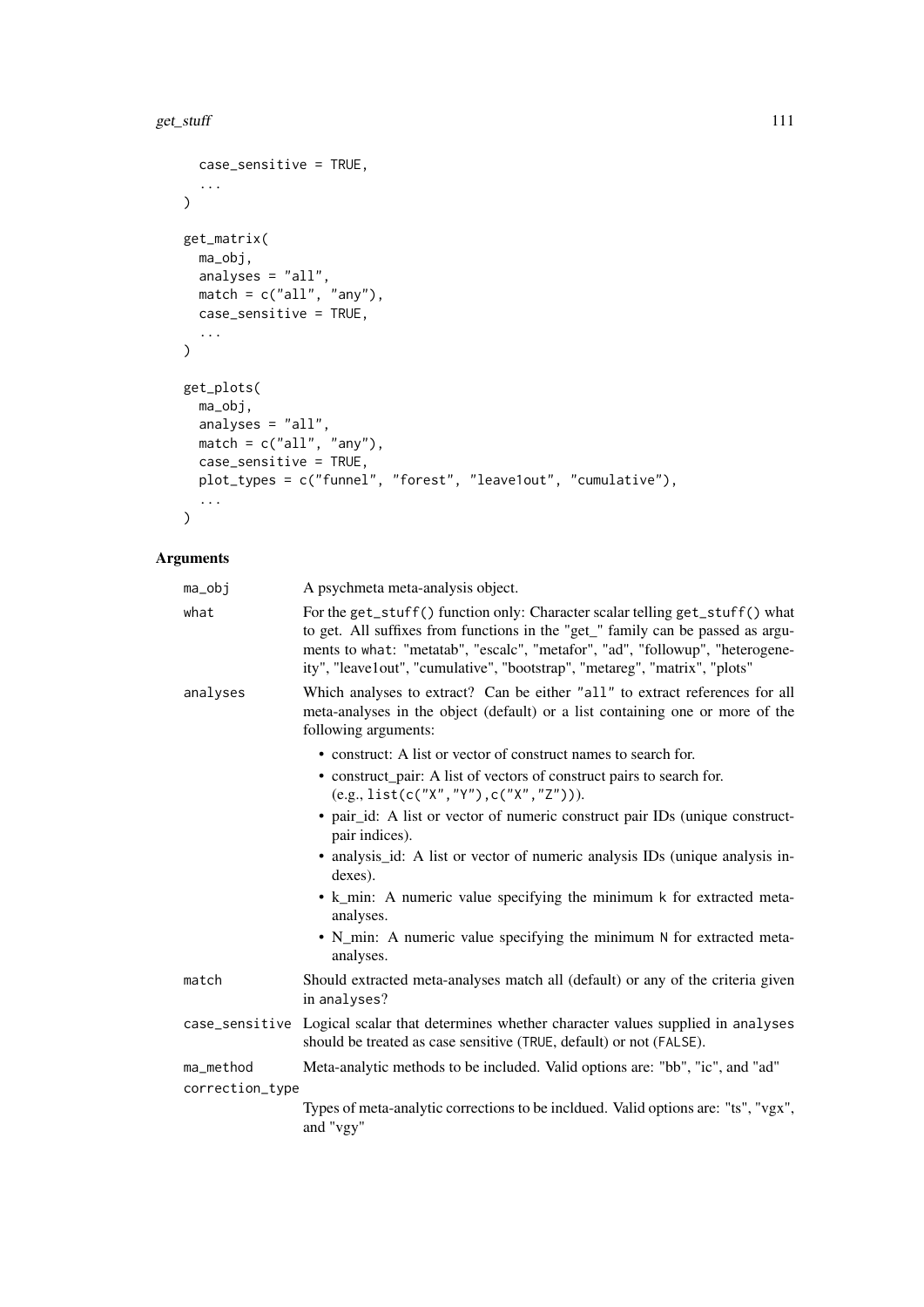| moderators  | Logical scalar that determines whether moderator variables should be included<br>in escalc objects (TRUE; default) or not (FALSE).                                                                                                                                                     |
|-------------|----------------------------------------------------------------------------------------------------------------------------------------------------------------------------------------------------------------------------------------------------------------------------------------|
| as_ad_obj   | Logical scalar that determines whether artifact information should be returned<br>as artifact-distribution objects (TRUE) or a summary table of artifact-distribution<br>descriptive statistics (FALSE; default).                                                                      |
| inputs_only | Used only if as_ad_obj = TRUE: Logical scalar that determines whether artifact<br>information should be returned as summaries of the raw input values (TRUE)<br>or artifact values that may have been cross-corrected for range restriction and<br>measurement error (FALSE; default). |
| ad_type     | Used only if $ma_method = "ic":$ Character value(s) indicating whether Taylor-<br>series approximation artifact distributions ("tsa") and/or interactive artifact dis-<br>tributions ("int") should be retrieved.                                                                      |
| follow_up   | Vector of follow-up analysis names (options are: "heterogeneity", "leave1out",<br>"cumulative", "bootstrap", "metareg").                                                                                                                                                               |
| plot_types  | Vector of plot types (options are: "funnel", "forest", "leave1out", "cumulative";<br>multiple allowed).                                                                                                                                                                                |
| $\ddots$ .  | Additional arguments.                                                                                                                                                                                                                                                                  |

### Value

Selected set of results.

```
## Not run:
## Run meta-analysis:
ma_obj <- ma_r(ma_method = "ic", rxyi = rxyi, n = n, rxx = rxxi, ryy = ryyi,
               construct_x = x_name, construct_y = y_name,
               sample_id = sample_id, citekey = NULL,
               moderators = moderator, data = data_r_meas_multi,
               impute_artifacts = FALSE, clean_artifacts = FALSE)
ma_obj \leq ma_r_ad(ma_obj, correct_rr_x = FALSE, correct_rr_y = FALSE)## Run additional analyses:
ma_obj <- heterogeneity(ma_obj)
ma_obj <- sensitivity(ma_obj, boot_iter = 10, boot_ci_type = "norm")
ma_obj <- metareg(ma_obj)
ma_obj <- plot_funnel(ma_obj)
ma_obj <- plot_forest(ma_obj)
## View summary:
summary(ma_obj)
## Extract selected analyses:
get_metatab(ma_obj)
get_matrix(ma_obj)
get_escalc(ma_obj)
get_bootstrap(ma_obj)
get_cumulative(ma_obj)
get_leave1out(ma_obj)
get_heterogeneity(ma_obj)
get_metareg(ma_obj)
get_plots(ma_obj)
get_ad(ma_obj, ma_method = "ic", as_ad_obj = TRUE)
```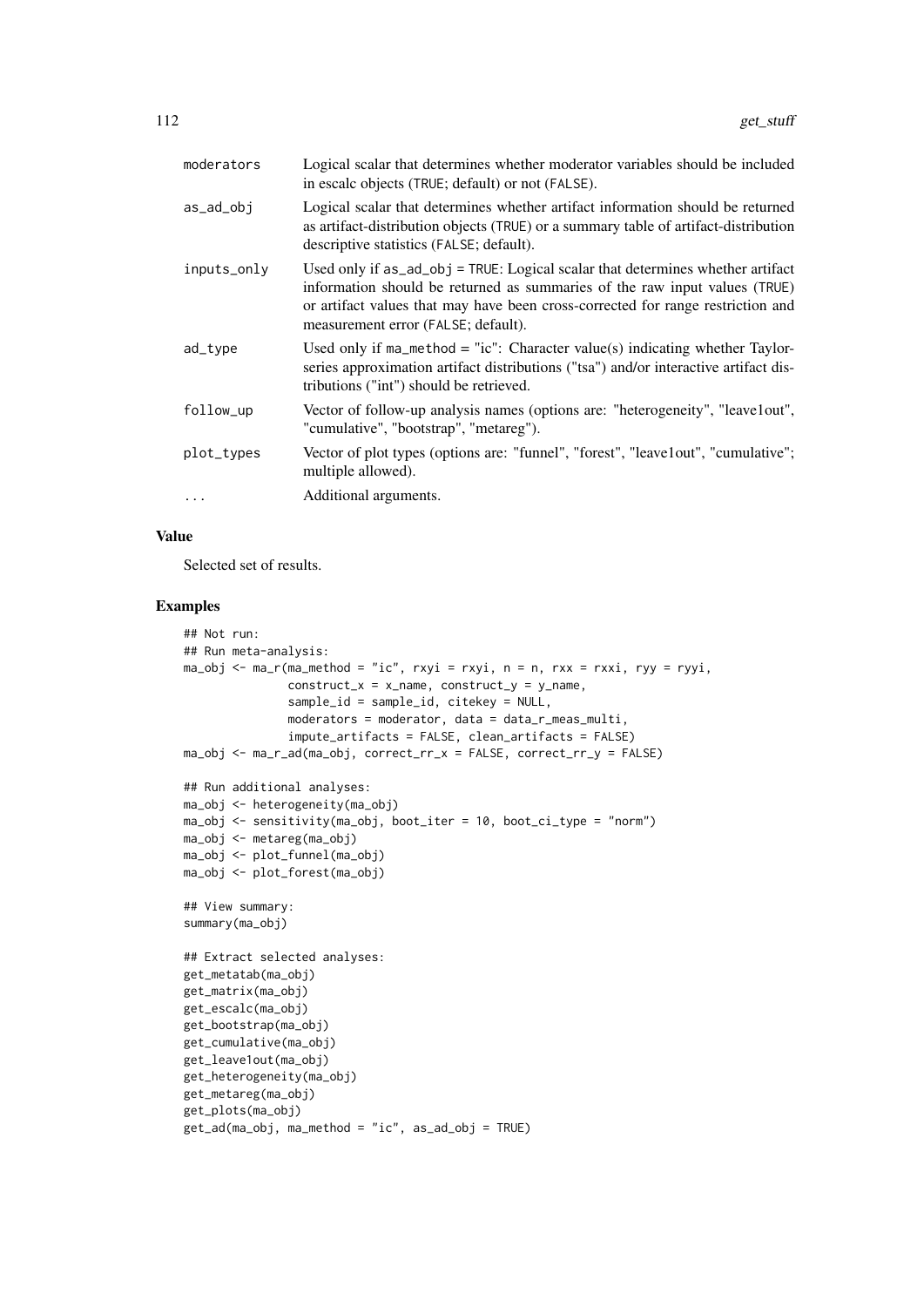### heterogeneity 113

```
get_ad(ma_obj, ma_method = "ic", as_ad_obj = FALSE)
## Same extractions as above, but using get_stuff() and the "what" argument:
get_stuff(ma_obj, what = "metatab")
get_stuff(ma_obj, what = "matrix")
get_stuff(ma_obj, what = "escalc")
get_stuff(ma_obj, what = "bootstrap")
get_stuff(ma_obj, what = "cumulative")
get_stuff(ma_obj, what = "leave1out")
get_stuff(ma_obj, what = "heterogeneity")
get_stuff(ma_obj, what = "metareg")
get_stuff(ma_obj, what = "plots")
get_stuff(ma_obj, what = "ad", ma_method = "ic", as_ad_obj = TRUE)
get_stuff(ma_obj, what = "ad", ma_method = "ic", as_ad_obj = FALSE)
```

```
## End(Not run)
```
heterogeneity *Supplemental heterogeneity statistics for meta-analyses*

### Description

This function computes a variety of supplemental statistics for meta-analyses. The statistics here are included for interested users. It is strongly recommended that heterogeneity in meta-analysis be interpreted using the  $SD_{res}$ ,  $SD_{\rho}$ , and  $SD_{\delta}$  statistics, along with corresponding credibility intervals, which are reported in the default ma\_obj output (Wiernik et al., 2017).

# Usage

```
heterogeneity(
  ma_obj,
  es_failsafe = NULL,
  conf_level = attributes(ma_obj)$inputs$conf_level,
  var_res_ci_method = c("profile_var_es", "profile_Q", "normal_logQ"),
  ...
)
```

| ma_obj            | Meta-analysis object.                                                                                                                                                                                           |  |
|-------------------|-----------------------------------------------------------------------------------------------------------------------------------------------------------------------------------------------------------------|--|
| es_failsafe       | Fails affect-size value for file-drawer analyses.                                                                                                                                                               |  |
| conf level        | Confidence level to define the width of confidence intervals (default is conf_level<br>specified in $ma_0bj$ .                                                                                                  |  |
| var_res_ci_method |                                                                                                                                                                                                                 |  |
|                   | Which method to use to estimate the limits. Options are profile_var_es for<br>a profile-likelihood interval assuming $\sigma_{es}^2 \chi^2(k-1)$ , profile_Q for a profile-                                     |  |
|                   | likelihood interval assuming $Q \chi^2(k-1,\lambda)$ , $\lambda = \sum_{i=1}^k w_i (\theta - \bar{\theta})^2$ , and normal_logQ<br>for a delta method assuming $log(Q)$ follows a standard normal distribution. |  |
| $\ddots$          | Additional arguments.                                                                                                                                                                                           |  |
|                   |                                                                                                                                                                                                                 |  |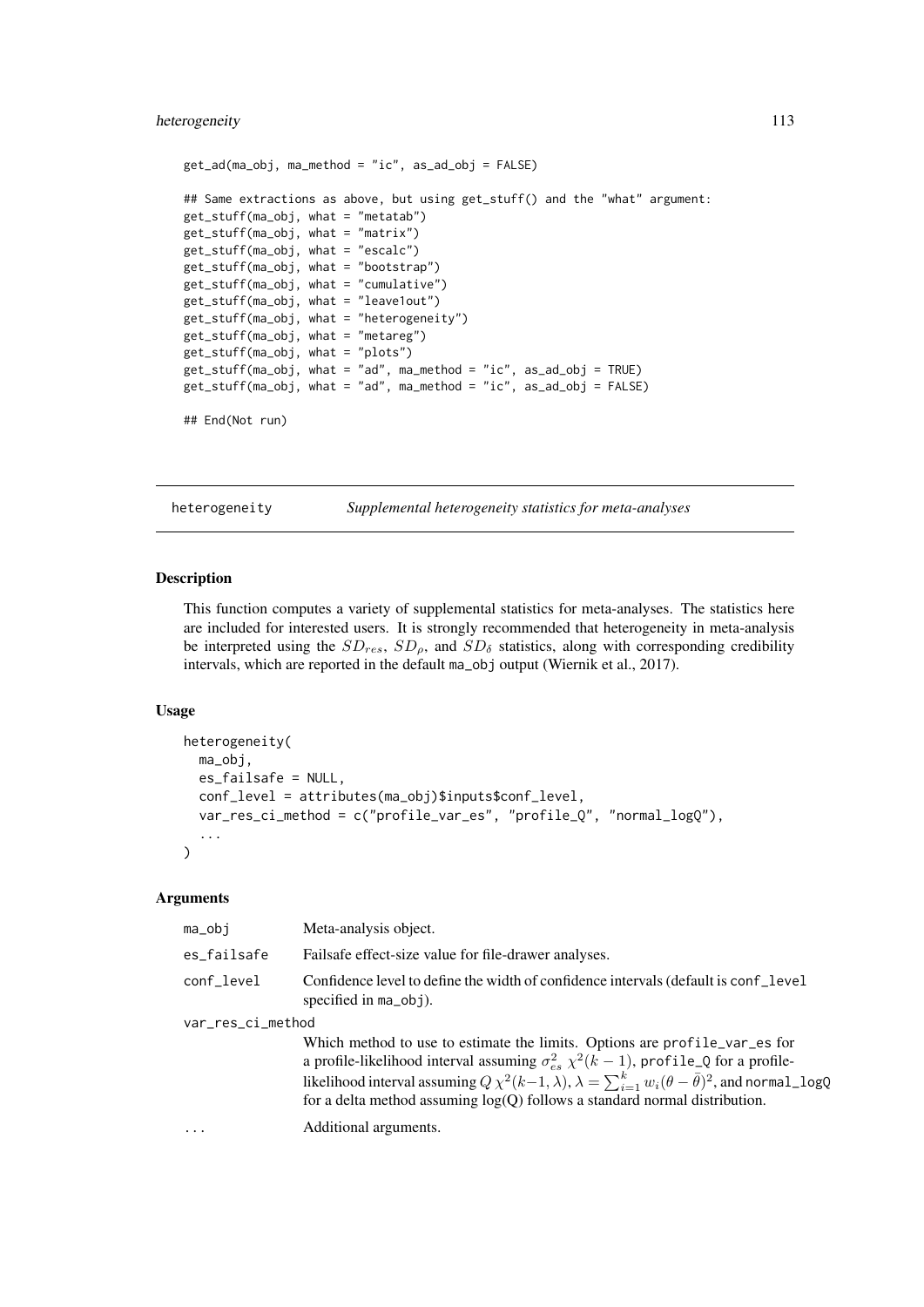ma\_obj with heterogeneity statistics added. Included statistics include:

es type The effect size metric used.

percent\_var\_accounted

Percent variance accounted for statistics (by sampling error, by other artifacts, and total). These statistics are widely reported, but not recommended, as they tend to be misinterpreted as suggesting only a small portion of the observed variance is accounted for by sampling error and other artifacts (Schmidt, 2010; Schmidt & Hunter, 2015, p. 15, 425). The square roots of these values are more interpretable and appropriate indices of the relations between observed effect sizes and statistical artifacts (see cor(es, perturbations)).

cor(es, perturbations)

- The correlation between observed effect sizes and statistical artifacts in each sample (with sampling error, with other artifacts, and with artifacts in total), sample (with sampling error, with other artifacts, and with artifacts in total), computed as  $\sqrt{percent}$  *var accounted*. These indices are more interpretable and appropriate indices of the relations between observed effect sizes and statistical artifacts than percent\_var\_accounted.
- rel\_es\_obs 1− varpre  $\frac{var_{pre}}{var_{es}}$ , the reliability of observed effect size differences as indicators of true effect sizes differences in the sampled studies. This value is useful for correcting correlations between moderators and effect sizes in meta-regression.
- H\_squared The ratio of the observed effect size variance to the predicted (error) variance. Also the square root of Q divided by its degrees of freedom.
- H The ratio of the observed effect size standard deviation to the predicted (error) standard deviation.
- I\_squared The estimated percent variance not accounted for by sampling error or other artifacts (attributable to moderators and uncorrected artifacts). This statistic is simply rel\_es\_obs expressed as a percentage rather than a decimal.
- Q Cochran's  $\chi^2$  statistic. Significance tests using this statistic are strongly discouraged; heterogeneity should instead be determined by examining the width of the credibility interval and the practical differences between effect sizes contained within it (Wiernik et al., 2017). This value is not accurate when artifact distribution methods are used for corrections.
- tau\_squared 2 , an estimator of the random effects variance component (analogous to the Hunter-Schmidt  $SD_{res}^2$ ,  $SD_{\rho}^2$ , or  $SD_{\delta}^2$  statistics), with its confidence interval. This value is not accurate when artifact distribution methods are used for corrections.
- tau  $\sqrt{ }$  $\tau^2$ , analogous to the Hunter-Schmidt  $SD_{res}$ ,  $SD_{\rho}$ , and  $SD_{\delta}$  statistics, with its confidence interval. This value is not accurate when artifact distribution methods are used for corrections.

Q\_r, H\_r\_squared, H\_r, I\_r\_squared, tau\_r\_squared, tau\_r

Outlier-robust versions of these statistics, computed based on absolute deviations from the weighted *mean* effect size (see Lin et al., 2017). These values are not accurate when artifact distribution methods are used for corrections.

Q\_m, H\_m\_squared, H\_m, I\_m\_squared, tau\_m\_squared, tau\_m Outlier-robust versions of these statistics, computed based on absolute deviations from the weighted *median* effect size (see Lin et al., 2017). These values are not accurate when artifact distribution methods are used for corrections.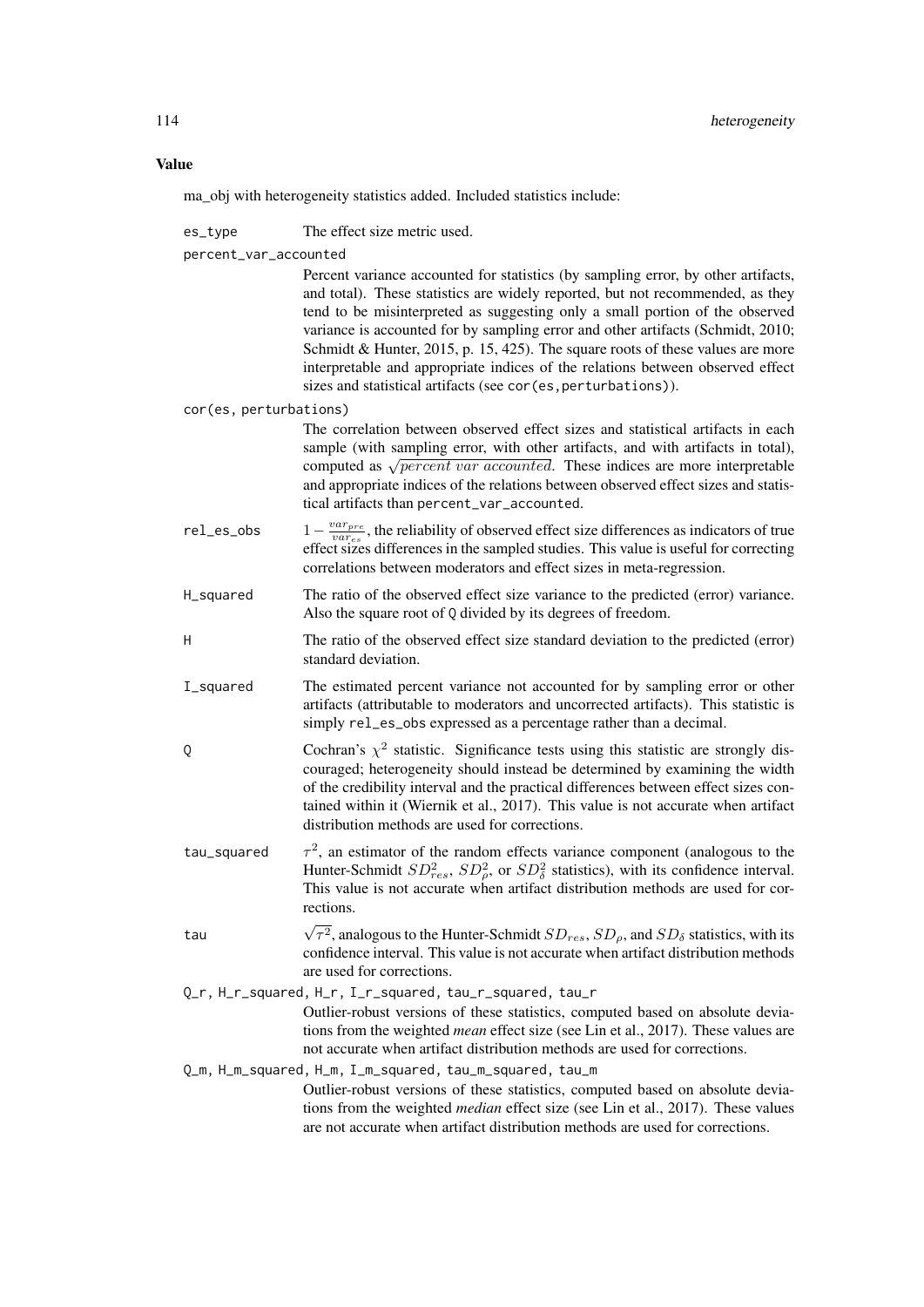file\_drawer Fail-safe N and k statistics (file-drawer analyses). These statistics should not be used to evaluate publication bias, as they counterintuitively suggest *less* when publication bias is strong (Becker, 2005). However, in the absence of publication bias, they can be used as an index of second-order sampling error (how likely is a mean effect to reduce to the specified value with additional studies?). The confidence interval around the mean effect can be used more directly for the same purpose.

Results are reported using computation methods described by Schmidt and Hunter. For barebones and indivdiual-correction meta-analyses, results are also reported using computation methods described by DerSimonian and Laird, outlier-robust computation methods, and, if weights from metafor are used, heterogeneity results from metafor.

#### References

Becker, B. J. (2005). Failsafe *N* or file-drawer number. In H. R. Rothstein, A. J. Sutton, & M. Borenstein (Eds.), *Publication bias in meta-analysis: Prevention, assessment and adjustments* (pp. 111–125). Wiley. doi: [10.1002/0470870168.ch7](https://doi.org/10.1002/0470870168.ch7)

Higgins, J. P. T., & Thompson, S. G. (2002). Quantifying heterogeneity in a meta-analysis. *Statistics in Medicine, 21*(11), 1539–1558. doi: [10.1002/sim.1186](https://doi.org/10.1002/sim.1186)

Lin, L., Chu, H., & Hodges, J. S. (2017). Alternative measures of between-study heterogeneity in meta-analysis: Reducing the impact of outlying studies. *Biometrics, 73*(1), 156–166. doi: [10.1111/](https://doi.org/10.1111/biom.12543) [biom.12543](https://doi.org/10.1111/biom.12543)

Schmidt, F. (2010). Detecting and correcting the lies that data tell. *Perspectives on Psychological Science, 5*(3), 233–242. doi: [10.1177/1745691610369339](https://doi.org/10.1177/1745691610369339)

Schmidt, F. L., & Hunter, J. E. (2015). *Methods of meta-analysis: Correcting error and bias in research findings* (3rd ed.). Sage. doi: [10.4135/9781483398105.](https://doi.org/10.4135/9781483398105) pp. 15, 414, 426, 533–534.

Wiernik, B. M., Kostal, J. W., Wilmot, M. P., Dilchert, S., & Ones, D. S. (2017). Empirical benchmarks for interpreting effect size variability in meta-analysis. *Industrial and Organizational Psychology, 10*(3). doi: [10.1017/iop.2017.44](https://doi.org/10.1017/iop.2017.44)

```
## Correlations
ma_obj \leq ma_r_ic(rxyi = rxyi, n = n, rxx = rxxi, ryy = ryyi, ux = ux,correct_rr_y = FALSE, data = data_r_uvirr)
ma_obj <- ma_r_ad(ma_obj, correct_rr_y = FALSE)
ma_obj <- heterogeneity(ma_obj = ma_obj)
ma_obj$heterogeneity[[1]]$barebones
ma_obj$heterogeneity[[1]]$individual_correction$true_score
ma_obj$heterogeneity[[1]]$artifact_distribution$true_score
## d values
ma_obj \leq ma_d_ic(d = d, n1 = n1, n2 = n2, ryy = ryyi,data = data_d_meas_multi)
ma_obj <- ma_d_ad(ma_obj)
ma_obj \leq -heterogeneity(ma_obj = ma_obj)ma_obj$heterogeneity[[1]]$barebones
ma_obj$heterogeneity[[1]]$individual_correction$latentGroup_latentY
ma_obj$heterogeneity[[1]]$artifact_distribution$latentGroup_latentY
```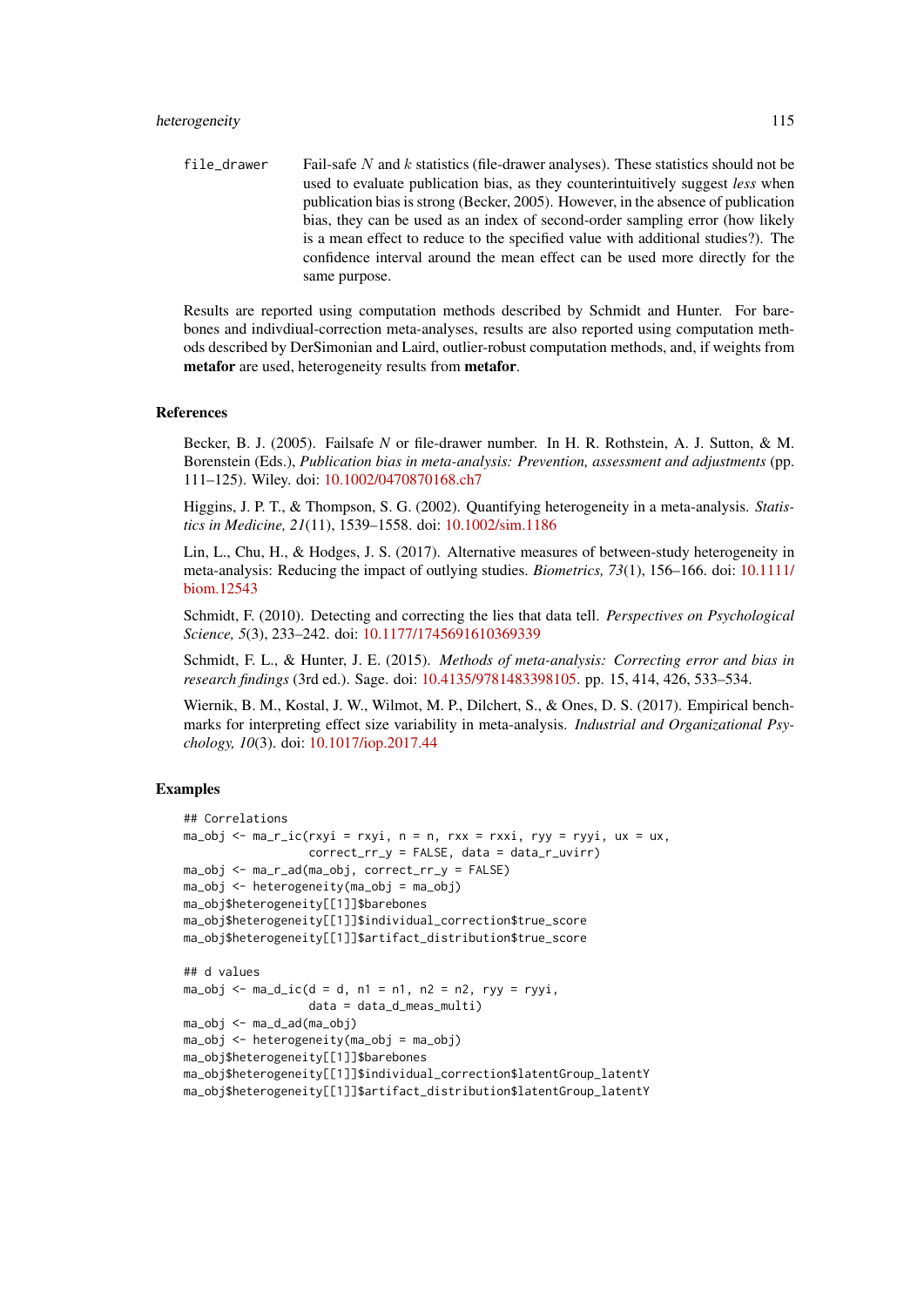# Description

Note that this interval does not incorporate uncertainty in artifact estimates, so the interval will be somewhat conservative when applied to individual-correction or artifact-distribution meta-analyses.

# Usage

```
limits_tau(
  var_es,
  var_pre,
  k,
  method = c("profile_var_es", "profile_Q", "normal_logQ"),
  conf\_level = 0.95,
  var_unbiased = TRUE
)
```
# Arguments

| var_es       | The observed variance of effect sizes.                                                                                                                                                                                                                                                                                                                                                           |
|--------------|--------------------------------------------------------------------------------------------------------------------------------------------------------------------------------------------------------------------------------------------------------------------------------------------------------------------------------------------------------------------------------------------------|
| var_pre      | The predicted variance of effect sizes due to artifacts.                                                                                                                                                                                                                                                                                                                                         |
| k            | The number of studies in a meta-analysis.                                                                                                                                                                                                                                                                                                                                                        |
| method       | Which method to use to estimate the limits. Options are profile_var_es for a<br>profile-likelihood interval assuming $\sigma_e^2 s \chi^2(k-1)$ , profile_Q for a profile-<br>likelihood interval assuming $Q \chi^2(k-1,\lambda)$ , $\lambda = \sum_{i=1} k w_i (\theta - \bar{\theta})^2$ , and<br>normal_logQ for a delta method assuming $log(Q)$ follows a standard normal<br>distribution. |
| conf_level   | Confidence level.                                                                                                                                                                                                                                                                                                                                                                                |
| var_unbiased | Are variances computed using the unbiased (TRUE) or maximum likelihood (FALSE)<br>estimator?                                                                                                                                                                                                                                                                                                     |

# Value

The confidence limits of tau

```
limits_tau(var_es = 0.008372902, var_pre = 0.004778935, k = 20)
```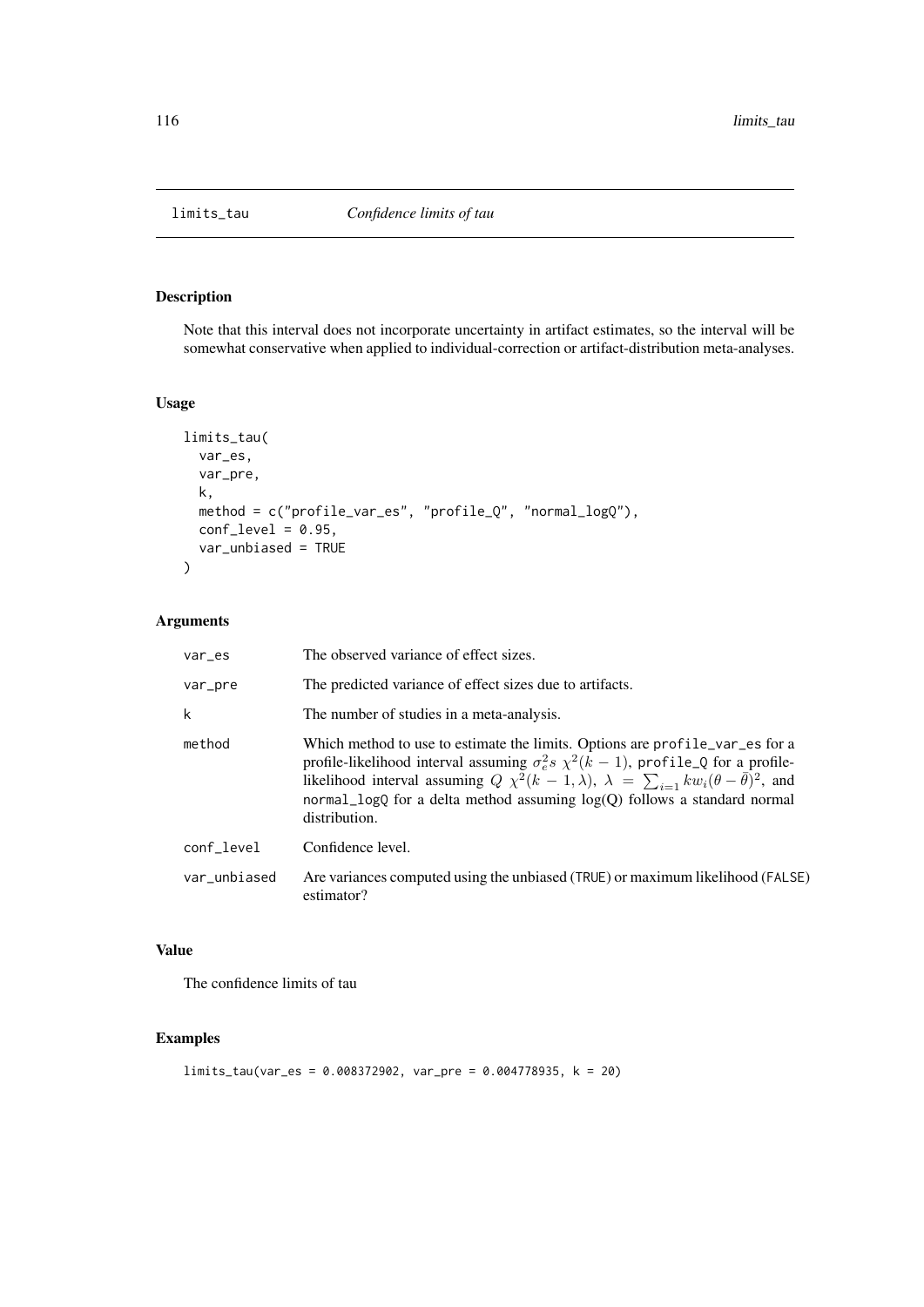# Description

Note that this interval does not incorporate uncertainty in artifact estimates, so the interval will be somewhat conservative when applied to individual-correction or artifact-distribution meta-analyses.

# Usage

```
limits_tau2(
  var_es,
  var_pre,
  k,
  method = c("profile_var_es", "profile_Q", "normal_logQ"),
  conf\_level = 0.95,
  var_unbiased = TRUE
)
```
# Arguments

| var_es       | The observed variance of effect sizes.                                                                                                                                                                                                                                                                                                                                                           |
|--------------|--------------------------------------------------------------------------------------------------------------------------------------------------------------------------------------------------------------------------------------------------------------------------------------------------------------------------------------------------------------------------------------------------|
| var_pre      | The predicted variance of effect sizes due to artifacts.                                                                                                                                                                                                                                                                                                                                         |
| k            | The number of studies in a meta-analysis.                                                                                                                                                                                                                                                                                                                                                        |
| method       | Which method to use to estimate the limits. Options are profile_var_es for a<br>profile-likelihood interval assuming $\sigma_e^2 s \chi^2(k-1)$ , profile_Q for a profile-<br>likelihood interval assuming $Q \chi^2(k-1,\lambda)$ , $\lambda = \sum_{i=1} k w_i (\theta - \bar{\theta})^2$ , and<br>normal_logQ for a delta method assuming $log(Q)$ follows a standard normal<br>distribution. |
| conf level   | Confidence level.                                                                                                                                                                                                                                                                                                                                                                                |
| var_unbiased | Are variances computed using the unbiased (TRUE) or maximum likelihood (FALSE)<br>estimator?                                                                                                                                                                                                                                                                                                     |

# Value

The confidence limits of tau-squared

```
limits_tau2(var_es = 0.008372902, var_pre = 0.004778935, k = 20)
```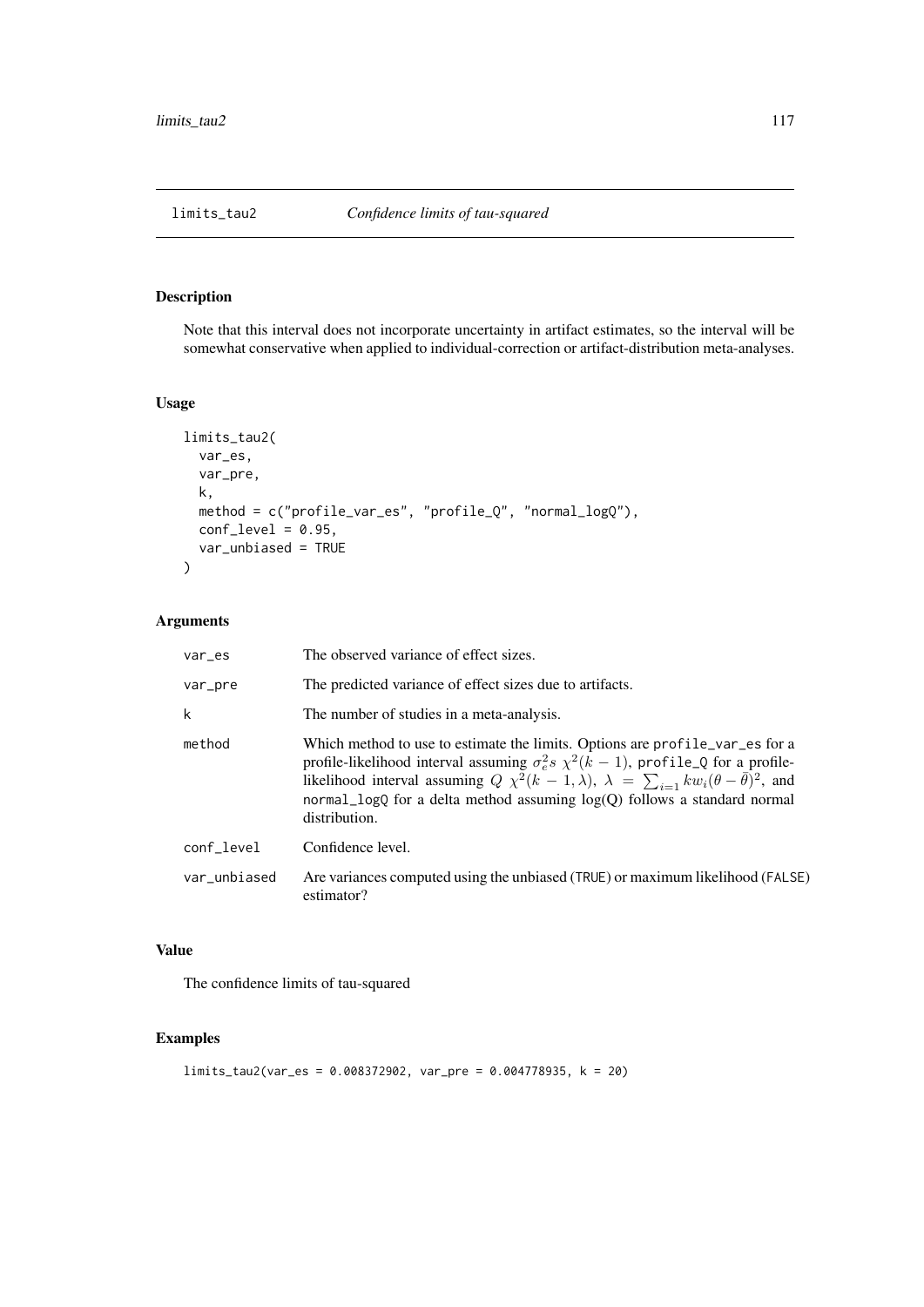# Description

Compute linear regression models and generate "lm" objects from covariance matrices.

# Usage

```
lm_mat(
  formula,
  cov_mat,
  mean\_vec = rep(0, ncol(cov\_mat)),n = \text{Inf.}se_{beta_{m}} = c("lm", "normal"),...
)
matrixreg(
  formula,
  cov_mat,
  mean\_vec = rep(0, ncol(cov_mat)),n = \text{Inf.}se_{\text{beta\_method}} = c("lm", "normal"),...
)
matreg(
  formula,
  cov_mat,
  mean_vec = rep(0, ncol(cov_mat)),
  n = Inf,se\_beta\_method = c("lm", "normal"),...
)
lm_matrix(
  formula,
  cov_mat,
  mean\_vec = rep(0, ncol(cov_mat)),n = \text{Inf},
  se_{\text{beta\_method}} = c("lm", "normal"),...
\lambda
```

| formula | Regression formula with a single outcome variable on the left-hand side and one |
|---------|---------------------------------------------------------------------------------|
|         | or more predictor variables on the right-hand side (e.g., $Y \sim X1 + X2$ ).   |
| cov mat | Covariance matrix containing the variables to be used in the regression.        |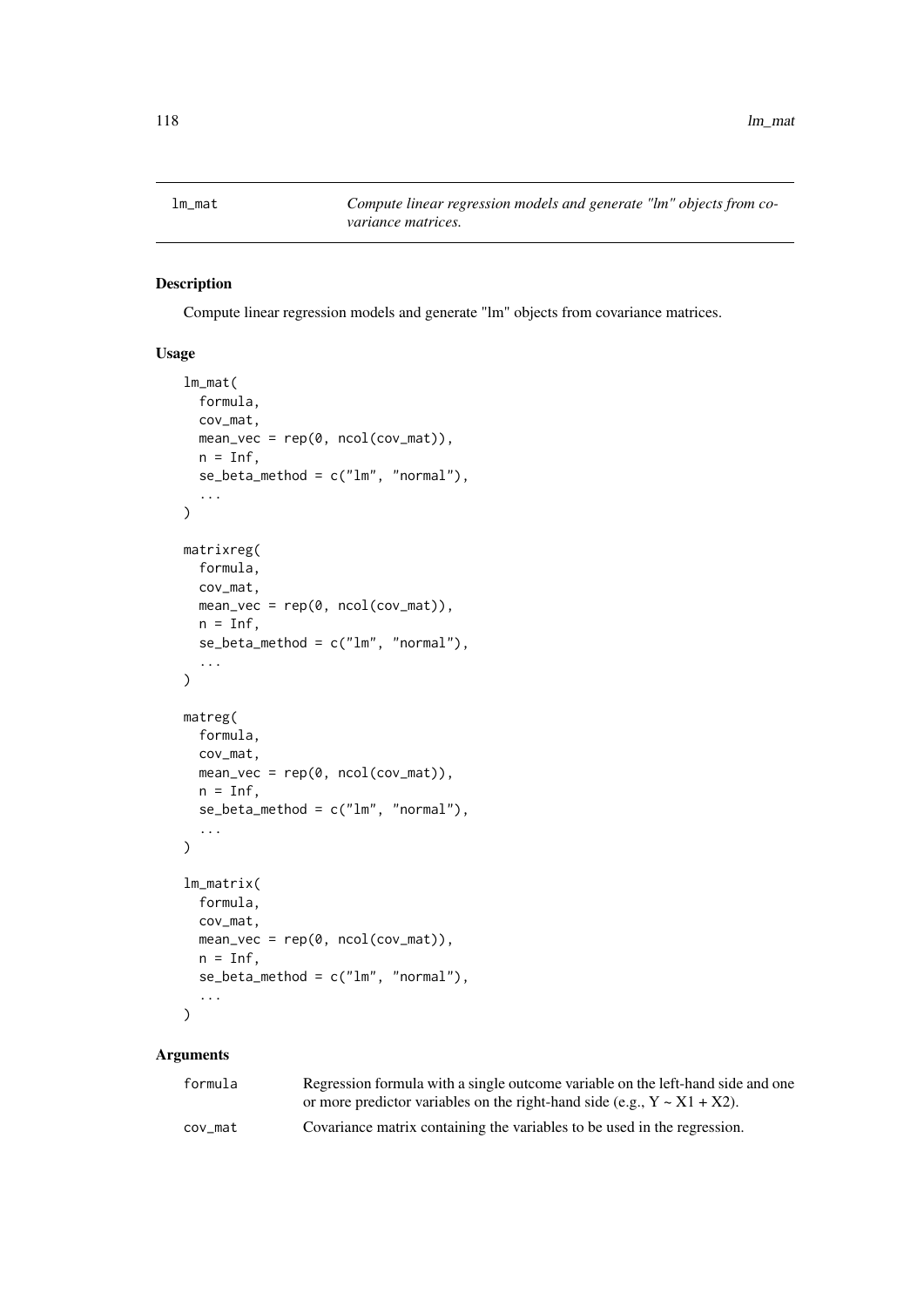#### lm\_mat 119

| mean_vec   | Vector of means corresponding to the variables in cov_mat.                                                                                                                                                                                                                                                                                             |
|------------|--------------------------------------------------------------------------------------------------------------------------------------------------------------------------------------------------------------------------------------------------------------------------------------------------------------------------------------------------------|
| n          | Sample size to be used in significance testing                                                                                                                                                                                                                                                                                                         |
|            | se_beta_method Method to use to estimate the standard errors of standardized regression (beta)<br>coefficients. Current options include "lm" (estimate standard errors using con-<br>ventional regression formulas) and "normal" (use the Jones-Waller normal-theory<br>approach from the fungible::seBeta() and fungible::seBetaCor() func-<br>tions) |
| $\ddots$ . | Additional arguments.                                                                                                                                                                                                                                                                                                                                  |

### Value

An object with the class "lm\_mat" that can be used with summary, print, predict, and anova methods.

```
## Generate data
S <- reshape_vec2mat(cov = c(.3 * 2 * 3, 3).4 * 2 * 4,.5 * 3 * 4,
                     var = c(2, 3, 4)^2,
                     var_names = c("X", "Y", "Z"))
mean_vec <- setNames(c(1, 2, 3), colnames(S))
dat \le- data.frame(MASS::mvrnorm(n = 100, mu = mean_vec,
                                Sigma = S, empirical = TRUE))
## Compute regression models with lm
lm\_out1 \leq lm(Y \sim X, data = dat)lm\_out2 \leq lm(Y \sim X + Z, data = dat)## Compute regression models with lm_mat
matreg_out1 <- lm\_mat(formula = Y ~ X, cov\_mat = S, mean\_vec = mean\_vec, n = nrow(data))matreg_out2 <- lm\_mat(formula = Y \sim X + Z, cov\_mat = S, mean\_vec = mean\_vec, n = new(data))## Compare results of lm and lm_mat with one predictor
lm_out1
matreg_out1
## Compare summaries of lm and lm_mat with one predictor
summary(lm_out1)
summary(matreg_out1)
## Compare results of lm and lm_mat with two predictors
lm_out2
matreg_out2
## Compare summaries of lm and lm_mat with two predictors
summary(lm_out2)
summary(matreg_out2)
## Compare predictions made with lm and lm_mat
predict(object = matreg.out1, newdata = data frame(X = 1:5))predict(object = summary(matreg.out1), new data = data frame(X = 1:5))predict(lm\_out1, newdata = data.frame(X = 1:5))## Compare predictions made with lm and lm_mat (with confidence intervals)
```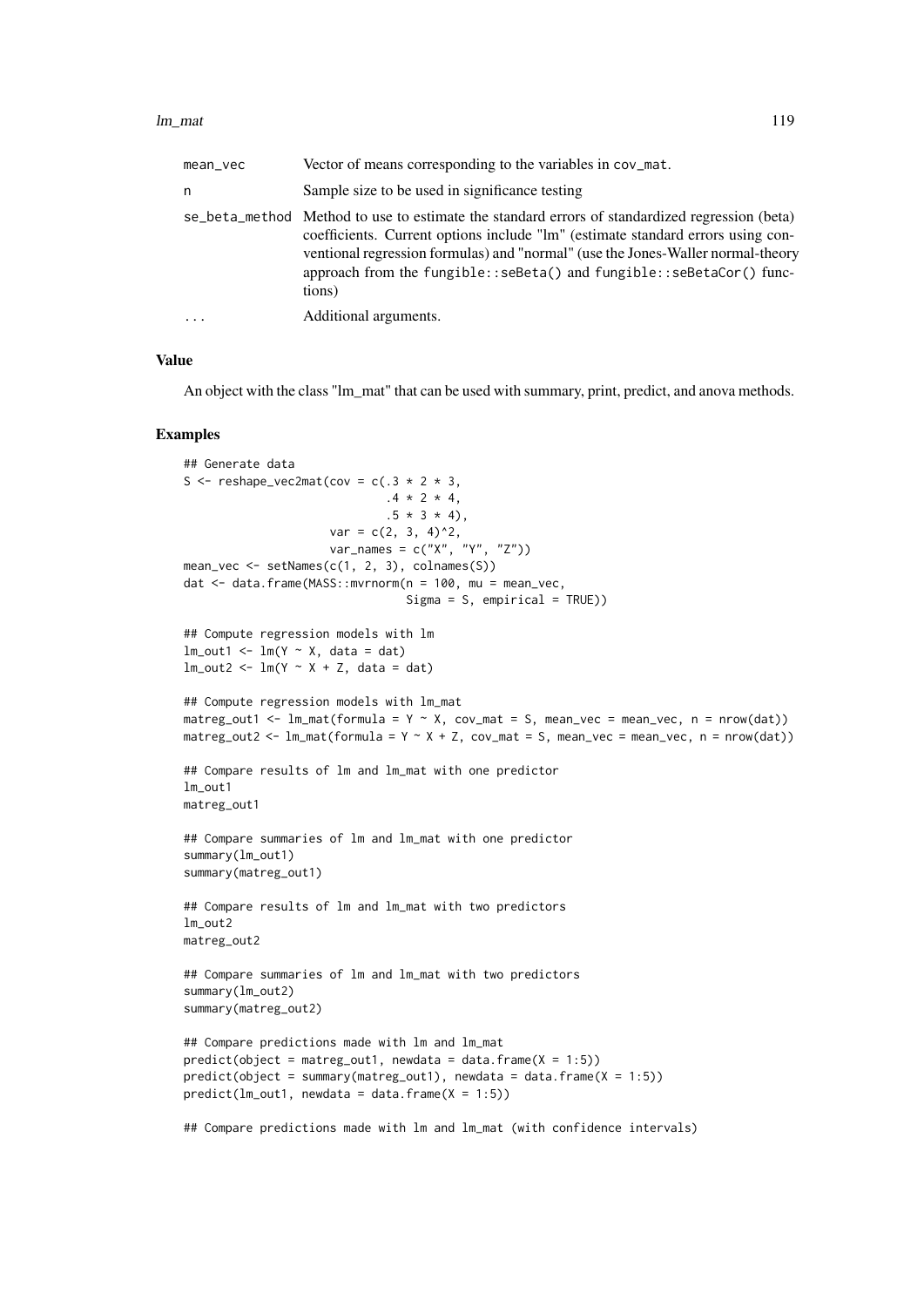```
predict(object = matreg_out1, newdata = data.frame(X = 1:5),
        se.fit = TRUE, interval = "confidence")
predict(lm_out1, newdata = data.frame(X = 1:5),se.fit = TRUE, interval = "confidence")
## Compare predictions made with lm and lm_mat (with prediction intervals)
predict(object = matreg.out1, new data = data frame(X = 1:5),se.fit = TRUE, interval = "prediction")
predict(lm_out1, newdata = data.frame(X = 1:5),se.fit = TRUE, interval = "prediction")
## Compare model comparisons computed using lm and lm_mat objects
anova(lm_out1, lm_out2)
anova(matreg_out1, matreg_out2)
## Model comparisons can be run on lm_mat summaries, too:
anova(summary(matreg_out1), summary(matreg_out2))
## Or summaries and raw models can be mixed:
anova(matreg_out1, summary(matreg_out2))
anova(summary(matreg_out1), matreg_out2)
## Compare confidence intervals computed using lm and lm_mat objects
confint(object = lm_out1)
confint(object = matreg_out1)
confint(object = summary(matreg_out1))
confint(object = lm_out2)
confint(object = matter-out2)confint(object = summary(matreg_out2))
```
<span id="page-119-1"></span>

ma\_d *Meta-analysis of* d *values*

#### <span id="page-119-0"></span>Description

The ma\_r\_bb, ma\_r\_ic, and ma\_r\_ad functions implement bare-bones, individual-correction, and artifact-distribution correction methods for *d* values, respectively. The ma\_d function is the master function for meta-analyses of *d* values - it facilitates the computation of bare-bones, artifactdistribution, and individual-correction meta-analyses of correlations for any number of group-wise contrasts and any number of dependent variables. When artifact-distribution meta-analyses are performed, ma\_d will automatically extract the artifact information from a database and organize it into the requested type of artifact distribution object (i.e., either Taylor series or interactive artifact distributions). ma\_d is also equipped with the capability to clean databases containing inconsistently recorded artifact data, impute missing artifacts (when individual-correction meta-analyses are requested), and remove dependency among samples by forming composites or averaging effect sizes and artifacts. The automatic compositing features in ma\_d are employed when sample\_ids and/or construct names are provided.

### Usage

ma\_d( d,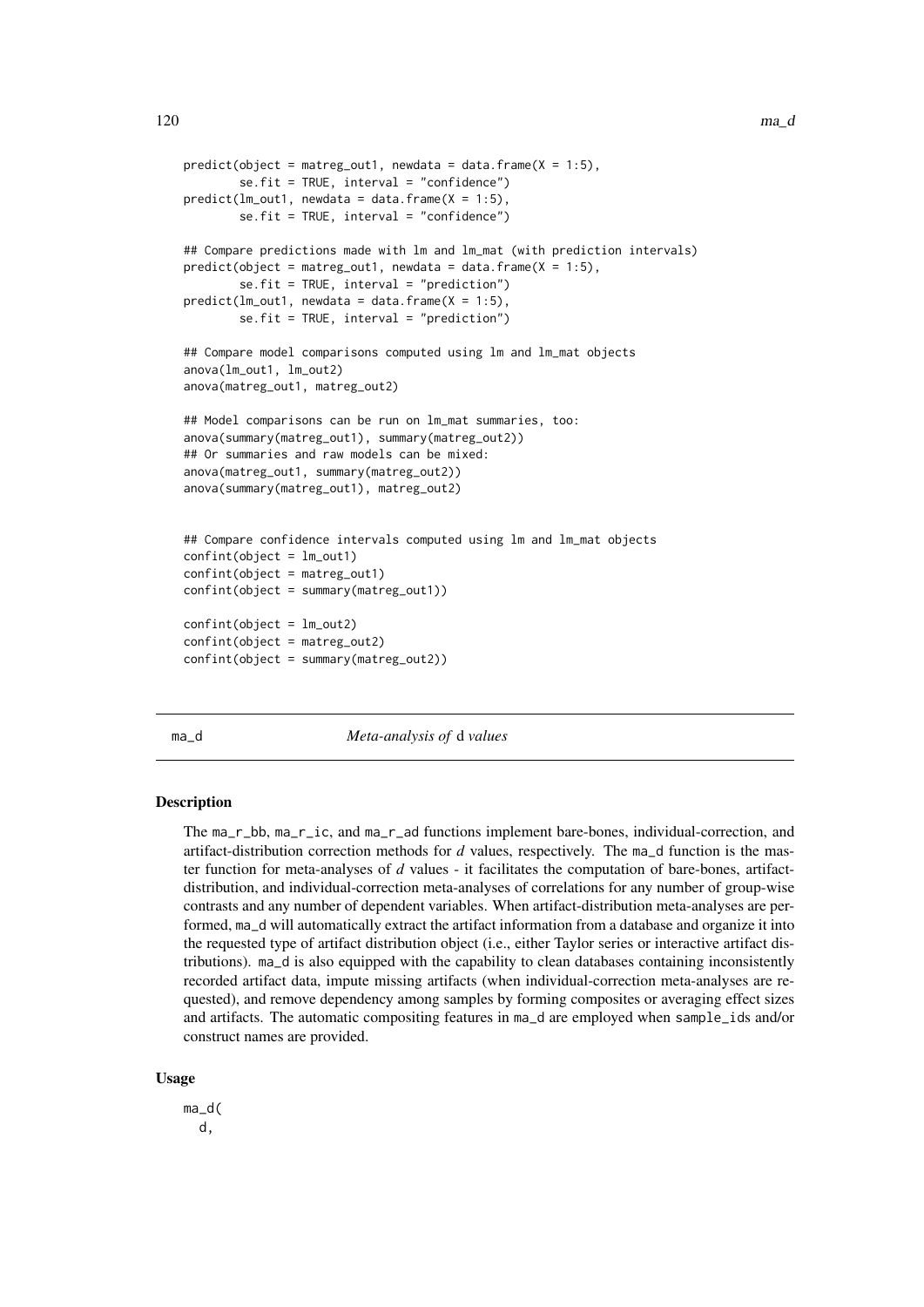$\lambda$ 

```
n1,
  n2 = NULL,
  n\_adj = NULL,sample_id = NULL,
  citekey = NULL,
  treat_as_r = FALSE,
  ma_method = c("bb", "ic", "ad"),
  ad_type = c("tsa", "int"),correction_method = "auto",
  group_id = NULL,group1 = NULL,group2 = NULL,group_order = NULL,
  construct_y = NULL,factor_y = NULL,measure_y = NULL,construct_order = NULL,
 wt_type = c("n_effective", "sample_size", "inv_var_mean", "inv_var_sample", "DL",
    "HE", "HS", "SJ", "ML", "REML", "EB", "PM"),
  correct_bias = TRUE,
  correct_rel = NULL,
  correct_rGg = FALSE,
  correct_ryy = TRUE,
  correct_rr = NULL,
  correct_rr_g = TRUE,
  correct_rr_y = TRUE,
  indirect_rr = NULL,
  indirect_rr_g = TRUE,
  indirect_rr_y = TRUE,
  rGg = NULL,pi = NULL,
  pa = NULL,ryy = NULL,ryy_restricted = TRUE,
  ryy_type = "alpha",
  k_items_y = NULL,
  uy = NULL,uy_observed = TRUE,
  sign_rz = NULL,sign_{\text{rgz}} = 1,
  sign_{ryz} = 1,
  moderators = NULL,
  cat_moderators = TRUE,
  moderator_type = c("simple", "hierarchical", "none"),
  supplemental_ads = NULL,
  data = NULL,control = control_psychmeta(),
  ...
ma_d_ad(
 ma_obj,
```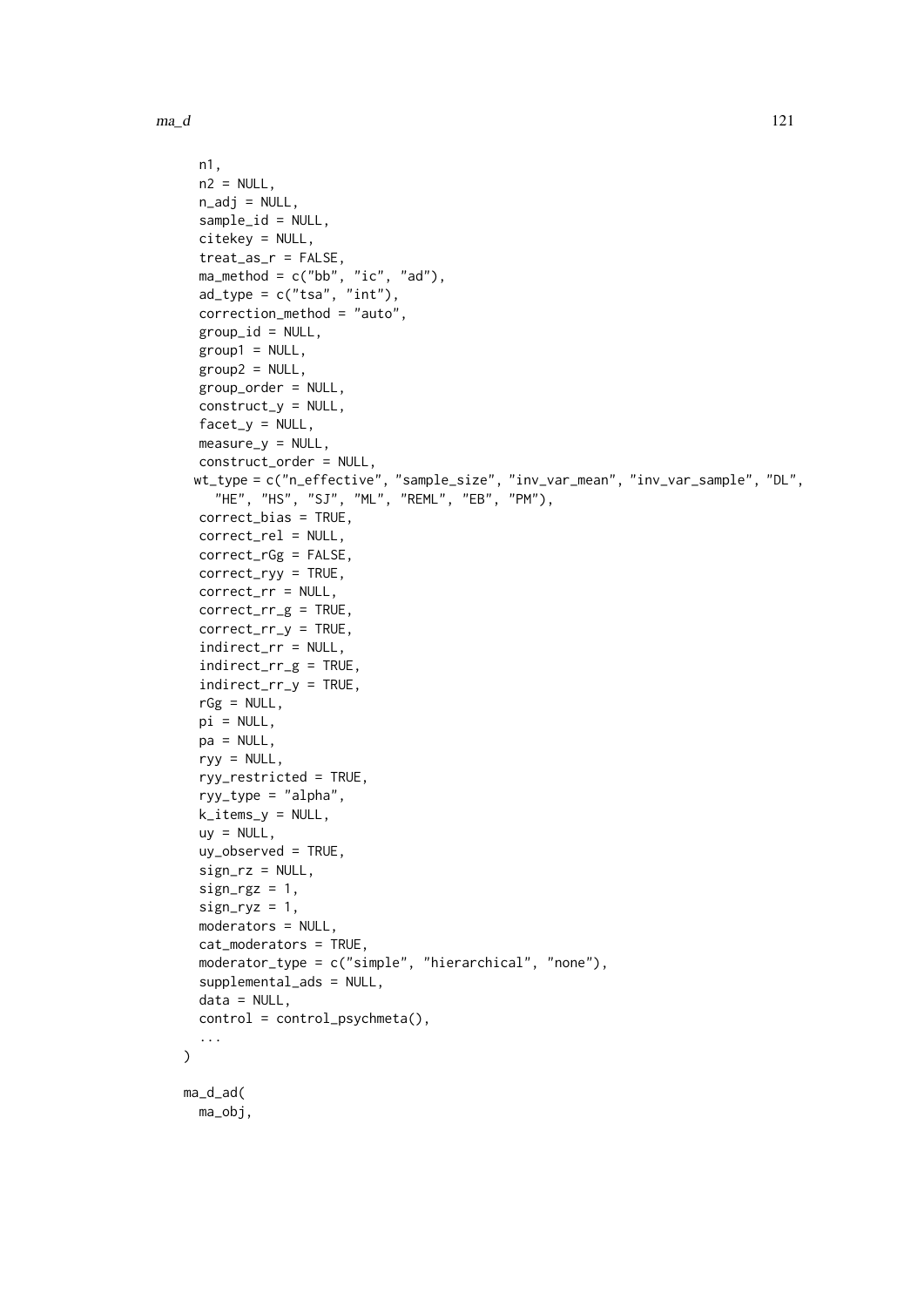```
ad\_obj_g = NULL,ad\_obj_y = NULL,
  correction_method = "auto",
  use\_ic\_ads = c("tsa", "int"),correct_rGg = FALSE,
  correct_ryy = TRUE,
  correct_rr_g = TRUE,
  correct_rr_y = TRUE,
  indirect_rr_g = TRUE,
  indirect_rr_y = TRUE,
  sign_{\text{rgz}} = 1,
  sign_{ryz} = 1,
  control = control_psychmeta(),
  ...
\lambdama_d_bb(
 d,
  n1,
  n2 = rep(NA, length(d)),n_adj = NULL,
  sample_id = NULL,
  citekey = NULL,
 wt_type = c("n_effective", "sample_size", "inv_var_mean", "inv_var_sample", "DL",
   "HE", "HS", "SJ", "ML", "REML", "EB", "PM"),
  correct_bias = TRUE,
  moderators = NULL,
  cat_moderators = TRUE,
  moderator_type = c("simple", "hierarchical", "none"),
  data = NULL,control = control_psychmeta(),
  ...
\lambdama_d_ic(
 d,
  n1,
  n2 = NULL,n\_adj = NULL,sample_id = NULL,
  citekey = NULL,
  treat_as_r = FALSE,
 wt_type = c("n_effective", "sample_size", "inv_var_mean", "inv_var_sample", "DL",
    "HE", "HS", "SJ", "ML", "REML", "EB", "PM"),
  correct_bias = TRUE,
  correct_rGg = FALSE,
  correct_ryy = TRUE,
  correct_rr_g = FALSE,
  correct_rr_y = TRUE,
  indirect_rr_g = TRUE,
  indirect_rr_y = TRUE,
  rGg = NULL,
```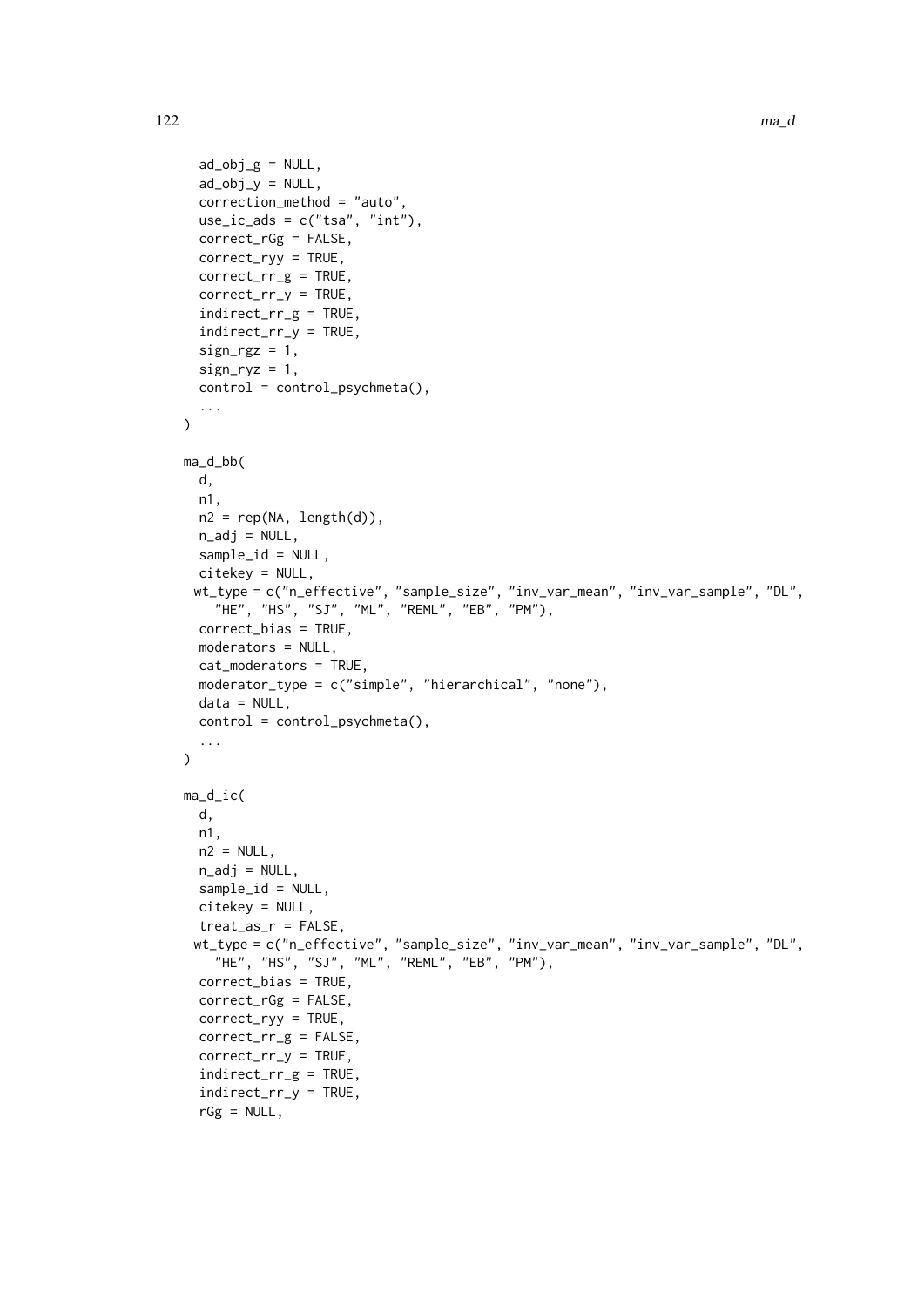### $ma_d$   $123$

```
pi = NULL,pa = NULL,
  ryy = NULL,
  ryy_restricted = TRUE,
  ryy_type = "alpha",
  k_items_y = NULL,
  uy = NULL,uy_observed = TRUE,
  sign_{\text{rgz}} = 1,
  sign_{ryz} = 1,
  moderators = NULL,
  cat_moderators = TRUE,
  moderator_type = c("simple", "hierarchical", "none"),
  supplemental_ads_y = NULL,
  data = NULL,control = control_psychmeta(),
  ...
\lambda
```

| d                 | Vector or column name of observed d values. NOTE: Beginning in psychmeta<br>version 2.5.2, d values of exactly 0 in individual-correction meta-analyses are<br>replaced with a functionally equivalent value (in the correlation metric) via the<br>zero_substitute argument for control_psychmeta to facilitate the estima-<br>tion of corrected error variances.                                                                                                                                                                                                                                                                          |
|-------------------|---------------------------------------------------------------------------------------------------------------------------------------------------------------------------------------------------------------------------------------------------------------------------------------------------------------------------------------------------------------------------------------------------------------------------------------------------------------------------------------------------------------------------------------------------------------------------------------------------------------------------------------------|
| n1                | Vector or column name of sample sizes.                                                                                                                                                                                                                                                                                                                                                                                                                                                                                                                                                                                                      |
| n2                | Vector or column name of sample sizes.                                                                                                                                                                                                                                                                                                                                                                                                                                                                                                                                                                                                      |
| n_adj             | Optional: Vector or column name of sample sizes adjusted for sporadic artifact<br>corrections.                                                                                                                                                                                                                                                                                                                                                                                                                                                                                                                                              |
| sample_id         | Optional vector of identification labels for samples/studies in the meta-analysis.                                                                                                                                                                                                                                                                                                                                                                                                                                                                                                                                                          |
| citekey           | Optional vector of bibliographic citation keys for samples/studies in the meta-<br>analysis (if multiple citekeys pertain to a given effect size, combine them into a<br>single string entry with comma delimiters (e.g., "citkey1,citekey2").                                                                                                                                                                                                                                                                                                                                                                                              |
| treat_as_r        | Logical scalar determining whether $d$ values are to be meta-analyzed as $d$ values<br>(FALSE; default) or whether they should be meta-analyzed as correlations and<br>have the final results converted to the d metric (TRUE).                                                                                                                                                                                                                                                                                                                                                                                                             |
| ma_method         | Method to be used to compute the meta-analysis: "bb" (barebones), "ic" (indi-<br>vidual correction), or "ad" (artifact distribution).                                                                                                                                                                                                                                                                                                                                                                                                                                                                                                       |
| ad_type           | For when ma_method is "ad", specifies the type of artifact distribution to use:<br>"int" or "tsa".                                                                                                                                                                                                                                                                                                                                                                                                                                                                                                                                          |
| correction_method |                                                                                                                                                                                                                                                                                                                                                                                                                                                                                                                                                                                                                                             |
|                   | Character scalar or a matrix with group_id levels as row names and construct_y<br>levels as column names. When ma_method is "ad", select one of the follow-<br>ing methods for correcting artifacts: "auto", "meas", "uvdrr", "uvirr", "bvdrr",<br>"bvirr", "rbOrig", "rb1Orig", "rb2Orig", "rbAdj", "rb1Adj", and "rb2Adj". (note:<br>"rb1Orig", "rb2Orig", "rb1Adj", and "rb2Adj" can only be used when Taylor se-<br>ries artifact distributions are provided and "rbOrig" and "rbAdj" can only be used<br>when interactive artifact distributions are provided). See "Details" of ma_d_ad<br>for descriptions of the available methods. |
|                   |                                                                                                                                                                                                                                                                                                                                                                                                                                                                                                                                                                                                                                             |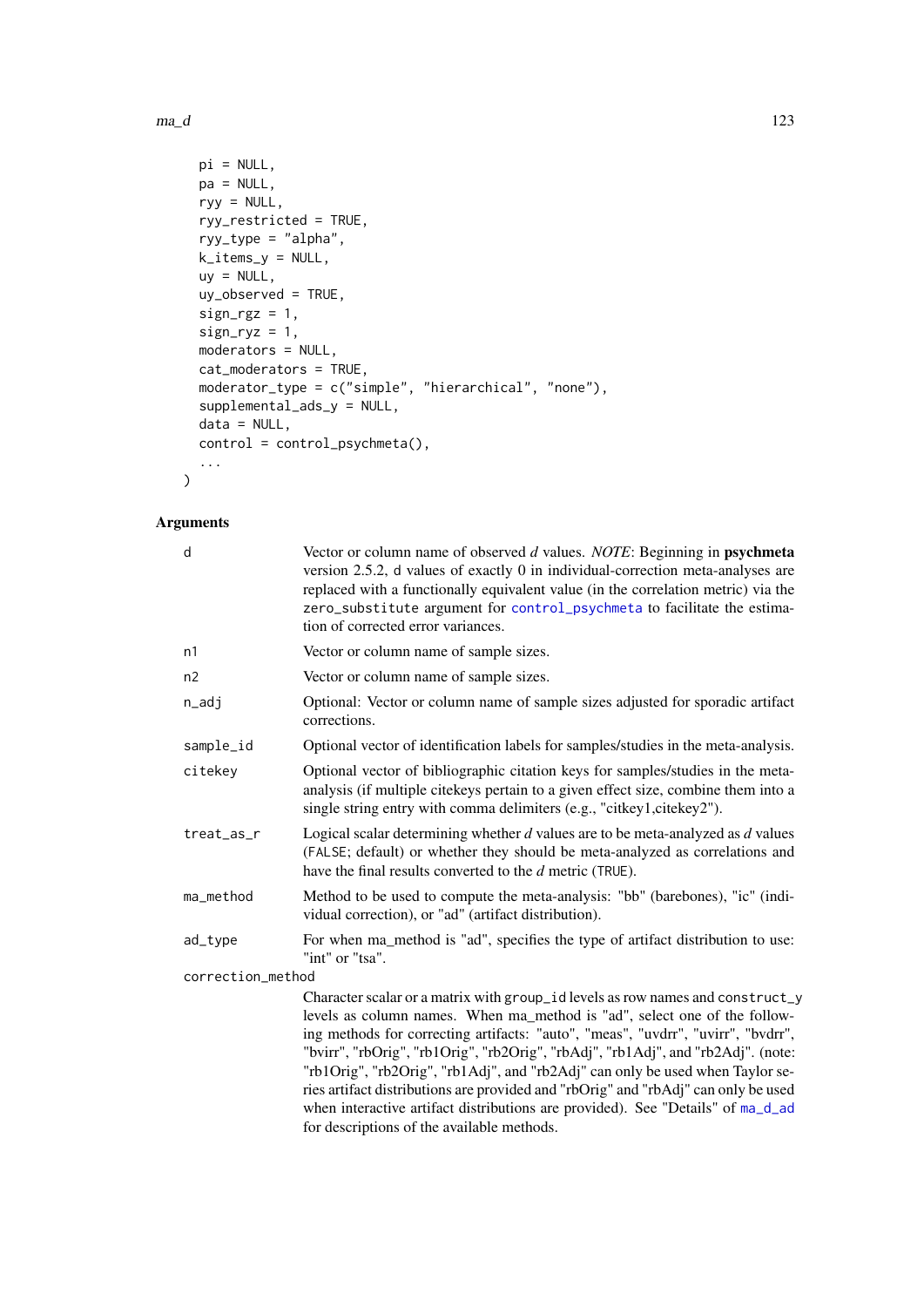| group_id        | Vector of group comparison IDs (e.g., Treatment1-Control, Treatment2-Control).<br>The group_id argument supersedes the group1 and group2 arguments. If group_id<br>is not NULL, the values supplied to the group_order argument must correspond<br>to group_id values.                                                                                                                                                                                                                                                |
|-----------------|-----------------------------------------------------------------------------------------------------------------------------------------------------------------------------------------------------------------------------------------------------------------------------------------------------------------------------------------------------------------------------------------------------------------------------------------------------------------------------------------------------------------------|
| group1, group2  | Vector of group identification labels (e.g., Treatment1, Treatment2, Control)                                                                                                                                                                                                                                                                                                                                                                                                                                         |
| group_order     | Optional vector indicating the order in which (1) group1 and group2 values or<br>(2) group_ids should be arranged. If group_order is NULL, the order of group<br>pairings will be determined internally using alpha-numeric ordering.                                                                                                                                                                                                                                                                                 |
| construct_y     | Vector of construct names for construct designated as "Y".                                                                                                                                                                                                                                                                                                                                                                                                                                                            |
| facet_y         | Vector of facet names for constructs designated as "Y". Facet names "global",<br>"overall", and "total" are reserved to indicate observations that represent effect<br>sizes that have already been composited or that represent construct-level mea-<br>surements rather than facet-level measurements. To avoid double-compositing,<br>any observation with one of these reserved names will only be eligible for auto-<br>compositing with other such observations and will not be combined with narrow<br>facets. |
| measure_y       | Vector of names for measures associated with constructs designated as "Y".                                                                                                                                                                                                                                                                                                                                                                                                                                            |
| construct_order |                                                                                                                                                                                                                                                                                                                                                                                                                                                                                                                       |
|                 | Vector indicating the order in which Y variables should be arranged.                                                                                                                                                                                                                                                                                                                                                                                                                                                  |
| wt_type         | Type of weight to use in the meta-analysis: options are "n_effective" (effec-<br>tive sample size), "sample_size", "inv_var_mean" (inverse variance computed<br>using mean effect size), and "inv_var_sample" (inverse variance computed us-<br>ing sample-specific effect sizes). Supported options borrowed from metafor are<br>"DL", "HE", "HS", "SJ", "ML", "REML", "EB", and "PM" (see metafor docu-<br>mentation for details about the metafor methods).                                                        |
| correct_bias    | Logical scalar that determines whether to correct correlations for small-sample<br>bias (TRUE) or not (FALSE).                                                                                                                                                                                                                                                                                                                                                                                                        |
| correct_rel     | Optional named vector that supersedes correct_rGg and correct_ryy. Names<br>should correspond to construct names in group_id and construct_y to deter-<br>mine which constructs should be corrected for unreliability.                                                                                                                                                                                                                                                                                                |
| correct_rGg     | Logical scalar or vector that determines whether to correct the grouping variable<br>variable for measurement error (TRUE) or not (FALSE).                                                                                                                                                                                                                                                                                                                                                                            |
| correct_ryy     | Logical scalar or vector that determines whether to correct the Y variable for<br>measurement error (TRUE) or not (FALSE).                                                                                                                                                                                                                                                                                                                                                                                            |
| correct_rr      | Optional named vector that supersedes correct_rr_g and correct_rr_y. Names<br>should correspond to construct names in group_id and construct_y to deter-<br>mine which constructs should be corrected for range restriction.                                                                                                                                                                                                                                                                                          |
| correct_rr_g    | Logical scalar or vector or column name determining whether each $d$ value<br>should be corrected for range restriction in the grouping variable (TRUE) or not<br>(FALSE).                                                                                                                                                                                                                                                                                                                                            |
| correct_rr_y    | Logical scalar or vector or column name determining whether each $d$ should be<br>corrected for range restriction in Y (TRUE) or not (FALSE).                                                                                                                                                                                                                                                                                                                                                                         |
| indirect_rr     | Optional named vector that supersedes indirect_rr_g and indirect_rr_y.<br>Names should correspond to construct names in group_id and construct_y to<br>determine which constructs should be corrected for indirect range restriction.                                                                                                                                                                                                                                                                                 |
| indirect_rr_g   | Logical vector or column name determining whether each $d$ should be corrected<br>for indirect range restriction in the grouping variable (TRUE) or not (FALSE).<br>Superseded in evaluation by correct_rr_g (i.e., if correct_rr_g == FALSE,<br>the value supplied for indirect_rr_g is disregarded).                                                                                                                                                                                                                |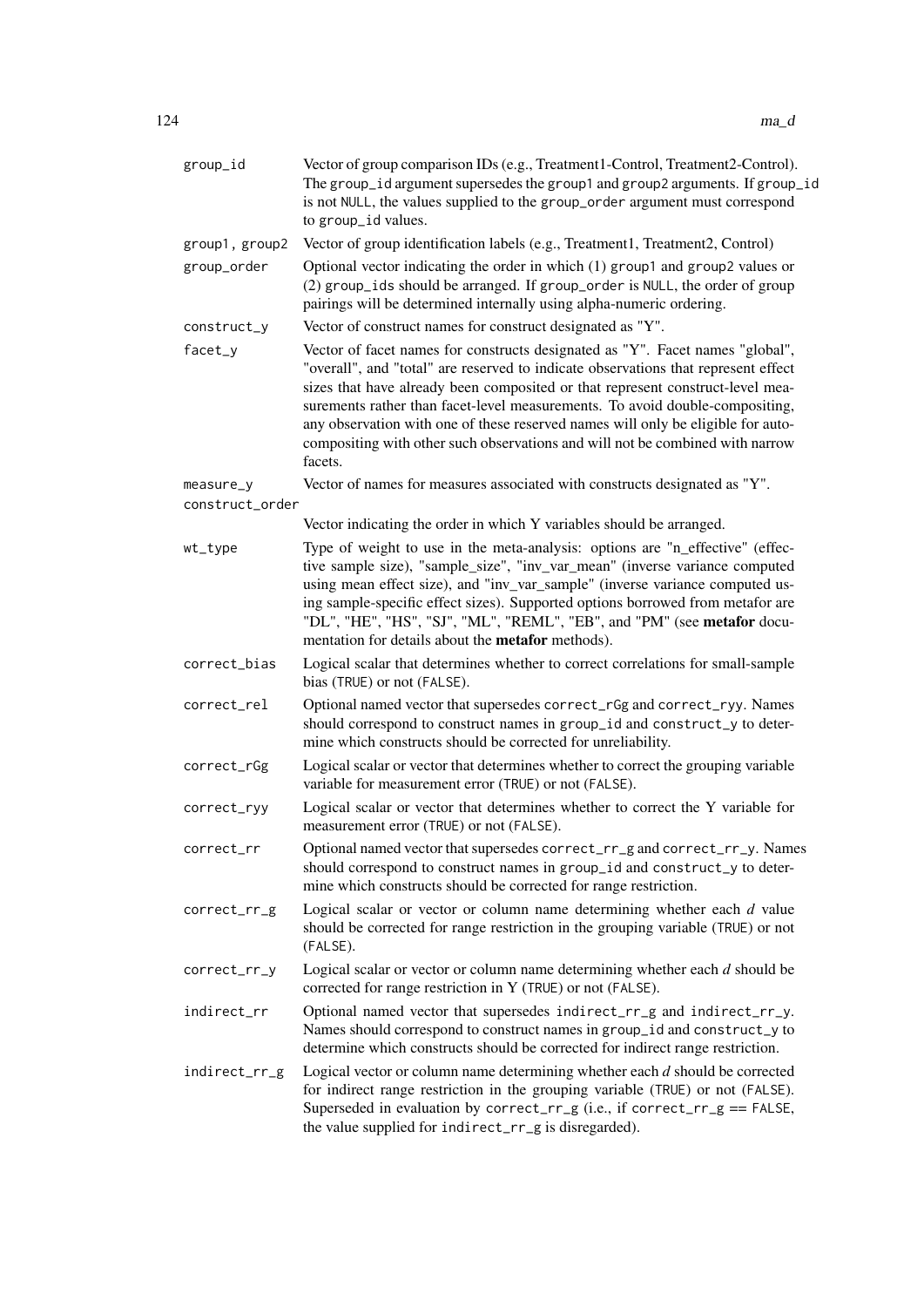| indirect_rr_y    | Logical vector or column name determining whether each $d$ should be corrected<br>for indirect range restriction in Y (TRUE) or not (FALSE). Superseded in evalua-<br>tion by correct_rr_y (i.e., if correct_rr_y == FALSE, the value supplied for<br>indirect_rr_y is disregarded).                                                              |
|------------------|---------------------------------------------------------------------------------------------------------------------------------------------------------------------------------------------------------------------------------------------------------------------------------------------------------------------------------------------------|
| rGg              | Vector or column name of reliability estimates for X.                                                                                                                                                                                                                                                                                             |
| рi               | Scalar or vector containing the restricted-group proportions of group member-<br>ship. If a vector, it must either $(1)$ have as many elements as there are $d$ values<br>or $(2)$ be named so as to match with levels of the group_id argument.                                                                                                  |
| pa               | Scalar or vector containing the unrestricted-group proportions of group mem-<br>bership (default = .5). If a vector, it must either (1) have as many elements as<br>there are $d$ values or (2) be named so as to match with levels of the group_id<br>argument.                                                                                  |
| ryy              | Vector or column name of reliability estimates for Y.                                                                                                                                                                                                                                                                                             |
|                  | ryy_restricted Logical vector or column name determining whether each element of ryy is an<br>incumbent reliability (TRUE) or an applicant reliability (FALSE).                                                                                                                                                                                   |
| ryy_type         | String vector identifying the types of reliability estimates supplied (e.g., "alpha",<br>"retest", "interrater_r", "splithalf"). See the documentation for ma_r for a full list<br>of acceptable reliability types.                                                                                                                               |
| k_items_y        | Numeric vector identifying the number of items in each scale.                                                                                                                                                                                                                                                                                     |
| uy               | Vector or column name of u ratios for Y.                                                                                                                                                                                                                                                                                                          |
| uy_observed      | Logical vector or column name determining whether each element of uy is an<br>observed-score u ratio (TRUE) or a true-score u ratio (FALSE).                                                                                                                                                                                                      |
| sign_rz          | Optional named vector that supersedes sign_rgz and sign_ryz. Names should<br>correspond to construct names in group_id and construct_y to determine the<br>sign of each construct's relationship with the selection mechanism.                                                                                                                    |
| sign_rgz         | Sign of the relationship between X and the selection mechanism (for use with<br>bvirr corrections only).                                                                                                                                                                                                                                          |
| sign_ryz         | Sign of the relationship between Y and the selection mechanism (for use with<br>bvirr corrections only).                                                                                                                                                                                                                                          |
| moderators       | Matrix or column names of moderator variables to be used in the meta-analysis<br>(can be a vector in the case of one moderator).                                                                                                                                                                                                                  |
|                  | cat_moderators Logical scalar or vector identifying whether variables in the moderators argu-<br>ment are categorical variables (TRUE) or continuous variables (FALSE).                                                                                                                                                                           |
| moderator_type   | Type of moderator analysis: "none" means that no moderators are to be used,<br>"simple" means that moderators are to be examined one at a time, "hierarchical"<br>means that all possible combinations and subsets of moderators are to be exam-<br>ined, and "all" means that simple and hierarchical moderator analyses are to be<br>performed. |
| supplemental_ads |                                                                                                                                                                                                                                                                                                                                                   |
|                  | Named list (named according to the constructs included in the meta-analysis) of<br>supplemental artifact distribution information from studies not included in the<br>meta-analysis. This is a list of lists, where the elements of a list associated with<br>a construct are named like the arguments of the create_ad() function.               |
| data             | Data frame containing columns whose names may be provided as arguments to<br>vector arguments and/or moderators.                                                                                                                                                                                                                                  |
| control          | Output from the control_psychmeta() function or a list of arguments con-<br>trolled by the control_psychmeta() function. Ellipsis arguments will be screened<br>for internal inclusion in control.                                                                                                                                                |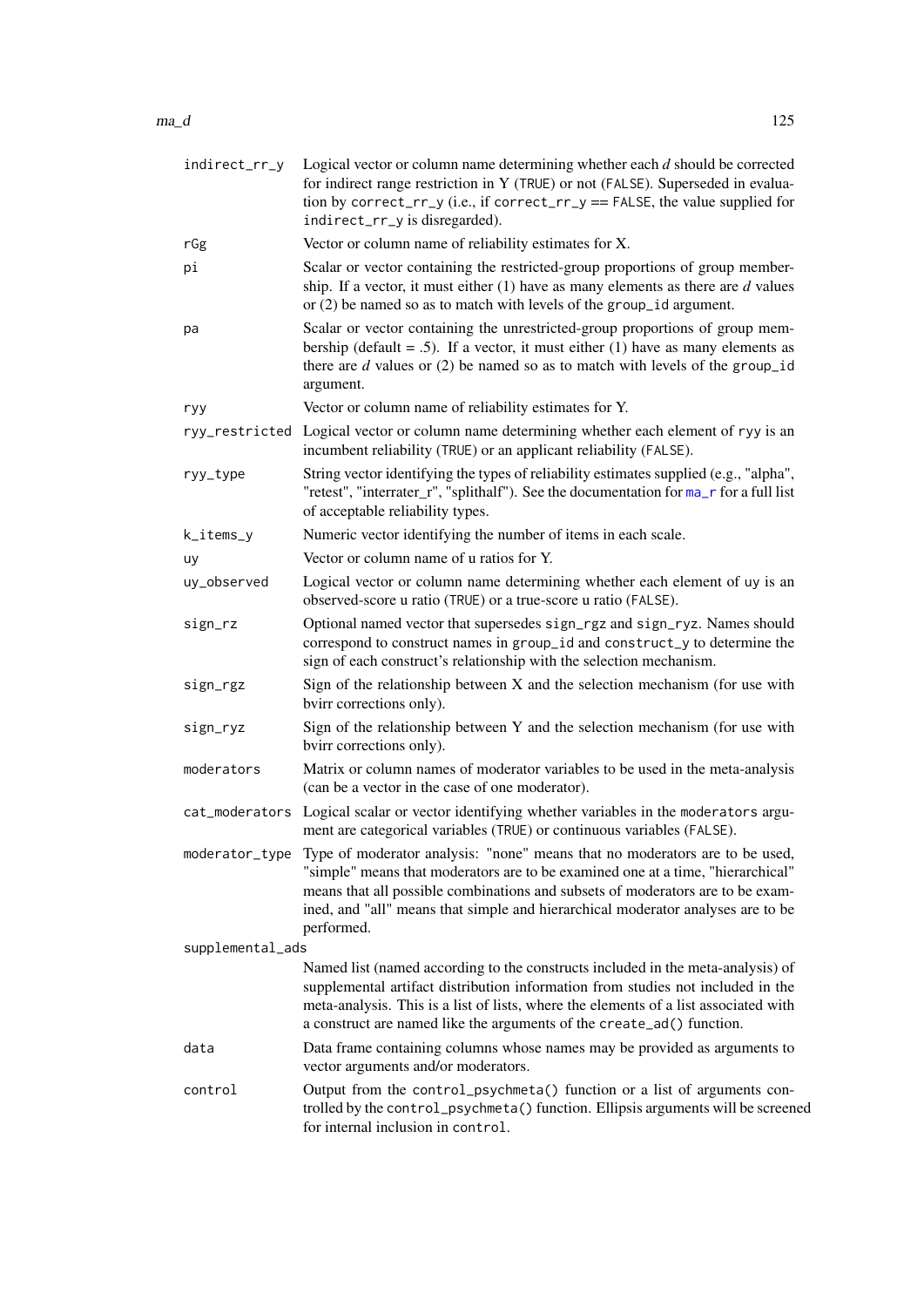| $\cdots$           | Further arguments to be passed to functions called within the meta-analysis.                                                                                                                                                                                                                                                                                                                                     |
|--------------------|------------------------------------------------------------------------------------------------------------------------------------------------------------------------------------------------------------------------------------------------------------------------------------------------------------------------------------------------------------------------------------------------------------------|
| ma_obj             | For $ma_d$ ad only: Meta-analysis object of correlations or $d$ values (regardless<br>of input metric, output metric will be $d$ ).                                                                                                                                                                                                                                                                              |
| ad_obj_g           | For ma_d_ad only: Artifact-distribution object for the grouping variable (output<br>of the link{create_ad} or link{create_ad_group} functions). If ma_obj is<br>of the class ma_master (i.e., the output of ma_r or ma_d), the object supplied for<br>ad_obj_g must be a named list of artifact distributions with names. correspond-<br>ing to the "X" constructs in the meta-analyses contained within ma_obj. |
| ad_obj_y           | For ma_d_ad only: AArtifact-distribution object for the Y variable (output of the<br>create_ad function). If ma_obj is of the class ma_master, the object supplied<br>for ad_obj_y must be a named list of artifact distributions with names corre-<br>sponding to the "Y" constructs in the meta-analyses contained within ma_obj.                                                                              |
| use_ic_ads         | For ma_d_ad only: Determines whether artifact distributions should be extracted<br>from the individual correction results in ma_obj. Only evaluated when ad_obj_g<br>or ad_obj_y is NULL and ma_obj does not contain individual correction results.<br>Use one of the following commands: tsa to use the Taylor series method or int<br>to use the interactive method.                                           |
| supplemental_ads_y |                                                                                                                                                                                                                                                                                                                                                                                                                  |
|                    | For ma_d_ic only: List supplemental artifact distribution information from stud-<br>ies not included in the meta-analysis. The elements of this list are named like                                                                                                                                                                                                                                              |
|                    | the arguments of the create_ad() function.                                                                                                                                                                                                                                                                                                                                                                       |

#### Details

The options for correction\_method are:

• "auto"

Automatic selection of the most appropriate correction procedure, based on the available artifacts and the logical arguments provided to the function. (default)

• "meas"

Correction for measurement error only.

• "uvdrr"

Correction for univariate direct range restriction (i.e., Case II). The choice of which variable to correct for range restriction is made using the correct\_rr\_x and correct\_rr\_y arguments.

• "uvirr"

Correction for univariate indirect range restriction (i.e., Case IV). The choice of which variable to correct for range restriction is made using the correct\_rr\_x and correct\_rr\_y arguments.

• "bvdrr"

Correction for bivariate direct range restriction. Use with caution: This correction is an approximation only and is known to have a positive bias.

• "bvirr"

Correction for bivariate indirect range restriction (i.e., Case V).

• "rbOrig"

Not recommended: Raju and Burke's version of the correction for direct range restriction, applied interactively. We recommend using "uvdrr" instead.

• "rbAdj"

Not recommended: Raju and Burke's version of the correction for direct range restriction, applied interactively. Adjusted to account for range restriction in the reliability of the Y variable. We recommend using "uvdrr" instead.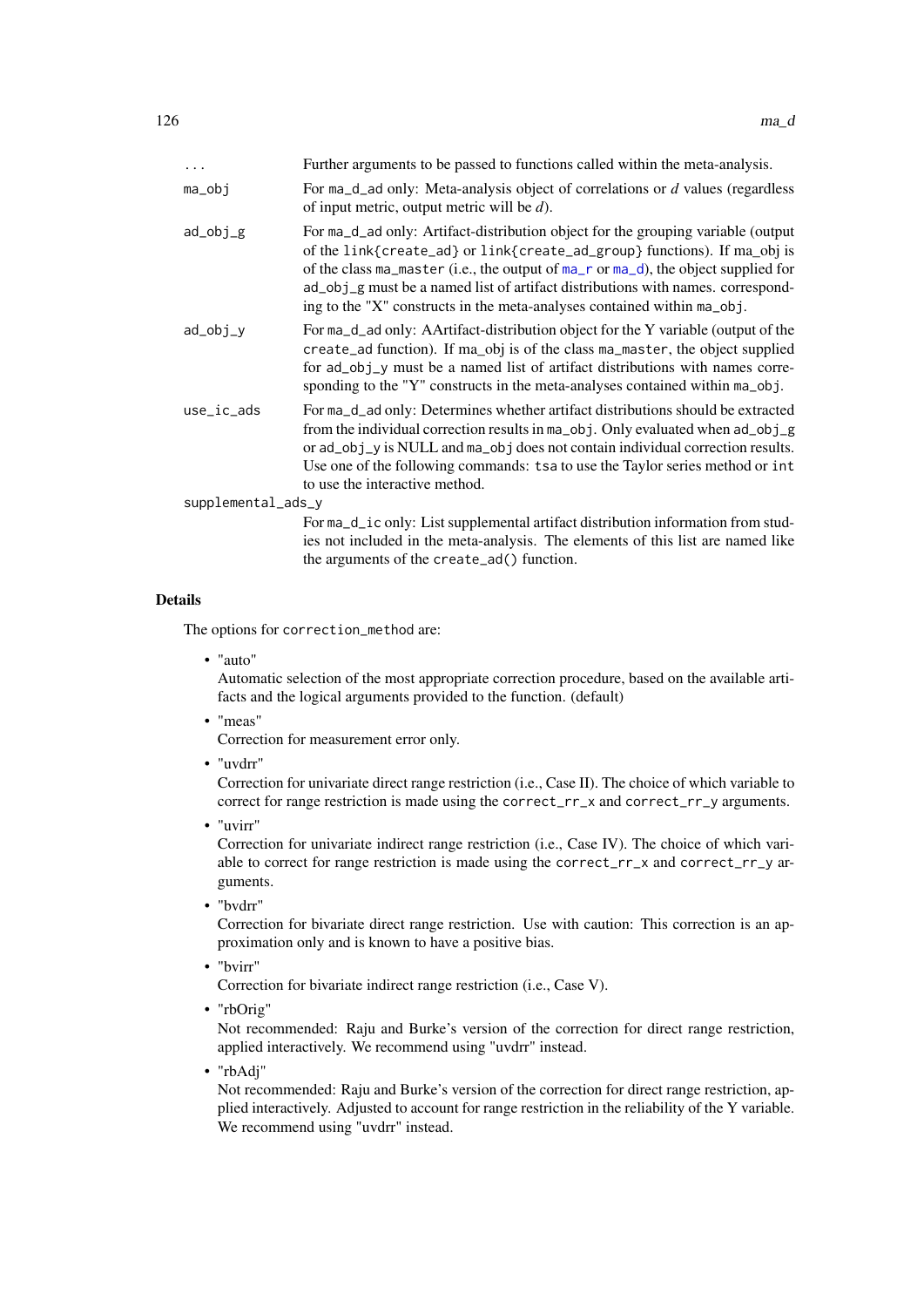$ma_d$   $127$ 

• "rb1Orig"

Not recommended: Raju and Burke's version of the correction for direct range restriction, applied using their TSA1 method. We recommend using "uvdrr" instead.

• "rb1Adj"

Not recommended: Raju and Burke's version of the correction for direct range restriction, applied using their TSA1 method. Adjusted to account for range restriction in the reliability of the Y variable. We recommend using "uvdrr" instead.

• "rb2Orig"

Not recommended: Raju and Burke's version of the correction for direct range restriction, applied using their TSA2 method. We recommend using "uvdrr" instead.

• "rb2Adj"

Not recommended: Raju and Burke's version of the correction for direct range restriction, applied using their TSA2 method. Adjusted to account for range restriction in the reliability of the Y variable. We recommend using "uvdrr" instead.

# Value

A nested tabular object of the class "ma\_psychmeta". Components of output tables for bare-bones meta-analyses:

- Pair\_ID Unique identification number for each construct-contrast pairing.
- group\_contrast Name of the variable analyzed as the group-contrast variable.
- construct\_y Name of the variable analyzed as construct Y.
- analysis\_id Unique identification number for each analysis.
- analysis\_type Type of moderator analyses: Overall, Simple Moderator, or Hierarchical Moderator.
- k

Number of effect sizes meta-analyzed.

• N

Total sample size of all effect sizes in the meta-analysis.

- mean\_d Mean observed *d* value.
- var\_d Weighted variance of observed *d* values.
- var\_e

Predicted sampling-error variance of observed *d* values.

• var\_res

Variance of observed *d* values after removing predicted sampling-error variance.

• sd\_d

Square root of var\_r.

- se\_d Standard error of mean\_d.
- sd\_e Square root of var\_e.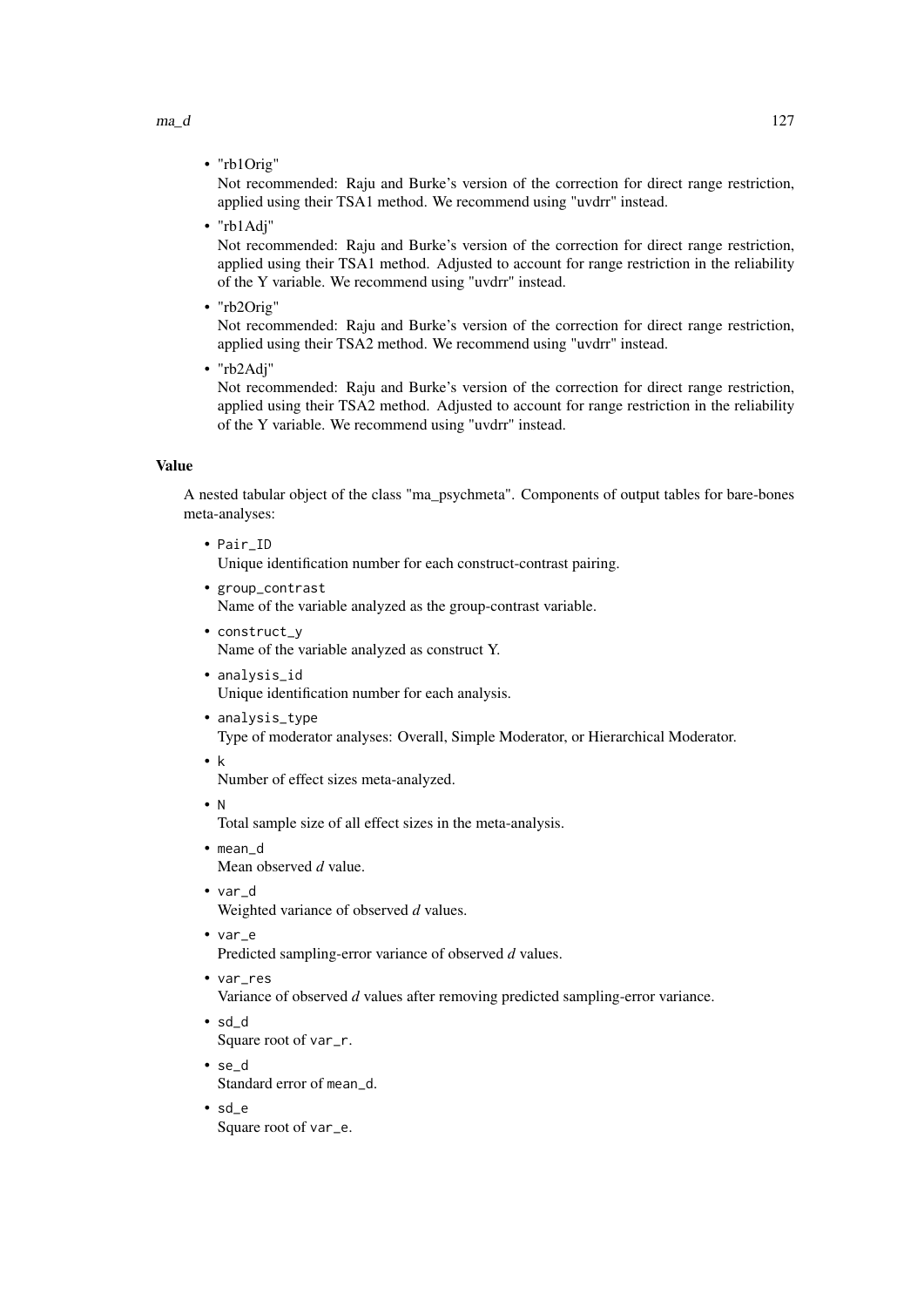- sd\_res Square root of var\_res.
- CI\_LL\_XX

Lower limit of the confidence interval around mean\_d, where "XX" represents the confidence level as a percentage.

• CI\_UL\_XX

Upper limit of the confidence interval around mean\_d, where "XX" represents the confidence level as a percentage.

• CR\_LL\_XX

Lower limit of the credibility interval around mean\_d, where "XX" represents the credibility level as a percentage.

• CR\_UL\_XX

Upper limit of the credibility interval around mean\_d, where "XX" represents the credibility level as a percentage.

Components of output tables for individual-correction meta-analyses:

• pair\_id

Unique identification number for each construct-contrast pairing.

- group\_contrast Name of the variable analyzed as the group-contrast variable.
- construct\_y Name of the variable analyzed as construct Y.
- analysis\_id Unique identification number for each analysis.
- analysis\_type Type of moderator analyses: Overall, Simple Moderator, or Hierarchical Moderator.
- k

Number of effect sizes meta-analyzed.

- N Total sample size of all effect sizes in the meta-analysis.
- mean\_d Mean observed *d* value.
- var\_d
	- Weighted variance of observed *d* values.
- var\_e

Predicted sampling-error variance of observed *d* values.

• var\_res

Variance of observed *d* values after removing predicted sampling-error variance.

- sd\_d Square root of var\_r.
- se\_d Standard error of mean\_d.
- sd\_e Square root of var\_e.
- sd\_res Square root of var\_res.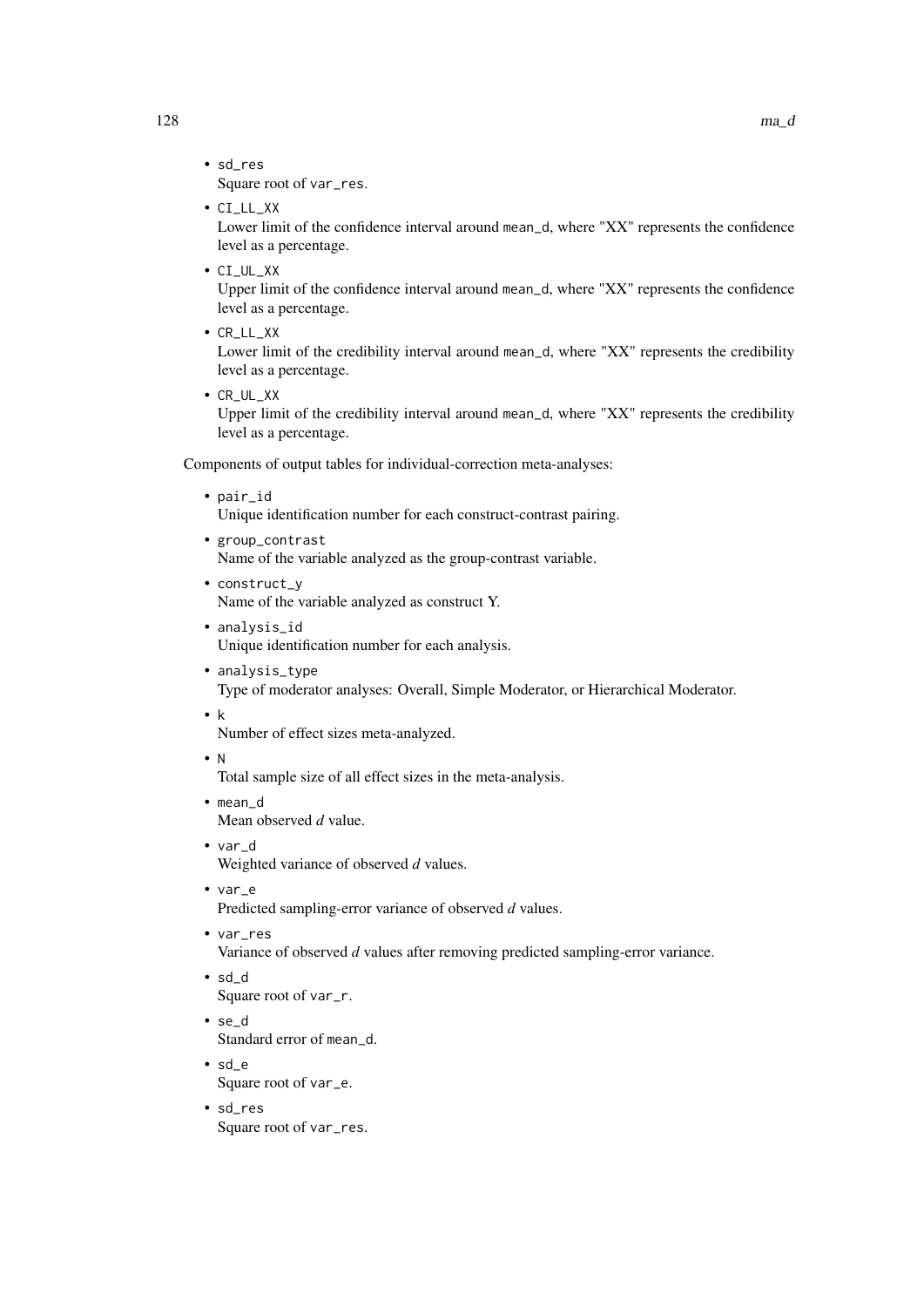#### $ma_d$   $129$

- mean delta Mean artifact-corrected *d* value.
- var d c Variance of artifact-corrected *d* values.
- var\_e\_c Predicted sampling-error variance of artifact-corrected *d* values.
- var\_delta Variance of artifact-corrected *d* values after removing predicted sampling-error variance.
- sd\_d\_c Square root of var\_r\_c.
- se\_d\_c Standard error of mean\_delta.
- sd\_e\_c Square root of var\_e\_c.
- sd delta Square root of var\_delta.
- CI\_LL\_XX

Lower limit of the confidence interval around mean\_delta, where "XX" represents the confidence level as a percentage.

• CI\_UL\_XX

Upper limit of the confidence interval around mean\_delta, where "XX" represents the confidence level as a percentage.

• CR\_LL\_XX

Lower limit of the credibility interval around mean\_delta, where "XX" represents the credibility level as a percentage.

• CR\_UL\_XX

Upper limit of the credibility interval around mean\_delta, where "XX" represents the credibility level as a percentage.

Components of output tables for artifact-distribution meta-analyses:

• pair\_id

Unique identification number for each construct-contrast pairing.

- group\_contrast Name of the variable analyzed as the group-contrast variable.
- construct\_y Name of the variable analyzed as construct Y.
- analysis\_id Unique identification number for each analysis.
- analysis\_type Type of moderator analyses: Overall, Simple Moderator, or Hierarchical Moderator.
- k

Number of effect sizes meta-analyzed.

• N

Total sample size of all effect sizes in the meta-analysis.

• mean\_d Mean observed *d* value.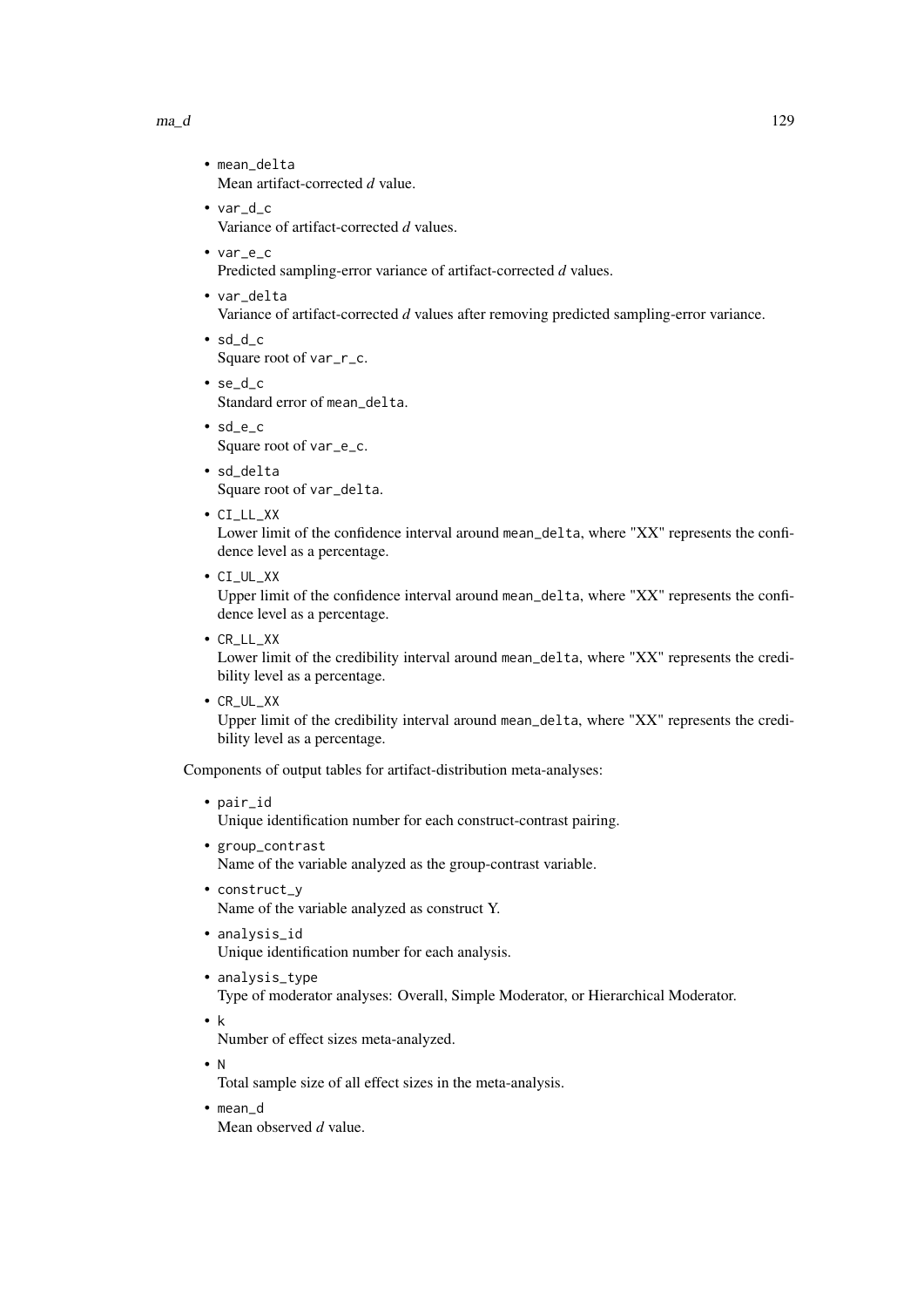- var\_d Weighted variance of observed *d* values.
- var\_e Predicted sampling-error variance of observed *d* values.
- var\_art

Amount of variance in observed *d* values that is attributable to measurement-error and rangerestriction artifacts.

• var\_pre

Total predicted artifactual variance (i.e., the sum of var\_e and var\_art).

• var\_res

Variance of observed *d* values after removing predicted sampling-error variance and predicted artifact variance.

- sd\_d Square root of var\_d.
- se\_d Standard error of mean\_d.
- sd\_e Square root of var\_e.
- sd\_art Square root of var\_art.
- sd\_pre Square root of var\_pre.
- sd\_res Square root of var\_res.
- mean\_delta Mean artifact-corrected *d* value.
- var\_d

Weighted variance of observed *d* values corrected to the metric of delta.

• var\_e

Predicted sampling-error variance of observed *d* values corrected to the metric of delta.

• var\_art

Amount of variance in observed *d* values that is attributable to measurement-error and rangerestriction artifacts corrected to the metric of delta.

• var\_pre

Total predicted artifactual variance (i.e., the sum of var\_e and var\_art) corrected to the metric of delta.

- var delta Variance of artifact-corrected *d* values after removing predicted sampling-error variance and predicted artifact variance.
- sd\_d Square root of var\_d corrected to the metric of delta.
- se\_d

Standard error of mean\_d corrected to the metric of delta.

- sd\_e Square root of var\_e corrected to the metric of delta.
- sd\_art

Square root of var\_art corrected to the metric of delta.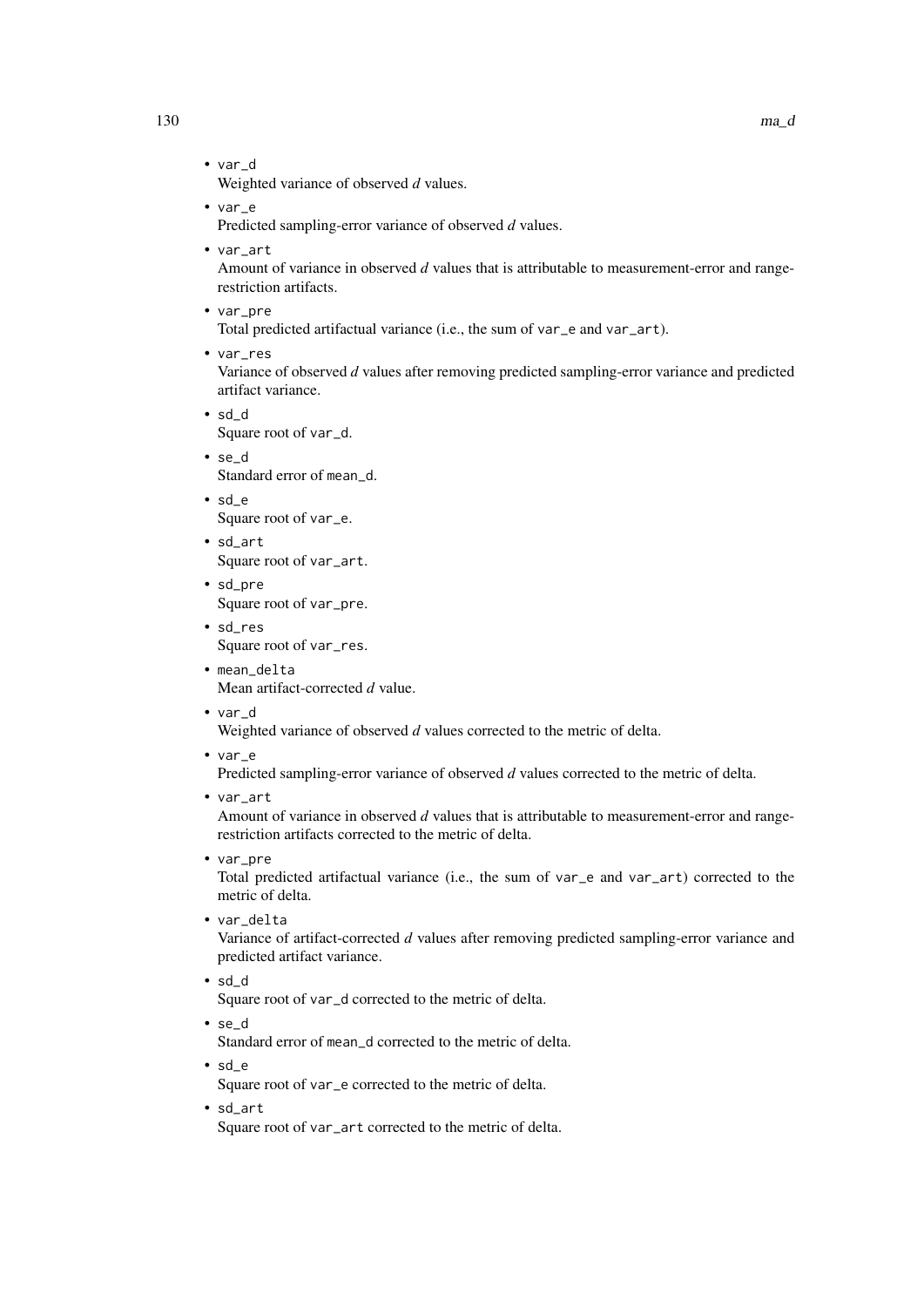$ma_d$   $131$ 

Square root of var\_pre corrected to the metric of delta.

- sd\_delta Square root of var\_delta.
- CI\_LL\_XX

• sd\_pre

Lower limit of the confidence interval around mean\_delta, where "XX" represents the confidence level as a percentage.

• CI\_UL\_XX

Upper limit of the confidence interval around mean\_delta, where "XX" represents the confidence level as a percentage.

- CR\_LL\_XX Lower limit of the credibility interval around mean\_delta, where "XX" represents the credibility level as a percentage.
- CR\_UL\_XX

Upper limit of the credibility interval around mean\_delta, where "XX" represents the credibility level as a percentage.

### Note

The difference between "rb" methods with the "orig" and "adj" suffixes is that the original does not account for the impact of range restriction on criterion reliabilities, whereas the adjusted procedure attempts to estimate the applicant reliability information for the criterion. The "rb" procedures are included for posterity: We strongly recommend using the "uvdrr" procedure to appropriately correct for univariate range restriction.

### References

Schmidt, F. L., & Hunter, J. E. (2015). *Methods of meta-analysis: Correcting error and bias in research findings (3rd ed.)*. Sage. doi: [10.4135/9781483398105.](https://doi.org/10.4135/9781483398105) Chapter 4.

Law, K. S., Schmidt, F. L., & Hunter, J. E. (1994). Nonlinearity of range corrections in metaanalysis: Test of an improved procedure. *Journal of Applied Psychology, 79*(3), 425.

Dahlke, J. A., & Wiernik, B. M. (2020). Not restricted to selection research: Accounting for indirect range restriction in organizational research. *Organizational Research Methods, 23*(4), 717–749. doi: [10.1177/1094428119859398](https://doi.org/10.1177/1094428119859398)

Raju, N. S., & Burke, M. J. (1983). Two new procedures for studying validity generalization. *Journal of Applied Psychology, 68*(3), 382. doi: [10.1037/00219010.68.3.382](https://doi.org/10.1037/0021-9010.68.3.382)

```
### Demonstration of ma_d ###
## The 'ma_d' function can compute multi-construct bare-bones meta-analyses:
ma_d(d = d, n1 = n1, n2 = n2, construct_y = construct, data = data_d_mean_multi)## It can also perform multiple individual-correction meta-analyses:
ma_d(ma_method = "ic", d = d, n1 = n1, n2 = n2, ryy = ryyi,construct_y = construct, data = data_d_meas_multi)
## And 'ma_d' can also curate artifact distributions and compute multiple
## artifact-distribution meta-analyses:
ma_d(ma_method = "ad", d = d, n1 = n1, n2 = n2,ryy = ryyi, correct_rr_y = FALSE,
     construct_y = construct, data = data_d_meas_multi)
```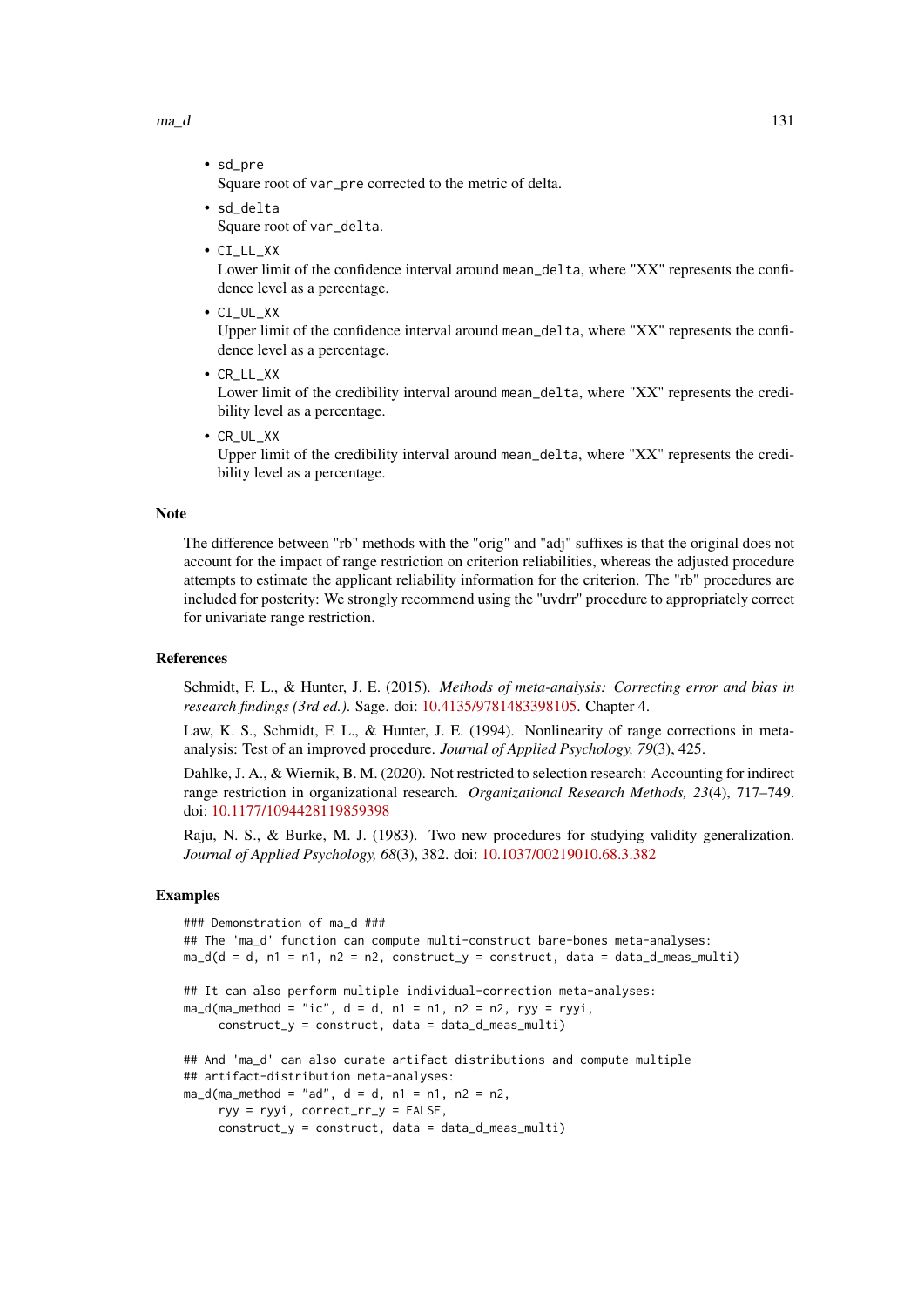```
### Demonstration of ma_d_bb ###
## Example meta-analyses using simulated data:
ma_d_bb(d = d, n1 = n1, n2 = n2,data = data_d_meas_multi[data_d_meas_multi$construct == "Y",])
ma_d_bbb(d = d, n1 = n1, n2 = n2)data = data_d_mean\_multi(data_d_mean\_multi% constant = "Z", ]### Demonstration of ma_d_ic ###
## Example meta-analyses using simulated data:
ma\_d\_ic(d = d, n1 = n1, n2 = n2, ryy = ryyi, correct_rry = FALSE,data = data_d_meas_multi[data_d_meas_multi$construct == "Y",])
ma\_d\_ic(d = d, n1 = n1, n2 = n2, ryy = ryyi, correct_rry = FALSE,data = data_d_meas_multi[data_d_meas_multi$construct == "Z",])
```
ma\_d\_order2 *Second-order meta-analysis function for* d *values*

#### Description

This function computes second-order meta-analysis function for *d* values. It supports second-order analyses of bare-bones, artifact-distribution, and individual-correction meta-analyses.

#### Usage

```
ma_d_order2(
  k,
  N = NULL,
  d = NULL,delta = NULL,
  var_d = NULL,
  var_d_c = NULL,ma_type = c("bb", "ic", "ad"),sample_id = NULL,
  citekey = NULL,
  moderators = NULL,
  moderator_type = "simple",
  construct_x = NULL,construct_y = NULL,construct_order = NULL,
  data = NULL,control = control_{psychmeta()},
  ...
)
```

| k  | Vector or column name of meta-analyses' k values.                      |
|----|------------------------------------------------------------------------|
| N  | Vector or column name of meta-analyses' total sample sizes (optional). |
| d. | Vector or column name of mean observed d values.                       |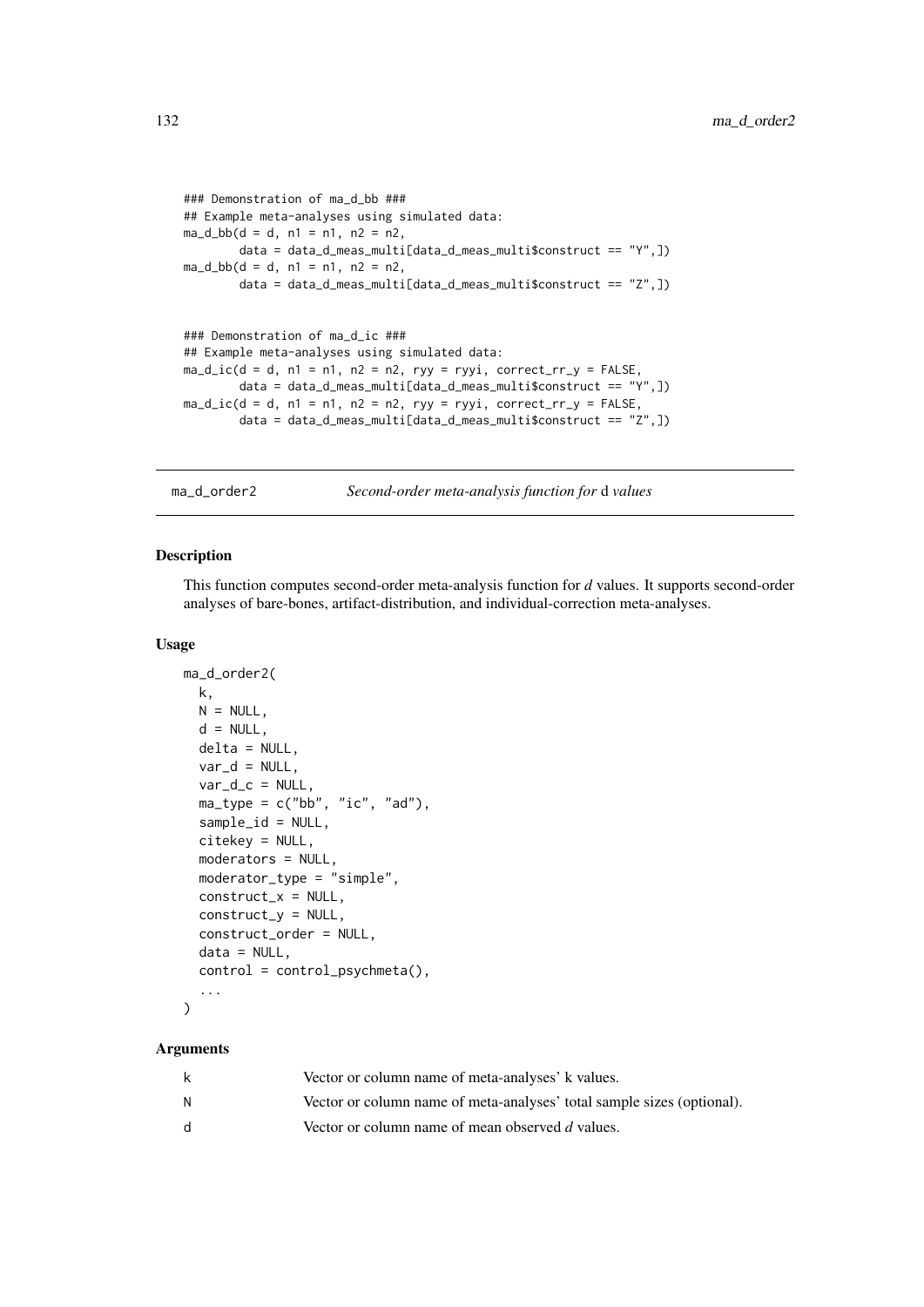| delta           | Vector or column name of mean corrected d values.                                                                                                                                                                                              |  |
|-----------------|------------------------------------------------------------------------------------------------------------------------------------------------------------------------------------------------------------------------------------------------|--|
| var_d           | Vector or column name of observed variances of observed d values.                                                                                                                                                                              |  |
| $var_d$         | Vector or column name of observed variances of corrected d values.                                                                                                                                                                             |  |
| ma_type         | Type of meta-analyses being analyzed: "bb" (barebones), "ic" (individual cor-<br>rection), or "ad" (artifact distribution).                                                                                                                    |  |
| sample_id       | Vector or column name of study ID labels.                                                                                                                                                                                                      |  |
| citekey         | Optional vector of bibliographic citation keys for samples/studies in the meta-<br>analysis (if multiple citekeys pertain to a given effect size, combine them into a<br>single string entry with comma delimiters (e.g., "citkey1,citekey2"). |  |
| moderators      | Matrix or column names of moderator variables to be used in the meta-analysis<br>(can be a vector in the case of one moderator).                                                                                                               |  |
| moderator_type  | Type of moderator analysis ("none", "simple", or "hierarchical").                                                                                                                                                                              |  |
| construct x     | Vector or column name of construct names for X.                                                                                                                                                                                                |  |
| construct_y     | Vector or column name of construct names for Y.                                                                                                                                                                                                |  |
| construct order |                                                                                                                                                                                                                                                |  |
|                 | Vector indicating the order in which variables should be arranged, with variables<br>listed earlier in the vector being preferred for designation as X.                                                                                        |  |
| data            | Data frame containing columns whose names may be provided as arguments to<br>vector arguments and/or moderators.                                                                                                                               |  |
| control         | Output from the control_psychmeta() function or a list of arguments con-<br>trolled by the control_psychmeta() function. Ellipsis arguments will be screened<br>for internal inclusion in control.                                             |  |
| .               | Further arguments to be passed to functions called within the meta-analysis.                                                                                                                                                                   |  |
|                 |                                                                                                                                                                                                                                                |  |

# Value

A nested tabular object of the class "ma\_psychmeta".

ma\_generic *Bare-bones meta-analysis of generic effect sizes*

# Description

This function computes bare-bones meta-analyses of any effect size using user-supplied effect error variances.

# Usage

```
ma_generic(
  es,
  n,
  var_e,
  sample_id = NULL,
  citekey = NULL,
  construct_x = NULL,
  construct_y = NULL,
  group1 = NULL,
```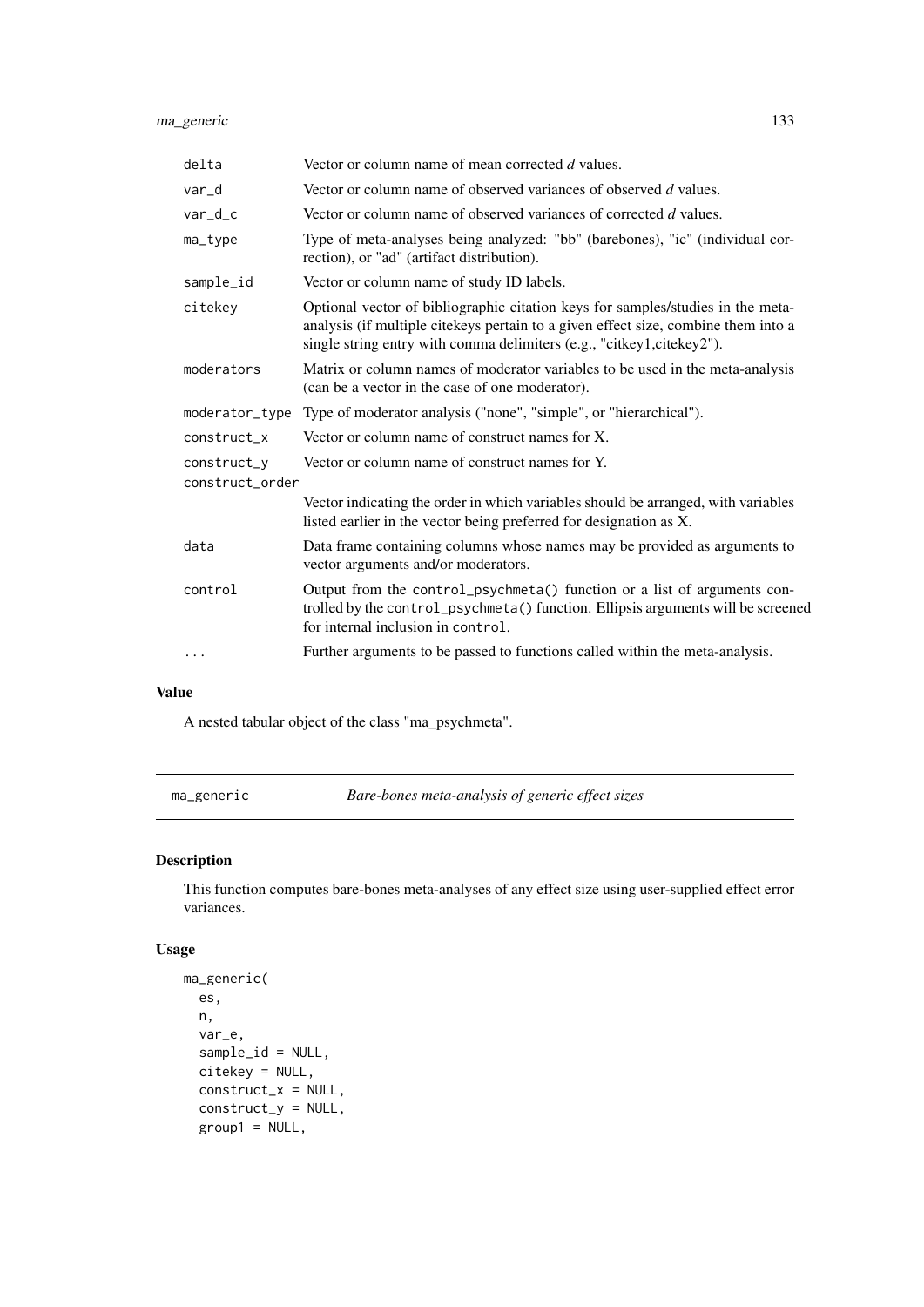```
group2 = NULL,
 wt_type = c("sample_size", "inv_var", "DL", "HE", "HS", "SJ", "ML", "REML", "EB",
    "PM"),
  moderators = NULL,
  cat_moderators = TRUE,
  moderator_type = c("simple", "hierarchical", "none"),
  data = NULL,control = control_psychmeta(),
  weights = NULL,
  ...
\lambda
```
# Arguments

| es                       | Vector or column name of observed effect sizes.                                                                                                                                                                                                                                                                                                                                                                                                             |
|--------------------------|-------------------------------------------------------------------------------------------------------------------------------------------------------------------------------------------------------------------------------------------------------------------------------------------------------------------------------------------------------------------------------------------------------------------------------------------------------------|
| n                        | Vector or column name of sample sizes.                                                                                                                                                                                                                                                                                                                                                                                                                      |
| var_e                    | Vector or column name of error variances.                                                                                                                                                                                                                                                                                                                                                                                                                   |
| sample_id                | Optional vector of identification labels for samples/studies in the meta-analysis.                                                                                                                                                                                                                                                                                                                                                                          |
| citekey                  | Optional vector of bibliographic citation keys for samples/studies in the meta-<br>analysis (if multiple citekeys pertain to a given effect size, combine them into<br>a single string entry with comma delimiters (e.g., "citkey1,citekey2"). When<br>TRUE, program will use sample-size weights, error variances estimated from the<br>mean effect size, maximum likelihood variances, and normal-distribution confi-<br>dence and credibility intervals. |
| construct_x, construct_y |                                                                                                                                                                                                                                                                                                                                                                                                                                                             |
|                          | Vector of construct names for constructs designated as "X" and as "Y".                                                                                                                                                                                                                                                                                                                                                                                      |
| group1, group2           | Vector of groups' names associated with effect sizes that represent pairwise con-<br>trasts.                                                                                                                                                                                                                                                                                                                                                                |
| wt_type                  | Type of weight to use in the meta-analysis: native options are "sample_size" and<br>"inv_var" (inverse error variance). Supported options borrowed from metafor<br>are "DL", "HE", "HS", "SJ", "ML", "REML", "EB", and "PM" (see metafor<br>documentation for details about the metafor methods).                                                                                                                                                           |
| moderators               | Matrix of moderator variables to be used in the meta-analysis (can be a vector<br>in the case of one moderator).                                                                                                                                                                                                                                                                                                                                            |
|                          | cat_moderators Logical scalar or vector identifying whether variables in the moderators argu-<br>ment are categorical variables (TRUE) or continuous variables (FALSE).                                                                                                                                                                                                                                                                                     |
|                          | moderator_type Type of moderator analysis ("none", "simple", or "hierarchical").                                                                                                                                                                                                                                                                                                                                                                            |
| data                     | Data frame containing columns whose names may be provided as arguments to<br>vector arguments and/or moderators.                                                                                                                                                                                                                                                                                                                                            |
| control                  | Output from the control_psychmeta() function or a list of arguments con-<br>trolled by the control_psychmeta() function. Ellipsis arguments will be screened<br>for internal inclusion in control.                                                                                                                                                                                                                                                          |
| weights                  | Optional vector of weights to be used. When weights is non-NULL, these<br>weights override the argument supplied to wt_type.                                                                                                                                                                                                                                                                                                                                |
| $\ldots$                 | Further arguments to be passed to functions called within the meta-analysis.                                                                                                                                                                                                                                                                                                                                                                                |

# Value

A nested tabular object of the class "ma\_psychmeta".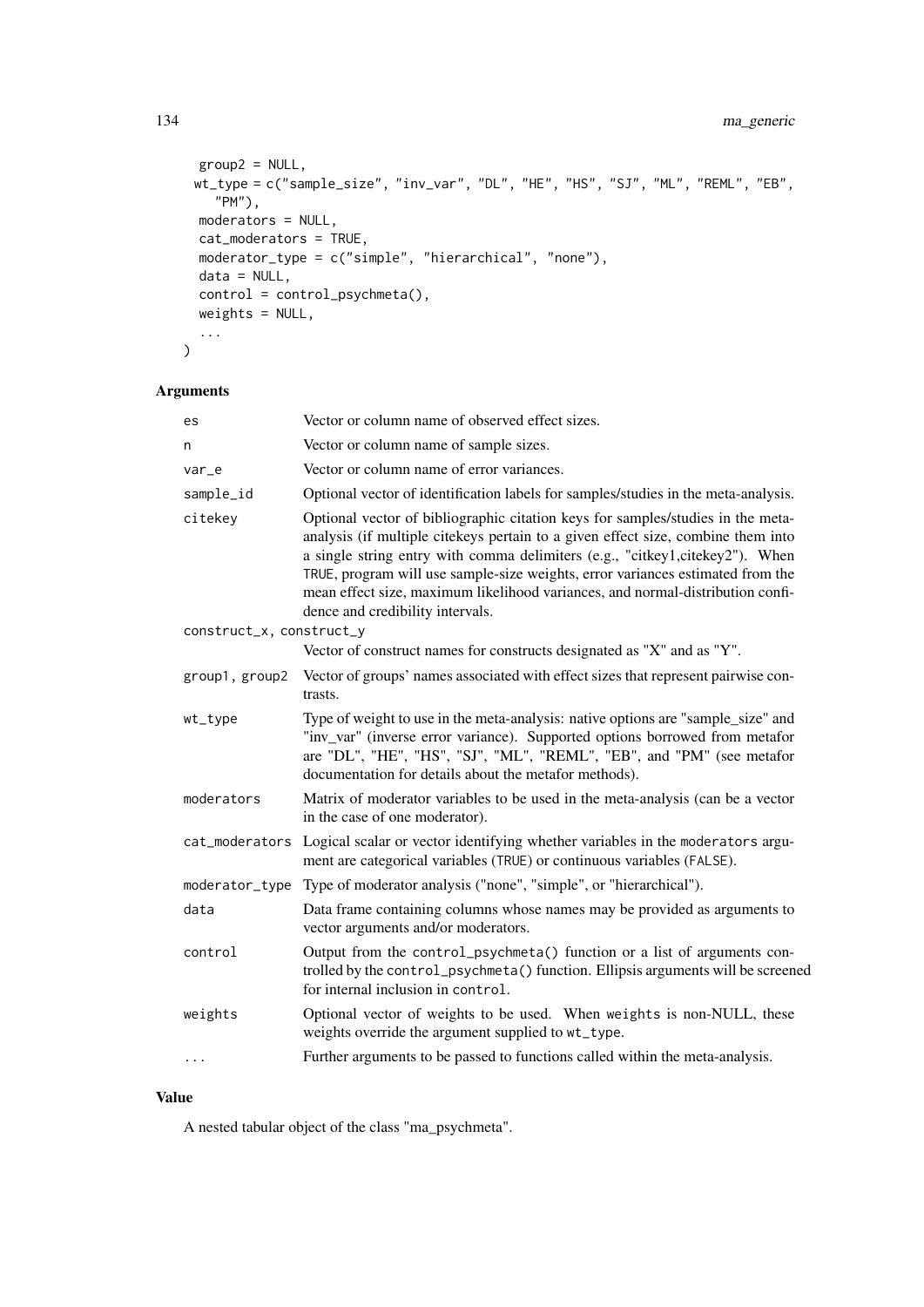$ma_r$  135

### Examples

```
es \leftarrow c(.3, .5, .8)n <- c(100, 200, 150)
var_e <- 1 / n
ma_obj \leq ma_generic(es = es, n = n, var_e = var_e)ma_obj
summary(ma_obj)
```
### ma\_r *Meta-analysis of correlations*

### <span id="page-134-1"></span>Description

The ma\_r\_bb, ma\_r\_ic, and ma\_r\_ad functions implement bare-bones, individual-correction, and artifact-distribution correction methods for correlations, respectively. The ma\_r function is the master function for meta-analyses of correlations - it facilitates the computation of bare-bones, artifactdistribution, and individual-correction meta-analyses of correlations for any number of construct pairs. When artifact-distribution meta-analyses are performed, ma\_r will automatically extract the artifact information from a database and organize it into the requested type of artifact distribution object (i.e., either Taylor series or interactive artifact distributions). ma\_r is also equipped with the capability to clean databases containing inconsistently recorded artifact data, impute missing artifacts (when individual-correction meta-analyses are requested), and remove dependency among samples by forming composites or averaging effect sizes and artifacts. The automatic compositing features in ma\_r are employed when sample\_ids and/or construct names are provided.

### Usage

```
ma_r(
  rxyi,
  n,
  n\_adj = NULL,sample_id = NULL,
  citekey = NULL,
  ma_method = c("bb", "ic", "ad"),
  ad_type = c("tsa", "int"),correction_method = "auto",
  construct x = NULL.
  construct_y = NULL,
  factor_x = NULL,facet_y = NULL,measure_x = NULL,
  measure_y = NULL,construct_order = NULL,
 wt_type = c("sample_size", "inv_var_mean", "inv_var_sample", "DL", "HE", "HS", "SJ",
    "ML", "REML", "EB", "PM"),
  correct_bias = TRUE,
  correct_rel = NULL,
  correct_rxx = TRUE,
  correct_ryy = TRUE,
  correct_rr = NULL,
  correct_rr_x = TRUE,
```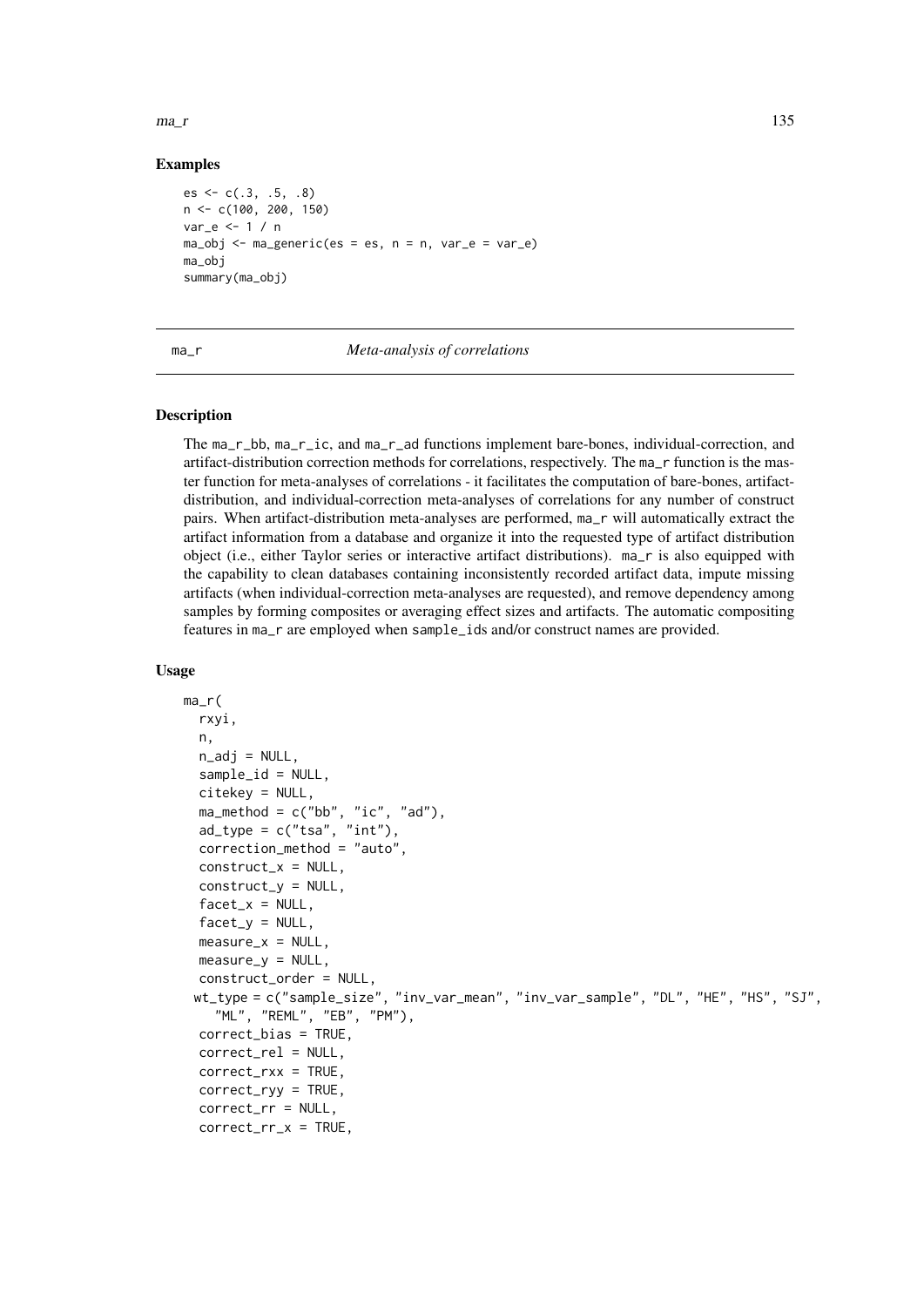```
correct_rr_y = TRUE,
  indirect_rr = NULL,
  indirect_rr_x = TRUE,
  indirect_rr_y = TRUE,
  rxx = NULL,rxx_restricted = TRUE,
  rxx_type = "alpha",
  k_items_x = NULL,
  ryy = NULL,ryy_restricted = TRUE,
  ryy_type = "alpha",
  k<sup>-</sup>items<sup>-y</sup> = NULL,
  ux = NULL,ux\_observed = TRUE,
  uy = NULL,uy_observed = TRUE,
  sign_rz = NULL,
  sign_rxz = 1,
  sign_{ryz} = 1,
  moderators = NULL,
  cat_moderators = TRUE,
  moderator_type = c("simple", "hierarchical", "none"),
  supplemental_ads = NULL,
  data = NULL,
  control = control_psychmeta(),
  ...
)
ma_r_ad(
  ma_obj,
  ad\_obj_x = NULL,ad\_obj_v = NULL,
  correction_method = "auto",
  use\_ic\_ads = c("tsa", "int"),correct_rxx = TRUE,
  correct_ryy = TRUE,
  correct_rr_x = TRUE,
  correct_rr_y = TRUE,
  indirect_rr_x = TRUE,
  indirect_rr_y = TRUE,
  sign_r xz = 1,
  sign_{ryz} = 1,
  control = control_psychmeta(),
  ...
\lambdama_r_bb(
 r,
  n,
  n\_adj = NULL,sample_id = NULL,
  citekey = NULL,
```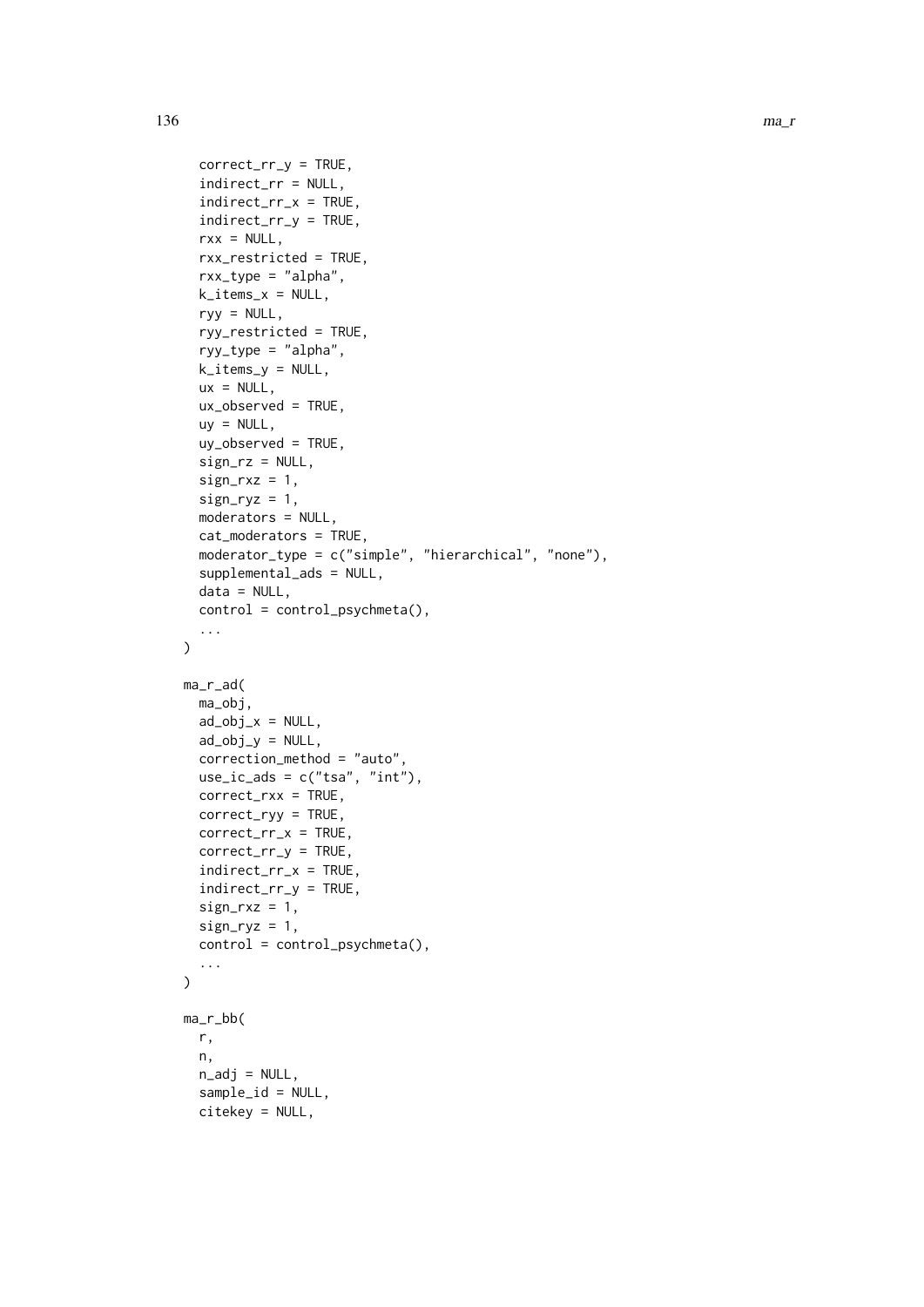```
wt_type = c("sample_size", "inv_var_mean", "inv_var_sample", "DL", "HE", "HS", "SJ",
    "ML", "REML", "EB", "PM"),
  correct_bias = TRUE,
  moderators = NULL,
  cat_moderators = TRUE,
  moderator_type = c("simple", "hierarchical", "none"),
  data = NULL,control = control_psychmeta(),
  ...
)
ma_r_ic(
  rxyi,
  n,
  n\_adj = NULL,sample_id = NULL,
  citekey = NULL,
 wt_type = c("sample_size", "inv_var_mean", "inv_var_sample", "DL", "HE", "HS", "SJ",
    "ML", "REML", "EB", "PM"),
  correct_bias = TRUE,
  correct_rxx = TRUE,
  correct_ryy = TRUE,
  correct_rr_x = TRUE,
  correct_rr_y = TRUE,
  indirect_rr_x = TRUE,
  indirect_rr_y = TRUE,
  rxx = NULL,rxx_restricted = TRUE,
  rxx_type = "alpha",
  k<sub>_items_x</sub> = NULL,
  ryy = NULL,ryy_restricted = TRUE,
  ryy_type = "alpha",
  k_items_y = NULL,
  ux = NULL,
  ux_observed = TRUE,
  uy = NULL,uy_observed = TRUE,
  sign_r xz = 1,
  sign_{ryz} = 1,
  moderators = NULL,
  cat_moderators = TRUE,
  moderator_type = c("simple", "hierarchical", "none"),
  supplemental_ads_x = NULL,
  supplemental_ads_y = NULL,
  data = NULL,control = control_psychmeta(),
  ...
\lambda
```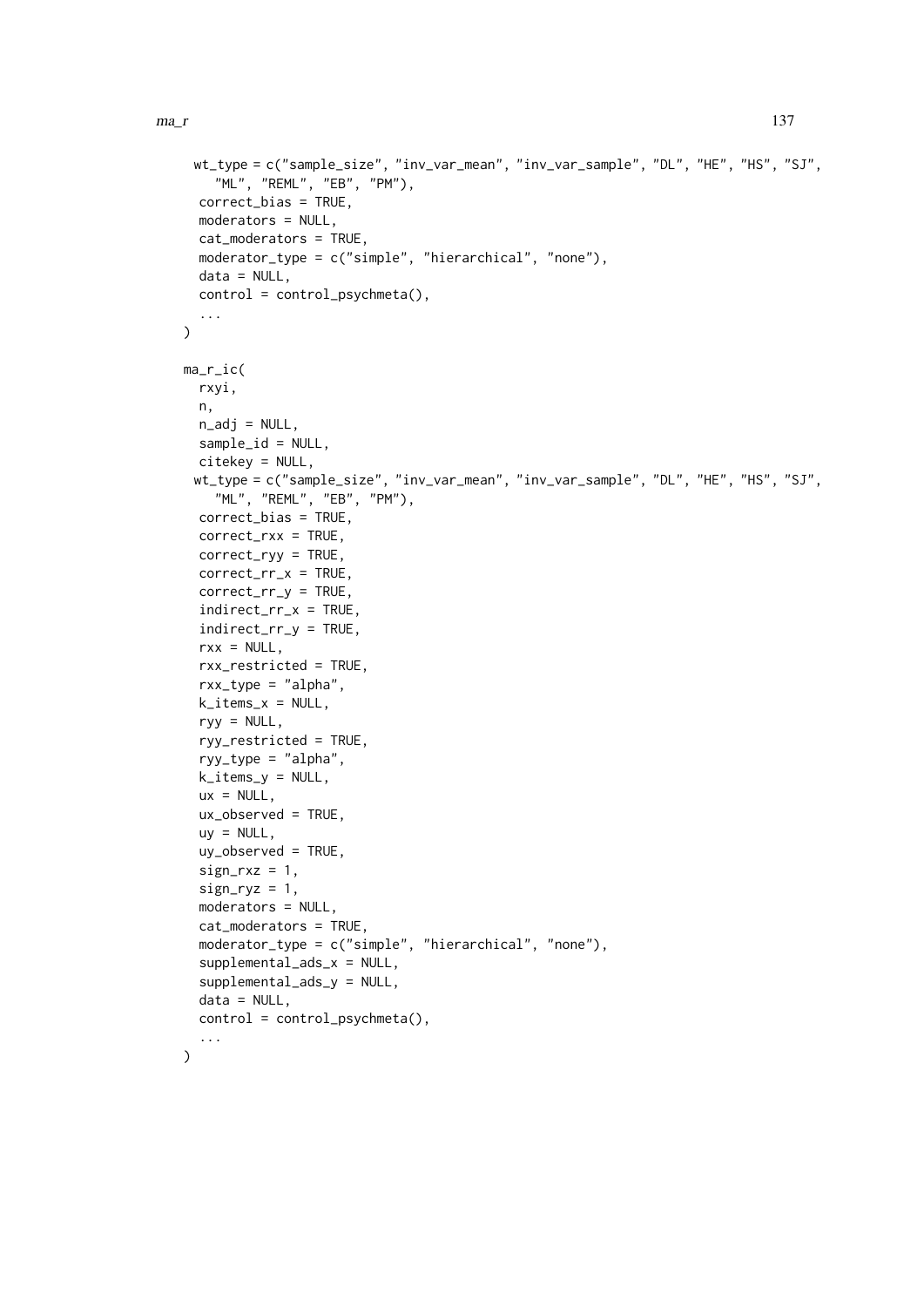| rxyi, r                  | Vector or column name of observed correlations. The r argument is used with<br>the ma_r_bb (i.e., the barebones function) function and the rxyi argument is<br>used with ma_r and ma_r_ic (i.e., the function in which corrections are ap-<br>plied). NOTE: Beginning in psychmeta version 2.5.2, rxyi values of exactly 0<br>in individual-correction meta-analyses are replaced with a functionally equiva-<br>lent value via the zero_substitute argument for control_psychmeta to fa-<br>cilitate the estimation of corrected error variances.                                                                                                               |
|--------------------------|------------------------------------------------------------------------------------------------------------------------------------------------------------------------------------------------------------------------------------------------------------------------------------------------------------------------------------------------------------------------------------------------------------------------------------------------------------------------------------------------------------------------------------------------------------------------------------------------------------------------------------------------------------------|
| n                        | Vector or column name of sample sizes.                                                                                                                                                                                                                                                                                                                                                                                                                                                                                                                                                                                                                           |
| n_adj                    | Optional: Vector or column name of sample sizes adjusted for sporadic artifact<br>corrections.                                                                                                                                                                                                                                                                                                                                                                                                                                                                                                                                                                   |
| sample_id                | Optional vector of identification labels for samples/studies in the meta-analysis.                                                                                                                                                                                                                                                                                                                                                                                                                                                                                                                                                                               |
| citekey                  | Optional vector of bibliographic citation keys for samples/studies in the meta-<br>analysis (if multiple citekeys pertain to a given effect size, combine them into a<br>single string entry with comma delimiters (e.g., "citkey1,citekey2").                                                                                                                                                                                                                                                                                                                                                                                                                   |
| ma_method                | Method to be used to compute the meta-analysis: "bb" (barebones), "ic" (indi-<br>vidual correction), or "ad" (artifact distribution).                                                                                                                                                                                                                                                                                                                                                                                                                                                                                                                            |
| ad_type                  | For when ma_method is "ad". Dpecifies the type of artifact distribution to use:<br>"int" or "tsa".                                                                                                                                                                                                                                                                                                                                                                                                                                                                                                                                                               |
| correction_method        |                                                                                                                                                                                                                                                                                                                                                                                                                                                                                                                                                                                                                                                                  |
|                          | For when ma_method is "ad". Character scalar or a square matrix with the<br>collective levels of construct_x and construct_y as row names and column<br>names. Select one of the following methods for correcting artifacts: "auto",<br>"meas", "uvdrr", "uvirr", "bvdrr", "bvirr", "rbOrig", "rb1Orig", "rb2Orig", "rbAdj",<br>"rb1Adj", and "rb2Adj". (note: "rb1Orig", "rb2Orig", "rb1Adj", and "rb2Adj"<br>can only be used when Taylor series artifact distributions are provided and<br>"rbOrig" and "rbAdj" can only be used when interative artifact distributions are<br>provided). See "Details" of ma_r_ad for descriptions of the available methods. |
| construct_x, construct_y |                                                                                                                                                                                                                                                                                                                                                                                                                                                                                                                                                                                                                                                                  |
|                          | Vector of construct names for constructs initially designated as "X" or as "Y".                                                                                                                                                                                                                                                                                                                                                                                                                                                                                                                                                                                  |
| facet_x, facet_y         |                                                                                                                                                                                                                                                                                                                                                                                                                                                                                                                                                                                                                                                                  |
|                          | Vector of facet names for constructs initially designated as "X" or as "Y". Facet<br>names "global", "overall", and "total" are reserved to indicate observations that<br>represent effect sizes that have already been composited or that represent construct-<br>level measurements rather than facet-level measurements. To avoid double-<br>compositing, any observation with one of these reserved names will only be<br>eligible for auto-compositing with other such observations and will not be com-<br>bined with narrow facets.                                                                                                                       |
| measure_x, measure_y     |                                                                                                                                                                                                                                                                                                                                                                                                                                                                                                                                                                                                                                                                  |
|                          | Vector of names for measures associated with constructs initially designated as<br>"X" or as "Y".                                                                                                                                                                                                                                                                                                                                                                                                                                                                                                                                                                |
| construct_order          | Vector indicating the order in which variables should be arranged, with variables                                                                                                                                                                                                                                                                                                                                                                                                                                                                                                                                                                                |
|                          | listed earlier in the vector being preferred for designation as X.                                                                                                                                                                                                                                                                                                                                                                                                                                                                                                                                                                                               |
| wt_type                  | Type of weight to use in the meta-analysis: options are "sample_size", "inv_var_mean"<br>(inverse variance computed using mean effect size), and "inv_var_sample" (in-<br>verse variance computed using sample-specific effect sizes). Supported options<br>borrowed from metafor are "DL", "HE", "HS", "SJ", "ML", "REML", "EB", and<br>"PM" (see metafor documentation for details about the metafor methods).                                                                                                                                                                                                                                                 |
|                          |                                                                                                                                                                                                                                                                                                                                                                                                                                                                                                                                                                                                                                                                  |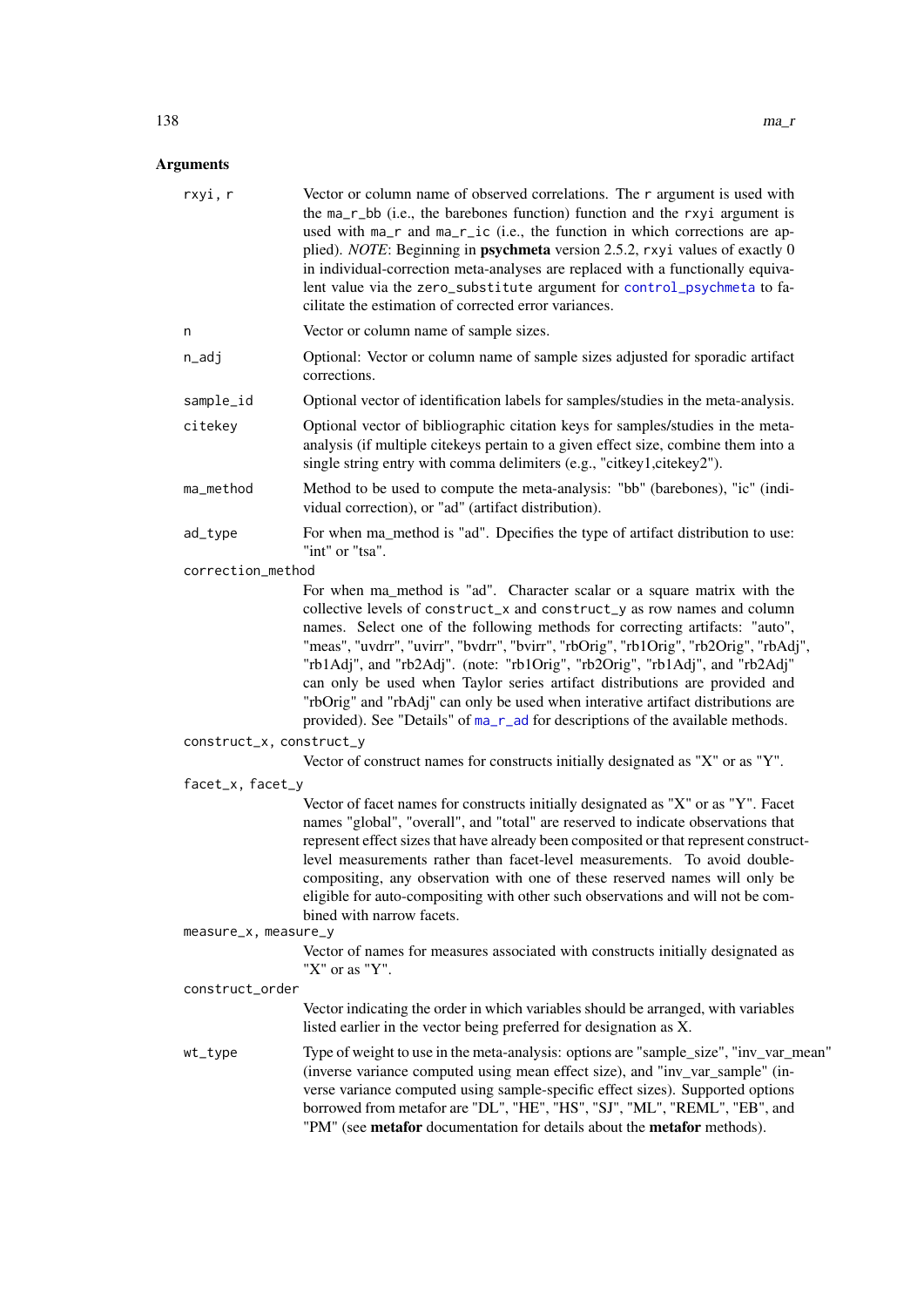| correct_bias             | Logical scalar that determines whether to correct correlations for small-sample<br>bias (TRUE) or not (FALSE).                                                                                                                                                                                     |
|--------------------------|----------------------------------------------------------------------------------------------------------------------------------------------------------------------------------------------------------------------------------------------------------------------------------------------------|
| correct_rel              | Optional named vector that supersedes correct_rxx and correct_ryy. Names<br>should correspond to construct names in construct_x and construct_y to de-<br>termine which constructs should be corrected for unreliability.                                                                          |
| correct_rxx, correct_ryy |                                                                                                                                                                                                                                                                                                    |
|                          | Logical scalar or vector that determines whether to correct the X or Y variable<br>for measurement error (TRUE) or not (FALSE).                                                                                                                                                                    |
| correct_rr               | Optional named vector that supersedes correct_rr_x and correct_rr_y. Names<br>should correspond to construct names in construct_x and construct_y to de-<br>termine which constructs should be corrected for range restriction.                                                                    |
| correct_rr_x             | Logical scalar, logical vector, or column name determining whether each cor-<br>relation in rxyi should be corrected for range restriction in $X$ (TRUE) or not<br>(FALSE). If using artifact distribution methods, this must be a scalar value.                                                   |
| correct_rr_y             | Logical scalar, logical vector, or column name determining whether each cor-<br>relation in rxyi should be corrected for range restriction in Y (TRUE) or not<br>(FALSE). If using artifact distribution methods, this must be a scalar value.                                                     |
| indirect_rr              | Optional named vector that supersedes indirect_rr_x and indirect_rr_y.<br>Names should correspond to construct names in construct_x and construct_y<br>to determine which constructs should be corrected for indirect range restriction.                                                           |
| indirect_rr_x            | Logical vector or column name determining whether each correlation in rxyi<br>should be corrected for indirect range restriction in X (TRUE) or not (FALSE).<br>Superseded in evaluation by correct_rr_x (i.e., if correct_rr_x == FALSE,<br>the value supplied for indirect_rr_x is disregarded). |
| indirect_rr_y            | Logical vector or column name determining whether each correlation in rxyi<br>should be corrected for indirect range restriction in Y (TRUE) or not (FALSE).<br>Superseded in evaluation by correct_rr_y (i.e., if correct_rr_y == FALSE,<br>the value supplied for indirect_rr_y is disregarded). |
| rxx                      | Vector or column name of reliability estimates for X.                                                                                                                                                                                                                                              |
|                          | rxx_restricted Logical vector or column name determining whether each element of rxx is an<br>incumbent reliability (TRUE) or an applicant reliability (FALSE).                                                                                                                                    |
| rxx_type, ryy_type       |                                                                                                                                                                                                                                                                                                    |
|                          | String vector identifying the types of reliability estimates supplied. Acceptable<br>reliability types are:                                                                                                                                                                                        |
|                          | • internal_consistency<br>A generic designation for internal-consistency reliability estimates derived<br>from responses to a single test administration.                                                                                                                                          |
|                          | • multiple_administrations<br>A generic designation for reliability estimates derived from multiple ad-<br>ministrations of a test.                                                                                                                                                                |
|                          | · alpha<br>Coefficient alpha.                                                                                                                                                                                                                                                                      |
|                          | · lambda                                                                                                                                                                                                                                                                                           |
|                          | Generic designation for a Guttman's lambda coefficient.                                                                                                                                                                                                                                            |
|                          | · lambda1                                                                                                                                                                                                                                                                                          |
|                          | Guttman's lambda 1 coefficient.                                                                                                                                                                                                                                                                    |
|                          | • lambda2<br>Guttman's lambda 2 coefficient.                                                                                                                                                                                                                                                       |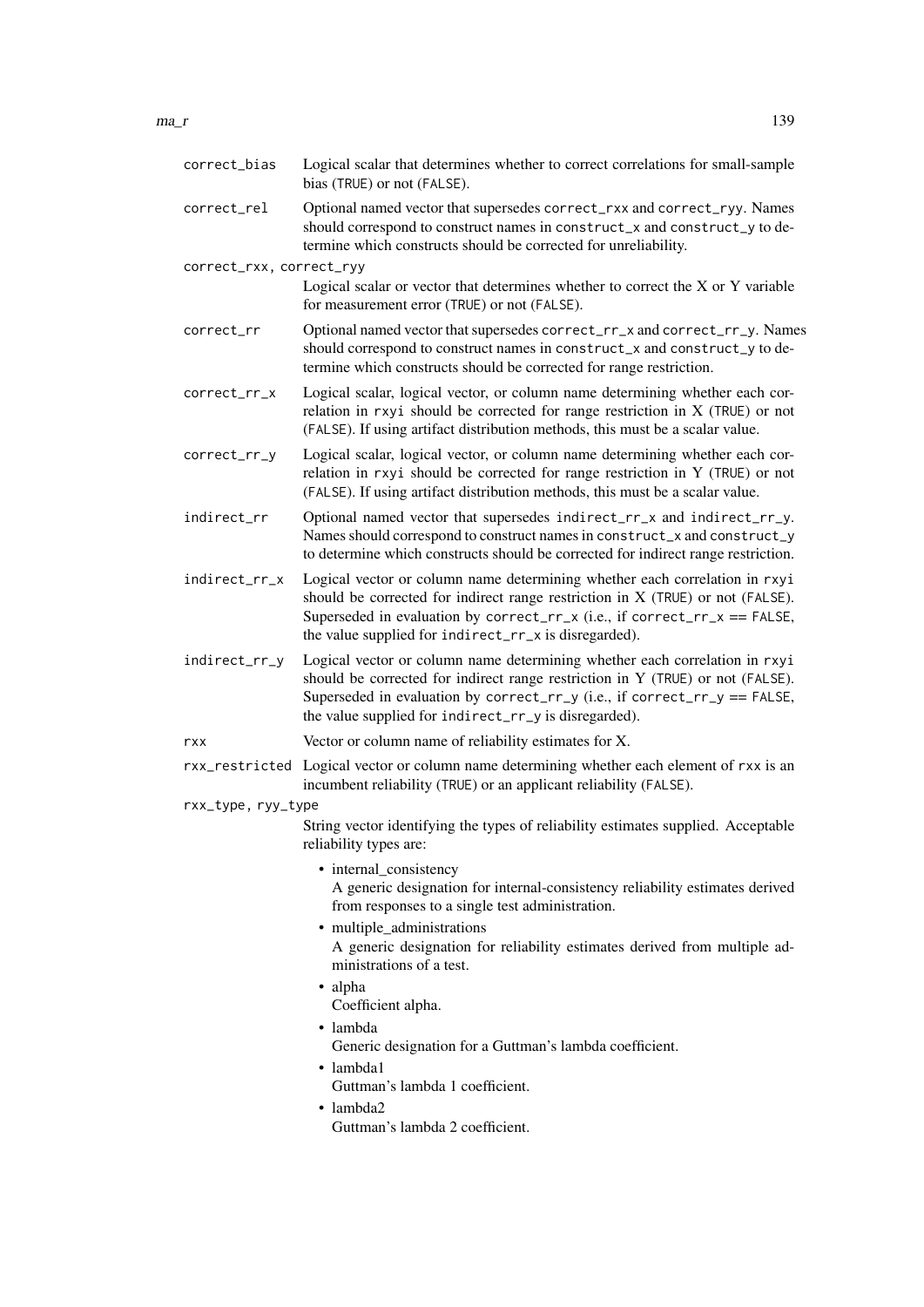- lambda3 Guttman's lambda 3 coefficient. • lambda4 Guttman's lambda 4 coefficient. • lambda5
	- Guttman's lambda 5 coefficient. • lambda6
	- Guttman's lambda 6 coefficient.
	- omega

Omega coefficient indicating the proportion variance in a variable accounted for by modeled latent factors.

- icc
	- Intraclass correlation coefficient.
- interrater r Inter-rater correlation coefficient.
- interrater\_r\_sb Inter-rater correlation coefficient, stepped up with the Spearman-Brown formula.
- splithalf
	- Split-half reliability coefficient.
- splithalf\_sb

Split-half reliability coefficient, corrected toward the full test length with the Spearman-Brown formula.

• retest

Test-retest reliability coefficient.

- parallel Parallel-forms reliability coefficient with tests taken during the same testing session.
	- alternate Alternate-forms reliability coefficient with tests taken during the same testing session.
	- parallel\_delayed
	- Parallel-forms reliability coefficient with tests taken during separate testing sessions with a time delay in between.
	- Alternate-forms reliability coefficient with tests taken during separate testing sessions with a time delay in between.

# k\_items\_x, k\_items\_y

|             | Numeric vector identifying the number of items in each scale.                                                                                                       |
|-------------|---------------------------------------------------------------------------------------------------------------------------------------------------------------------|
| ryy         | Vector or column name of reliability estimates for Y.                                                                                                               |
|             | ryy_restricted Logical vector or column name determining whether each element of coderyy is<br>an incumbent reliability (TRUE) or an applicant reliability (FALSE). |
| <b>UX</b>   | Vector or column name of u ratios for $X$ .                                                                                                                         |
| ux_observed | Logical vector or column name determining whether each element of ux is an<br>observed-score u ratio (TRUE) or a true-score u ratio (FALSE).                        |
| <b>UV</b>   | Vector or column name of u ratios for Y.                                                                                                                            |
| uy_observed | Logical vector or column name determining whether each element of uy is an                                                                                          |

observed-score u ratio (TRUE) or a true-score u ratio (FALSE).

• alternate delayed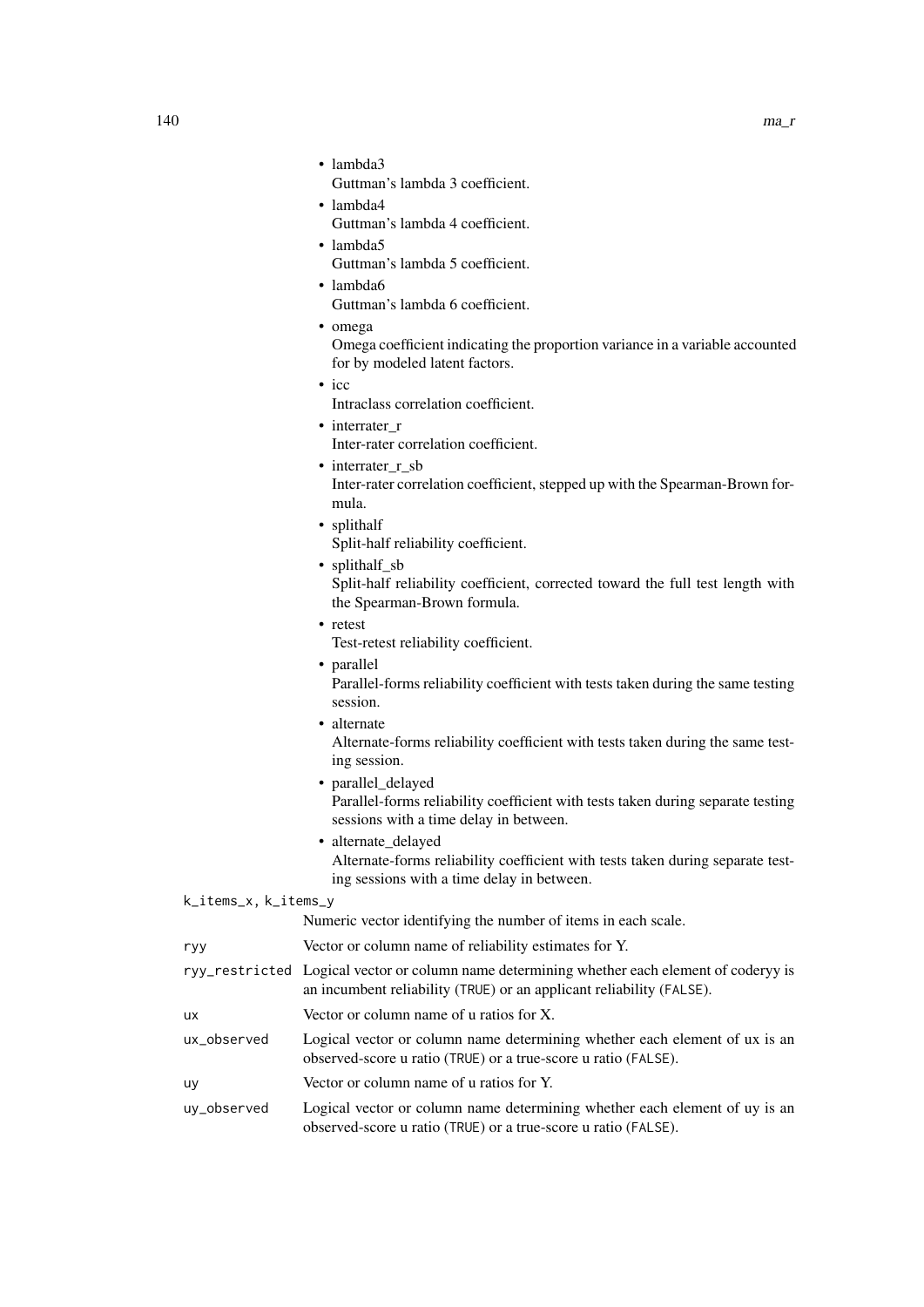$ma_r$  141

| sign_rz          | Optional named vector that supersedes sign_rxz and sign_ryz. Names should<br>correspond to construct names in construct_x and construct_y to determine<br>the sign of each construct's relationship with the selection mechanism.                                                                                                                                         |
|------------------|---------------------------------------------------------------------------------------------------------------------------------------------------------------------------------------------------------------------------------------------------------------------------------------------------------------------------------------------------------------------------|
| sign_rxz         | Sign of the relationship between $X$ and the selection mechanism (for use with<br>bvirr corrections only).                                                                                                                                                                                                                                                                |
| sign_ryz         | Sign of the relationship between Y and the selection mechanism (for use with<br>bvirr corrections only).                                                                                                                                                                                                                                                                  |
| moderators       | Either (1) a vector of column names in data of moderator variables to be used<br>in the meta-analysis (names can be quoted or unquoted), or (2) a vector, data<br>frame, or matrix containing moderator variables.                                                                                                                                                        |
| cat_moderators   | Either $(1)$ A character vector listing the variable names in moderators that are<br>categorical, or (2) a logical scalar or vector identifying whether each variable in<br>moderators is categorical (TRUE) or continuous (FALSE).                                                                                                                                       |
| moderator_type   | Type of moderator analysis: "none" means that no moderators are to be used,<br>"simple" means that moderators are to be examined one at a time, and "hierar-<br>chical" means that all possible combinations and subsets of moderators are to be<br>examined.                                                                                                             |
| supplemental_ads |                                                                                                                                                                                                                                                                                                                                                                           |
|                  | For ma_r only: Named list (named according to the constructs included in the<br>meta-analysis) of supplemental artifact distribution information from studies not<br>included in the meta-analysis. This is a list of lists, where the elements of a list<br>associated with a construct are named like the arguments of the create_ad()<br>function.                     |
| data             | Data frame containing columns whose names may be provided as arguments to<br>vector arguments and/or moderators.                                                                                                                                                                                                                                                          |
| control          | Output from the control_psychmeta() function or a list of arguments con-<br>trolled by the control_psychmeta() function. Ellipsis arguments will be screened<br>for internal inclusion in control.                                                                                                                                                                        |
| $\cdots$         | Further arguments to be passed to functions called within the meta-analysis.                                                                                                                                                                                                                                                                                              |
| ma_obj           | For $ma_r$ ad only: Meta-analysis object of correlations or $d$ values (regardless<br>of input metric, output metric will be $r$ ).                                                                                                                                                                                                                                       |
| ad_obj_x         | For ma_r_ad only: Artifact-distribution object for the X variable (output of the<br>create_ad function). If ma_obj is of the class ma_master (i.e,. the output of<br>ma_r or ma_d), the object supplied for ad_obj_x must be a named list of arti-<br>fact distributions with names corresponding to the "X" constructs in the meta-<br>analyses contained within ma_obj. |
| ad_obj_y         | For ma_r_ad only: Artifact-distribution object for the Y variable (output of the<br>create_ad function). If ma_obj is of the class ma_master, the object supplied<br>for ad_obj_y must be a named list of artifact distributions with names corre-<br>sponding to the "Y" constructs in the meta-analyses contained within ma_obj.                                        |
| use_ic_ads       | For ma_r_ad only: Determines whether artifact distributions should be extracted<br>from the individual correction results in ma_obj. Only evaluated when ad_obj_x<br>or ad_obj_y is NULL and ma_obj does not contain individual correction results.<br>Use one of the following commands: tsa to use the Taylor series method or int<br>to use the interactive method.    |
|                  | supplemental_ads_x, supplemental_ads_y                                                                                                                                                                                                                                                                                                                                    |
|                  | For ma_r_ic only: List supplemental artifact distribution information from stud-<br>ies not included in the meta-analysis. The elements of this list are named like<br>the arguments of the create_ad() function.                                                                                                                                                         |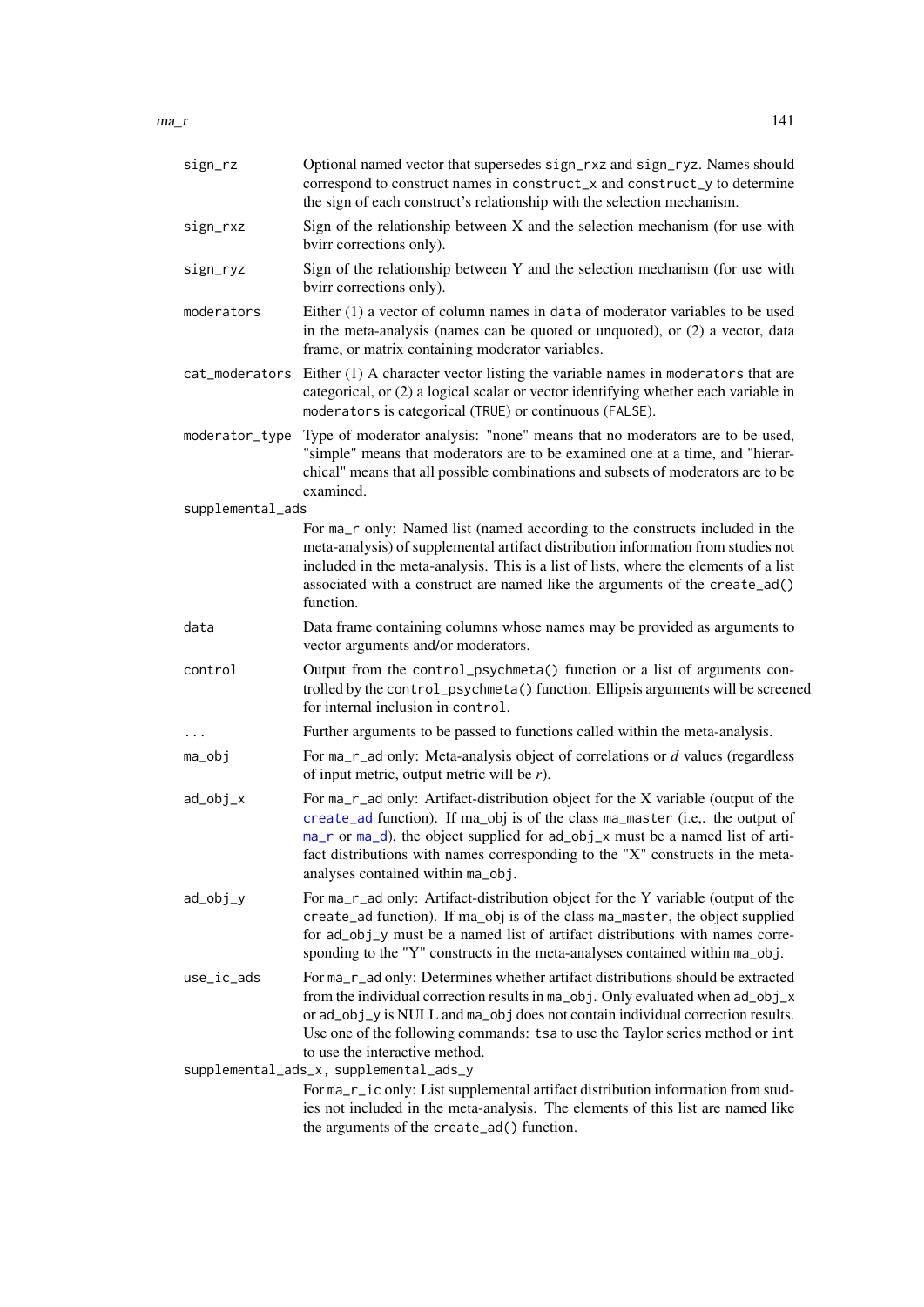### Details

The options for correction\_method are:

• "auto"

Automatic selection of the most appropriate correction procedure, based on the available artifacts and the logical arguments provided to the function. (default)

• "meas"

Correction for measurement error only.

• "uvdrr"

Correction for univariate direct range restriction (i.e., Case II). The choice of which variable to correct for range restriction is made using the correct\_rr\_x and correct\_rr\_y arguments.

• "uvirr"

Correction for univariate indirect range restriction (i.e., Case IV). The choice of which variable to correct for range restriction is made using the correct\_rr\_x and correct\_rr\_y arguments.

• "bvdrr"

Correction for bivariate direct range restriction. Use with caution: This correction is an approximation only and is known to have a positive bias.

• "bvirr"

Correction for bivariate indirect range restriction (i.e., Case V).

• "rbOrig"

Not recommended: Raju and Burke's version of the correction for direct range restriction, applied interactively. We recommend using "uvdrr" instead.

• "rbAdj"

Not recommended: Raju and Burke's version of the correction for direct range restriction, applied interactively. Adjusted to account for range restriction in the reliability of the Y variable. We recommend using "uvdrr" instead.

• "rb1Orig"

Not recommended: Raju and Burke's version of the correction for direct range restriction, applied using their TSA1 method. We recommend using "uvdrr" instead.

• "rb1Adj"

Not recommended: Raju and Burke's version of the correction for direct range restriction, applied using their TSA1 method. Adjusted to account for range restriction in the reliability of the Y variable. We recommend using "uvdrr" instead.

• "rb2Orig"

Not recommended: Raju and Burke's version of the correction for direct range restriction, applied using their TSA2 method. We recommend using "uvdrr" instead.

• "rb2Adj"

Not recommended: Raju and Burke's version of the correction for direct range restriction, applied using their TSA2 method. Adjusted to account for range restriction in the reliability of the Y variable. We recommend using "uvdrr" instead.

### Value

A nested tabular object of the class "ma\_psychmeta". Components of output tables for bare-bones meta-analyses:

• pair\_id

Unique identification number for each construct pairing.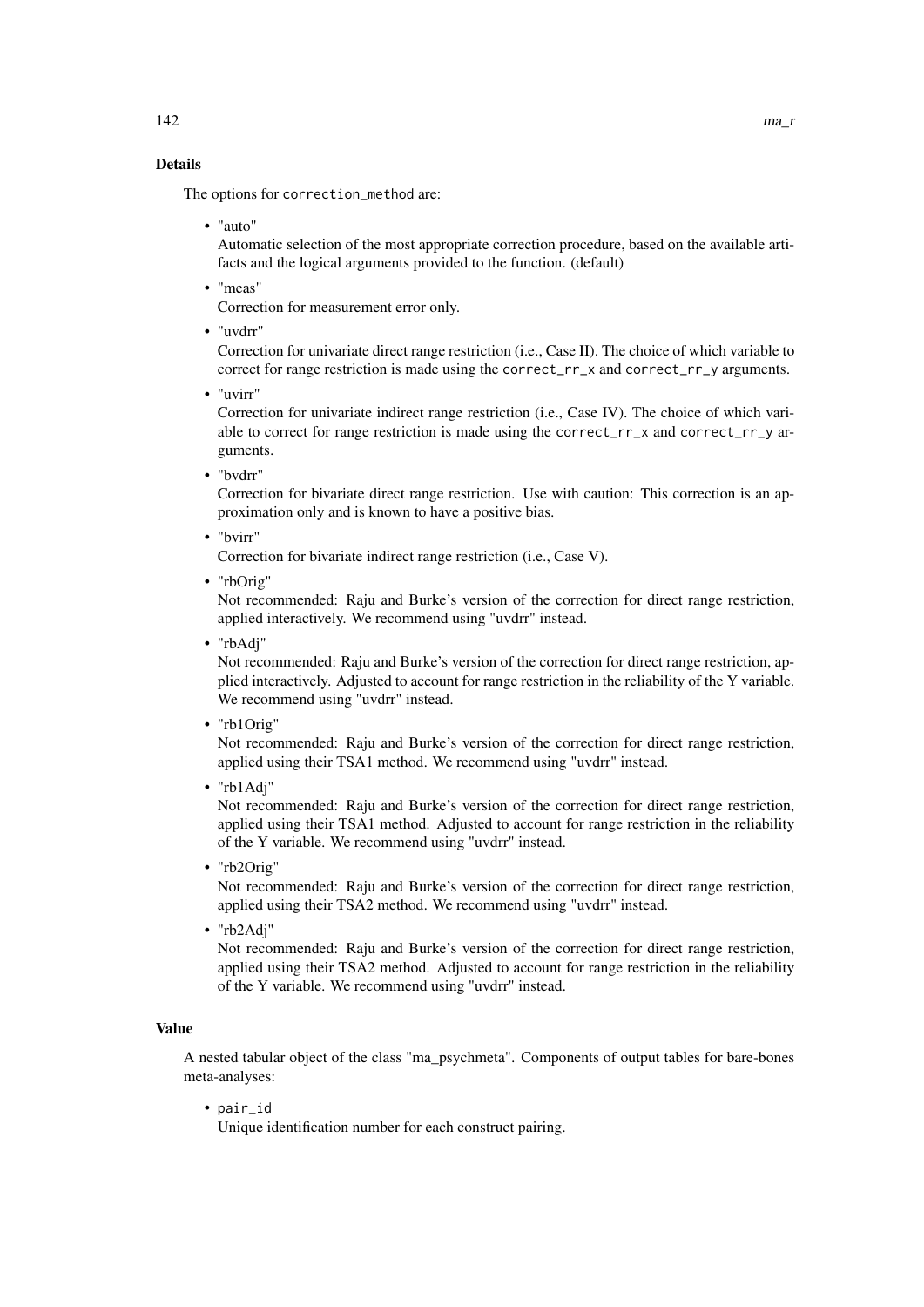### $ma_r$  143

- construct\_x Name of the variable analyzed as construct X.
- construct\_y Name of the variable analyzed as construct Y.
- analysis\_id Unique identification number for each analysis.
- analysis\_type Type of moderator analyses: Overall, Simple Moderator, or Hierarchical Moderator.
- k

Number of effect sizes meta-analyzed.

• N

Total sample size of all effect sizes in the meta-analysis.

• mean\_r

Mean observed correlation.

• var\_r

Weighted variance of observed correlations.

• var\_e

Predicted sampling-error variance of observed correlations.

• var\_res

Variance of observed correlations after removing predicted sampling-error variance.

- sd\_r
	- Square root of var\_r.
- se\_r Standard error of mean\_r.
- sd\_e

Square root of var\_e.

- sd\_res Square root of var\_res.
- CI\_LL\_XX

Lower limit of the confidence interval around mean\_r, where "XX" represents the confidence level as a percentage.

• CI\_UL\_XX

Upper limit of the confidence interval around mean\_r, where "XX" represents the confidence level as a percentage.

• CR\_LL\_XX

Lower limit of the credibility interval around mean\_r, where "XX" represents the credibility level as a percentage.

• CR\_UL\_XX

Upper limit of the credibility interval around mean\_r, where "XX" represents the credibility level as a percentage.

Components of output tables for individual-correction meta-analyses:

• pair\_id

Unique identification number for each construct pairing.

• construct\_x

Name of the variable analyzed as construct X.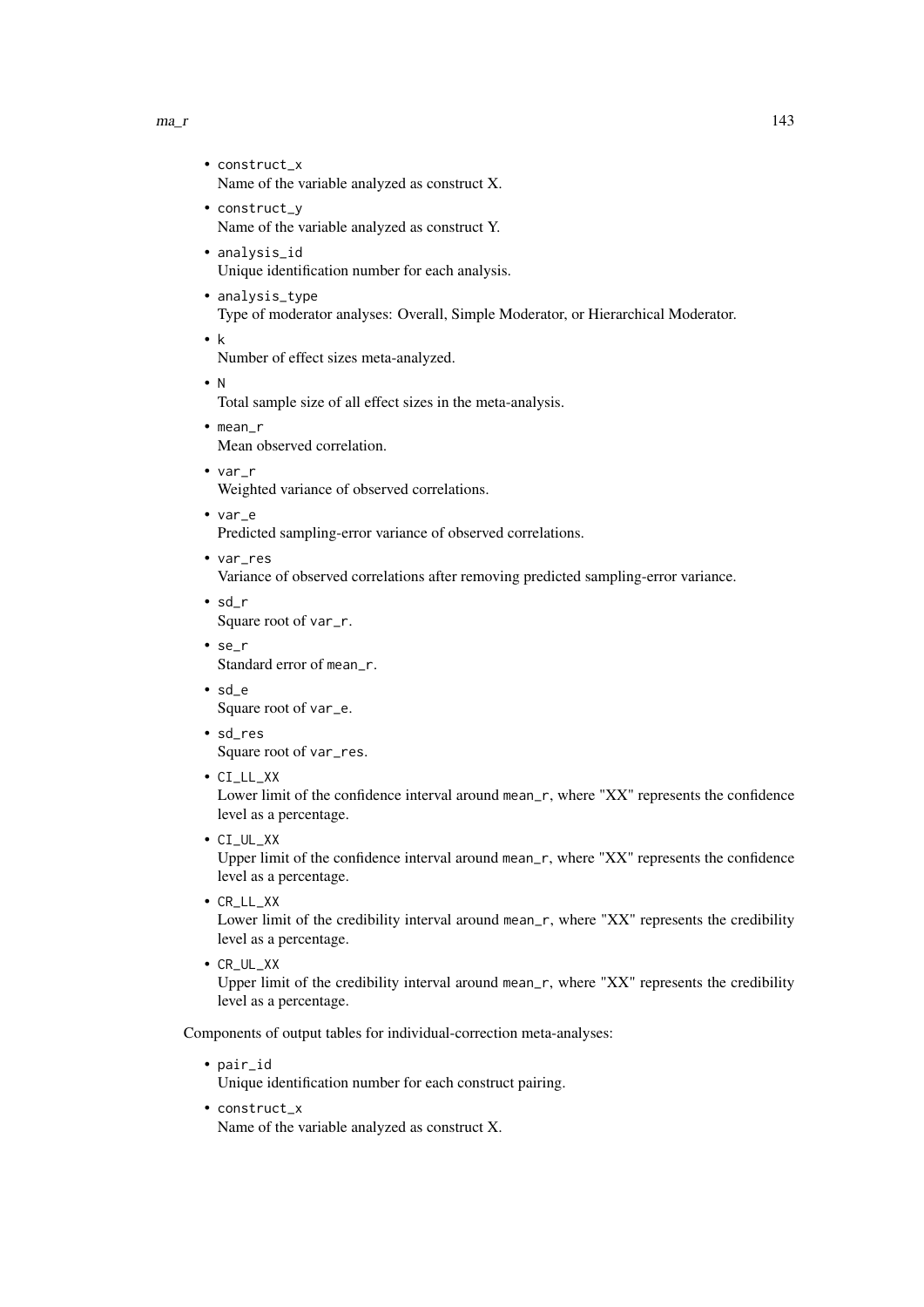- construct\_y Name of the variable analyzed as construct Y.
- analysis\_id Unique identification number for each analysis.
- analysis\_type Type of moderator analyses: Overall, Simple Moderator, or Hierarchical Moderator.
- k

Number of effect sizes meta-analyzed.

• N

Total sample size of all effect sizes in the meta-analysis.

- mean\_r Mean observed correlation.
- var\_r Weighted variance of observed correlations.
- var\_e Predicted sampling-error variance of observed correlations.
- var\_res Variance of observed correlations after removing predicted sampling-error variance.
- sd\_r Square root of var\_r.
- se\_r Standard error of mean r.
- sd\_e Square root of var\_e.
- sd\_res Square root of var\_res.
- mean\_rho Mean artifact-corrected correlation.
- var\_r\_c Variance of artifact-corrected correlations.
- var\_e\_c Predicted sampling-error variance of artifact-corrected correlations.
- var\_rho Variance of artifact-corrected correlations after removing predicted sampling-error variance.
- sd\_r\_c Square root of var\_r\_c.
- se\_r\_c Standard error of mean\_rho.
- sd\_e\_c Square root of var\_e\_c.
- sd\_rho Square root of var\_rho.
- CI\_LL\_XX

Lower limit of the confidence interval around mean\_rho, where "XX" represents the confidence level as a percentage.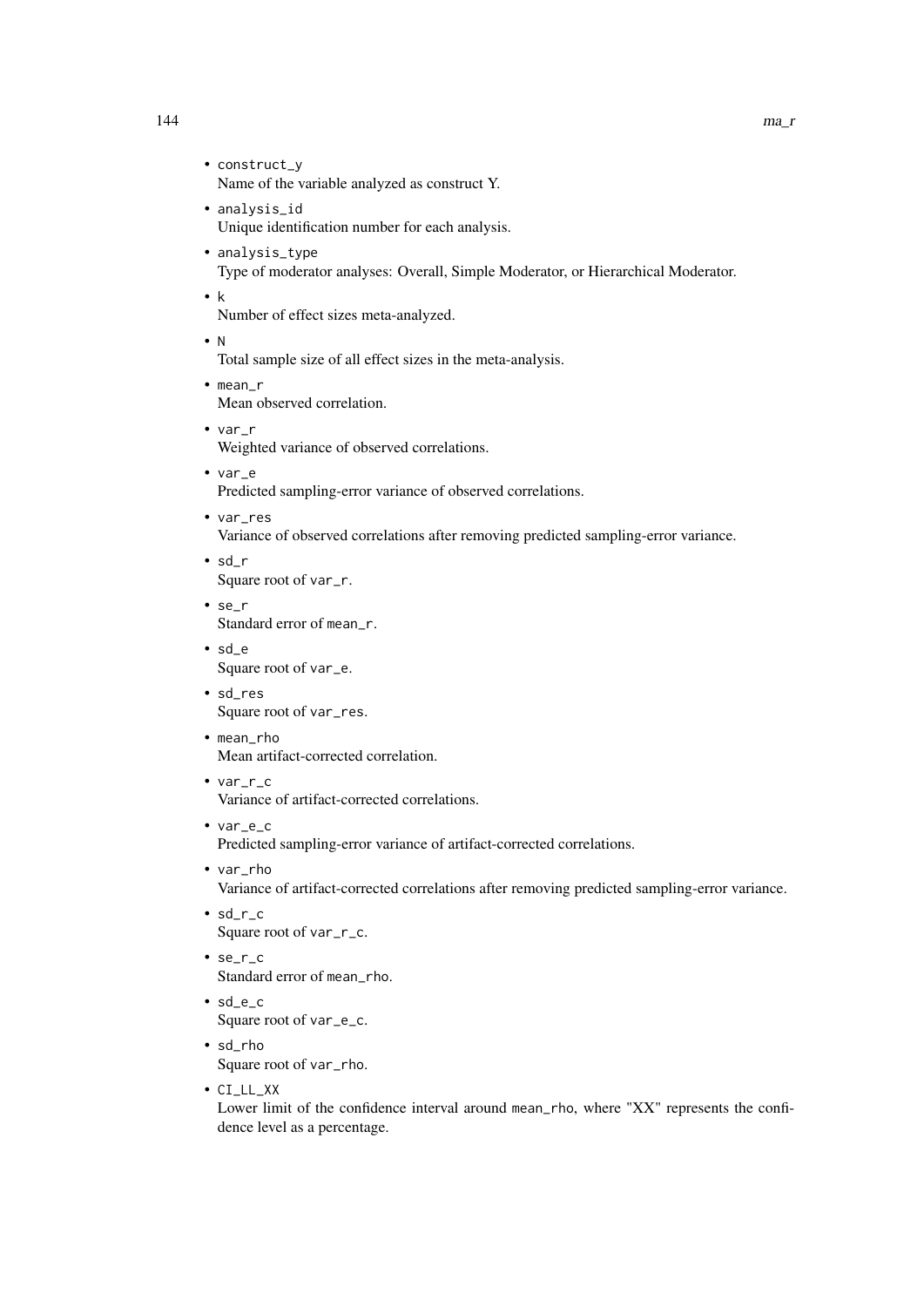$ma_r$  145

• CI\_UL\_XX

Upper limit of the confidence interval around mean\_rho, where "XX" represents the confidence level as a percentage.

• CR\_LL\_XX

Lower limit of the credibility interval around mean\_rho, where "XX" represents the credibility level as a percentage.

• CR\_UL\_XX

Upper limit of the credibility interval around mean\_rho, where "XX" represents the credibility level as a percentage.

Components of output tables for artifact-distribution meta-analyses:

• pair\_id

Unique identification number for each construct pairing.

- construct\_x Name of the variable analyzed as construct X.
- construct\_y Name of the variable analyzed as construct Y.
- analysis\_id Unique identification number for each analysis.
- analysis\_type

Type of moderator analyses: Overall, Simple Moderator, or Hierarchical Moderator.

• k

Number of effect sizes meta-analyzed.

• N

Total sample size of all effect sizes in the meta-analysis.

- mean\_r Mean observed correlation.
- var\_r

Weighted variance of observed correlations.

• var\_e

Predicted sampling-error variance of observed correlations.

• var\_art

Amount of variance in observed correlations that is attributable to measurement-error and range-restriction artifacts.

• var\_pre

Total predicted artifactual variance (i.e., the sum of var\_e and var\_art).

• var\_res

Variance of observed correlations after removing predicted sampling-error variance and predicted artifact variance.

- sd\_r Square root of var\_r.
- se\_r Standard error of mean\_r.
- sd\_e Square root of var\_e.
- sd\_art Square root of var\_art.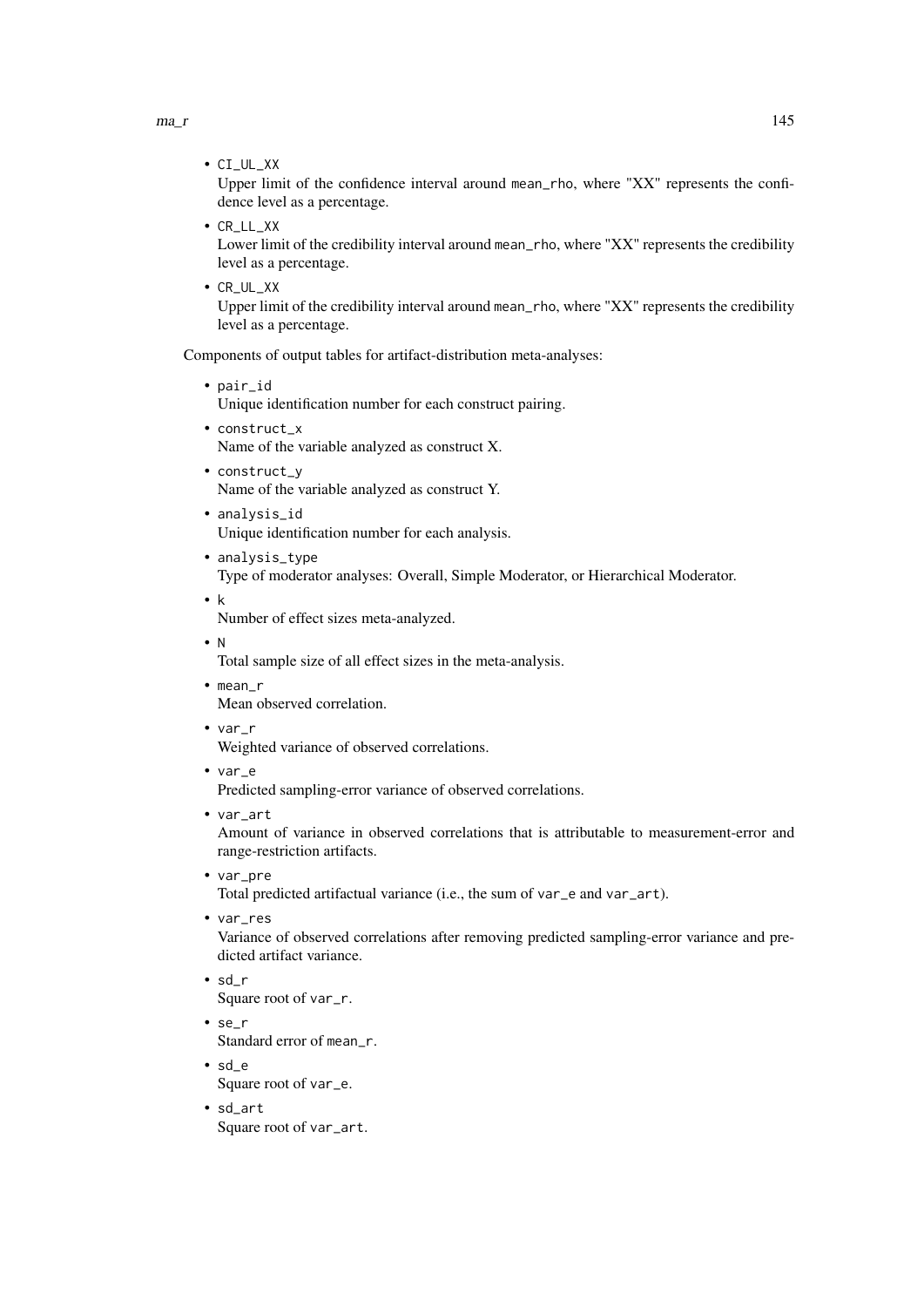- sd\_pre Square root of var\_pre.
- sd\_res Square root of var\_res.
- mean rho Mean artifact-corrected correlation.
- var\_r\_c

Weighted variance of observed correlations corrected to the metric of rho.

• var\_e\_c

Predicted sampling-error variance of observed correlations corrected to the metric of rho.

• var\_art\_c

Amount of variance in observed correlations that is attributable to measurement-error and range-restriction artifacts corrected to the metric of rho.

• var\_pre\_c

Total predicted artifactual variance (i.e., the sum of var\_e and var\_art) corrected to the metric of rho.

• var\_rho

Variance of artifact-corrected correlations after removing predicted sampling-error variance and predicted artifact variance.

• sd\_r\_c

Square root of var\_r corrected to the metric of rho.

- se\_r\_c Standard error of mean\_r corrected to the metric of rho.
- sd\_e\_c Square root of var\_e corrected to the metric of rho.
- sd\_art\_c Square root of var\_art corrected to the metric of rho.
- sd\_pre\_c Square root of var\_pre corrected to the metric of rho.
- sd\_rho Square root of var\_rho.
- CI\_LL\_XX

Lower limit of the confidence interval around mean\_rho, where "XX" represents the confidence level as a percentage.

• CI\_UL\_XX

Upper limit of the confidence interval around mean\_rho, where "XX" represents the confidence level as a percentage.

• CR\_LL\_XX

Lower limit of the credibility interval around mean\_rho, where "XX" represents the credibility level as a percentage.

• CR\_UL\_XX

Upper limit of the credibility interval around mean\_rho, where "XX" represents the credibility level as a percentage.

# Note

The difference between "rb" methods with the "orig" and "adj" suffixes is that the original does not account for the impact of range restriction on criterion reliabilities, whereas the adjusted procedure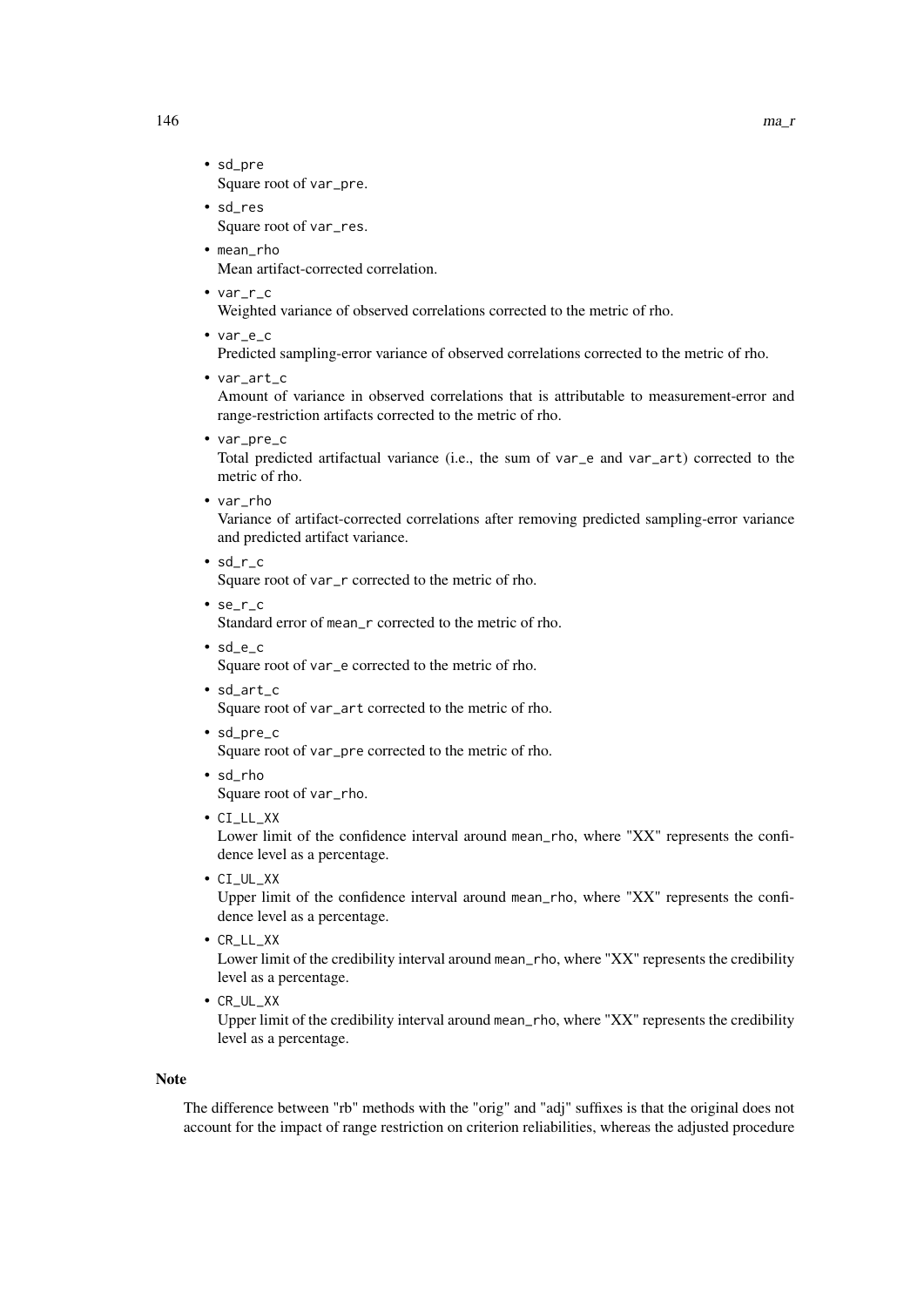attempts to estimate the applicant reliability information for the criterion. The "rb" procedures are included for posterity: We strongly recommend using the "uvdrr" procedure to appropriately correct for univariate range restriction.

## References

Schmidt, F. L., & Hunter, J. E. (2015). *Methods of meta-analysis: Correcting error and bias in research findings* (3rd ed.). Sage. doi: [10.4135/9781483398105.](https://doi.org/10.4135/9781483398105) Chapter 4.

Law, K. S., Schmidt, F. L., & Hunter, J. E. (1994). Nonlinearity of range corrections in metaanalysis: Test of an improved procedure. *Journal of Applied Psychology, 79*(3), 425–438. doi: [10.103](https://doi.org/10.1037/0021-9010.79.3.425)7/ [00219010.79.3.425](https://doi.org/10.1037/0021-9010.79.3.425)

Dahlke, J. A., & Wiernik, B. M. (2020). Not restricted to selection research: Accounting for indirect range restriction in organizational research. *Organizational Research Methods, 23*(4), 717–749. doi: [10.1177/1094428119859398](https://doi.org/10.1177/1094428119859398)

Raju, N. S., & Burke, M. J. (1983). Two new procedures for studying validity generalization. *Journal of Applied Psychology, 68*(3), 382–395. doi: [10.1037/00219010.68.3.382](https://doi.org/10.1037/0021-9010.68.3.382)

## Examples

```
## Not run:
## The 'ma_r' function can compute multi-construct bare-bones meta-analyses:
ma_obj \leq ma_r(rxyi = rxyi, n = n, rxx = rxxi, ryy = ryyi,construct_x = x_name, construct_y = y_name, sample_id = sample_id,
     moderators = moderator, data = data_r_meas_multi)
summary(ma_obj)
## It can also perform multiple individual-correction meta-analyses:
ma_obj <- ma_r(ma_method = "ic", rxyi = rxyi, n = n, rxx = rxxi, ryy = ryyi,
               construct_x = x_name, construct_y = y_name, sample_id = sample_id,
               moderators = moderator, data = data_r_meas_multi)
summary(ma_obj)
ma_obj$meta_tables[[1]]$individual_correction$true_score
## And 'ma_r' can also curate artifact distributions and compute multiple
## artifact-distribution meta-analyses:
ma_obj \leq ma_r(ma_method = "ad", ad_type = "int", rxyi = rxyi, n = n, rxx = rxxi, ryy = ryyi,correct_rr_x = FALSE, correct_rr_y = FALSE,
               construct_x = x_name, construct_y = y_name, sample_id = sample_id,
               clean_artifacts = FALSE, impute_artifacts = FALSE,
               moderators = moderator, data = data_r_meas_multi)
summary(ma_obj)
ma_obj$meta_tables[[1]]$artifact_distribution$true_score
## Even if no studies in the database provide artifact information,
## pre-specified artifact distributions from previous meta-analyses
## can still be used! (These results should match the previous example.)
ma_obj \leq ma_r(max_method = "ad", rxyi = rxyi, n = n,correct_rr_x = FALSE, correct_rr_y = FALSE,
               construct_x = x_name, construct_y = y_name, sample_id = sample_id,
               clean_artifacts = FALSE, impute_artifacts = FALSE,
               moderators = moderator, data = data_r_meas_multi,
               supplemental_ads =
                  list(X = list(mean_qxi = 0.8927818, var_qxi = 0.0008095520, k_qxi = 40,mean_n_qxi = 11927 / 40, qxi_dist_type = "alpha"),
                       Y = list(mean_qxi = 0.8941266, var_qxi = 0.0009367234, k_qxi = 40,
```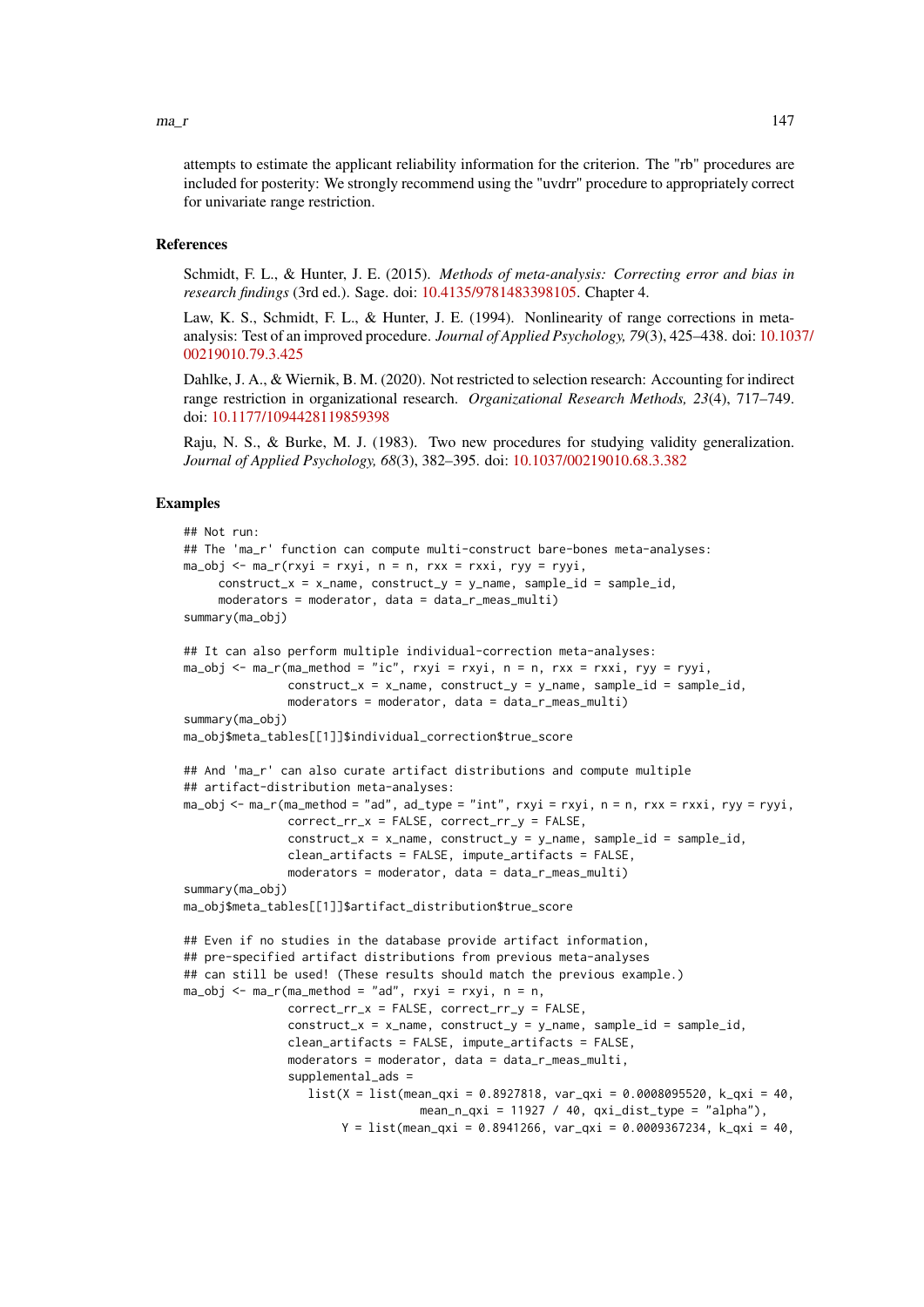```
mean_n_qxi = 11927 / 40, qxi-dist_type = "alpha"),
                       Z = list(mean_qxi = 0.8962108, var_qxi = 0.0007840593, k_qxi = 40,mean_n_qxi = 11927 / 40, qxi_dist_type = "alpha")summary(ma_obj)
ma_obj$meta_tables[[1]]$artifact_distribution$true_score
## Artifact information may also be supplied by passing "ad_obj" class objects with the
## "supplemental_ads" argument.
## Create a list of artifact-distribution objects:
ad\_list \leftarrow create\_ad\_list(n = n, rxx = rxxi, ryy = ryyi,construct_x = x_name, construct_y = y_name,
                          sample_id = sample_id,
                          data = data_r_meas_multi)
ad_list <- setNames(ad_list$ad_x, ad_list$construct_x)
## Run the artifact-distribution meta-analysis:
ma_obj \leq ma_r(ma_method = "ad", rxyi = rxyi, n = n,correct_rr_x = FALSE, correct_rr_y = FALSE,
               construct_x = x_name, construct_y = y_name, sample_id = sample_id,
               clean_artifacts = FALSE, impute_artifacts = FALSE,
               moderators = moderator, data = data_r_meas_multi,
               supplemental_ads = ad_list)
summary(ma_obj)
ma_obj$meta_tables[[1]]$artifact_distribution$true_score
## Artifact information from studies not included in the meta-analysis can also be used to make
## corrections. Passing artifact information with the 'supplemental_ads' argument allows for
## additional artifact values and/or means and variances of artifacts to be used.
## The 'supplemental_ads' analysis below gives the same results as the prior meta-analysis.
x ids \leq c(data r meas multi$x name, data r meas multi$v name) == "X"
rxxi <- c(data_r_meas_multi$rxxi, data_r_meas_multi$ryyi)[x_ids]
n_rxxi = c(data_r_meas_multi$n, data_r_meas_multi$n)[x_ids]
y_ids <- c(data_r_meas_multi$x_name, data_r_meas_multi$y_name) == "Y"
ryyi <- c(data_r_meas_multi$rxxi, data_r_meas_multi$ryyi)[y_ids]
n_ryyi = c(data_r_meas_multi$n, data_r_meas_multi$n)[y_ids]
z_ids <- c(data_r_meas_multi$x_name, data_r_meas_multi$y_name) == "Z"
rzzi <- c(data_r_meas_multi$rxxi, data_r_meas_multi$ryyi)[z_ids]
n_rzzi = c(data_r_meas_multi$n, data_r_meas_multi$n)[z_ids]
ma_obj \leq ma_r(ma_method = "ad", rxyi = rxyi, n = n,correct_rr_x = FALSE, correct_rr_y = FALSE,
               construct_x = x_name, construct_y = y_name,moderators = moderator, sample_id = sample_id, data = data_r_meas_multi,
          supplemental\_ads = list(X = list(rxxi = rxxi, n_rxxxi = n_rxxxi, wt_rxxxi = n_rxxxi),Y = list(rxxi = ryyi, n_rxxi = n_ryyi, wt_rxxi = n_ryyi),Z = list(rxxi = rzzi, n_rxxi = n_rzzi, wt_rxxi = n_rzzi))summary(ma_obj)
ma_obj$meta_tables[[1]]$artifact_distribution$true_score
## If 'use_all_arts' is set to TRUE, artifacts from studies without valid correlations
```

```
## will be used to inform artifact distributions. Below, correlations and artifacts
## are provided by non-overlapping sets of studies.
dat1 <- dat2 <- data_r_meas_multi
dat1$rxxi <- dat1$ryyi <- NA
```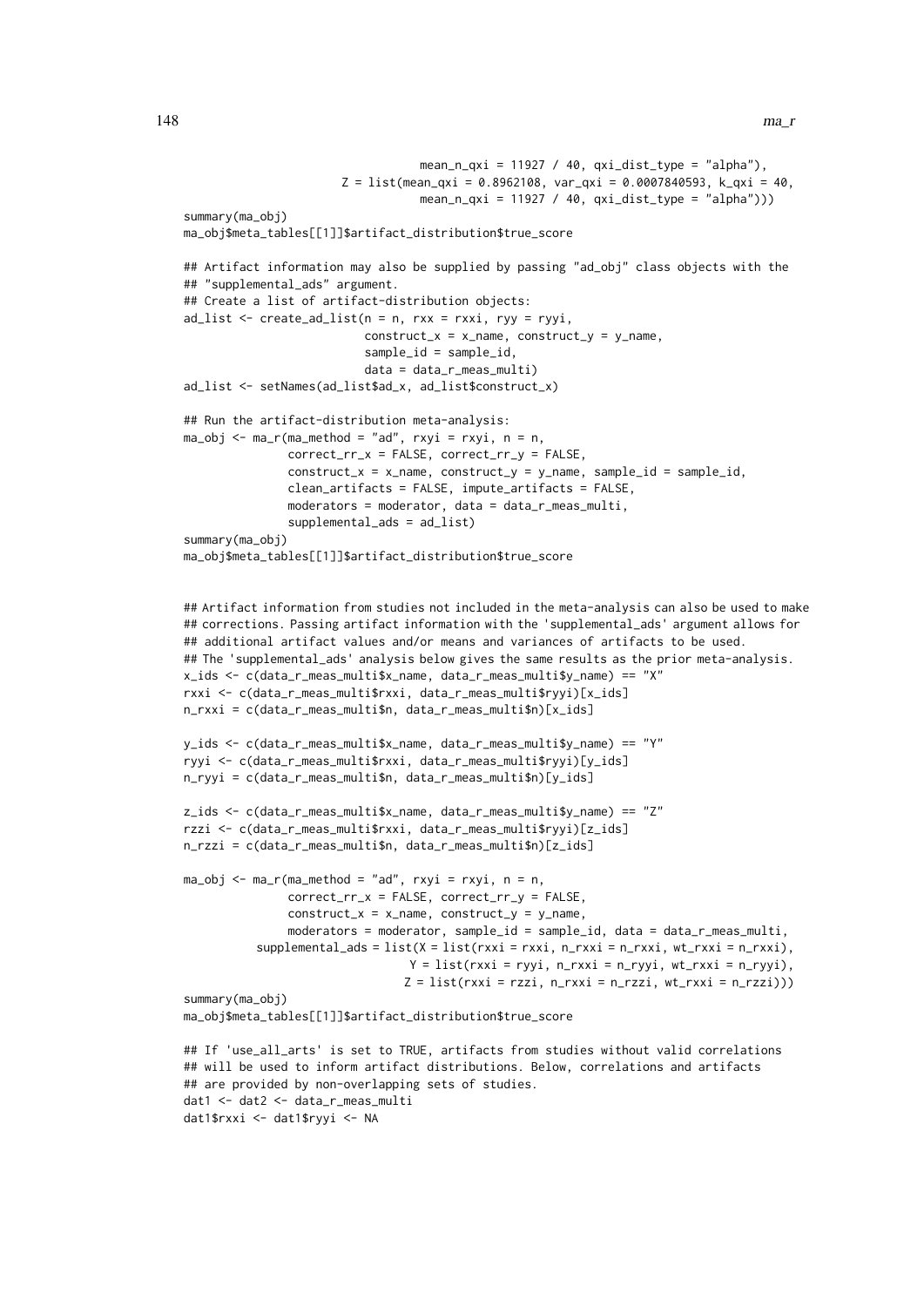```
dat2$rxyi <- NA
dat2$sample id \leq - dat2$sample id + 40dat <- rbind(dat1, dat2)
ma_obj \leq ma_r(ma_method = "ad", rxyi = rxyi, n = n, rxx = rxxi, ryy = ryyi,correct_rr_x = FALSE, correct_rr_y = FALSE,
               construct_x = x_name, construct_y = y_name,sample_id = sample_id, moderators = moderator,
               use_all_arts = TRUE, data = dat)
summary(ma_obj)
ma_obj$meta_tables[[1]]$artifact_distribution$true_score
### Demonstration of ma_r_bb ###
## Example analysis using data from Gonzalez-Mule et al. (2014):
## Not correcting for bias and using normal distributions to compute uncertainty intervals
## allows for exact replication of the results reported in the text:
ma_r_bb(r = rxyi, n = n, correct_bias = FALSE, conf_method = "norm", cred_method = "norm",
               data = data_r_gonzalezmule_2014)
## Using hs_override = TRUE allows one to easily implement the traditional Hunter-Schmidt method:
ma_r_bbb(r = rxyi, n = n, hs_override = TRUE, data = data_r_gonzalezmule_2014)
## With hs_override = FALSE, the program defaults will compute unbiased variances and use
## t-distributions to estimate confidence and credibility intervals - these settings make
## a noticeable difference for small studies like the textbook example:
ma_r_bb(r = rxyi, n = n, hs_override = FALSE, data = data_r_gonzalezmule_2014)
### Demonstration of ma_r_ic ###
## Simulated example satisfying the assumptions of the Case IV
## range-restriction correction (parameter values: mean_rho = .3, sd_rho = .15):
ma_r_iic(rxyi = rxyi, n = n, rxx = rxxi, ryy = ryyi, ux = ux, data = data_r_uvirr)
## Simulated example satisfying the assumptions of the Case V
## range-restriction correction
ma\_r\_ic(rxyi = rxyi, n = n, rxx = rxxi, ryy = ryyi,rxx_type = "parallel", ryy_type = "parallel",
        ux = ux, uy = uy, data = data_r_bvirr)
## Published example from Gonzalez-Mule et al. (2014)
ma_r_iic(rxyi = rxyi, n = n, hs_override = TRUE, data = data_r_gonzalezmule_2014,
        rxx = rxxi, ryy = ryyi, ux = ux, indirect_rrx = TRUE,
        moderators = c("Rating source", "Published", "Type", "Complexity"))
### Demonstration of ma_r_ad ###
## Compute barebones meta-analysis
ma_obj <- ma_r_bb(r = rxyi, n = n, correct_bias = FALSE,
                  conf_method = "norm", cred_method = "norm", data = data_r_mcdaniel_1994)
## Construct artifact distribution for X
ad_obj_x <- create_ad(ad_type = "tsa", mean_rxxi = data_r_mcdaniel_1994$Mrxxi[1],
                      var_rxxi = data_r_mcdaniel_1994$SDrxxi[1]<sup>^</sup>.5,
```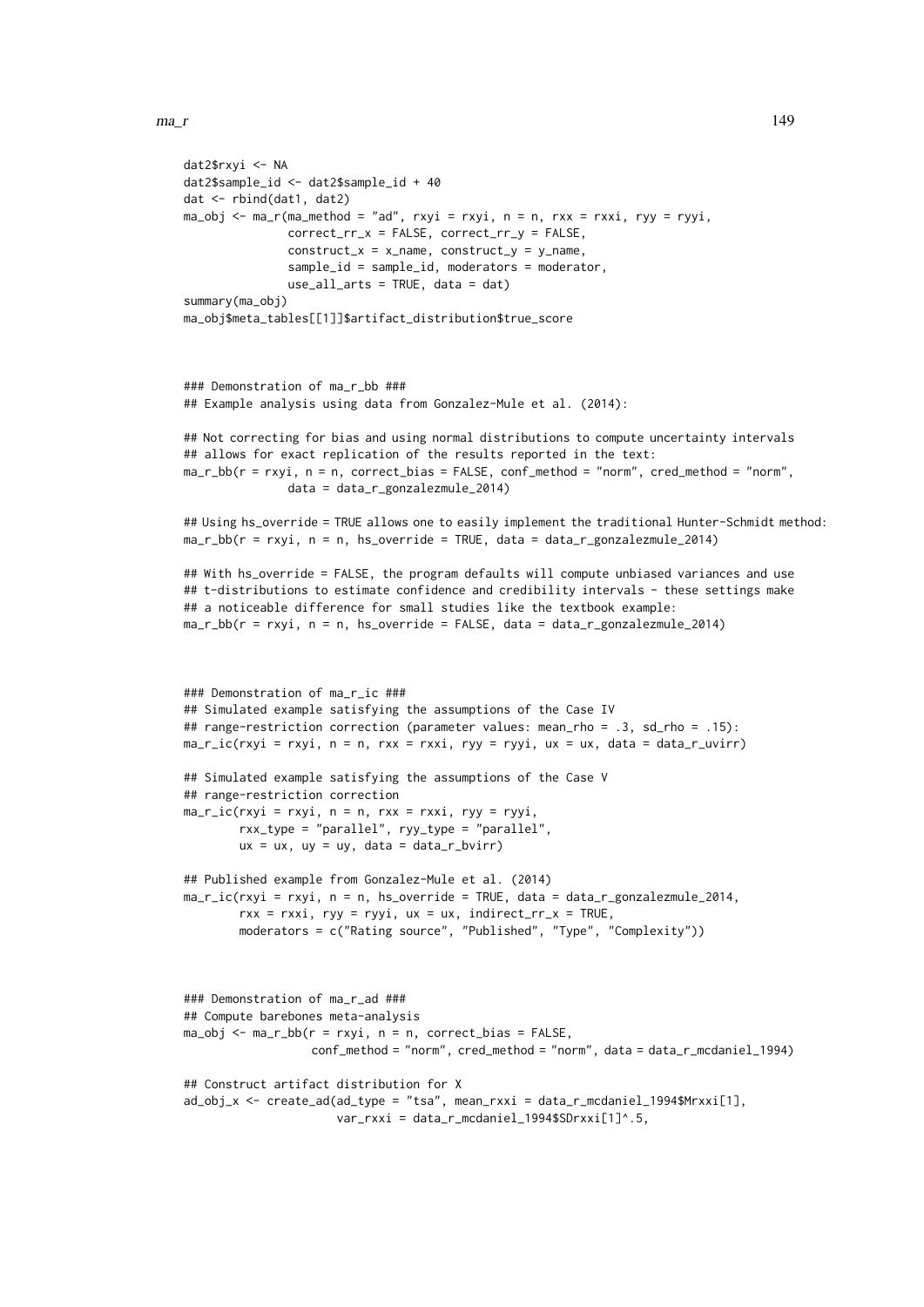```
ux = data_r_mcdaniel_1994$ux,
                      wt ux = data r mcdaniel 1994$`ux frequency`)## Construct artifact distribution for Y
ad\_obj\_y \leq create_ad(ad_type = "tsa", rxxi = data_r_mcdaniel_1994$ryyi,
                      wt_rxxi = data_r_mcdaniel_1994$`ryyi frequency`)
## Compute artifact-distribution meta-analysis, correcting for measurement error only
ma_r_ad(ma_obj = ma_obj, ad_obj_x = ad_obj_x, ad_obj_y = ad_obj_y, correction_method = "meas")
## Compute artifact-distribution meta-analysis, correcting for univariate direct range restriction
ma_r_ad(ma_obj = ma_obj, ad_cobj_x = ad_cobj_x, ad_cobj_y = ad_cobj_y, correction_method = "uvdrr",
        correct_rr_y = FALSE, indirect_rr_x = FALSE)
# The results of ma_r() can also be corrected using artifact distributions
ma_obj \leq ma_r(max_method = "bb", rxyi = rxyi, n = n,construct_x = x_name, construct_y = y_name, sample_id = sample_id,
               moderators = moderator, data = data_r_meas_multi)
# The create_ad_list function can be used to generate batches of artifact-distribution objects.
# Here is an example in which one distribution is created per construct.
ad_tibble \leq create_ad_tlist(n = n, rxx = rxxi, ryy = ryyi,construct_x = x_name, construct_y = y_name,sample_id = sample_id,
                            data = data_r_meas_multi)
# Passing that collection of distributions to ma_r_ad() corrects 'ma_obj' for artifacts:
ma_obj_tibble <- ma_r_ad(ma_obj = ma_obj,
                         ad\_obj_x = ad\_tibble, ad\_obj_y = ad\_tibble)summary(ma_obj_tibble)
ma_obj_tibble$meta_tables[[1]]$artifact_distribution$true_score
# The same outcomes as the previous example can be achieved by passing a named list of
# artifact information, with each element bearing the name of a construct:
ad_list <- setNames(ad_tibble$ad_x, ad_tibble$construct_x)
ma_obj_list <- ma_r_ad(ma_obj = ma_obj,
                       ad\_obj_x = ad\_list, ad\_obj_y = ad\_list)summary(ma_obj_list)
ma_obj_list$meta_tables[[1]]$artifact_distribution$true_score
# It is also possible to construct artifact distributions in a pairwise fashion.
# For example, if correlations between X and Y and between X and Z are being analyzed,
# X will get a different distribution for its relationships with Y than with Z.
# These pairwise distributions are based only on artifact data from specific construct pairs.
ad\_tibble\_pair \leftarrow create\_ad\_list(n = n, rxx = rxxi, ryy = ryyi,construct_x = x_name, construct_y = y_name,sample_id = sample_id,
                                 control = control_psychmeta(pairwise_ads = TRUE),
                                 data = data_r_meas_multi)
# Passing these pairwise distributions to ma_r_ad() corrects 'ma_obj' for artifacts:
ma_obj_pair \leftarrow ma_r_ad(ma_obj = ma_obj,ad\_obj_x = ad\_tibble\_pair, ad\_obj_y = ad\_tibble\_pair)summary(ma_obj_pair)
ma_obj_pair$meta_tables[[1]]$artifact_distribution$true_score
```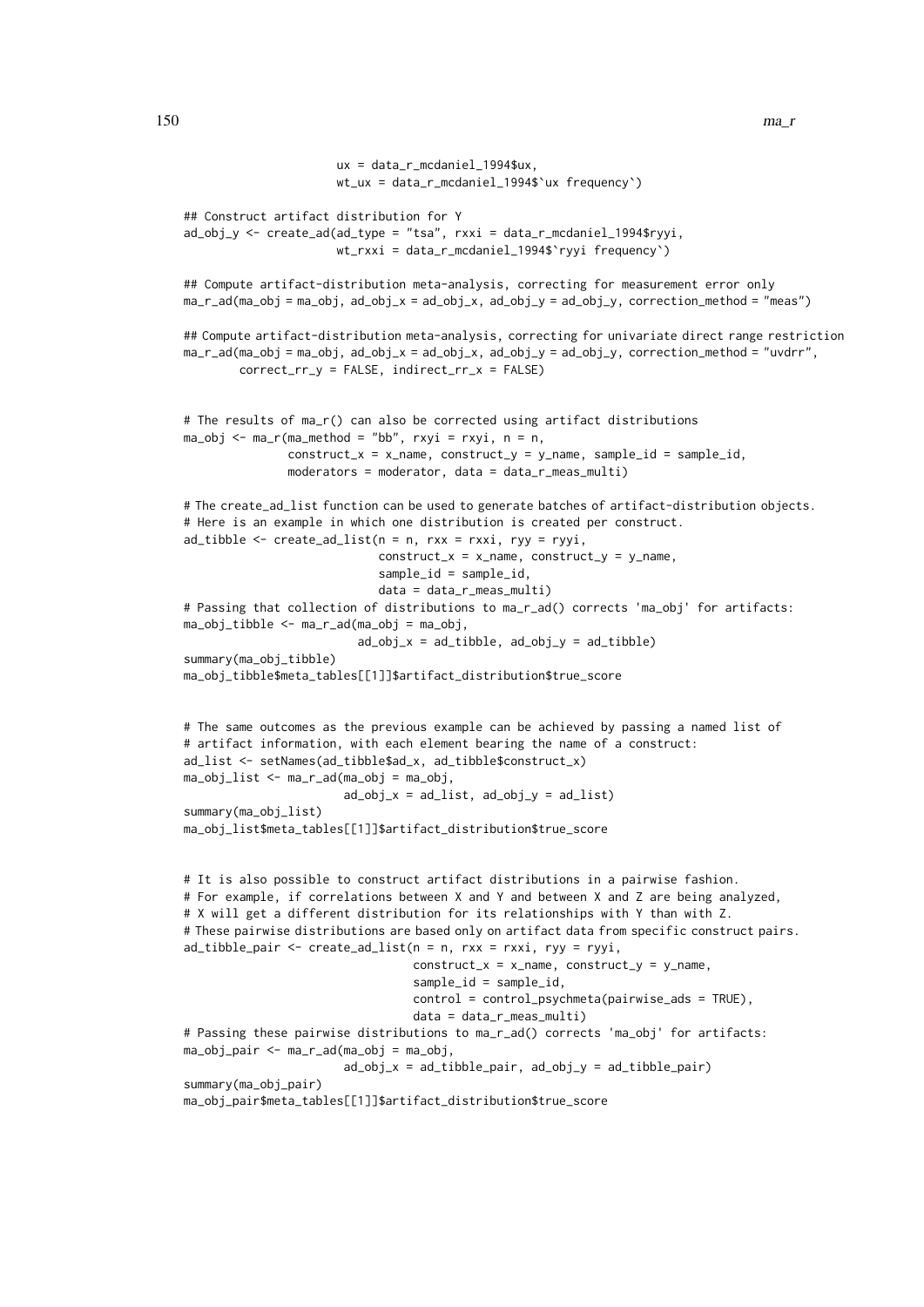```
# Sometimes moderators have important influcnces on artifact distributions as well as
# distributions of effect sizes. When this occurs, moderated artifact distributions
# can be created to make more appropriate corrections.
ad\_tibble\_mod \le - create_ad_list(n = n, rxx = rxxi, ryy = ryyi,
                                 construct_x = x_name, construct_y = y_name,sample_id = sample_id,
                                 control = control_psychmeta(moderated_ads = TRUE),
                                 moderators = moderator,
                                 data = data_r_meas_multi)
# Passing these moderated distributions to ma_r_ad() corrects 'ma_obj' for artifacts:
ma\_obj\_mod \leq max\_ad(ma\_obj = ma\_obj,ad\_obj_x = ad\_tibble\_mod, ad\_obj_y = ad\_tibble\_mod)summary(ma_obj_mod)
ma_obj_mod$meta_tables[[1]]$artifact_distribution$true_score
# It is also possible to create pairwise moderated artifact distributions.
ad_tibble_pairmod \le -\n  create_ad_list(n = n, rxx = rxxi, ryy = ryyi,construct_x = x_name, construct_y = y_name,
                                     sample_id = sample_id,
                                     control = control_psychmeta(moderated_ads = TRUE,
                                                                  pairwise_ads = TRUE),
                                     moderators = moderator,
                                     data = data_r_meas_multi)
# Passing these pairwise moderated distributions to ma_r_ad() corrects 'ma_obj' for artifacts:
ma_obj_pairmod <- ma_r_ad(ma_obj = ma_obj,
                          ad\_obj_x = ad\_tibble\_pairmod, ad\_obj_y = ad\_tibble\_pairmod)summary(ma_obj_pairmod)
ma_obj_pairmod$meta_tables[[1]]$artifact_distribution$true_score
# For even more control over which artifact distributions are used in corrections, you can supply
# un-named list of distributions in which the order of distributions corresponds to the order of
# meta-analyses in ma_obj. It is important for the elements to be un-named, as the absence of names
# and the length of the list are the two ways in which ma_r_ad() validates the lists.
ad_list_pairmod_x <- ad_tibble_pairmod$ad_x
ad_list_pairmod_y <- ad_tibble_pairmod$ad_y
# Passing these lists of distributions to ma_r_ad() corrects 'ma_obj' for artifacts:
ma_obj_pairmodlist <- ma_r_ad(ma_obj = ma_obj,
                              ad\_obj_x = ad\_list\_pairmod_x, ad\_obj_y = ad\_list\_pairmod_y)summary(ma_obj_pairmodlist)
ma_obj_pairmodlist$meta_tables[[1]]$artifact_distribution$true_score
## End(Not run)
```
ma\_r\_order2 *Second-order meta-analysis function for correlations*

#### Description

This function computes second-order meta-analysis function for correlations. It supports secondorder analyses of bare-bones, artifact-distribution, and individual-correction meta-analyses.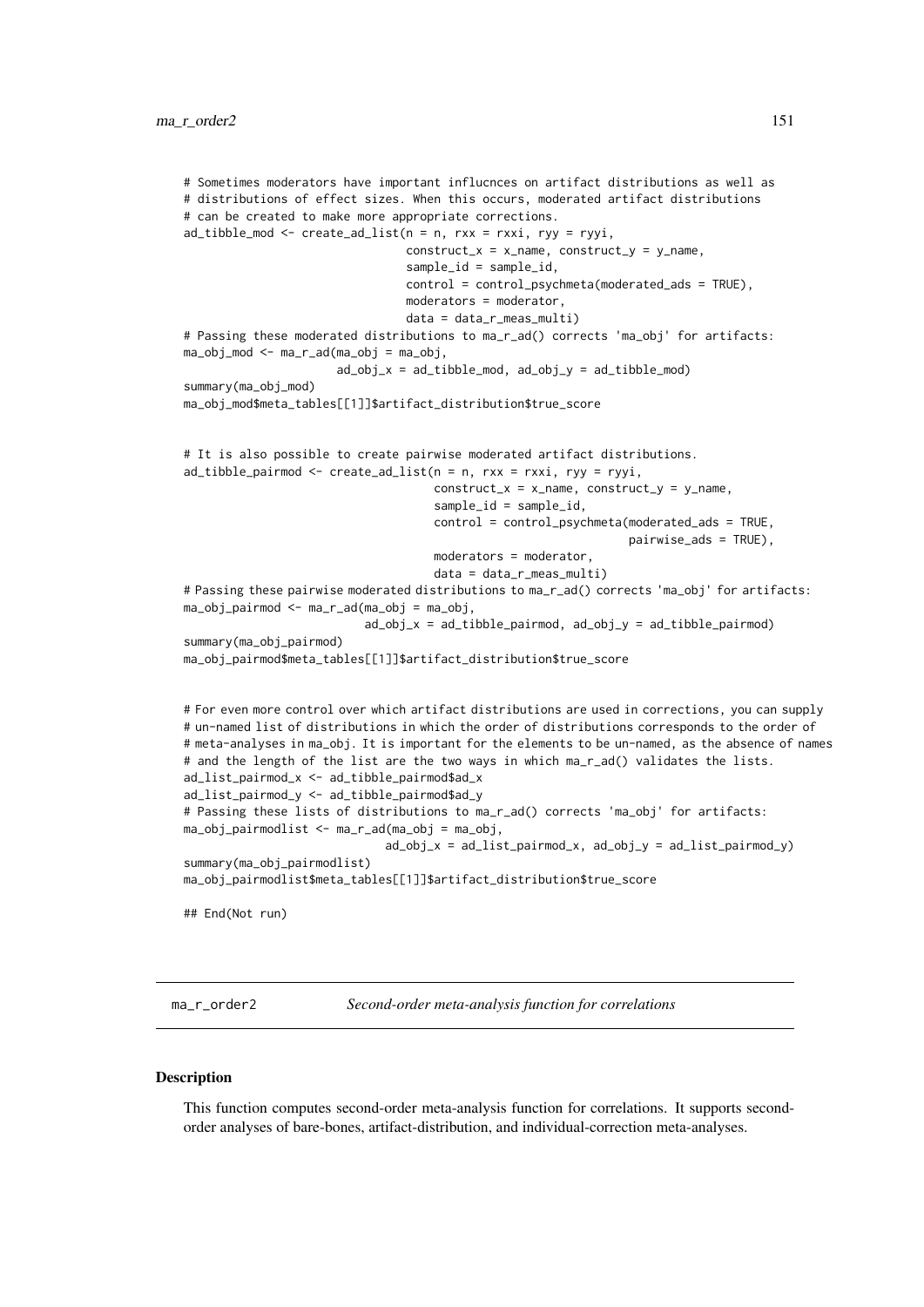# Usage

```
ma_r_order2(
 k,
 N = NULL,r = NULL,rho = NULL,
 var_r = NULL,var_r_c = NULL,ma\_type = c("bb", "ic", "ad"),sample_id = NULL,
  citekey = NULL,
  moderators = NULL,
  moderator_type = "simple",
  construct_x = NULL,construct_y = NULL,
  construct_order = NULL,
  data = NULL,
  control = control_psychmeta(),
  ...
)
```
# Arguments

| k               | Vector or column name of meta-analyses' k values.                                                                                                                                                                                              |
|-----------------|------------------------------------------------------------------------------------------------------------------------------------------------------------------------------------------------------------------------------------------------|
| N               | Vector or column name of meta-analyses' total sample sizes (optional).                                                                                                                                                                         |
| r               | Vector or column name of mean observed correlations.                                                                                                                                                                                           |
| rho             | Vector or column name of mean corrected correlations.                                                                                                                                                                                          |
| var_r           | Vector or column name of observed variances of observed correlations.                                                                                                                                                                          |
| $var_r_c$       | Vector or column name of observed variances of corrected correlations.                                                                                                                                                                         |
| ma_type         | Type of meta-analyses being analyzed: "bb" (barebones), "ic" (individual cor-<br>rection), or "ad" (artifact distribution).                                                                                                                    |
| sample_id       | Vector or column name of study ID labels.                                                                                                                                                                                                      |
| citekey         | Optional vector of bibliographic citation keys for samples/studies in the meta-<br>analysis (if multiple citekeys pertain to a given effect size, combine them into a<br>single string entry with comma delimiters (e.g., "citkey1,citekey2"). |
| moderators      | Matrix or column names of moderator variables to be used in the meta-analysis<br>(can be a vector in the case of one moderator).                                                                                                               |
| moderator_type  | Type of moderator analysis ("none", "simple", or "hierarchical").                                                                                                                                                                              |
| construct_x     | Vector or column name of construct names for X.                                                                                                                                                                                                |
| construct_y     | Vector or column name of construct names for Y.                                                                                                                                                                                                |
| construct_order |                                                                                                                                                                                                                                                |
|                 | Vector indicating the order in which variables should be arranged, with variables<br>listed earlier in the vector being preferred for designation as X.                                                                                        |
| data            | Data frame containing columns whose names may be provided as arguments to<br>vector arguments and/or moderators.                                                                                                                               |
| control         | Output from the control_psychmeta() function or a list of arguments con-<br>trolled by the control_psychmeta() function. Ellipsis arguments will be screened<br>for internal inclusion in control.                                             |
| .               | Further arguments to be passed to functions called within the meta-analysis.                                                                                                                                                                   |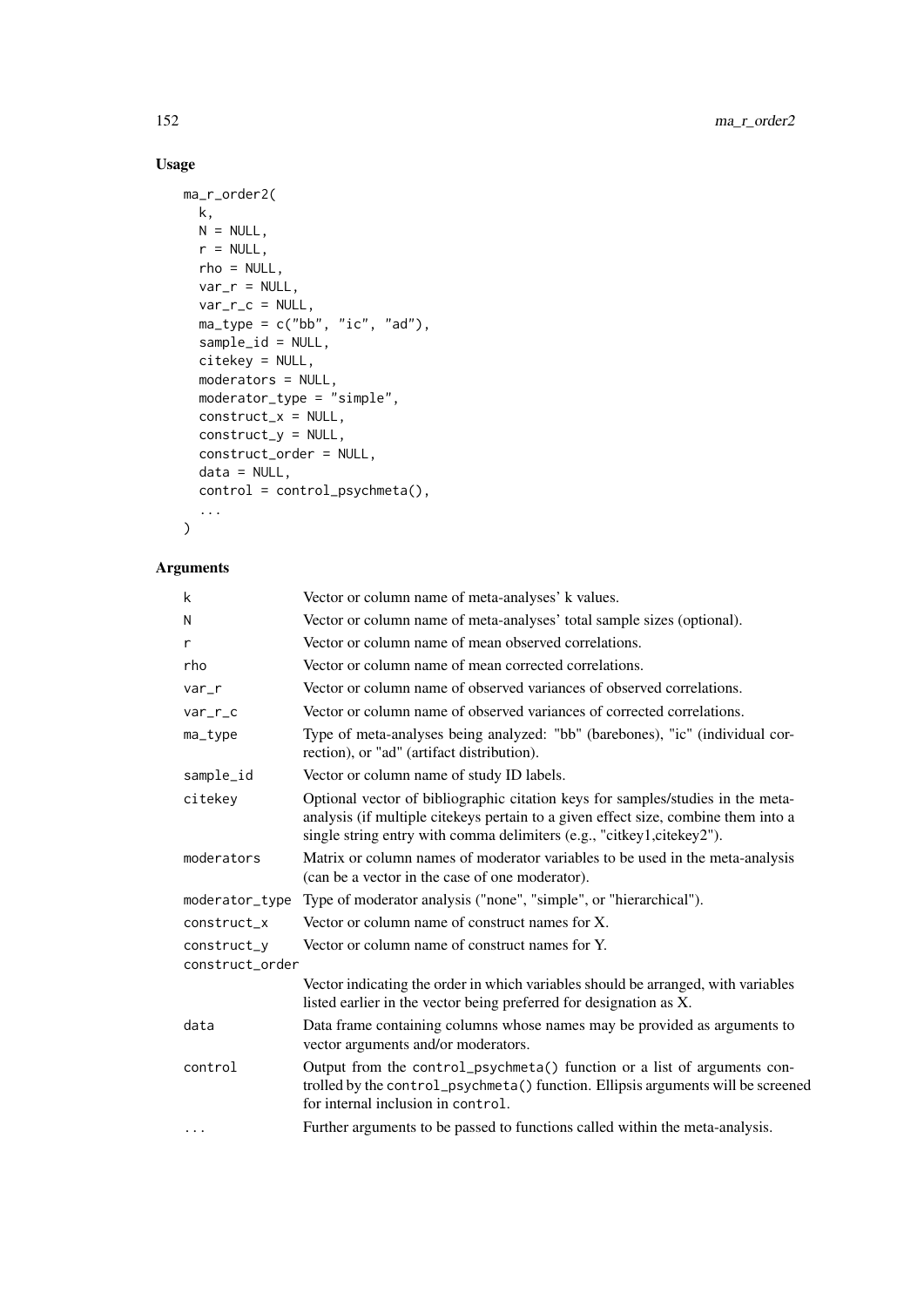## merge\_simdat\_d 153

## Value

A nested tabular object of the class "ma\_psychmeta".

## Examples

```
## Analysis of the validity of conscientiousness as a predictor of job performance in East Asia
out \le ma_r_order2(k = k, r = r_bar_i, rho = rho_bar_i, var_r = var_r,
                   var_r_c = NULL, ma_type = c("bb", "ad"),
                   sample_id = NULL, moderators = NULL,
                   construct_x = NULL, construct_y = NULL,
                 data = dplyr::filter(data_r_oh_2009, Predictor == "Conscientiousness"))
summary(out)
## Analysis of the validity of the Big Five traits as predictors of job performance in East Asia
out \leq ma_r_order2(k = k, r = r_bar_i, rho = rho_bar_i, var_r = var_r,
                   var_r_c = NULL, ma_type = c("bb", "ad"),
                   sample_id = NULL, moderators = NULL, construct_x = Predictor,
                   data = data_r_oh_2009summary(out)
## Analysis of the average validity of the Big Five traits as predictors of
## job performance by Eastern Asian country
out \le ma_r_order2(k = k, r = r_bar_i, rho = rho_bar_i, var_r = var_r,
                   var_r_c = NULL, ma_type = c("bb", "ad"),
                   sample_id = NULL, moderators = "Country", data = data_r_oh_2009)
summary(out)
```
<span id="page-152-0"></span>

| merge_simdat_d | Merge multiple "simdat_d_database" class objects |  |
|----------------|--------------------------------------------------|--|
|                |                                                  |  |

# Description

This function allows for multiple simulated databases from [simulate\\_d\\_database](#page-176-0) to be merged together into a single database. Merged databases will be assigned moderator variable codes.

# Usage

```
merge_simdat_d(...)
```
#### Arguments

... Collection of objects created by the "simulate\_d\_database" function. Simply enter the database objects as merge\_simdat\_d(data\_obj1, data\_obj2, data\_obj\_3).

## Value

A merged database of class simdat\_d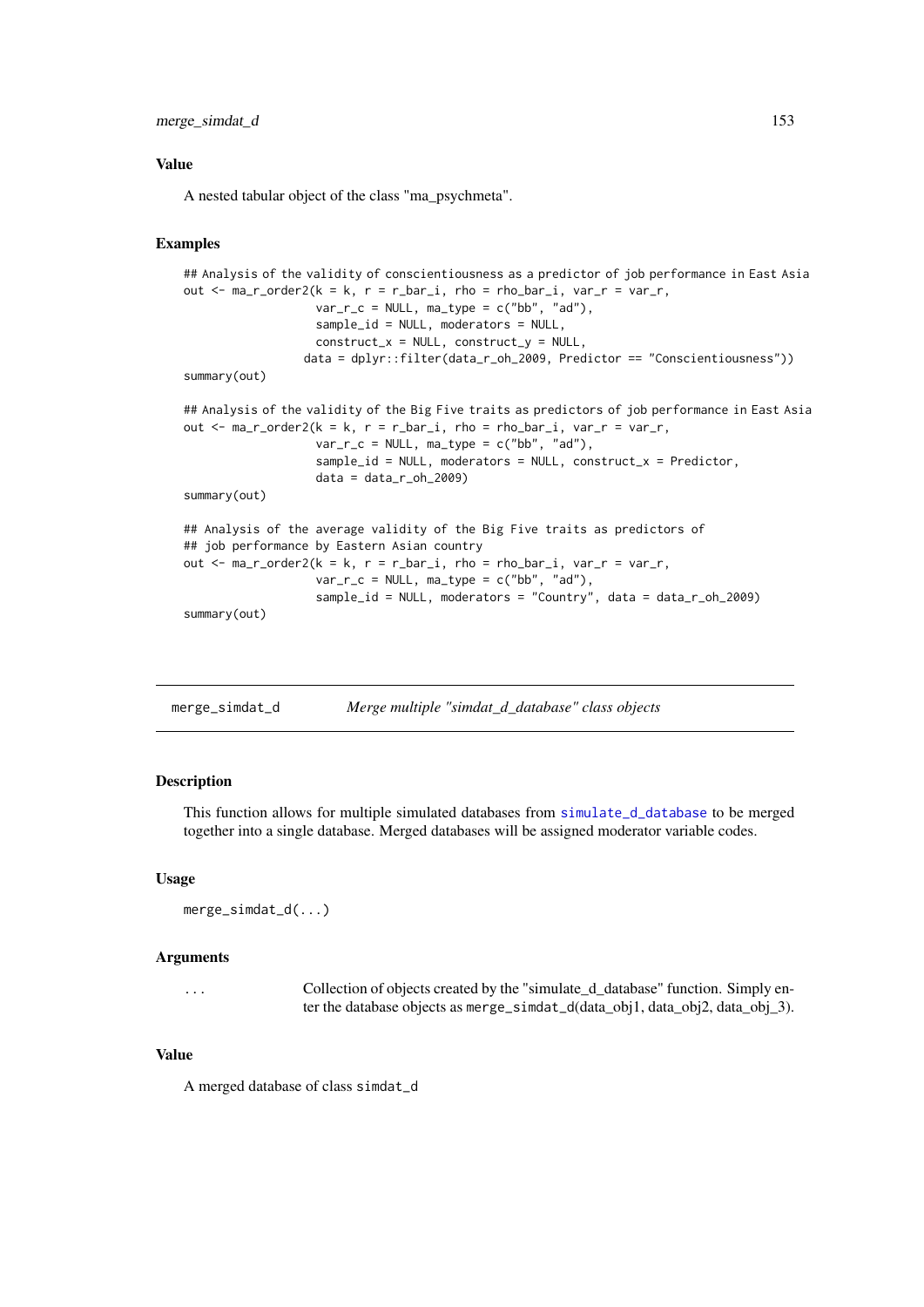## Description

This function allows for multiple simulated databases from [simulate\\_r\\_database](#page-183-0) to be merged together into a single database. Merged databases will be assigned moderator variable codes.

## Usage

```
merge_simdat_r(...)
```
## Arguments

... Collection of objects created by the "simulate\_r\_database" function. Simply enter the database objects as merge\_simdat\_r(data\_obj1, data\_obj2, data\_obj\_3).

## Value

A merged database of class simdat\_r\_database

<span id="page-153-0"></span>

| metabulate |  |
|------------|--|
|            |  |

Write a summary table of meta-analytic results

## Description

Write a summary table of meta-analytic results

# Usage

```
metabulate(
  ma_obj,
  file = NULL,
  output\_dir = getwd(),
  output_format = c("word", "html", "pdf", "odt", "text", "rmd"),
  show msd = TRUE.
  show_conf = TRUE,
  show_cred = TRUE,
  show_se = FALSE,
  show_var = FALSE,
  analyses = "all",match = c("all", "any"),
  case_sensitive = TRUE,
  ma_method = "ad",
  correction_type = "ts",
  collapse_construct_labels = TRUE,
  bold_headers = TRUE,
  digits = 2L,
  decimal.mark = getOption("OutDec"),
  leading0 = "conditional",
```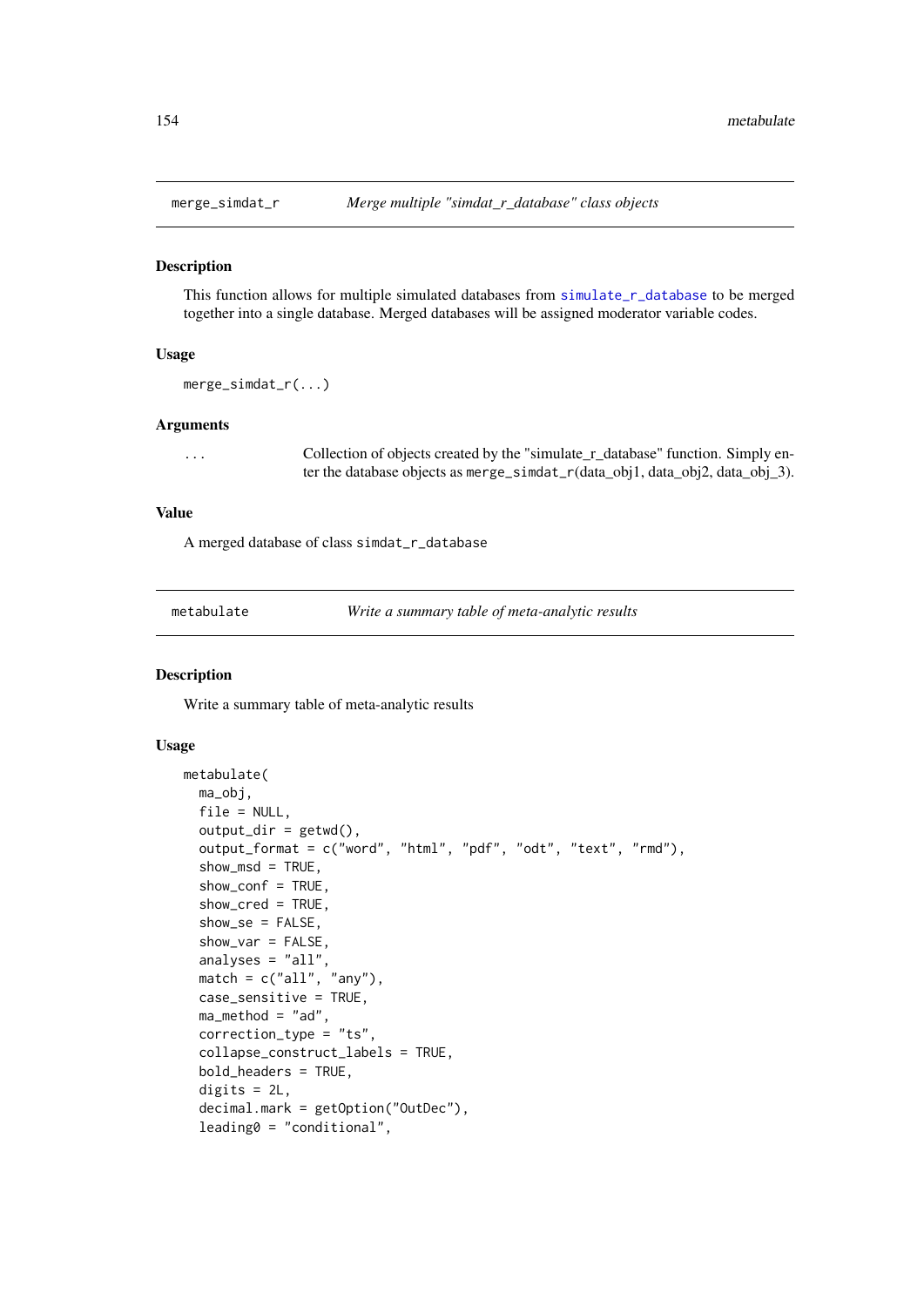### metabulate 155

```
drop0integer = FALSE,
neg.sizen = "−",
pos.sign = "figure_html",
big.mark = "8#8239;",
big.interval = 3L,
small. mark = " ",small.interval = 3L,
na.maxk = "Amdash;",lg1.maxk = c("+", "−"),inf.maxk = c("+∞", "−∞"),conf_format = "brackets",
cred_format = "brackets",
symbol_es = "ES",
caption = "Results of meta-analyses",
header = NULL,
verbose = FALSE,
unicode = NULL,
bib = NULL,
title.bib = NULL,
style = "apa",
additional_citekeys = NULL,
save_build_files = FALSE,
...
```
# Arguments

)

| ma_obj         | A psychmeta meta-analysis object.                                                                                                                                                                                                                                                  |
|----------------|------------------------------------------------------------------------------------------------------------------------------------------------------------------------------------------------------------------------------------------------------------------------------------|
| file           | The filename (optionally with a subfolder path) for the output file. If NULL, the<br>function will output directly to the R console (also useful if you want to include<br>psychmeta results in a larger RMarkdown document).                                                      |
| output_dir     | The filepath for the output directory/folder. Defaults to the current working<br>directory.                                                                                                                                                                                        |
| output_format  | The format of the output tables. Available options are Word (default), HTML,<br>PDF (requires LaTeX and the unicode-math LaTeX package to be installed),<br>ODT, rmd (Rmarkdown), and text (plain text). You can also specify the full<br>name of another RMarkdown output_format. |
| show_msd       | Logical. Should means and standard deviations of effect sizes be shown (default<br>TRUE)                                                                                                                                                                                           |
| show_conf      | Logical. Should confidence intervals be shown (default: TRUE)?                                                                                                                                                                                                                     |
| show_cred      | Logical. Should credibility intervals be shown (default: TRUE)?                                                                                                                                                                                                                    |
| show_se        | Logical Should standard errors be shown (default: FALSE)?                                                                                                                                                                                                                          |
| show_var       | Logical. Should variances be shown (default: FALSE)?                                                                                                                                                                                                                               |
| analyses       | Which analyses to extract references for? See filter_ma for details.                                                                                                                                                                                                               |
| match          | Match all or any of the filter criteria? See filter_ma for details.                                                                                                                                                                                                                |
| case_sensitive | Logical scalar that determines whether character values supplied in analyses<br>should be treated as case sensitive (TRUE, default) or not (FALSE).                                                                                                                                |
| ma_method      | Meta-analytic methods to be included. Valid options are: "ad", "ic", and "bb".<br>Multiple methods are permitted. By default, results are given for one method<br>with order of priority: 1. "ad", 2. "ic", 3. "bb".                                                               |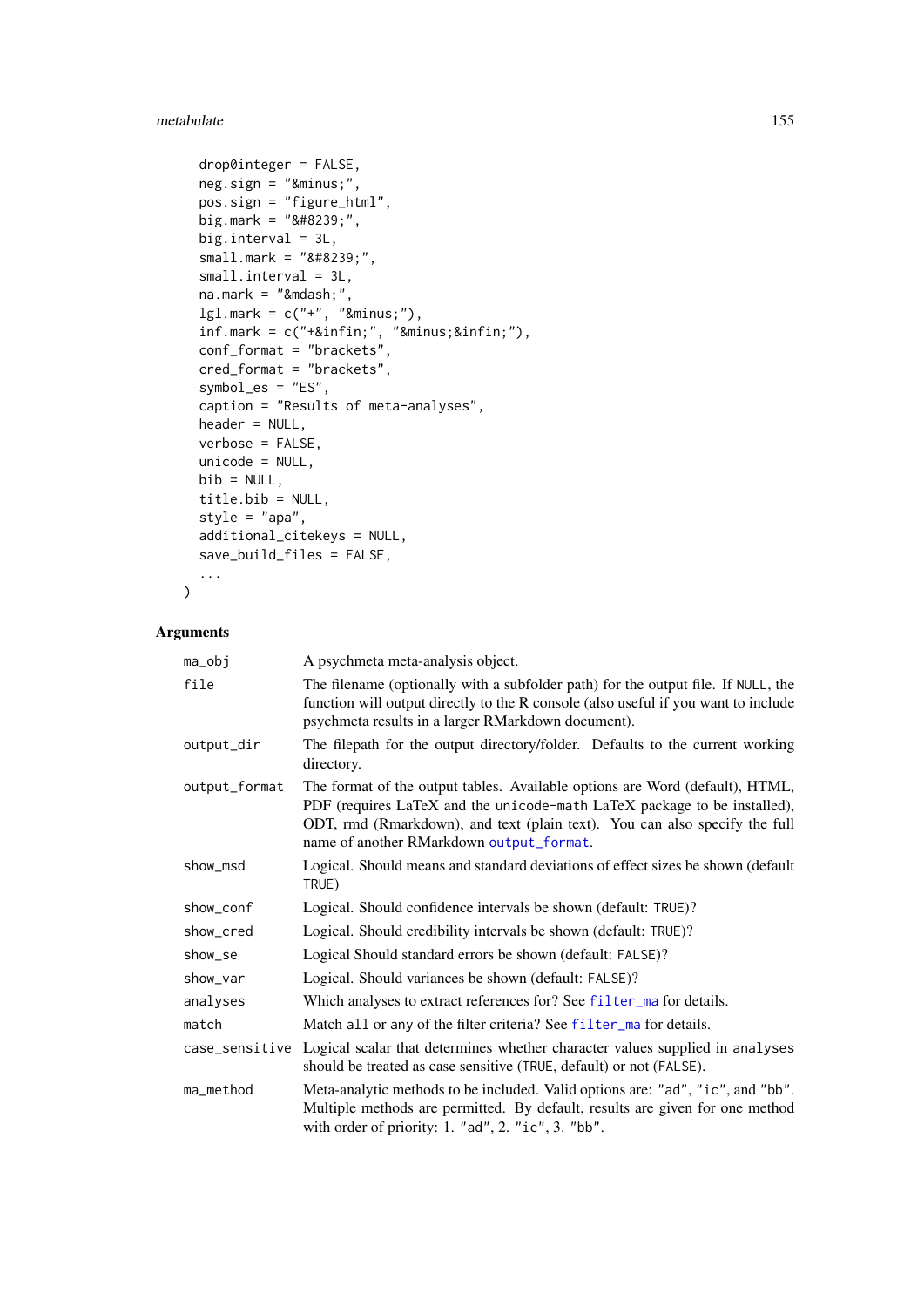| correction_type           |                                                                                                                                                                                                                                                                                                                                                                 |
|---------------------------|-----------------------------------------------------------------------------------------------------------------------------------------------------------------------------------------------------------------------------------------------------------------------------------------------------------------------------------------------------------------|
|                           | Type of meta-analytic corrections to be incldued. Valid options are: "ts" (de-<br>fault), "vgx", and "vgy". Multiple options are permitted.                                                                                                                                                                                                                     |
| collapse_construct_labels |                                                                                                                                                                                                                                                                                                                                                                 |
|                           | Should the construct labels for construct pairs with multiple rows of results be<br>simplified so that only the first occurence of each set of construct names is shown<br>(TRUE; default) or should construct labels be shown for each row of the table<br>(FALSE).                                                                                            |
| bold_headers              | Logical. Should column headers be bolded (default: TRUE)?                                                                                                                                                                                                                                                                                                       |
|                           | digits, decimal.mark, leading0, drop0integer, neg.sign, pos.sign, big.mark, big.interval, small.mark<br>Number formatting arguments. See format_num for details.                                                                                                                                                                                                |
| conf_format               | How should confidence intervals be formatted? Options are:                                                                                                                                                                                                                                                                                                      |
|                           | • parentheses: Bounds are enclosed in parentheses and separated by a comma:<br>$(LO, UP)$ .                                                                                                                                                                                                                                                                     |
|                           | • brackets: Bounds are enclosed in square brackets and separated by a<br>comma: [LO, UP].                                                                                                                                                                                                                                                                       |
|                           | • columns: Bounds are shown in individual columns.                                                                                                                                                                                                                                                                                                              |
| cred_format               | How should credility intervals be formatted? Options are the same as for conf_format<br>above.                                                                                                                                                                                                                                                                  |
| symbol_es                 | For meta-analyses of generic (non-r, non-d) effect sizes, the symbol used for the<br>effect sizes (default: symbol_es = "ES").                                                                                                                                                                                                                                  |
| caption                   | Caption to print before tables. Either a character scalar or a named character vec-<br>tor with names corresponding to combinations of ma_method and correction_type<br>$(i.e., bb, ic_t, ad_vgx, etc.).$                                                                                                                                                       |
| header                    | A list of YAML header parameters to pass to render.                                                                                                                                                                                                                                                                                                             |
| verbose                   | Logical. Should detailed SD and variance components be shown (default: FALSE)?                                                                                                                                                                                                                                                                                  |
| unicode                   | Logical. If output_format is "text", should UTF-8 characters be used (defaults<br>to system default).                                                                                                                                                                                                                                                           |
| bib                       | A BibTeX file containing the citekeys for the meta-analyses. If provided and file<br>is not NULL, a bibliography will be included with the meta-analysis table. See<br>generate_bib for additional arguments controlling the bibliography.                                                                                                                      |
| title.bib                 | The title to give to the bibliography (see bib above). If NULL, defaults to "Sources<br>Contributing to Meta-Analyses"                                                                                                                                                                                                                                          |
| style                     | What style should the bibliography (see bib above) be formatted in? Can be a<br>file path or URL for a CSL citation style or the style ID for any style available<br>from the Zotero Style Repository). Defaults to APA style. (Retrieving a style by<br>ID requires an internet connection. If unavailable, references will be rendered<br>in Chicago style.). |
| additional_citekeys       |                                                                                                                                                                                                                                                                                                                                                                 |
|                           | Additional citekeys to include in the reference list (see bib above).                                                                                                                                                                                                                                                                                           |
| save_build_files          |                                                                                                                                                                                                                                                                                                                                                                 |
|                           | Should the RMarkdown and BibLaTeX (if any) files used to generate the output<br>be saved (default: FALSE)?                                                                                                                                                                                                                                                      |
|                           | Additional arguments to pass to render.                                                                                                                                                                                                                                                                                                                         |

# Value

A list of meta-analysis results [tibble](#page-0-0)s with "caption" and "footnote" attributes.

If file is specified, formatted tables and bibliographies are exported in the requested output\_format. Formatted tables of meta-analytic output.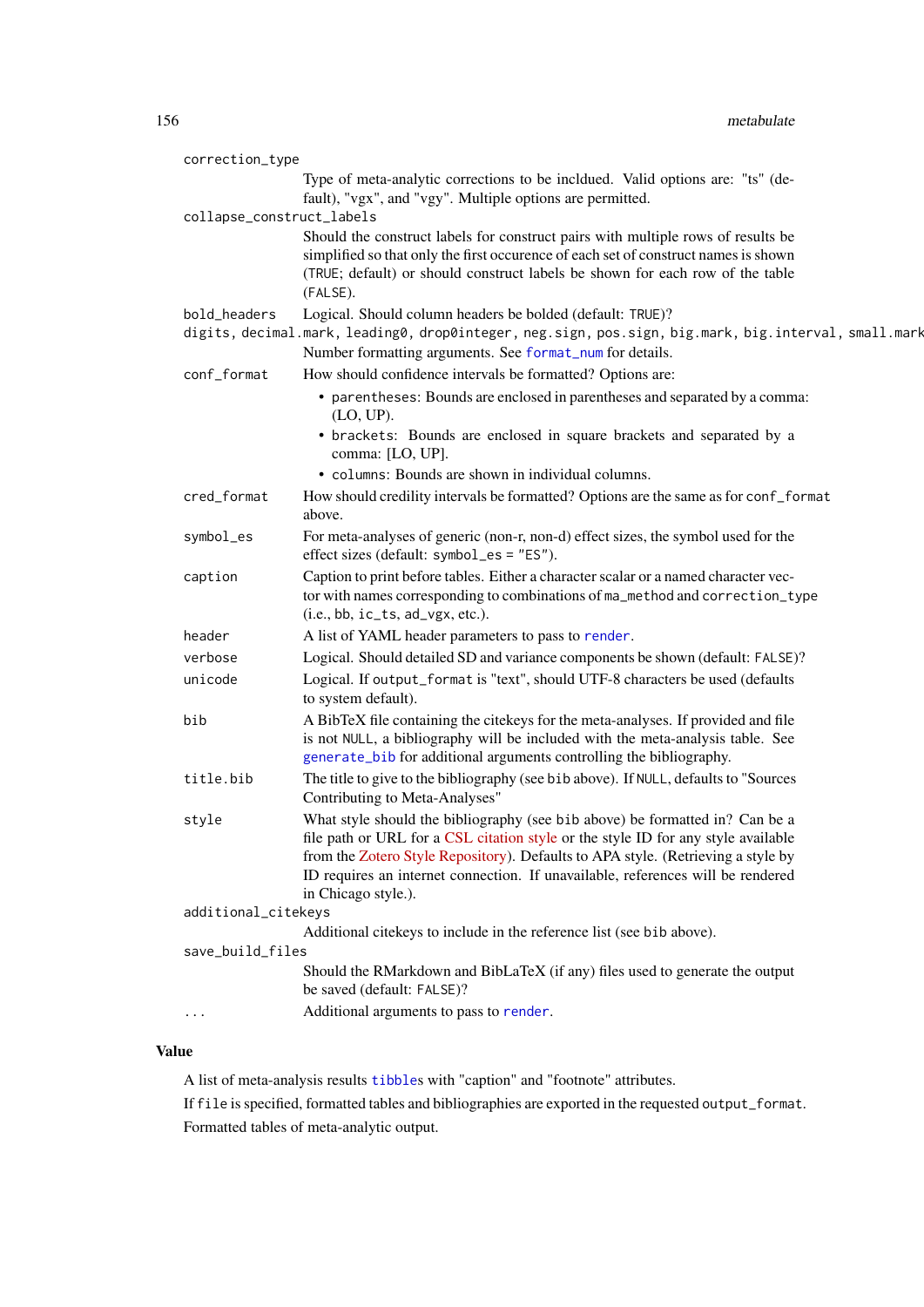#### metabulate 157

#### See Also

Other output functions: [generate\\_bib\(](#page-105-0)), [metabulate\\_rmd\\_helper\(](#page-157-0))

## Examples

```
## Not run:
## Create a results table for meta-analysis of correlations and output to Word:
ma_r_obj <- ma_r(ma_method = "ic", rxyi = rxyi, n = n, rxx = rxxi, ryy = ryyi,
                construct_x = x_name, construct_y = y_name,
                 moderators = moderator, data = data_r_meas_multi)
metabulate(ma_obj = ma_r_obj, file = "meta tables correlations",
           output_format = "word", output_dir = tempdir())
## Output to PDF:
metabulate(ma_obj = ma_r_obj, file = "meta tables correlations",
           output_format = "pdf", output_dir = tempdir())
## Output to ODT (LibreOffice):
metabulate(ma_obj = ma_r_obj, file = "meta tables correlations",
           output_format = "odt", output_dir = tempdir())
## To produce Markdown tables to include inline in an RMarkdown report,
## leave file == NULL and output_format to anything but "text":
ma\_table \leq meta ma_table \leq mhead = ma_r_obj, file = NULL, output_format = "rmd")
## Use the metabulate_rmd_helper() function to ensure all symbols render properly.
Insert the following code as 'as-is' output:
metabulate_rmd_helper()
## Then, add the formatted table to your document using your preferred table
## formatting functions:
#### Using just the 'knitr' package, include the following as 'as-is' output:
knitr::kable(ma_table[[1]], caption = attr(ma_table[[1]], "caption"))
cat("\n", attr(ma_table[[1]], "footnote"))
#### Using 'knitr' plus the 'kableExtra' package:
knitr::kable(ma_table[[1]], "latex", booktabs = TRUE,
                  caption = attr(ma_table[[1]], "caption")) %>%
       kableExtra::kable_styling(latex_options = c("striped", "hold_position")) %>%
       kableExtra::footnote(general = attr(ma_table[[1]], "footnote")
# !!! Note: On Windows, R currently can only handle Unicode characters if kables
# are printed at top-level (e.g., not in an if() statement, in a for() loop,
# or in lapply() or map() ). To correctly print Unicode metabulate tables, call
# kable() as a top-level function (as above).
## Create output table for meta-analysis of d values:
ma_d_b <- ma_d(ma_method = "ic", d = d, n1 = n1, n2 = n2, ryy = ryyi,construct_y = construct, data = data_d_meas_multi)
ma_d_obj <- ma_d_ad(ma_obj = ma_d_obj, correct_rr_g = FALSE, correct_rr_y = FALSE)
metabulate(ma_obj = ma_d_obj, file = "meta tables d values", output_dir = tempdir())## Create output table for meta-analysis of generic effect sizes:
```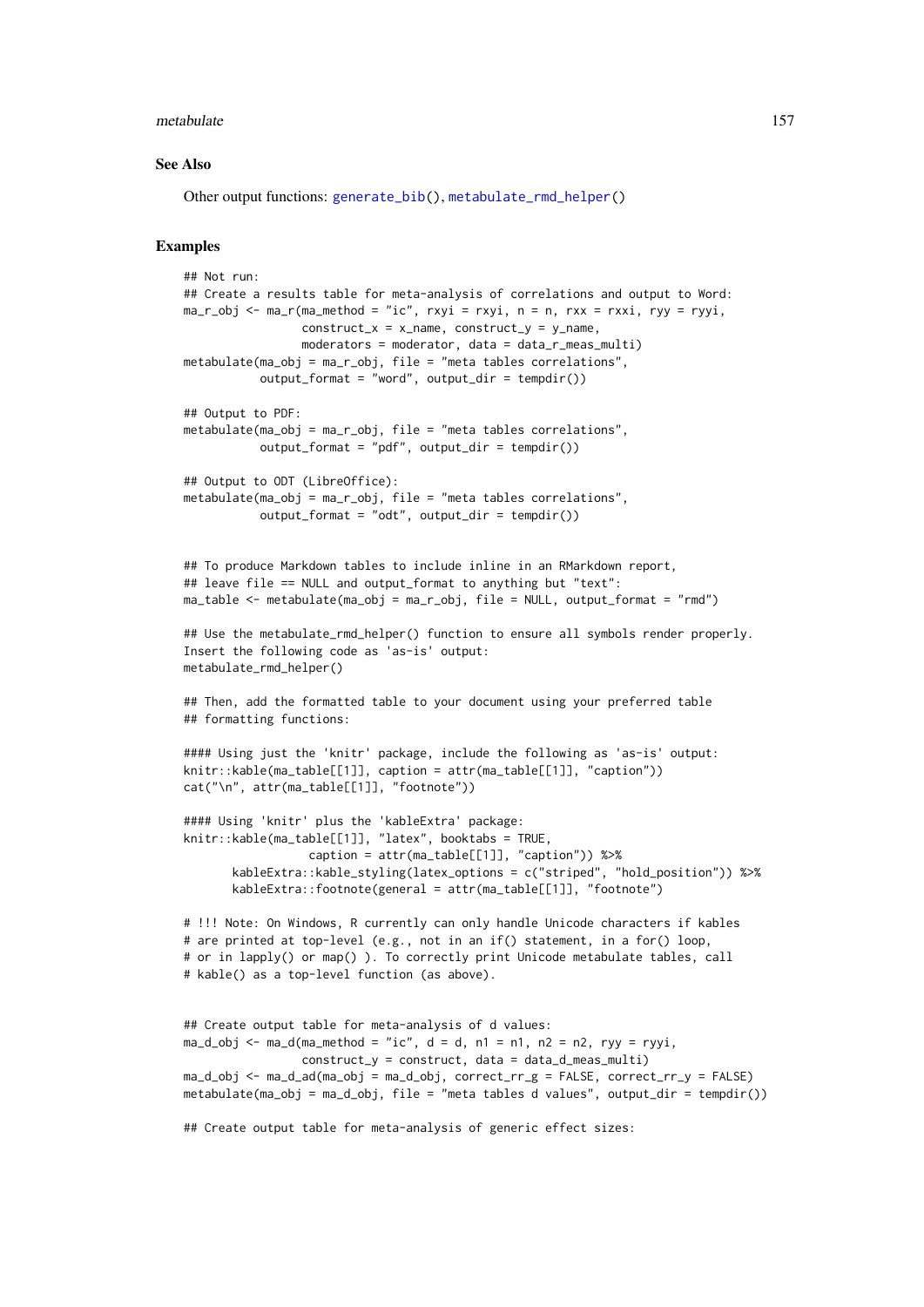```
dat <- data.frame(es = data_r_meas_multi$rxyi,
                  n = data_r_meas_multi$n,
                  var_e = (1 - data_r_meas_multi$rxyi^2)^2 / (data_r_meas_multi$n - 1))
ma_obj \leq ma_generic(es = es, n = n, var_e = var_e, data = dat)metabulate(ma_obj = ma_obj, file = "meta tables generic es", output-dir = tempdir())## End(Not run)
```
<span id="page-157-0"></span>metabulate\_rmd\_helper *Add metabulate equation commands and LaTeX dependencies*

## Description

[metabulate](#page-153-0) requires several lines of code to correctly render meta-analysis results table column headings and footnotes. If metabulate is used to render files directly, these are added to the internal RMarkdown document. If you use metabulate output in a larger RMarkdown document, use this function to automatically add the necessary lines of code based on your chosen output format.

# Usage

```
metabulate_rmd_helper(latex = TRUE, html = TRUE, word_proc = TRUE)
```
## Arguments

| latex     | Should required commands be included when converting to PDF, LaTeX, and<br>related formats? |
|-----------|---------------------------------------------------------------------------------------------|
| html      | Should required commands be included when converting to HTML and related<br>formats?        |
| word_proc | Should required commands be included when converting to Word, ODT, and<br>related formats?  |

# Value

Requested commands are printed to the console.

## PDF and LaTeX output

If latex is TRUE and you render to PDF, LaTeX, or other output formats requiring LaTeX (e.g., beamer\_presentation, see [knitr::is\\_latex\\_output](#page-0-0)), a YAML metadata block with a header-includes argument calling the required unicode-math LaTeX package is printed.

An RMarkdown file can only include one header-includes metadata entry. If your document already has one, set latex to FALSE and manually add add the unicode-math package to your LaTeX header instead.

(Note that header-includes is generally discouraged in favor of adding an include argument to specific output formats, see [https://bookdown.org/yihui/rmarkdown/pdf-document.html#](https://bookdown.org/yihui/rmarkdown/pdf-document.html#includes) [includes](https://bookdown.org/yihui/rmarkdown/pdf-document.html#includes).)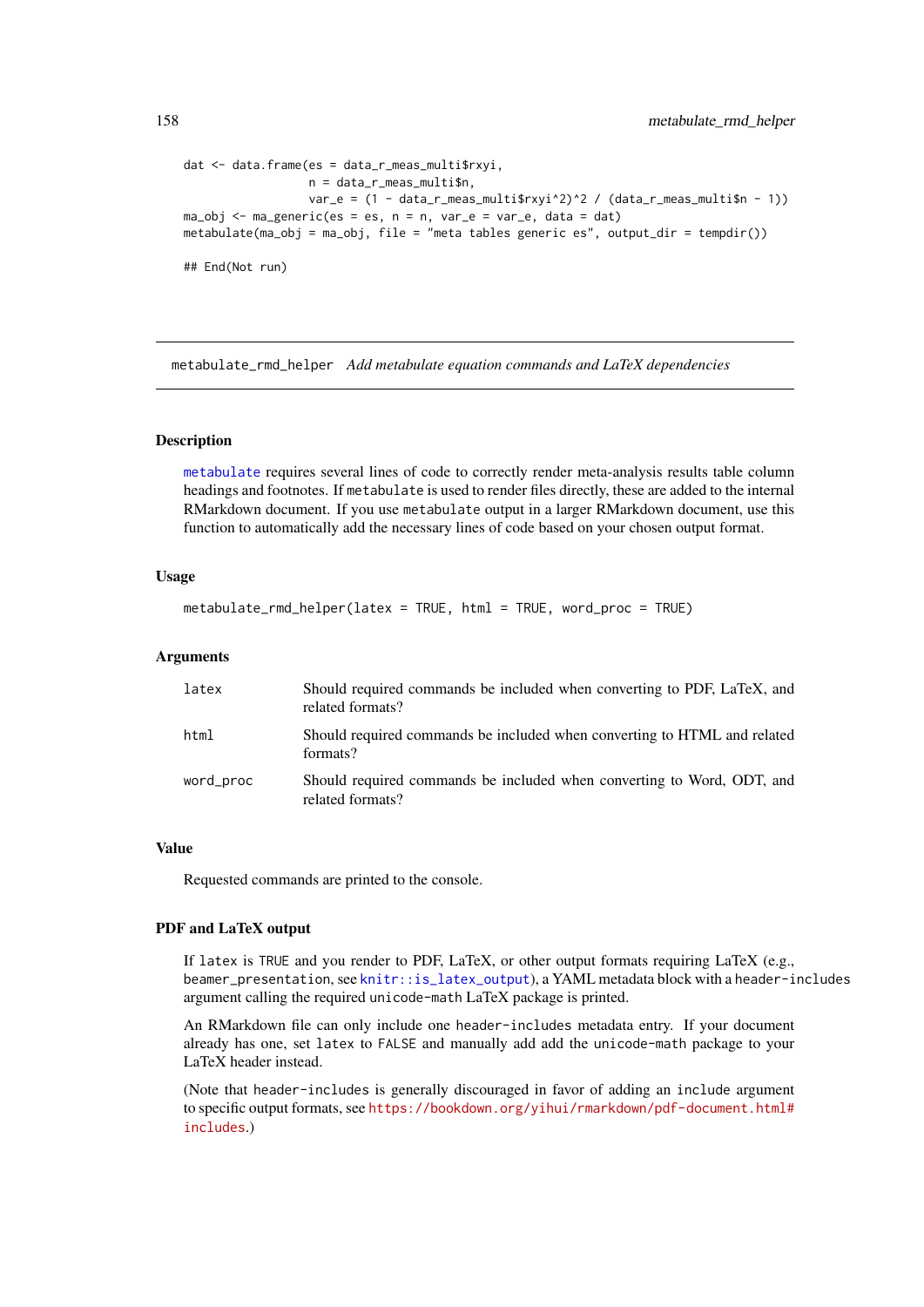#### metareg and the state of the state of the state of the state of the state of the state of the state of the state of the state of the state of the state of the state of the state of the state of the state of the state of th

## HTML output

If html is TRUE and you render to HTML (or related formats, see [knitr::is\\_html\\_output](#page-0-0), the following LaTeX math commands are defined:

- symit
- symup
- symbfit
- symbfup

If you define your own LaTeX or MathJax macros for these commands, set html to FALSE.

## Microsoft Office and LibreOffice output

If word\_proc is TRUE and you render to Word or ODT (or related formats such as PowerPoint), the following LaTeX math commands are defined:

- symit
- symup
- symbfit
- symbfup

If you define your own LaTeX, Office, or OpenDocument macros for these commands, set word\_proc to FALSE.

## See Also

Other output functions: [generate\\_bib\(](#page-105-0)), [metabulate\(](#page-153-0))

## Examples

```
## Include this line as 'asis' output in your RMarkdown document:
metabulate_rmd_helper()
```

```
## If you've already included \usepackage{unicode-math} in your RMarkdown header
## for PDF (and related formats) header, set latex to FALSE:
metabulate_rmd_helper(latex = FALSE)
```
metareg *Compute meta-regressions*

## Description

This function is a wrapper for metafor's rma function that computes meta-regressions for all barebones and individual-correction meta-analyses within an object. It makes use of both categorical and continuous moderator information stored in the meta-analysis object and allows for interaction effects to be included in the regression model. Output from this function will be added to the metaanalysis object in a list called follow\_up\_analyses. If using this function with a multi-construct meta-analysis object from [ma\\_r](#page-134-0) or [ma\\_d](#page-119-0), note that the follow\_up\_analyses list is appended to the meta-analysis object belonging to a specific construct pair within the construct\_pairs list.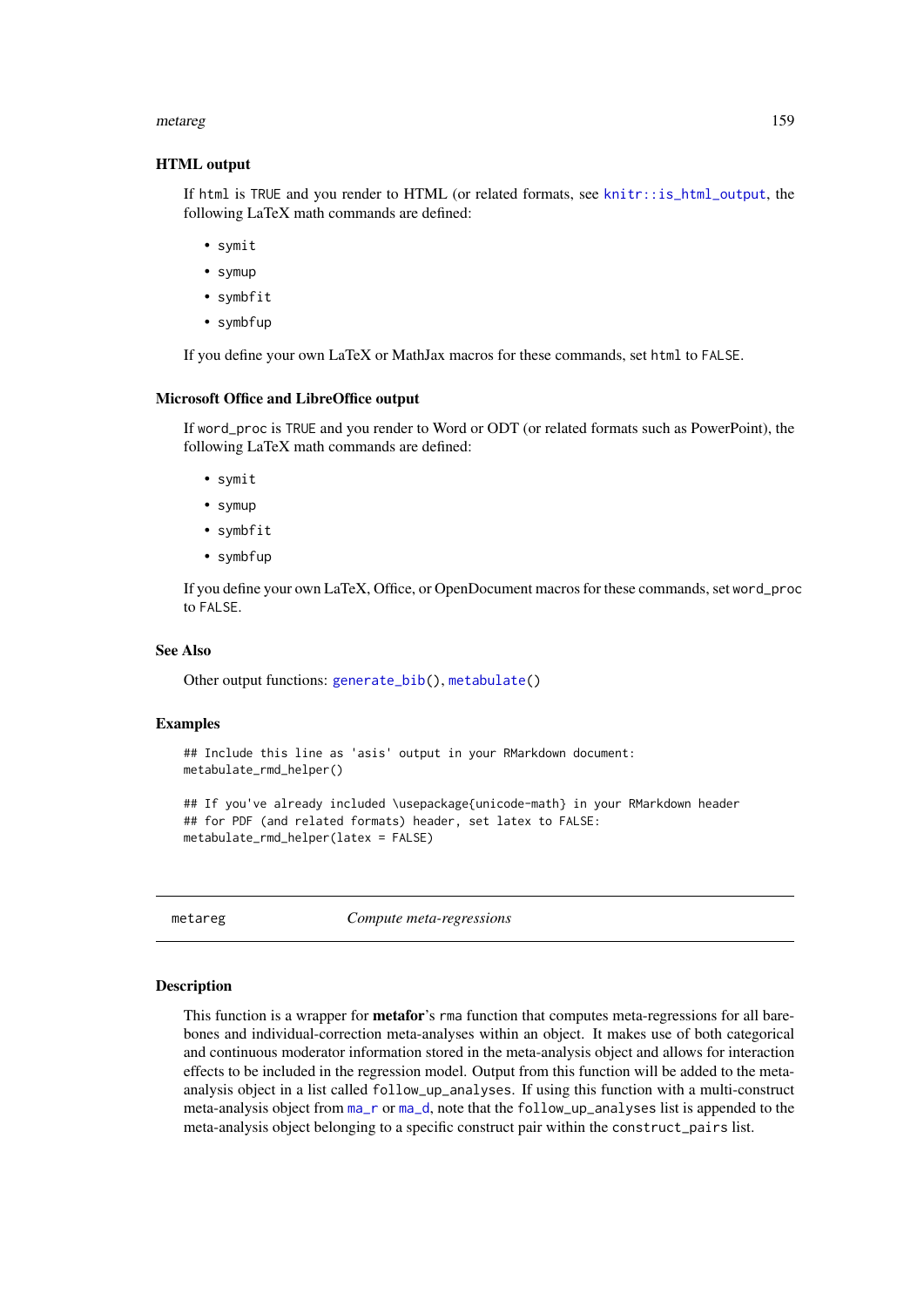### Usage

```
metareg(ma_obj, formula_list = NULL, ...)
```
# Arguments

| ma_obi       | Meta-analysis object.                                                                                                                                                                                                                                                                                                                             |
|--------------|---------------------------------------------------------------------------------------------------------------------------------------------------------------------------------------------------------------------------------------------------------------------------------------------------------------------------------------------------|
| formula_list | Optional list of regression formulas to evaluate. NOTE: If there are spaces in<br>your moderator names, replace them with underscores (i.e., "_") so that the for-<br>mula(s) will perform properly. The function will remove spaces in the data,<br>you only have to account for this in formula_list when you supply your own<br>$formula(s)$ . |
| $\ddots$     | Additional arguments.                                                                                                                                                                                                                                                                                                                             |

# Value

ma\_obj with meta-regression results added (see ma\_obj\$follow\_up\_analyses\$metareg).

# Examples

```
## Meta-analyze the data from Gonzalez-Mule et al. (2014)
## Note: These are corrected data and we have confirmed with the author that
## these results are accurate:
ma_obj \leftarrow ma_r_ic(rxyi = rxyi, n = n, hs_override = TRUE, data = data_r_gonzalezmule_2014,rxx = rxxi, ryy = ryyi, ux = ux, indirect_rrx = TRUE,
                  correct_rr_x = TRUE, moderators = Complexity)
## Pass the meta-analysis object to the meta-regression function:
ma_obj <- metareg(ma_obj)
## Examine the meta-regression results for the bare-bones and corrected data:
ma_obj$metareg[[1]]$barebones$`Main Effects`
ma_obj$metareg[[1]]$individual_correction$true_score$`Main Effects`
## Meta-analyze simulated d-value data
dat <- data_d_meas_multi
## Simulate a random moderator
set.seed(100)
dat$moderator <- sample(1:2, nrow(dat), replace = TRUE)
ma_obj \leq ma_d(ma_method = "ic", d = d, n1 = n1, n2 = n2, ryy = ryyi,construct_y = construct, sample_id = sample_id,moderators = moderator, data = dat)
## Pass the meta-analysis object to the meta-regression function:
ma_obj <- metareg(ma_obj)
## Examine the meta-regression results for the bare-bones and corrected data:
ma_obj$metareg[[1]]$barebones$`Main Effects`
ma_obj$metareg[[1]]$individual_correction$latentGroup_latentY$`Main Effects`
```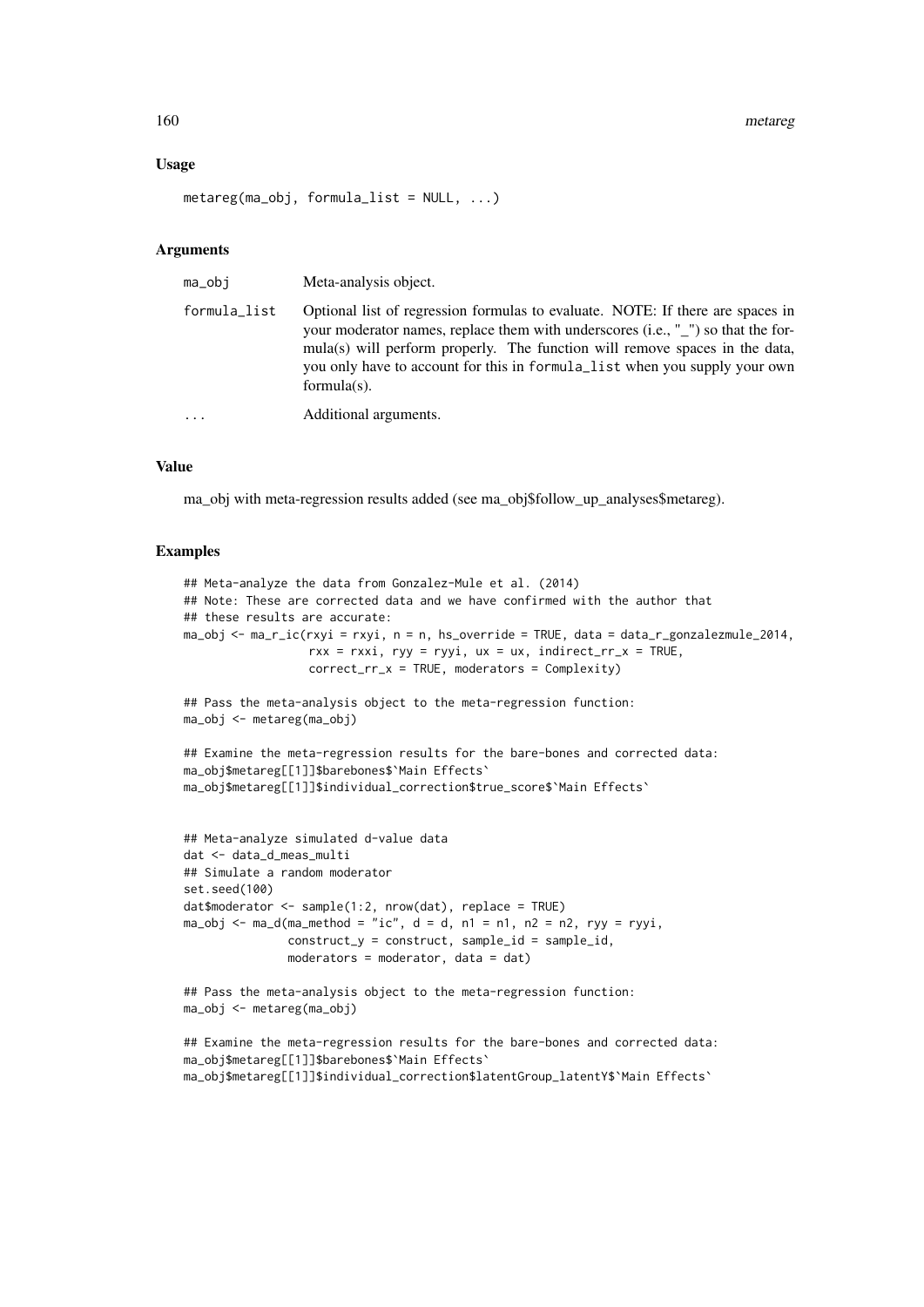#### Description

Compute descriptive statistics for a mixture distribution. This function returns the grand mean, the pooled sample variance (mean square within), variance of sample means (mean square between), portions of the total variance that are within and between groups, and mixture (total sample) variance of the mixture sample data.

# Usage

```
mix_dist(mean_vec, var_vec, n_vec, unbiased = TRUE, na.rm = FALSE)
```
# Arguments

| mean_vec | Vector of sample means.                                                                                                 |
|----------|-------------------------------------------------------------------------------------------------------------------------|
| var_vec  | Vector of sample variances.                                                                                             |
| $n$ vec  | Vector of sample sizes.                                                                                                 |
| unbiased | Logical scalar determining whether variance should be unbiased (TRUE; de-<br>fault) or maximum-likelihood (FALSE).      |
| na.rm    | Logical scalar determining whether to remove missing values prior to computing<br>output (TRUE) or not (FALSE; default) |

# Details

The grand mean of a mixture distribution is computed as:

$$
\mu = \frac{\sum_{i=1}^{k} \bar{x}_i n_i}{\sum_{i=1}^{k} n_i}
$$

where  $\mu$  is the grand mean,  $\bar{x}_i$  represents the sample means, and  $n_i$  represents the sample sizes. Maximum-likelihood mixture variances are computed as:

$$
var_{pooled_{ML}} = MSW_{ML} = \frac{\sum_{i=1}^{k} (\bar{x}_i - \mu) n_i}{\sum_{i=1}^{k} n_i}
$$

$$
var_{means_{ML}} = MSB_{ML} = \frac{\sum_{i=1}^{k} (\bar{x}_i - \mu) n_i}{k}
$$

$$
var_{BG_{ML}} = \frac{\sum_{i=1}^{k} (\bar{x}_i - \mu) n_i}{\sum_{i=1}^{k} n_i}
$$

$$
var_{WG_{ML}} = \frac{\sum_{i=1}^{k} v_i n_i}{\sum_{i=1}^{k} n_i}
$$

$$
var_{mix_{ML}} = var_{BG_{ML}} + var_{WG_{ML}}
$$

where  $v_i$  represents the sample variances.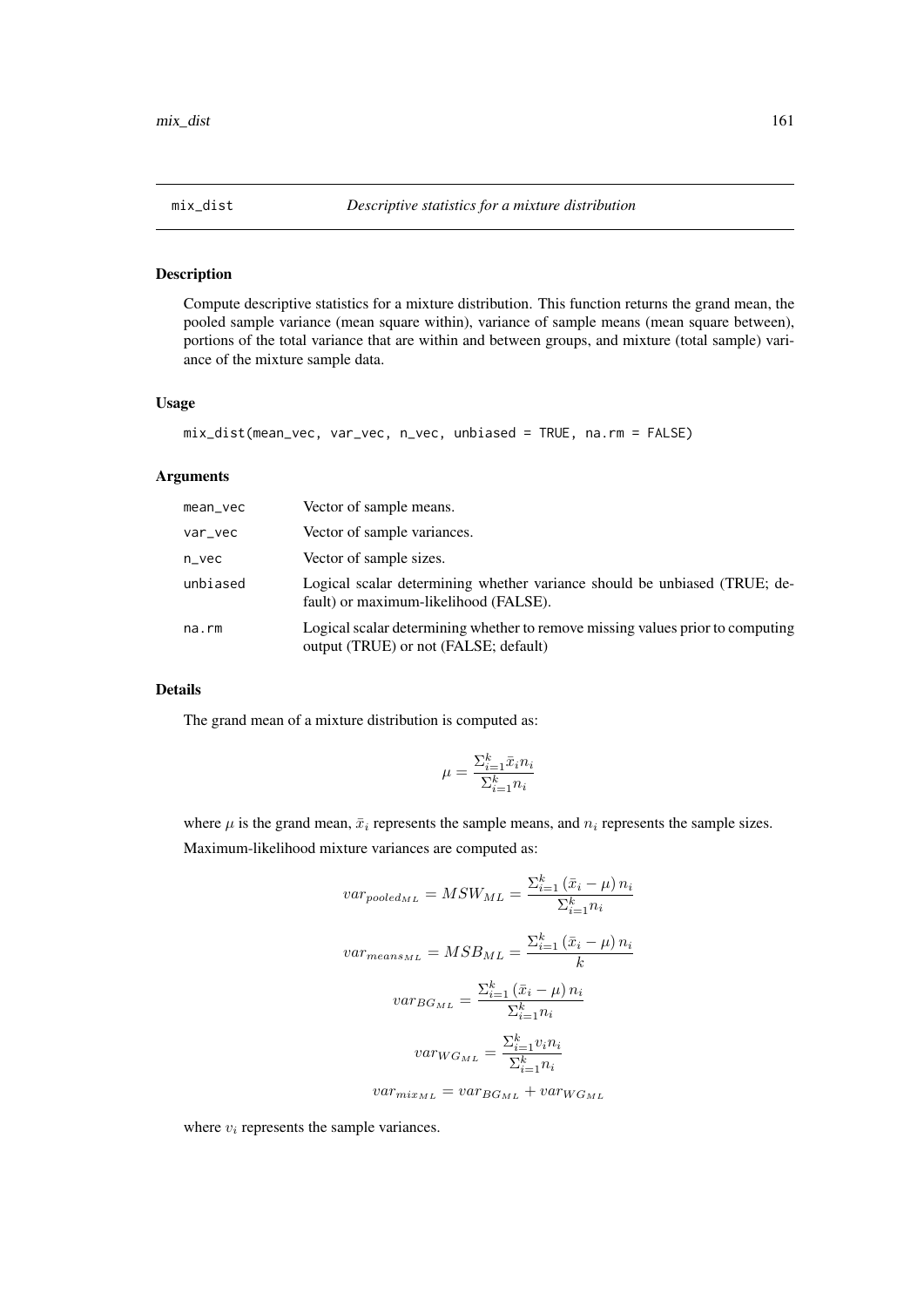Unbiased mixture variances are computed as:

$$
var_{pooled_{Unbiased}} = MSW_{Unbiased} = \frac{\sum_{i=1}^{k} v_i (n_i - 1)}{\left(\sum_{i=1}^{k} n_i\right) - k}
$$

$$
var_{means_{Unbiased}} = MSB_{Unbiased} = \frac{\sum_{i=1}^{k} \left(\bar{x}_i - \mu\right) n_i}{k - 1}
$$

$$
var_{BG_{Unbiased}} = \frac{\sum_{i=1}^{k} \left(\bar{x}_i - \mu\right) n_i}{\left(\sum_{i=1}^{k} n_i\right) - 1}
$$

$$
var_{WG_{Unbiased}} = \frac{\sum_{i=1}^{k} v_i (n_i - 1)}{\left(\sum_{i=1}^{k} n_i\right) - 1}
$$

 $var_{mix_{Unbiased}} = var_{BG_{Unbiased}} + var_{WG_{Unbiased}}$ 

## Value

The mean, pooled sample (within-sample) variance, variance of sample means (between-groups), and mixture (total sample) variance of the mixture sample data.

# Examples

mix\_dist(mean\_vec = c(-.5, 0, .5), var\_vec = c(.9, 1, 1.1), n\_vec = c(100, 100, 100))

| mix matrix | Estimate mixture covariance matrix from within-group covariance ma- |
|------------|---------------------------------------------------------------------|
|            | <i>trices</i>                                                       |

# Description

Estimate mixture covariance matrix from within-group covariance matrices

# Usage

```
mix_matrix(
  sigma_list,
  mu_mat,
  p_vec,
  N = Inf,
  group_names = NULL,
  var_names = NULL
)
```
# Arguments

| sigma_list  | List of covariance matrices.                                                                       |
|-------------|----------------------------------------------------------------------------------------------------|
| mu_mat      | Matrix of mean parameters, with groups on the rows and variables on the columns.                   |
| p_vec       | Vector of proportion of cases in each group.                                                       |
| N           | Optional total sample size across all groups (used to compute unbiased covari-<br>ance estimates). |
| group_names | Optional vector of group names.                                                                    |
| var_names   | Optional vector of variable names.                                                                 |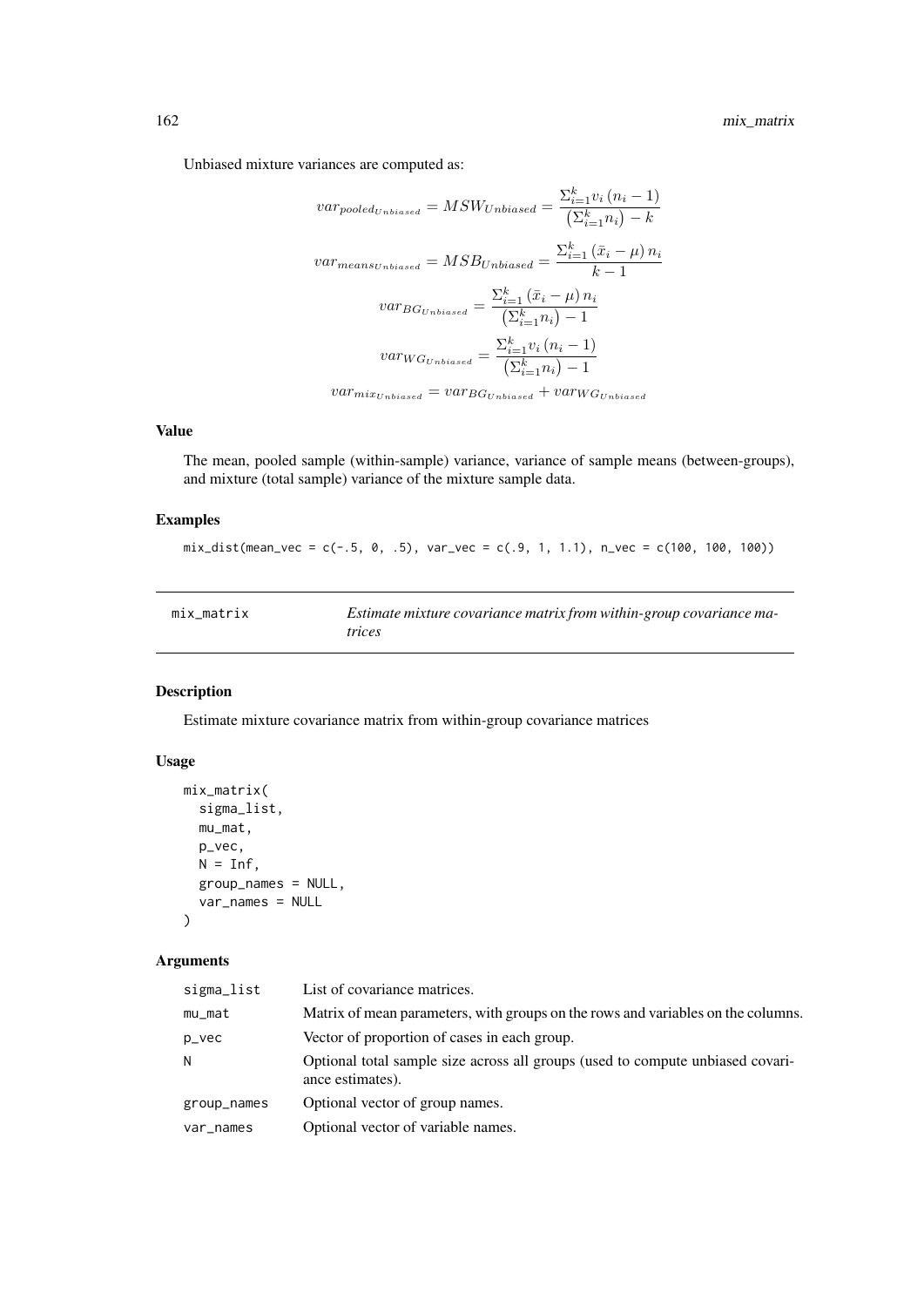## mix\_r\_2group 163

## Value

List of mixture covariances and means.

## Examples

```
out \leq unmix_matrix(sigma_mat = reshape_vec2mat(.5, order = 2),
                     mu_mat = rbind(c(0, 0), c(.5, 1)),
                     p_{\text{v}}vec = c(.3, .7), N = 100)
mix_matrix(sigma_list = out$cov_group_unbiased,
           mu_mat = out$means_raw[-3,],
           p_vec = out$p_group, N = out$N)
```
mix\_r\_2group *Estimate the mixture correlation for two groups*

## Description

Estimate the mixture correlation for two groups.

# Usage

 $mix_r_2group(rxy, dx, dy, p = 0.5)$ 

# Arguments

| rxy | Average within-group correlation                  |
|-----|---------------------------------------------------|
| dx  | Standardized mean difference between groups on X. |
| dv  | Standardized mean difference between groups on Y. |
| р   | Proportion of cases in one of the two groups.     |

## Details

The average within-group correlation is estimated as:

$$
\rho_{xy_{WG}} = \rho_{xy_{Mix}} \sqrt{(d_x^2 p(1-p) + 1) (d_y^2 p(1-p) + 1)} - \sqrt{d_x^2 d_y^2 p^2 (1-p)^2}
$$

where  $\rho_{xy_{WG}}$  is the average within-group correlation,  $\rho_{xy_{Mix}}$  is the overall mixture correlation,  $d_x$ is the standardized mean difference between groups on X,  $d_y$  is the standardized mean difference between groups on Y, and *p* is the proportion of cases in one of the two groups.

## Value

A vector of two-group mixture correlations

#### Examples

 $mix_r_2group(rxy = .375, dx = 1, dy = 1, p = .5)$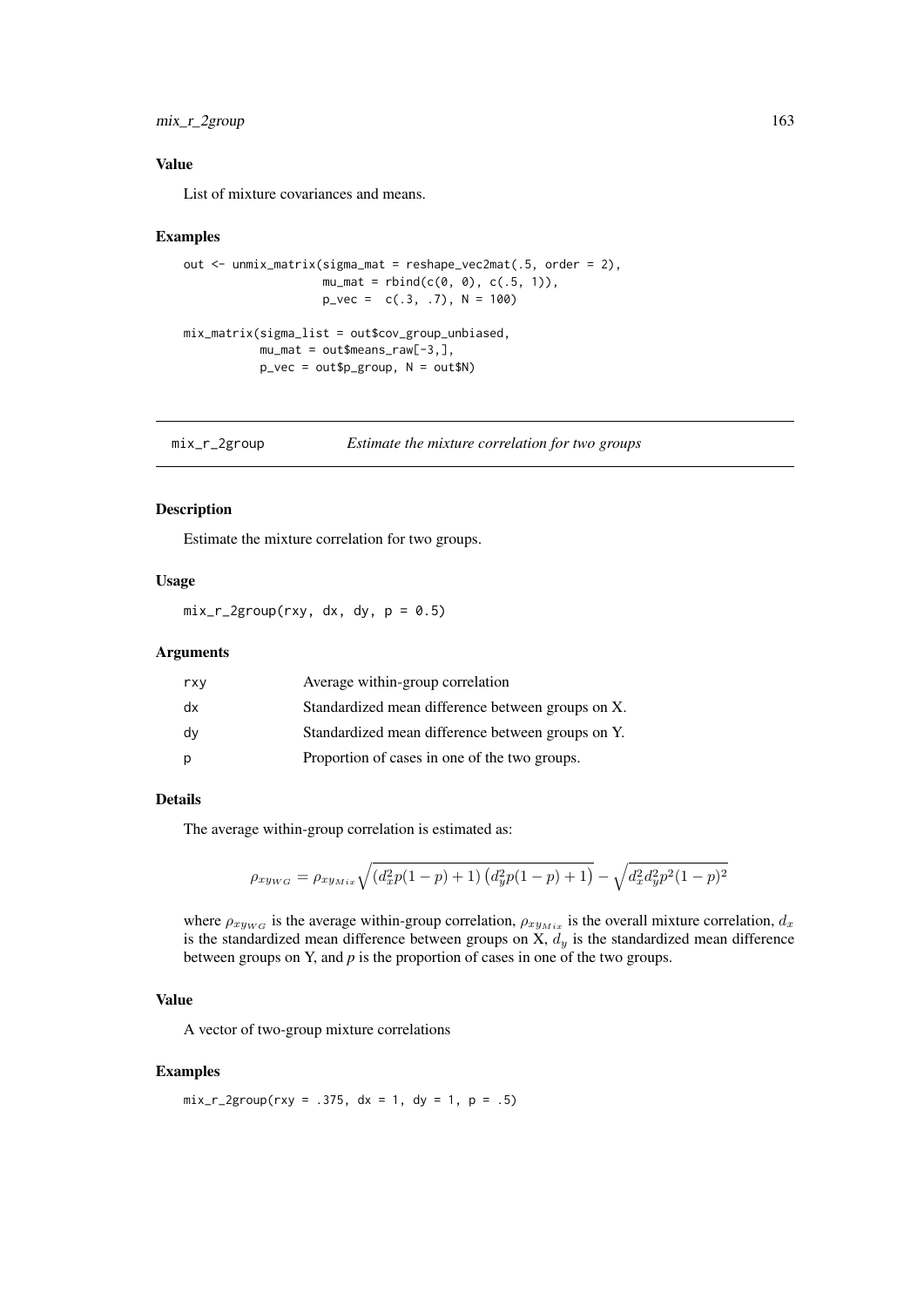# Description

Create forest plots

# Usage

```
plot_forest(
  ma_obj,
  analyses = "all",match = c("all", "any"),case_sensitive = TRUE,
  show_filtered = FALSE,
  ma_facetname = "Summary",
  facet_levels = NULL,
  conf_level = NULL,
  conf_method = NULL,
  x_limits = NULL,
  x_breaks = NULL,
  x<sub>-</sub>lab = NULL,
  y_lab = "Reference"
)
```
# Arguments

| ma_obj        | Meta-analysis object.                                                                                                                                                                                      |
|---------------|------------------------------------------------------------------------------------------------------------------------------------------------------------------------------------------------------------|
| analyses      | Which analyses to extract? Can be either "all" to extract references for all<br>meta-analyses in the object (default) or a list containing arguments for filter_ma().                                      |
| match         | Should extracted meta-analyses match all (default) or any of the criteria given<br>in analyses?                                                                                                            |
|               | case_sensitive Logical scalar that determines whether character values supplied in analyses<br>should be treated as case sensitive (TRUE, default) or not (FALSE).                                         |
| show_filtered | Logical scalar that determines whether the meta-analysis object given in the<br>output should be the modified input object (FALSE, default) or the filtered object<br>(TRUE).                              |
| ma_facetname  | Label to use for meta-analysis results in the ggplot2:: facet_grid() function.                                                                                                                             |
| facet_levels  | Order in which moderator levels should be displayed.                                                                                                                                                       |
| conf_level    | Confidence level to define the width of the confidence interval. If NULL (default),<br>uses the level set when ma_obj was estimated.                                                                       |
| conf_method   | Distribution to be used to compute confidence intervals (either " $t$ " for $t$ distri-<br>bution or "norm" for normal distribution). If NULL (default), uses the method set<br>when ma_obj was estimated. |
| x_limits      | Span of the X values to be plotted.                                                                                                                                                                        |
| x_breaks      | Breaks for the X values to be plotted.                                                                                                                                                                     |
| x_lab         | Label to use for the X axis.                                                                                                                                                                               |
| y_lab         | Label to use for the Y axis.                                                                                                                                                                               |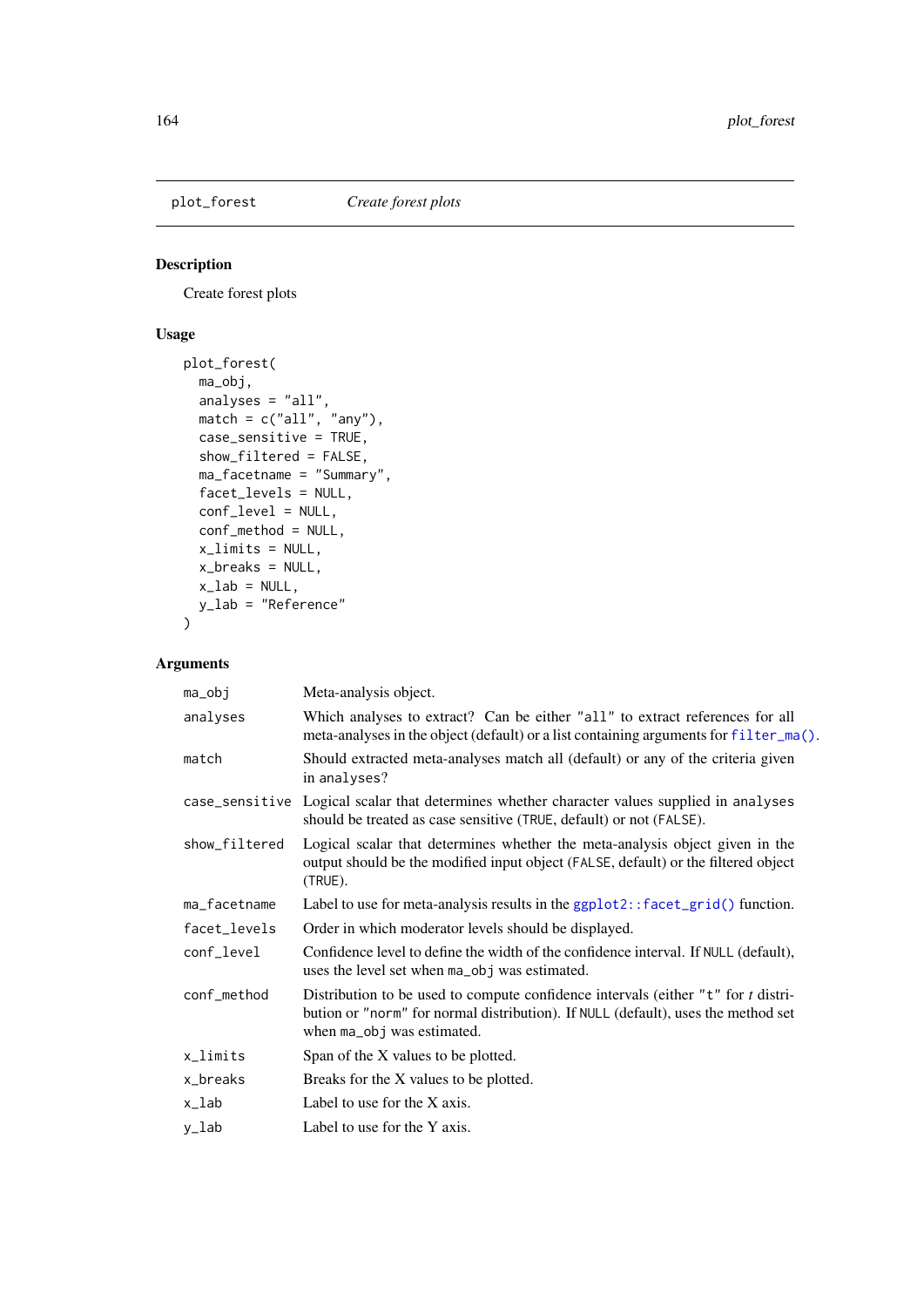## plot\_funnel 165

## Value

A list of forest plots.

## Author(s)

Based on code by John Sakaluk

## Examples

```
## Not run:
ma_obj \leq ma_r(ma_method = "ic", rxyi = rxyi, n = n, rxx = rxxi, ryy = ryyi,construct_x = x_name, construct_y = y_name, sample_id = sample_id,moderators = moderator, data = data_r_meas_multi)
plot_forest(ma_obj = ma_obj)
plot_forest(ma_obj = ma_obj, analyses = list(pair_id = 2))
plot_forest(ma_obj = ma_obj, analyses = list(pair_id = 1), show_filtered = TRUE)
## d values
ma_obj \leq ma_d(ma_method = "ic", d = d, n1 = n1, n2 = n2, ryy = ryyi,construct_y = construct, sample_id = sample_id,data = data_d_meas_multi)
plot_forest(ma_obj = ma_obj)
plot_forest(ma_obj = ma_obj, analyses = list(pair_id = 2))
plot_forest(ma_obj = ma_obj, analyses = list(pair_id = 1, analysis_id = 1), show_filtered = TRUE)
## End(Not run)
```
plot\_funnel *Create funnel plots*

Description

This function creates funnel plots for meta-analyses (plots of effect size versus standard error).

#### Usage

```
plot_funnel(
  ma_obj,
  se_type = c("auto", "mean", "sample"),
  label_es = NULL,
  conf\_level = c(0.95, 0.99),
  conf_linetype = c("dashed", "dotted"),
  conf\_fill = NA,
  conf_alpha = 1,
  null_effect = NA,
  null_{conf_{\text{level}}} = c(0.9, 0.95, 0.99),
  null_conf_linetype = c("solid", "dashed", "dotted"),
  null_conf_fill = "black",
  null_{conf_{all}}pha = c(0.1, 0.2, 0.4),
  analyses = "all",
  match = c("all", "any"),
  case_sensitive = TRUE,
```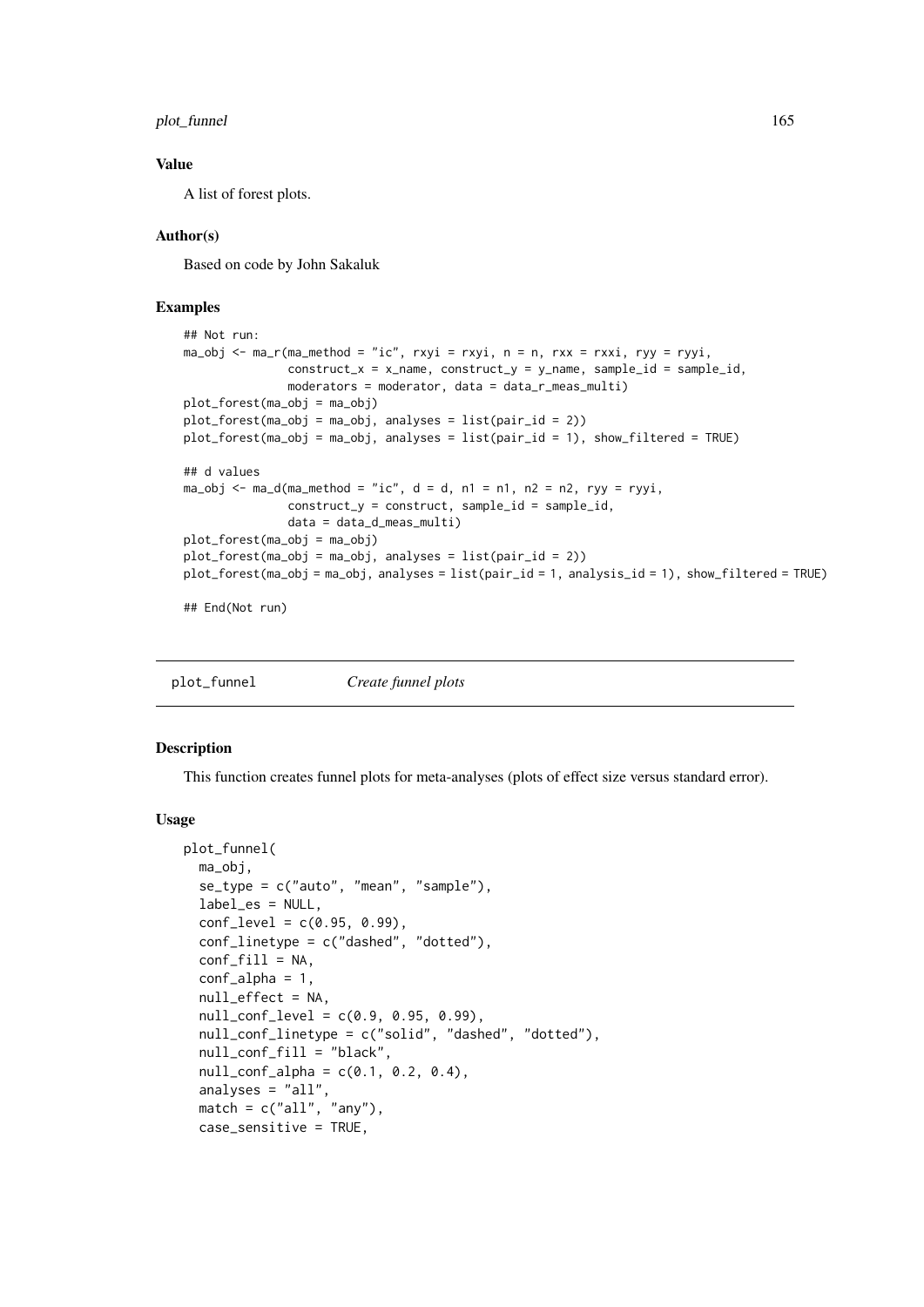```
show_filtered = FALSE
)
plot_cefp(
  ma_obj,
  se_type = "sample",
  label_es = NULL,
  conf_level = NA,
  conf_linetype = NA,
  conf\_fill = NA,conf_alpha = 1,
  null_effect = NULL,
  null\_conf\_level = c(0.9, 0.95, 0.99),
  null_conf_linetype = c("solid", "dashed", "dotted"),
  null_conf_fill = "black",
  null_{conf_{all}} = c(0, 0.2, 0.4),
  analyses = "all",
  match = c("all", "any"),case_sensitive = TRUE,
  show_filtered = FALSE
```

```
\lambda
```
# Arguments

| ma_obj             | Meta-analysis object.                                                                                                                                                                                                                                                                                                            |  |
|--------------------|----------------------------------------------------------------------------------------------------------------------------------------------------------------------------------------------------------------------------------------------------------------------------------------------------------------------------------|--|
| se_type            | Method to calculate standard errors (y-axis). Options are "auto" (default) to use<br>the same method as used to estimate the meta-analysis models, "mean" to cal-<br>culate SEs using the mean effect size and indivdiual sample sizes, or "sample""<br>to use the SE calculated using the sample effect sizes and sample sizes. |  |
| label_es           | Label for effect size (x-axis). Defaults to "Correlation $(r)$ " for correlation meta-<br>analyses, "Cohen's $d$ (Hedges's $g$ )" for d value meta-analyses, and "Effect size"<br>for generic meta-analyses.                                                                                                                     |  |
| conf_level         | Confidence regions levels to be plotted (default: .95, .99).                                                                                                                                                                                                                                                                     |  |
| conf_linetype      | Line types for confidence region boundaries. Length should be either 1 or equal<br>to the length of conf_level.                                                                                                                                                                                                                  |  |
| conf_fill          | Colors for confidence regions. Set to NA for transparent. Length should be either<br>1 or equal to to the length of conf_level.                                                                                                                                                                                                  |  |
| conf_alpha         | Transparency level for confidence regions. Length should be either 1 or equal to<br>to the length of conf_level.                                                                                                                                                                                                                 |  |
| null_effect        | Null effect to be plotted for contour-enhanced funnel plots. If NA, not shown.<br>If NULL, set to the null value for the effect size metric (0 for correlations and d<br>values).                                                                                                                                                |  |
| null_conf_level    |                                                                                                                                                                                                                                                                                                                                  |  |
|                    | Null-effect confidence regions levels to be plotted (default: .90, .95, .99).                                                                                                                                                                                                                                                    |  |
| null_conf_linetype |                                                                                                                                                                                                                                                                                                                                  |  |
|                    | Line types for null-effect confidence region boundaries. Length should be either<br>1 or equal to the length of null_conf_level.                                                                                                                                                                                                 |  |
|                    | null_conf_fill Colors for null-effect confidence regions. Set to NA for transparent. Length<br>should be either 1 or equal to the length of null_conf_level.                                                                                                                                                                     |  |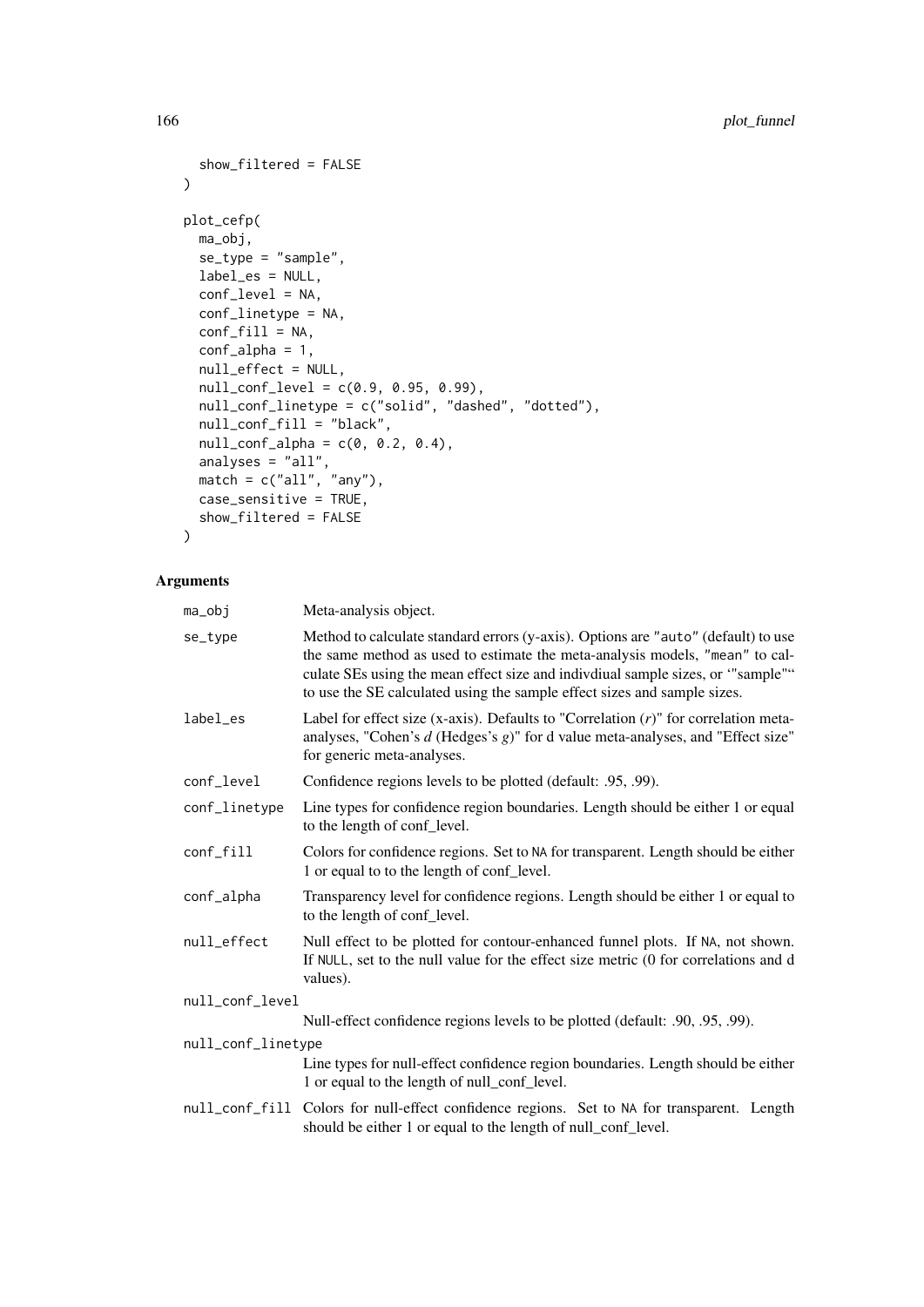| null_conf_alpha |                                                                                                                                                                               |
|-----------------|-------------------------------------------------------------------------------------------------------------------------------------------------------------------------------|
|                 | Transparency level for null-effect confidence regions. Length should be either 1<br>or equal to the length of null conf level.                                                |
| analyses        | Which analyses to extract? Can be either "all" to extract references for all<br>meta-analyses in the object (default) or a list containing arguments for filter_ma.           |
| match           | Should extracted meta-analyses match all (default) or any of the criteria given<br>in analyses?                                                                               |
|                 | case_sensitive Logical scalar that determines whether character values supplied in analyses<br>should be treated as case sensitive (TRUE, default) or not (FALSE).            |
| show_filtered   | Logical scalar that determines whether the meta-analysis object given in the<br>output should be the modified input object (FALSE, default) or the filtered object<br>(TRUE). |

# Details

Both traditional funnel plots and contour-enhanced funnel plots are provided. Contour-enhanced funnel plots show comparison regions for varying null-hypothesis significance test levels and can be useful for detecting publication bias.

## Value

A list of funnel plots.

# Author(s)

Based on code by John Sakaluk

# Examples

```
## Not run:
## Correlations
ma_obj <- ma_r(ma_method = "ic", rxyi = rxyi, n = n, rxx = rxxi, ryy = ryyi,
               construct_x = x_name, construct_y = y_name, sample_id = sample_id,
               moderators = moderator, data = data_r_meas_multi)
plot_funnel(ma_obj = ma_obj)
plot_funnel(ma_obj = ma_obj, analyses = list(pair_id = 2))
plot_funnel(ma_obj = ma_obj, analyses = list(pair_id = 1, analysis_id = 1), show_filtered = TRUE)
## d values
ma_obj \leq ma_d(ma_method = "ic", d = d, n1 = n1, n2 = n2, ryy = ryyi,construct_y = construct, sample_id = sample_id,
               data = data_d_meas_multi)
plot_funnel(ma_obj = ma_obj)
plot_funnel(ma_obj = ma_obj, analyses = list(pair_id = 2))
plot_funnel(ma_obj = ma_obj, analyses = list(pair_id = 1, analysis_id = 1), show_filtered = TRUE)
## End(Not run)
```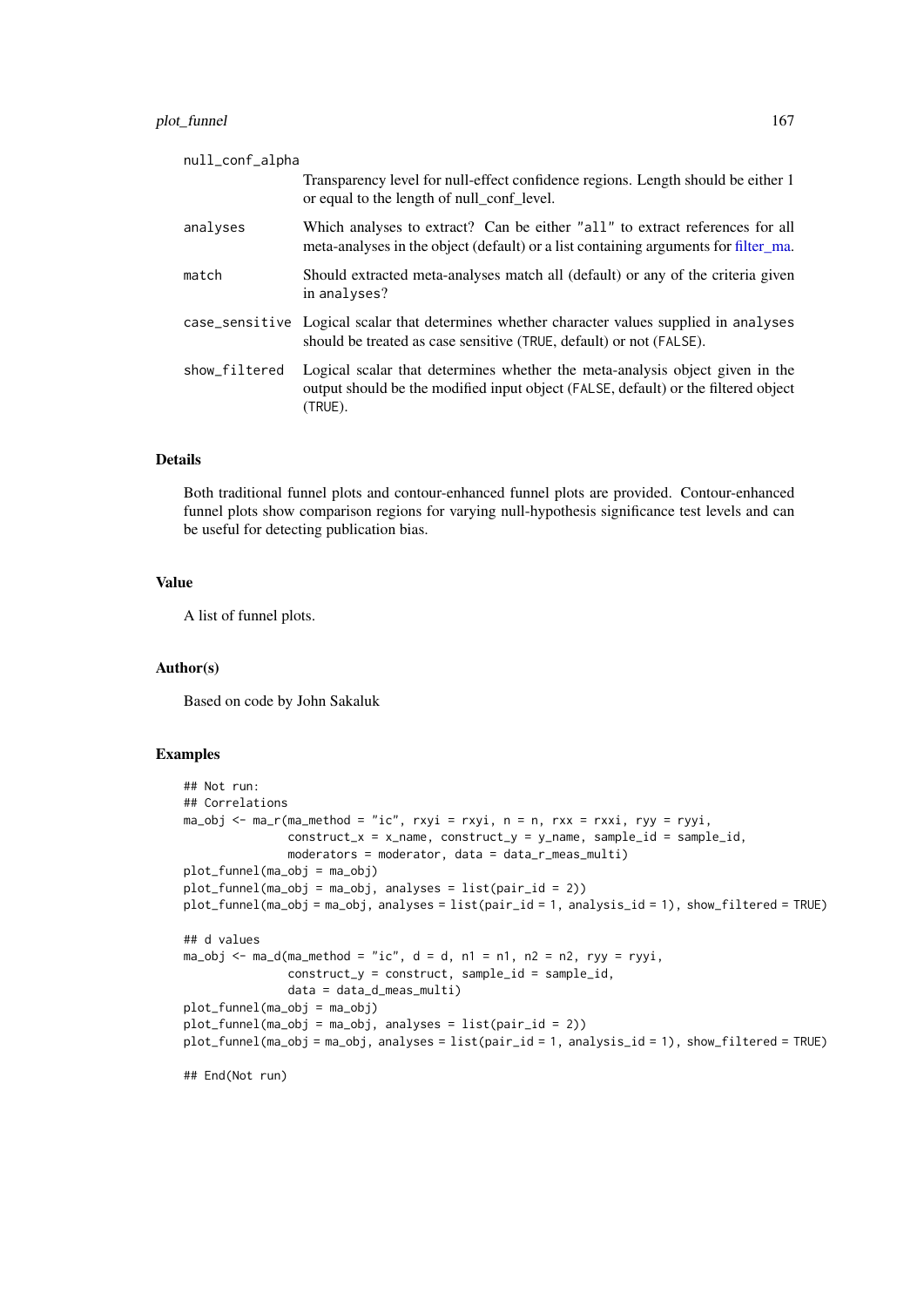# Description

Prediction method for objects of classes deriving from "lm\_mat"

# Arguments

| object                  | Object of class inheriting from "lm_mat"                                                                                |
|-------------------------|-------------------------------------------------------------------------------------------------------------------------|
| newdata                 | An optional data frame in which to look for variables with which to predict. If<br>omitted, the fitted values are used. |
| se.fit                  | A switch indicating if standard errors are required.                                                                    |
| df                      | Degrees of freedom for scale.                                                                                           |
| interval                | Type of interval calculation. Can be abbreviated.                                                                       |
| level                   | Tolerance/confidence level.                                                                                             |
| $\cdot$ $\cdot$ $\cdot$ | further arguments passed to or from other methods.                                                                      |

# Value

An set of predicted values

print *Print methods for* psychmeta

# Description

Print methods for psychmeta output objects with classes exported from psychmeta.

# Arguments

| $\mathsf{x}$     | Object to be printed (object is used to select a method).                                                                                                                 |
|------------------|---------------------------------------------------------------------------------------------------------------------------------------------------------------------------|
| $\cdots$         | Additional arguments.                                                                                                                                                     |
| digits           | Number of digits to which results should be rounded.                                                                                                                      |
| ma_methods       | Meta-analytic methods to be included. Valid options are: "bb", "ic", and "ad"                                                                                             |
| correction_types |                                                                                                                                                                           |
|                  | Types of meta-analytic corrections to be included Valid options are: "ts", "vgx",<br>and "vgy"                                                                            |
| verbose          | Logical scalar that determines whether printed object should contain verbose<br>information (e.g., non-standard columns of meta-analytic output; TRUE) or not<br>(FALSE). |
| n                | For print.ma_psychmeta() and print.ad_tibble(), number of rows to print<br>for tibble. Defaults to all rows. See tibble:: print. tbl() for details.                       |
| width            | For print.ma_psychmeta() and print.ad_tibble(), width of text output to<br>generate for tibble. See tibble::print.tbl() for details.                                      |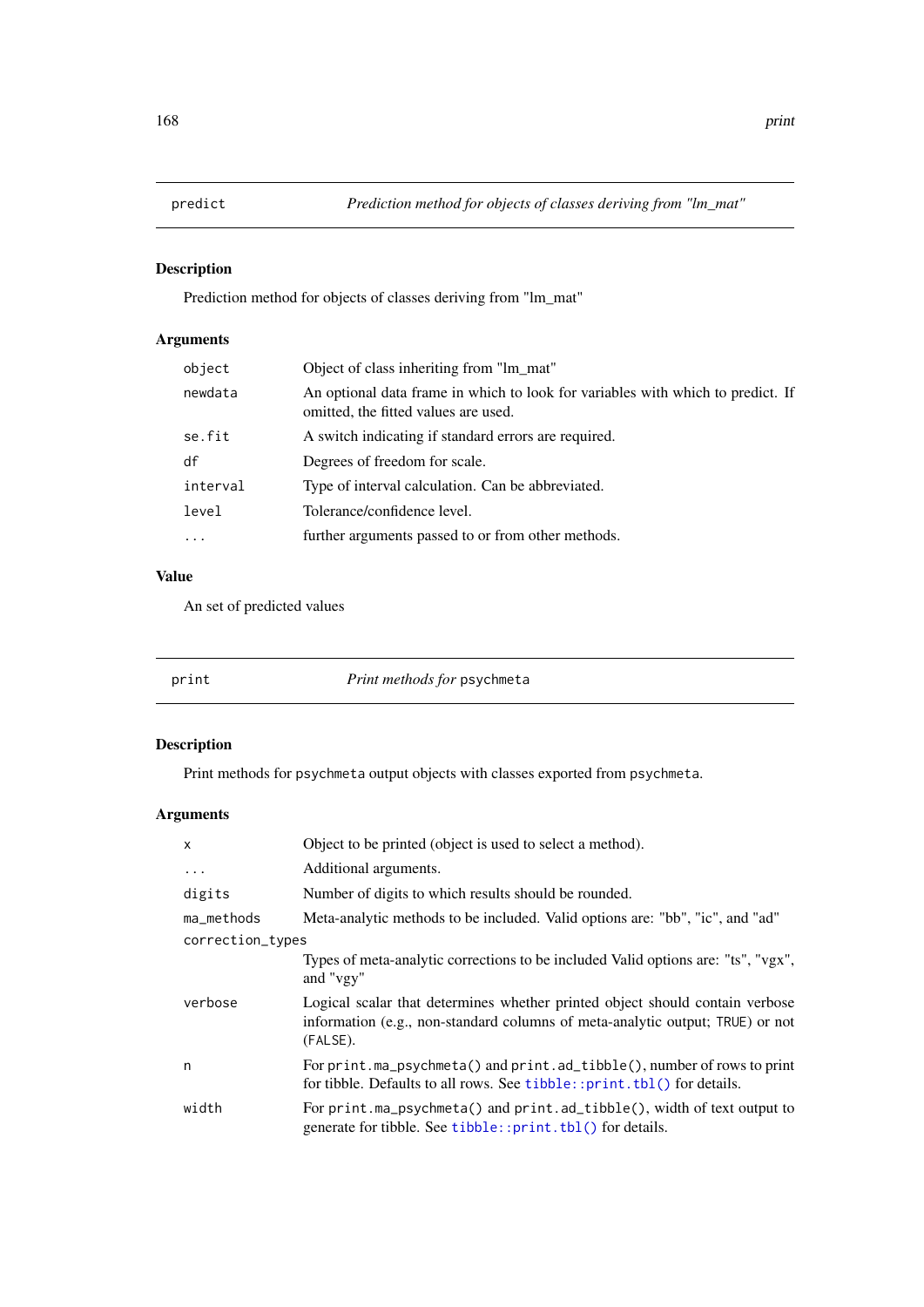# psychmeta\_news 169

| n_extra      | For print.ma_psychmeta() and print.ad_tibble(), number of extra columns<br>to print abbreviated information for, if the width is too small for the entire meta-<br>analysis tibble. See tibble:: print. tbl() for details. |
|--------------|----------------------------------------------------------------------------------------------------------------------------------------------------------------------------------------------------------------------------|
| symbolic.cor | For print. lm_mat(), Logical. If TRUE, print the correlations in a symbolic form<br>(see stats:: symnum()) rather than as numbers.                                                                                         |
| signif.stars | For print. lm_mat(), Logical. If TRUE, 'significance stars' are printed for each<br>coefficient.                                                                                                                           |

psychmeta\_news *Retrieve the* NEWS *file for the* psychmeta *package*

# Description

Displays *psychmeta*'s NEWS file, which contains version information, outlines additions and changes to the package, and describes other updates.

# Usage

```
psychmeta_news()
```
# Examples

psychmeta\_news()

| reattribute | Copy class and attributes from the original version of an object to a |
|-------------|-----------------------------------------------------------------------|
|             | <i>modified version.</i>                                              |

# Description

Copy class and attributes from the original version of an object to a modified version.

# Usage

```
reattribute(x, result)
```
# Arguments

|        | The original object, which has a class/attributes to copy              |
|--------|------------------------------------------------------------------------|
| result | The modified object, which is / might be missing the class/attributes. |

# Value

result, now with class/attributes restored.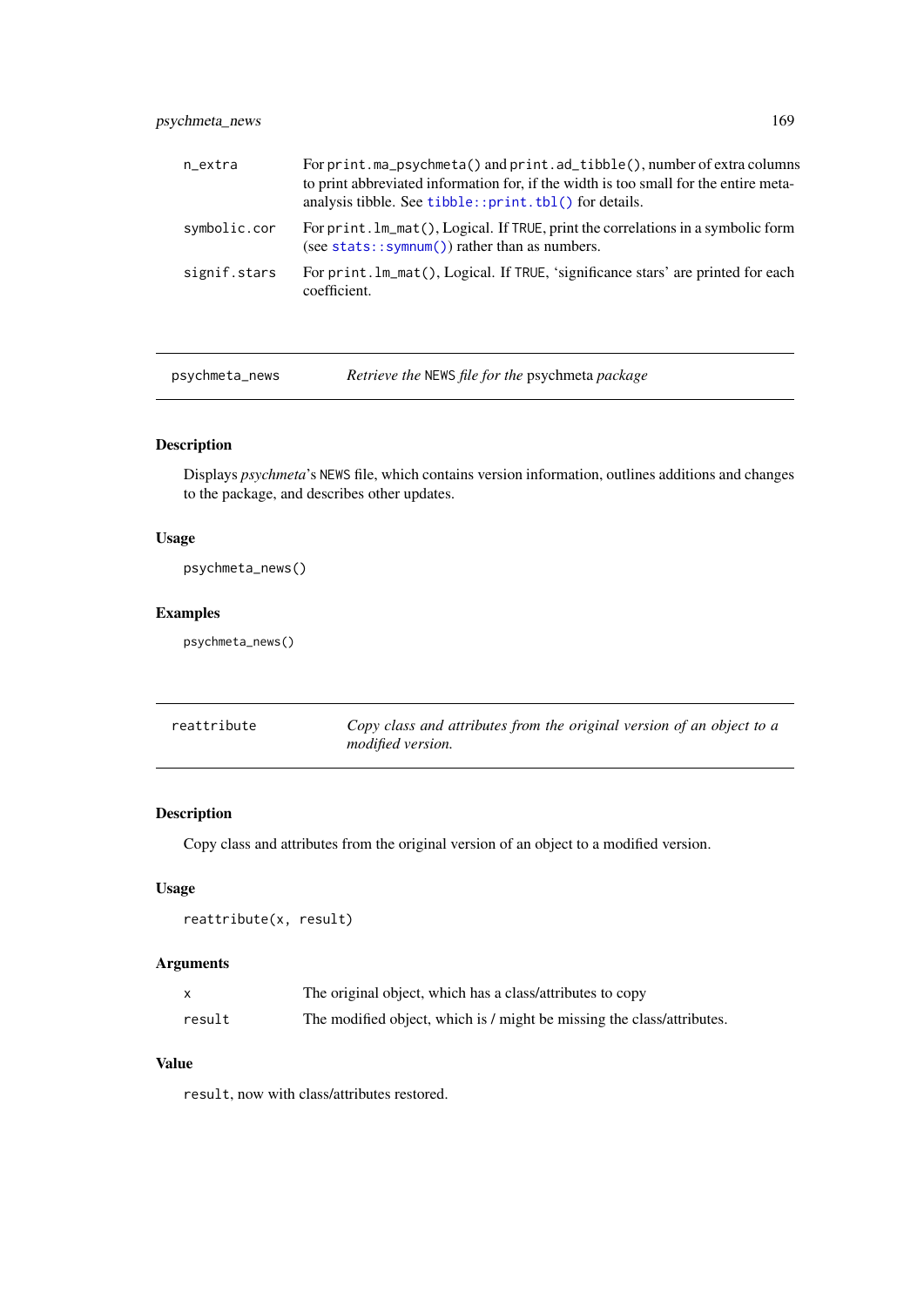# Description

This function is designed to extract data from a correlation matrix that is in the format commonly published in journals, with leading columns of construct names and descriptive statistics being listed along with correlation data.

# Usage

```
reshape_mat2dat(
  var_names,
  cor_data,
  common_data = NULL,
  unique_data = NULL,
  diag_label = NULL,
  lower_tri = TRUE,
  data = NULL
)
```
# Arguments

| var_names   | Vector (or scalar column name to match with data) containing variable names.                                                                              |
|-------------|-----------------------------------------------------------------------------------------------------------------------------------------------------------|
| cor_data    | Square matrix (or vector of column names to match with data) containing cor-<br>relations among variables.                                                |
| common_data | Vector or matrix (or vector of column names to match with data) of data com-<br>mon to both X and Y variables (e.g., sample size, study-wise moderators). |
| unique_data | Vector or matrix (or vector of column names to match with data) of data unique<br>to X and Y variables (e.g., mean, SD, reliability).                     |
| diag_label  | Optional name to attribute to values extracted from the diagonal of the matrix<br>(if NULL, no values are extracted from the diagonal).                   |
| lower_tri   | Logical scalar that identifies whether the correlations are in the lower triangle<br>(TRUE) or in the upper triangle FALSE of the matrix.                 |
| data        | Matrix or data frame containing study data (when present, column names of<br>data will be matched to column names provided as other arguments).           |

# Value

Long-format data frame of correlation data, variable names, and supporting information

# Author(s)

Jack W. Kostal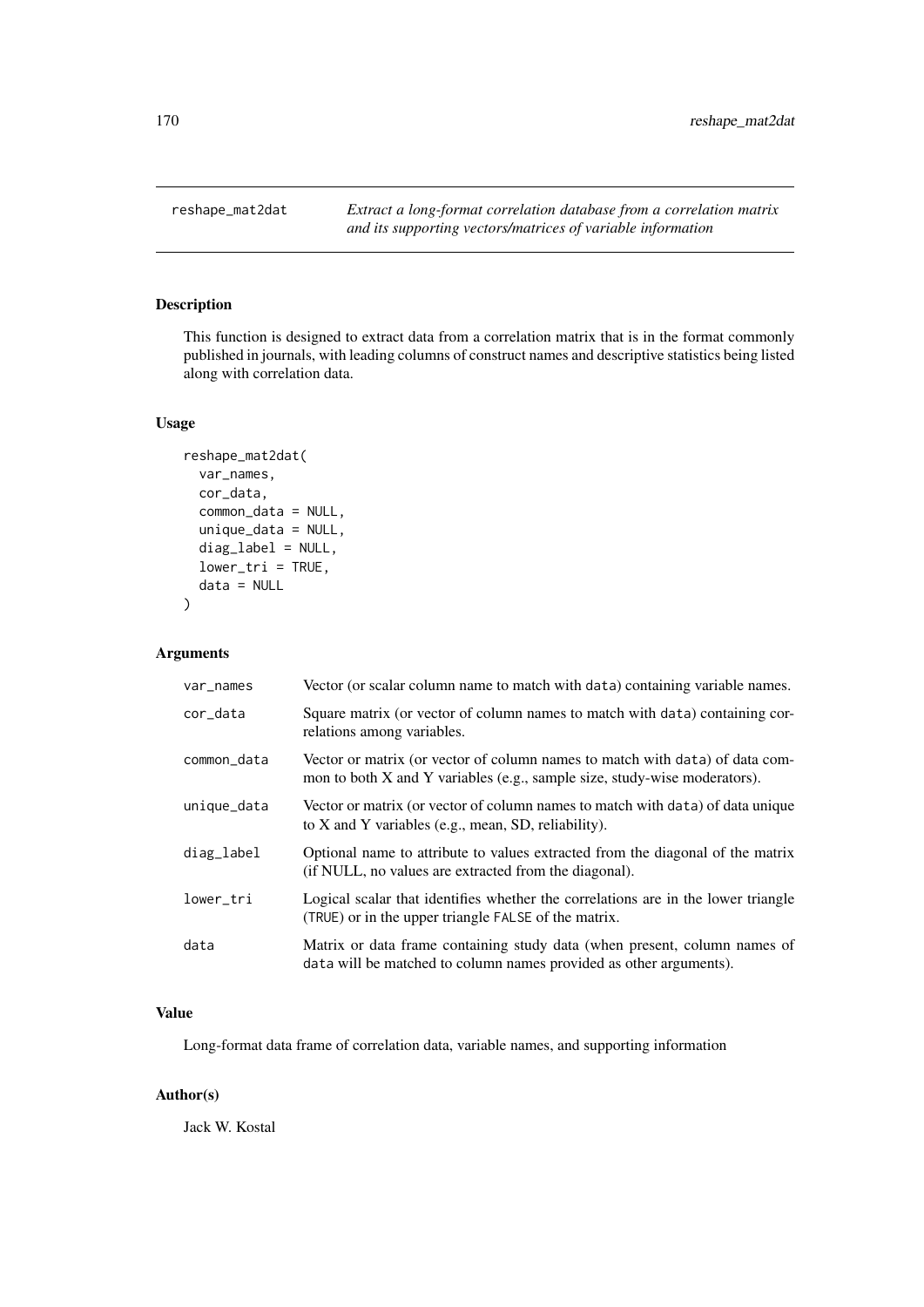## reshape\_vec2mat 171

## Examples

```
## Create a hypothetical matrix of data from a small study:
mat \leq data.frame(var_names = c("X", "Y", "Z"),
                  n = c(100, 100, 100),
                  mean = c(4, 5, 3),
                  sd = c(2.4, 2.6, 2),rel = c(.8, .7, .85),reshape_vec2mat(cov = c(.3, .4, .5)))
```
## Arguments can be provided as quoted characters or as the unquoted names of `data`'s columns: reshape\_mat2dat(var\_names = var\_names,

```
cor_data = c("Var1", "Var2", "Var3"),
common_data = "n",
unique_data = c("mean", "sd", "rel"),
data = mat)
```
## Arguments can also provided as raw vectors, matrices, or data frames, without a data argument: reshape\_mat2dat(var\_names = mat[,1],

```
cor\_data = mat[, 6:8],common_data = mat[, 2],unique_data = mat[, 3:5])
```
## If data is not null, arguments can be a mix of matrix/data frame/vector and column-name arguments  $reshape_matrix2dat(var_names = mat[, 1],$  $cor\_data = mat[, 6:8],$ common\_data = "n", unique\_data =  $c("mean", "sd", "rel")$ ,

```
reshape_vec2mat Assemble a variance-covariance matrix
```
 $data = mat)$ 

# Description

The reshape\_vec2mat function facilitates the creation of square correlation/covariance matrices from scalars or vectors of variances/covariances. It allows the user to supply a vector of covariances that make up the lower triangle of a matrix, determines the order of the matrix necessary to hold those covariances, and constructs a matrix accordingly.

# Usage

```
reshape_vec2mat(
 cov = NULL.
 var = NULL,
 order = NULL,
 var_names = NULL,
 by_{row} = FALSE,diag = FALSE
)
```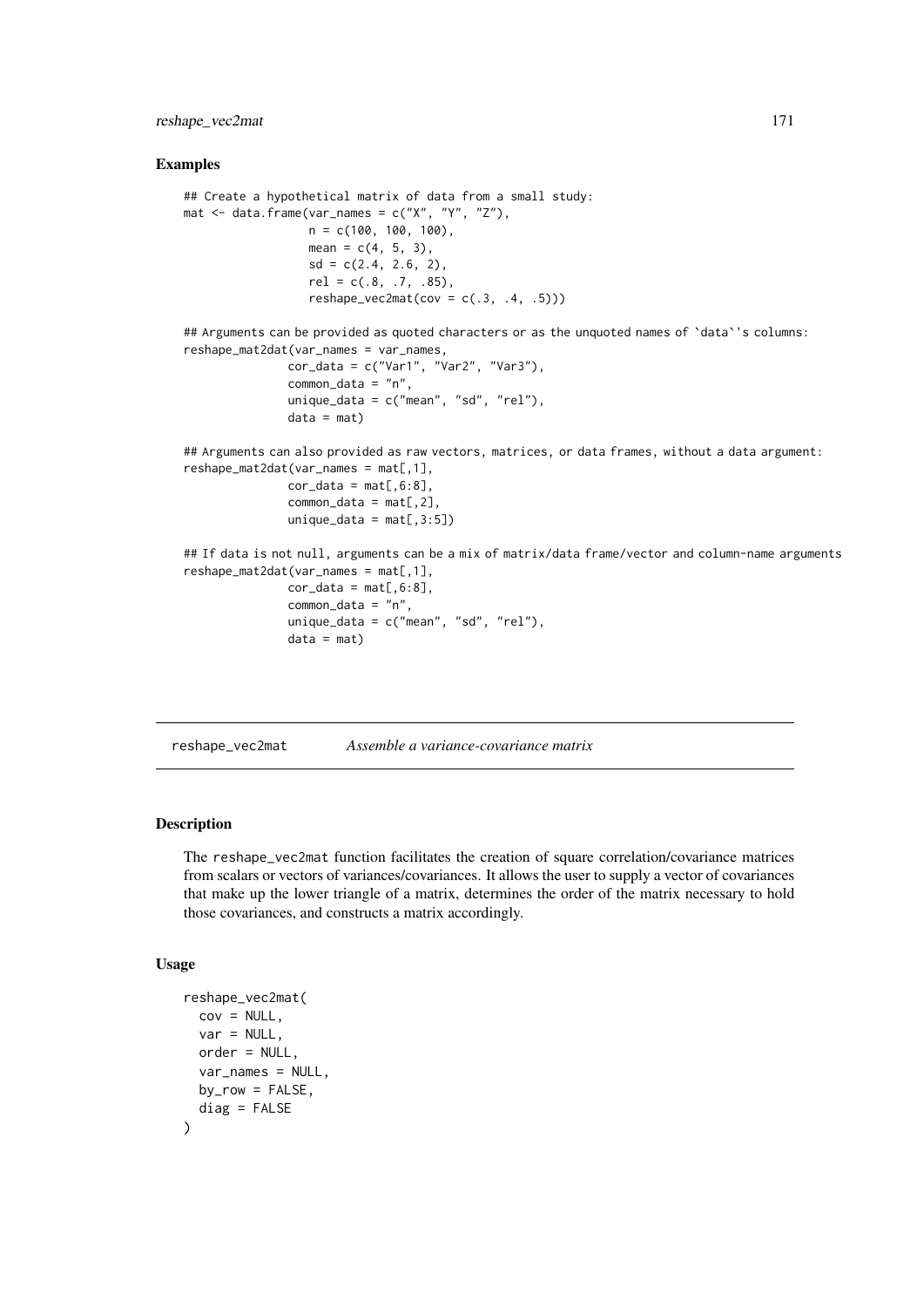## Arguments

| Scalar or vector of covariance information to include the lower-triangle positions<br>of the matrix (default value is zero). If a vector, the elements must be provided<br>in the order associated with concatenated column (by_row = FALSE; default)<br>or row (by_row = TRUE) vectors of the lower triangle of the desired matrix. If<br>variances are included in these values, set the diag argument to TRUE. |
|-------------------------------------------------------------------------------------------------------------------------------------------------------------------------------------------------------------------------------------------------------------------------------------------------------------------------------------------------------------------------------------------------------------------|
| Scalar or vector of variance information to include the diagonal positions of the<br>matrix (default value is 1).                                                                                                                                                                                                                                                                                                 |
| If cov and var are scalars, this argument determines the number of variables to<br>create in the output matrix.                                                                                                                                                                                                                                                                                                   |
| Optional vector of variable names.                                                                                                                                                                                                                                                                                                                                                                                |
| Logical scalar indicating whether cov values should fill the lower triangle by<br>row (TRUE) or by column (FALSE; default).                                                                                                                                                                                                                                                                                       |
| Logical scalar indicating whether cov values include variances (FALSE by de-<br>fault; if TRUE, the variance values supplied with the cov argument will supersede<br>the var argument).                                                                                                                                                                                                                           |
|                                                                                                                                                                                                                                                                                                                                                                                                                   |

## Value

A variance-covariance matrix

# Examples

```
## Specify the lower triangle covariances
## Can provide names for the variables
reshape\_vec2mat(cov = c(.3, .2, .4), var\_names = c("x", "y", "z"))## Specify scalar values to repeat for the covariances and variances
reshape\_vec2mat(cov = .3, var = 2, order = 3)## Give a vector of variances to create a diagonal matrix
reshape_vec2mat(var = 1:5)
## Specify order only to create identity matrix
reshape_vec2mat(order = 3)
## Specify order and scalar variance to create a scalar matrix
reshape\_vec2mat(var = 2, order = 3)## A quick way to make a 2x2 matrix for bivariate correlations
reshape_vec2mat(cov = .2)
```
reshape\_wide2long *Reshape database from wide format to long format*

## Description

This function automates the process of converting a wide-format database (i.e., a database in which intercorrelations between construct pairs define the columns, such that there are multiple columns of correlations) to a long-format database (i.e., a database with just one column of correlations). The meta-analysis functions in psychmeta work best with long-format databases, so this function can be a helpful addition to one's workflow when data are organized in a wide format.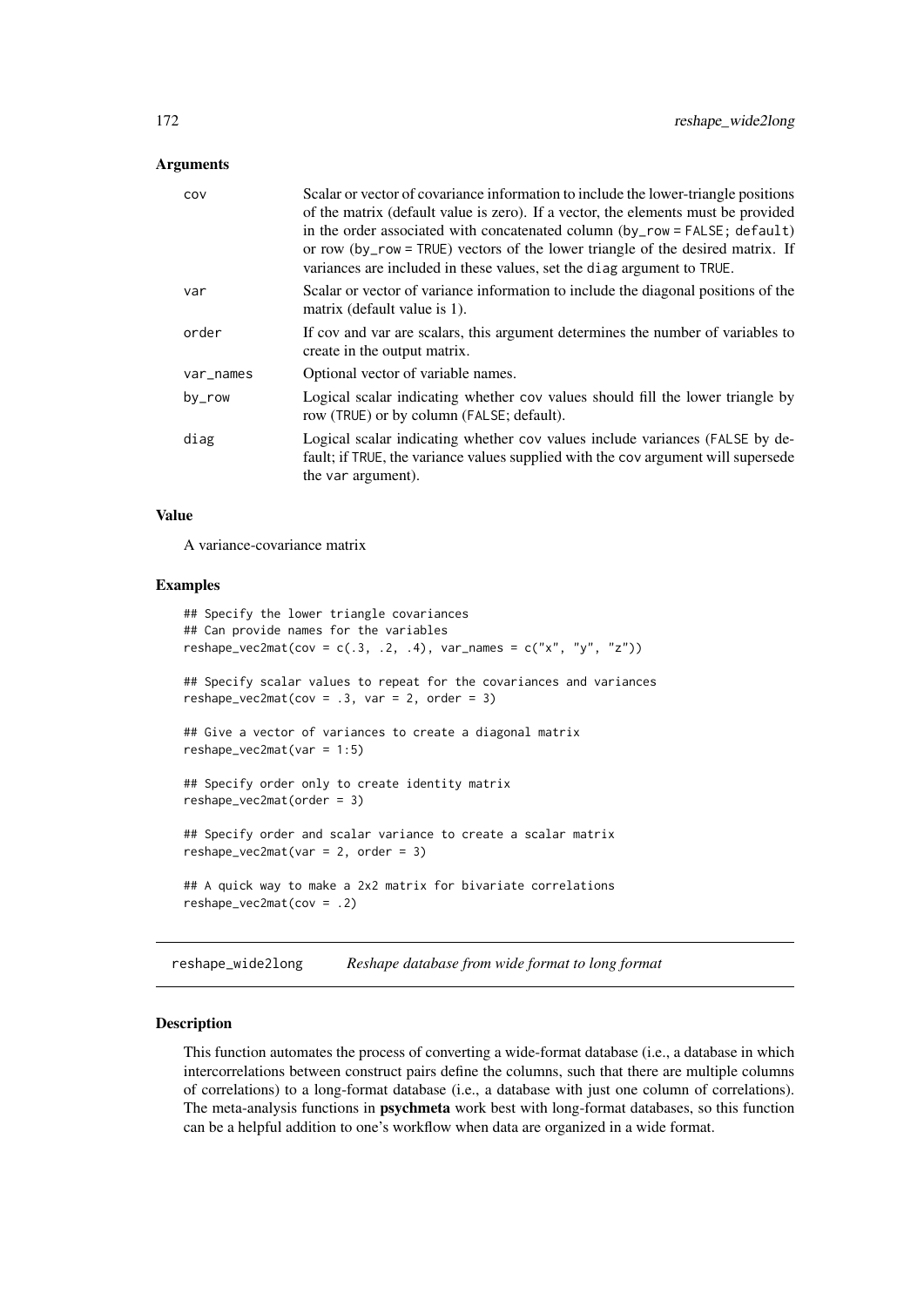## reshape\_wide2long 173

# Usage

```
reshape_wide2long(
  data,
  common_vars = NULL,
  es_design = NULL,
  n_design = NULL,
  other_design = NULL,
  es_name = "rxyi",missing_col_action = c("warn", "ignore", "stop")
)
```
## Arguments

| data               | Database of data for use in a meta-analysis in "wide" format.                                                                                                  |  |
|--------------------|----------------------------------------------------------------------------------------------------------------------------------------------------------------|--|
| common_vars        | String vector of column names relevant to all variables in data.                                                                                               |  |
| es_design          | p x p matrix containing the names of columns of intercorrelations among vari-<br>ables in the lower triangle of the matrix.                                    |  |
| n_design           | Scalar sample-size column name or a p x p matrix containing the names of<br>columns of sample sizes the lower triangle of the matrix.                          |  |
| other_design       | A matrix with variable names on the rows and names of long-format variables to<br>create on the columns. Elements of this matrix must be column names of data. |  |
| es_name            | Name of the effect size represented in data.                                                                                                                   |  |
| missing_col_action |                                                                                                                                                                |  |
|                    | Character scalar indicating how missing columns should be handled. Options                                                                                     |  |
|                    | are: "warn", "ignore", and "stop"                                                                                                                              |  |

# Value

A long-format database

# Examples

```
n_{\text{params}} = c(\text{mean} = 150, \text{ sd} = 20)rho_{params} \leftarrow list(c(.1, .3, .5),c(mean = .3, sd = .05),
                   rbind(value = c(.1, .3, .5), weight = c(1, 2, 1)))rel\_params = list(c(.7, .8, .9),c(mean = .8, sd = .05),
                  rbind(value = c(.7, .8, .9), weight = c(1, 2, 1)))sr_params = c(list(1, 1, c(.5, .7)))sr\_composite\_params = list(1, c(.5, .6, .7))wt_params = list(list(c(1, 2, 3),c(mean = 2, sd = .25),
                       rbind(value = c(1, 2, 3), weight = c(1, 2, 1))),list(c(1, 2, 3),
                       c(mean = 2, sd = .25),
                       rbind(value = c(1, 2, 3), weight = c(1, 2, 1))))## Simulate with wide format
## Not run:
data \le simulate_r_database(k = 10, n_params = n_params, rho_params = rho_params,
                          rel_params = rel_params, sr_params = sr_params,
                        sr_composite_params = sr_composite_params, wt_params = wt_params,
```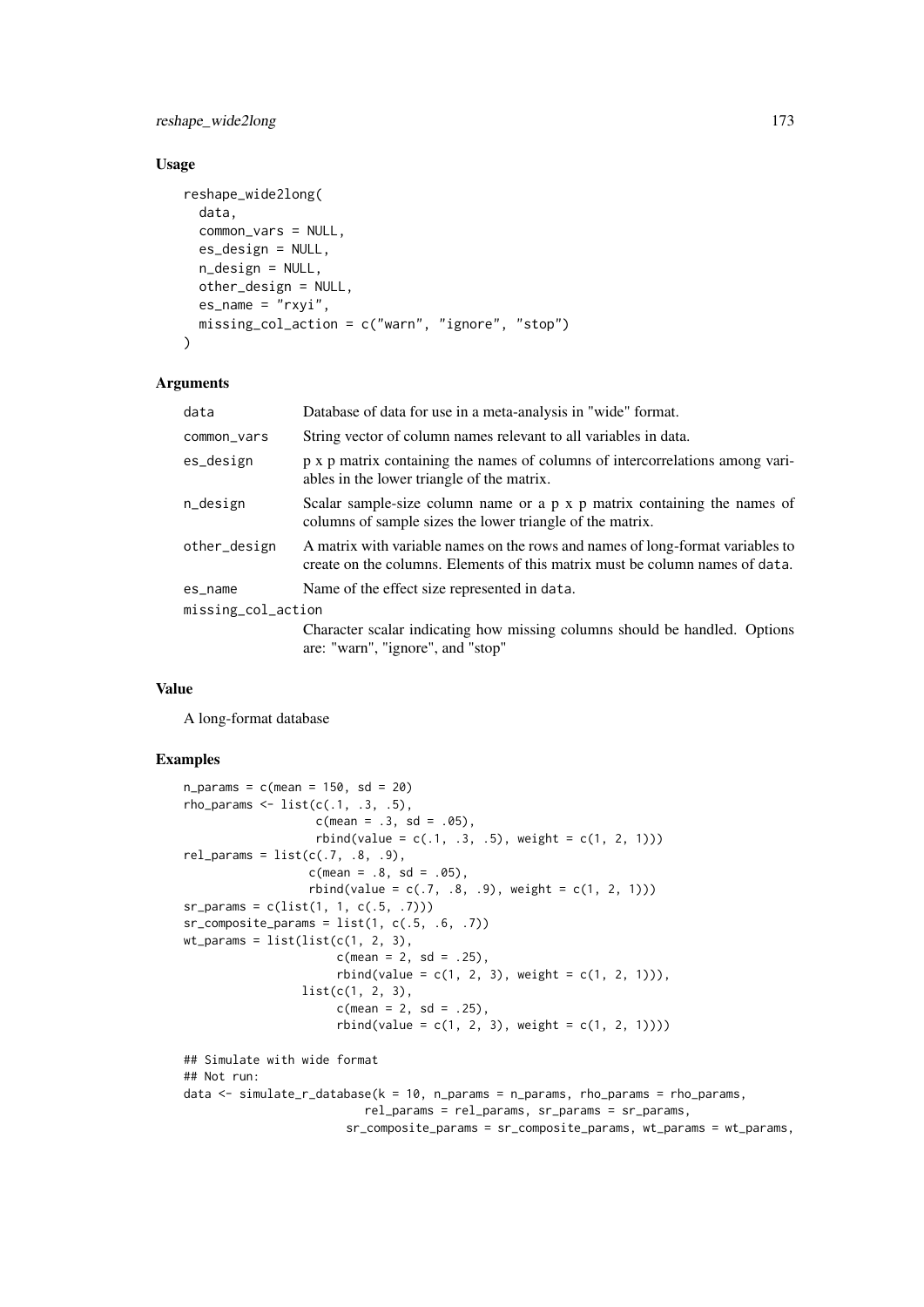```
var_names = c("X", "Y", "Z"), format = "wide")$statistics
## End(Not run)
## Define values to abstract from the data object
common_vars <- "sample_id"
es_design <- matrix(NA, 3, 3)
var_names <- c("X", "Y", "Z")
es_design[lower.tri(es_design)] <- c("rxyi_X_Y", "rxyi_X_Z", "rxyi_Y_Z")
rownames(es_design) <- colnames(es_design) <- var_names
n_design <- "ni"
other_design <- cbind(rxxi = paste0("parallel_rxxi_", var_names),
                      ux_local = paste0("ux_local_", var_names),
                      ux_external = paste0("ux_external_", var_names))
rownames(other_design) <- var_names
## Reshape the data to "long" format
reshape_wide2long(data = data, common_vars = common_vars, es_design = es_design,
                           n_design = n_design, other_design = other_design)
```
sensitivity *Sensitivity analyses for meta-analyses*

#### Description

Wrapper function to compute bootstrap analyses, leave-one-out analyses, and cumulative metaanalyses. This function helps researchers to examine the stability/fragility of their meta-analytic results with bootstrapping and leave-one-out analyses, as well as detect initial evidence of publication bias with cumulative meta-analyses.

## Usage

```
sensitivity(
  ma_obj,
  leave1out = TRUE,
  bootstrap = TRUE,
  cumulative = TRUE,
  sort_method = c("weight", "n", "inv_var"),
  boot<sub>-iter</sub> = 1000,
  boot\_conf\_level = 0.95,
  boot_ci_type = c("bca", "norm", "basic", "stud", "perc"),
  ...
)
sensitivity_bootstrap(
  ma_obj,
  boot<sub>-iter</sub> = 1000,
  boot_conf_level = 0.95,
  boot_ci_type = c("bca", "norm", "basic", "stud", "perc"),
  ...
)
```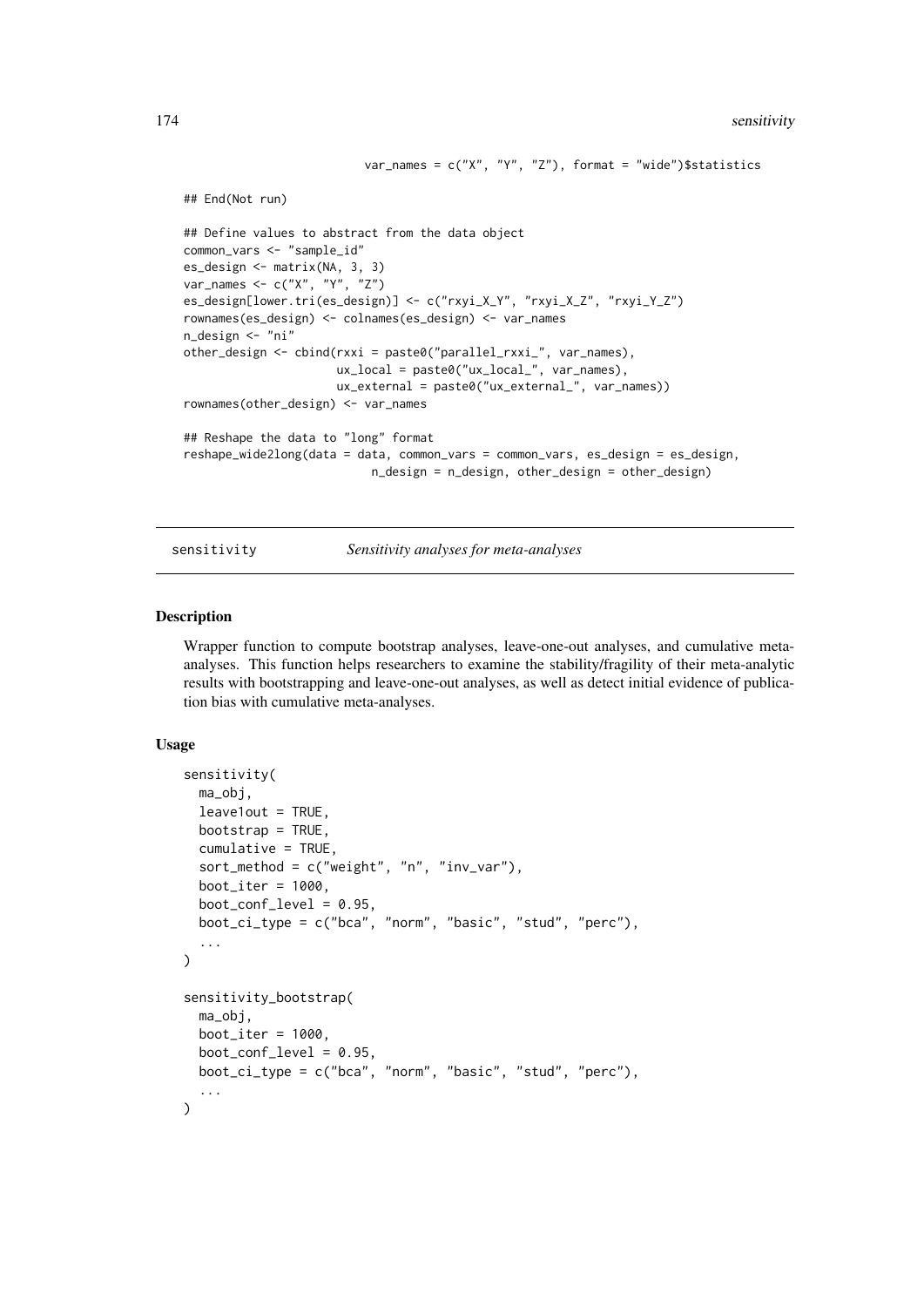#### sensitivity that the contract of the contract of the contract of the contract of the contract of the contract of the contract of the contract of the contract of the contract of the contract of the contract of the contract

```
sensitivity_cumulative(ma_obj, sort_method = c("weight", "n", "inv_var"), ...)
```

```
sensitivity_leave1out(ma_obj, ...)
```
## Arguments

| ma_obj          | Meta-analysis object.                                                                                                                                                                                                                                                                                                                             |
|-----------------|---------------------------------------------------------------------------------------------------------------------------------------------------------------------------------------------------------------------------------------------------------------------------------------------------------------------------------------------------|
| leave1out       | Logical scalar determining whether to compute leave-one-out analyses (TRUE)<br>or not (FALSE).                                                                                                                                                                                                                                                    |
| bootstrap       | Logical scalar determining whether bootstrapping is to be performed (TRUE) or<br>not (FALSE).                                                                                                                                                                                                                                                     |
| cumulative      | Logical scalar determining whether a cumulative meta-analysis is to be com-<br>puted (TRUE) or not (FALSE).                                                                                                                                                                                                                                       |
| sort_method     | Method to sort samples in the cumulative meta-analysis. Options are "weight"<br>to sort by weight (default), "n" to sort by sample size, and "inv_var" to sort by<br>inverse variance.                                                                                                                                                            |
| boot_iter       | Number of bootstrap iterations to be computed.                                                                                                                                                                                                                                                                                                    |
| boot_conf_level |                                                                                                                                                                                                                                                                                                                                                   |
|                 | Width of confidence intervals to be constructed for all bootstrapped statistics.                                                                                                                                                                                                                                                                  |
| boot_ci_type    | Type of bootstrapped confidence interval. Options are "bca", "norm", "basic",<br>"stud", and "perc" (these are "type" options from the boot::boot.ci function).<br>Default is "bca". Note: If you have too few iterations, the "bca" method will<br>not work and you will need to either increase the iterations or choose a different<br>method. |
| $\cdots$        | Additional arguments.                                                                                                                                                                                                                                                                                                                             |

#### Value

An updated meta-analysis object with sensitivity analyses added.

- When bootstrapping is performed, the bootstrap section of the follow\_up\_analyses section of the updated ma\_obj returned by this function will contain both a matrix summarizing the mean, variance, and confidence intervals of the bootstrapped samples and a table of metaanalytic results from all bootstrapped samples.
- When leave-one-out analyses are performed, the ma\_obj will acquire a list of leave-one-out results in its follow\_up\_analyses section that contains a table of all leave-one-out metaanalyses along with plots of the mean and residual variance of the effect sizes in the metaanalyses.
- When cumulative meta-analysis is performed, the ma\_obj will acquire a list of cumulative meta-analysis results in its follow\_up\_analyses section that contains a table of all metaanalyses computed along with plots of the mean and residual variance of the effect sizes in the meta-analyses, sorted by the order in which studies were added to the meta-analysis.

## Examples

```
## Not run:
## Run a meta-analysis using simulated correlation data:
ma_obj \leftarrow ma_r_ic(rxyi = rxyi, n = n, rxx = rxxi, ryy = ryyi, ux = ux,correct\_rr_y = FALSE, data = data_r\_uvirma_obj <- ma_r_ad(ma_obj, correct_rr_y = FALSE)
```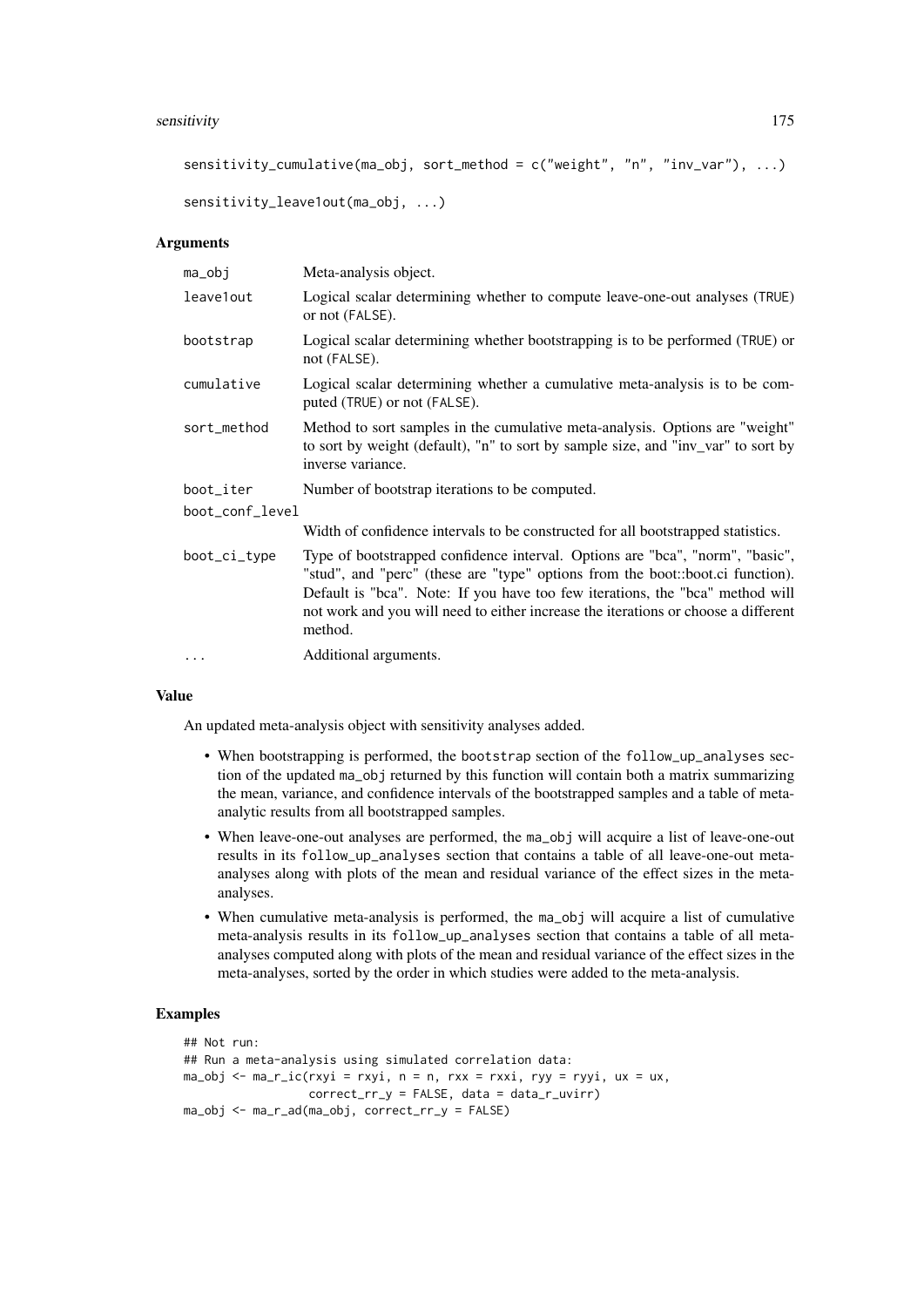```
## Pass the meta-analysis object to the sensitivity() function:
ma_obj \leq - sensitivity(ma_obj = ma_obj, boot_iter = 10,
                      boot_c_i_type = "norm", sort_method = "inv_var")## Examine the tables and plots produced for the IC meta-analysis:
ma_obj$bootstrap[[1]]$barebones
ma_obj$bootstrap[[1]]$individual_correction$true_score
ma_obj$leave1out[[1]]$individual_correction$true_score
ma_obj$cumulative[[1]]$individual_correction$true_score
## Examine the tables and plots produced for the AD meta-analysis:
ma_obj$bootstrap[[1]]$artifact_distribution$true_score
ma_obj$leave1out[[1]]$artifact_distribution$true_score
ma_obj$cumulative[[1]]$artifact_distribution$true_score
## Run a meta-analysis using simulated d-value data:
ma_obj \leq ma_d_ic(d = d, n1 = n1, n2 = n2, ryy = ryyi,data = filter(data_d_meas_multi, construct == "Y"))
ma_obj <- ma_d_ad(ma_obj)
## Pass the meta-analysis object to the sensitivity() function:
ma_obj \leq sensitivity(ma_obj = ma_obj, boot_iter = 10,
                      boot\_cij\_type = "norm", sort\_method = "inv\_var")## Examine the tables and plots produced for the IC meta-analysis:
ma_obj$bootstrap[[1]]$barebones
ma_obj$bootstrap[[1]]$individual_correction$latentGroup_latentY
ma_obj$leave1out[[1]]$individual_correction$latentGroup_latentY
ma_obj$cumulative[[1]]$individual_correction$latentGroup_latentY
## Examine the tables and plots produced for the AD meta-analysis:
ma_obj$bootstrap[[1]]$artifact_distribution$latentGroup_latentY
ma_obj$leave1out[[1]]$artifact_distribution$latentGroup_latentY
ma_obj$cumulative[[1]]$artifact_distribution$latentGroup_latentY
## End(Not run)
```
simulate\_alpha *Generate a vector of simulated sample alpha coefficients*

## Description

This function generates inter-item covariance matrices from a population matrix and computes a coefficient alpha reliability estimate for each matrix.

#### Usage

```
simulate_alpha(
  item_mat = NULL,
  alpha = NULL,k_items = NULL,
 n_cases,
  k_samples,
```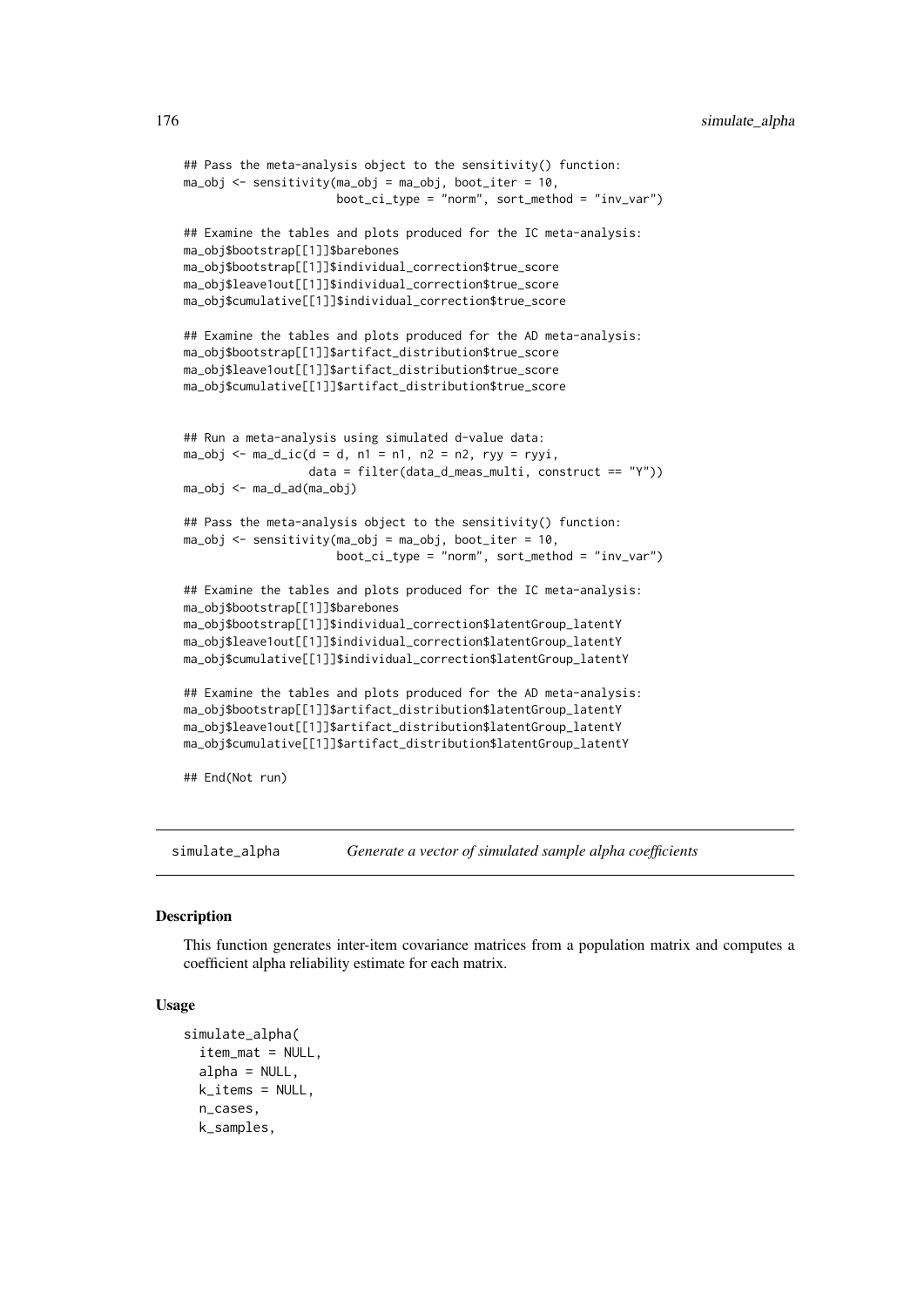standarized = FALSE  $\lambda$ 

## Arguments

| item_mat    | Item correlation/covariance matrix. If item_mat is not supplied, the user must<br>supply both alpha and k_items. If item_mat is NULL, the program will assume<br>that all item intercorrelations are equal. |
|-------------|-------------------------------------------------------------------------------------------------------------------------------------------------------------------------------------------------------------|
| alpha       | Population alpha value. Must be supplied if item_mat is NULL.                                                                                                                                               |
| k_items     | Number of items on the test to be simulated. Must be supplied if item_mat is<br>NULL.                                                                                                                       |
| n_cases     | Number of cases to simulate in sampling distribution of alpha.                                                                                                                                              |
| k_samples   | Number of samples to simulate.                                                                                                                                                                              |
| standarized | Should alpha be computed from correlation matrices (TRUE) or unstandardized<br>covariance matrices (FALSE)?                                                                                                 |

## Value

A vector of simulated sample alpha coefficients

## Examples

```
## Define a hypothetical matrix:
item_mat <- reshape\_vec2mat(cov = .3, order = 12)## Simulations of unstandardized alphas
set.seed(100)
simulate_alpha(item_mat = item_mat, n_cases = 50, k_samples = 10, standarized = FALSE)
set.seed(100)
simulate_alpha(alpha = mean(item_mat[lower.tri(item_mat)]) / mean(item_mat),
k_items = ncol(item_mat), n_cases = 50, k_samples = 10, standarized = FALSE)
## Simulations of standardized alphas
set.seed(100)
simulate_alpha(item_mat = item_mat, n_cases = 50, k_samples = 10, standarized = TRUE)
set.seed(100)
simulate_alpha(alpha = mean(item_mat[lower.tri(item_mat)]) / mean(item_mat),
k_items = ncol(item_mat), n_cases = 50, k_samples = 10, standarized = TRUE)
```
<span id="page-176-0"></span>simulate\_d\_database *Simulate d value databases of primary studies*

# Description

The simulate\_d\_database function generates databases of psychometric d value data from samplesize parameters, correlation parameters, mean parameters, standard deviation parameters, reliability parameters, and selection-ratio parameters. The output database can be provided in a long format. If composite variables are to be formed, parameters can also be defined for the weights used to form the composites as well as the selection ratios applied to the composites. This function will return a database of statistics as well as a database of parameters - the parameter database contains the actual study parameters for each simulated sample (without sampleing error) to allow comparisons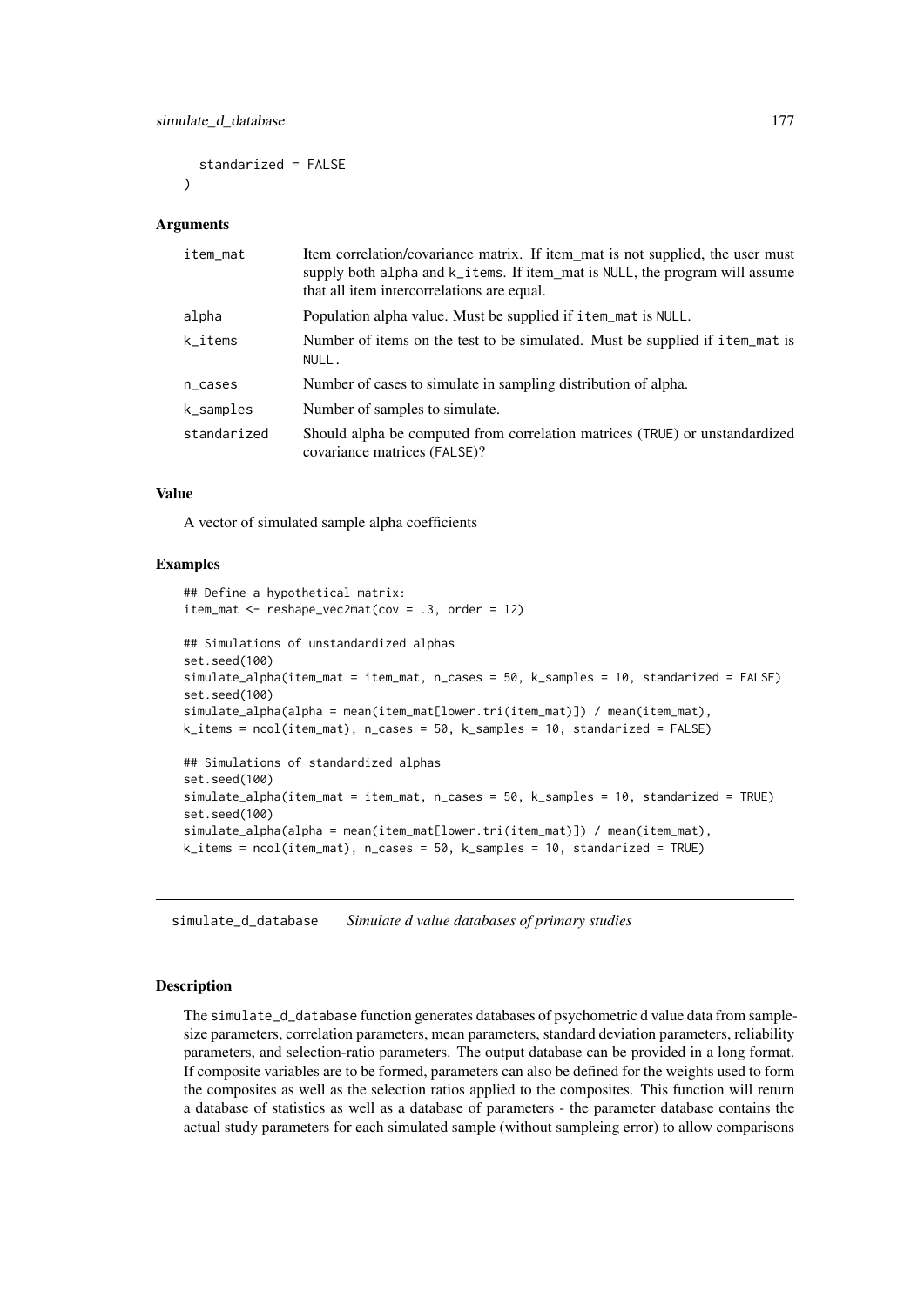between meta-analytic results computed from the statistics and the actual means and variances of parameters. The [merge\\_simdat\\_d](#page-152-0) function can be used to merge multiple simulated databases and the [sparsify\\_simdat\\_d](#page-187-0) function can be used to randomly delete artifact information (a procedure commonly done in simulations of artifact-distribution methods).

# Usage

```
simulate_d_database(
  k,
  n_params,
  rho_params,
  mu\_params = NULL,sigma_params = 1,
  rel_params = 1,
  sr\_params = 1,
  k_items_params = 1,
  wt_params = NULL,
  allow_neg_wt = FALSE,
  sr_composite_params = NULL,
  group_names = NULL,
  var_names = NULL,
  composite_names = NULL,
  diffs as obs = FALSE.
  show_applicant = FALSE,
  keep\_vars = NULL,decimals = 2,max\_iter = 100,
  ...
)
```
# Arguments

| k            | Number of studies to simulate.                                                                                                                                                                                                                                                                                                                                                                                    |
|--------------|-------------------------------------------------------------------------------------------------------------------------------------------------------------------------------------------------------------------------------------------------------------------------------------------------------------------------------------------------------------------------------------------------------------------|
| n_params     | List of parameter distributions (or data-generation function; see details) for sub-<br>group sample sizes.                                                                                                                                                                                                                                                                                                        |
| rho_params   | List containing a list of parameter distributions (or data-generation functions;<br>see details) for correlations for each simulated group. If simulating data from a<br>single fixed population matrix in each group, supply a list of those matrices for<br>this argument (if the diagonals contains non-unity values and 'sigma_params'<br>argument is not specified, those values will be used as variances). |
| mu_params    | List containing a list of parameter distributions (or data-generation functions;<br>see details) for means for each simulated group. If NULL, all means will be set<br>to zero.                                                                                                                                                                                                                                   |
| sigma_params | List containing a list of parameter distributions (or data-generation functions;<br>see details) for standard deviations for each simulated group. If NULL, all stan-<br>dard deviations will be set to unity.                                                                                                                                                                                                    |
| rel_params   | List containing a list of parameter distributions (or data-generation functions;<br>see details) for reliabilities for each simulated group. If NULL, all reliabilities<br>will be set to unity.                                                                                                                                                                                                                  |
| sr_params    | List of parameter distributions (or data-generation functions; see details) for<br>selection ratios. If NULL, all selection ratios will be set to unity.                                                                                                                                                                                                                                                          |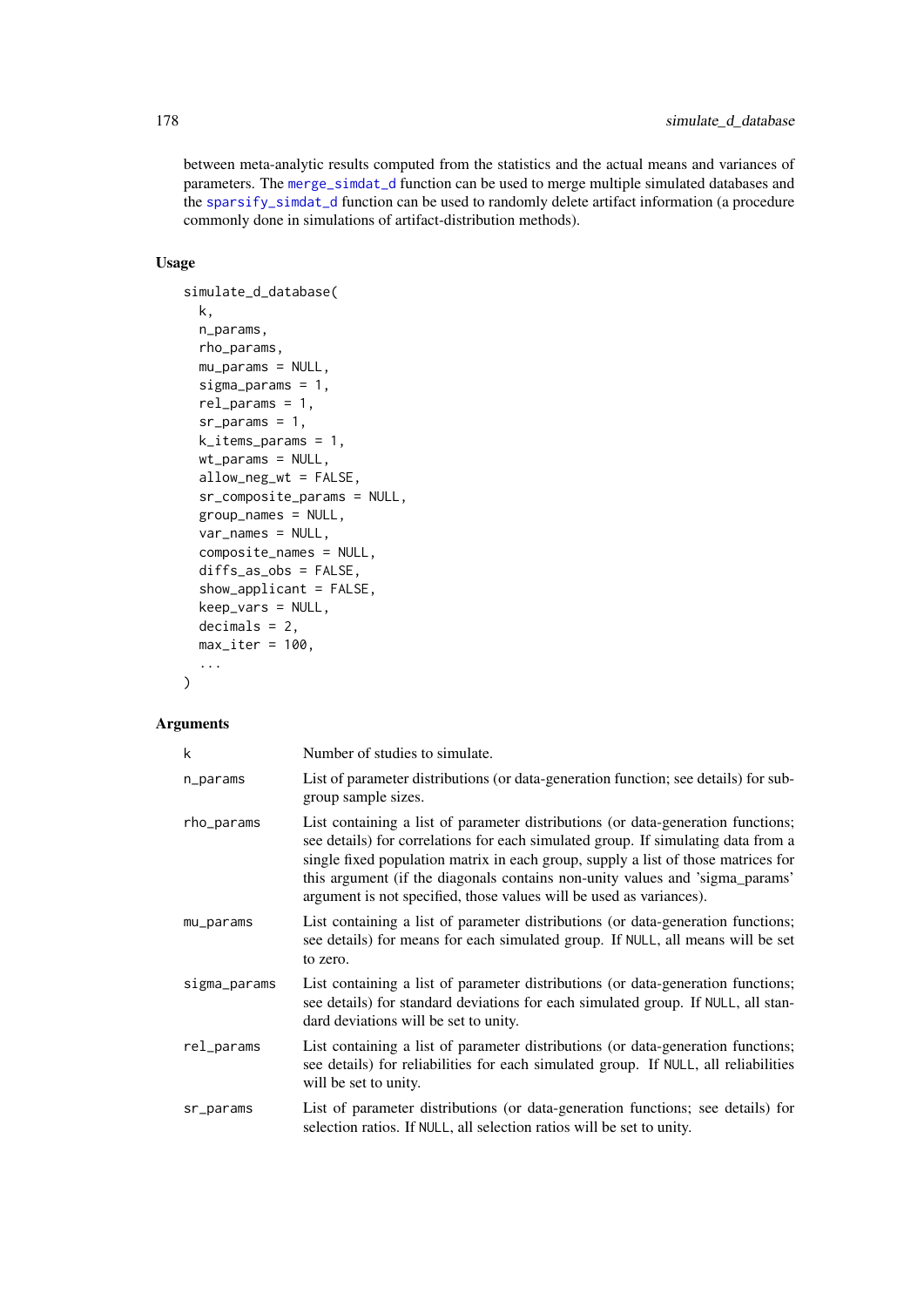|                     | k_items_params List of parameter distributions (or data-generation functions; see details) for the<br>number of test items comprising each of the variables to be simulated (all are<br>single-item variables by default).                                                                                     |
|---------------------|----------------------------------------------------------------------------------------------------------------------------------------------------------------------------------------------------------------------------------------------------------------------------------------------------------------|
| wt_params           | List of parameter distributions (or data-generation functions; see details) to cre-<br>ate weights for use in forming composites. If multiple composites are formed,<br>the list should be a list of lists, with the general format: list(comp1_params =<br>$list(params), comp2params = list(params), etc.).$ |
| allow_neg_wt        | Logical scalar that determines whether negative weights should be allowed (TRUE)<br>or not (FALSE).                                                                                                                                                                                                            |
| sr_composite_params |                                                                                                                                                                                                                                                                                                                |
|                     | Parameter distributions (or data-generation functions; see details) for composite<br>selection ratios.                                                                                                                                                                                                         |
| group_names         | Optional vector of group names.                                                                                                                                                                                                                                                                                |
| var_names           | Optional vector of variable names for all non-composite variables.                                                                                                                                                                                                                                             |
| composite_names     |                                                                                                                                                                                                                                                                                                                |
|                     | Optional vector of names for composite variables.                                                                                                                                                                                                                                                              |
| diffs_as_obs        | Logical scalar that determines whether standard deviation parameters represent<br>standard deviations of observed scores (TRUE) or of true scores (FALSE; default).                                                                                                                                            |
| show_applicant      | Should applicant data be shown for sample statistics (TRUE) or suppressed (FALSE)?                                                                                                                                                                                                                             |
| keep_vars           | Optional vector of variable names to be extracted from the simulation and re-<br>turned in the output object. All variables are returned by default. Use this argu-<br>ment when only some variables are of interest and others are generated solely to<br>serve as selection variables.                       |
| decimals            | Number of decimals to which statistical results (not parameters) should be rounded.<br>Rounding to 2 decimal places best captures the precision of data available from<br>published primary research.                                                                                                          |
| max_iter            | Maximum number of iterations to allow in the parameter selection process be-<br>fore terminating with convergence failure. Must be finite.                                                                                                                                                                     |
| .                   | Additional arguments.                                                                                                                                                                                                                                                                                          |

# Details

Values supplied as any argument with the suffix "params" can take any of three forms (see Examples for a demonstration of usage):

- A vector of values from which study parameters should be sampled.
- A vector containing a mean with a variance or standard deviation. These values must be named "mean," "var," and "sd", respectively, for the program to recognize which value is which.
- A matrix containing a row of values (this row must be named "values") from which study parameters should be sampled and a row of weights (this row must be labeled 'weights') associated with the values to be sampled.
- A matrix containing a column of values (this column must be named "values") from which study parameters should be sampled and a column of weights (this column must be labeled 'weights') associated with the values to be sampled.
- A function that is configured to generate data using only one argument that defines the number of cases to generate, e.g.,  $fun(n = 10)$ .

# Value

A database of simulated primary studies' statistics and analytically determined parameter values.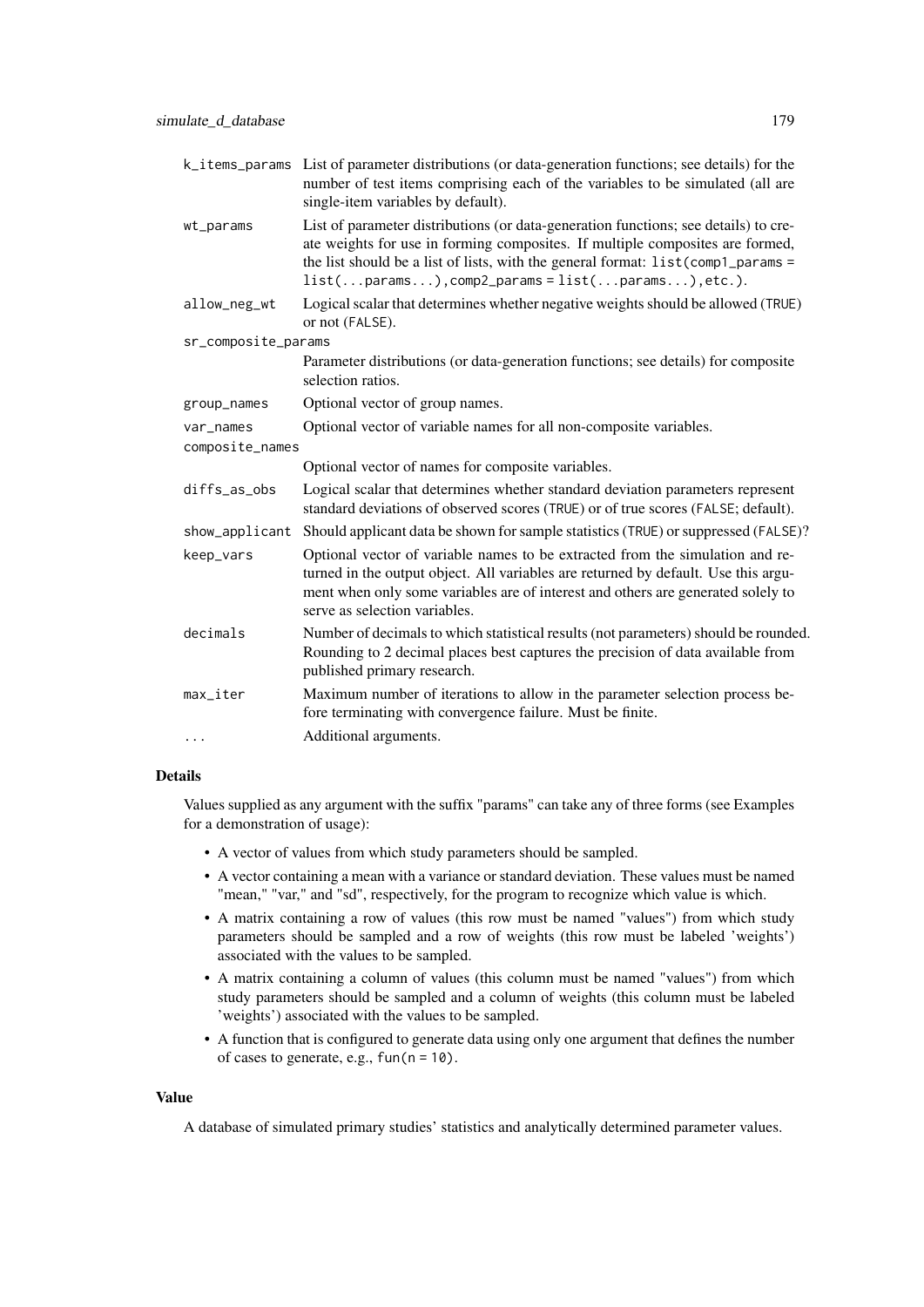## Examples

```
if (requireNamespace("nor1mix", quietly = TRUE)) {
  ## Define sample sizes, means, and other parameters for each of two groups:
  n_{\text{params}} \leftarrow \text{list}(c(\text{mean} = 200, \text{ sd} = 20),c(mean = 100, sd = 20)rho_{params} \leftarrow list(list(c(.3, .4, .5)),list(c(.3, .4, .5)))
  mu_params <- list(list(c(mean = .5, sd = .5), c(-.5, 0, .5)),
                      list(c(mean = 0, sd = .5), c(-.2, 0, .2)))sigma_params <- list(list(1, 1),
                         list(1, 1))
  rel_params <- list(list(.8, .8),
                       list(.8, .8))
  sr_arams \leftarrow list(1, .5)simulate_d_database(k = 5, n_params = n_params, rho_params = rho_params,mu_params = mu_params, sigma_params = sigma_params,
                        rel_params = rel_params, sr_params = sr_params,
                        k<sub>-</sub>items = c(4, 4),
                        group_names = NULL, var_names = c("y1", "y2"),
                        show_applicant = TRUE, keep_vars = c("y1", "y2"), decimals = 2)
}
```
simulate\_d\_sample *Simulate a sample of psychometric d value data with measurement error, direct range restriction, and/or indirect range restriction*

## Description

This function generates a simulated psychometric sample consisting of any number of groups and computes the *d* values that result after introducing measurement error and/or range restriction.

### Usage

```
simulate_d_sample(
  n_vec,
  rho_mat_list,
  mu_mat,
  sigma_mat = 1,
  rel\_mat = 1,
  sr_{\text{v}ee = 1,
  k<sup>-</sup>items<sub>-</sub>vec = 1,
  wt_mat = NULL,
  sr_composites = NULL,
  group_names = NULL,
  var_names = NULL,
  composite_names = NULL,
  diffs_as_obs = FALSE
)
```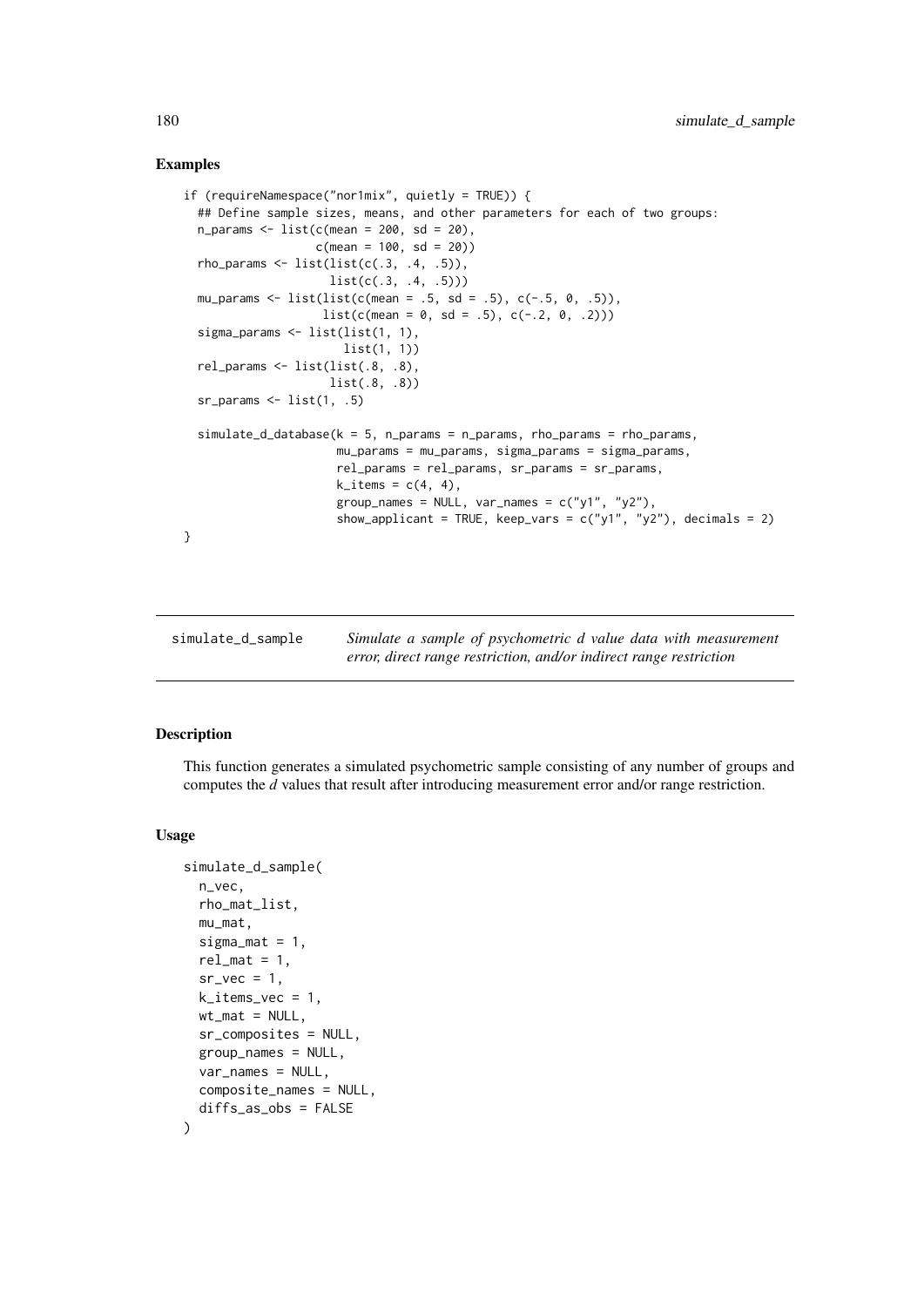| n_vec           | Vector of sample sizes (or a vector of proportions, if parameters are to be esti-<br>mated).                                                                                        |
|-----------------|-------------------------------------------------------------------------------------------------------------------------------------------------------------------------------------|
| rho_mat_list    | List of true-score correlation matrices.                                                                                                                                            |
| mu_mat          | Matrix of mean parameters, with groups on the rows and variables on the columns.                                                                                                    |
| sigma_mat       | Matrix of standard-deviation parameters, with groups on the rows and variables<br>on the columns.                                                                                   |
| rel_mat         | Matrix of reliability parameters, with groups on the rows and variables on the<br>columns.                                                                                          |
| sr_vec          | Vector of selection ratios.                                                                                                                                                         |
| k_items_vec     | Number of test items comprising each of the variables to be simulated (all are<br>single-item variables by default).                                                                |
| wt_mat          | Optional matrix of weights to use in forming a composite of the variables in<br>rho_mat. Matrix should have as many rows (or vector elements) as there are<br>variables in rho_mat. |
| sr_composites   | Optional vector selection ratios for composite variables. If not NULL, sr_composites<br>must have as many elements as there are columns in wt_mat.                                  |
| group_names     | Optional vector of group names.                                                                                                                                                     |
| var_names       | Optional vector of variable names.                                                                                                                                                  |
| composite_names |                                                                                                                                                                                     |
|                 | Optional vector of names for composite variables.                                                                                                                                   |
| diffs_as_obs    | Logical scalar that determines whether standard deviation parameters represent<br>standard deviations of observed scores (TRUE) or of true scores (FALSE; default).                 |

## Value

A sample of simulated mean differences.

# Examples

```
## Simulate statistics by providing integers as "n_vec":
simulate_d_sample(n_vec = c(200, 100), rho_mat_list = list(reshape_vec2mat(.5),
                                                            reshape_vec2mat(.4)),
                 mu_mat = rbind(c(1, .5), c(0, 0)), sigma_mat = rbind(c(1, 1), c(1, 1)),
                  rel_matrix = rbind(c(.8, .7), c(.7, .7)), sr\_vec = c(1, .5),group_names = c("A", "B"))
## Simulate parameters by providing proportions as "n_vec":
simulate_d\_sample(n\_vec = c(2/3, 1/3), rho\_mat\_list = list(reshape\_vec2mat(.5)),reshape_vec2mat(.4)),
                 mu_mat = rbind(c(1, .5), c(0, 0)), sigma_mat = rbind(c(1, 1), c(1, 1)),
```

```
rel_mat = rbind(c(.8, .7), c(.7, .7)), sr\_vec = c(1, .5),
group_names = c("A", "B")
```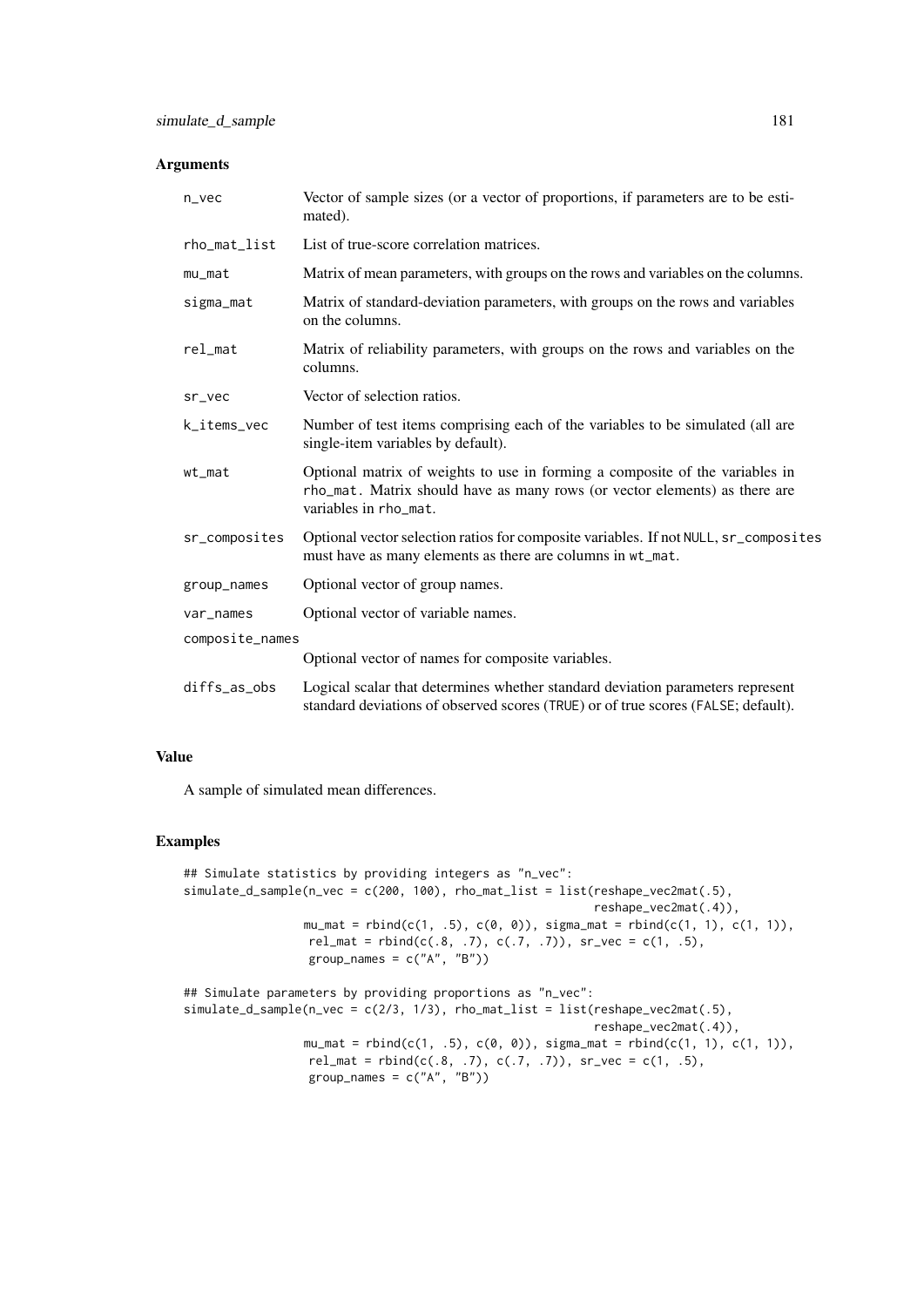<span id="page-181-0"></span>

# Description

This function generates simulated sample matrices based on a population matrix and a sample size. It uses the Wishart distribution (i.e., the multivariate  $\chi^2$  distribution) to obtain data, rescales the data into the input metric, and can be standardized into a correlation matrix by setting as\_cor to TRUE. The function can produce a list of matrices for any number of samples.

## Usage

simulate\_matrix(sigma, n, k = 1, as\_cor = FALSE)

#### Arguments

| sigma  | Population covariance matrix. May be standardized or unstandardized.            |
|--------|---------------------------------------------------------------------------------|
| n      | Sample size for simulated sample matrices.                                      |
| k      | Number of sample matrices to generate.                                          |
| as_cor | Should the simulated matrices be standardized (TRUE) or unstandardized (FALSE)? |

# Value

A list of simulated sample matrices.

## Examples

```
## Define a hypothetical matrix:
sigma <- reshape_vec2mat(cov = .4, order = 5)
## Simualte a list of unstandardized covariance matrices:
simulate_matrix(sigma = sigma, n = 50, k = 10, as_cor = FALSE)
## Simualte a list of correlation matrices:
simulate_matrix(sigma = sigma, n = 50, k = 10, as_cor = TRUE)
```

| simulate_psych |         | Simulate Monte Carlo psychometric data (observed, true, and error |  |  |  |
|----------------|---------|-------------------------------------------------------------------|--|--|--|
|                | scores) |                                                                   |  |  |  |

# Description

Simulate Monte Carlo psychometric data (observed, true, and error scores)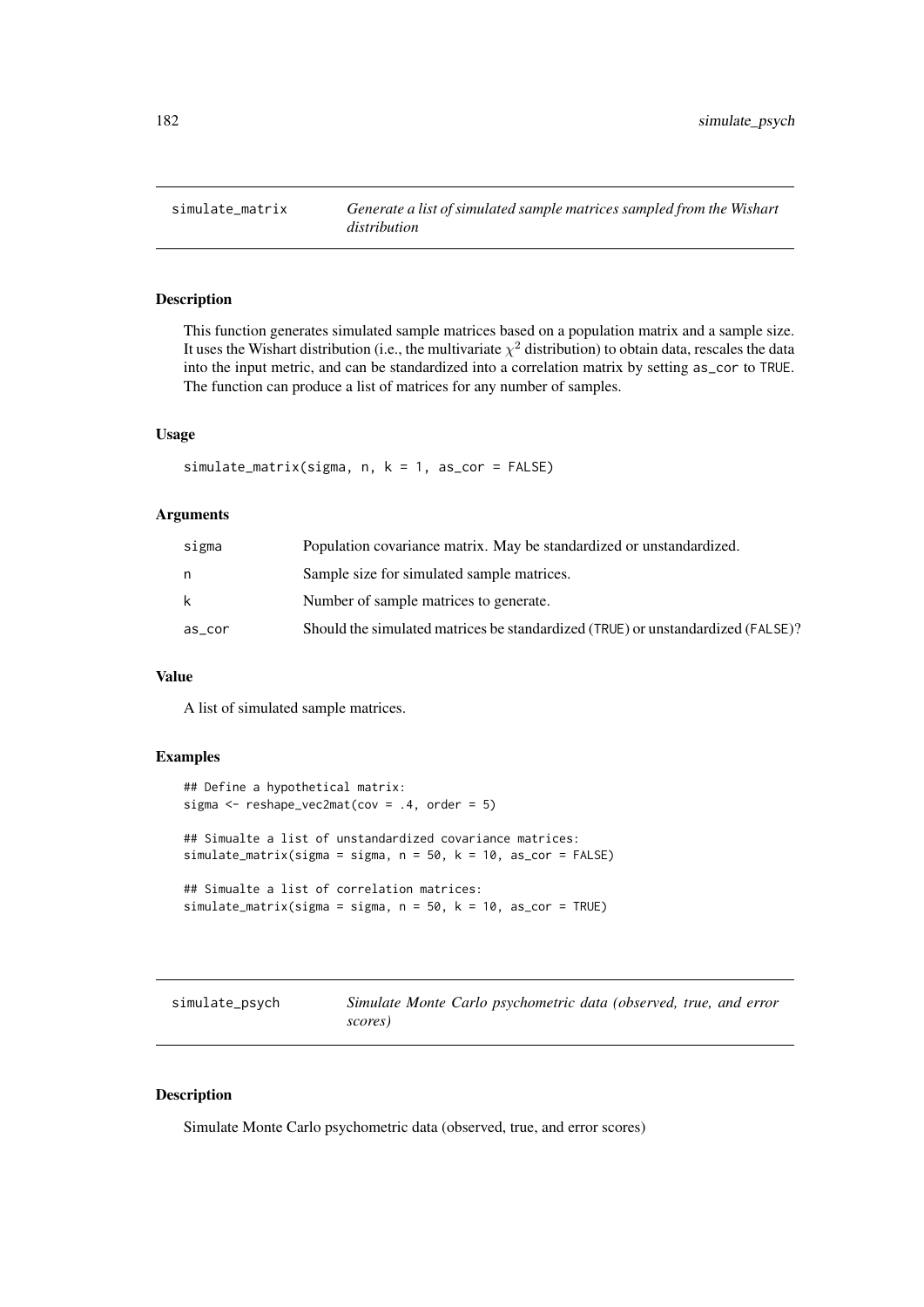## simulate\_psych 183

## Usage

```
simulate_psych(
  n,
  rho_mat,
  mu_vec = rep(0, ncol(rho_mat)),
  sigma\_vec = rep(1, ncol(rho\_mat)),rel\_vec = rep(1, ncol(rho_matrix)),sr\_vec = rep(1, ncol(rho_matrix)),
  k_items_vec = rep(1, ncol(rho_mat)),
  wt\_mat = NULL,sr_composites = NULL,
  var_names = NULL,
  composite_names = NULL
\lambda
```
## Arguments

| n               | Number of cases to simulate before performing selection.                                                                                                                            |
|-----------------|-------------------------------------------------------------------------------------------------------------------------------------------------------------------------------------|
| rho_mat         | Matrix of true-score correlations.                                                                                                                                                  |
| $mu\_vec$       | Vector of means.                                                                                                                                                                    |
| sigma_vec       | Vector of observed-score standard deviations.                                                                                                                                       |
| rel_vec         | Vector of reliabilities corresponding to the variables in rho_mat.                                                                                                                  |
| sr_vec          | Vector of selection ratios corresponding to the variables in rho_mat. (set selec-<br>tion ratios to 1 for variables that should not be used in selection).                          |
| k_items_vec     | Number of test items comprising each of the variables to be simulated (all are<br>single-item variables by default).                                                                |
| wt_mat          | Optional matrix of weights to use in forming a composite of the variables in<br>rho_mat. Matrix should have as many rows (or vector elements) as there are<br>variables in rho_mat. |
| sr_composites   | Optional vector selection ratios for composite variables. If not NULL, sr_composites<br>must have as many elements as there are columns in wt_mat.                                  |
| var_names       | Vector of variable names corresponding to the variables in rho_mat.                                                                                                                 |
| composite_names |                                                                                                                                                                                     |
|                 | $\Omega_{\rm tot}$ and $\Omega_{\rm tot}$ are $\Omega_{\rm tot}$ and $\Omega_{\rm tot}$ are $\Omega_{\rm tot}$ and $\Omega_{\rm tot}$                                               |

Optional vector of names for composite variables.

#### Value

A list of observed-score, true-score, and error-score data frames. If selection is requested, the data frames will include logical variables indicating whether each case would be selected on the basis of observed scores, true scores, or error scores.

## Examples

```
## Generate data for a simple sample with two variables without selection:
simulate\_psych(n = 1000, rho\_mat = matrix(c(1, .5, .5, 1), 2, 2), sigma\_vec = c(1, 1),rel_{vec} = c(.8, .8), var_{names} = c("Y", "X")## Generate data for a simple sample with two variables with selection:
simulate_psych(n = 1000, rho_mat = matrix(c(1, .5, .5, 1), 2, 2), sigma_vec = c(1, 1),
          rel\_vec = c(.8, .8), sr\_vec = c(1, .5), var\_names = c("Y", "X"))
```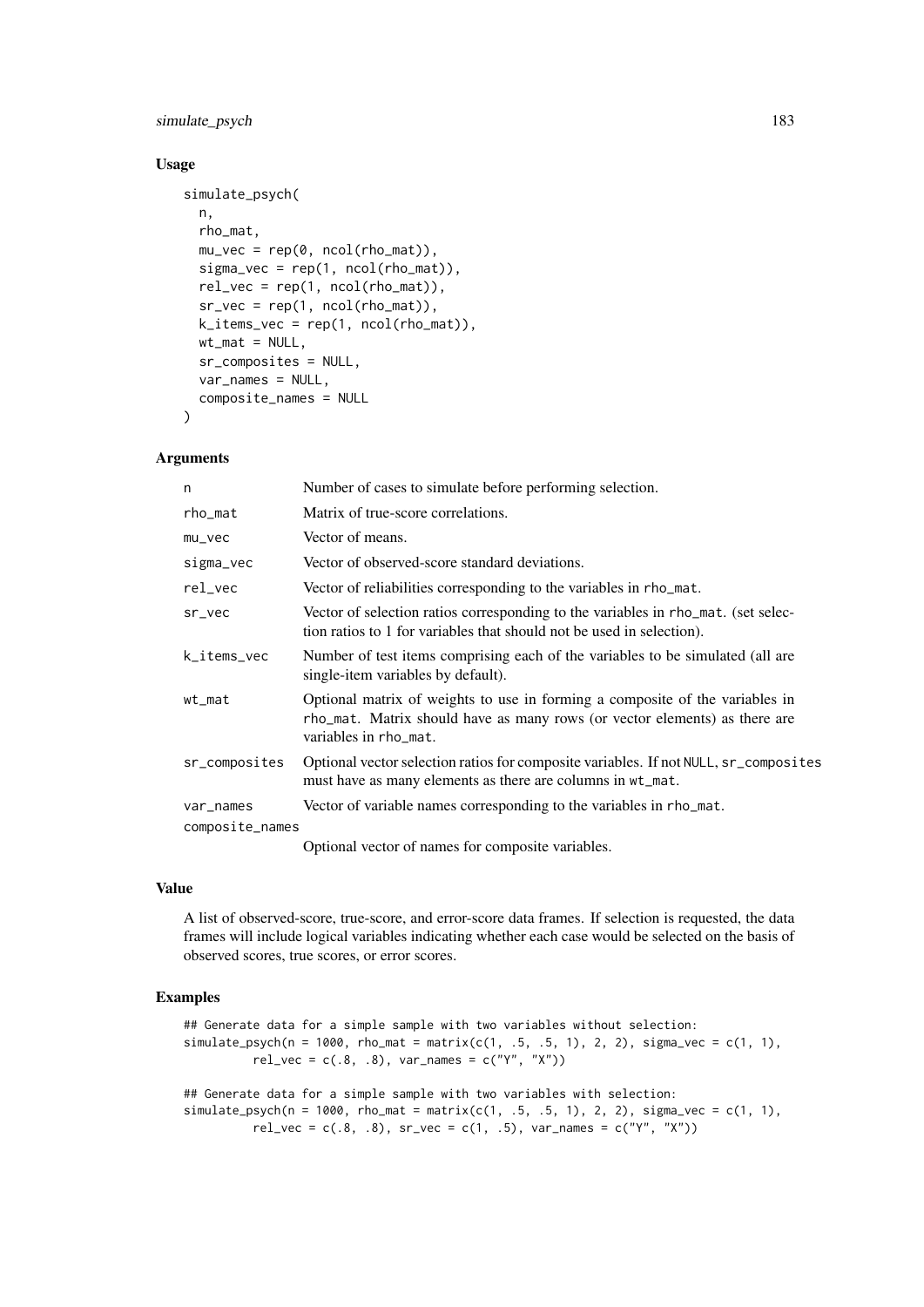```
## Generate data for samples with five variables, of which subsets are used to form composites:
rho_mat \leq- matrix(.5, 5, 5)diag(rho_mat) <- 1
simulate\_psych(n = 1000, rho\_mat = rho\_mat,rel\_vec = rep(.8, 5), sr\_vec = c(1, 1, 1, 1, .5),wt_mat = cbind(c(0, 0, 0, .3, 1), c(1, .3, 0, 0, 0)), sr_composites = c(.7, .5))
## Generate data for similar scenario as above, but with scales consisting of 1-5 items:
rho mat \leq matrix(.5, 5, 5)
diag(rho_mat) <- 1
simulate\_psych(n = 1000, rho\_mat = rho\_mat,rel\_vec = rep(.8, 5), sr\_vec = c(1, 1, 1, 1, .5),k<sub>_items_vec</sub> = 1:5,
            wt_mat = \text{cbind}(c(0, 0, 0, .3, 1), c(1, .3, 0, 0, 0)), sr\_composites = c(.7, .5))
```
<span id="page-183-0"></span>simulate\_r\_database *Simulate correlation databases of primary studies*

#### Description

The simulate\_r\_database function generates databases of psychometric correlation data from sample-size parameters, correlation parameters, reliability parameters, and selection-ratio parameters. The output database can be provided in either a long format or a wide format. If composite variables are to be formed, parameters can also be defined for the weights used to form the composites as well as the selection ratios applied to the composites. This function will return a database of statistics as well as a database of parameters - the parameter database contains the actual study parameters for each simulated sample (without sampleing error) to allow comparisons between meta-analytic results computed from the statistics and the actual means and variances of parameters. The [merge\\_simdat\\_r](#page-153-0) function can be used to merge multiple simulated databases and the sparsify simdat r function can be used to randomly delete artifact information (a procedure commonly done in simulations of artifact-distribution methods).

#### Usage

```
simulate_r_database(
 k,
  n_params,
 rho_params,
 mu_params = \theta,
  sigma_params = 1,
  rel\_params = 1,
  sr\_params = 1,
 k<sup>1</sup> tems params = 1,
 wt_params = NULL,
  allow_neg_wt = FALSE,
  sr_composite_params = NULL,
  var_names = NULL,
  composite_names = NULL,
  n_as_ni = FALSE,
  show_applicant = FALSE,
  keep_vars = NULL,
```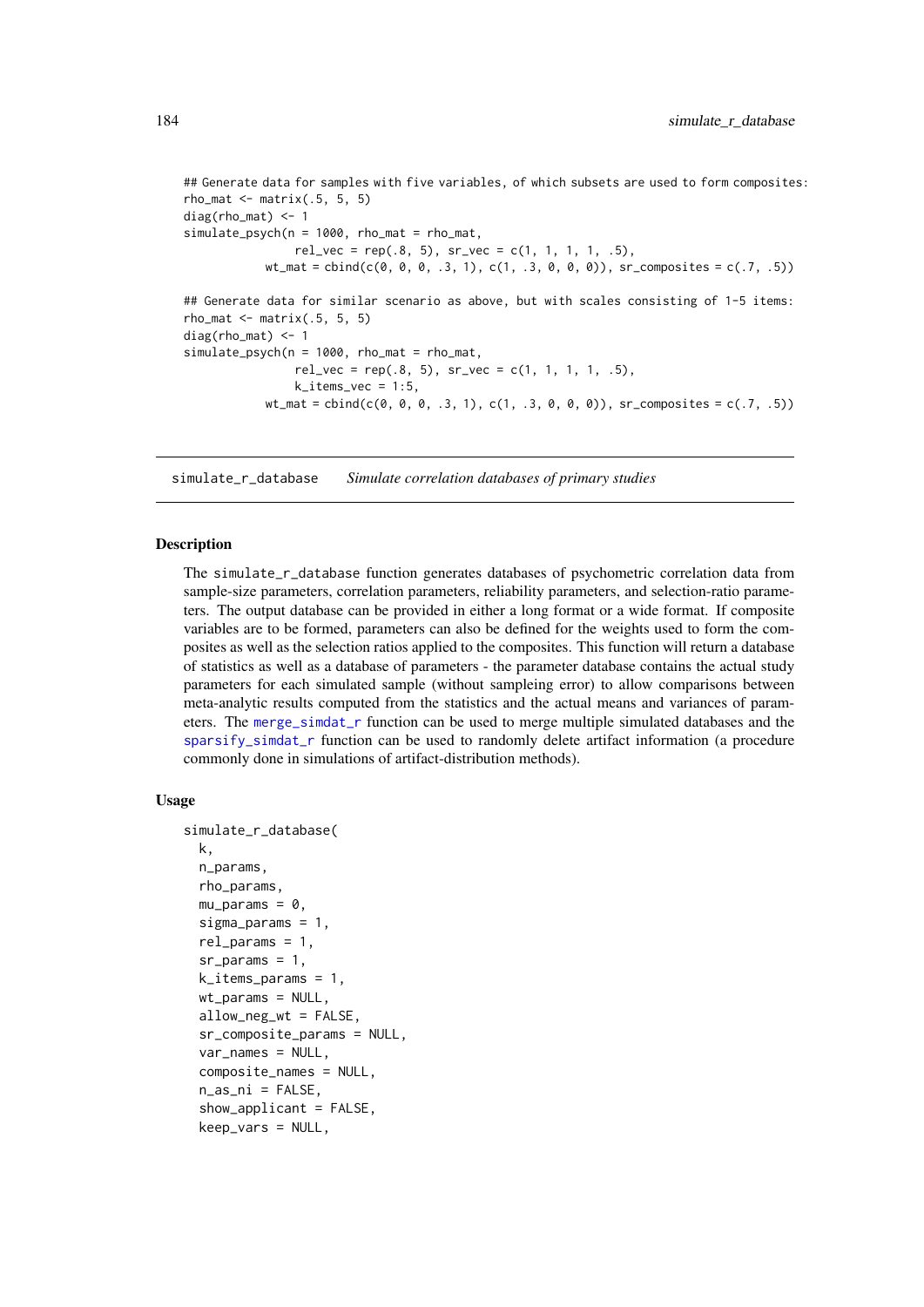```
decimals = 2,format = "long",max_iter = 100,
  ...
\overline{)}
```

| k                   | Number of studies to simulate.                                                                                                                                                                                                                                                                                                          |
|---------------------|-----------------------------------------------------------------------------------------------------------------------------------------------------------------------------------------------------------------------------------------------------------------------------------------------------------------------------------------|
| n_params            | Parameter distribution (or data-generation function; see details) for sample size.                                                                                                                                                                                                                                                      |
| rho_params          | List of parameter distributions (or data-generation functions; see details) for<br>correlations. If simulating data from a single fixed population matrix, that matrix<br>can be supplied for this argument (if the diagonal contains non-unity values and<br>'sigma_params' is not specified, those values will be used as variances). |
| mu_params           | List of parameter distributions (or data-generation functions; see details) for<br>means.                                                                                                                                                                                                                                               |
| sigma_params        | List of parameter distributions (or data-generation functions; see details) for<br>standard deviations.                                                                                                                                                                                                                                 |
| rel_params          | List of parameter distributions (or data-generation functions; see details) for<br>reliabilities.                                                                                                                                                                                                                                       |
| sr_params           | List of parameter distributions (or data-generation functions; see details) for<br>selection ratios.                                                                                                                                                                                                                                    |
| k_items_params      | List of parameter distributions (or data-generation functions; see details) for the<br>number of test items comprising each of the variables to be simulated (all are<br>single-item variables by default).                                                                                                                             |
| wt_params           | List of parameter distributions (or data-generation functions; see details) to cre-<br>ate weights for use in forming composites. If multiple composites are formed,<br>the list should be a list of lists, with the general format: list(comp1_params =<br>$list(params), comp2-params = list(params), etc.).$                         |
| allow_neg_wt        | Logical scalar that determines whether negative weights should be allowed (TRUE)<br>or not (FALSE).                                                                                                                                                                                                                                     |
| sr_composite_params |                                                                                                                                                                                                                                                                                                                                         |
|                     | Parameter distributions (or data-generation functions; see details) for composite<br>selection ratios.                                                                                                                                                                                                                                  |
| var_names           | Optional vector of variable names for all non-composite variables.                                                                                                                                                                                                                                                                      |
| composite_names     |                                                                                                                                                                                                                                                                                                                                         |
|                     | Optional vector of names for composite variables.                                                                                                                                                                                                                                                                                       |
| n_as_ni             | Logical argument determining whether n specifies the incumbent sample size<br>(TRUE) or the applicant sample size (FALSE; default). This can only be TRUE<br>when only one variable is involved in selection.                                                                                                                           |
| show_applicant      | Should applicant data be shown for sample statistics (TRUE) or suppressed (FALSE)?                                                                                                                                                                                                                                                      |
| keep_vars           | Optional vector of variable names to be extracted from the simulation and re-<br>turned in the output object. All variables are returned by default. Use this argu-<br>ment when only some variables are of interest and others are generated solely to<br>serve as selection variables.                                                |
| decimals            | Number of decimals to which statistical results (not parameters) should be rounded.<br>Rounding to 2 decimal places best captures the precision of data available from<br>published primary research.                                                                                                                                   |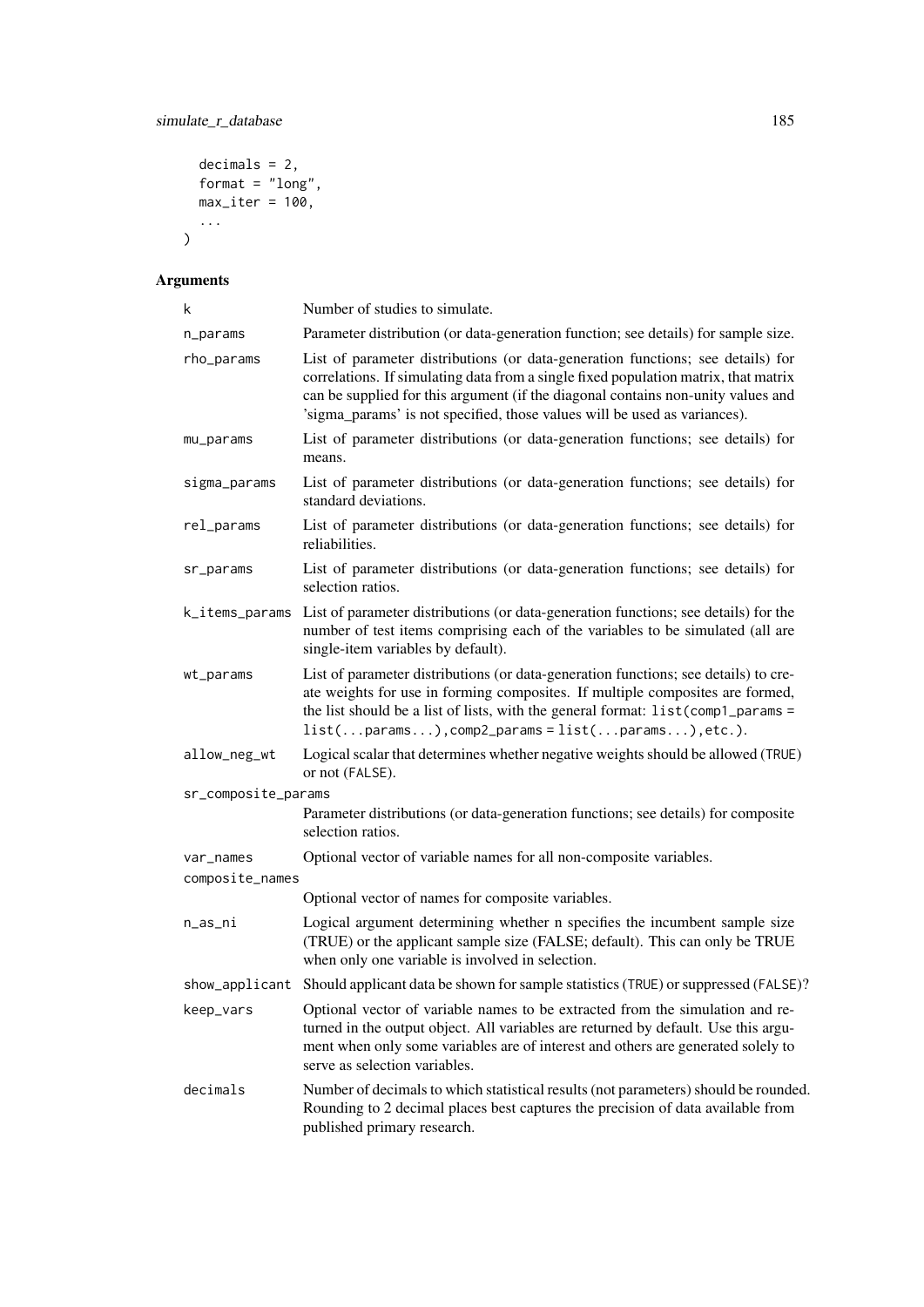| format                  | Database format: "long" or "wide."                                                                                                         |
|-------------------------|--------------------------------------------------------------------------------------------------------------------------------------------|
| max iter                | Maximum number of iterations to allow in the parameter selection process be-<br>fore terminating with convergence failure. Must be finite. |
| $\cdot$ $\cdot$ $\cdot$ | Additional arguments.                                                                                                                      |

#### Details

Values supplied as any argument with the suffix "params" can take any of three forms (see Examples for a demonstration of usage):

- A vector of values from which study parameters should be sampled.
- A vector containing a mean with a variance or standard deviation. These values must be named "mean," "var," and "sd", respectively, for the program to recognize which value is which.
- A matrix containing a row of values (this row must be named "values") from which study parameters should be sampled and a row of weights (this row must be labeled 'weights') associated with the values to be sampled.
- A matrix containing a column of values (this column must be named "values") from which study parameters should be sampled and a column of weights (this column must be labeled 'weights') associated with the values to be sampled.
- A function that is configured to generate data using only one argument that defines the number of cases to generate, e.g.,  $fun(n = 10)$ .

# Value

A database of simulated primary studies' statistics and analytically determined parameter values.

#### Examples

```
## Not run:
## Note the varying methods for defining parameters:
n_{\text{params}} = function(n) rgamma(n, \text{ shape} = 100)rho_params \le list(c(.1, .3, .5),
                   c(mean = .3, sd = .05),
                   rbind(value = c(.1, .3, .5), weight = c(1, 2, 1)))rel\_params = list(c(.7, .8, .9),c(mean = .8, sd = .05),
                  rbind(value = c(.7, .8, .9), weight = c(1, 2, 1)))sr_params = c(list(1, 1, c(.5, .7)))sr\_composite\_params = list(1, c(.5, .6, .7))wt_params = list(list(c(1, 2, 3),c(mean = 2, sd = .25),
                      rbind(value = c(1, 2, 3), weight = c(1, 2, 1)),
                 list(c(1, 2, 3)),c(mean = 2, sd = .25),
                      cbind(value = c(1, 2, 3), weight = c(1, 2, 1))))## Simulate with long format
simulate_r_database(k = 10, n_params = n_params, rho_params = rho_params,rel_params = rel_params, sr_params = sr_params,
                  sr_composite_params = sr_composite_params, wt_params = wt_params,
                  var_names = c("X", "Y", "Z"), format = "long")
## Simulate with wide format
simulate_r_database(k = 10, n_params = n_params, rho_params = rho_params,
```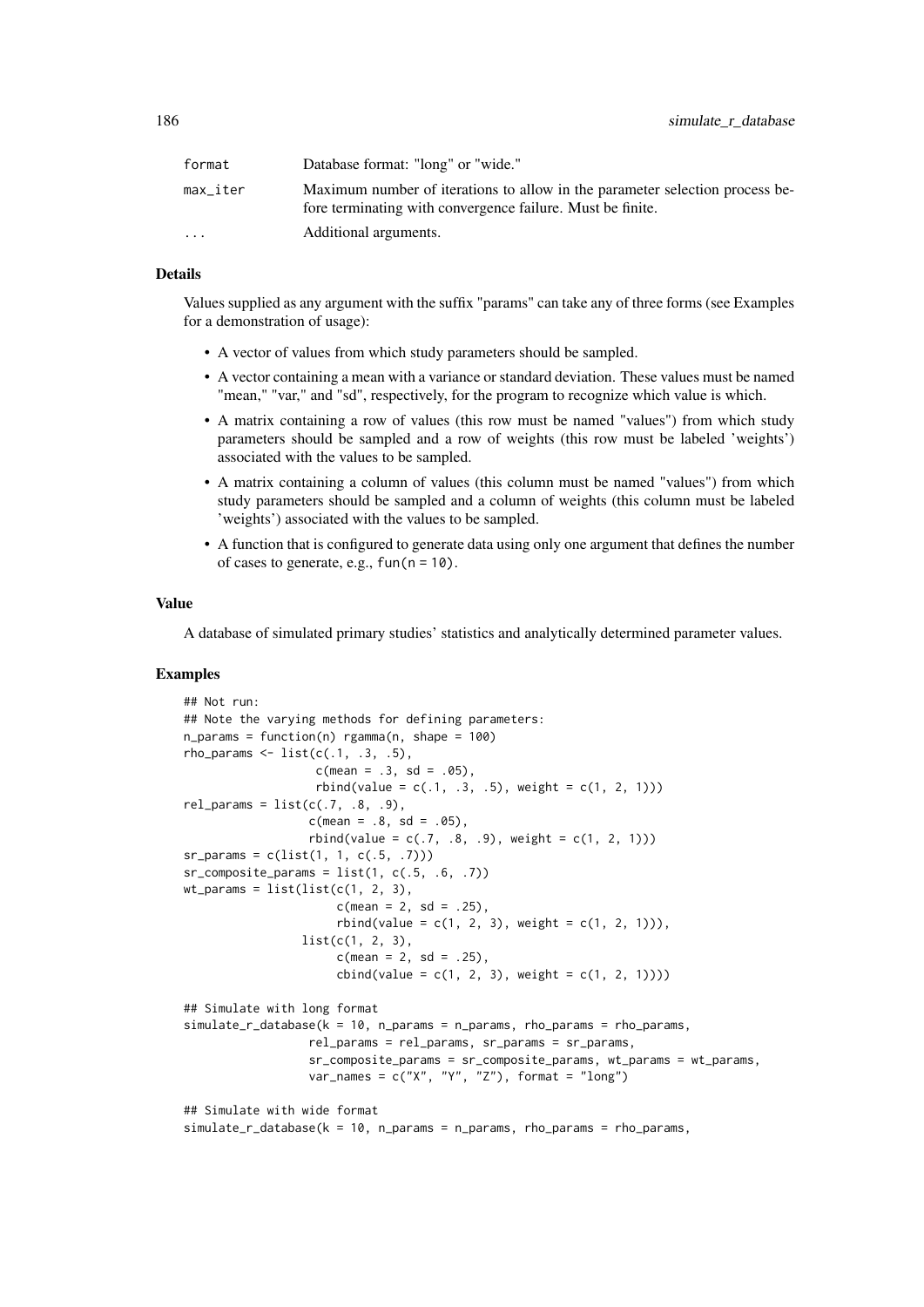```
rel_params = rel_params, sr_params = sr_params,
                  sr_composite_params = sr_composite_params, wt_params = wt_params,
                  var_names = c("X", "Y", "Z"), format = "wide")
## End(Not run)
```
simulate\_r\_sample *Simulation of data with measurement error and range-restriction artifacts*

# Description

This function simulates a psychometric sample and produces correlation matrices, artifact information, and other descriptive statistics that have been affected by measurement error and/or range restriction. It allows the formation of composite variables within the simulation and allows selection to be performed on any or all variables, including composites. By setting the sample size to n = Inf, users can explore the effects of measurement error and/or range restriction on parameters without the influence of sampling error. To generate multiple samples and compile a database of simulated statistics, see the [simulate\\_r\\_database](#page-183-0) function.

#### Usage

```
simulate_r_sample(
  n,
  rho_mat,
  rel\_vec = rep(1, ncol(rho_matrix)),mu\_vec = rep(0, ncol(rho\_mat)),signa\_vec = rep(1, ncol(rho\_mat)),sr\_vec = rep(1, ncol(rho\_mat)),k_items_vec = rep(1, ncol(rho_mat)),
  wt\_mat = NULL,sr_composites = NULL,
  var_names = NULL,
  composite_names = NULL,
  n_as_ni = FALSE,
  ...
\lambda
```

| Number of cases to simulate before performing selection. If Inf, function will<br>simulate parameter values.                                              |
|-----------------------------------------------------------------------------------------------------------------------------------------------------------|
| Matrix of true-score correlations.                                                                                                                        |
| Vector of reliabilities corresponding to the variables in rho_mat.                                                                                        |
| Vector of means.                                                                                                                                          |
| Vector of observed-score standard deviations.                                                                                                             |
| Vector of selection ratios corresponding to the variables in rho_mat (set selec-<br>tion ratios to 1 for variables that should not be used in selection). |
| Number of test items comprising each of the variables to be simulated (all are<br>single-item variables by default).                                      |
|                                                                                                                                                           |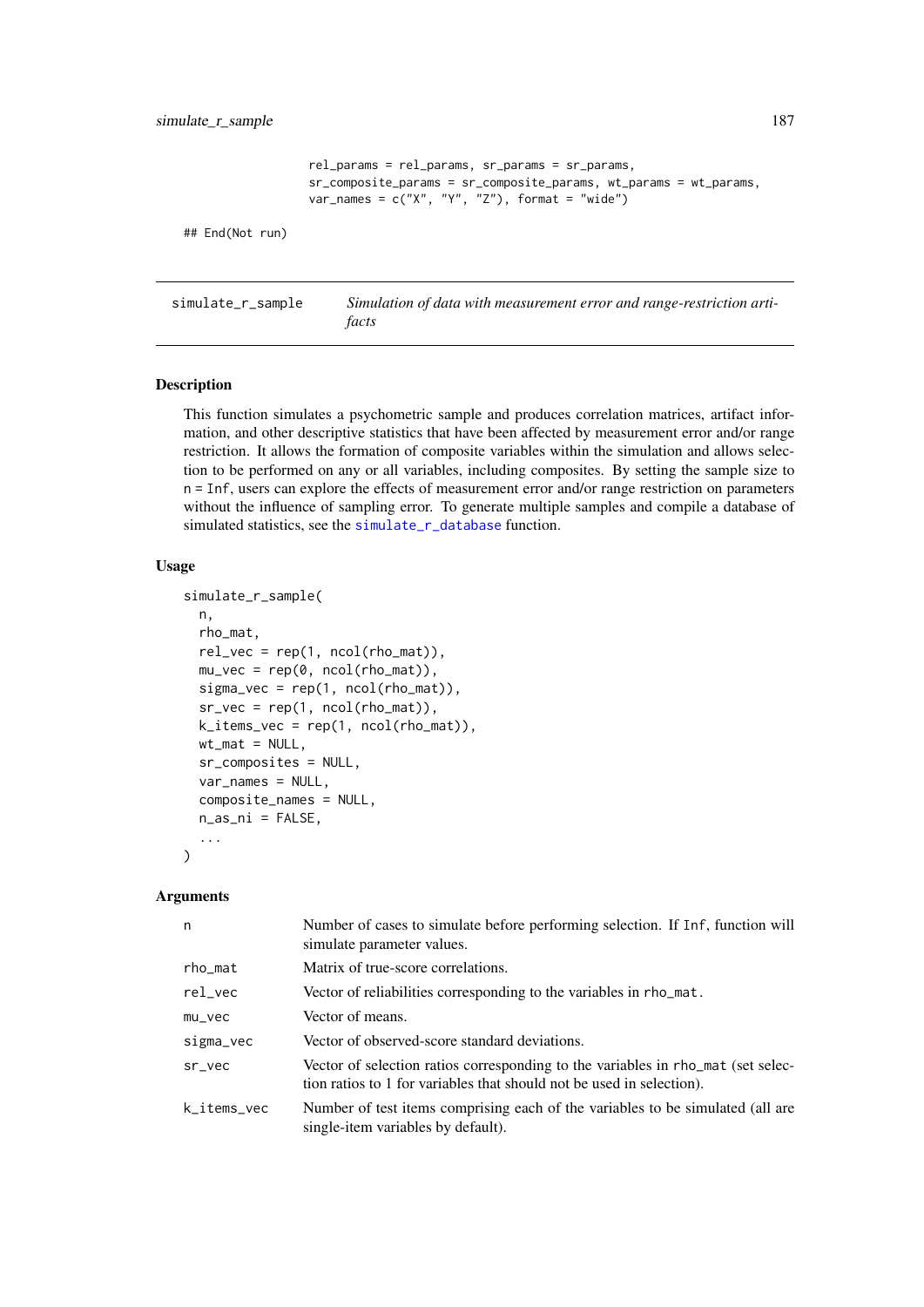<span id="page-187-0"></span>

| $wt_m$ at       | Optional matrix of weights to use in forming a composite of the variables in<br>rho_mat. Matrix should have as many rows (or vector elements) as there are<br>variables in rho_mat.                           |
|-----------------|---------------------------------------------------------------------------------------------------------------------------------------------------------------------------------------------------------------|
| sr_composites   | Optional vector selection ratios for composite variables. If not NULL, sr_composites<br>must have as many elements as there are columns in wt_mat.                                                            |
| var_names       | Vector of variable names corresponding to the variables in rho_mat.                                                                                                                                           |
| composite_names |                                                                                                                                                                                                               |
|                 | Optional vector of names for composite variables.                                                                                                                                                             |
| $n$ _as_ni      | Logical argument determining whether n specifies the incumbent sample size<br>(TRUE) or the applicant sample size (FALSE; default). This can only be TRUE<br>when only one variable is involved in selection. |
| $\cdot$         | Further arguments.                                                                                                                                                                                            |
|                 |                                                                                                                                                                                                               |

# Value

A list of study information, including correlations, reliabilities, standard deviations, means, and *u* ratios for true scores and for observed scores.

#### Examples

```
## Not run:
## Generate data for a simple sample with two variables:
simulate_r\_sample(n = 1000, rho_mat = matrix(c(1, .5, .5, 1), 2, 2),rel\_vec = c(.8, .8), sr\_vec = c(1, .5), var\_names = c("Y", "X")## Generate data for samples with five variables, of which subsets are used to form composites:
rho_mat \leq matrix(.5, 5, 5)
diag(rho_mat) <- 1
## Simulate parameters by supply n = Inf
simulate_r_sample(n = Inf, rho_mat = rho_mat,
                rel\_vec = rep(.8, 5), sr\_vec = c(1, 1, 1, 1, .5),wt_mat = \text{cbind}(c(0, 0, 0, .3, 1), c(1, .3, 0, 0, 0)), sr\_composites = c(.7, .5))## Finite sample sizes allow the generation of sample data
simulate_r_sample(n = 1000, rho_mat = rho_mat,
                rel\_vec = rep(.8, 5), sr\_vec = c(1, 1, 1, 1, .5),wt_mat = \text{cbind}(c(0, 0, 0, 0, 0, 1), c(1, 0.3, 0, 0, 0)), sr\_composites = c(.7, .5))## End(Not run)
```
sparsify\_simdat\_d *Create sparse artifact information in a "simdat\_d\_database" class object*

# Description

This function can be used to randomly delete artifact from databases produced by the [simulate\\_d\\_database](#page-176-0) function. Deletion of artifacts can be performed in either a study-wise fashion for complete missingness within randomly selected studies or element-wise missingness for completely random deletion of artifacts in the database. Deletion can be applied to reliability estimates and/or u ratios.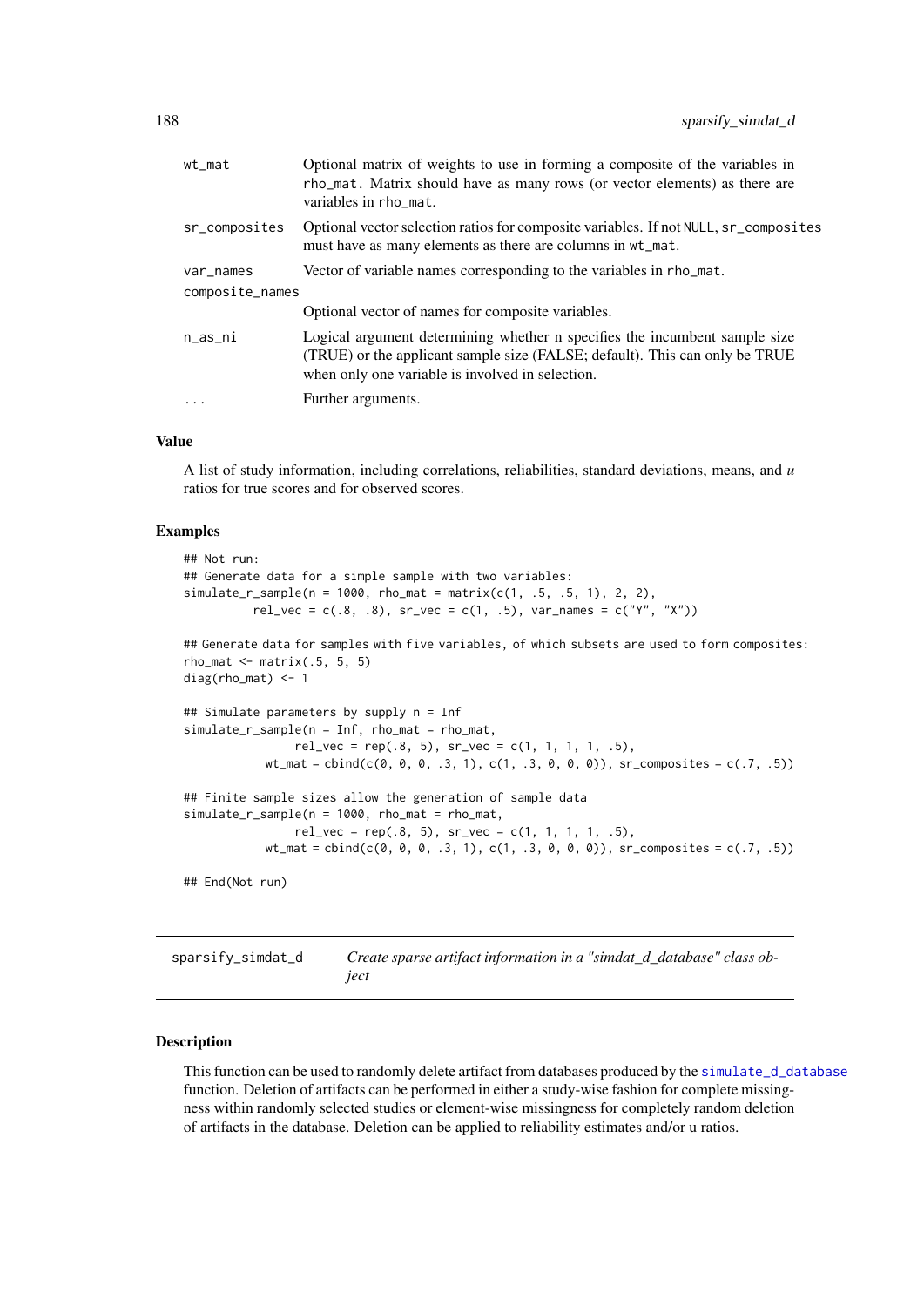## <span id="page-188-1"></span>sparsify\_simdat\_r 189

# Usage

```
sparsify_simdat_d(
  data_obj,
  prop_missing,
  sparify_arts = c("rel", "u"),
  study_wise = TRUE
)
```
# Arguments

| data_obj     | Object created by the "simiat d database" function.                                                                                                                    |
|--------------|------------------------------------------------------------------------------------------------------------------------------------------------------------------------|
| prop_missing | Proportion of studies in from which artifact information should be deleted.                                                                                            |
| sparify_arts | Vector of codes for the artifacts to be sparsified: "rel" for reliabilities, "u" for u<br>ratios, or c("rel", "u") for both.                                           |
| study_wise   | Logical scalar argument determining whether artifact deletion should occur for<br>all variables in a study (TRUE) or randomly across variables within studies (FALSE). |

# Value

A sparsified database

<span id="page-188-0"></span>

| sparsify_simdat_r | Create sparse artifact information in a "simdat_r_database" class ob- |
|-------------------|-----------------------------------------------------------------------|
|                   | iect                                                                  |

# Description

This function can be used to randomly delete artifact from databases produced by the [simulate\\_r\\_database](#page-183-0) function. Deletion of artifacts can be performed in either a study-wise fashion for complete missingness within randomly selected studies or element-wise missingness for completely random deletion of artifacts in the database. Deletion can be applied to reliability estimates and/or u ratios.

## Usage

```
sparsify_simdat_r(
  data_obj,
  prop_missing,
  sparify_arts = c("rel", "u"),
  study_wise = TRUE
)
```

| data_obi     | Object created by the "simdat_r_database" function.                                                                                                                    |
|--------------|------------------------------------------------------------------------------------------------------------------------------------------------------------------------|
| prop_missing | Proportion of studies in from which artifact information should be deleted.                                                                                            |
| sparify_arts | Vector of codes for the artifacts to be sparsified: "rel" for reliabilities, "u" for u<br>ratios, or c("rel", "u") for both.                                           |
| study_wise   | Logical scalar argument determining whether artifact deletion should occur for<br>all variables in a study (TRUE) or randomly across variables within studies (FALSE). |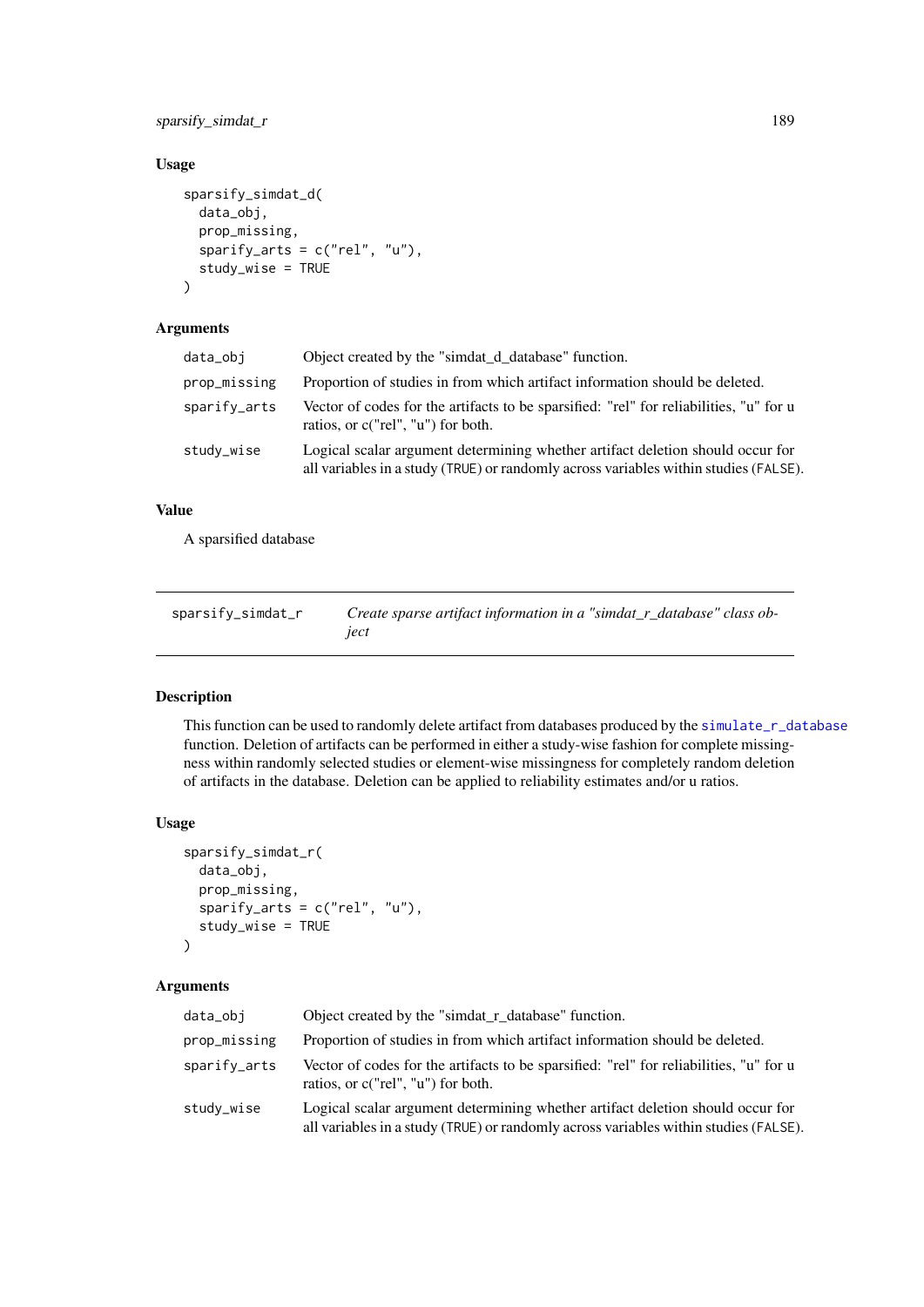# Value

A sparsified database

| summary | Summary methods for <b>psychmeta</b> |  |
|---------|--------------------------------------|--|
|---------|--------------------------------------|--|

# Description

Summary methods for psychmeta output objects with classes exported from psychmeta.

## Arguments

| object | Object to be printed (object is used to select a method). |
|--------|-----------------------------------------------------------|
| .      | Additional arguments.                                     |

#### Value

Summary object.

| truncate dist | Truncation function for normal distributions (truncates both mean and |
|---------------|-----------------------------------------------------------------------|
|               | <i>variance</i> )                                                     |

## Description

This function computes the mean and variance of a normal distributions that has been truncated at one or both ends.

## Usage

truncate\_dist(a =  $-Inf$ , b = Inf, mean = 0, sd = 1)

# Arguments

| a    | Quantile (i.e., cut score) below which scores should be censored from the distri-<br>bution. |
|------|----------------------------------------------------------------------------------------------|
| b    | Quantile (i.e., cut score) above which scores should be censored from the distri-<br>bution. |
| mean | Scalar mean or vector of means.                                                              |
| sd   | Scalar standard deviation or vector of standard deviations.                                  |
|      |                                                                                              |

# Value

A matrix of truncated means (column 1) and truncated variances (column 2).

# Examples

```
truncate_dist(a = -1, b = 3, mean = 0, sd = 1)
truncate_dist(a = 1, b = Inf, mean = 0, sd = 1)
truncate_dist(a = c(-1, 1), b = c(3, Inf), mean = 0, sd = 1)
```
<span id="page-189-0"></span>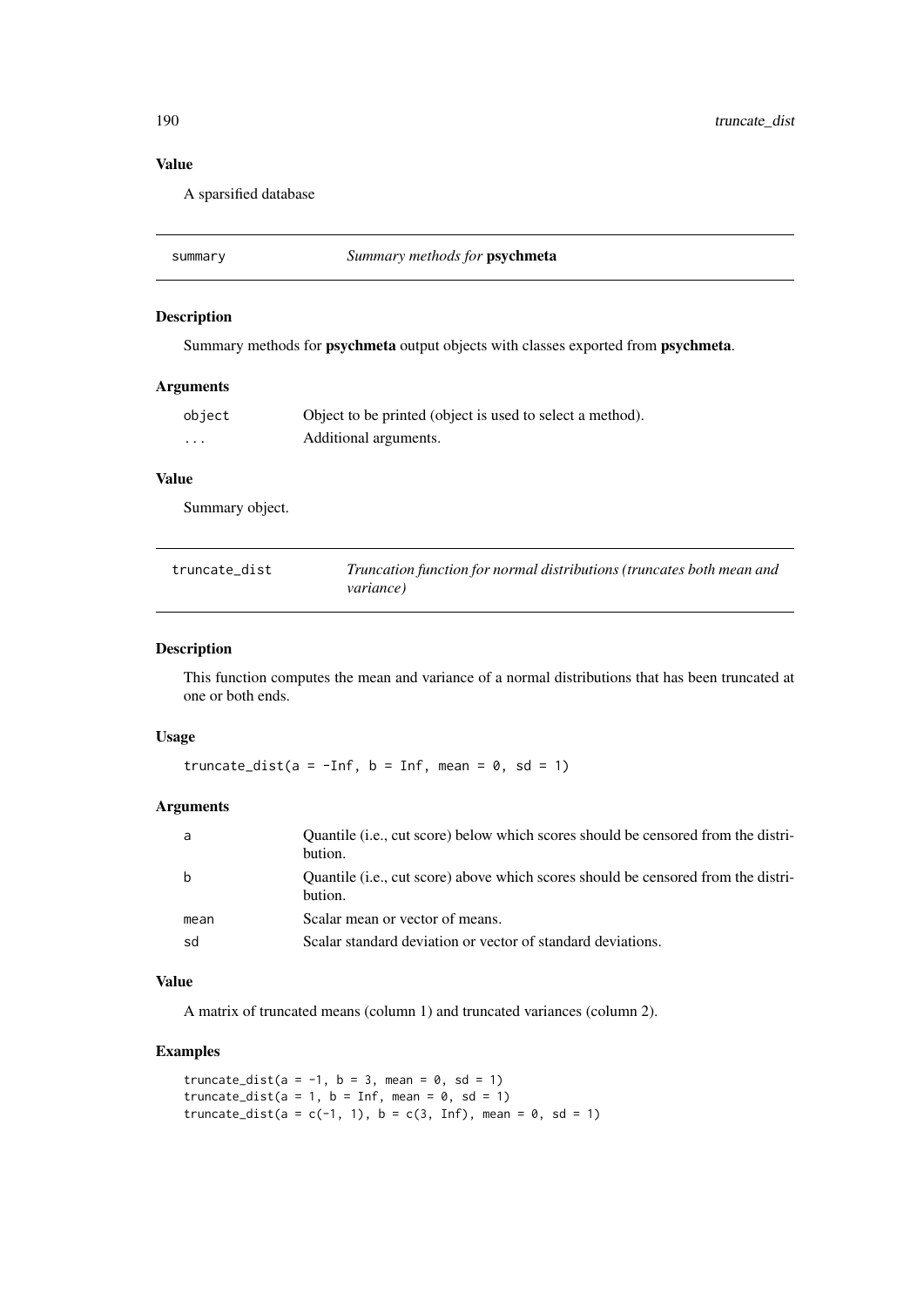<span id="page-190-0"></span>truncate\_mean *Truncation function for means*

# Description

This function computes the mean of a normal distributions that has been truncated at one or both ends.

# Usage

```
truncate_mean(a = -Inf, b = Inf, mean = 0, sd = 1)
```
# Arguments

| a    | Quantile (i.e., cut score) below which scores should be censored from the distri-<br>bution. |
|------|----------------------------------------------------------------------------------------------|
| b    | Quantile (i.e., cut score) above which scores should be censored from the distri-<br>bution. |
| mean | Scalar mean or vector of means.                                                              |
| sd   | Scalar standard deviation or vector of standard deviations.                                  |
|      |                                                                                              |

# Value

A vector of truncated means.

## Examples

truncate\_mean( $a = -1$ ,  $b = 3$ , mean = 0, sd = 1) truncate\_mean( $a = 1$ ,  $b = Inf$ , mean = 0, sd = 1) truncate\_mean(a = c(-1, 1), b = c(3, Inf), mean = 0, sd = 1)

truncate\_var *Truncation function for variances*

## Description

This function computes the variance of a normal distributions that has been truncated at one or both ends.

# Usage

truncate\_var( $a = -Inf$ ,  $b = Inf$ , mean = 0, sd = 1)

| a    | Quantile ( <i>i.e., cut score</i> ) below which scores should be censored from the distri-<br>bution. |
|------|-------------------------------------------------------------------------------------------------------|
| b    | Quantile (i.e., cut score) above which scores should be censored from the distri-<br>bution.          |
| mean | Scalar mean or vector of means.                                                                       |
| sd   | Scalar standard deviation or vector of standard deviations.                                           |
|      |                                                                                                       |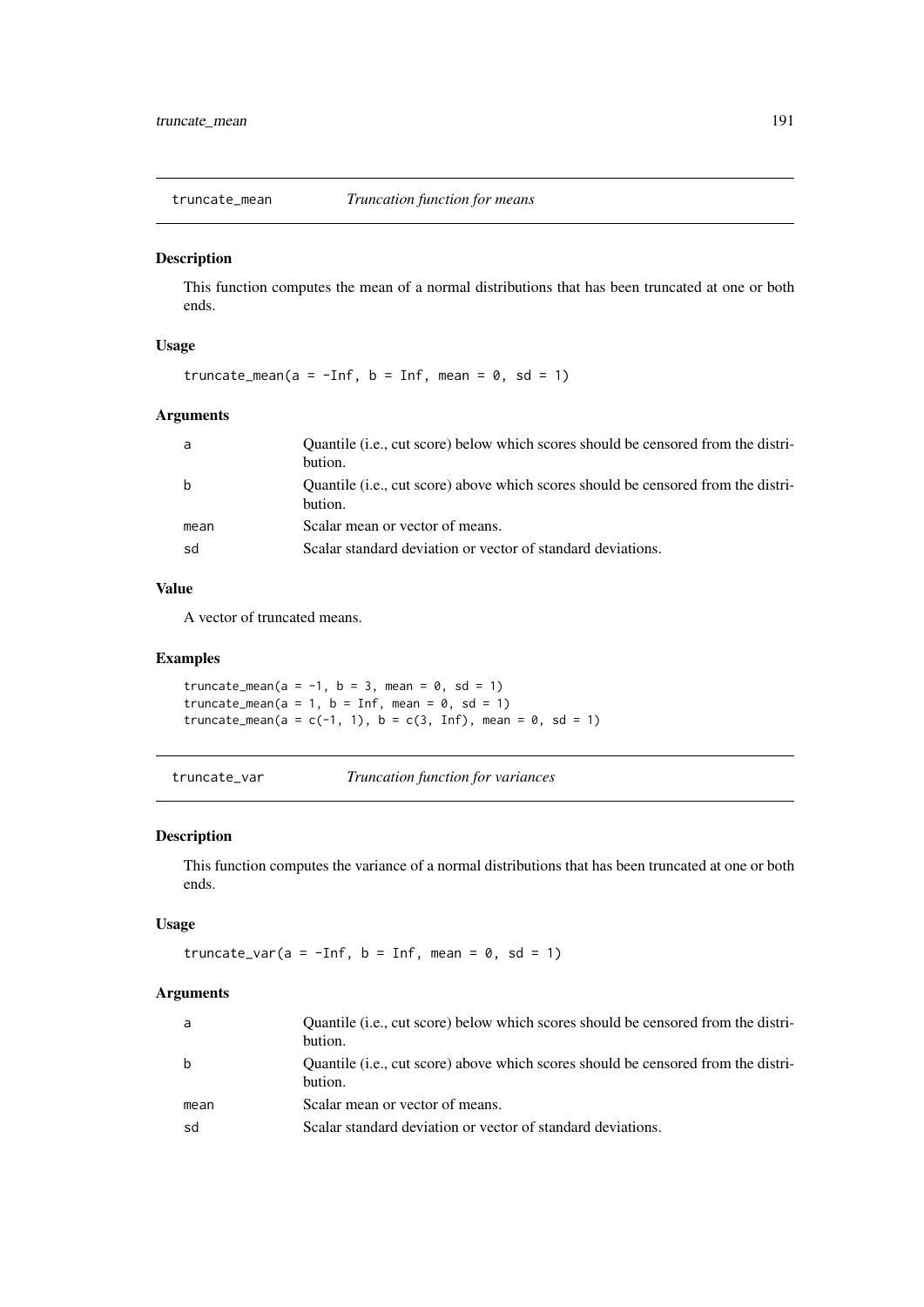#### Value

A vector of truncated variances

## Examples

```
truncate_var(a = -1, b = 3, mean = 0, sd = 1)
truncate_var(a = 1, b = Inf, mean = 0, sd = 1)
truncate_var(a = c(-1, 1), b = c(3, Inf), mean = 0, sd = 1)
```

| unmix matrix | Estimate average within-group covariance matrices from a mixture co- |
|--------------|----------------------------------------------------------------------|
|              | <i>variance matrix</i>                                               |

# Description

Estimate average within-group covariance matrices from a mixture covariance matrix

# Usage

```
unmix_matrix(
  sigma_mat,
  mu_mat,
  p_vec,
  N = Inf,
  group_names = NULL,
  var_names = NULL
\lambda
```
# Arguments

| sigma_mat   | Mixture covariance matrix.                                                                         |
|-------------|----------------------------------------------------------------------------------------------------|
| $mu_m$ at   | Matrix of mean parameters, with groups on the rows and variables on the columns.                   |
| p_vec       | Vector of proportion of cases in each group.                                                       |
| N           | Optional total sample size across all groups (used to compute unbiased covari-<br>ance estimates). |
| group_names | Optional vector of group names.                                                                    |
| var_names   | Optional vector of variable names.                                                                 |

# Value

List of within-group covariances and means.

# Examples

```
out <- unmix_matrix(sigma_mat = reshape_vec2mat(.5, order = 2),
                    mu_mat = rbind(c(0, 0), c(.5, 1)),p_{\text{v}}vec = c(.3, .7), N = 100)
## Result of unmix_matrix:
out
```
<span id="page-191-0"></span>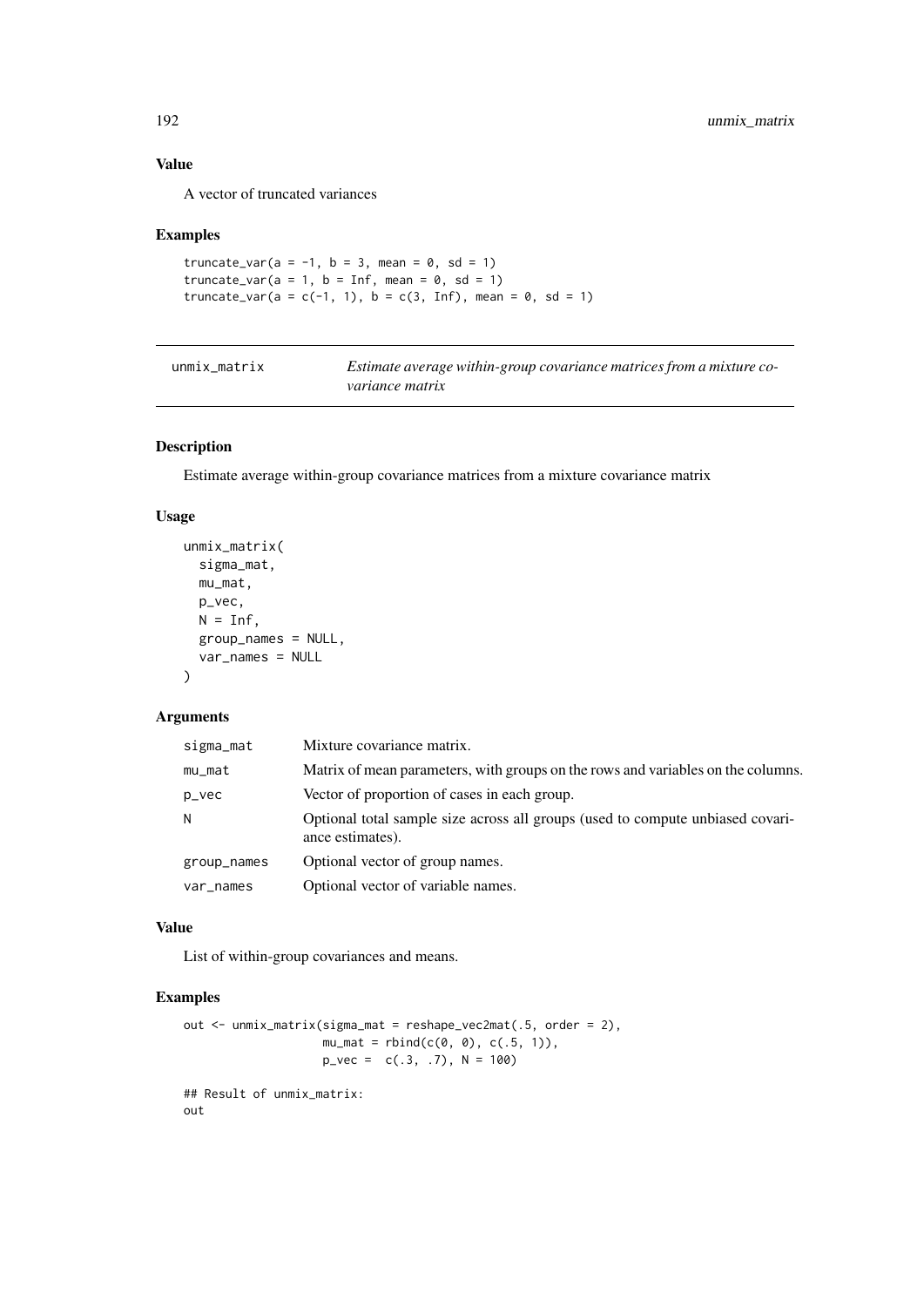```
## Simulated data reproduce the total parameter matrix:
dat <- NULL
for(i in 1:2){
     dat \leq rbind(dat, cbind(group = i,
                             data.frame(MASS::mvrnorm(n = round(out$p_group[i] * out$N),
                                                      mu = out$means_raw[i,],
                                                     Sigma = out$cov_group_unbiased[[i]],
                                                       empirical = TRUE)))
}
cov(data[-1])
```

| unmix_r_2group | Estimate the average within-group correlation from a mixture corre- |
|----------------|---------------------------------------------------------------------|
|                | lation for two groups                                               |

## Description

Estimate the average within-group correlation from a mixture correlation for two groups.

## Usage

 $unmix_r_2group(rxy, dx, dy, p = 0.5)$ 

#### Arguments

| rxy | Overall mixture correlation.                      |
|-----|---------------------------------------------------|
| dx  | Standardized mean difference between groups on X. |
| dy  | Standardized mean difference between groups on Y. |
| p   | Proportion of cases in one of the two groups.     |

# Details

The mixture correlation for two groups is estimated as:

$$
r_{xy_{Mix}} \frac{\rho_{xy_{WG}} + \sqrt{d_x^2 d_y^2 p^2 (1-p)^2}}{\sqrt{(d_x^2 p(1-p) + 1) (d_y^2 p(1-p) + 1)}}
$$

where  $\rho_{xyWG}$  is the average within-group correlation,  $\rho_{xyMix}$  is the overall mixture correlation,  $d_x$ is the standardized mean difference between groups on  $\ddot{X}$ ,  $d_y$  is the standardized mean difference between groups on Y, and *p* is the proportion of cases in one of the two groups.

# Value

A vector of average within-group correlations

## References

Oswald, F. L., Converse, P. D., & Putka, D. J. (2014). Generating race, gender and other subgroup data in personnel selection simulations: A pervasive issue with a simple solution. *International Journal of Selection and Assessment, 22*(3), 310-320.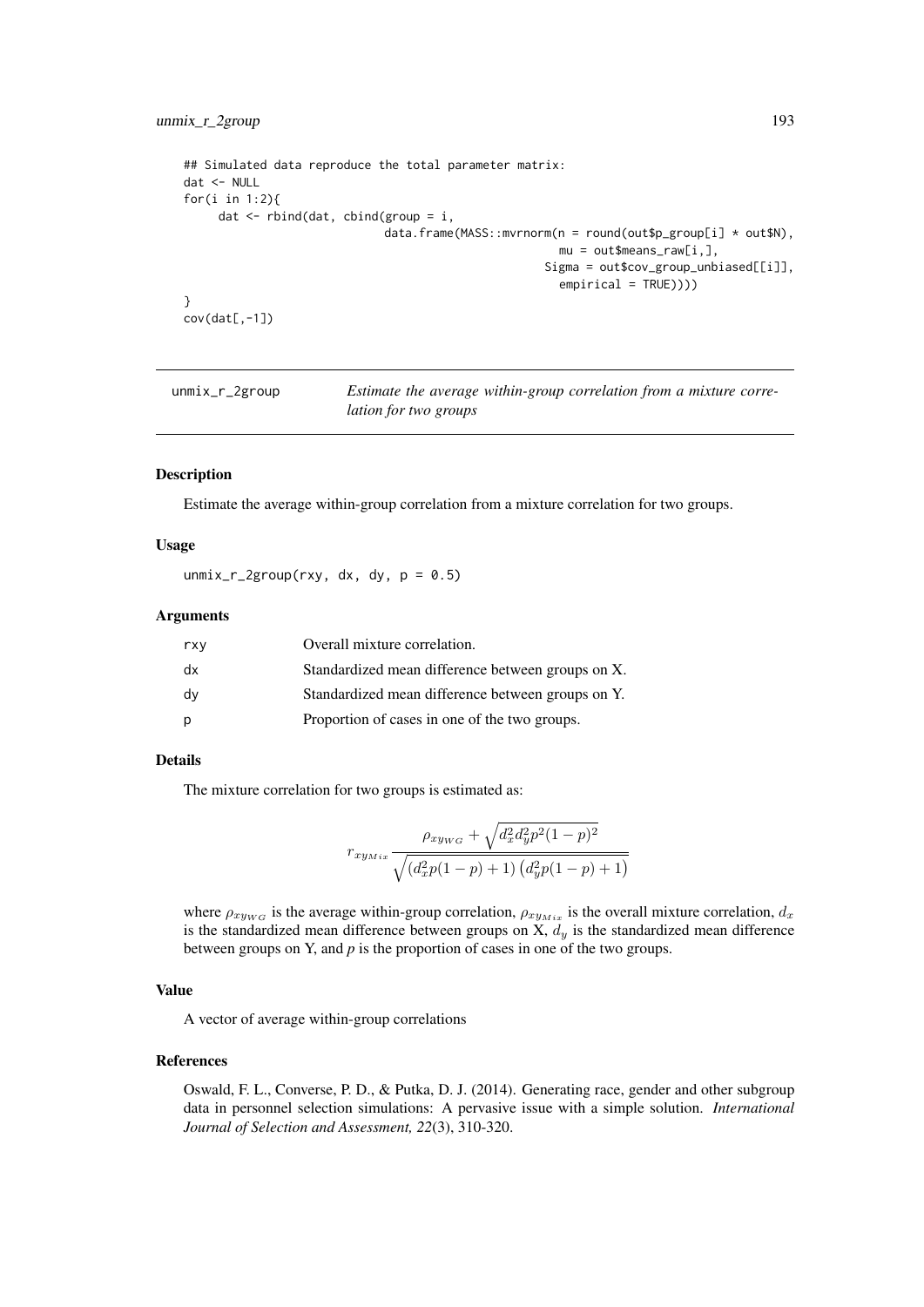## Examples

 $unmix_r_2group(rxy = .5, dx = 1, dy = 1, p = .5)$ 

| var error A | Estimate the error variance of the probability-based effect size $(A,$ |
|-------------|------------------------------------------------------------------------|
|             | AUC, the common language effect size [CLES])                           |

#### Description

Estimates the error variance of the probability-based common language effect size (A, AUC, CLES)

#### Usage

 $var_error_A(A, n1, n2 = NA)$ 

 $var_error_auc(A, n1, n2 = NA)$ 

var\_error\_cles(A, n1, n2 = NA)

# Arguments

| A              | Vector of probability-based effect sizes (common language effect sizes)           |
|----------------|-----------------------------------------------------------------------------------|
| n1             | Vector of sample sizes from group 1 (or the total sample size with the assumption |
|                | that groups are of equal size, if no group 2 sample size is supplied).            |
| n <sub>2</sub> | Vector of sample sizes from group 2.                                              |

## Details

The sampling variance of a A (also called *AUC* [area under curve] or *CLES* [common-language effect size]) value is:

$$
\frac{\left[\left(\frac{1}{n_1}\right)+\left(\frac{1}{n_2}\right)+\left(\frac{1}{n_1n_2}\right)\right]}{12}
$$

When groups 1 and 2 are of equal size, this reduces to

$$
\frac{\left[\left(\frac{1}{n}\right) + \left(\frac{1}{n^2}\right)\right]}{3}
$$

## Value

A vector of sampling-error variances.

#### References

Ruscio, J. (2008). A probability-based measure of effect size: Robustness to base rates and other factors. \*Psychological Methods, 13\*(1), 19–30. doi: [10.1037/1082989X.13.1.19](https://doi.org/10.1037/1082-989X.13.1.19)

## Examples

 $var_error_A(A = 1, n1 = 30, n2 = 30)$  $var_error_auc(A = 1, n1 = 60, n2 = NA)$  $var_error_{cles}(A = 1, n1 = 30, n2 = 30)$ 

<span id="page-193-0"></span>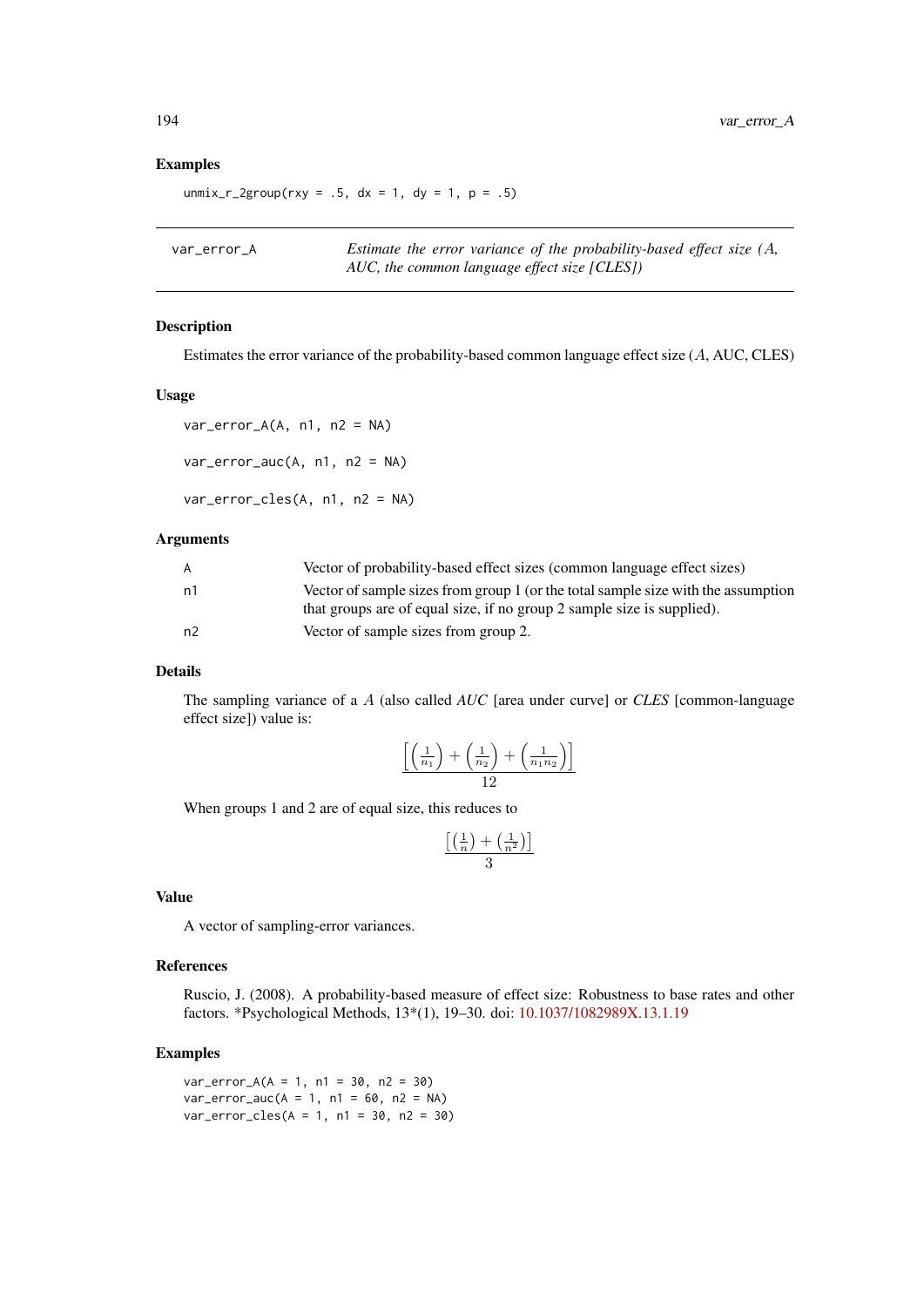<span id="page-194-0"></span>

# Description

Estimates the error variance of Cronbach's coefficient  $\alpha$ .

# Usage

```
var_error_alpha(item_mat = NULL, alpha = NULL, k_items = NULL, n_cases)
```
# Arguments

| item_mat | Item correlation/covariance matrix. If item mat is not supplied, the user must<br>supply both alpha and k_items. If item_mat is NULL, the program will assume<br>that all item intercorrelations are equal. |
|----------|-------------------------------------------------------------------------------------------------------------------------------------------------------------------------------------------------------------|
| alpha    | Vector of population $\alpha$ values. Must be supplied if item mat is NULL.                                                                                                                                 |
| k_items  | Vector of numbers of items to be simulated. Must be supplied if item_mat is<br>NULL.                                                                                                                        |
| n_cases  | Vector of sample sizes to simulate in sampling distribution of alpha.                                                                                                                                       |

## Value

Vector of sampling variances of the supplied  $\alpha$  values.

# References

Duhachek, A., & Iacobucci, D. (2004). Alpha's standard error (ASE): An accurate and precise confidence interval estimate. \*Journal of Applied Psychology, 89\*(5), 792–808. doi: [10.1037/](https://doi.org/10.1037/0021-9010.89.5.792) [00219010.89.5.792](https://doi.org/10.1037/0021-9010.89.5.792)

# Examples

```
item_mat \leq matrix(.3, 5, 5)
diag(item_mat) <- 1
alpha <- mean(item_mat[lower.tri(item_mat)]) / mean(item_mat)
k_items <- nrow(item_mat)
var_error_alpha(item_mat = item_mat, n_cases = 50)
var_error_alpha(alpha = alpha, k_items = k_items, n_cases = 50)
var_error_alpha(alpha = c(alpha, alpha), k_items = c(k_items, k_items), n_cases = 50)
```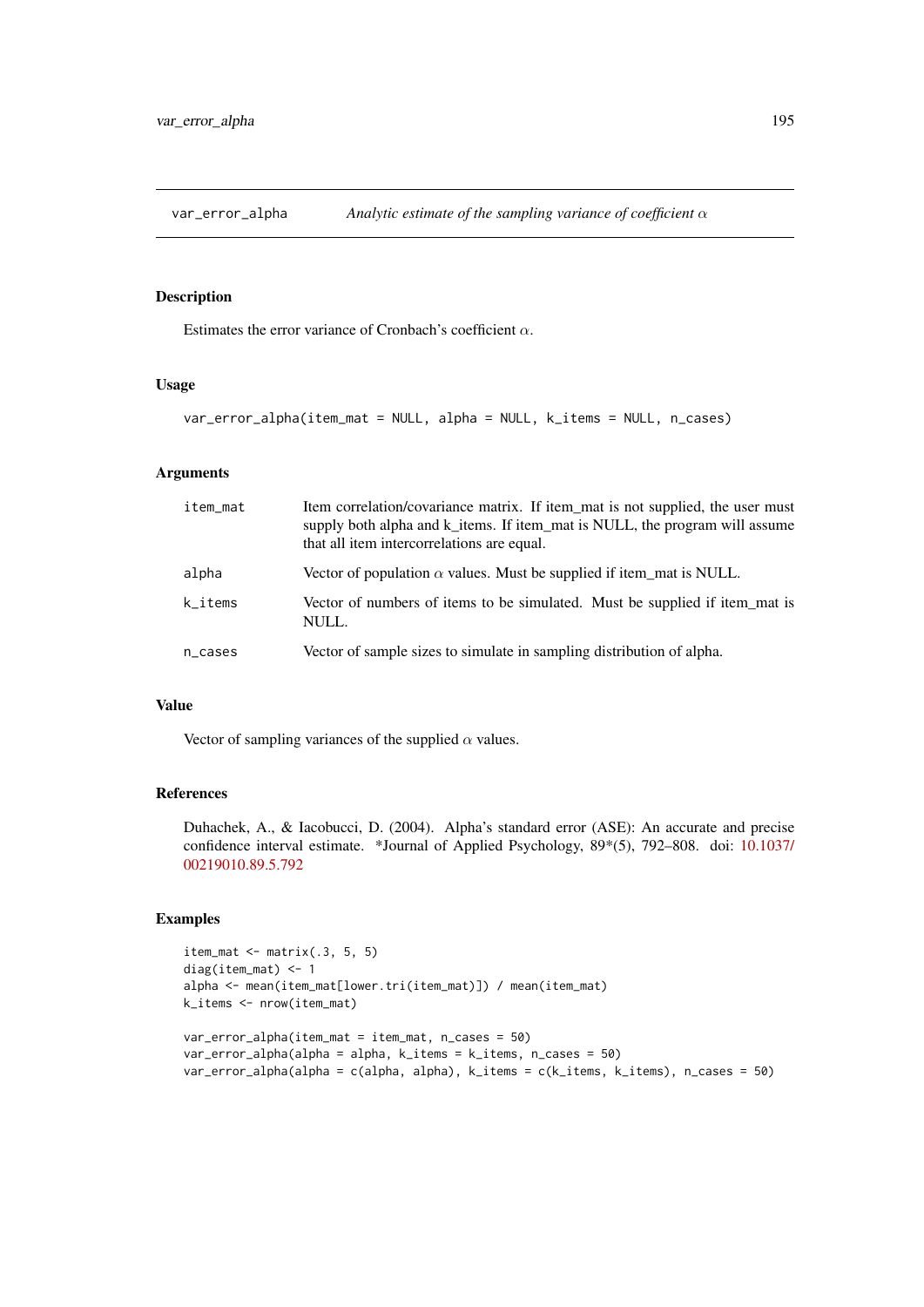<span id="page-195-0"></span>

#### Description

Estimates the error variance of standardized mean differences (Cohen's d values)

## Usage

var\_error\_d(d, n1, n2 = NA, correct\_bias = TRUE)

#### Arguments

| d            | Vector of Cohen's d values.                                                                                                                                 |
|--------------|-------------------------------------------------------------------------------------------------------------------------------------------------------------|
| n1           | Vector of sample sizes from group 1 (or the total sample size with the assumption<br>that groups are of equal size, if no group 2 sample size is supplied). |
| n2           | Vector of sample sizes from group 2.                                                                                                                        |
| correct_bias | Logical argument that determines whether to correct error-variance estimates for<br>small-sample bias in d values (TRUE) or not (FALSE).                    |

# Details

Allows for error variance to be estimated using total sample size of both groups being compared (in this case, supply sample sizes using only the n1 argument) or using separate sample sizes for group 1 and group 2 (i.e., the groups being compared; in this case, supply sample sizes using both the n1 and n2 arguments).

The sampling variance of a  $d$  value is:

$$
\left(\frac{n-1}{n-3}\right)\left(\frac{n_1+n_2}{n_1n_2} + \frac{d^2}{2(n_1+n_2)}\right)
$$

When groups 1 and 2 are of equal size, this reduces to

$$
var_e = \left(\frac{n-1}{n-3}\right) \left(\frac{4}{n}\right) \left(1 + \frac{d^2}{8}\right)
$$

This can be corrected for bias by first correcting the d value (see [correct\\_d\\_bias\(\)](#page-39-0)) prior to estimating the error variance.

# Value

A vector of sampling-error variances.

# References

Schmidt, F. L., & Hunter, J. E. (2015). *Methods of meta-analysis: Correcting error and bias in research findings* (3rd ed.). Sage. doi: [10.4135/9781483398105.](https://doi.org/10.4135/9781483398105) pp. 292–295.

## Examples

 $var_error_d(d = 1, n1 = 30, n2 = 30, correct\_bias = TRUE)$  $var_error_d(d = 1, n1 = 60, n2 = NA, correct_bias = TRUE)$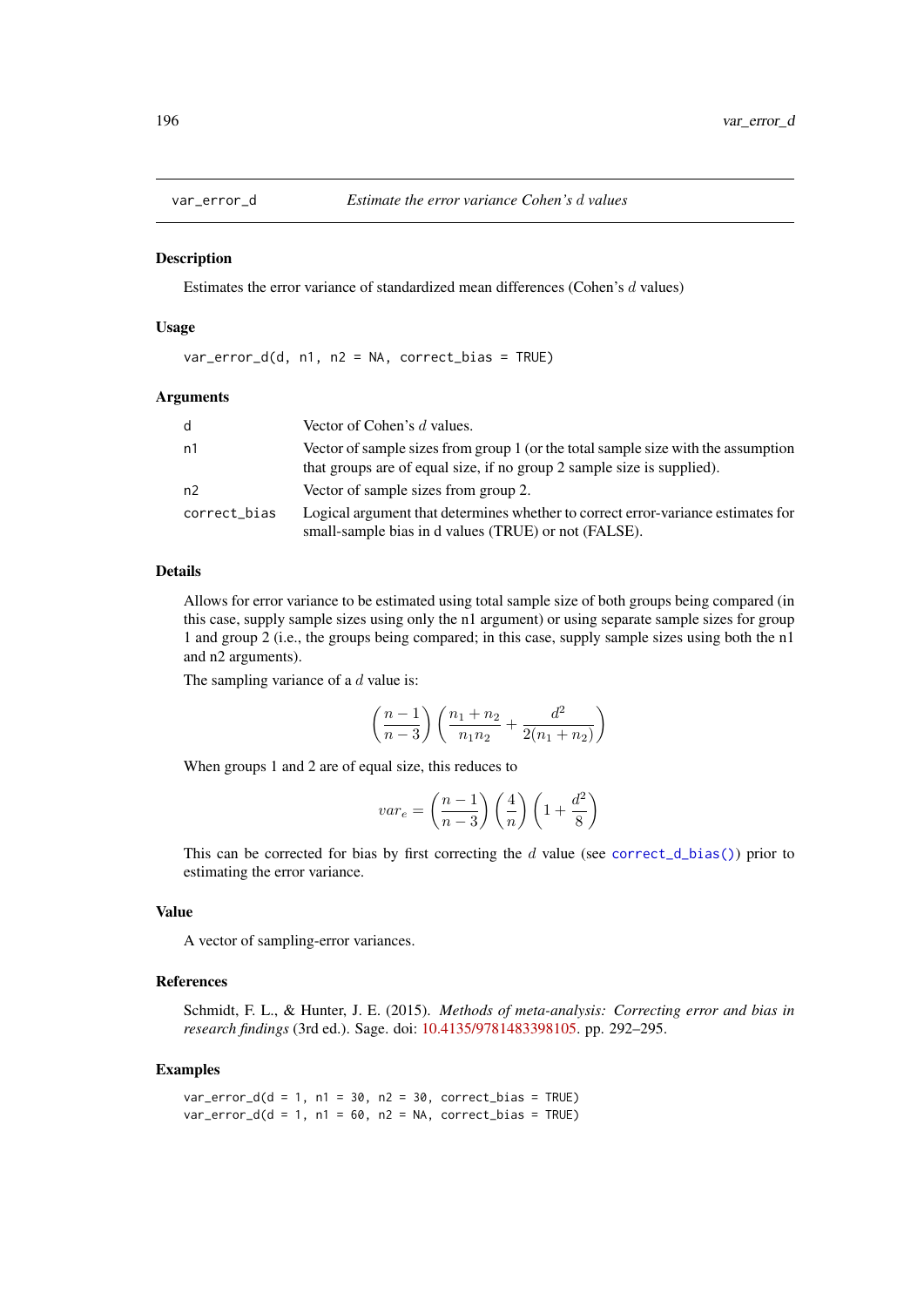<span id="page-196-0"></span>var\_error\_delta *Estimate the error variance of Glass's* ∆ *values*

#### Description

Estimates the error variance of standardized mean differences (Glass's  $\Delta$  values)

# Usage

var\_error\_delta(delta, nc, ne = NA, use\_pooled\_sd = FALSE, correct\_bias = TRUE)

## Arguments

| delta         | Vector of Glass' $\Delta$ values.                                                                                                                                              |
|---------------|--------------------------------------------------------------------------------------------------------------------------------------------------------------------------------|
| nc            | Vector of control-group sample sizes (or the total sample size with the assump-<br>tion that groups are of equal size, if no experimental-group sample size is sup-<br>plied). |
| ne            | Vector of experimental-group sample sizes.                                                                                                                                     |
| use_pooled_sd | Logical vector determining whether the pooled standard deviation was used<br>('TRUE') or not ('FALSE', default).                                                               |
| correct_bias  | Logical argument that determines whether to correct error-variance estimates for<br>small-sample bias in d values ('TRUE') or not ('FALSE').                                   |

# Value

A vector of sampling-error variances.

# Examples

var\_error\_delta(delta = .3, nc = 30, ne = 30)  $var_error$  delta(delta = .3, nc = 60, ne = NA)

var\_error\_g *Estimate the error variance Hedges's* g *values*

# Description

Allows for error variance to be estimated using total sample size of both groups being compared (in this case, supply sample sizes using only the n1 argument) or using separate sample sizes for group 1 and group 2 (i.e., the groups being compared; in this case, supply sample sizes using both the n1 and n2 arguments).

# Usage

```
var_error_g(g, n1, n2 = NA, a_method = c("gamma", "approx"))
```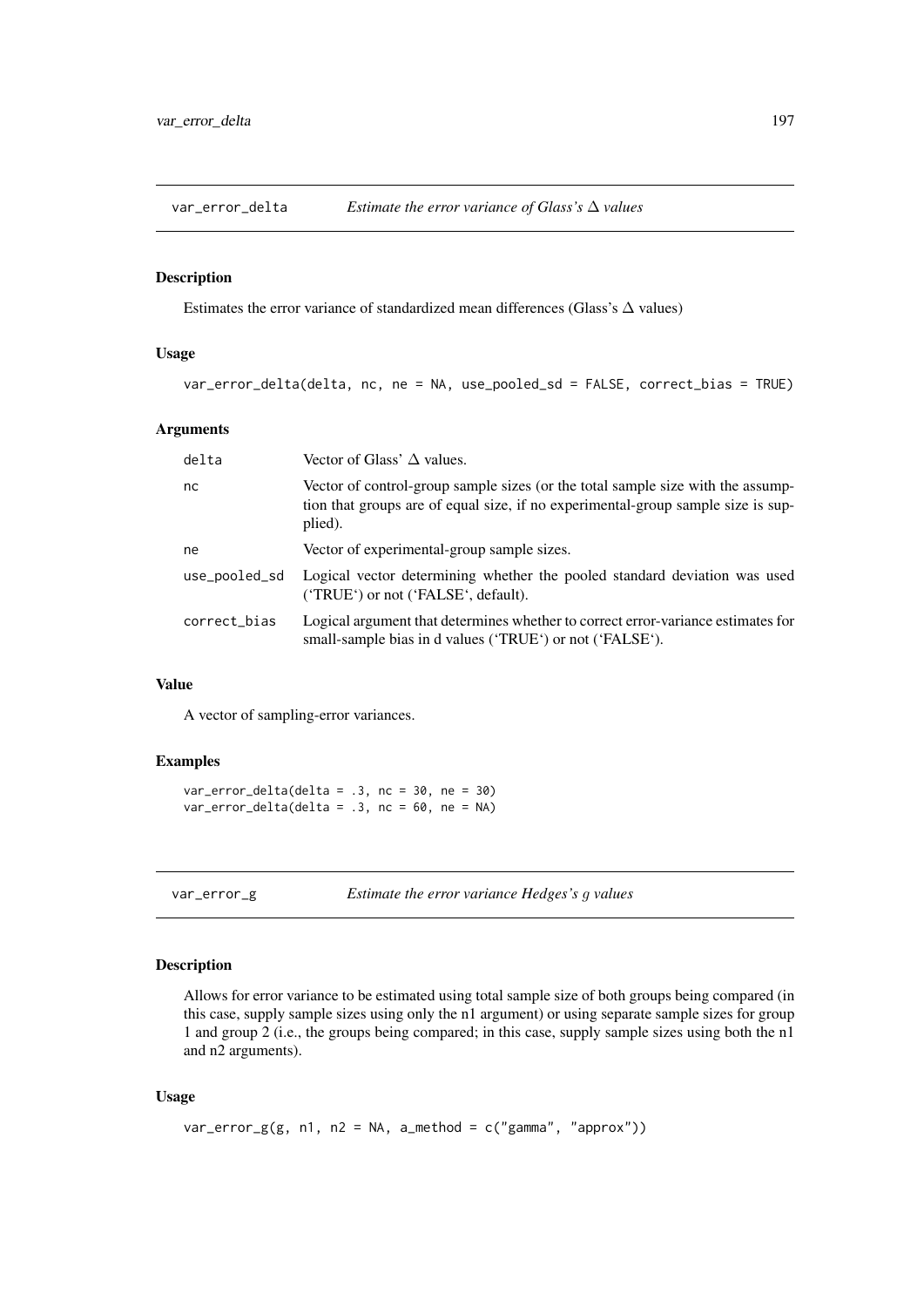<span id="page-197-0"></span>

| g        | Vector of Hedges's q values.                                                                                                                                                                                                                                                   |
|----------|--------------------------------------------------------------------------------------------------------------------------------------------------------------------------------------------------------------------------------------------------------------------------------|
| n1       | Vector of sample sizes from group 1 (or the total sample size with the assumption<br>that groups are of equal size, if no group 2 sample size is supplied).                                                                                                                    |
| n2       | Vector of sample sizes from group 2.                                                                                                                                                                                                                                           |
| a_method | Method used to correct the bias in Cohen's d to convert to Hedges's g. Op-<br>tions are "gamma" (default) for the exact method based on the gamma function<br>(Hedges & Olkin, 1985) or "approx" for the computationally trivial approxima-<br>tion (Borenstein et al., 2006). |

# Value

A vector of sampling-error variances.

# References

Hedges, L. V., & Olkin, I. (1985). *Statistical methods for meta-analysis*. Academic Press. p. 104 Borenstein, M., Hedges, L. V., Higgins, J. P. T., & Rothstein, H. R. (2009). *Introduction to metaanalysis*. Wiley. p. 27.

# Examples

 $var_error_g(g = 1, n1 = 30, n2 = 30)$  $var_error_g(g = 1, n1 = 60, n2 = NA)$ 

var\_error\_mult\_R *Estimate the error variance of linear regression multiple* R*(-squared)*

## Description

This function estimates the error variance for linear regression model (squared) multiple correlations  $(R \text{ and } R^2).$ 

# Usage

```
var_error_mult_R(R, n, p)
var_error_mult_Rsq(Rsq, n, p)
var_error_R(R, n, p)
```

```
var_error_Rsq(Rsq, n, p)
```

| R   | Vector of multiple correlation coefficients.         |
|-----|------------------------------------------------------|
| n   | Vector of sample sizes.                              |
| p   | Vector of numbers of predictors in the model.        |
| Rsg | Vector of squared multiple correlation coefficients. |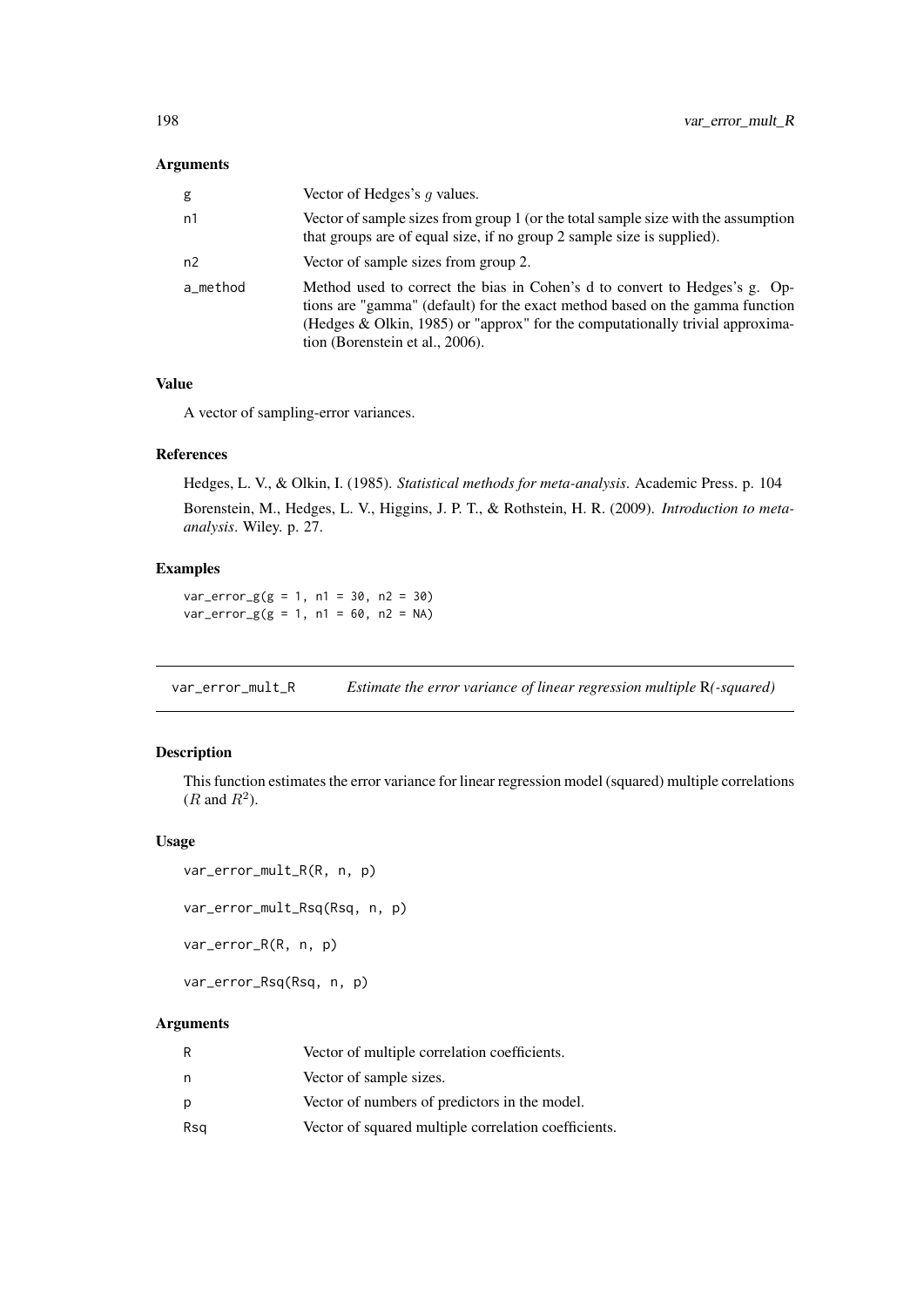<span id="page-198-0"></span>var\_error\_q 199

## Details

The sampling variance of a multiple correlation is approximately:

$$
var_e = \frac{(1 - R^2)^2 (n - p - 1)^2}{(n^2 - 1)(n + 3)}
$$

The sampling variance of a squared multiple correlation is approximately:

$$
var_e = \frac{4R^2(1 - R^2)^2(n - p - 1)^2}{(n^2 - 1)(n + 3)}
$$

# Value

A vector of sampling-error variances.

## References

Cohen, J., Cohen, P., West, S. G., & Aiken, L. S. (2003). *Applied multiple regression/correlation analysis for the behavioral sciences* (3rd ed.). Lawrence Erlbaum and Associates. doi: [10.4324/](https://doi.org/10.4324/9780203774441) [9780203774441.](https://doi.org/10.4324/9780203774441) p. 88.

Olkin, I., & Finn, J. D. (1995). Correlations redux. *Psychological Bulletin, 118*(1), 155–164. doi: [10.1037/00332909.118.1.155](https://doi.org/10.1037/0033-2909.118.1.155)

# Examples

 $var_error_mult_R(R = .5, n = 30, p = 4)$  $var_error_mult_R(R = .5, n = 30, p = 4)$  $var_error_mult_Rsq(Rsq = .25, n = 30, p = 4)$  $var_error_mult_Rsq(Rsq = .25, n = 30, p = 4)$ 

var\_error\_q *Estimate the error variance of square roots of reliability estimates*

# Description

Estimate error variance for square-root reliability coefficients (measure quality indices;  $\sqrt{r_{xx}}$  or  $q_{XX}$ ).

## Usage

```
var_error_q(q, n, rel_type = "alpha", k_items = NULL)
```

| q        | Vector of square roots of reliability estimates.                                                                                                                                                                                                                                                                                                                                                                             |
|----------|------------------------------------------------------------------------------------------------------------------------------------------------------------------------------------------------------------------------------------------------------------------------------------------------------------------------------------------------------------------------------------------------------------------------------|
| n        | Vector of sample sizes.                                                                                                                                                                                                                                                                                                                                                                                                      |
| rel_type | Character vector indicating the type(s) of reliabilities being analyzed. See doc-<br>umentation for $ma_r()$ for a full list of acceptable reliability types. NOTE:<br>Currently, only alpha has its own dedicated error-variance estimate; the error<br>variance of other reliability types is estimated using the generic definition of<br>reliability as the squared correlation between observed scores and true scores. |
| k items  | Optional numeric vector indicating the number of items in each scale for which<br>reliabilities are being analyzed.                                                                                                                                                                                                                                                                                                          |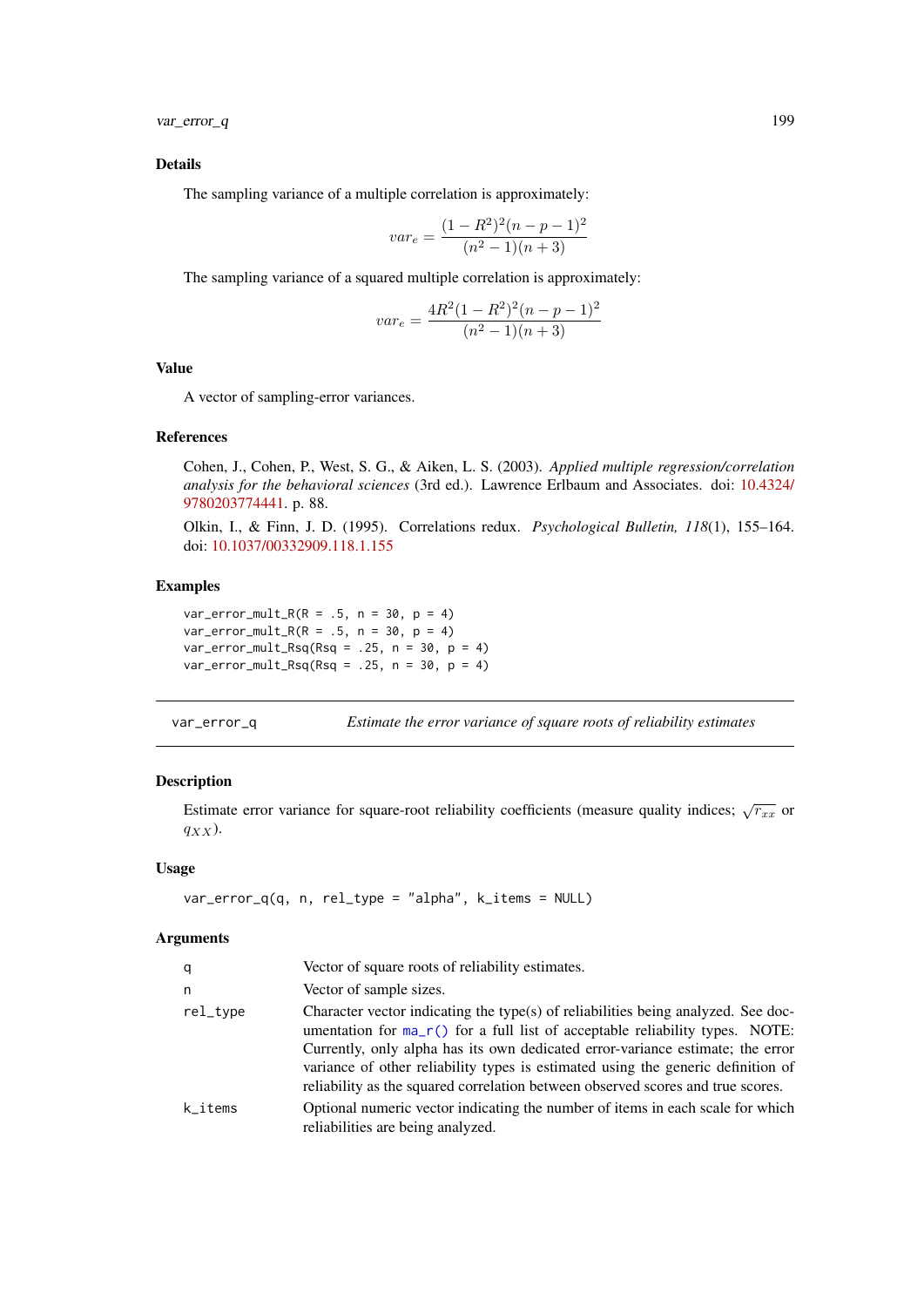#### Details

The sampling variance of the square root of a reliability coefficient is:

$$
var_e = \frac{(1 - q_X^2)^2}{n - 1}
$$

For the equation to estimate the variance of coefficient alpha, see Duhachek and Iacobucci (2004).

# Value

A vector of sampling-error variances.

## References

Dahlke, J. A., & Wiernik, B. M. (2020). Not restricted to selection research: Accounting for indirect range restriction in organizational research. *Organizational Research Methods, 23*(4), 717–749. doi: [10.1177/1094428119859398](https://doi.org/10.1177/1094428119859398)

Duhachek, A., & Iacobucci, D. (2004). Alpha's standard error (ASE): An accurate and precise confidence interval estimate. *Journal of Applied Psychology, 89*(5), 792–808. doi: [10.1037/0021-](https://doi.org/10.1037/0021-9010.89.5.792) [9010.89.5.792](https://doi.org/10.1037/0021-9010.89.5.792)

## Examples

```
var_error_q(q = .8, n = 100)var_error_q(q = .8, n = 100, rel_type = "alpha", k.items = 10)
```
var\_error\_r *Estimate the error variance of correlations*

#### Description

Estimates the error variance of Pearson correlations (r).

## Usage

var\_error\_r(r, n, correct\_bias = TRUE)

#### Arguments

| r.           | Vector of correlations.                                                                                                                      |
|--------------|----------------------------------------------------------------------------------------------------------------------------------------------|
| n.           | Vector of sample sizes.                                                                                                                      |
| correct_bias | Logical argument that determines whether to correct error-variance estimates for<br>small-sample bias in correlations (TRUE) or not (FALSE). |

## Details

The sampling variance of a Pearson correlation is approximately:

$$
var_e = \frac{(1 - r^2)^2}{n - 1}
$$

This can be corrected for bias in the sample correlation by first correcting the correlation (see [correct\\_r\\_bias\(\)](#page-47-0)) prior to estimating the error variance.

<span id="page-199-0"></span>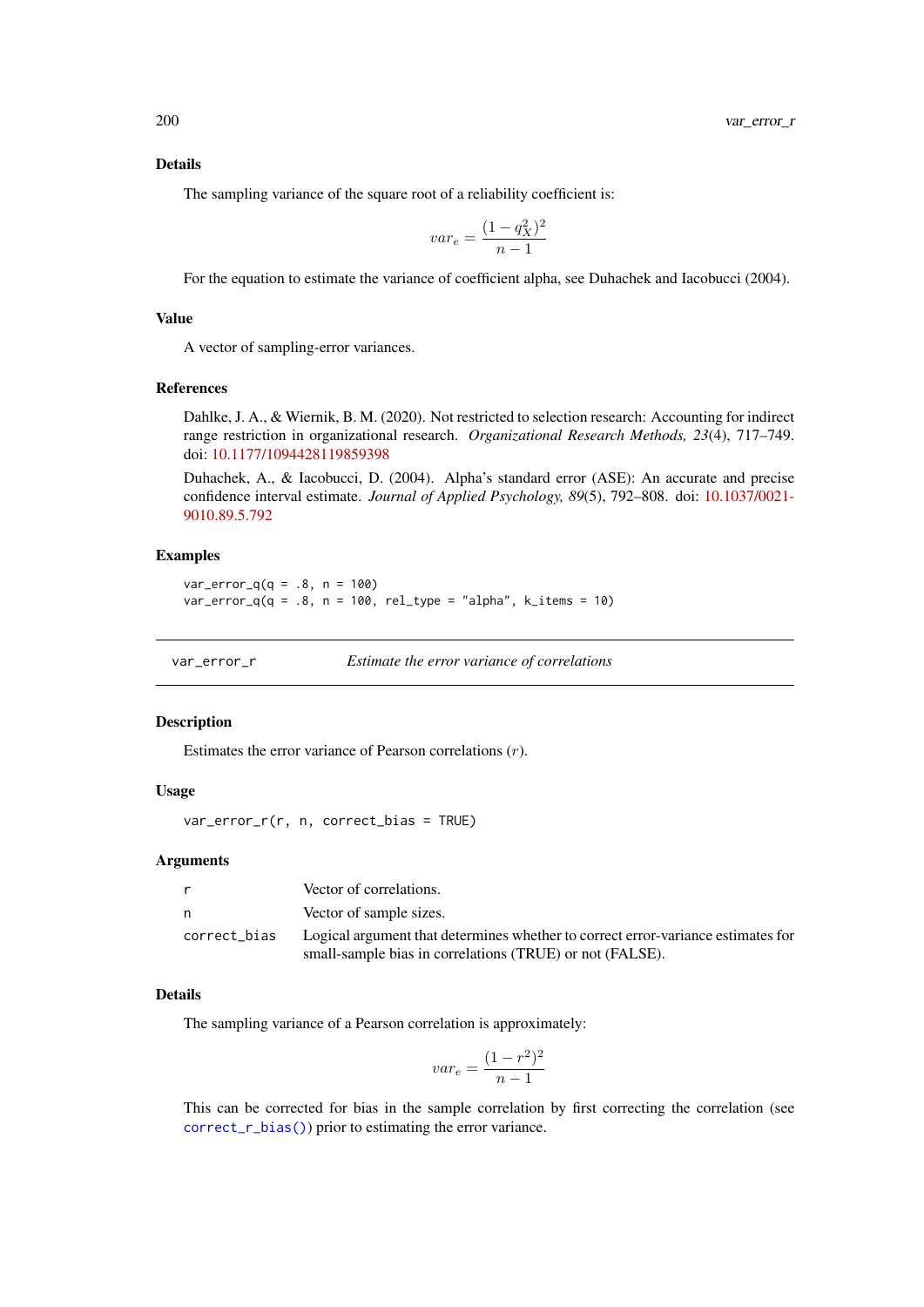#### <span id="page-200-0"></span>var\_error\_rel 201

# Value

A vector of sampling-error variances.

#### References

Schmidt, F. L., & Hunter, J. E. (2015). *Methods of meta-analysis: Correcting error and bias in research findings* (3rd ed.). Sage. doi: [10.4135/9781483398105.](https://doi.org/10.4135/9781483398105) p. 99.

# Examples

 $var_error_r(r = .3, n = 30, correct_bias = TRUE)$  $var_error_r(r = .3, n = 30, correct_bias = FALSE)$ 

var\_error\_rel *Estimate the error variance of reliability estimates*

# Description

Estimate error variance for reliability coefficients  $(r_{XX})$ .

# Usage

```
var_error_rel(rel, n, rel_type = "alpha", k_items = NULL)
```
## Arguments

| rel      | Vector of reliability estimates.                                                                                                                                                                                                                                                                                                                                                                                                  |
|----------|-----------------------------------------------------------------------------------------------------------------------------------------------------------------------------------------------------------------------------------------------------------------------------------------------------------------------------------------------------------------------------------------------------------------------------------|
| n        | Vector of sample sizes.                                                                                                                                                                                                                                                                                                                                                                                                           |
| rel_type | Character vector indicating the type(s) of reliabilities being analyzed. See doc-<br>umentation for $ma_r()$ for a full list of acceptable reliability types. NOTE: Cur-<br>rently, only $\alpha$ has its own dedicated error-variance estimate; the error variance<br>of other reliability types is estimated using the generic definition of reliability as<br>the squared correlation between observed scores and true scores. |
| k_items  | Optional numeric vector indicating the number of items in each scale for which<br>reliabilities are being analyzed.                                                                                                                                                                                                                                                                                                               |

#### Details

The sampling variance of a reliability coefficient is:

$$
var_e = \frac{4r_{XX}(1 - r_{XX})^2}{n - 1}
$$

For the equation to estimate the variance of coefficient  $\alpha$ , see Duhachek and Iacobucci (2004).

# Value

A vector of sampling-error variances.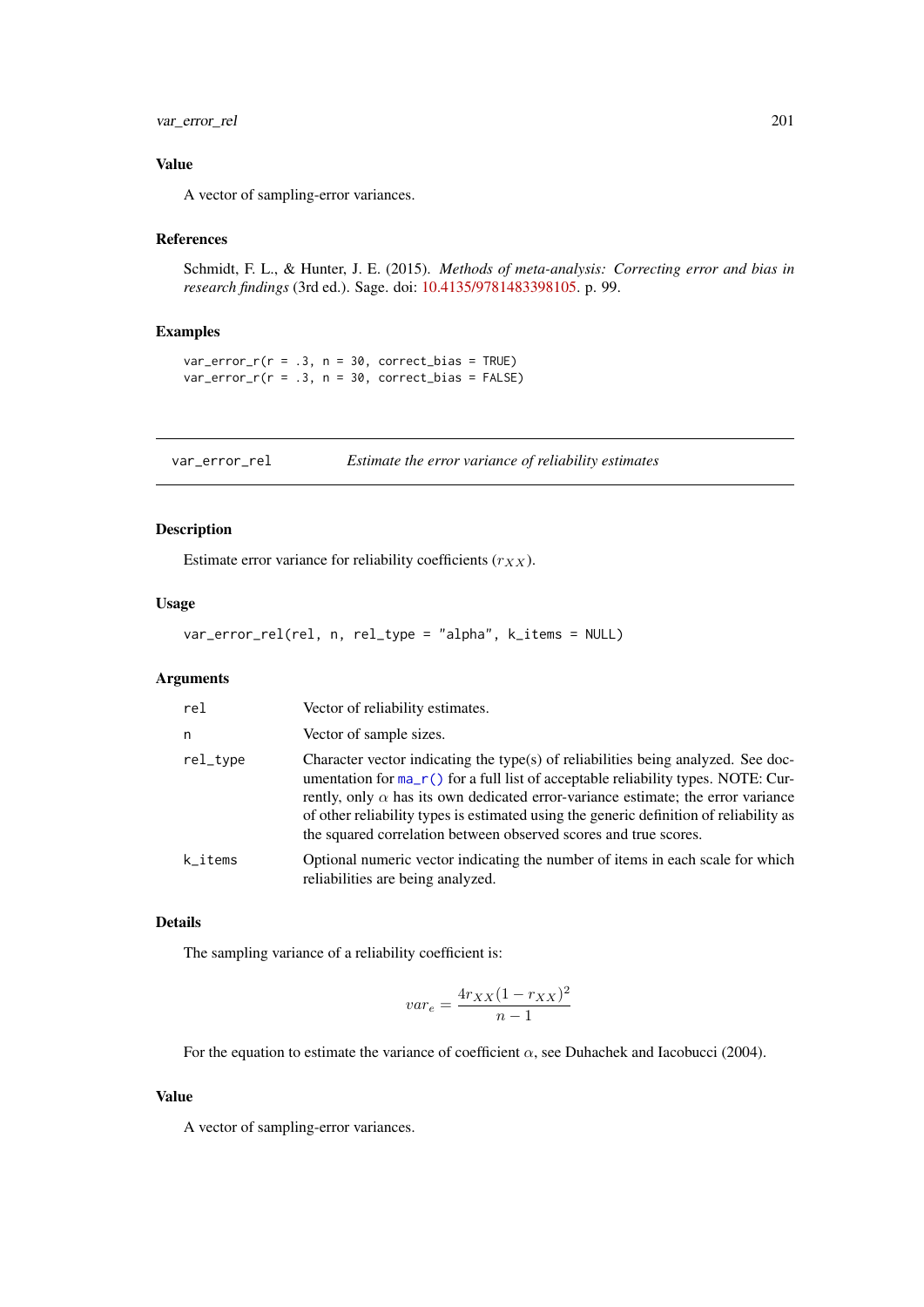#### <span id="page-201-0"></span>References

Dahlke, J. A., & Wiernik, B. M. (2020). Not restricted to selection research: Accounting for indirect range restriction in organizational research. *Organizational Research Methods, 23*(4), 717–749. doi: [10.1177/1094428119859398](https://doi.org/10.1177/1094428119859398)

Duhachek, A., & Iacobucci, D. (2004). Alpha's standard error (ASE): An accurate and precise confidence interval estimate. *Journal of Applied Psychology, 89*(5), 792–808. doi: [10.1037/0021-](https://doi.org/10.1037/0021-9010.89.5.792) [9010.89.5.792](https://doi.org/10.1037/0021-9010.89.5.792)

## Examples

```
var_error_{rel}(rel = .8, n = 100)var_error_{rel}(rel = .8, n = 100, rel_type = "alpha", k_items = 10)
```
var\_error\_r\_bvirr *Taylor series approximation of the sampling variance of correlations corrected using the bivariate indirect range restriction correction (Case V)*

#### Description

This function propagates error in the bivariate indirect range-restriction correction formula to allow for the computation of a pseudo compound attenuation factor in individual-correction meta-analysis. Traditional methods for estimating compound attenuation factors (i.e., dividing the observed correlation by the corrected correlation) do not work with the BVIRR correction because BVIRR has an additive term that makes the corrected correlation inappropriate for use in estimating the effect of the correction on the variance of the sampling distribution of correlations. The equation-implied adjustment for the BVIRR correction (i.e., the first derivative of the correction equation with respect to the observed correlation) underestimates the error of corrected correlations, so this function helps to account for that additional error.

## Usage

```
var_error_r_bvirr(
 rxyi,
 var_e = NULL,
 ni,
 na = NA.
 ux = rep(1, length(rxyi)),ux_observed = rep(TRUE, length(rxyi)),
 uy = rep(1, length(rxyi)),
 uy_observed = rep(TRUE, length(rxyi)),
 qx = rep(1, length(rxyi)),qx_restricted = rep(TRUE, length(rxyi)),qx_type = rep("alpha", length(rxyi)),k_i tems_x = rep(NA, length(rxyi)),
 qy = rep(1, length(rxyi)),qy_restricted = rep(TRUE, length(rxyi)),
 qy_type = rep("alpha", length(rxyi)),
 k_items_y = rep(NA, length(rxyi)),
 mean_rxyi = NULL,
```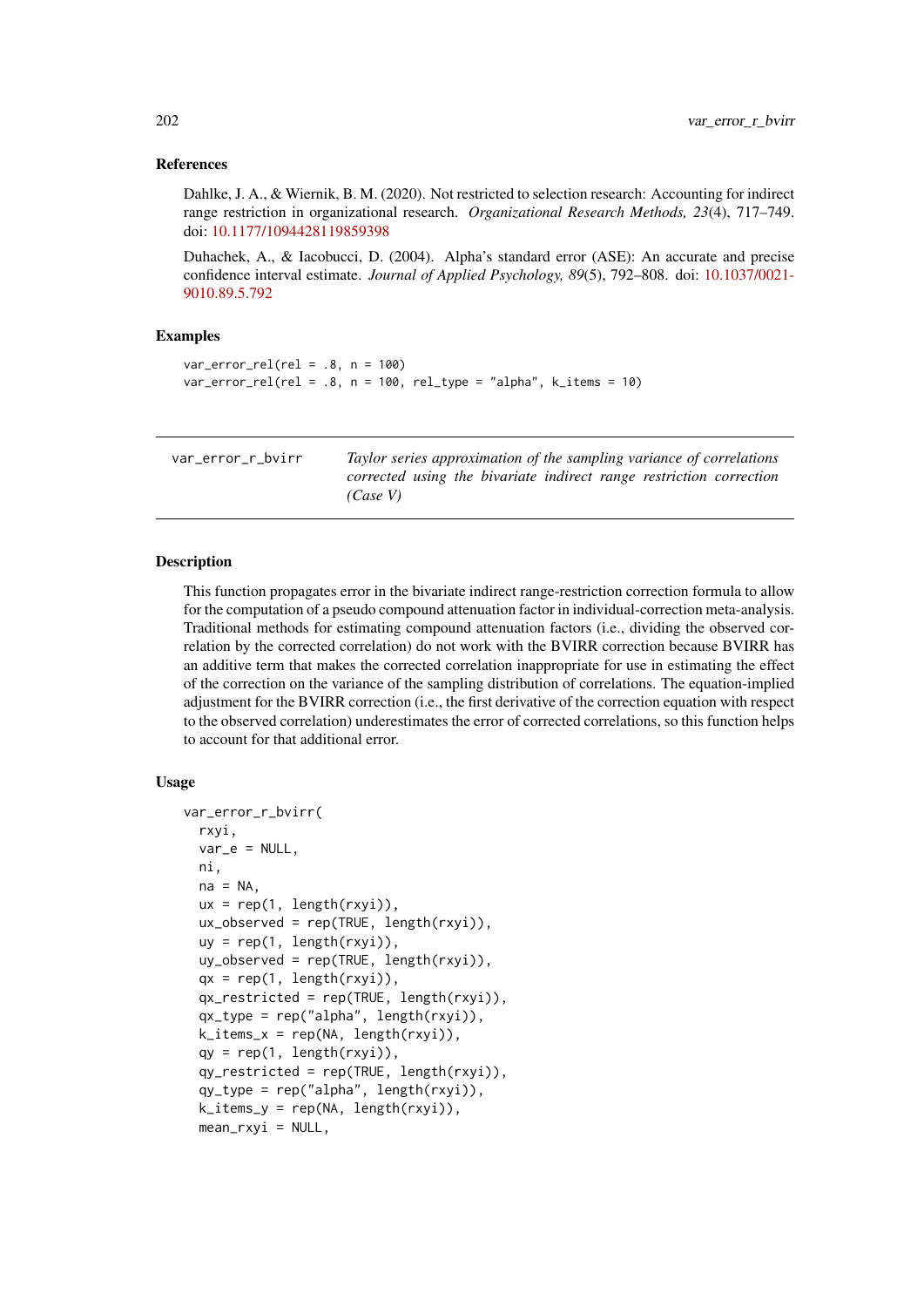```
mean_lux = NULL,mean_uy = NULL,
 mean_qxa = NULL,
  mean_qya = NULL,
  var_rxyi = NULL,
  var_{ux} = NULL,
  var_uy = NULL,
  var_qxa = NULL,
  var_qya = NULL,
  cor_rxyi_lxx = 0,
  cor_rxyi_uy = 0,
  cor_rxyi_qxa = 0,
  cor_rxyi_qya = 0,
  cor_lux_luy = 0,
  cor_lxx_qxa = 0,
  cor_lxx_qya = 0,
  cor_{uy_qxa} = 0,
  cor_{uy_qya} = 0,
  cor_qxa_qya = 0,
  sign_r xz = 1,
  sign_{ryz} = 1,
  r_deriv_only = FALSE
)
```

| rxyi                 | Vector of observed correlations.                                                                                                                                                                                      |
|----------------------|-----------------------------------------------------------------------------------------------------------------------------------------------------------------------------------------------------------------------|
| var_e                | Vector of estimated sampling variances for rxyi values.                                                                                                                                                               |
| ni                   | Vector of incumbent sample sizes (necessary when variances of correlations/artifacts<br>are not supplied).                                                                                                            |
| na                   | Optional vector of applicant sample sizes (for estimating error variance of u<br>ratios and applicant reliabilities).                                                                                                 |
| <b>UX</b>            | Vector of observed-score u ratios for X.                                                                                                                                                                              |
| ux_observed          | Logical vector in which each entry specifies whether the corresponding ux value<br>is an observed-score u ratio (TRUE) or a true-score u ratio. All entries are TRUE<br>by default.                                   |
| uy                   | Vector of observed-score u ratios for Y.                                                                                                                                                                              |
| uy_observed          | Logical vector in which each entry specifies whether the corresponding uy value<br>is an observed-score u ratio (TRUE) or a true-score u ratio. All entries are TRUE<br>by default.                                   |
| qx                   | Vector of square roots of reliability estimates for X.                                                                                                                                                                |
| qx_restricted        | Logical vector determining whether each element of qx is derived from an in-<br>cumbent reliability (TRUE) or an applicant reliability (FALSE).                                                                       |
| qx_type, qy_type     |                                                                                                                                                                                                                       |
|                      | String vector identifying the types of reliability estimates supplied (e.g., "alpha",<br>"retest", "interrater_r", "splithalf"). See the documentation for ma_r() for a full<br>list of acceptable reliability types. |
| k_items_x, k_items_y |                                                                                                                                                                                                                       |

Numeric vector identifying the number of items in each scale.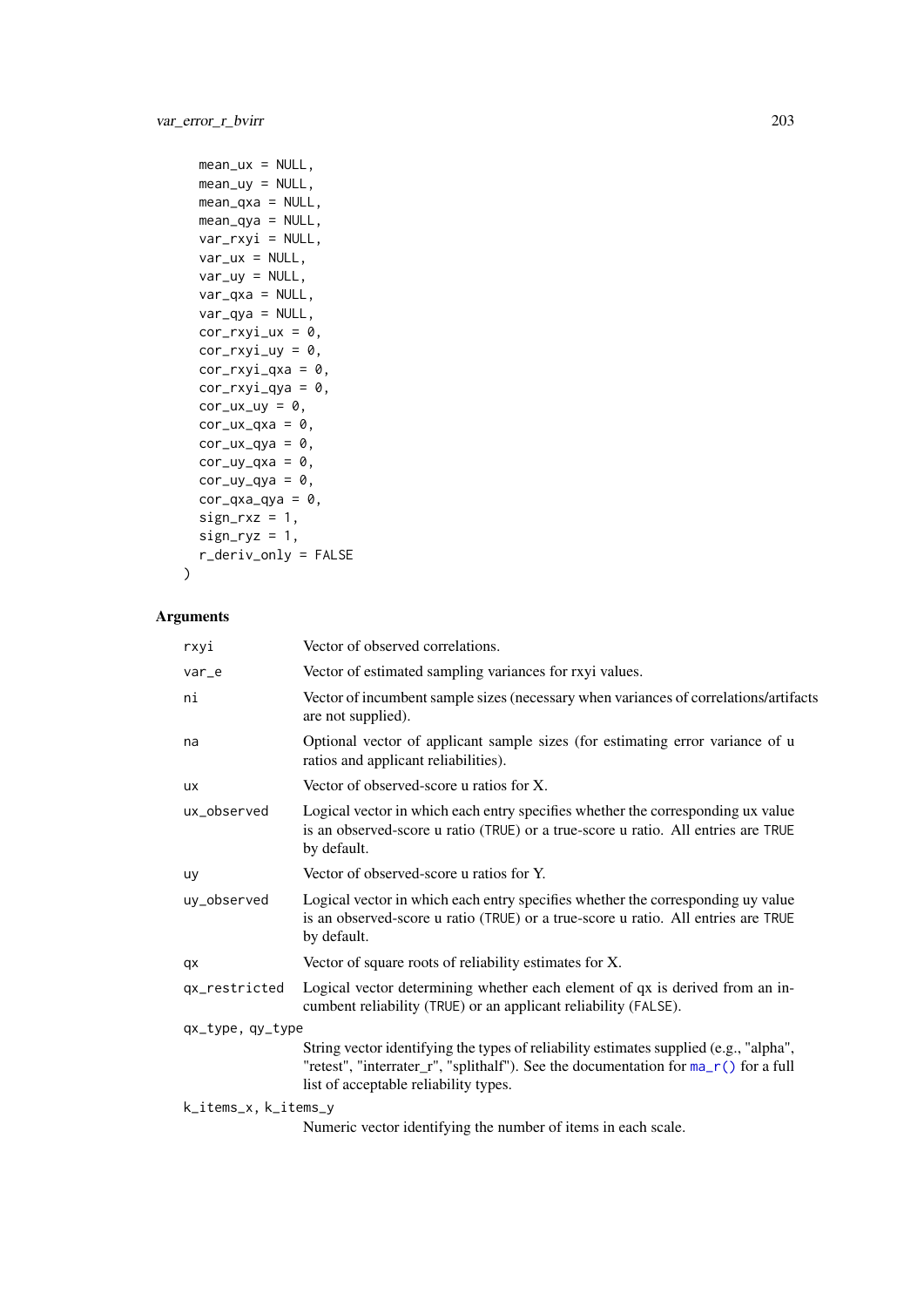| qy            | Vector of square roots of reliability estimates for X.                                                                                                                               |
|---------------|--------------------------------------------------------------------------------------------------------------------------------------------------------------------------------------|
| qy_restricted | Logical vector determining whether each element of qy is derived from an in-<br>cumbent reliability (TRUE) or an applicant reliability (FALSE).                                      |
| mean_rxyi     | Mean observed correlation.                                                                                                                                                           |
| mean_ux       | Mean observed-score $u$ ratio for $X$ (for use in estimating sampling errors in the<br>context of a meta-analysis).                                                                  |
| mean_uy       | Mean observed-score u ratio for Y (for use in estimating sampling errors in the<br>context of a meta-analysis).                                                                      |
| mean_qxa      | Mean square-root applicant reliability estimate for $X$ (for use in estimating sam-<br>pling errors in the context of a meta-analysis).                                              |
| mean_qya      | Mean square-root applicant reliability estimate for Y (for use in estimating sam-<br>pling errors in the context of a meta-analysis).                                                |
| var_rxyi      | Optional pre-specified variance of correlations.                                                                                                                                     |
| var_ux        | Optional pre-specified variance of observed-score u ratios for X.                                                                                                                    |
| var_uy        | Optional pre-specified variance of observed-score u ratios for Y.                                                                                                                    |
| var_qxa       | Optional pre-specified variance of square-root applicant reliability estimate for<br>Χ.                                                                                              |
| var_qya       | Optional pre-specified variance of square-root applicant reliability estimate for<br>Y.                                                                                              |
| cor_rxyi_ux   | Correlation between rxyi and ux (zero by default).                                                                                                                                   |
| cor_rxyi_uy   | Correlation between rxyi and uy (zero by default).                                                                                                                                   |
| cor_rxyi_qxa  | Correlation between rxyi and qxa (zero by default).                                                                                                                                  |
| cor_rxyi_qya  | Correlation between rxyi and qya (zero by default).                                                                                                                                  |
| cor_ux_uy     | Correlation between ux and uy (zero by default).                                                                                                                                     |
| cor_ux_qxa    | Correlation between ux and qxa (zero by default).                                                                                                                                    |
| cor_ux_qya    | Correlation between ux and qya (zero by default).                                                                                                                                    |
| cor_uy_qxa    | Correlation between uy and qxa (zero by default).                                                                                                                                    |
| cor_uy_qya    | Correlation between uy and qya (zero by default).                                                                                                                                    |
| cor_qxa_qya   | Correlation between qxa and qya (zero by default).                                                                                                                                   |
| sign_rxz      | Sign of the relationship between X and the selection mechanism.                                                                                                                      |
| sign_ryz      | Sign of the relationship between Y and the selection mechanism.                                                                                                                      |
| r_deriv_only  | Logical scalar determining whether to use the partial derivative with respect<br>to rxyi only (TRUE) or a full Taylor series approximation of the disattenuation<br>formula (FALSE). |

# Details

Per the principles of propagation of uncertainty and assuming that  $q_{X_a}, q_{Y_a}, u_X, u_Y$ , and  $\rho_{XY_i}$ , are independent, we can derive a linear approximation of the sampling error of  $\rho_{TP_a}$ . We begin with the bivariate indirect range restriction formula,

$$
\rho_{TP_a} = \frac{\rho_{XY_i} u_X u_Y + \lambda \sqrt{|1 - u_X^2| |1 - u_Y^2|}}{q_{X_a} q_{Y_a}}
$$

which implies the following linear approximation of the sampling variance of  $\rho_{TP_a}$ :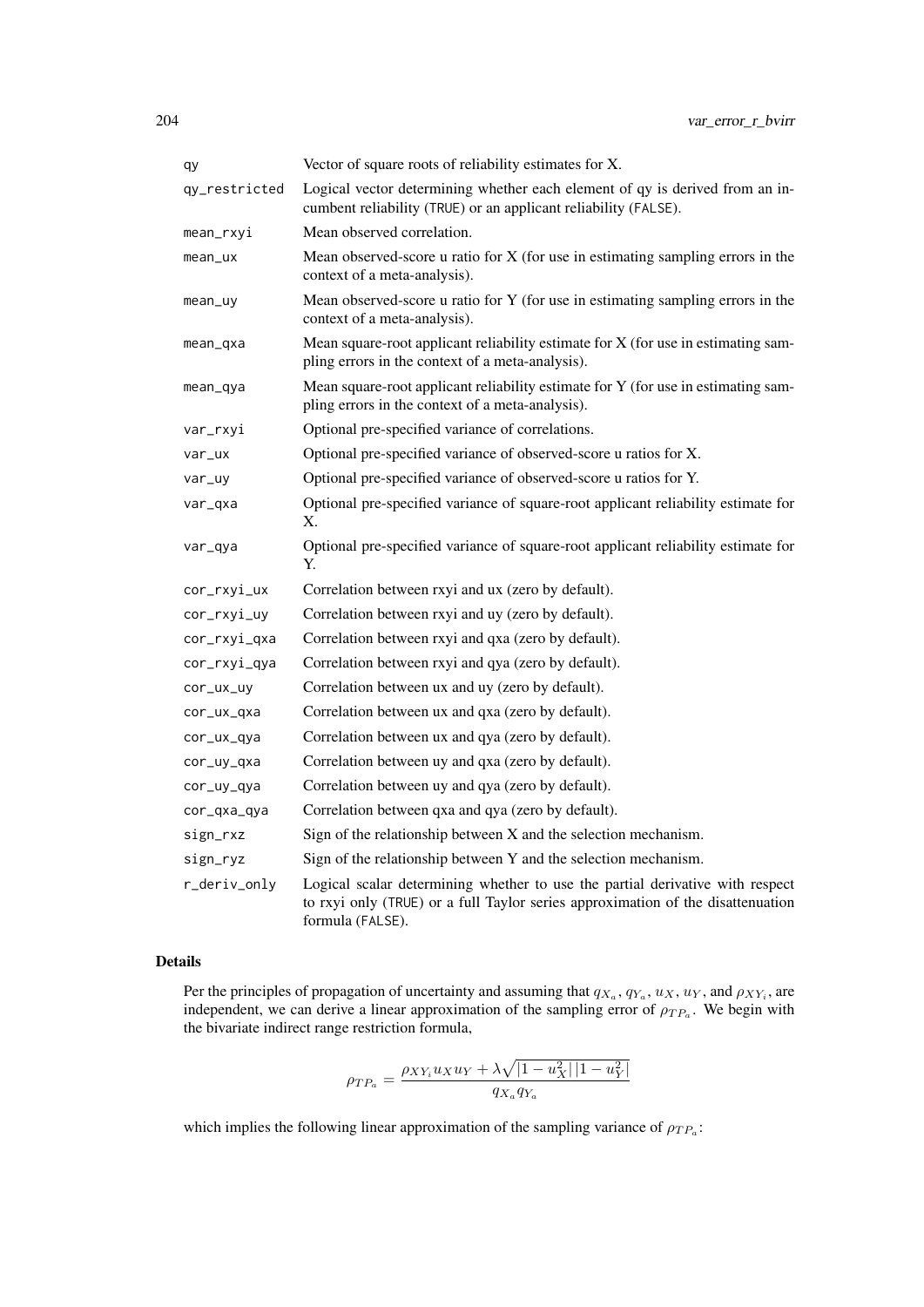<span id="page-204-0"></span>var\_error\_spearman 205

$$
SE_{\rho_{TP_a}}^2 = b_1^2 SE_{q_{X_a}}^2 + b_2^2 SE_{q_{Y_a}}^2 + b_3^2 SE_{u_X}^2 + b_4^2 SE_{u_Y}^2 + b_5^2 SE_{\rho_{XY_i}}^2
$$

where  $b_1$ ,  $b_2$ ,  $b_3$ ,  $b_4$ , and  $b_5$  are the first-order partial derivatives of the disattenuation formula with respect to  $q_{X_a}$ ,  $q_{Y_a}$ ,  $u_X$ ,  $u_Y$ , and  $\rho_{XY_i}$ , respectively. These partial derivatives are computed as follows:

$$
b_1 = \frac{\partial \rho_{TP_a}}{\partial q_{X_a}} = -\frac{\rho_{TP_a}}{q_{X_a}}
$$

$$
b_2 = \frac{\partial \rho_{TP_a}}{\partial q_{Y_a}} = -\frac{\rho_{TP_a}}{q_{Y_a}}
$$

$$
b_3 = \frac{\partial \rho_{TP_a}}{\partial u_X} = \left[\rho_{XY_i}u_Y - \frac{\lambda u_X (1 - u_X^2) \sqrt{|1 - u_Y^2|}}{|1 - u_X^2|^{1.5}}\right] / (q_{X_a}q_{Y_a})
$$

$$
b_4 = \frac{\partial \rho_{TP_a}}{\partial u_Y} = \left[\rho_{XY_i}u_X - \frac{\lambda u_Y (1 - u_Y^2) \sqrt{|1 - u_X^2|}}{|1 - u_Y^2|^{1.5}}\right] / (q_{X_a}q_{Y_a})
$$

$$
b_5 = \frac{\partial \rho_{TP_a}}{\partial \rho_{XY_i}} = \frac{u_Xu_Y}{q_{X_a}q_{Y_a}}
$$

Value

A vector of corrected correlations' sampling-error variances.

#### References

Dahlke, J. A., & Wiernik, B. M. (2020). Not restricted to selection research: Accounting for indirect range restriction in organizational research. *Organizational Research Methods, 23*(4), 717–749. doi: [10.1177/1094428119859398](https://doi.org/10.1177/1094428119859398)

## Examples

```
var_error_r_bvirr(rxyi = .3, var_e = var_error_r(r = .3, n = 100), ni = 100,
                ux = .8, uy = .8,qx = .9, qx\_restricted = TRUE,
                qy = .9, qy_restricted = TRUE,
                sign_r x = 1, sign_r yz = 1)
```
var\_error\_spearman *Estimate the error variance of Spearman rank correlations*

## Description

Estimates the variance of Spearman rank correlations  $(\rho)$  using the Fieller correction.

# Usage

```
var_error_spearman(r, n, correct_bias = TRUE)
```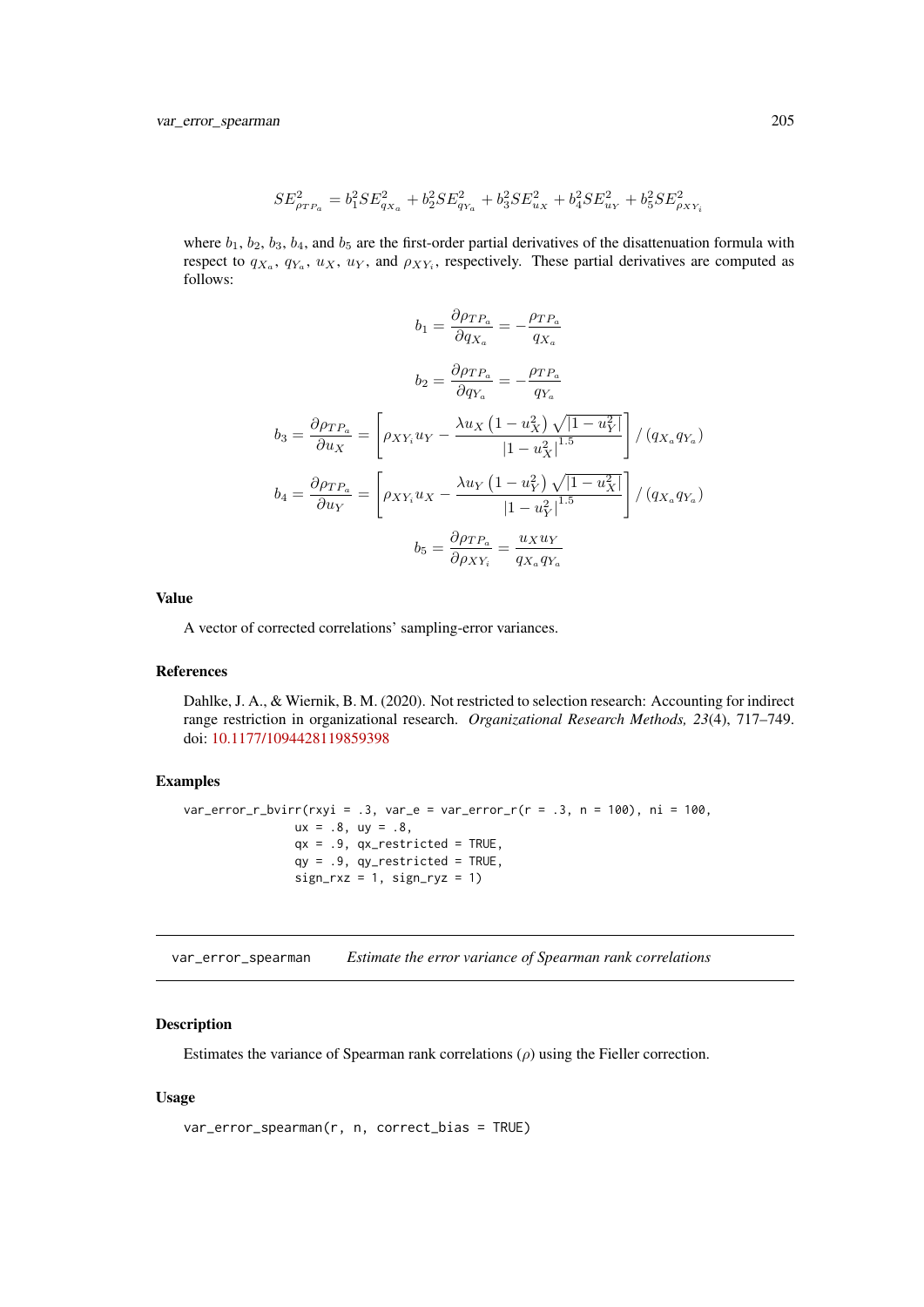|              | Vector of rank correlations.                                                                                                                 |
|--------------|----------------------------------------------------------------------------------------------------------------------------------------------|
| n            | Vector of sample sizes.                                                                                                                      |
| correct bias | Logical argument that determines whether to correct error-variance estimates for<br>small-sample bias in correlations (TRUE) or not (FALSE). |

# Details

The sampling variance of a Spearman rank correlation is approximately:

$$
var_e = \frac{1.06 \times (1 - r^2)^2}{n - 1}
$$

This can be corrected for bias in the sample correlation by first correcting the correlation (see [correct\\_r\\_bias\(\)](#page-47-0)) prior to estimating the error variance.

# Value

A vector of sampling-error variances.

## References

Bishara, A. J., & Hittner, J. B. (2017). Confidence intervals for correlations when data are not normal. *Behavior Research Methods, 49*(1), 294–309. doi: [10.3758/s1342801607028](https://doi.org/10.3758/s13428-016-0702-8)

## Examples

```
var_error_spearman(r = .3, n = 30, correct_bias = TRUE)var_error_spearman(r = .3, n = 30, correct_bias = FALSE)
```
var\_error\_u *Estimate the error variance of* u *ratios*

# Description

Estimates the error variance of standard deviation  $(u)$  ratios.

# Usage

var\_error\_u(u, ni, na = NA, dependent\_sds = FALSE)

| u             | Vector of $u$ ratios.                                                                                                                                                                                                                                            |
|---------------|------------------------------------------------------------------------------------------------------------------------------------------------------------------------------------------------------------------------------------------------------------------|
| ni            | Vector of incumbent-group sample sizes.                                                                                                                                                                                                                          |
| na            | Vector of applicant-group sample sizes.                                                                                                                                                                                                                          |
| dependent_sds | Logical vector identifying whether each $u$ ratio is based on standard deviations<br>from independent samples (FALSE) or based on standard deviations from an ap-<br>plicant sample and an incumbent sample that is a subset of that applicant sample<br>(TRUE). |

<span id="page-205-0"></span>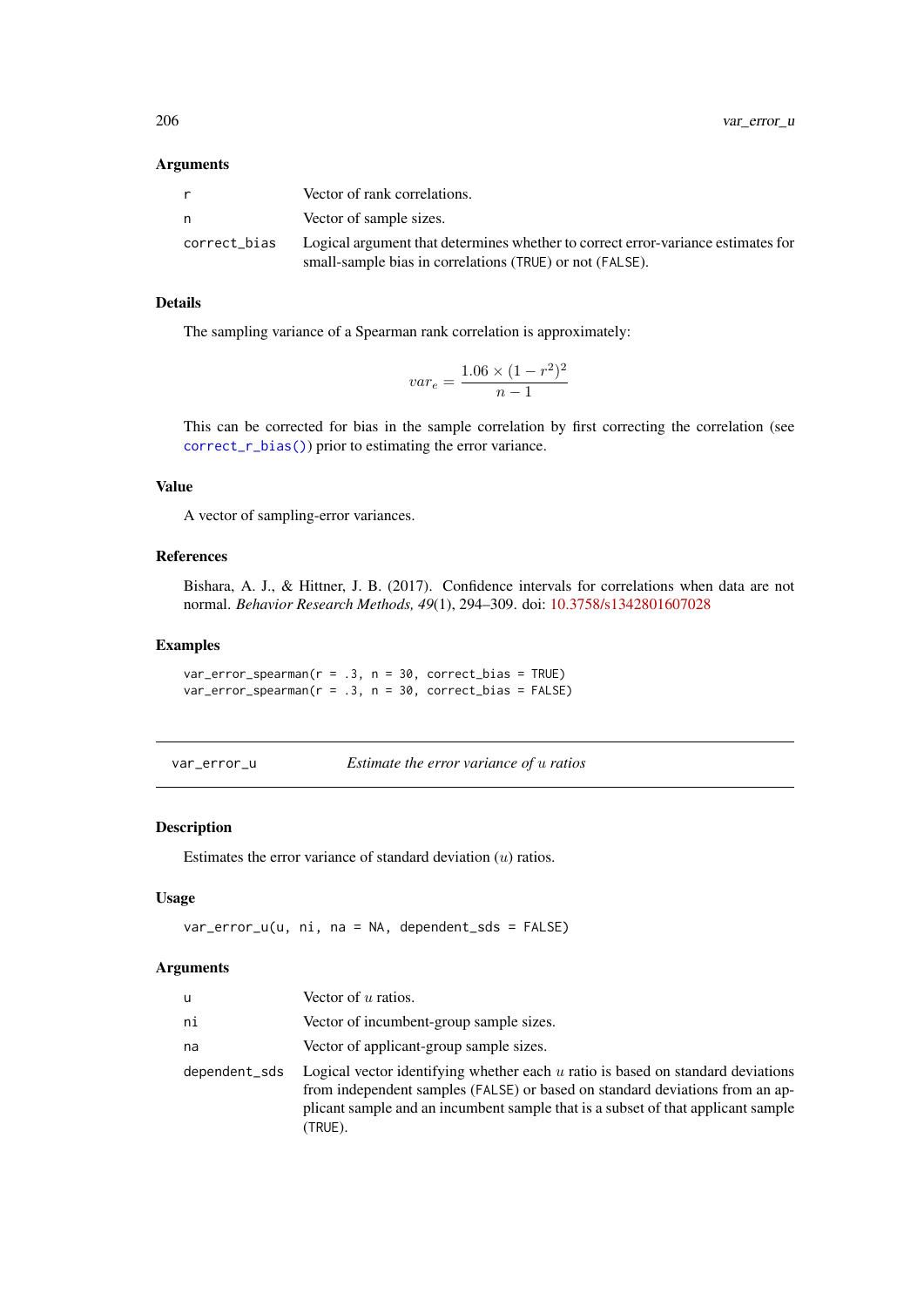#### <span id="page-206-0"></span>wt\_cov 207

#### Details

The sampling variance of a u ratio is computed differently for independent samples (i.e., settings where the referent unrestricted standard deviation comes from an different sample than the rangerestricted standard deviation) than for dependent samples (i.e., unrestricted samples from which a subset of individuals are selected to be in the incumbent sample).

The sampling variance for independent samples (the more common case) is:

$$
var_e = \frac{u^2}{2} \left( \frac{1}{n_i - 1} + \frac{1}{n_a - 1} \right)
$$

and the sampling variance for dependent samples is:

$$
var_e = \frac{u^2}{2} \left( \frac{1}{n_i - 1} - \frac{1}{n_a - 1} \right)
$$

where u is the u ratio,  $n_i$  is the incumbent sample size, and  $n_a$  is the applicant sample size.

#### Value

A vector of sampling-error variances.

#### References

Dahlke, J. A., & Wiernik, B. M. (2020). Not restricted to selection research: Accounting for indirect range restriction in organizational research. *Organizational Research Methods, 23*(4), 717–749. doi: [10.1177/1094428119859398](https://doi.org/10.1177/1094428119859398)

## Examples

var\_error\_u(u = .8, ni = 100, na = 200) var\_error\_u(u = .8, ni = 100, na = NA)

```
wt_cov Compute weighted covariances
```
## Description

Compute the weighted covariance among variables in a matrix or between the variables in two separate matrices/vectors.

# Usage

```
wt_cov(
  x,
  y = NULL,
  wt = NULL,as\_cor = FALSE,use = c("everything", "listwise", "pairwise"),
  unbiased = TRUE
)
wt\_cor(x, y = NULL, wt = NULL, use = "everything")
```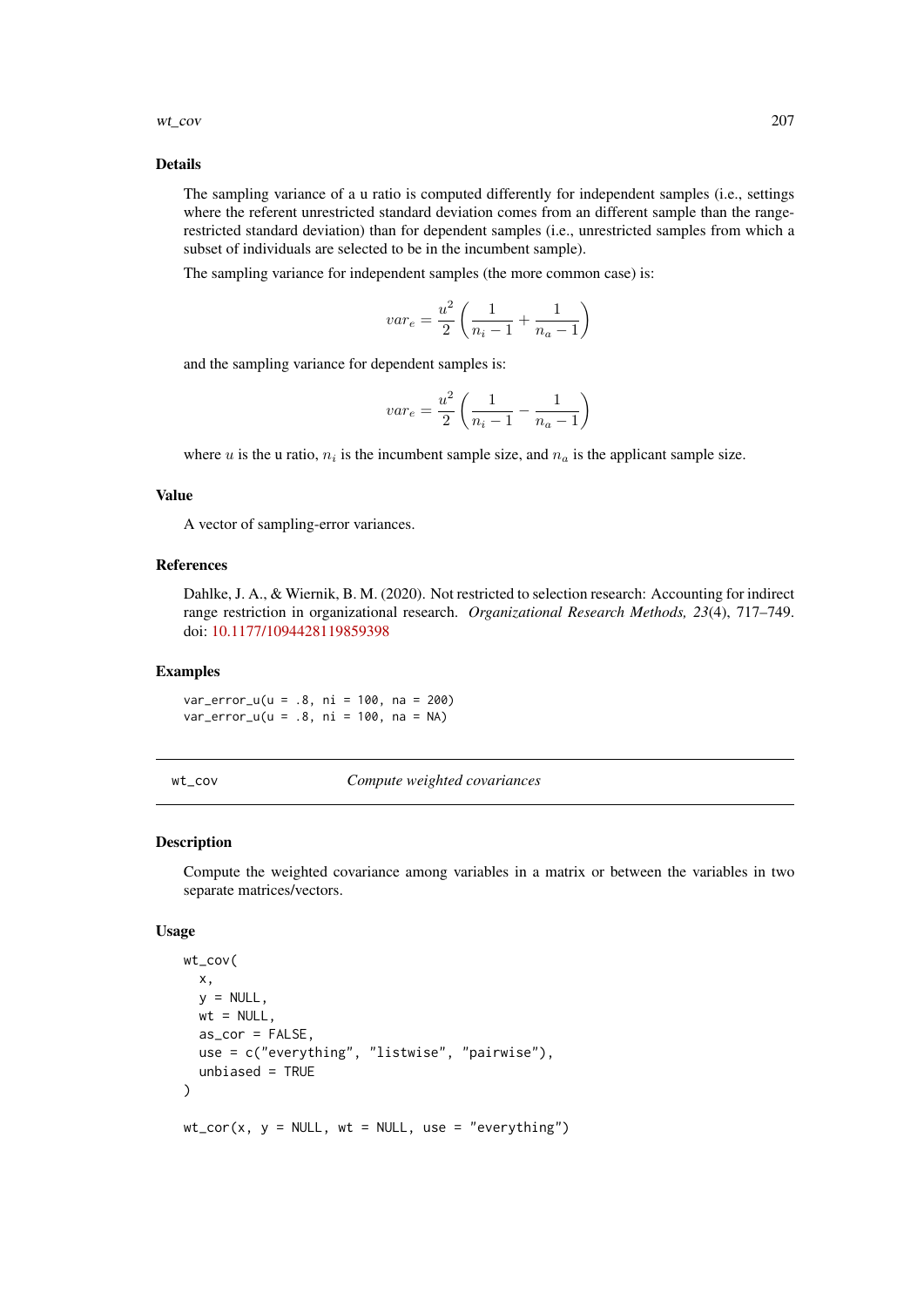<span id="page-207-0"></span>

| $\mathsf{x}$ | Vector or matrix of x variables.                                                                                                                                                         |
|--------------|------------------------------------------------------------------------------------------------------------------------------------------------------------------------------------------|
| У            | Vector or matrix of y variables                                                                                                                                                          |
| wt           | Vector of weights                                                                                                                                                                        |
| as_cor       | Logical scalar that determines whether the covariances should be standardized<br>(TRUE) or unstandardized (FALSE).                                                                       |
| use          | Method for handling missing values. "everything" uses all values and does not<br>account for missingness, "listwise" uses only complete cases, and "pairwise"<br>uses pairwise deletion. |
| unbiased     | Logical scalar determining whether variance should be unbiased (TRUE) or<br>maximum-likelihood (FALSE).                                                                                  |

# Value

Scalar, vector, or matrix of covariances.

## Examples

```
wt_{\texttt{cov}}(x = c(1, 0, 2), y = c(1, 2, 3), wt = c(1, 2, 2), as_{\texttt{cov}} = FALSE, use = "everything")wt_{cov}(x = c(1, 0, 2), y = c(1, 2, 3), wt = c(1, 2, 2), as_{corr} = TRUE, use = "everything")wt_{cov}(x = \text{cbind}(c(1, 0, 2), c(1, 2, 3)), wt = c(1, 2, 2), as_{corr} = FALSE, use = "everything")wt\_cov(x = child(c(1, 0, 2), c(1, 2, 3)), wt = c(1, 2, 2), as\_cor = TRUE, use = "everything")
wt_{cov}(x = \text{cbind}(c(1, 0, 2, NA), c(1, 2, 3, 3)),wt = c(1, 2, 2, 1), as_cor = FALSE, use = "listwise")
wt_{cov}(x = \text{cbind}(c(1, 0, 2, NA), c(1, 2, 3, 3)),wt = c(1, 2, 2, 1), as_cor = TRUE, use = "listwise")
```
wt\_dist *Weighted descriptive statistics for a vector of numbers*

## Description

Compute the weighted mean and variance of a vector of numeric values. If no weights are supplied, defaults to computing the unweighted mean and the unweighted maximum-likelihood variance.

## Usage

```
wt_dist(
 x,
 wt = rep(1, length(x)),unbiased = TRUE,
 df_type = c("count", "sum_wts")
)
wt_mean(x, wt = rep(1, length(x)))wt_var(
 x,
 wt = rep(1, length(x)),unbiased = TRUE,
 df_type = c("count", "sum_wts"))
```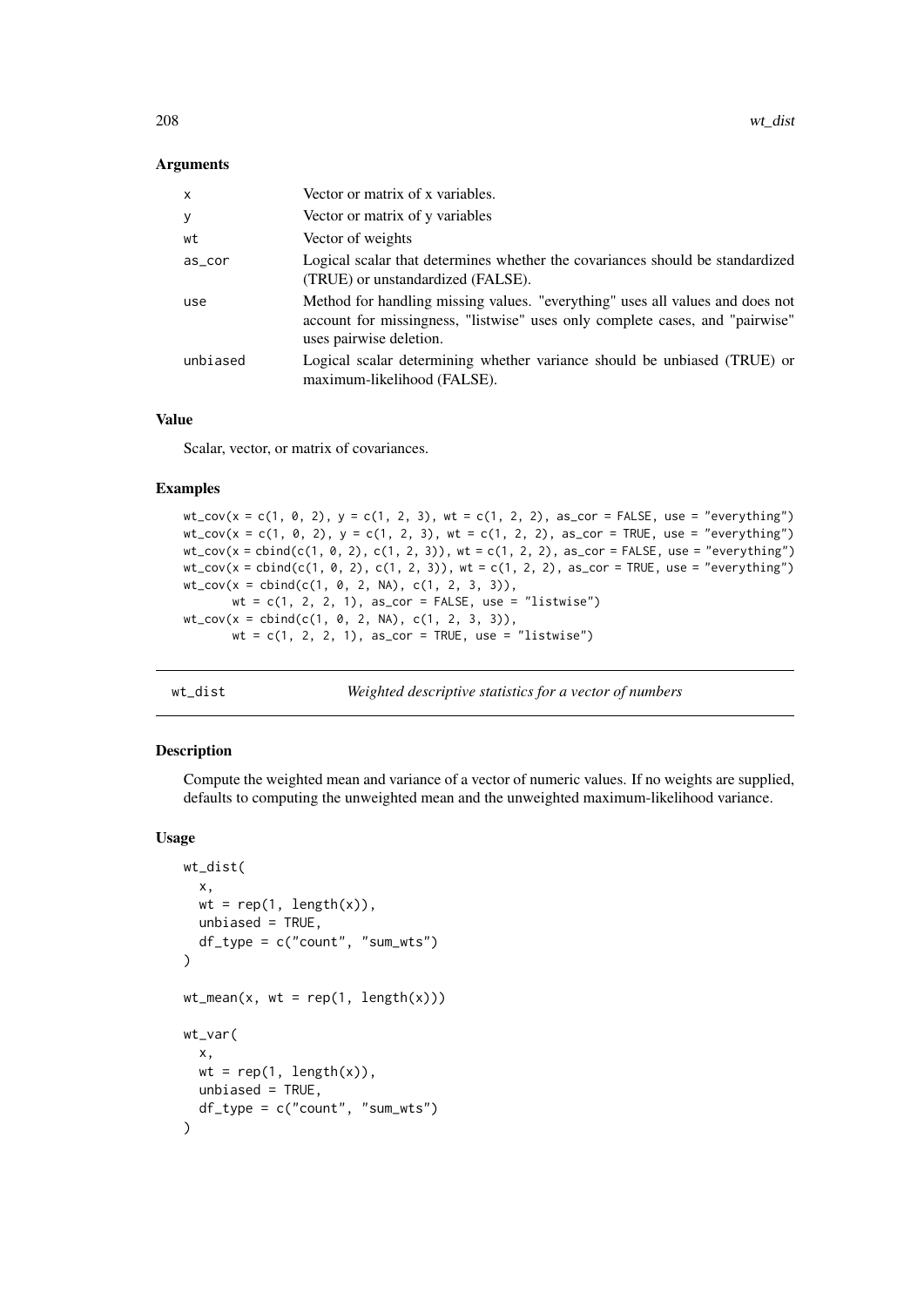| x        | Vector of values to be analyzed.                                                                                                                                                     |
|----------|--------------------------------------------------------------------------------------------------------------------------------------------------------------------------------------|
| wt       | Weights associated with the values in x.                                                                                                                                             |
| unbiased | Logical scalar determining whether variance should be unbiased (TRUE) or<br>maximum-likelihood (FALSE).                                                                              |
| df_type  | Character scalar determining whether the degrees of freedom for unbiased esti-<br>mates should be based on numbers of cases ("count"; default) or sums of weights<br>$("sum_wuts").$ |

# Details

The weighted mean is computed as

$$
\bar{x}_w = \frac{\sum_{i=1}^k x_i w_i}{\sum_{i=1}^k w_i}
$$

where *x* is a numeric vector and *w* is a vector of weights.

The weighted variance is computed as

$$
var_w(x) = \frac{\sum_{i=1}^{k} (x_i - \bar{x}_w)^2 w_i}{\sum_{i=1}^{k} w_i}
$$

and the unbiased weighted variance is estimated by multiplying  $var_w(x)$  by  $\frac{k}{k-1}$ .

## Value

A weighted mean and variance if weights are supplied or an unweighted mean and variance if weights are not supplied.

## Examples

 $wt\_dist(x = c(.1, .3, .5), wt = c(100, 200, 300))$ wt\_mean(x = c(.1, .3, .5), wt = c(100, 200, 300)) wt\_var(x = c(.1, .3, .5), wt = c(100, 200, 300))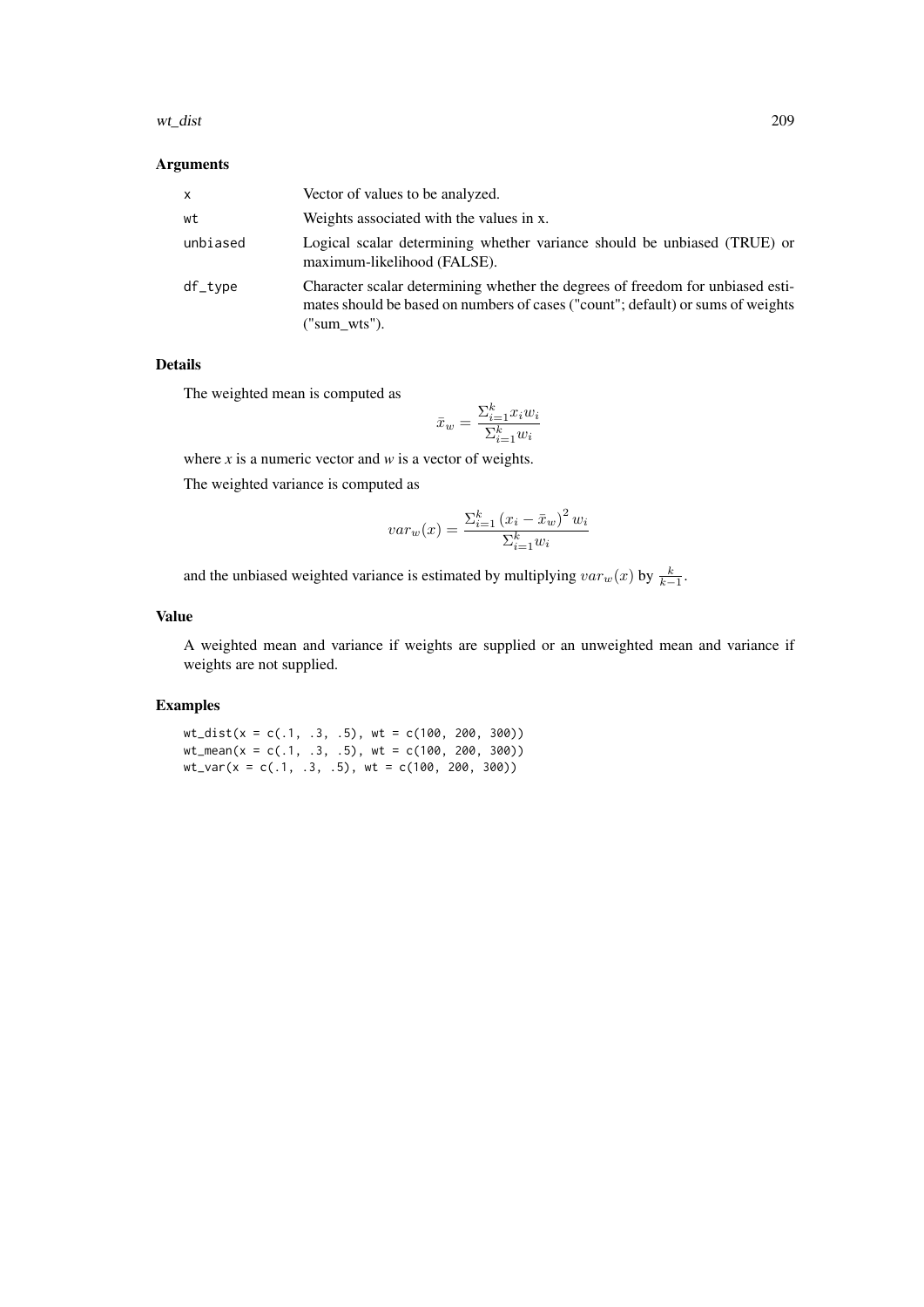# Index

∗ datagen simulate\_d\_database, [177](#page-176-1) simulate\_psych, [182](#page-181-0) simulate r database, [184](#page-183-1) simulate\_r\_sample, [187](#page-186-0) ∗ datasets data\_d\_bb\_multi, [63](#page-62-0) data\_d\_meas\_multi, [64](#page-63-0) data\_r\_bvdrr, [64](#page-63-0) data\_r\_bvirr, [65](#page-64-0) data\_r\_gonzalezmule\_2014, [65](#page-64-0) data\_r\_mcdaniel\_1994, [66](#page-65-0) data  $r$  mcleod 2007,  $66$ data\_r\_meas, [67](#page-66-0) data\_r\_meas\_multi, [67](#page-66-0) data\_r\_oh\_2009, [68](#page-67-0) data\_r\_roth\_2015, [68](#page-67-0) data\_r\_uvdrr, [69](#page-68-0) data\_r\_uvirr, [69](#page-68-0) ∗ distribution simulate\_alpha, [176](#page-175-0) simulate\_matrix, [182](#page-181-0) ∗ output functions generate\_bib, [106](#page-105-0) metabulate, [154](#page-153-1) metabulate\_rmd\_helper, [158](#page-157-0) ∗ regression metareg, [159](#page-158-0) ∗ univar mix\_dist, [161](#page-160-0) truncate\_dist, [190](#page-189-0) truncate\_mean, [191](#page-190-0) truncate\_var, [191](#page-190-0) wt\_dist, [208](#page-207-0) ∗ utilities generate\_directory, [107](#page-106-0) .ma\_r\_order2, [6](#page-5-0) .tau\_squared\_m\_solver, [7](#page-6-0) .tau\_squared\_r\_solver, [8](#page-7-0) adjust\_n\_d, [8](#page-7-0)

adjust\_n\_r, [9](#page-8-0) anova.ma\_psychmeta, [10](#page-9-0) composite\_d\_matrix, [11](#page-10-0) composite\_d\_scalar, [12](#page-11-0) composite\_r\_matrix, *[11](#page-10-0)*, [15](#page-14-0) composite\_r\_scalar, *[13](#page-12-0)*, [16](#page-15-0) composite\_rel\_matrix, [13](#page-12-0) composite\_rel\_scalar, [14](#page-13-0) composite\_u\_matrix, [17](#page-16-0) composite\_u\_scalar, [18](#page-17-0) compute\_alpha, [19](#page-18-0) compute\_dmod, [20](#page-19-0) compute\_dmod\_npar, [22](#page-21-0) compute\_dmod\_par, [25](#page-24-0) conf.limits.nc.chisq, [27](#page-26-0) confidence, [28](#page-27-0) confidence\_r, [29](#page-28-0) confint, [30](#page-29-0) control\_intercor, [30](#page-29-0) control\_psychmeta, [32,](#page-31-0) *[123](#page-122-0)*, *[138](#page-137-0)* convert\_es, *[5](#page-4-0)*, [35](#page-34-0) convert\_ma, *[5](#page-4-0)*, [36](#page-35-0) convert\_meta *(*convert\_ma*)*, [36](#page-35-0) correct\_d, *[5](#page-4-0)*, [37](#page-36-0) correct\_d\_bias, [40](#page-39-1) correct\_d\_bias(), *[196](#page-195-0)* correct\_glass\_bias, [41](#page-40-0) correct\_matrix\_mvrr, [42](#page-41-0) correct\_means\_mvrr, [43](#page-42-0) correct\_r, *[5](#page-4-0)*, [44](#page-43-0) correct\_r(), *[37](#page-36-0)* correct\_r\_bias, [48](#page-47-1) correct\_r\_bias(), *[200](#page-199-0)*, *[206](#page-205-0)* correct\_r\_coarseness, [48](#page-47-1) correct\_r\_dich, [50](#page-49-0) correct r split. [51](#page-50-0) create\_ad, *[5](#page-4-0)*, [52,](#page-51-0) *[80](#page-79-0)*, *[141](#page-140-0)* create\_ad\_group, [57](#page-56-0) create\_ad\_list *(*create\_ad\_tibble*)*, [59](#page-58-0) create\_ad\_tibble, [59](#page-58-0) credibility, [62](#page-61-0) data\_d\_bb\_multi, [63](#page-62-0)

data\_d\_meas\_multi, *[6](#page-5-0)*, [64](#page-63-0) data\_r\_bvdrr, *[6](#page-5-0)*, [64](#page-63-0) data\_r\_bvirr, *[6](#page-5-0)*, [65](#page-64-0)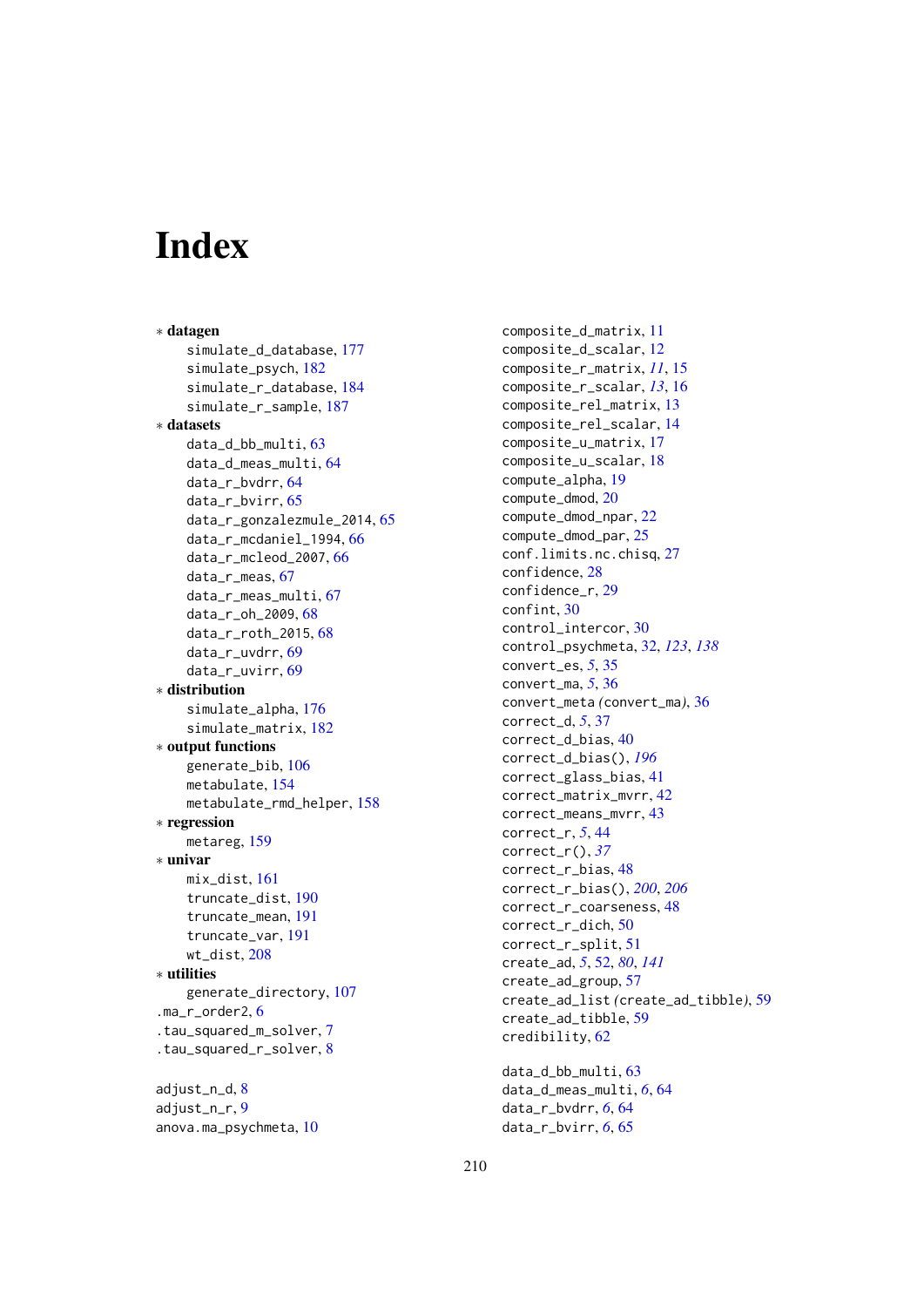## INDEX 211

```
data_r_gonzalezmule_2014, 5, 65
data_r_mcdaniel_1994, 5, 66
data_r_mcleod_2007, 66
data_r_meas, 6, 67
data_r_meas_multi, 6, 67
data_r_oh_2009, 68
data_r_roth_2015, 5, 68
data_r_uvdrr, 6, 69
data_r_uvirr, 6, 69
estimate_artifacts, 70
estimate_cor_prods (estimate_prod), 74
estimate_cov_prods (estimate_prod), 74
estimate_length_sb, 73
estimate_mean_prod (estimate_prod), 74
74
estimate_q_dist, 76
estimate_rel_dist, 77
estimate_rel_sb, 77
estimate_rxxa (estimate_artifacts), 70
estimate_rxxa_u (estimate_artifacts), 70
estimate_rxxi (estimate_artifacts), 70
estimate_rxxi_u (estimate_artifacts), 70
estimate_ryya (estimate_artifacts), 70
estimate_ryyi (estimate_artifacts), 70
estimate_u, 78
estimate_up (estimate_artifacts), 70
estimate_ut (estimate_artifacts), 70
estimate_ux (estimate_artifacts), 70
estimate_uy (estimate_artifacts), 70
estimate_var_artifacts, 80
estimate_var_prod (estimate_prod), 74
estimate_var_qxa
        (estimate_var_artifacts), 80
estimate_var_qxi
        (estimate_var_artifacts), 80
estimate_var_qya
        (estimate_var_artifacts), 80
estimate_var_qyi
        (estimate_var_artifacts), 80
estimate_var_rho_int, 89
estimate_var_rho_int_bvdrr
        (estimate_var_rho_int), 89
estimate_var_rho_int_bvirr
        (estimate_var_rho_int), 89
estimate_var_rho_int_meas
        (estimate_var_rho_int), 89
estimate_var_rho_int_rb
        (estimate_var_rho_int), 89
estimate_var_rho_int_uvdrr
        (estimate_var_rho_int), 89
estimate_var_rho_int_uvirr
        (estimate_var_rho_int), 89
```

```
estimate_var_rho_tsa, 91
estimate_var_rho_tsa_bvdrr
        (estimate_var_rho_tsa), 91
estimate_var_rho_tsa_bvirr
        (estimate_var_rho_tsa), 91
estimate_var_rho_tsa_meas
        (estimate_var_rho_tsa), 91
estimate_var_rho_tsa_rb1
        (estimate_var_rho_tsa), 91
estimate_var_rho_tsa_rb2
        (estimate_var_rho_tsa), 91
estimate_var_rho_tsa_uvdrr
        (estimate_var_rho_tsa), 91
estimate_var_rho_tsa_uvirr
        (estimate_var_rho_tsa), 91
estimate_var_rxxa
        (estimate_var_artifacts), 80
estimate_var_rxxi
        (estimate_var_artifacts), 80
estimate_var_ryya
        (estimate_var_artifacts), 80
estimate_var_ryyi
        (estimate_var_artifacts), 80
estimate_var_tsa, 100
estimate_var_tsa_bvdrr
        (estimate_var_tsa), 100
estimate_var_tsa_bvirr
        (estimate_var_tsa), 100
estimate_var_tsa_meas
        (estimate_var_tsa), 100
estimate_var_tsa_rb1
        (estimate_var_tsa), 100
estimate_var_tsa_rb2
        (estimate_var_tsa), 100
estimate_var_tsa_rb2(), 102
estimate_var_tsa_uvdrr
        (estimate_var_tsa), 100
estimate_var_tsa_uvirr
        (estimate_var_tsa), 100
estimate_var_ut
        (estimate_var_artifacts), 80
estimate_var_ux
        (estimate_var_artifacts), 80
filter_ma, 103, 155, 167
filter_ma(), 10, 107, 164
```
filter\_meta *(*filter\_ma*)*, [103](#page-102-0) format\_num, [104,](#page-103-0) *[156](#page-155-0)*

gamma function, *[41,](#page-40-0) [42](#page-41-0)* generate\_bib, [106,](#page-105-0) *[156,](#page-155-0) [157](#page-156-0)*, *[159](#page-158-0)* generate\_directory, [107](#page-106-0) get\_ad *(*get\_stuff*)*, [108](#page-107-0)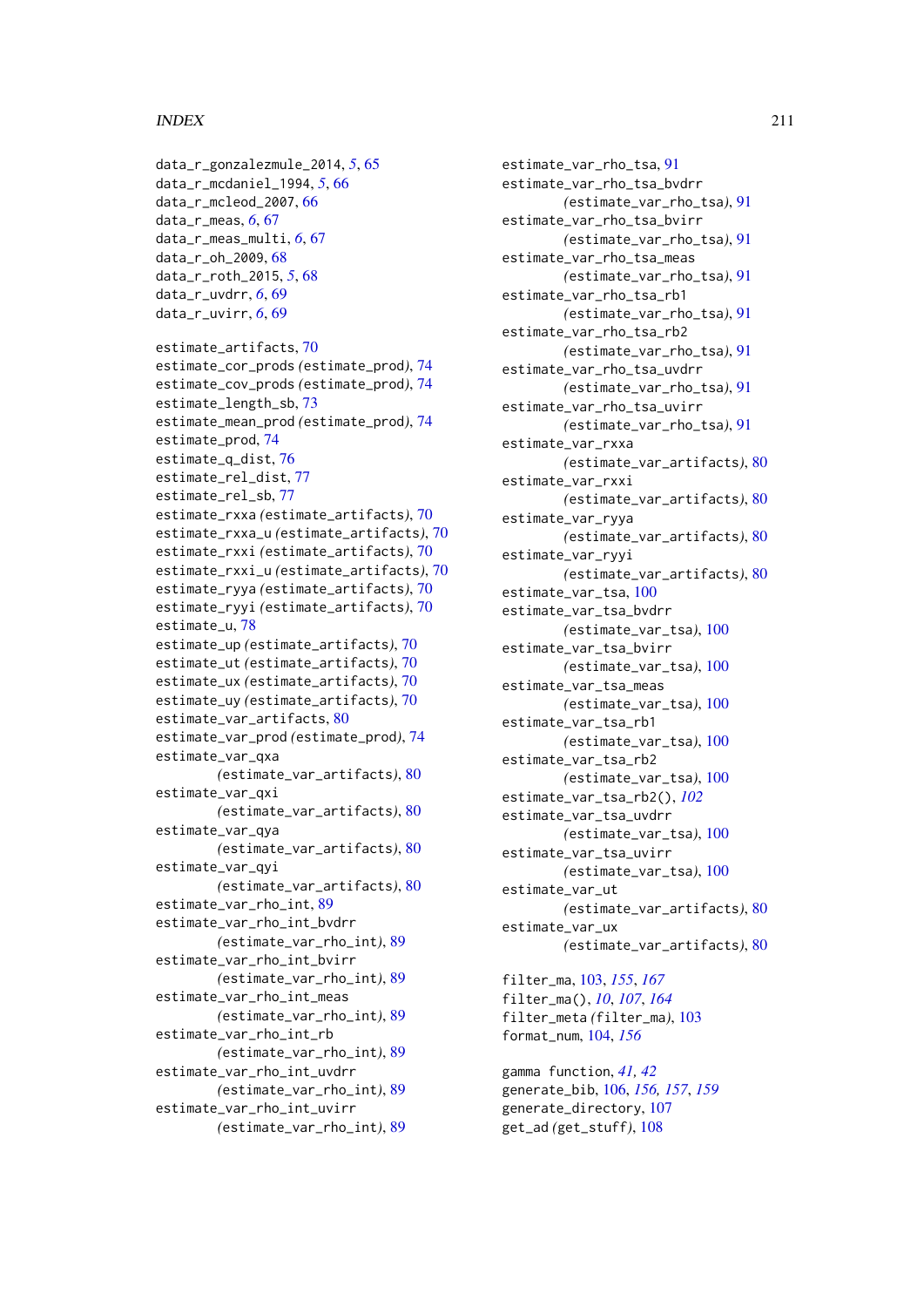## 212 INDEX

```
get_bootstrap (get_stuff), 108
get_cumulative (get_stuff), 108
get_escalc (get_stuff), 108
get_followup (get_stuff), 108
get_heterogeneity (get_stuff), 108
get_leave1out (get_stuff), 108
get_matrix (get_stuff), 108
get_metafor (get_stuff), 108
get_metareg (get_stuff), 108
get_metatab (get_stuff), 108
get_plots (get_stuff), 108
get_stuff, 108
ggplot2::facet_grid(), 164
heterogeneity, 5, 113
knitr::is_html_output, 159
knitr::is_latex_output, 158
116
limits_tau2, 117
lm_mat, 118
lm_matrix (lm_mat), 118
ma_d, 5, 120, 126, 141, 159
ma_d_ad, 123
ma_d_ad (ma_d), 120
ma_d_barebones (ma_d), 120
ma_d_bb (ma_d), 120
ma_d_ic (ma_d), 120
ma_d_order2, 132
133
ma_r, 5, 45, 53, 61, 71, 83, 125, 126, 135, 141,
        159
ma_r(), 38, 199, 201, 203
ma_r_ad, 52, 138
ma_r_ad (ma_r), 135
ma_r_barebones (ma_r), 135
ma_r_bb (ma_r), 135
ma_r_ic (ma_r), 135
ma_r_order2, 6, 151
matreg (lm_mat), 118
matrixreg (lm_mat), 118
merge_simdat_d, 153, 178
merge_simdat_r, 154, 184
metabulate, 6, 107, 154, 158, 159
metabulate_rmd_helper, 107, 157, 158
metareg, 5, 159
mix_dist, 161
mix_matrix, 162
mix_r_2group, 163
```
output\_format, *[107](#page-106-0)*, *[155](#page-154-0)*

plot\_cefp *(*plot\_funnel*)*, [165](#page-164-0) plot\_forest, [164](#page-163-0) plot\_funnel, [165](#page-164-0) predict, [168](#page-167-0) print, [168](#page-167-0) psychmeta *(*psychmeta-package*)*, [4](#page-3-0) psychmeta-package, [4](#page-3-0) psychmeta\_news, [169](#page-168-0) reattribute, [169](#page-168-0) render, *[156](#page-155-0)* reshape\_mat2dat, *[5](#page-4-0)*, [170](#page-169-0) reshape\_vec2mat, [171](#page-170-0) reshape\_wide2long, *[5](#page-4-0)*, [172](#page-171-0) rmarkdown::render(), *[107](#page-106-0)* sensitivity, *[5](#page-4-0)*, [174](#page-173-0) sensitivity\_bootstrap *(*sensitivity*)*, [174](#page-173-0) sensitivity\_cumulative *(*sensitivity*)*, [174](#page-173-0) sensitivity\_leave1out *(*sensitivity*)*, [174](#page-173-0) simulate\_alpha, [176](#page-175-0) simulate\_d\_database, *[6](#page-5-0)*, *[153](#page-152-0)*, [177,](#page-176-1) *[188](#page-187-0)* simulate\_d\_sample, *[6](#page-5-0)*, [180](#page-179-0) simulate\_matrix, [182](#page-181-0) simulate\_psych, [182](#page-181-0) simulate\_r\_database, *[6](#page-5-0)*, *[154](#page-153-1)*, [184,](#page-183-1) *[187](#page-186-0)*, *[189](#page-188-1)* simulate\_r\_sample, *[6](#page-5-0)*, [187](#page-186-0) sparsify\_simdat\_d, *[178](#page-177-0)*, [188](#page-187-0) sparsify\_simdat\_r, *[184](#page-183-1)*, [189](#page-188-1) stats::symnum(), *[169](#page-168-0)* summary, *[5](#page-4-0)*, [190](#page-189-0) tibble, *[156](#page-155-0)* tibble::print.tbl(), *[168,](#page-167-0) [169](#page-168-0)*

truncate\_dist, [190](#page-189-0) truncate\_mean, [191](#page-190-0) truncate\_var, [191](#page-190-0)

```
unmix_matrix, 192
unmix_r_2group, 193
```
var\_error\_A, [194](#page-193-0) var\_error\_alpha, [195](#page-194-0) var\_error\_auc *(*var\_error\_A*)*, [194](#page-193-0) var\_error\_cles *(*var\_error\_A*)*, [194](#page-193-0) var error d. [196](#page-195-0) var\_error\_delta, [197](#page-196-0) var\_error\_g, [197](#page-196-0) var\_error\_mult\_R, [198](#page-197-0) var\_error\_mult\_Rsq *(*var\_error\_mult\_R*)*, [198](#page-197-0) var\_error\_q, [199](#page-198-0)